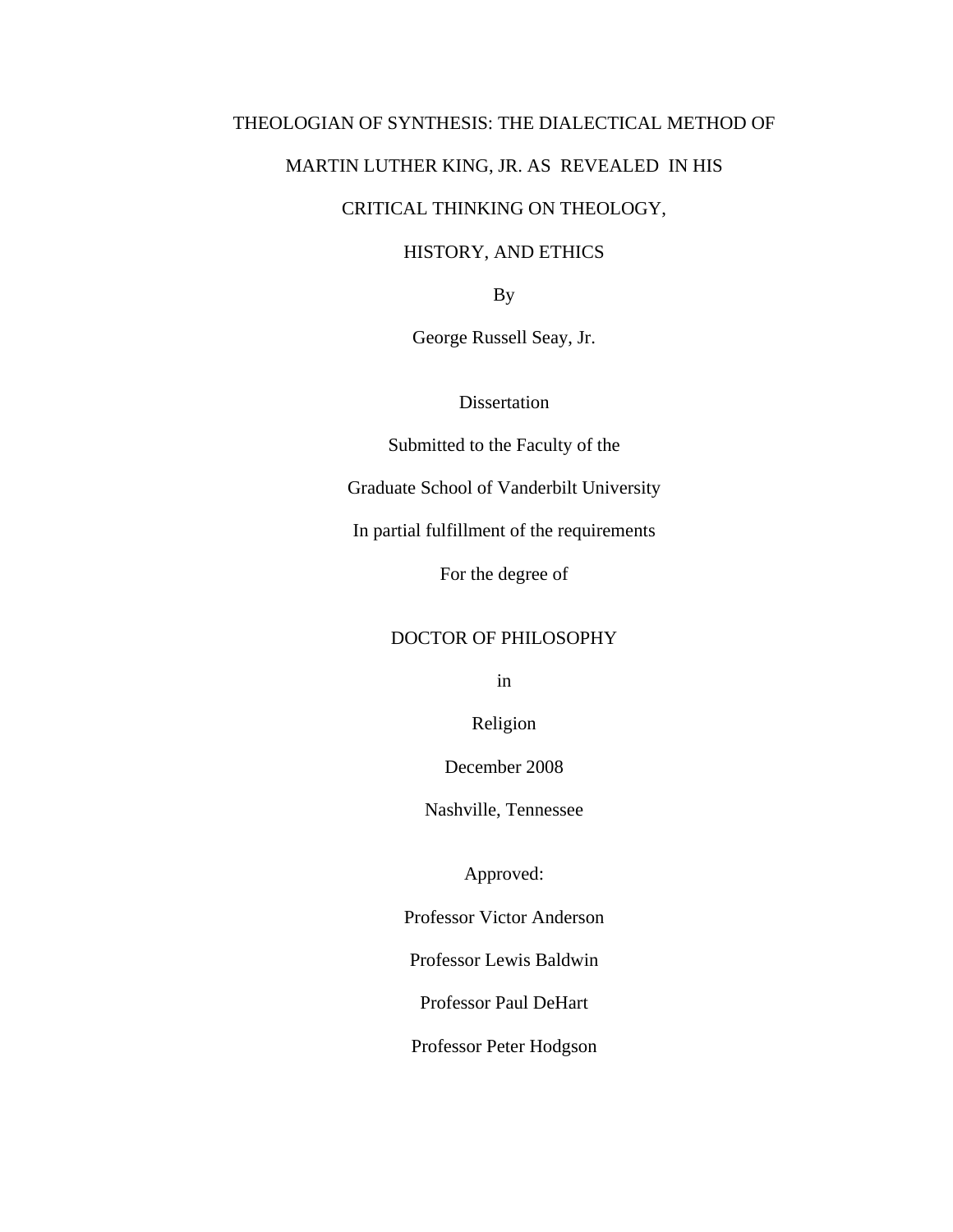Copyright © 2008 by G. Russell Seay, Jr. All Rights Reserved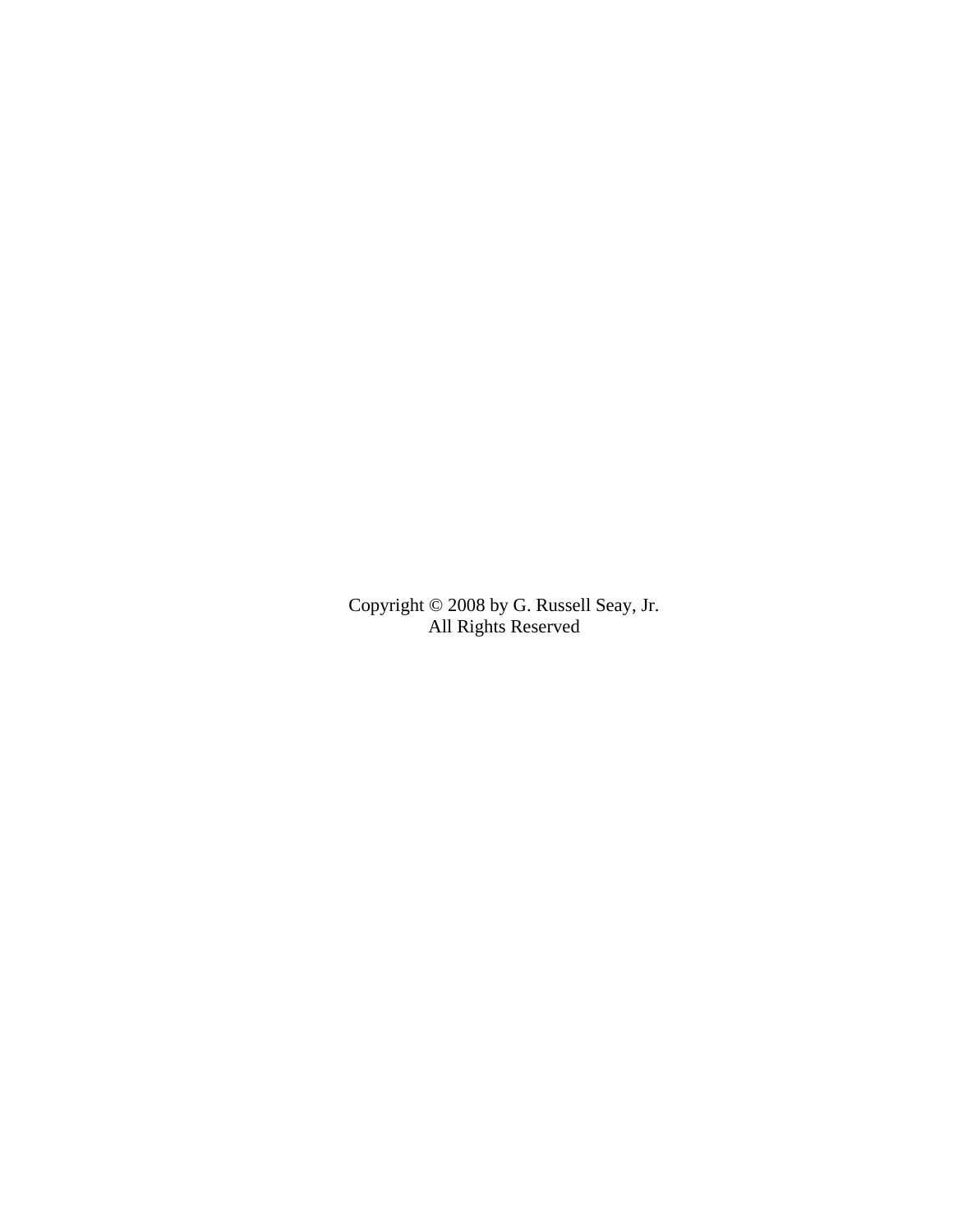Dedicated to

Elder Joseph W. McCoy

Friend, Mentor, Confidant, and Patron Saint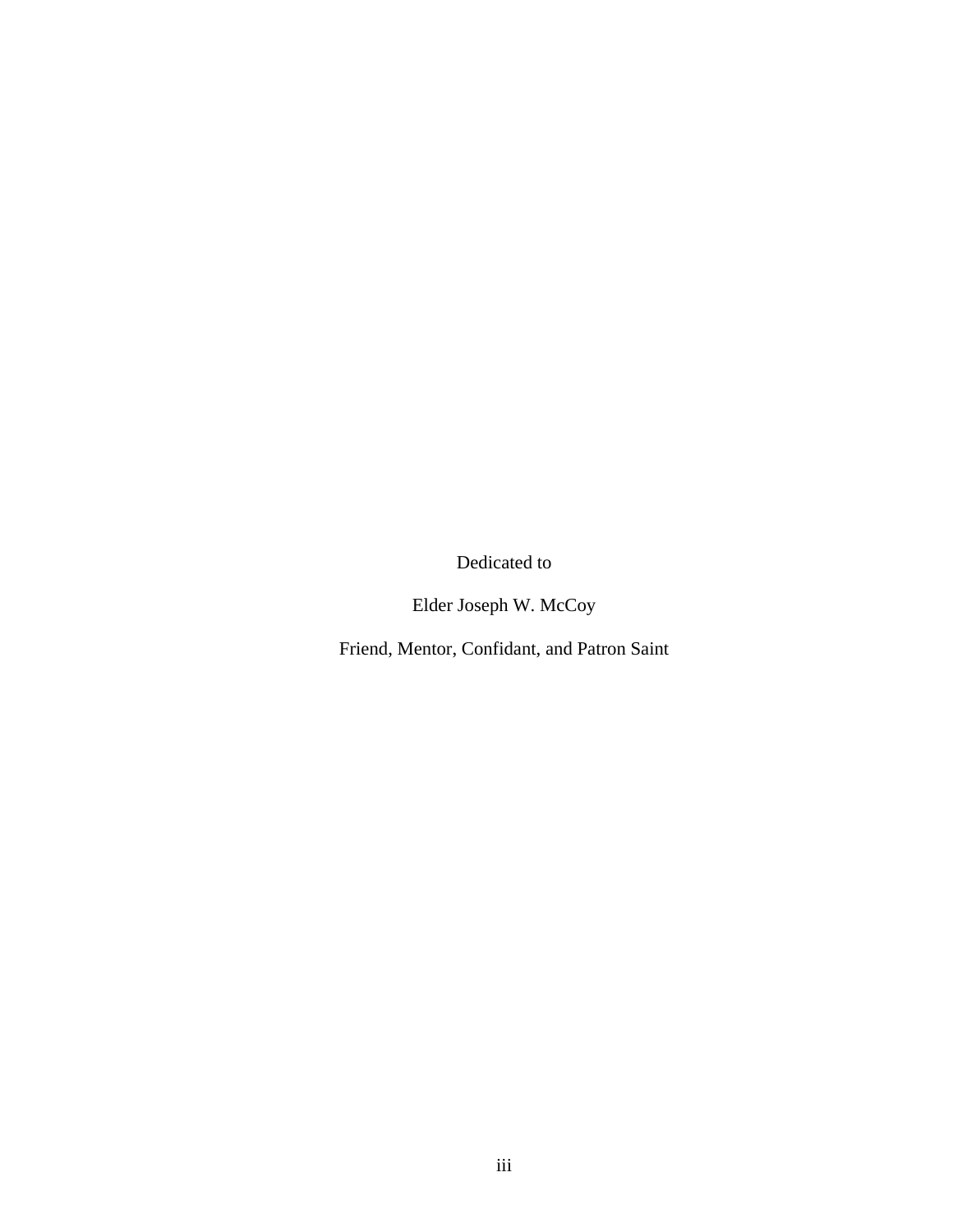#### ACKNOWLEDGEMENTS

My journey to the completion of this dissertation and Ph.D. program is liken to the turtle perched on the gatepost. It could not have gotten there by itself. There are so many persons that have contributed to my completing this program. My undergraduate professors at Oakwood College were Clifford Pitts, my theology teacher who opened up to me the world of theology and sparked an interest that would be fanned into a blaze. Benjamin Reaves, my homiletics professor who demonstrated that theology at its best serves the preaching moment. My teachers at the Seventh-day Adventist Theological Seminary at Andrews University, Raoul Dederen, Norman Miles, Robert Johnston, Walter Douglass, Fritz Guy, and Hans LaRondale, who grounded me in my faith tradition by insisting that "faith seeking understanding is a life long journey."

I would like to thank my professors at Vanderbilt. The classes and seminars of Sallie McFague, Eugene TeSelle, Edward Farley, Victor Anderson, Lewis Baldwin, Peter Hodgson and Paul DeHart were challenging, provocative, and stimulating. Cathy Griswold and Marie McEntire's steady presence in the Graduate Department of Religion's administrative office was priceless as I attempted to navigate the labyrinth of forms, deadlines and requirements.

A special word of thanks goes to three of my professors at Vanderbilt. Peter Hodgson's confidence in my potential was critical in my being accepted into the doctoral program. His "Nineteenth Century Theologians" course ignited my imagination during his lectures on Hegel, which led ultimately to this dissertation. The fragility of human language cannot adequately support the weight of my gratitude needing expression for

iv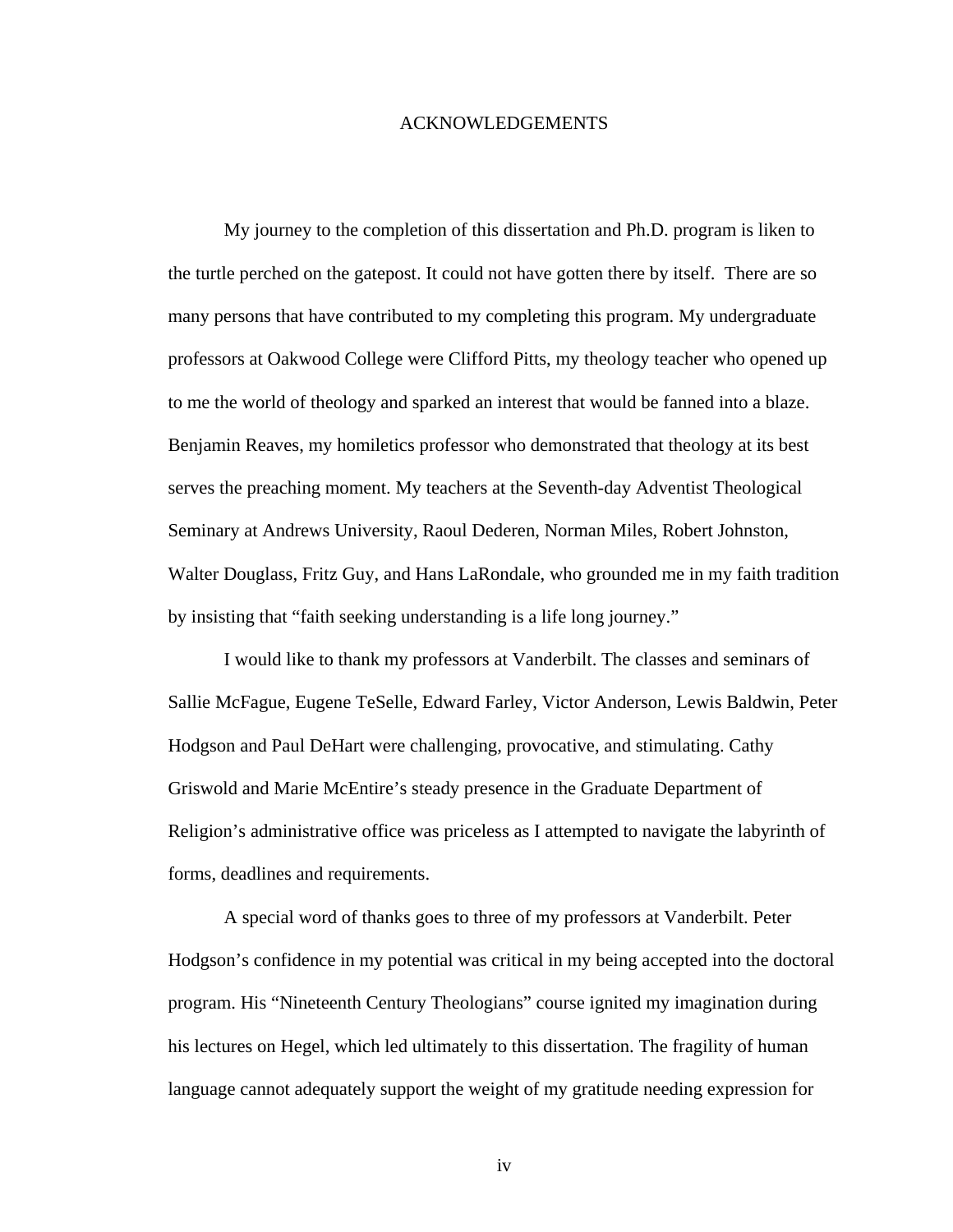Victor Anderson and Lewis Baldwin. They took me under their wings and mentored me through my doctoral studies by encouraging me when I was low and challenging me when I was less than my best. They would not give up on me, neither would they allow me to quit. Their input and counsel were invaluable. Victor Anderson guided me through the dissertation process. His critical insights have challenged me to be a better thinker and writer. The shortcomings of this project are due to my own limitations and do not reflect fully the invaluable investment of his time and effort.

There are two persons that need special mention at the Howard Gotlieb Archival Research Center at Boston University's Mugar Memorial Library. Sean Noel, associate director of the Howard Gotlieb Archival Research Center, was very helpful in arranging my three visits to Boston University to do archival work in the Martin Luther King Jr. papers. Charles Niles, the Martin Luther King Jr. papers archivists, was extremely helpful in assisting me in navigating the voluminous papers to maximize my times while at the Mugar Memorial Library.

Personal thanks go to Elder Joseph W. McCoy who provided moral and financial support during my doctoral studies as the president of the South Central Conference of Seventh-day Adventists. His recognition that the African-American Seventh-day Adventist community needed prepared scholars of religion to help navigate its leadership and membership through the uncertain days ahead, not only encouraged me to enter doctoral studies at Vanderbilt, but arranged a paid leave of absence with tuition and resource support. Special thanks to Elder Benjamin P. Browne who provided continued support through encouraging words and strategic pastoral placement for the completion of this dissertation.

v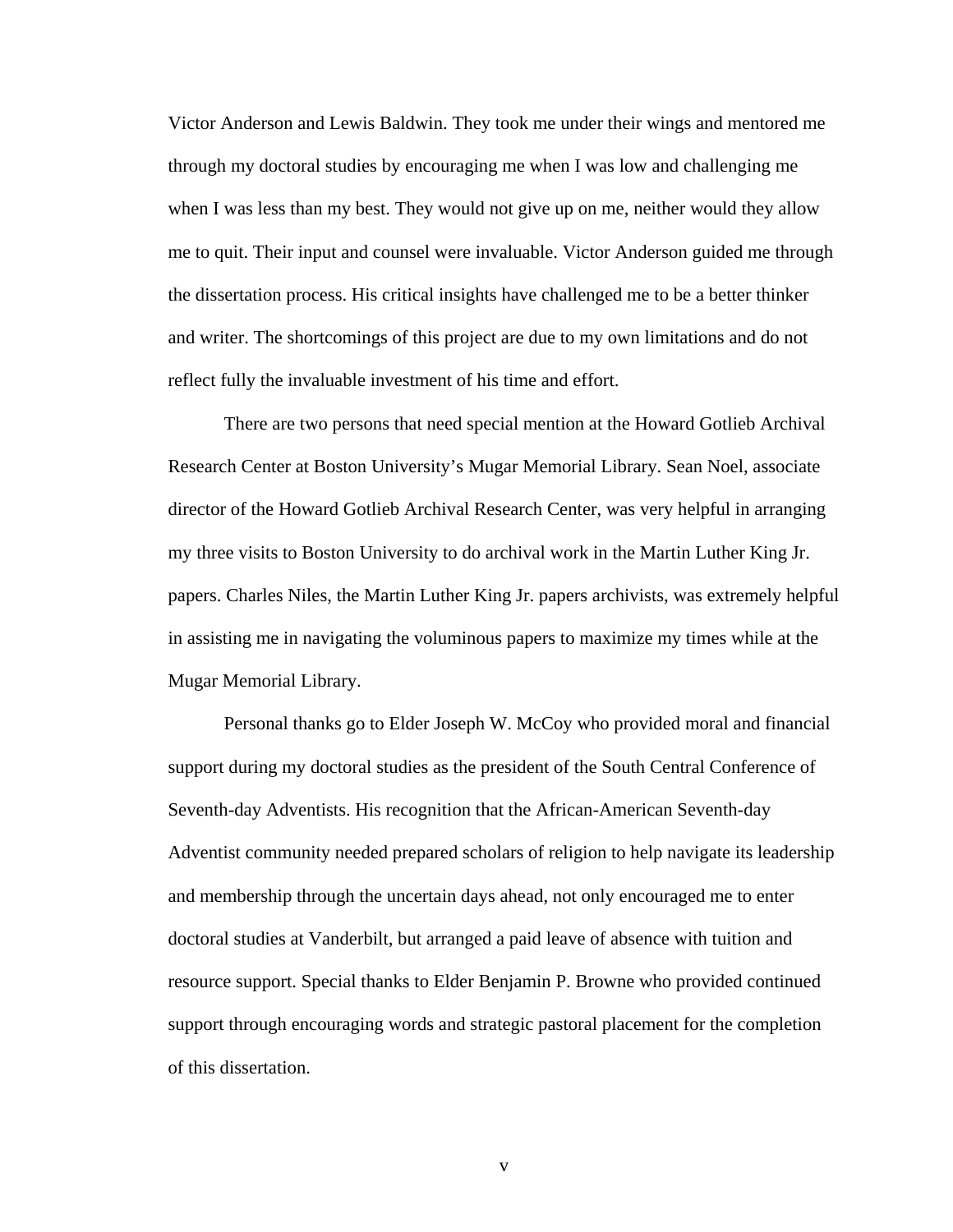The Vanderbilt University Graduate Department has produced a number of Seventh-day Adventist scholars of religion. During my matriculation I have benefited from a number of conversation partners of my faith community. I would like to acknowledge their contribution to my Vanderbilt experience. They are Andy Lampkin, Brogan Scurr, Charles Bowie, and Stephen Richardson.

 I cannot overlook the support, encouragement, and inspiration of my family. My parents, George and Ida Seay, instilled in me that obstacles are only invitations to bring forth your best efforts. I have been in school with my children – George III, April, and Hammond — for most of their formative years. They have endured my absences without complaining. Tara, my wife, is actually the co-earner of my degree. She has patiently put off educational and career plans to provide the support at home that made it possible for me to do what was necessary to complete my dissertation and doctoral program.

Finally, I would like to acknowledge that there was an unseen Person at my side at every step in the process. This Person has been known by many names: God, *Yahweh*, the Unmoved Mover, the Word, Sophia, Allah, the Feeling of Absolute Dependency, the Absolute, the Absolute *Geist*, and the Cosmic Companion. Through this process I have come to know this Person as a Friend who provides, in Martin Luther King Jr.'s words, 'the interior resources to meet the challenges of this life and the hope to face life to come."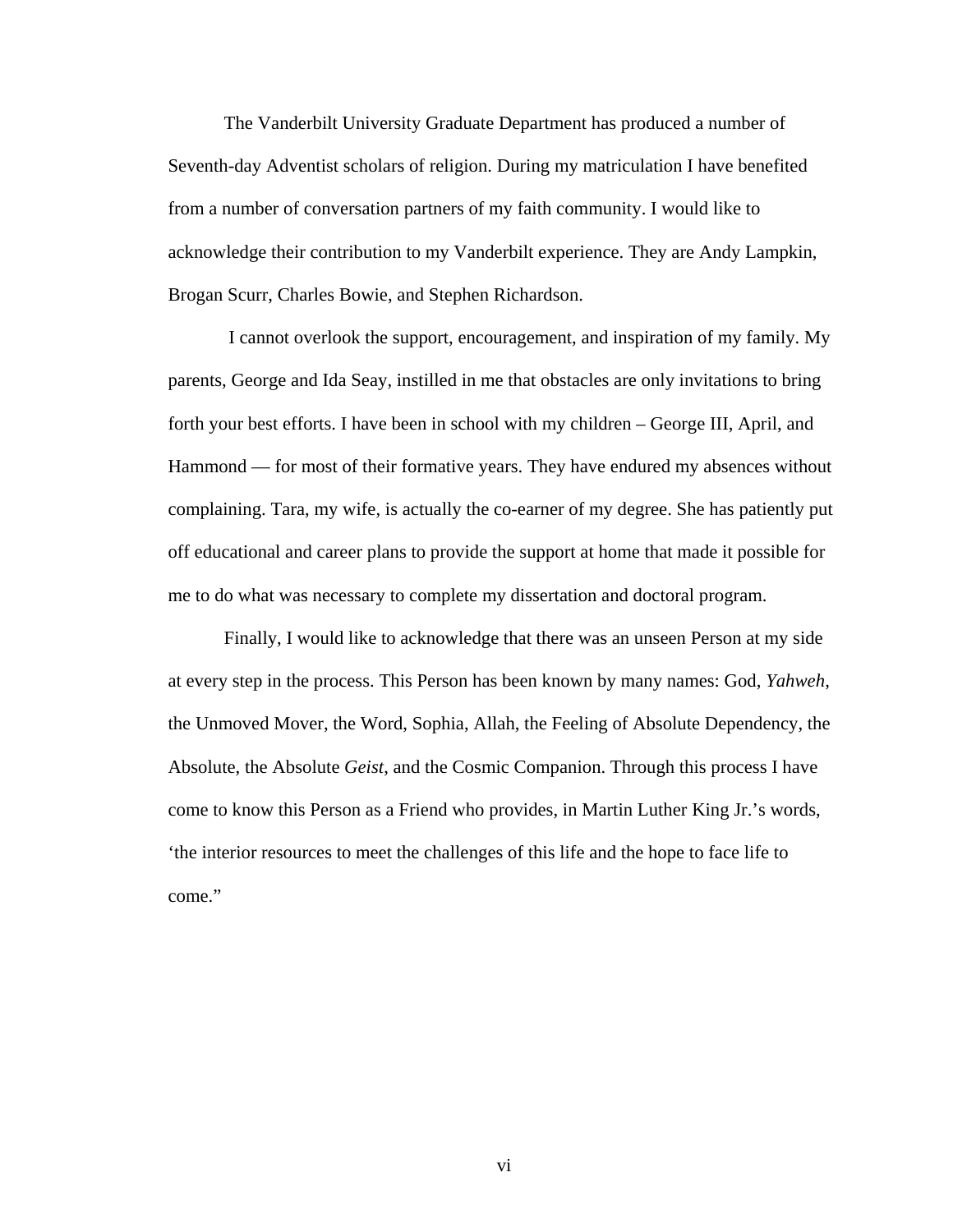# TABLE OF CONTENTS

| Chapter                                                                                                                                                                         |
|---------------------------------------------------------------------------------------------------------------------------------------------------------------------------------|
| I.                                                                                                                                                                              |
| Martin Luther King Jr. Dualities in Personal Context 11<br>The Black Church: Dialectics of Faith and Reason14<br>Crozer Theological Seminary: A Turn Towards Liberalism 30      |
| MARTIN LUTHER KING JR'S AND THE DIALECTICAL METHOD 43<br>II.<br>Kant, Hegel, and the Roots of King's Dialectical Method 45<br>Kant, Hegel and the Dialectic of Understanding 46 |
| III.<br>DIALECTICS IN MARTIN LUTHER KING JR.'S CONCEPTS OF GOD<br>Knowledge of God: Dialectic of Reason and Revelation 76                                                       |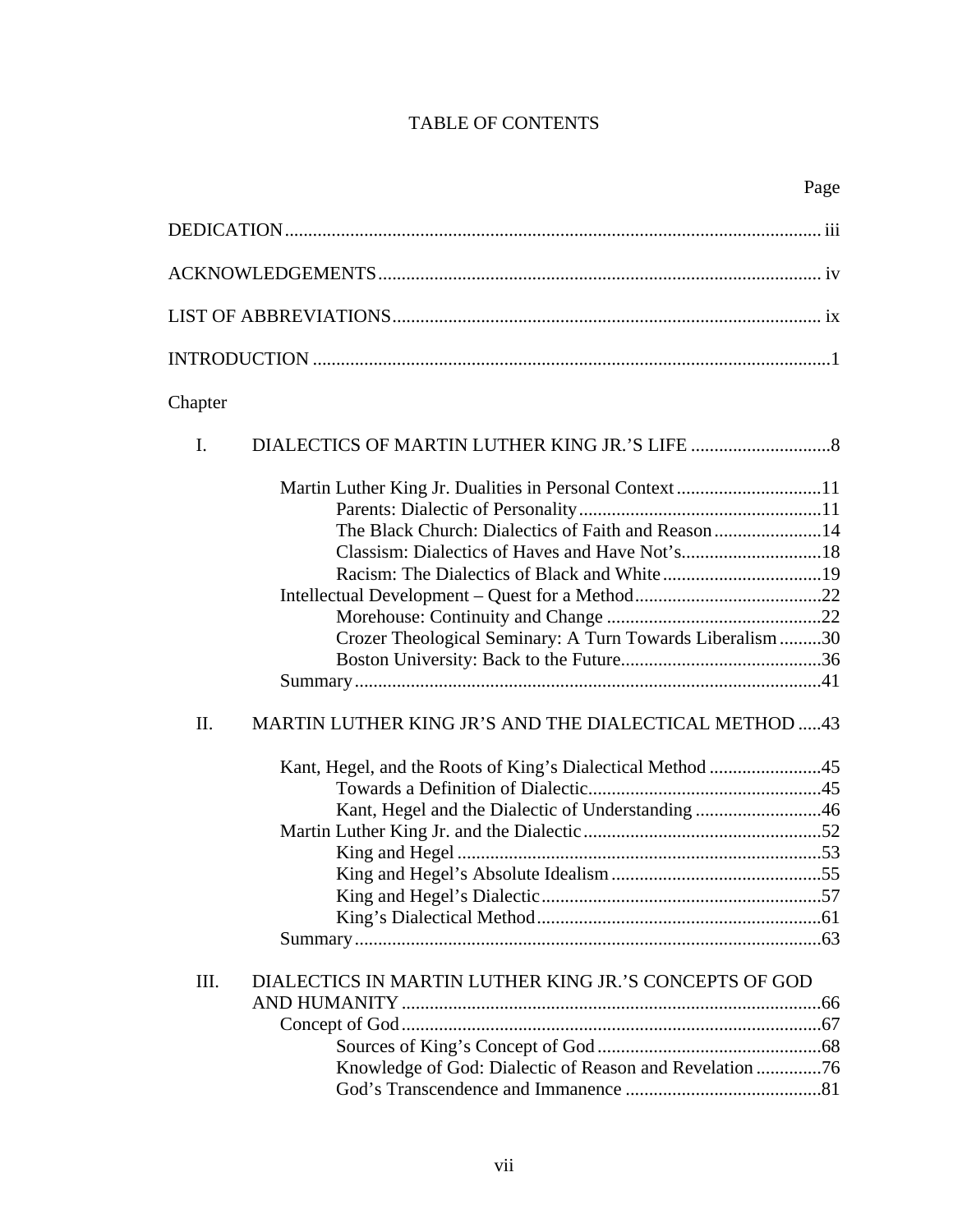| A Modern Christian Theological Anthropology100                |  |
|---------------------------------------------------------------|--|
|                                                               |  |
|                                                               |  |
| IV.<br>GROWTH THROUGH STRUGGLE: KING'S DIALECTICS             |  |
|                                                               |  |
| Making Sense of History: Dialectics of God and Humanity 109   |  |
|                                                               |  |
|                                                               |  |
|                                                               |  |
| Dialectic of God and Humanity in Hegel, Marx,                 |  |
|                                                               |  |
|                                                               |  |
| Martin Luther King Jr.'s Conception of History 131            |  |
| Martin Luther King Jr. as a World Historical Person 133       |  |
| Martin Luther King Jr., the Civil Rights Movement, and the    |  |
|                                                               |  |
|                                                               |  |
|                                                               |  |
| V.<br>CHASING THE WIND: DIALECTICS IN MARTIN LUTHER KING JR'S |  |
|                                                               |  |
|                                                               |  |
|                                                               |  |
| Segregation, Desegregation, and Integration160                |  |
|                                                               |  |
|                                                               |  |
| Nonviolence Resistance: The Path to the Beloved Community183  |  |
|                                                               |  |
|                                                               |  |
|                                                               |  |
|                                                               |  |
|                                                               |  |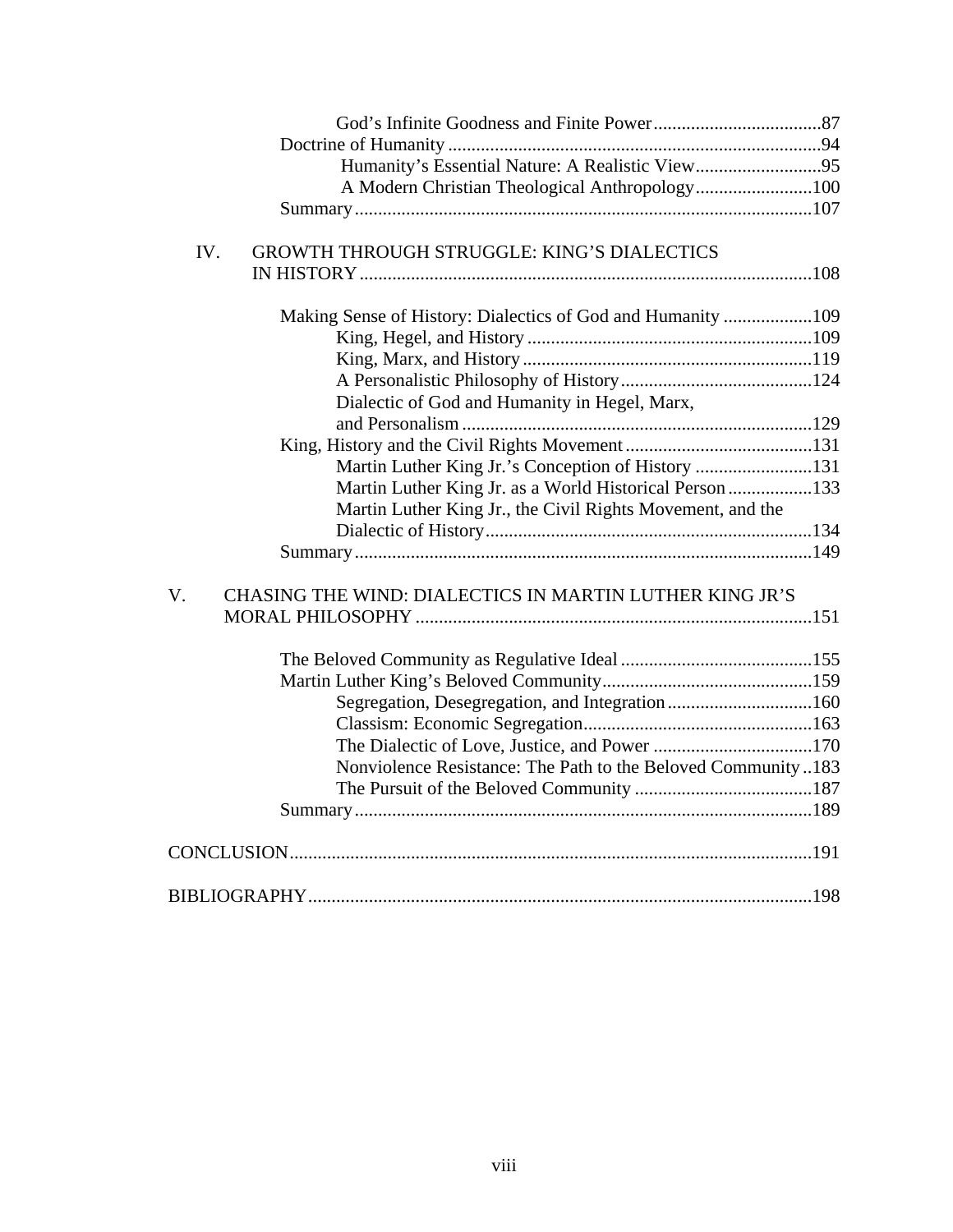## LIST OF ABBREVIATIONS

| <b>CPR</b>        | Imanuel Kant, Critque of Pure Reason. Translated by Norman Kemp<br>Smith with a new introduction by Howard Caygill. New<br>York: Palgrave Macmillan, 2003. |
|-------------------|------------------------------------------------------------------------------------------------------------------------------------------------------------|
| <b>MLKP-MBU</b>   | Martin Luther King Jr., Papers, 1954-1968, Mulgar Library Boston<br>University, Boston, MA                                                                 |
| <i>STL</i> (1963) | <i>Strength to Love.</i> New York: Harper & Row, 1963.                                                                                                     |
| <b>STL</b>        | Strength to Love. Philadelphia: Fortress Press. 1981.                                                                                                      |
| <b>STF</b>        | Stride Toward Freedom: The Montgomery Story. New York: Harper,<br>1958.                                                                                    |
| <b>TOC</b>        | <i>The Trumpet of Conscience.</i> New York: Harper & Row, 1989.                                                                                            |
| <b>WDWGFH</b>     | <i>Where Do We Go From Here: Chaos or Community?</i> New York:<br>Bantam, 1968.                                                                            |
| WWCW              | Why We Can't Wait. New York: Harper & Row. 1964.                                                                                                           |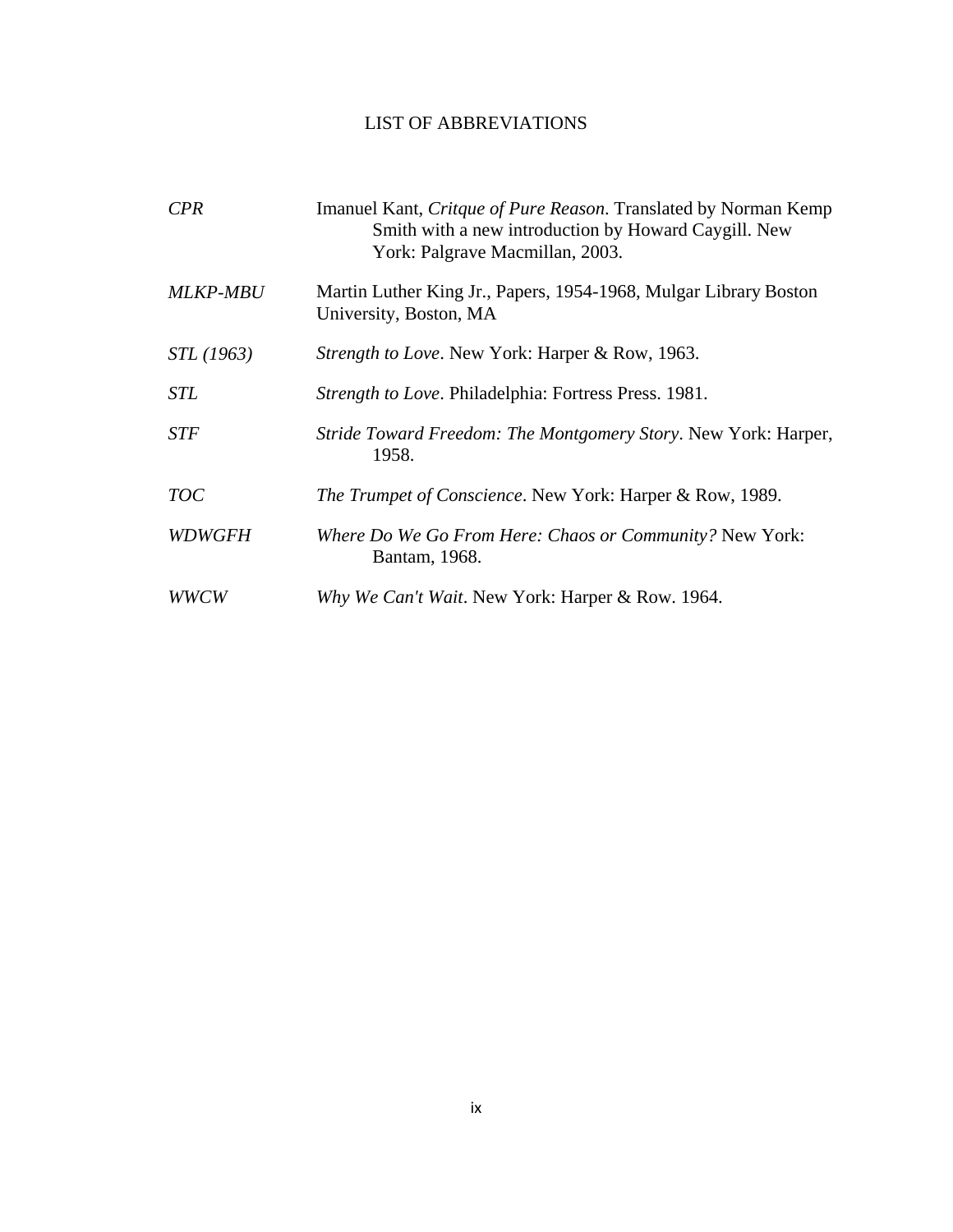### INTRODUCTION

This dissertation examines Martin Luther King Jr.'s dialectical method, as particularly developed from his reading of G. W. F. Hegel<sup>1</sup>, and extended and modified in his own views on theology, history, and ethics. Although King, has been studied through a wide variety of lenses that range from intellectual history, cultural studies, social history, and social ethics, few have mapped the forms of rationalization that controlled how King understood and developed his own account of religious thought, historical movement, and ethical rationality. In this dissertation, I identify the form of rationality that best captures how King understood theology, history and ethics as dialectical, that is, the synthesis of two conflicting views, movements, and actions. From these lenses, King's rational processes and activities form a unity of thought and actions. This interpretation opens to the idea that both critical thinking and social actions, are, for King, instances of praxis. Conclusively, this study will suggest a way of understanding praxis and theology as entailing a unity of critical reason/rationality and social action as these were displayed in King's dialectical thinking on religious thought, history and ethics.

 For the last three decades King scholarship has primarily focused on historical/biographical issues,<sup>2</sup> what he thought and his intellectual development,<sup>3</sup> or his

<sup>&</sup>lt;sup>1</sup>Martin Luther King Jr. *Stride Toward Freedom: the Montgomery Story*. (San Francisco: HarperSanFrancisco, 1986), 100-101. King studied Hegel's *Phenomenolgy of Mind* at Boston University under Edgar Brightmann and Peter Bertocci. He notes that he spent his spare time reading Hegel's *Philosophy of History* and *Philosophy of Right*. These texts along with his class notes should help develop the points of contact with Hegel's dialectic.

<sup>2</sup> Lewis V. Baldwin. *There is a Balm in Gilead: The Cultural Roots of Martin Luther King Jr.* (Minneapolis: Fortress Press, 1991). David J. Garrow. *Bearing the Cross: Martin Luther King Jr. and the Southern Leadership Christian Conference* (New York: William Morrow, 1986). David L. Lewis. *King: A Critical*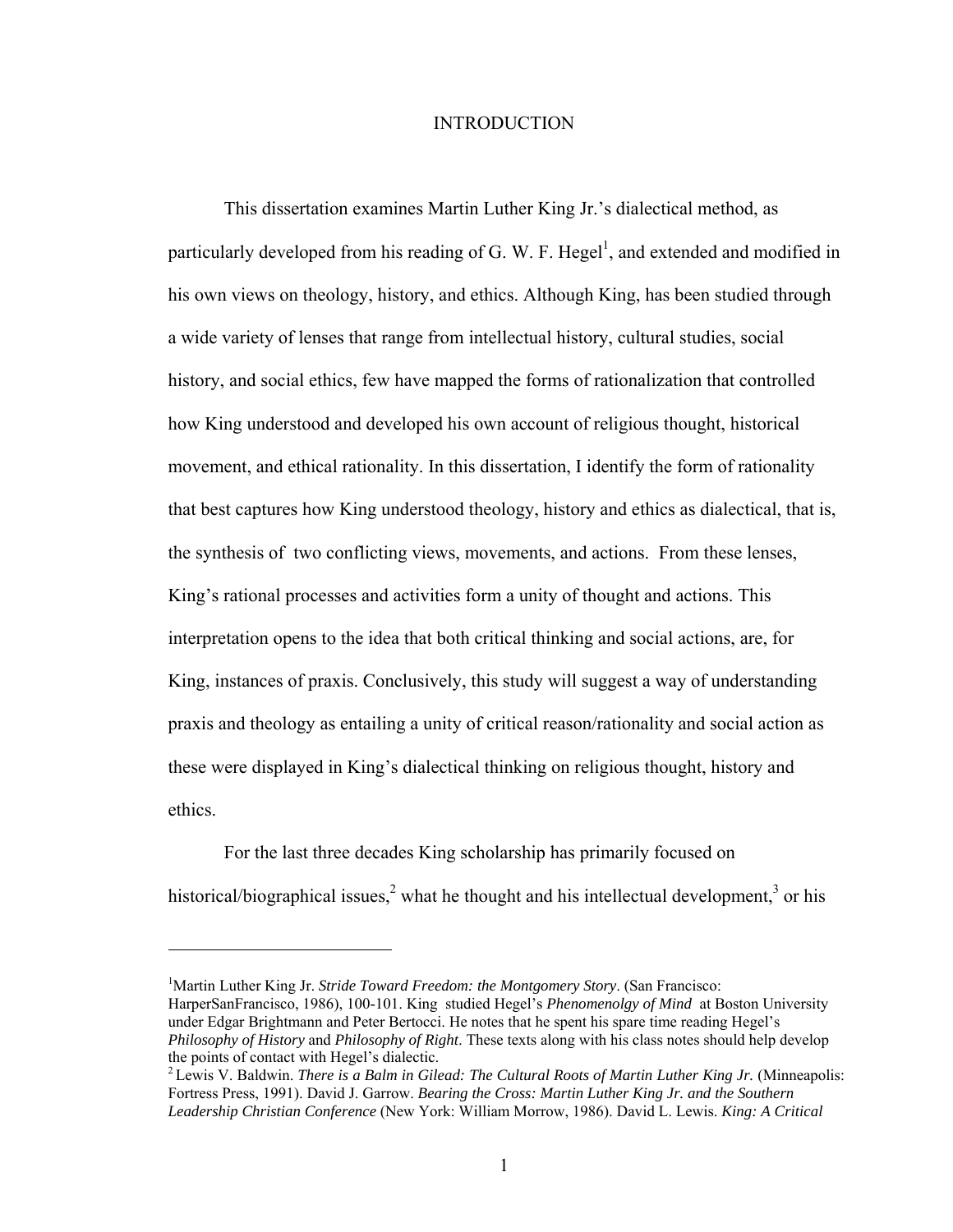praxis (civil rights leadership or oratorical skills).<sup>4</sup> Very little attention has been given to understanding how he thought, or his method of thinking. This neglect can be attributed to the fact that King wrote no systematic treatise on his thought and work. Furthermore, his work as a major leader in the Civil Rights Movement and his tremendous gift of oratory eclipsed any substantive interest in his method of thinking. However, the lack of attention to his method has led to a number of concerns in understanding King as a creative intellectual.

 The first concern is that the failure to recognize and understand King's method of thinking and acting has led to a view that King was an eclectic pragmatic thinker appropriating thoughts from a variety of sources as it suited his agenda.<sup>5</sup> This assumption leads to the conclusion that he only engaged sources on a superficial level. Thus, what guided his decisions about the sources he used were primarily practical concerns. However, when his method of thinking is taken seriously, one must conclude that his critical thought process drove his practical actions. There was indeed a method to his eclecticism.

 The failure to attend to King's method also has led to the fragmentation of King scholarship. Because of the wide range of sources and influences on King's thought there

 $\overline{a}$ 

John J. Ansbro. *Martin Luther King Jr.: The Making of a Mind* (Maryknoll, NY: Orbis Books, 1982). Frederick L. Downing. *To See the Promise Land: The Faith Pilgrimage of Martin Luther King, Jr* (Macon, GA: Mercer University, 1986). James P. Hanigan. *Martin Luther King Jr. and the Foundations of Nonviolence* (Lanham, MD: University Press of America, 1984). Kenneth L. Smith. *Search for the Beloved Community: The Thinking of Martin Luther King Jr.* (Valley Forge, PA: Judson Press, 1974). <sup>4</sup> Keith D. Miller. *Voice of Deliverance: The Language of Martin Luther King Jr. and its Sources*. (New York: The Free Press, 1992.) Mervyn Warren. "Rhetorical Study of the Preaching of Martin Luther King Jr., Pastor and Pulpit Orator" (Dissertation. Michigan State University, 1966). Peter J. Paris. *Black Leaders in Conflict: Joseph H. Jackson, Martin Luther King Jr., Malcom X, Adam Clayton Powell, Jr.* (New York: Pilgrim Press, 1978). Richard Lischer. *The Preacher King: Martin Luther King Jr. and the Word that Moved America.* (Oxford: Oxford University Press, 1995).

*Biography* (New York: Praeger Publishers, 1970).

Chester M. Hedgepeth. "Philosophical Eclecticism in the Writings of Martin Luther King Jr.*" Martin Luther King Jr.: Civil Rights Leader, Theologian, and Orator.* David J. Garrow, editor. (New York: Carlson Publishing, 1989), 541-548.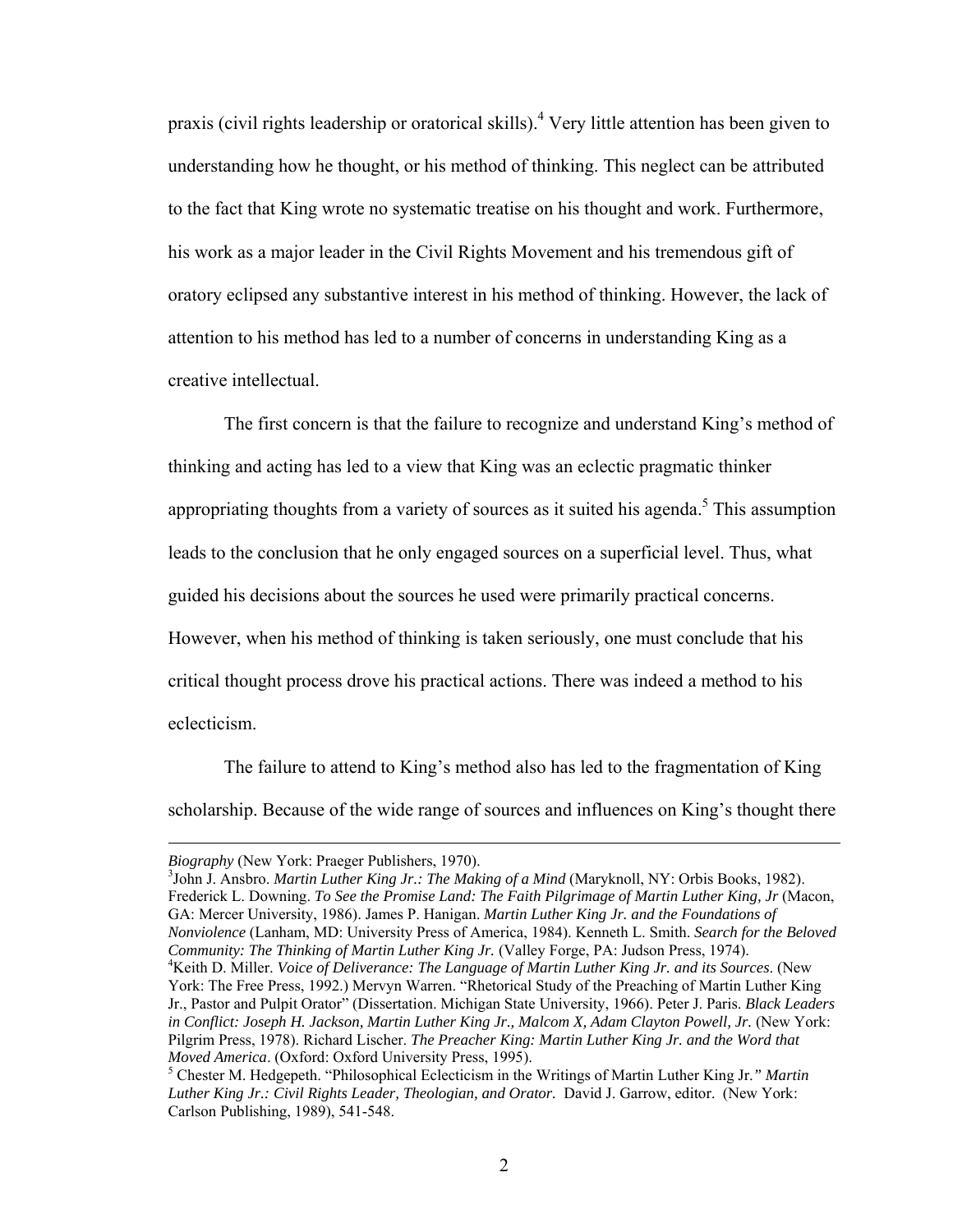have been a number of claims placed on him. King has been labeled a Black theologian,  $6\overline{ }$ process thinker,<sup>7</sup> personalist,<sup>8</sup> etc. Each label is offered as a key to unlocking the power of King's life and thought, each label provides only a partial understanding of his thoughts and actions. A more complete and balanced understanding of King cannot be uncovered in what he thought or what influenced his thoughts, nor in how he acted. To gain an holistic view of these fragments, it is important to understand how he used the dialectical method to synthesize various streams of information and translate them into practical actions.

 Much of the earlier scholarship focused on historical-biographical concerns, thus bypassing any discussion or concern about method. Although such scholars as David Garrow and Lewis V. Baldwin acknowledged King's use of the dialectical method, their primary interest was historical, therefore, they did not require an extensive development of King's methodical approaches. While other scholars, such as Ervin Smith and John Ansbro, explore King's intellectual influences, their primary interest was in tracing the development of his thought (Smith) or the wide range of sources that shaped his thoughts (Ansbro).

 Scholars such as Noel L. Erskine miss the point altogether, when they contend that "King was not . . . overly concerned about method in theology for the sake of articulating a theological system."<sup>9</sup> While it is accurate in a literal sense, Erskine's observation fails to discern that King was very concerned about method. His concern

<sup>&</sup>lt;sup>6</sup> Paul R. Garber "Martin Luther King Jr.: Theologian And Precursor of Black Theology" (Dissertation. Florida State University, 1973).

<sup>7</sup> Moses Gregory. *Revolution of Conscience: Martin Luther King Jr. and the Philosophy of Nonviolence* (New York: Carlson Publishing, 1989).

<sup>8</sup> Warren E. Steinkraus. "Martin Luther King's Personalism and Nonviolence." *Martin Luther King Jr.: Civil Rights Leader, Theologian, and Orator*. David J. Garrow, editor. (New York: Carlson Publishing, 1989), 891-906.

<sup>&</sup>lt;sup>9</sup> Noel L. Erskine, *King Among the Theologians* (Cleveland: The Pilgrim Press, 1994), 131.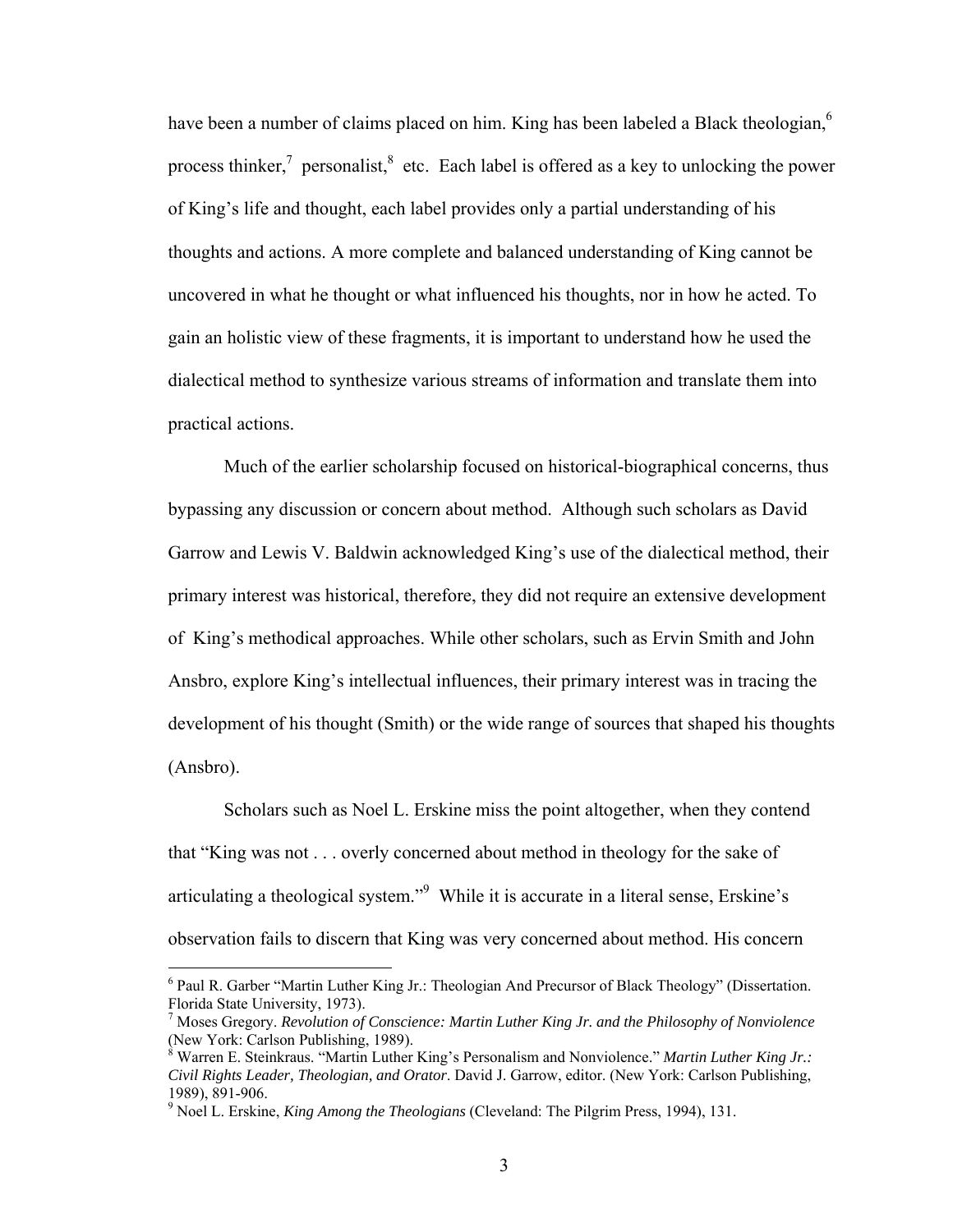implicitly courses throughout his writings and speeches via his use of the dialectical method. This method was consistently present in his theological reflections, historical analysis and his moral action. This dismissive posture significantly undercuts Erskine's effort to situate King in dialogue with other theologians. Perhaps the most fruitful point of contact for such a project could have been with dialogue on the issue of method with such theologians as Karl Barth and Paul Tillich.<sup>10</sup>

In recent scholarship, there is a move towards the issue of method. Luther D. Ivory's approach is intriguing and useful, but he does not explicitly develop King's use of the dialectical method.<sup>11</sup> However, he provides an understanding of King that does not dichotomize King as a thinker and an activist. He attempts to resolve what he sees as an identity crisis in King scholarship by casting him as a "theologian of radical involvement." He argues –correctly- that one of the major reasons behind the public confusion about King stems from little credence given to date to King as a serious creative thinker. Ivory's answer to this dilemma is to uncover the "conceptual underpinning" that informed King's life and work. While agreeing with Ivory's premise, I take issue with his answer. I will contend that it is uncovering his methodological approach to those concepts that will provide the basis of recognizing King as a creative thinker. The missing element is that Ivory does not connect the thinking and action to one process. Although one can argue that King had core convictions, his thinking was not static but was ever-evolving, and his actions were also ever-evolving.

Michael G. Long examines King's response to the state, concluding that he

 $10$  It would have been interesting to compare and contrast how King, Barth, and Tillich were dialectical theologians. They all used the dialectical method in a different way. It was their method that provided the guide for the development of their thought.

<sup>&</sup>lt;sup>11</sup> Luther D. Ivory, *Toward a Theology of Radical Involvement: The theological Legacy of Martin Luther King Jr.*, (Nashville: Abingdon, 1997),14.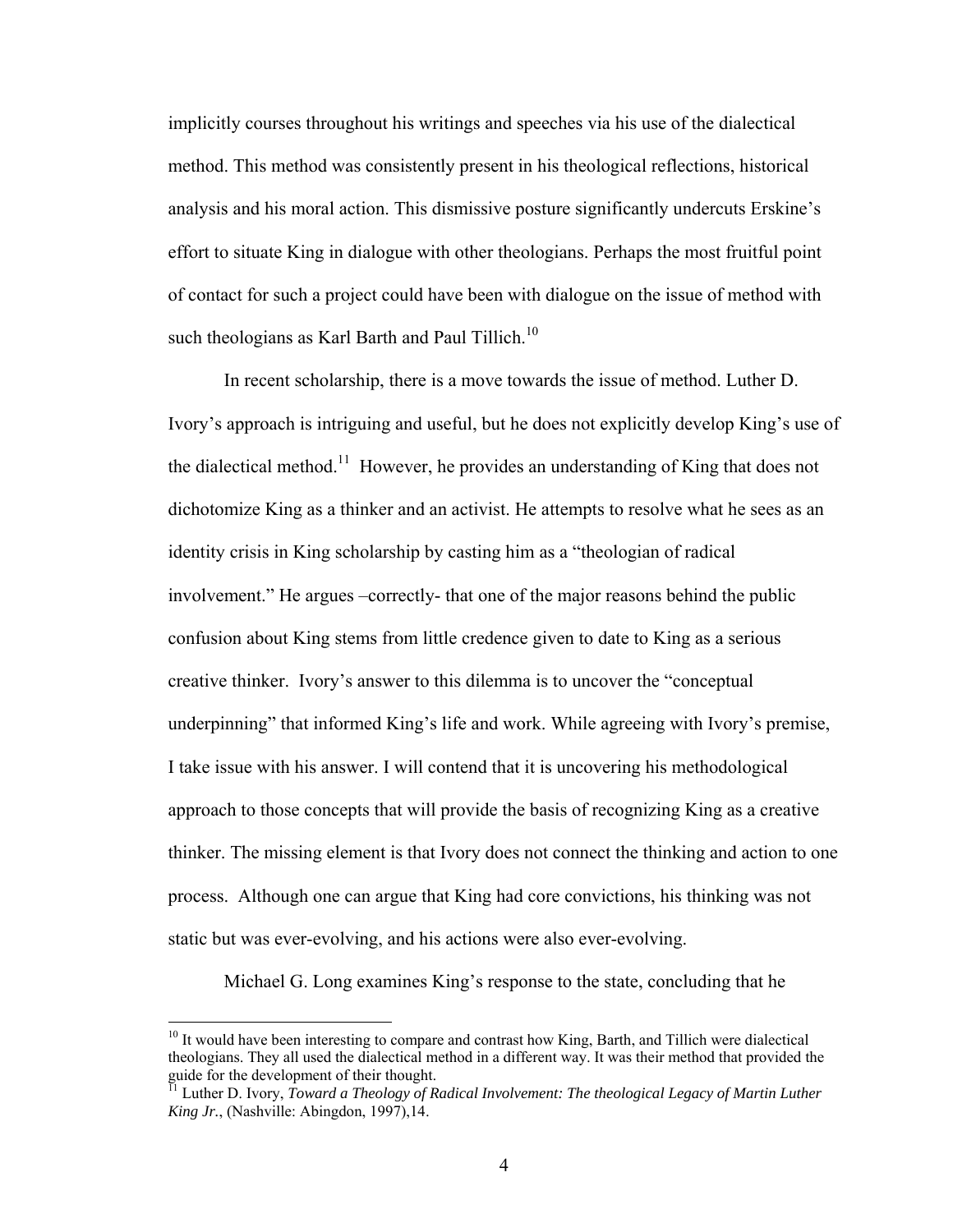consistently adopted a dialectical attitude  $-$ against us, but for us-- to the state.<sup>12</sup> Long traces the development of King's dialectical response from his high school days until his death. His argument, however, suggests that King's dialectical response was bipolar in nature. That is, the "no" and "yes" are held in opposition to each other without resolution. The argument in this study is that King's dialectic is not complete until there is a resolution. King consistently pushed for a synthesis of the polar opposites.

The significance of this project to the overall theological enterprise will be twofold. First, it will serve as a corrective to those trends in King scholarship that have over emphasized King as an activist and orator. This emphasis is understandable given that King's public life spanned only thirteen years and his thoughts evolved in the turbulence of leading the Civil Rights Movement. The recognition that King, as a thinker and an activist, was guided by a commitment to a particular method, i.e., a dialectical method, provides the basis for understanding his thoughts and actions. It also provides a way of constructing a plausible conception of his views on matters about which he did not write systematically. This approach will allow King to be viewed and understood based on his own self' understanding, his pattern of thinking and his approach to conflicting concepts and actions.

Second, when understood in this manner, King can serve as a model for an holistic approach to "doing" theology. The theologian will not have to be cloistered in the ivory towers of academia to have credibility as a thinker. This is not to say that all theologians must conform to King's model of the public theologian-activist. However, it opens up the possibility for a variety of ways for theologians to define their role in the

<sup>&</sup>lt;sup>12</sup> Against Us, But for Us: Martin Luther King Jr. and the State (Macon, GA: Mercer University Press, 2002).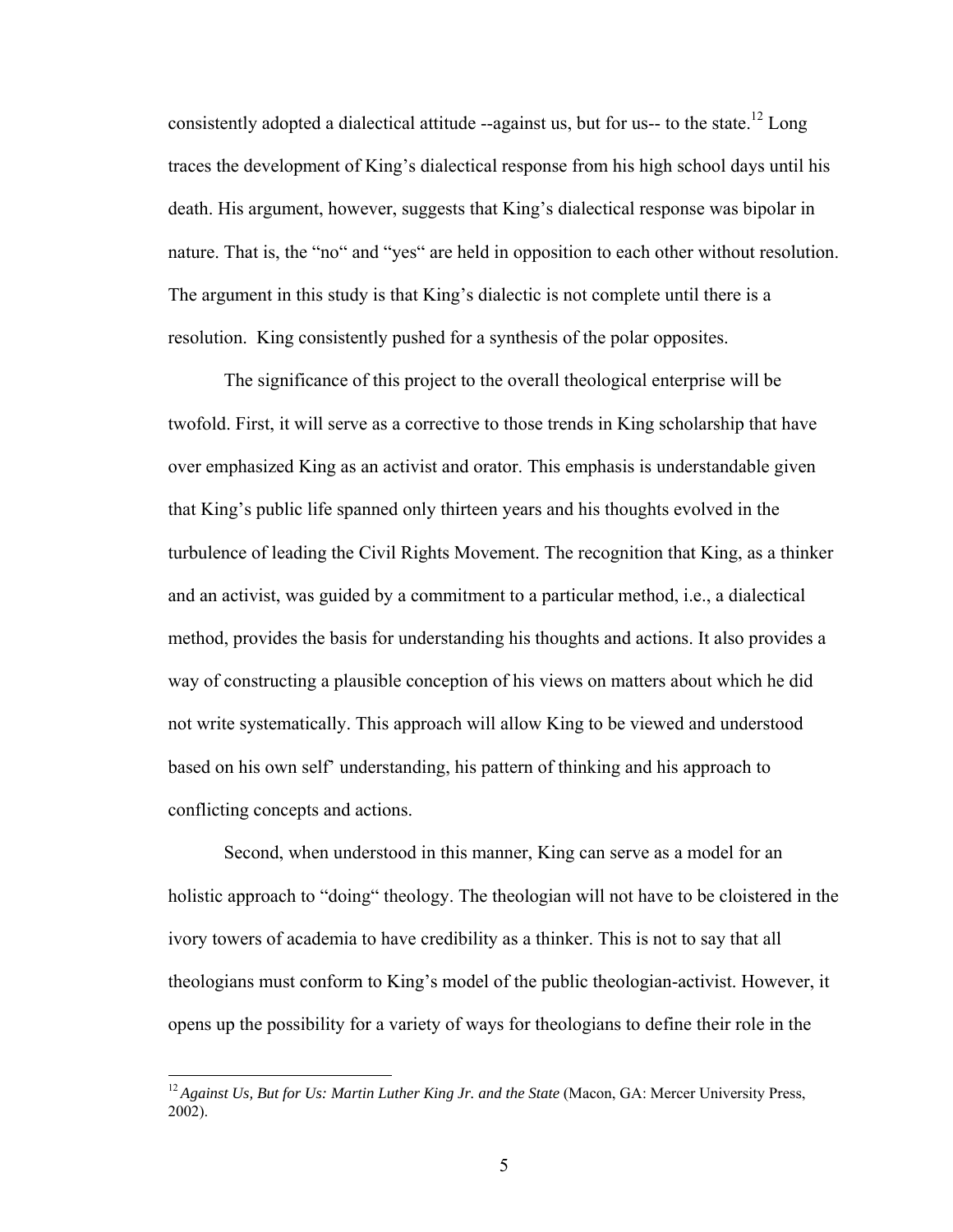church and society. King's model can provide a model of thinking that flows out of the involvement of life situations and activism, preceded by critical intellectual reflections. This model will provide a means of recovering the prophetic function of the theological enterprise that contributes to the transformative activities in society through critical reflection and personal praxis.

While the larger part of this dissertation's method can be appropriately described as a theological constructive approach, it will necessarily involve methods that will include: (1) historical archival research to establish from published and unpublished academic papers the claim that King was exposed to, embraced and modified Hegel's dialectical method; (2) exegesis and analysis of King's published and unpublished writings and speeches to demonstrate the use of the dialectical method; and (3) critical examination of these sources to determine that there was a fundamental logic to King's dialectical method of critical thinking and activism.

This dissertation is divided into five chapters with an introduction and a conclusion. The introduction maps the parameters of the dissertation providing an overview of the subject, problem and significance of Martin Luther King Jr.'s use of the dialectical method. The conclusion summarizes and suggests some tentative direction that King scholarship may develop based on his methodology.

Chapter I establishes King's use of the dialectical method by first examining his existential context that made the dialectical method an attractive and a natural development as a result of King's contact with Hegel's method. This chapter reveals the underlining dialectic that existed in his life (dialectics of parents, dilalectic of personality, and dialectics of siblings) and historical context (dialectics of race, class, and faith).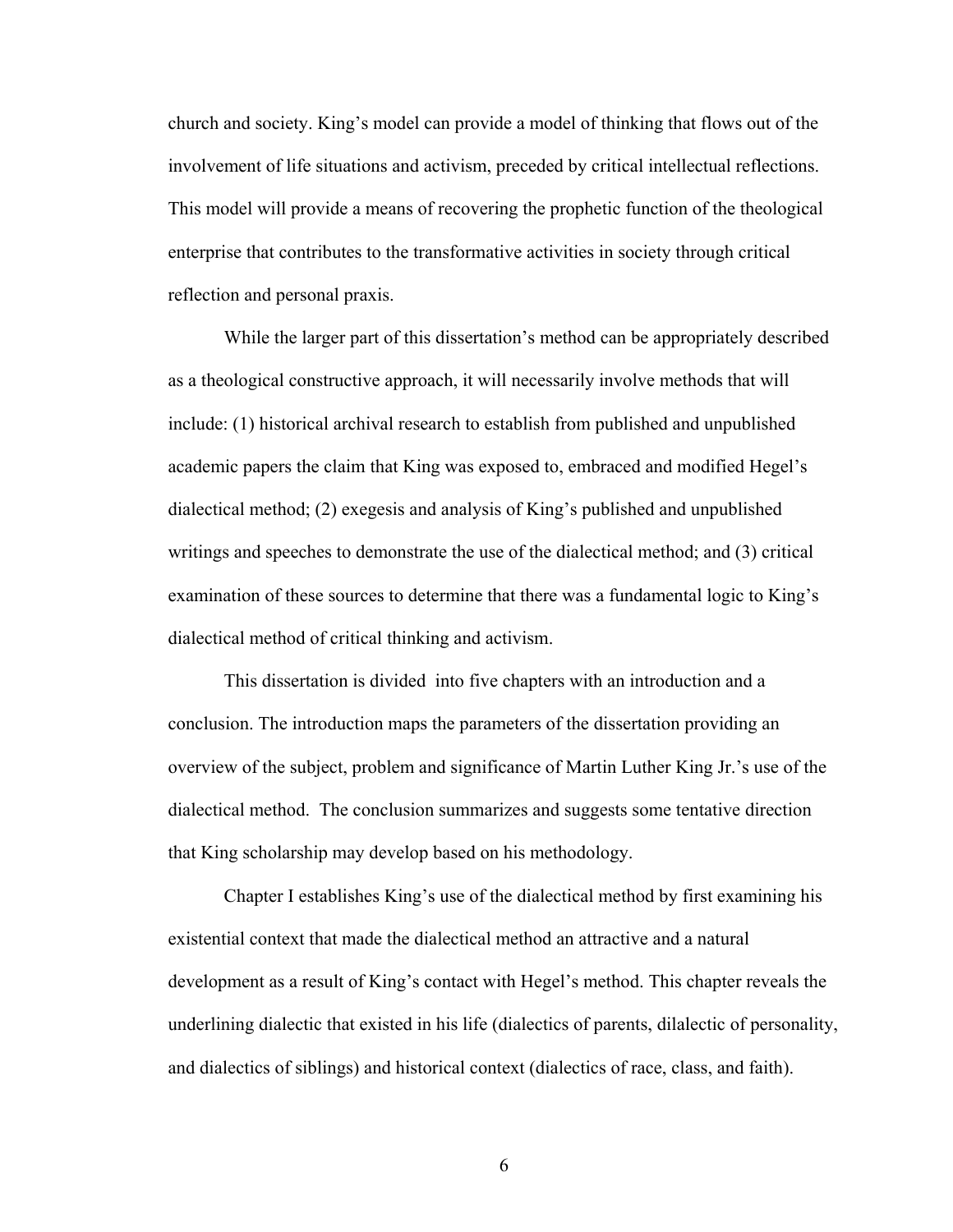Chapter II explores King's appropriation of the dialectical method by way of Hegel. It examines how King critcally engaded the ninteenth century philosopher modifying and creating his method his own method of rationality. This chapter will build on foundation laid in King's biographical and historical chapter to assert that King was drawn to Hegel's dialectical method because of the desire to reconcile the dialectics of his life experiences to that point.

Chapter III reconstructs King's theological views on God, humanity and the church using his dialectical method. This chapter demonstrates how his method allows him to gather up conflicting views to create a more holistic view of God, humanity, and the church. It shows that there was indeed a critical stance on his part in deciding what he used and what he dismissed within his reading and study of other thinkers.

Chapter IV reconstruct King's view of history and historical movements through the dialectical method. If it can be argued that Karl Marx placed Hegel's spiritual dialectical view of history on its head with his material dialectic, then it may be said that King did not place Hegel back on his feet, but on his side. This chapter shows how King operationalized his philosophy of history in the development and the unfolding of the Civil Rights Movement under his leadership. It is the quintessential example of how his theory was cojoined with his actions.

Chapter V examines King's moral philosophy through the lenses of his dialectical approach to theology and history. Particular attention will be given his concept of the Beloved Community. The Beloved Community, understood as a regulative idea, provides the cognitive frame for exploring King's use of the dialectical method as he explicates such themes as integration, social democracy, and power, and nonviolent direct action.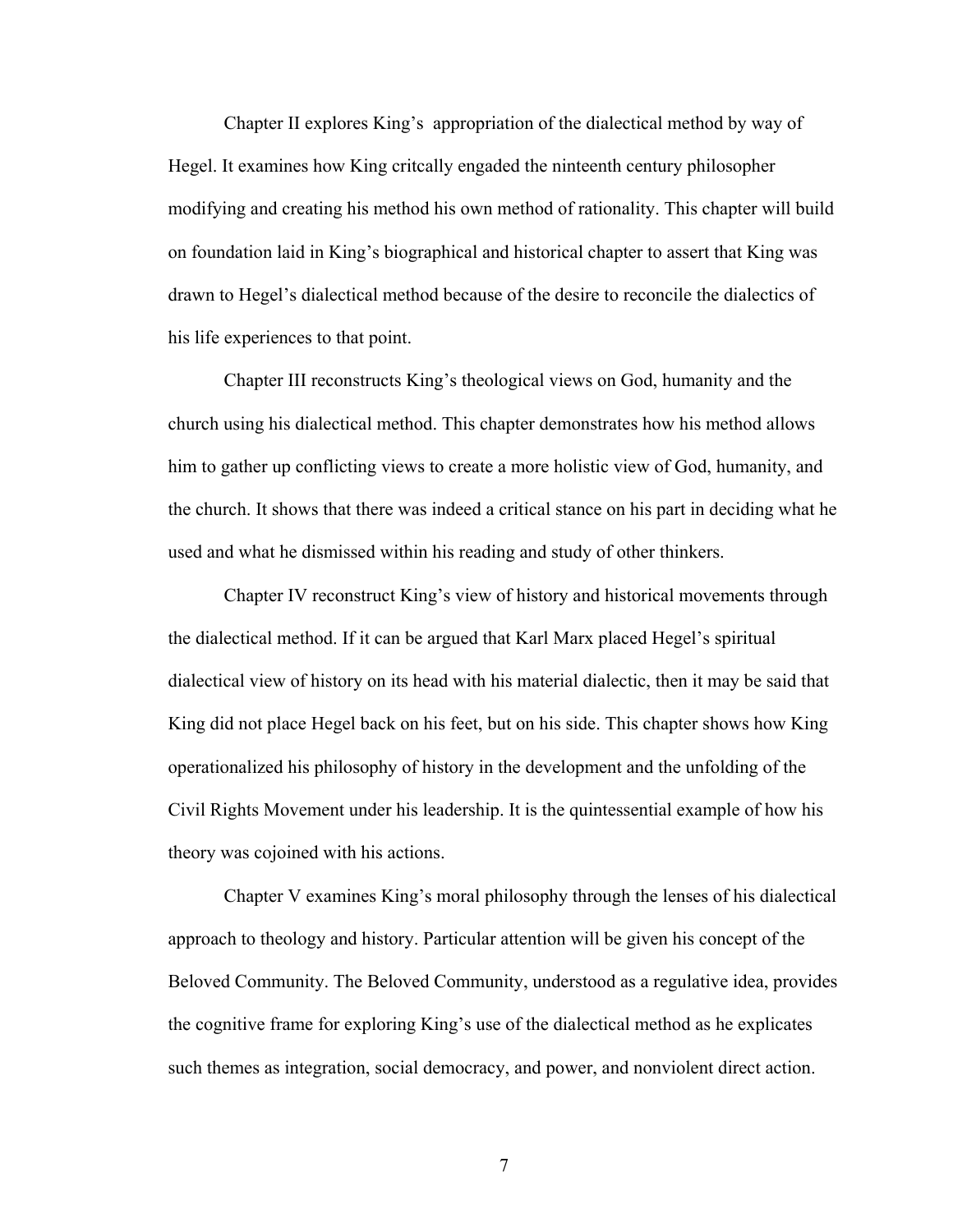### CHAPTER I

## DIALECTICS OF MARTIN LUTHER KING JR.'S LIFE

#### **Introduction**

 Martin Luther King Jr. is perhaps the most documented and researched African-American in the twentieth century. There are thousands of books, articles, and dissertations written about him and his thoughts.<sup>13</sup> There have been a number of works that critically examine his methods as a civil rights leader and preacher/orator, but not as an intellectual thinker. There have been a number of scholars that have looked at intellectual influences, while others examined a particular aspect of his thoughts.<sup>14</sup> There has been no sustained and critical examination of his intellectual method. The absence of establishing King's intellectual method is one reason for the devaluation of King as a thinker.

 King died at age thirty-nine while the leader of a major Civil Rights Movement. His public life spanned only thirteen years, from 1956 to1968. During this time he was a husband, father, pastor, civil rights leader, and a speaker in great demand. He also taught from time to time a few courses on college campuses.<sup>15</sup> He wrote several books

<sup>13</sup> Besides the online index (http://www.stanford.edu/group/king/mlkpapers) of the Martin Luther King, Jr. Papers Project at Stanford University, there are several book length bibliographies of articles, books, and other documents created by King and about him. Note: Deborah J Tucker and Carrolyn A. Davis, *Unstoppable Man: A Bibliography, Martin Luther King Jr.* (Detroit, MI: Wayne State University, 1994), 57 pages; Sherman E. Pyatt, *Martin Luther King Jr.: An Annotated Bibliography* (New York: Greenwood Press, 1986), 154 pages; William Harvey Fisher, *Free at Last: A Bibliography of Martin Luther King Jr.*

<sup>(</sup>Metuchen, NJ: The Scarecrow Press, 1977), 169 pages.<br><sup>14</sup> An example of the former is David J. Garrow's *Bearing the Cross: Martin Luther King Jr., and the South Christian Leadership Conference* (New York: W. Morrow, 1986) and John J. Ansbro's *Martin Luther King* 

<sup>&</sup>lt;sup>15</sup> King taught a course at Fisk University in Nashville, Tennessee, and from time to time a few courses at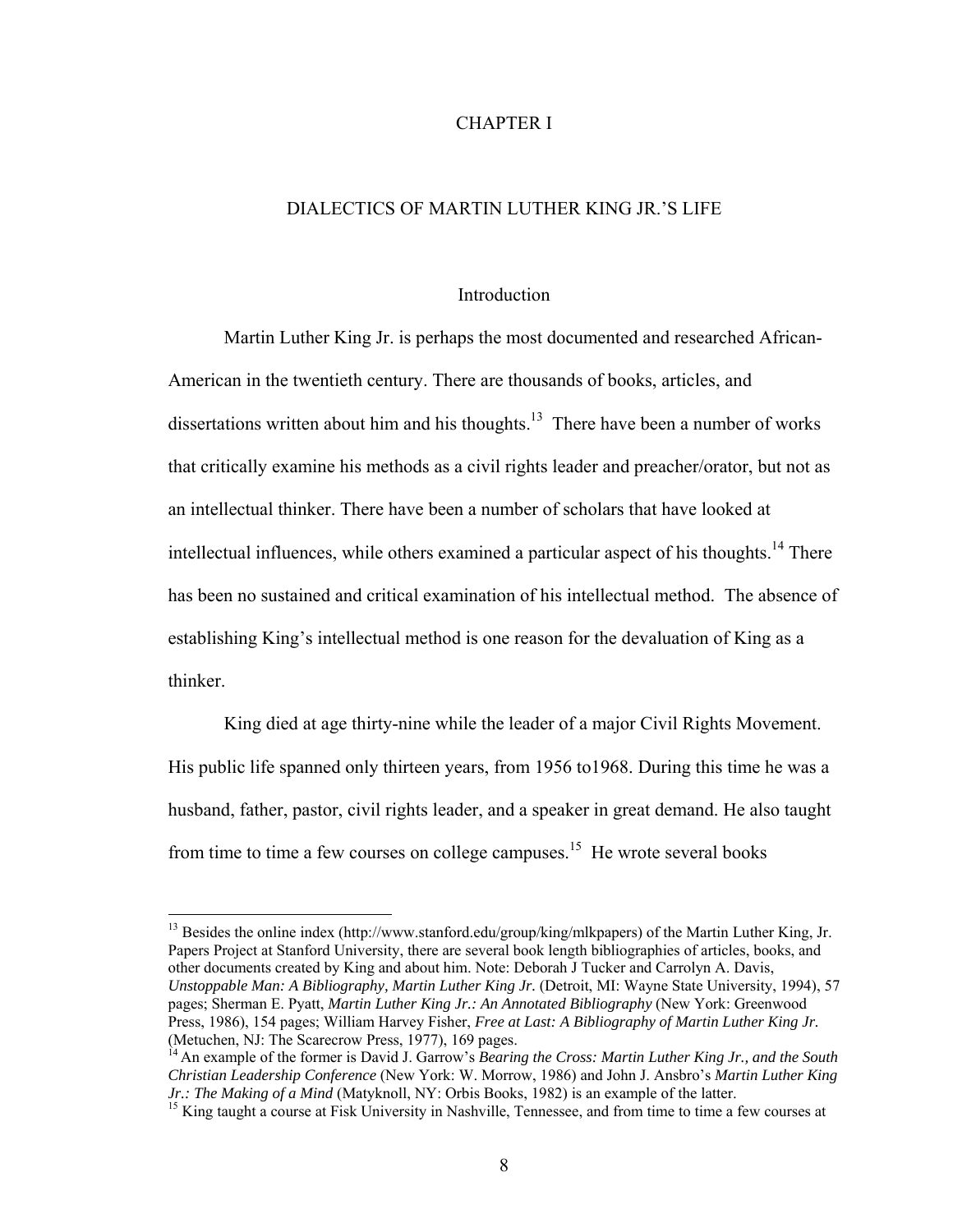recounting various aspects of the Civil Rights Movement which he led.<sup>16</sup> Because of the demands on his time and his premature death, he was not afforded the opportunity for quiet reflection and thinking about abstract concepts hammered out in the rigor of intellectual debate or cloistered in the halls of academia. His thoughts were developed in the midst of a busy life, and refined in the throes of conflict with individuals opposed to his activism. It was not his original life plan to be a civil rights activist. His plans were to be a college president at a historically black institution.<sup>17</sup> Had this occurred, perhaps he would have provided the public a well-defined treatise on theological method. He, however, left resources to extrapolate an approximation of his method.

Harry Settanni, in *Five Philosophers: How Their Lives Influenced their* 

*Thought,*18 provides a helpful approach to understanding the relationship between

philosophers' life experiences and historical environments to their philosophical ideas

emerged. His thesis is that very often:

a philosophy or philosophical system is the result of a philosopher's attempt to synthesize or possibly just to reconcile an underlying dualism. That dualism or duality will constitute a problem for a philosopher –a problem he tries to solve, sometimes by synthesis. The source of that duality may spring from any source in the philosopher's life and/or times. For example, there may be an underlying opposition between the philosopher's life or upbringing and his times, and this will constitute a duality. Or, in other cases, a duality may arise from two very opposed or simply different social or political movement in the time or century in which the philosopher lived. Finally, the duality may appear as a result of

Morehouse College in Atlanta, Georgia.

<sup>16</sup> King published four books while living and one book posthumously. They are: *Stride Toward Freedom The Montgomery Story[STF]* (New York: Harper, 1958); *Why We Can't Wait [WWCW]* (New York: Harper & Row. 1964); *Strength to Love [STL],* (Philadelphia: Fortress Press. 1981.); *Where Do We Go From Here? [WDWGFH]* (New York: Harper & Row, 1967.); *Trumpet of Conscience [TOC]*. (New York: Harper & Row. 1968).

<sup>17</sup> Clayborne Carson, "Introductory Essay." *The Papers of Martin Luther King Jr.,* ed. by Clayborne Carson, vol. 2, *Rediscovering Lost Values, July 1951-November 1955* (Berkeley, CA: University of California Press, 1992), 28. Here after this volume and each of the volumes are referred to as *Papers*, with the specific volume identified by its number followed by the page number of that volume.

<sup>&</sup>lt;sup>18</sup> (Lanham, MD: University Press of America, 1992.)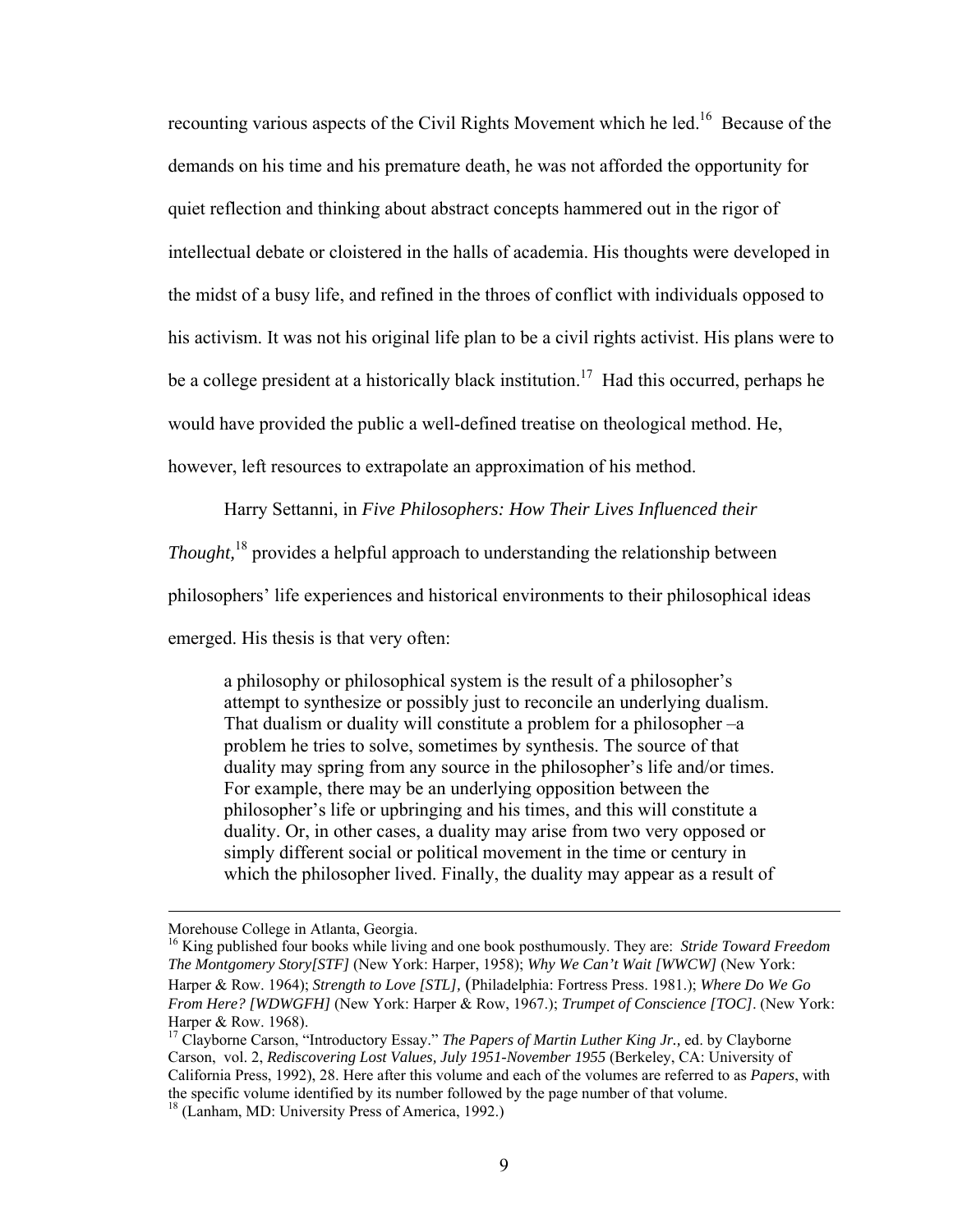different influences in the philosopher's upbringing. All of these combinations are possible  $\frac{19}{19}$ 

 Settanni's assessment is also valid for theologians. Settanni's argument is that it is essential to understand the life and times of a person in order to grasp that person's philosophy or philosophical ideas. This is an important starting point for uncovering King's methodology. Settanni contends that a philosopher is motivated by a need to synthesize or reconcile some underlying duality in the person's life or times. He cites examples of a number of sources for this duality. He concludes that there may be any combination of these examples that is the motivation behind the person's philosophy. Martin Luther King Jr.'s theological and ethical method is precisely motivated by a need to reconcile a combination of issues. This would also be consistent with King's own approach to such a topic. In an essay on his religious development, King argues that, "It is impossible to get at the roots of one's religious attitudes without taking in account the psychological and historical factors that play upon the individual."<sup>20</sup>

 This chapter will examine two important foundational concerns for understanding Martin Luther King Jr.'s methodology. The first section examines King's life and immediate *familia* existential context to understand the underlying dualities, or problems, in his religious life, racism in America, and the economic divisions in capitalism that plagued him most of his life. He will attempt to resolve these conflicting experiences both intellectually and concretely. It will be apparent that any discussion of King's method or theology must address these dualities. These dualities will be obvious at times, while oblique at other times, as his theology, philosophy of history, and moral philosophy

 $19$  Ibid., i.

<sup>20 &</sup>quot;An Autobiography of Religious Development" in *The Papers of Martin Luther King Jr.,* ed. by Clayborne Carson, vol. 1, *Called to Serve. January 1929-June 1951* (Berkeley, CA: University of California Press, 1992), 360-361. Here after this volume is referred to as *Papers*, vol. 1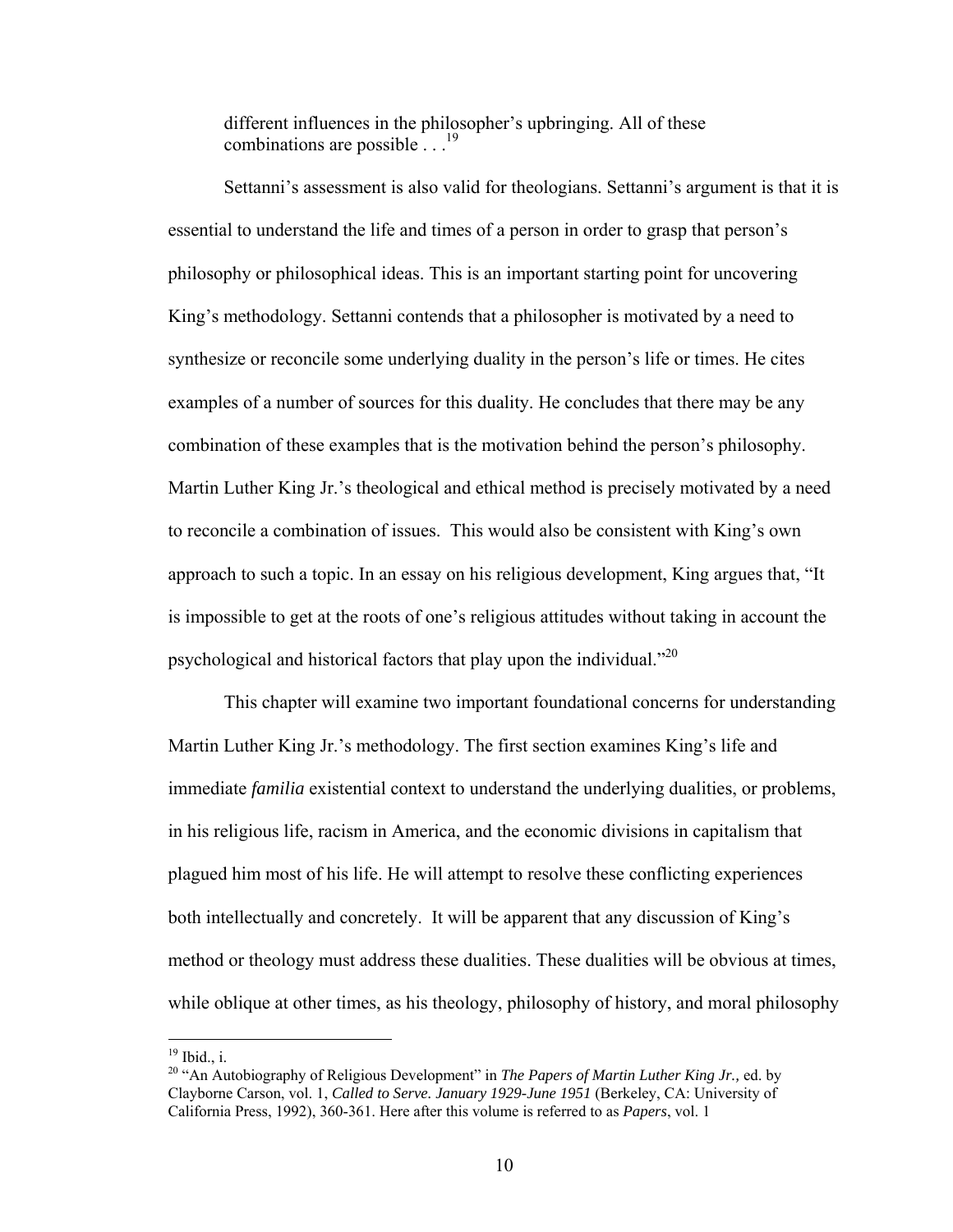are examined. The second section of this chapter will explore King's intellectual quest for a method that began at Morehouse College and concluded at Boston University. His academic training provides the intellectual framework and vocabulary to critically think about the dualities of religion, race, and economics. However, the method he found in his academic training will be refined and validated in the context of his struggle for justice and equality in America for African-Americans and the economic disadvantaged.

## Martin Luther King Jr.'s Dualities in Personal Context

A close examination of the pre-Montgomery life of Martin Luther King Jr. reveals that there were three formative contexts that shaped his life and thought. They were his family, church and community, and school. These contexts provided concrete dualities that he will attempt to resolve. His family and church provided the foundation for a sense of personal worth and value, while his academic pilgrimage provided the intellectual method to reconcile the tensions that he found in the community, namely racism and poverty. In short, it was by reconciling the dualities within his personal context and integrating the institutional influences of home, church and school that gave him the intestinal fortitude to meet the demands of leadership in the Civil Rights Movement. Parents: Dialectic of Personality

 Martin Luther King Jr. was born on January 15, 1929 to the Reverend Michael King Sr. and Alberta Williams King. His given name at birth was Michael Lewis King Jr. Growing up, he was known as "M. L." or "Mike." He later changed his name to Martin Luther to reflect his father's name change to Martin Luther.<sup>21</sup> He was the middle child;

<sup>21</sup> 21 Martin L. King Sr.*, Daddy King: An Autobiography*, (New York: William Morrow & Co., Inc.), 87-88. Daddy King was called Michael until he was grown. He recounts that his father, James Albert King,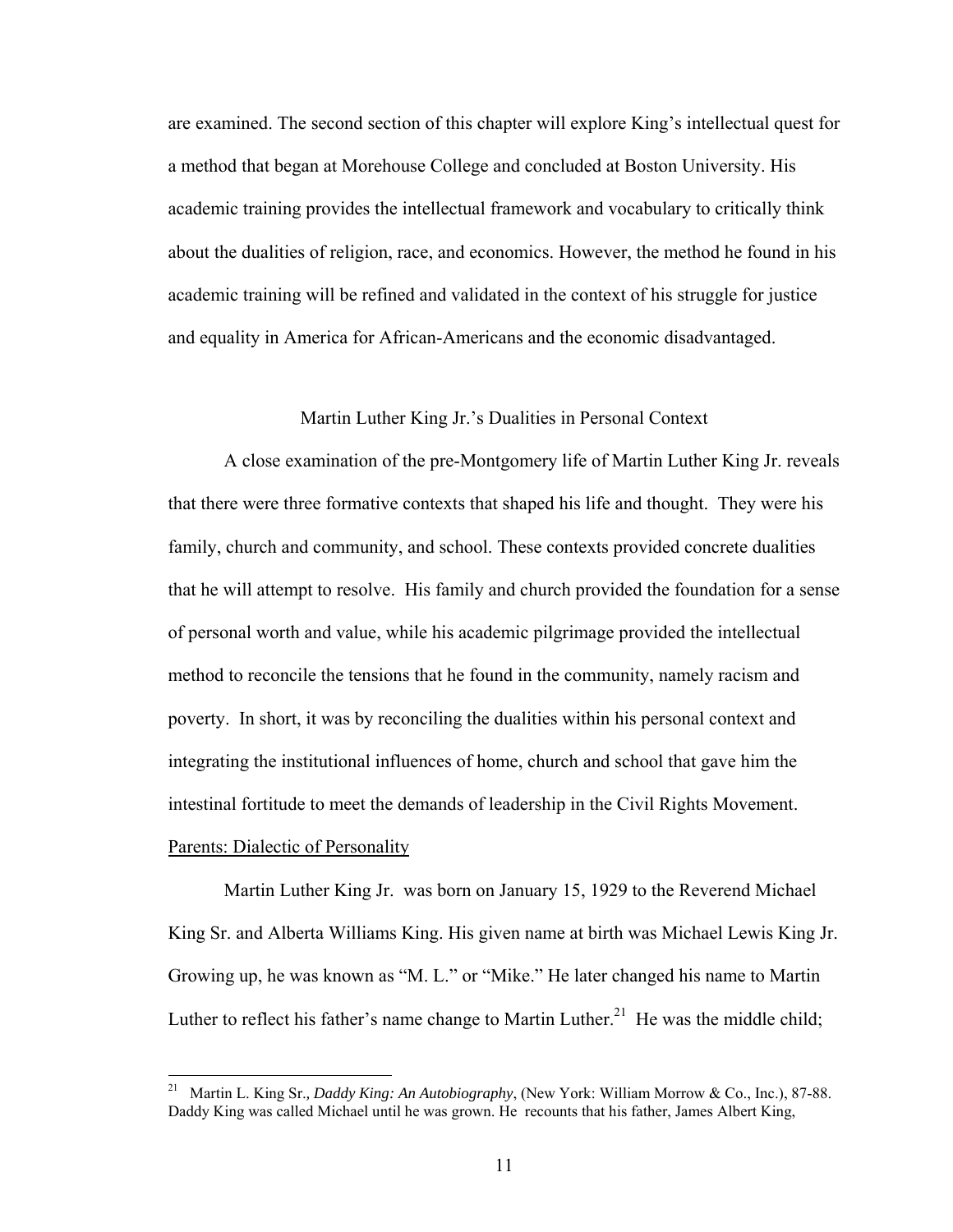he had an older sister, Christine, and a younger brother, Alfred Daniel, known as "A. D." They grew up in a relatively comfortable and secure home. They were not wealthy, but neither did they struggle financially.<sup>22</sup> Despite his relatively sheltered life in his parents' home, Martin was not able to avoid various tensions that would serve as the creative driving force in his life.

 The most obvious influence on King's life was his immediate family. His personality was shaped by the personalities of his father and mother. Martin Luther King Sr., known as "Daddy King", was essentially a self-made man. He came from a humble beginning as the son of sharecroppers in Stockbridge, Georgia.<sup>23</sup> By his own admission he was rough, raw and country.<sup>24</sup> Daddy King was impatient and had a temper.<sup>25</sup> However, he was driven by a desire to better his condition and to ensure that his family would not suffer the deprivations that he experienced growing up. He had moved to Atlanta, Georgia, to pastor two small churches. While pastoring, he completed his high school education. Because of the poor quality of his schooling in rural Georgia, he was placed in the fifth grade even though he was nearly twenty-one years old.<sup>26</sup> After completing his high school requirements he was encouraged to attend Morehouse College. He graduated from Morehouse in  $1930<sup>27</sup>$  He became the associate pastor at one of Atlanta's most promising Black Baptist Churches, Ebenezer Baptist Church. This

insisted that he named him on the day of his birth, Martin, for one of his brothers and Luther, for another brother. Daddy King's father's dying request was that he officially change his name to what he had named him at birth. After his father's death in 1933 he took out the official papers to change his name to Martin Luther King. His son, who was Michael Jr. was already five. Michael Jr. would later change his name to Martin Luther King Jr.<br><sup>22</sup> *STF*, 90.

<sup>&</sup>lt;sup>23</sup> *Daddy King*, 23.<br><sup>24</sup> Ibid, 13.; See Lewis Baldwin, 111.<br><sup>25</sup> Ibid, 130.

<sup>&</sup>lt;sup>26</sup> Daddy King, 18. This was not unusual during this time. He mentions that there were many older students in much lower grades.

 $27$ Ibid., 88-89.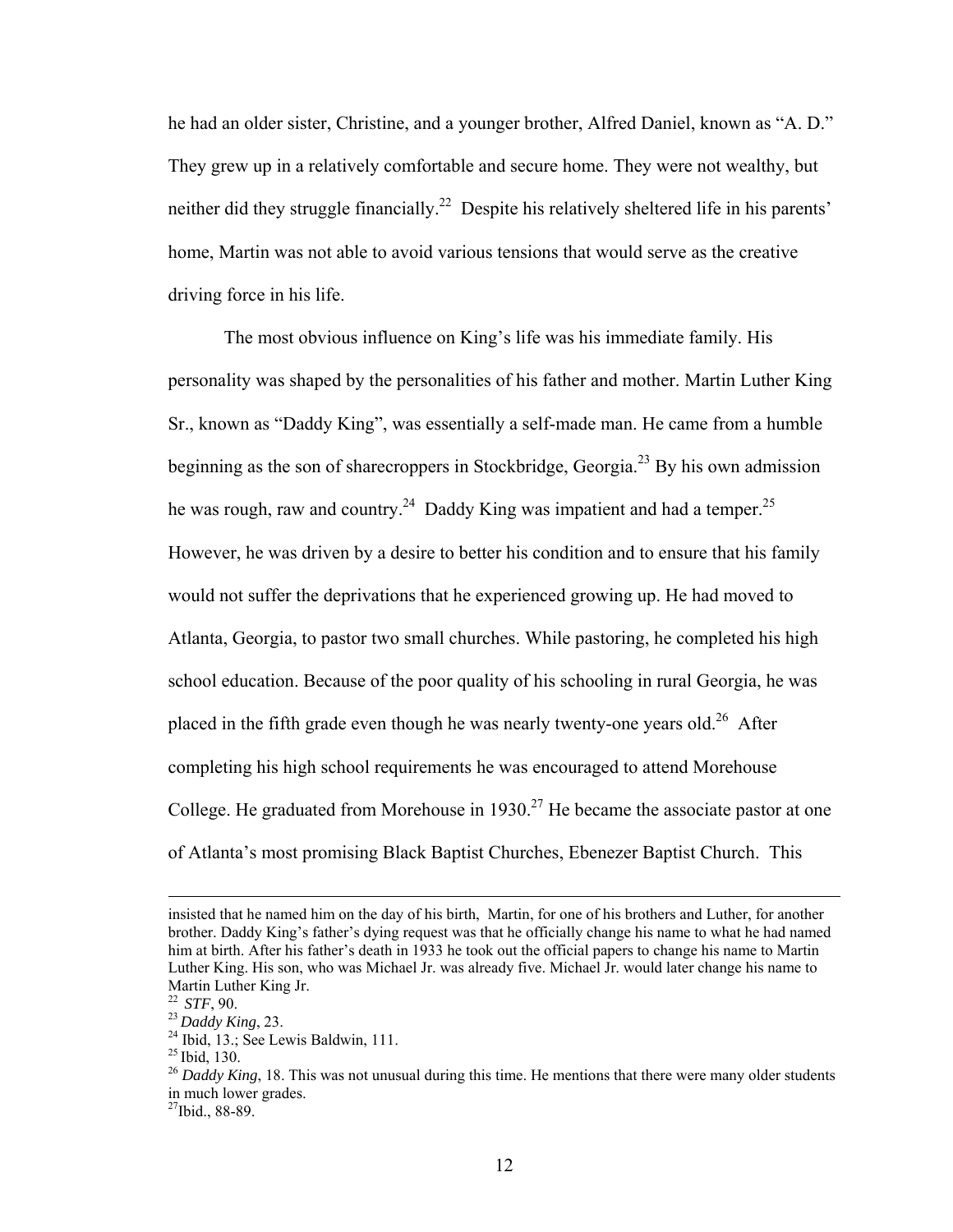church was pastored by his father-in-law, the Reverend A. D. Williams.

 Alberta Williams King, Martin's mother, on the other hand, was from an established family in the Atlanta community. She was the daughter of a minister, A. D. Williams, the pastor of the Ebenezer Baptist Church.<sup>28</sup> She was a compassionate person with a mediating personality.<sup>29</sup> Philip Lenud, one of Martin Luther King Jr.'s friends, describes Alberta King as "an absolute angel."30 She came from a strong intellectual tradition. She was already enrolled in Spellman Seminary to be trained to be a teacher when Daddy King met her. $31$ 

 Martin Luther King Jr.'s personality reflected both parents' personalities. The two parental personalities were synthesized in Martin. His sister, Christine Farris, describes Martin as having characteristics of both parents. She observes that he received his mother's "love, compassion and ability to listen to others." He also possessed his father's "single-minded determination, faith and forthrightness."32 Lerone Bennet Jr. echoes Farris's assessment. He notes that Martin was "an exquisite cross between" his father's quick temper temperament and his mother's calm temperament. Reflecting these dual characteristics, Bennett recalls Martin King's characterization of himself as an "ambivert –half extrovert and half introvert."<sup>33</sup>

 Martin did not consciously choose what aspects of his parent's personality he would make his own. It was more of an intuitive phenomenon based on a complex number of factors that included the nature of his relationship with each parent and his

 $^{28}$  Ibid., 13.

<sup>29</sup>Ibid., 130 - 131.

 $^{30}$ Baldwin, 113.<br> $^{31}$  *Daddy King*, 19. See also Baldwin, 114.

<sup>&</sup>lt;sup>32</sup> Christine King Farris, "The Young Martin: From Childhood to College," *Ebony*, January 1986, 57. <sup>33</sup> Lerone Bennett Jr., 18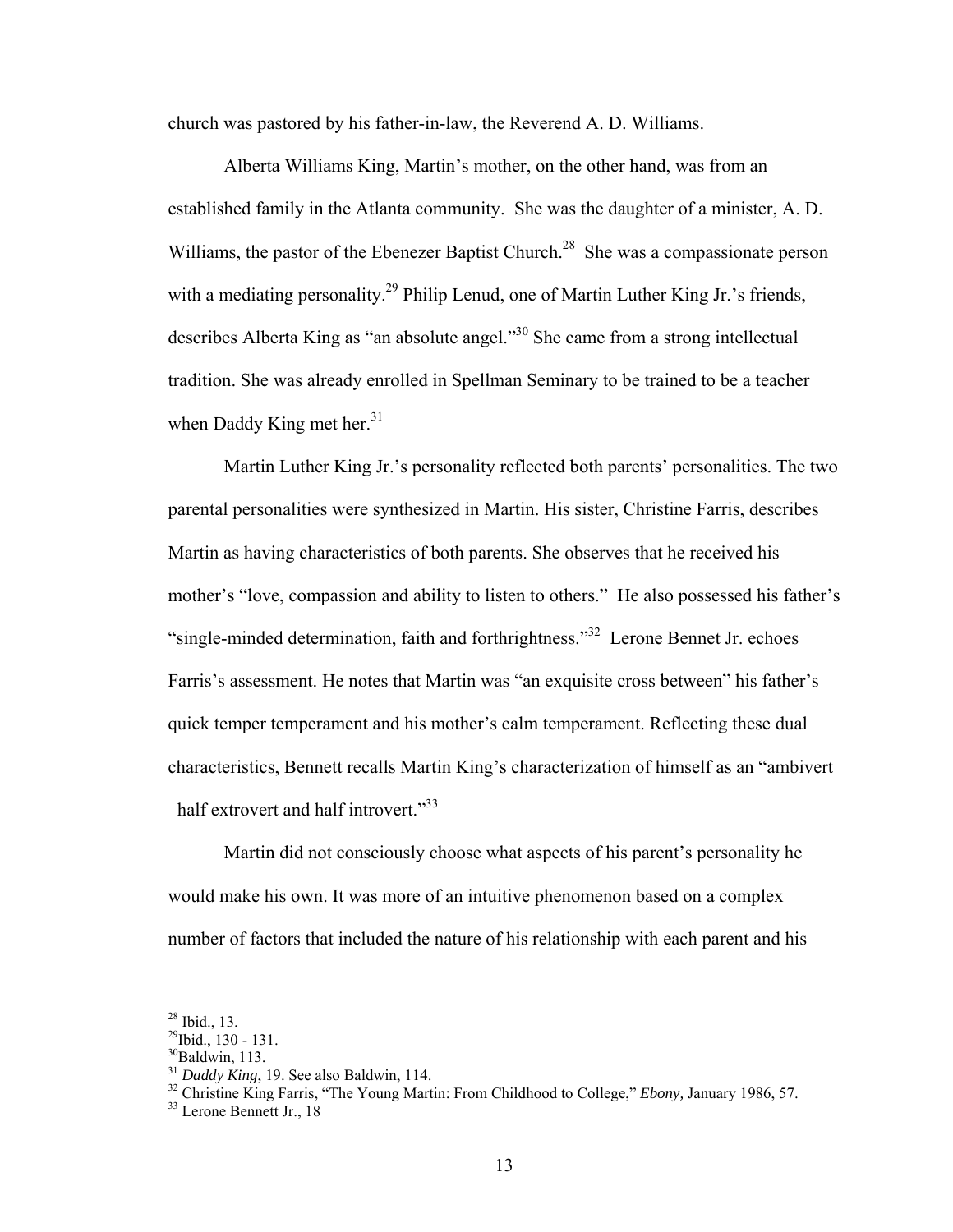own temperament.<sup>34</sup> Daddy King's depiction of Christine and A. D. suggests that their personalities had dominant characteristics of one or the other parents. Christine, he observed, rarely received corporal punishment because she "was exceptionally wellbehaved, serious, and studious.<sup> $35$ </sup> These were the qualities that were more characteristic of Alberta King than that of Martin King Sr. A. D., on the other hand, was more like his father. The similarities between father King and A.D. were apparent to both parents.<sup>36</sup> Martin, parenthetically the middle child, reflected aspects of both parents in his personality. It is important to observe, however, that, in many ways, although his parents were opposites, they were not combative or incompatible. They demonstrated that different personalities could cohabitate in a creative and positive context, with one personality drawing strength from the other personality and vice versa. Speaking of himself, King states:

> In my own life and in the life of a person who is seeking to be strong, you combine in your character antithesis strongly marked. You are both militant and moderate; you are both idealistic and realistic. And I think that my strong determination for justice comes from the very strong, dynamic personality of my father, and I would hope that the gentle aspect comes from a mother who is very gentle and sweet. $37$

 Martin King's mediating personality reflects his natural orientation towards synthesis. This predisposition to finding the worthwhile values in opposites will be his basic fundamental method as a civil rights leader, theologian, and activists. Lerone Bennett's provides the following insightful observation, "... the tension between these two strains [in his personality structure], the extrovert [his father's personality] and the

 $34$  See Baldwin, 103-107.

<sup>&</sup>lt;sup>35</sup> Daddy King, 130.<br><sup>36</sup>Ibid., 127, 131.

<sup>&</sup>lt;sup>37</sup> Martin Luther King Jr. *The Autobiography of Martin Luther King Jr.* edited by Clayborne Carson. (New York: Warner Books, 1998), 3. Here after referred to as *Autobiography*.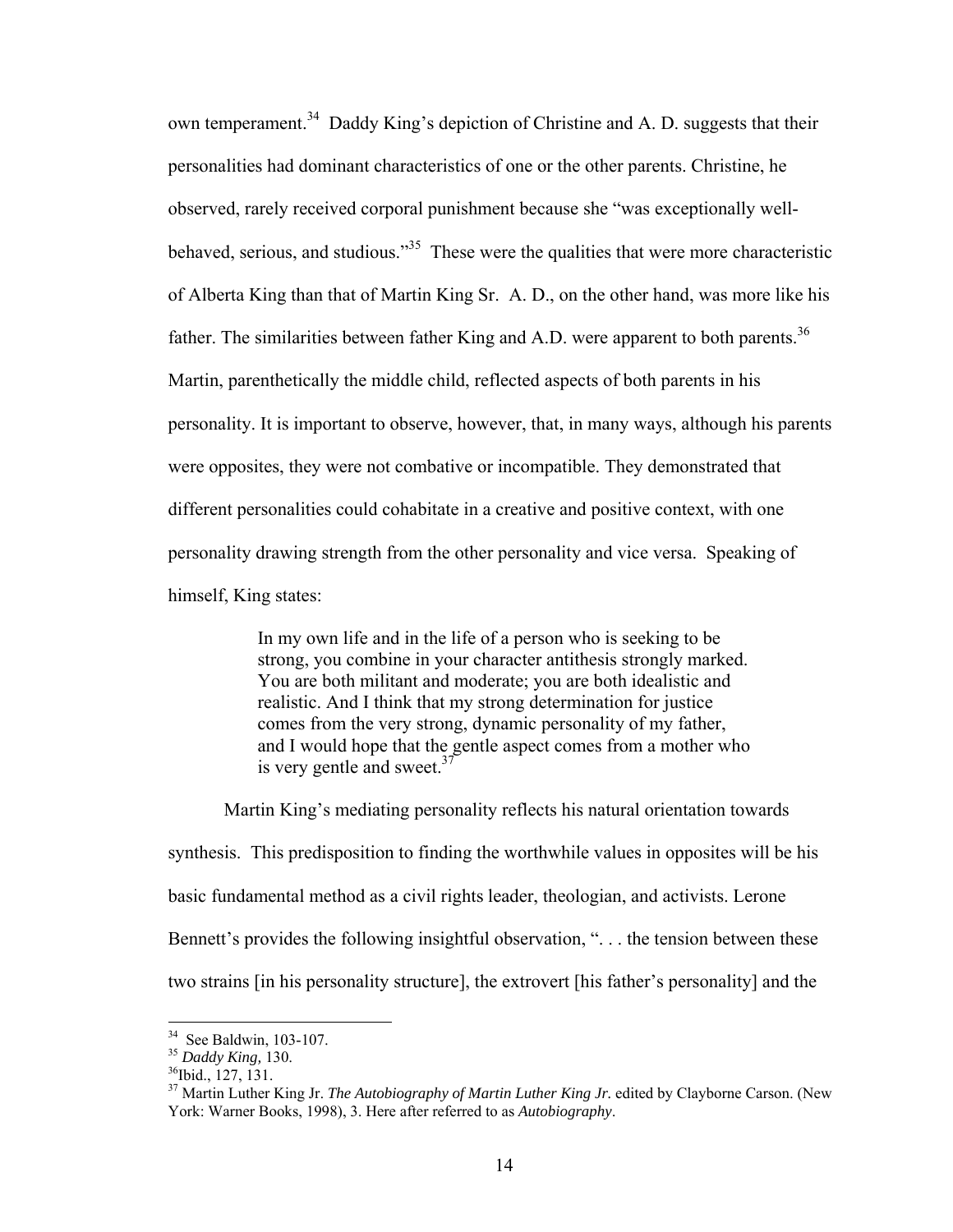introvert [his mother's personality] is probably a root element in the oak of his greatness."<sup>38</sup> If his family of origin and how it shaped his personality is not taken seriously, one would be left to accept the idea that King's method and thoughts were shaped exclusively by white protestant liberal academics.

### The Black Church: Dialectics of Faith and Reason

 According to King, the Ebenezer Baptist Church was his second home. This was largely because his father was the pastor of that church and his home was in close proximity to the church. He was at church every Sunday. He observed that Sunday school was where his best friends were; it was where he developed the capacity to get along with people.39 It was also in Sunday school that he was taught the basic teachings of his church. He described his Sunday school teachers as "unlettered," given to a fundamentalist approach to the Bible.

His baptism did not come as a result of a deeply emotional or spiritual experience. At age five, he was baptized because his sister joined the church and he did not want his older sister to out-do him by getting baptized. Neither was his baptism a deeply intellectual decision. He admits that he "had never given this matter a thought, and even at the time of my baptism I was unaware of what was taking place.<sup> $40$ </sup>

However, this did not prevent him from having to wrestle with issues of faith. As early as age twelve, he demonstrated a predilection to critical thinking. He observes,

I had always been the questioning and precocious type. At the age 13 I shocked my Sunday school class by denying the bodily resurrection of Jesus. From age thirteen on doubts began to spring forth unrelentingly. At the age of fifteen I entered college and more and more could I see the gap between what I had learned in Sunday School and what I was learning in

<sup>38</sup> Lerome Bennet, 18.

<sup>39</sup> *Autobiography*, 6. 40 Ibid.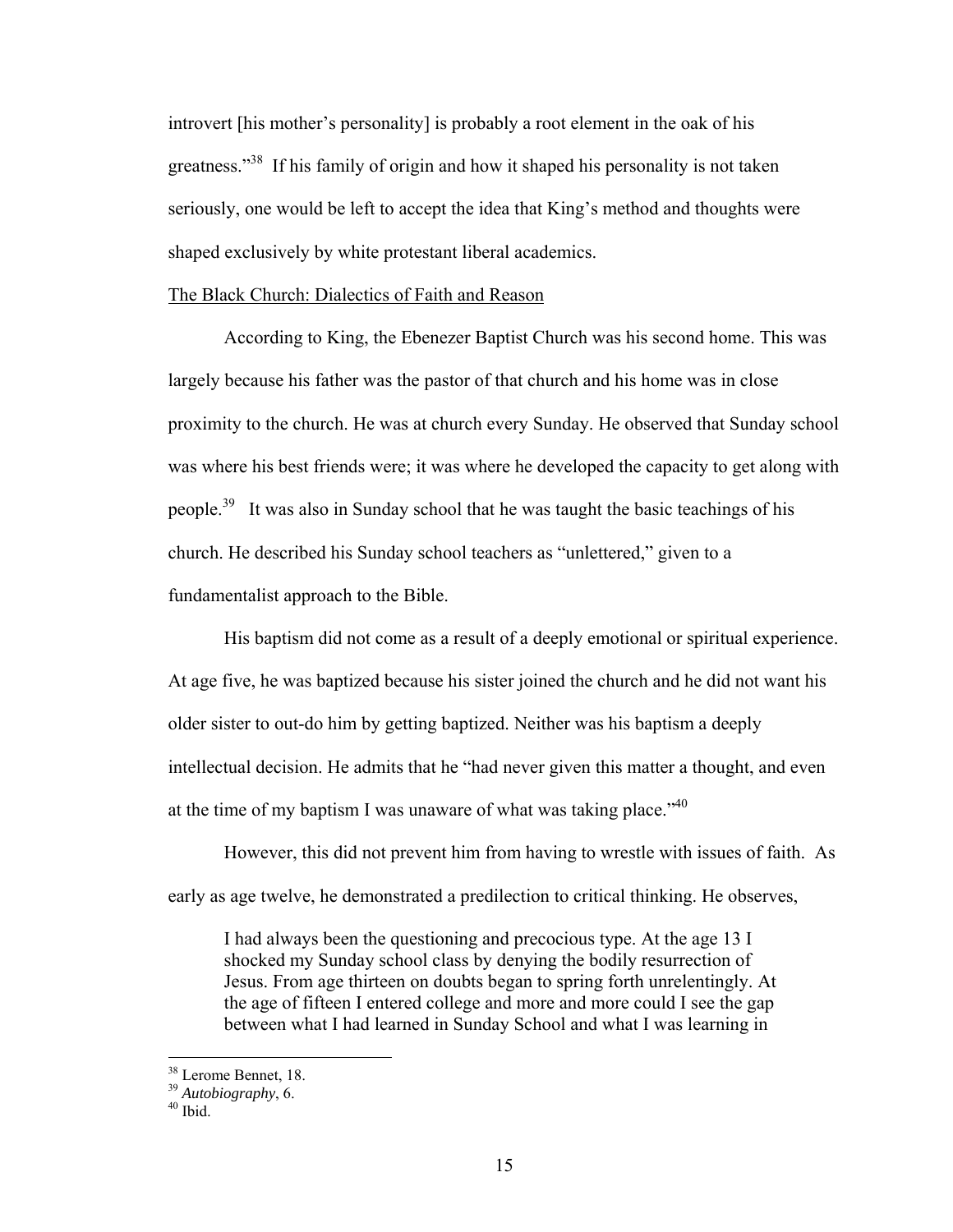college. This conflict continued until I studied a course in Bible in which I came to see that behind the legends and myths of the Book were many profound truths which one could not escape.<sup>41</sup>

Although, it appeared to be a conflict between the Sunday school version of biblical interpretation and the academic version of biblical interpretation, the center of this issue was fundamentally the conflict between faith and reason.

Another issue of concern for the young Martin King was the black church worship style. This was an issue of reason and emotion. The worship style of his upbringing was a source of embarrassment.<sup>42</sup> He expressed doubts about the relevance of a worship experience based on emotionalism.43 The model of black religion that emphasized emotions and intonation in preaching rather than ideas had little appeal. The focus on individual salvation in the afterlife rather than social justice in this present life caused him to consider law or medicine as the best method for making a meaningful contribution to society.44 Lerone Bennett describes King as "deeply divided within himself" because he was committed outwardly to pursuing law and he wanted to be a minister, but was unable to reconcile himself to "the 'emotionalism,' hand-clapping, 'amening,' and shouting of the Negro church."<sup>45</sup>

 The faith of King's early religious experience was uncritical and overly emotional. From King's perspective, in retrospect his childhood religious church experiences were fundamentalist in nature.<sup>46</sup> Keith Miller cites five facts that provide a nuanced counter to this characterization of Ebenezer Baptist Church, and Daddy King in

<sup>&</sup>lt;sup>41</sup> Martin Luther King Jr., "An Autobiography of Religious Development" *Papers*, vol. 1, 357-358.<br><sup>42</sup> Stephen Oates, 3-4, Baldwin, 278, Coretta King, 98.

<sup>43</sup> Reddick, *Crusader*, 62.<br><sup>44</sup> Garrow, *Bearing the Cross*, 37.<br><sup>45</sup> *Autobiography*, 15. cf. Lerome Bennett, 27.<br><sup>46</sup> Martin Luther King, "Autobiography of Religious Development" *Papers*, 1, 361.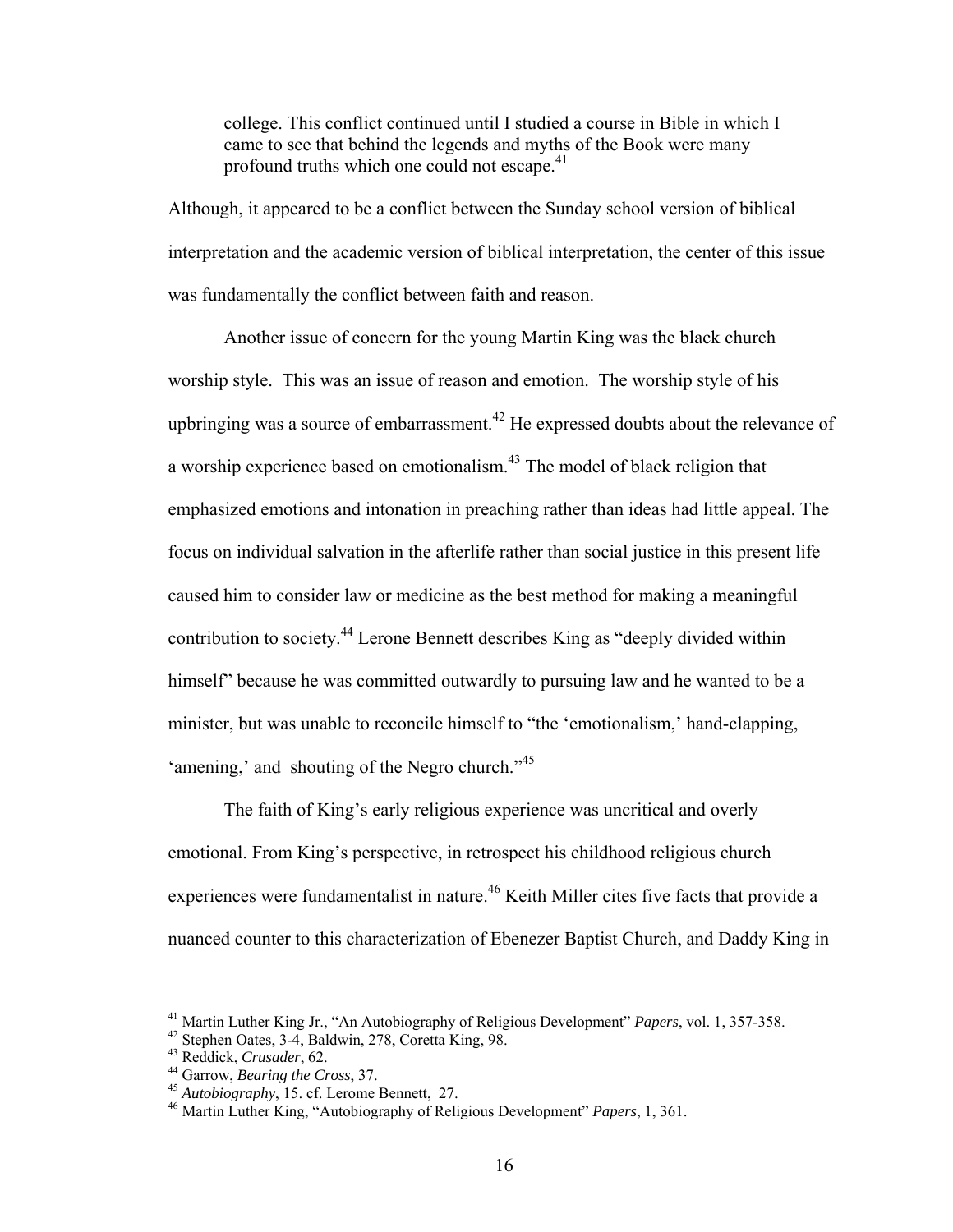particular, as fundamentalist. He argues first, Daddy King's desire to win converts caused him to preach in a manner that would allow him to connect with his audience. Second, he was a Morehouse graduate where the religion faculty was far from fundamentalist in thought. Third, he was a very close friend with Morehouse's president, Benjamin Mayes, the first president with an earned PhD from the University of Chicago. Dr. Mayes, a preacher of considerable intellectual prowess, was a frequent guest preacher at the Ebenezer Church. Fourth, Daddy King was appointed to the Board of Trustees of Morehouse College which would not likely have happened had he been a fundamentalist in thought. Fifth, Daddy King was conservative in personal morals and ethics. However, this can be accounted for pragmatic reasons rather than ideological reasons.<sup>47</sup>

While Miller's argument may be convincing, it does not ameliorate Martin King Jr.'s clear assessment to the contrary. King clearly articulates his understanding of the theological orientation within his Sunday school as being "quite in the fundamentalist line." He specifically connects this characterization with the idea that the Sunday school teachers never "doubted the infallibility of the scriptures." He buttressed this contention with the observation that most of them had never heard of biblical criticism. <sup>48</sup> What is important here is that what he was exposed to in church –through Sunday school, worship services and preaching at Ebenezer-- created dialectical tension between his questioning and critical young mind. Stephen Oates describes the internal tension with his father as "a mixture of awe respect, intimidation, and embarrassment. He thought Daddy was awfully emotional.<sup>49</sup> King stated that he had great admiration for his father as a pastor and role

<sup>47</sup> Keith Miller, *Voice of Deliverance*, 38, 222 ff56. Miller appears to have a greater appreciation for the subtle nuances of King's understanding and experiences than Garrow.

<sup>&</sup>lt;sup>48</sup> King, "Autobiography of Religious Development," 361.

<sup>49</sup> Stephen Oates, 3-4.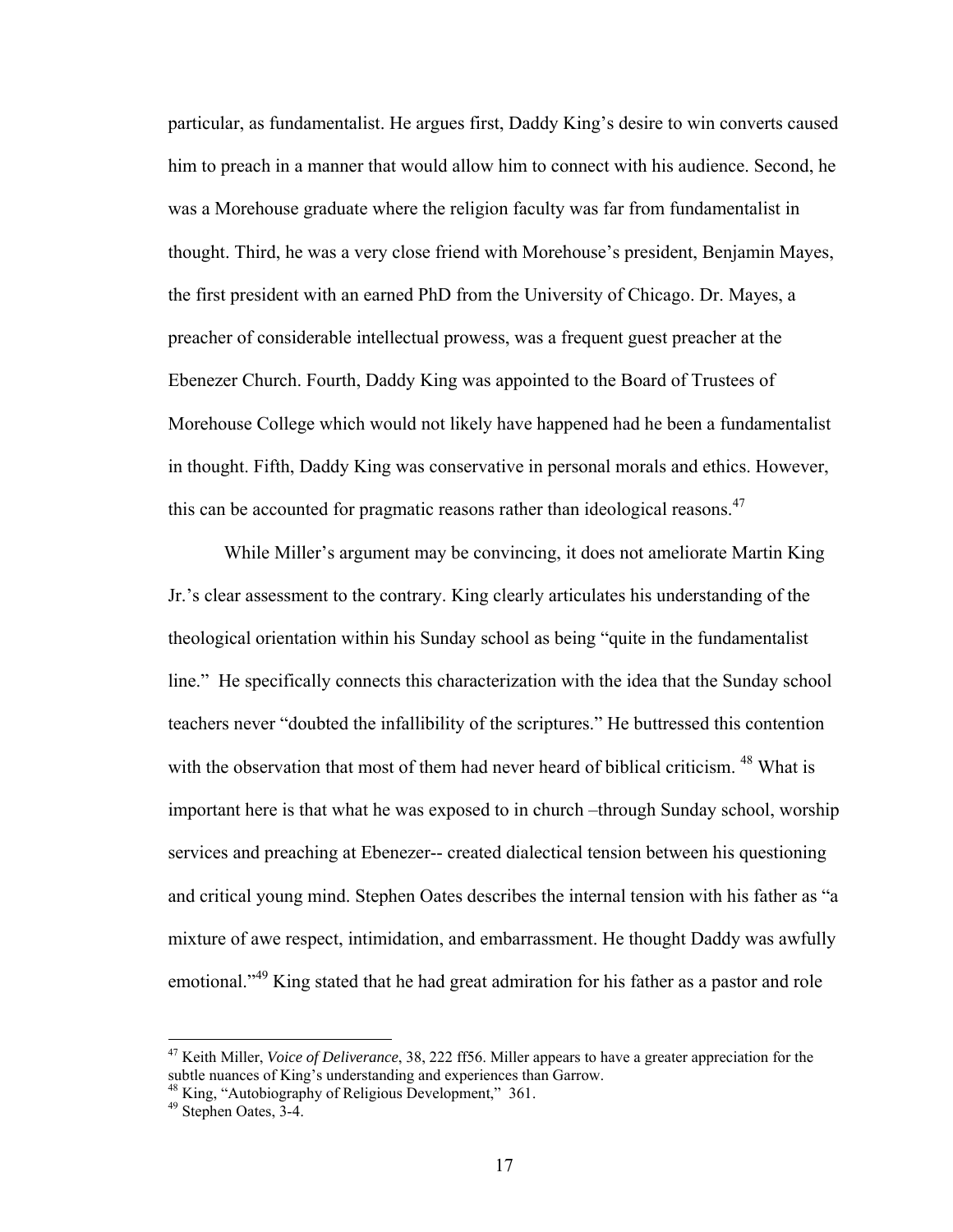model, however, they "differed a great deal theologically."<sup>50</sup>

 While the Black Church provided a place that sheltered King from many of the harsh realities of the wider white community in the segregated South, it did not address satisfactorily his natural critical mind. While it affirmed the value of his personhood, it did not stimulate his intellectual curiosity. The tension between his "given' faith and his maturing intellectual powers produced doubts that he states were unrelenting until his sophomore year of college. $51$  He observes:

> I had seen that most Negro ministers were unlettered, not trained in seminaries, and that gave me pause. I had been brought up in church and knew about religion, but I wondered whether it could serve as a vehicle for modern thinking, whether religion could be intellectually respectable as well as emotionally satisfying. $52$

#### Classism: Dialectics of Haves and Have Not's

 Another formative experience that King had to reconcile was that of the differences in class. He had to reconcile his own status as a child of a middle-class home and the abject poverty that the other black children experienced in his surrounding community. Although his home on Auburn Avenue was in a quiet business district, it was only up the hill from a poor black ghetto area. The proximity to those less fortunate than himself had a profound affect on his sensibilities for the poor. Lewis Baldwin observes, "King developed an early awareness and sensitivity to the impact of poverty on large numbers of his peoples in the 1930s and  $1940s$ .<sup> $53$ </sup> King noted the impact of his awareness of the poor had on him. He would write years later, "Although, I came from a home of economic security and relative comfort, I could never get out of my mind the

 $50$  King, "Autobiography of Religious Development," 363.

<sup>&</sup>lt;sup>51</sup> Ibid., 361-362; cf. *Autobiography*, 15.<br><sup>52</sup> *Autobiography*, 15<br><sup>53</sup> Lewis Baldwin, 19.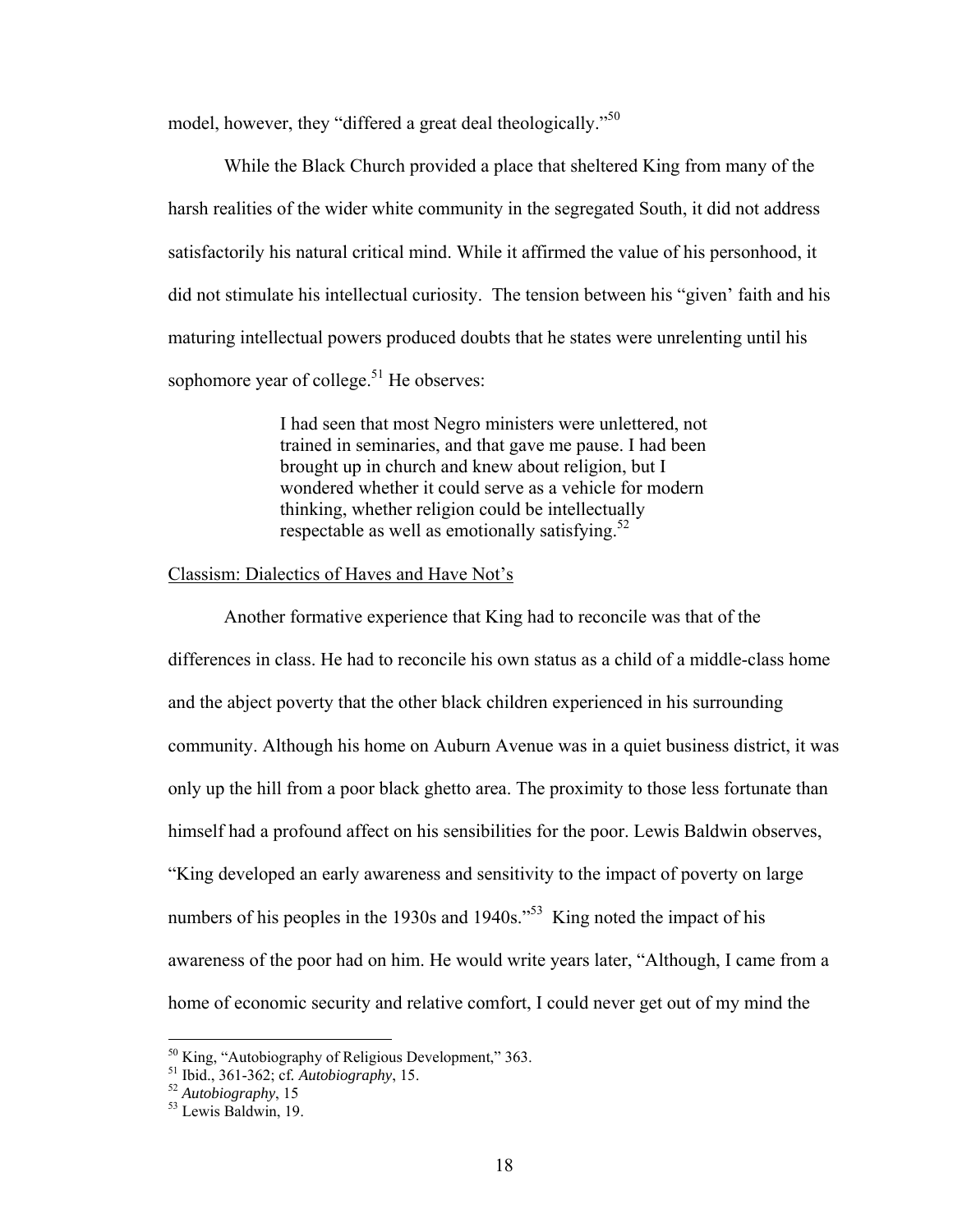economic insecurity of many of my playmates and the tragic poverty of those living around me."<sup>54</sup>

 The dichotomy between his personal security and comfort on the one hand, and the economic deprivation and insecurity of many of those around him, on the other hand, created an inner tension that would drive him to attempt to understand firsthand the plight of the poor by working as a common laborer during the summer months of his college days.55 These combined experiences would provide the basis for his critique of capitalism via a Marxist analysis.<sup>56</sup>

### Racism: The Dialectics of Black and White

 Not only was King keenly aware of class distinctions at an early age, but he was also confronted with race distinctions as a young child. He had developed a close friendship with a white child, the son of the owner of the grocery store across from his home. From about age three to about age six, they were able to freely play together. After they both entered school, the parents of his playmate prohibited him from playing with little Martin. When he asked his mother why his playmate's parents had prevented them from playing, Alberta King took him into her lap and began explaining to him for the first time about the history of racism in America.<sup>57</sup> This revelation was so traumatic that Martin King Jr. determined to hate every white person. As he reflected on this experience he pondered, "How he could love a race of people who hated me and who had been responsible for breaking me up with one of my best friends?"<sup>58</sup>

Although the wider community attempted to devalue King because of his skin

<sup>&</sup>lt;sup>54</sup> *STF*, 90. See also Lewis Baldwin, 19.<br><sup>55</sup> Ibid.<br><sup>56</sup> Ibid.

<sup>&</sup>lt;sup>57</sup> Ibid., 18-19. See also "An Autobiography of Religious Development," 362 -363.

<sup>&</sup>lt;sup>58</sup> "An Autobiography of Religious Development," 362-363.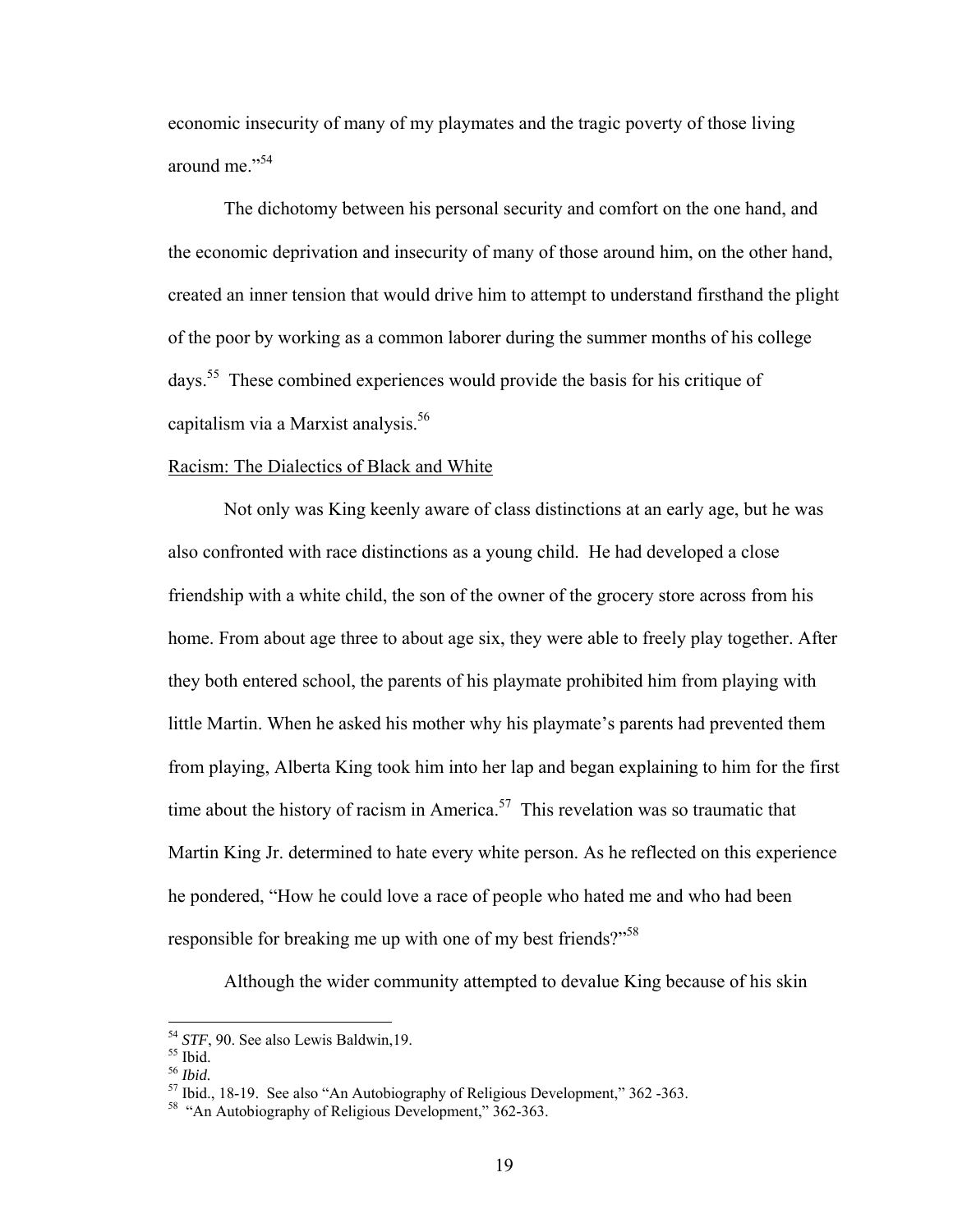color, his home life affirmed the dignity of all human personality. His mother, in telling the story of racism in America, was careful to affirm that he was as good as anyone. She told him not to be impressed by prejudice around him. He was admonished not to think that there was something that made others better them him, especially because of his skin color.<sup>59</sup> His father modeled and reinforced what his mother attempted to explain about his own dignity and self-worth. There are two experiences that Martin King Jr. recounts that demonstrated his father's unwillingness to submit to white racism devaluation of him. The first experience was when his father walked out of a store because the clerk refused to serve them unless they went to the rear of the store. The other experience was when his father challenged a white policeman for calling him "a boy."<sup>60</sup> The latter experience affirmed that even in the face of white racist authority, you can still maintain your dignity by challenging their authority to demean and devalue vou.<sup>61</sup>

 Martin Luther King Jr.'s formative childhood experiences within his family and community set up for him at an early age a dialectical existential reality. It was unavoidable for him, even on an unconscious level, to experience the tensions that were created in the different personalities of his parents, the conflicting reality between the "haves" and the "have nots," and the devaluing of his being by white racism and the affirming of his essential worth by his home and community. Even the black church failed to provide an intellectually tension-free zone as he grappled with the issues of

<sup>&</sup>lt;sup>59</sup> *STF*, 19. Also see *Daddy King*, 130.<br><sup>60</sup> *STF*, 19-20.<br><sup>61</sup> The encounter with the police was significant because King was accustomed to seeing the brutality against helpless blacks in their community. Ibid., 90. It is also interesting how Martin King Jr. characterized the ending of the two incidents. In recounting the incident with the clerk he ends it with his father "muttering" to himself. Ibid., 19. He concludes the story with the policemen with how the policeman "wrote the ticket *nervously*, and left the scene as *quickly* as possible." Ibid., 20 (emphasis supplied). The first incident focused on his father's response to the clerk. The second experience focused on the policeman's response to his father. The common theme to both experiences was that his father did not passively accept the place that the white community had assigned him.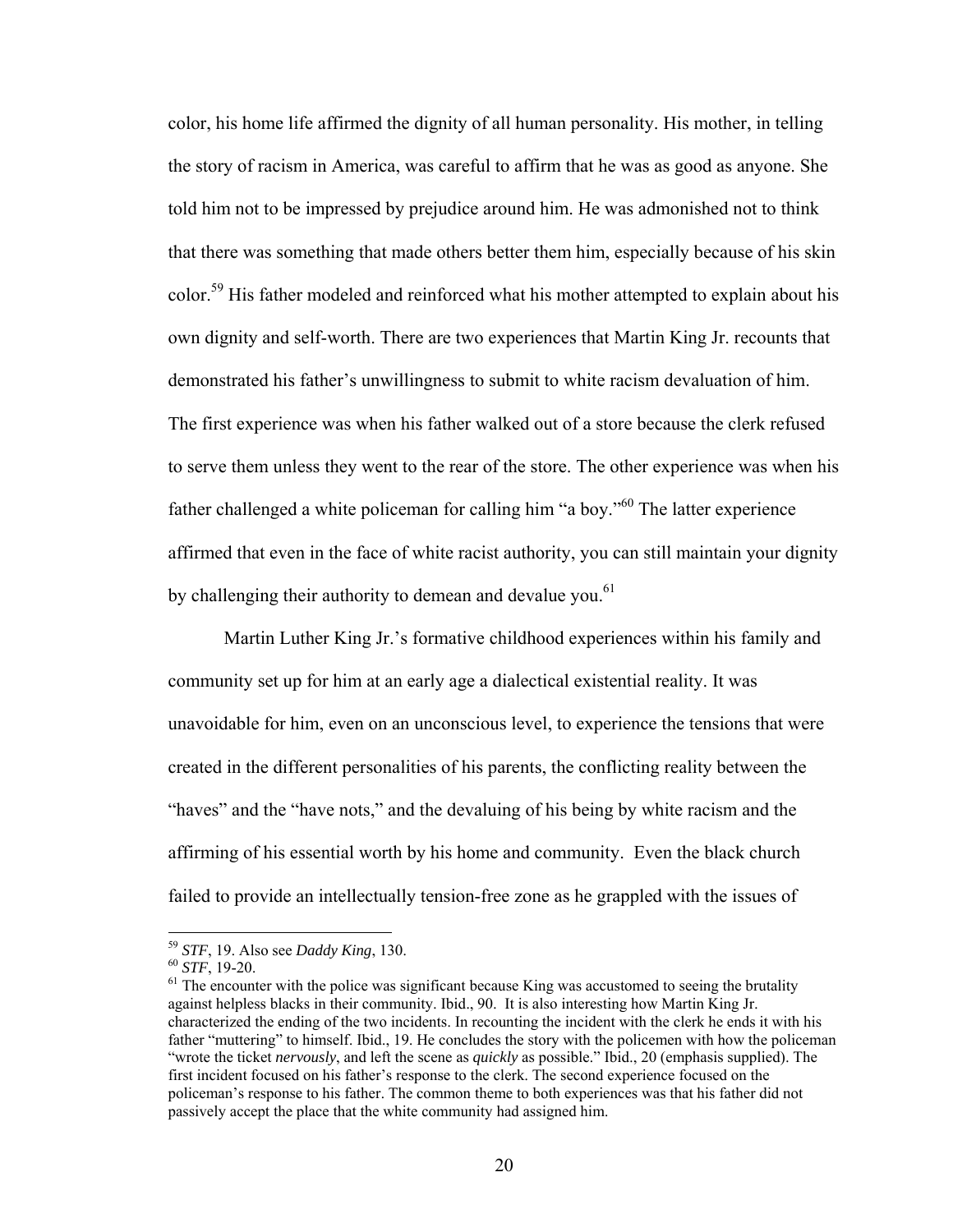faith, experience and reason. On a conscious level there were attempts to reconcile these opposite concepts and experiences. Lewis Baldwin provides a cogent summary of this dimension of his development:

Rarely had King experienced anything without also encountering its opposite. His family, church, and neighborhood constantly dinned into his mind the idea that he was as significant as anyone else, whereas white society conspired to instill in him the corroding notion that he was worthless. His father preached and struggled against segregation, whereas his white childhood friend's father worked to keep him and his friend apart. He had an economically secure and comfortable childhood, but his playmates and workmates lived in poverty and insecurity. . . All of these experiences, which might have broken the spirit of the average perceptive and sensitive child, produced an individual so driven to think and learn that King left high school at the end of his sophomore year and entered college at the age of fifteen. $62$ 

It was King's existential situation that drove him to seek answers to the conflicting realities that existed in his own experience. After discovering Hegel's dialectical methods some years later, King could articulate this existential tension more clearly. He writes that in order for the negro to answer the question "Who am I?," he/she must confront and accept the reality that he/she is "the child of two cultures – Africa and America." Echoing DuBois's "twoness" of the black forks, he uses the Hegelian synthesis to argue that "the American Negro is neither totally African nor totally Western. He is Afro-American, a true hybrid, a combination of two cultures.<sup>563</sup> This is an important insight into King's self-understanding. He never saw himself in a simplistic, one dimensional manner.

## Intellectual Development – A Quest for a Method

Martin Luther King Jr. began college at the age 15. At age 19, he began seminary,

 $62$  Baldwin, 24-25.

<sup>63</sup> King, *WDWGFH*, 53.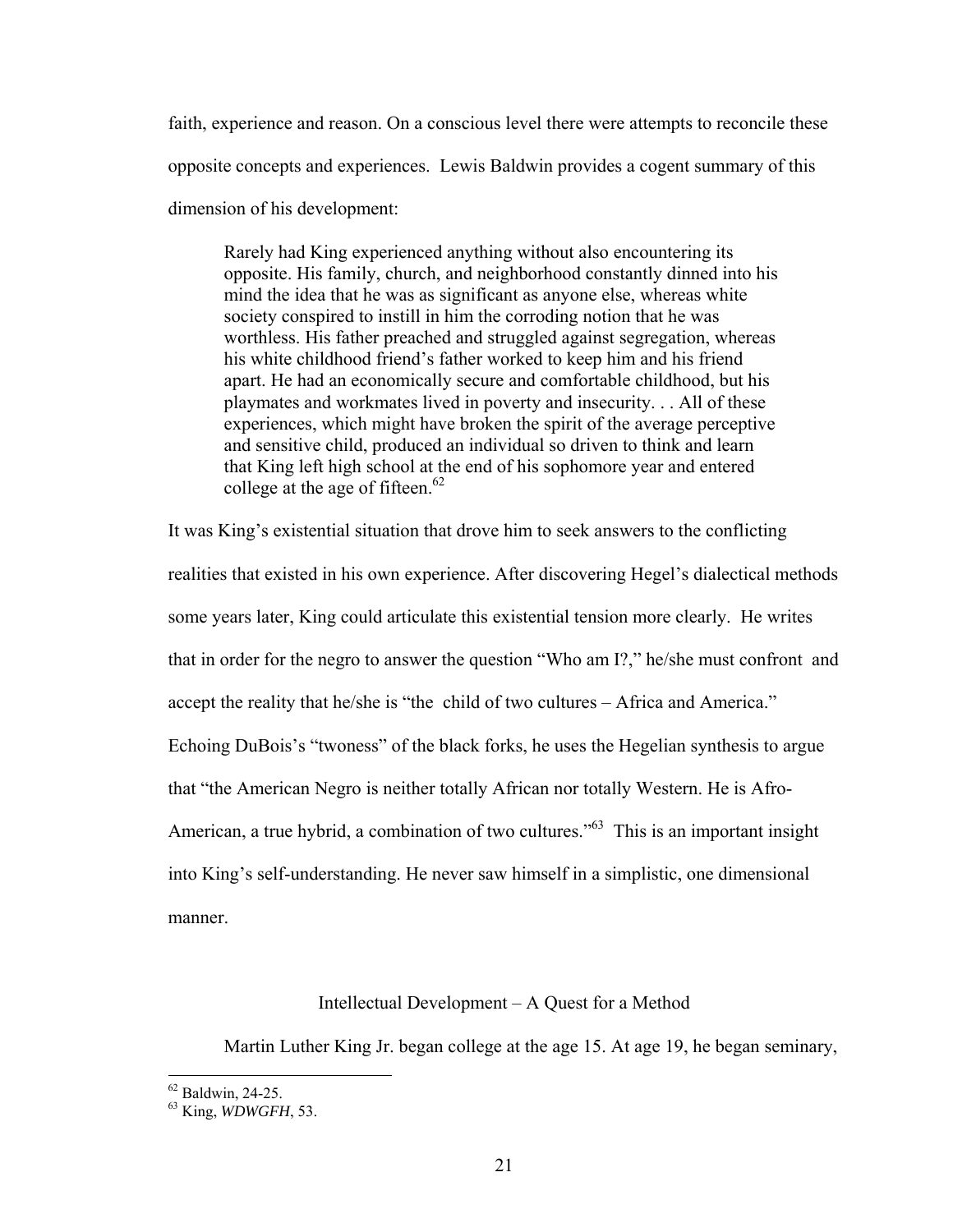and at the age of 26 he had completed his Ph.D. in Systematic Theology. He did not consciously begin this phase of his journey with the idea of finding a method that would resolve the conflicting issues of race, economics, and faith. However, his post-high school education carried him through a process that would end with him embracing a method that he had been intuitively using. This process can be divided appropriately into the three periods of his post-high school education – Morehouse College, Crozer Seminary, and Boston University. Each period builds on and expands the previous period. Each period's contribution to shaping King's intellectual development is equally important.

## Morehouse: Continuity and Change

 King's Morehouse years are perhaps the most understated period of his intellectual training. Most of the earlier biographers and historians essentially ignore this period by treating this period as a part of his family influences or give it only perfunctory acknowledgement.<sup>64</sup> There may be several reasons that account for this lack of attention to his years at Morehouse as an important phase in his intellectual development. First, King was a commuter student and was still under the immediate oversight and care of his parents, particularly his father.<sup>65</sup> Thus it is easy to simply label this period as a continuation of his family experience and influence.

Second, during this period there was nothing outstanding about King as a student. He did not distinguish himself academically. Neither did he rise to any level of

<sup>&</sup>lt;sup>64</sup> Among the African-American biographers of, Martin Luther King Jr., Lawrence D. Reddick, who wrote the first biography (published in 1957) of Martin Luther King Jr. devoted separate chapters on King's community (Atlanta, GA), family, and Morehouse College. Subsequent biographers, such as Lerone Bennett Jr., a Morehouse alumnus and King's classmate, treated King's home, community and Morehouse years as one. (1964, *What Manner of Man*, Chapter 1, "Soil"). David L. Lewis'1970 biography followed Bennett's pattern (King: *A Biography*, "Doctor, Lawyer – Preacher?").The definitive work uncovering the significance of King's Morehouse College experience is yet to be written.<br><sup>65</sup> Lerone Bennett, 27.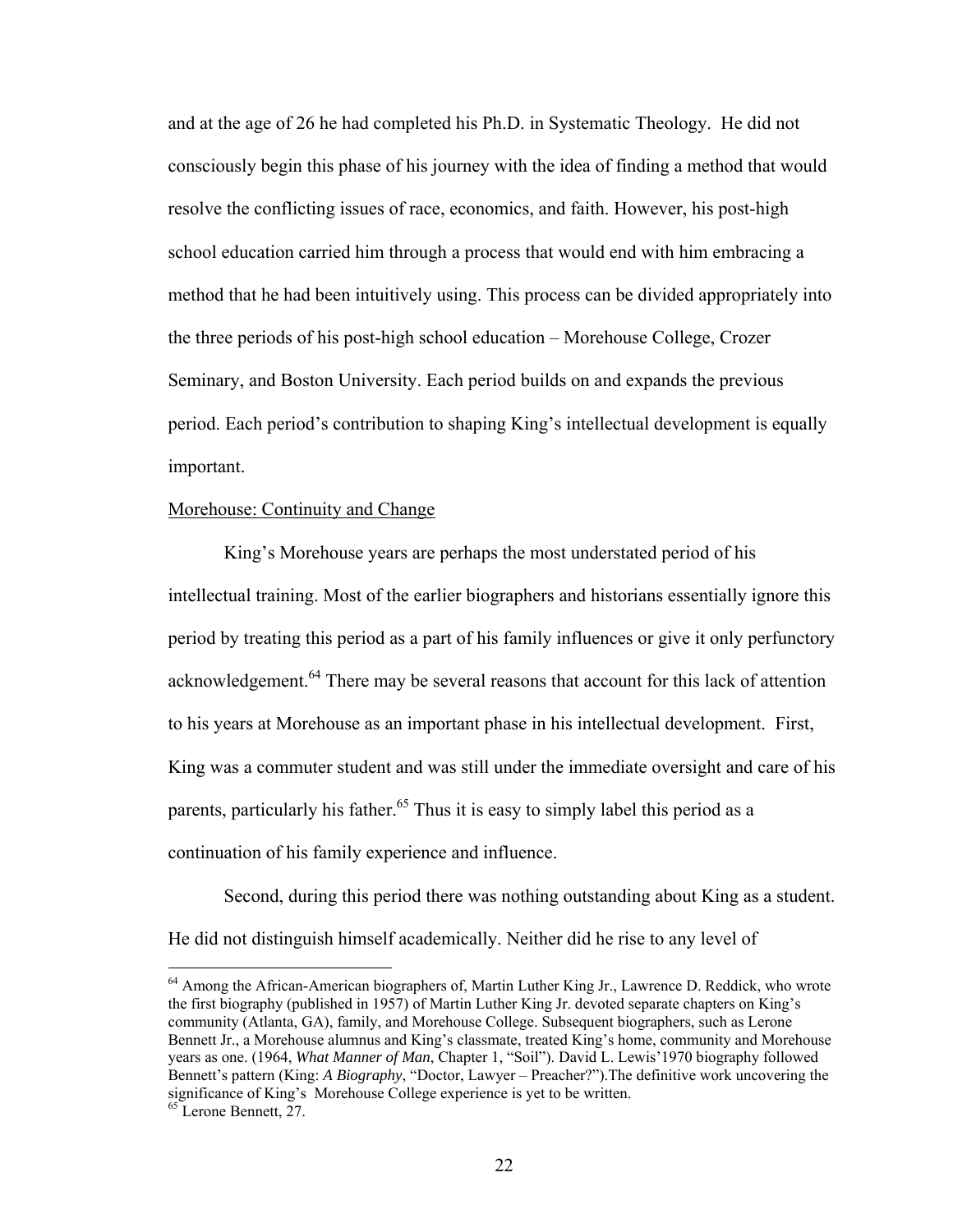significant position of leadership on the Morehouse campus. His professors viewed him as only an average student. His freshman philosophy teacher, Samuel Williams, observes, "... I would not say that he was the most outstanding student we had, he was not."<sup>66</sup> Furthermore, there are only a few extant papers from his Morehouse years; therefore there are not many documentary resources for probing his thoughts during this period.

 Perhaps the most significant reason for scholars' neglect of this period is King's own neglect to give his Morehouse years any prominence in his writings. He glosses over the significance of Morehouse in his "Pilgrimage to Non Violence" with only a cursory comment that he read Thoreau's *Essay on Civil Disobedience,* which provided his first encounter with the theory of non-violence. This is contrasted with the next line (which begins the next paragraph), where he states, "Not until I entered Crozer in 1948, however, did I begin a serious intellectual quest for a method to eliminate social evil."<sup>67</sup>

 These reasons notwithstanding, it is crucial to understand the impact of the Morehouse years in order to appreciate and understand his Crozer and Boston University years with respect to his intellectual development. There were four significant developments during this period that were critical for his future development. They were 1.) His freedom from the shackles of fundamentalism; 2.) His deepening economic critique; 3.) A corrective in his view of the race issue; and 4.) His commitment to his life's vocation.

## Freedom from the Shackles of Fundamentalism

 Given the fact the Martin King Jr. was fifteen when he began college, Morehouse was an ideal setting for this period of his maturation. It provided continuity and change at

<sup>66</sup> David Lewis, 20.

<sup>67</sup> *STF*, 91.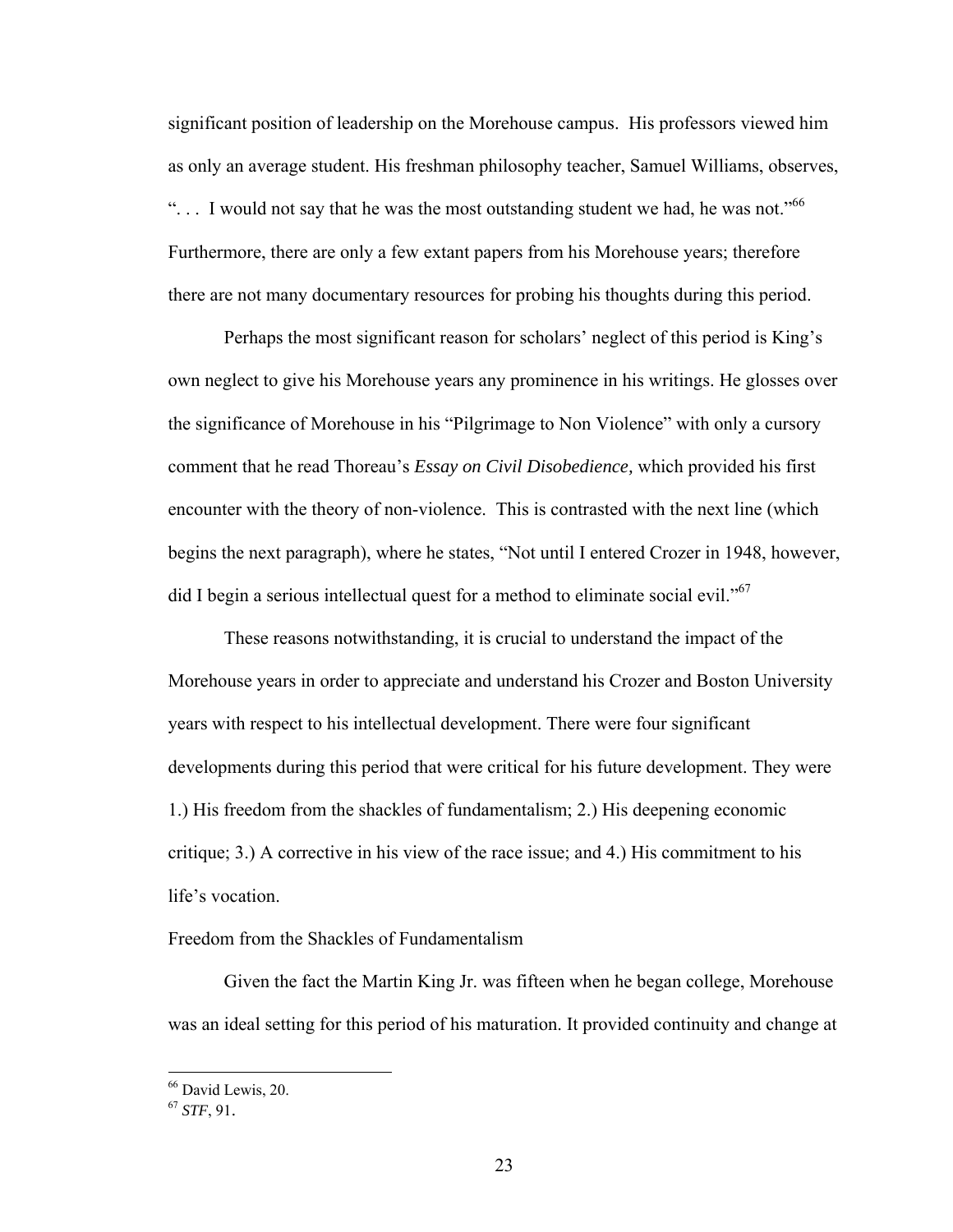the same time. It was in Atlanta, which allowed him to commute while still under his parental care. It was a familiar place for him, as He had been on campus a number of times during his childhood. He knew a number of the men who were in his freshman class. Furthermore, his father and maternal grandfather, Rev. A. D. Williams, were alumni of Morehouse.

 Morehouse presented a context for change that would not cause a radical break from his home and church roots. It provided a safe distance from the overbearing influence of his father to exercise his natural predilection to critical analysis. It was during this period, he recounts, that "brought many doubts into my mind." It was through this process of working through his doubts that he could assert, "It was then that the shackles of fundamentalism were removed from my body."68 According to Clayborne Carson, George Kelsey, a professor of Religion at Morehouse, was very helpful in assisting King in this process. Carson observes that Kelsey "provided some of the intellectual resources King needed to resolve the conflict between the religious traditions of his youth and the secular ideas he had learned in college."69 In his course with Kelsey, King was able to resolve the conflict by being convinced "that behind the legends and myths of the Book were many profound truths which one could not escape."<sup>70</sup>

 King was convinced that it was the Morehouse experience that prepared him to accept the liberalism of Crozer and Boston University. Because of the continuity of Morehouse with his home, church, and community, it was perhaps easier to develop his critical intellectual faculties without having a sense of betraying his father. He could

<sup>68</sup> *Autobiography*, 15. 69 Clayborne Carson, "Introduction" *Papers*, vol. 1, 42. 70 *Autobiography*, 16. See "Autobiography of Religious Development," 362.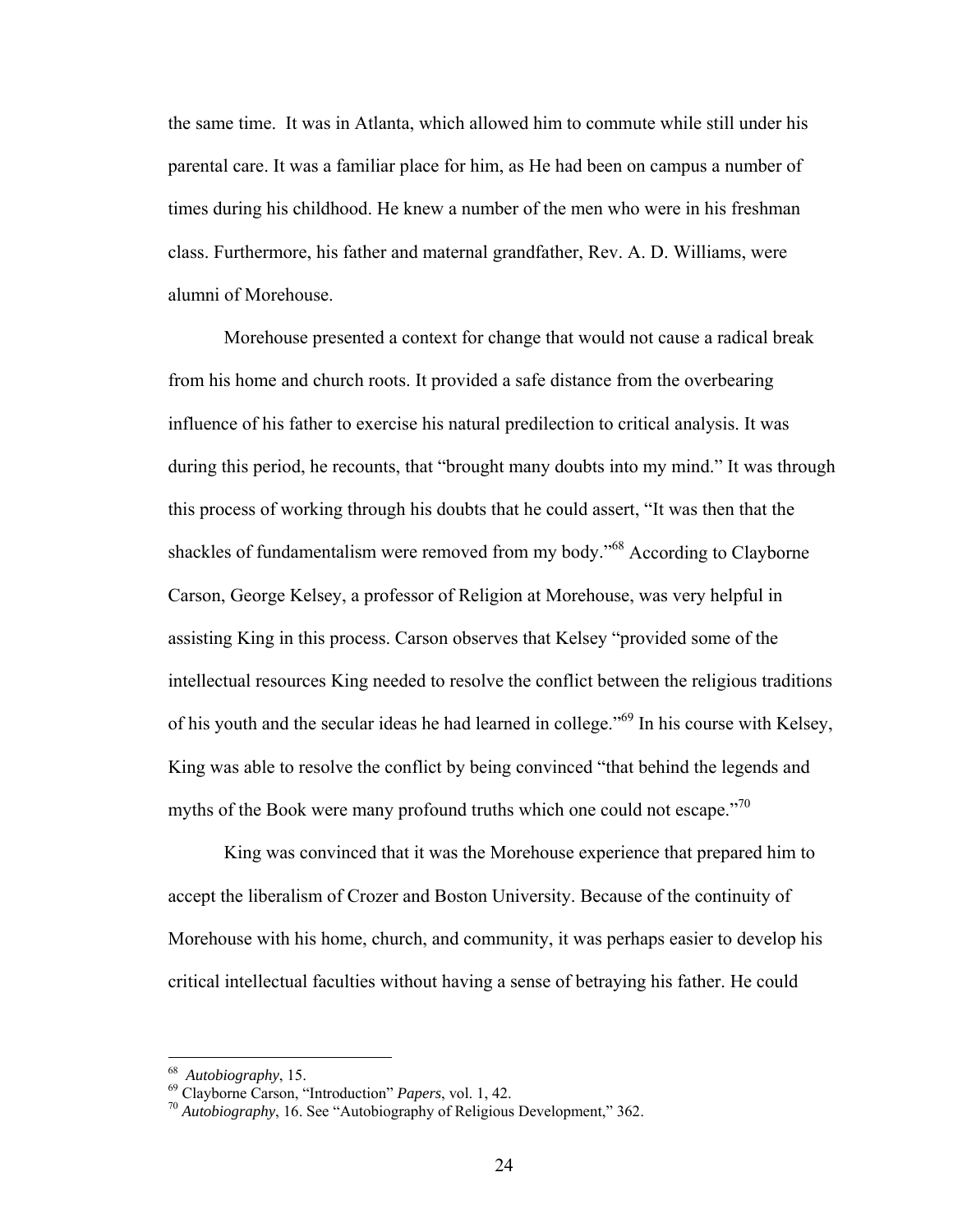admit in a paper in 1950 that while he admired his father, they differed "a great deal" theologically. $71$ 

Corrective of the Race Issue

Another important development for King, during his Morehouse years was his softening attitude towards white people. Because of his earlier experiences with racism, he had determined to hate all white people. However, two experiences, during his Morehouse years would cause him to reevaluate his harsh stance towards all white people. The first experience was his trip to work on a Connecticut tobacco farm with a group of Morehouse students. This occurred in the summer of his freshman year at Morehouse. This was his first trip out of the segregated South. He was amazed to discover that black and white were not separated by the conventions of Jim Crowism. Black-and-white not only worked together, but also rode public transportation side by side, ate at the same restaurants, and attended church together.<sup>72</sup>

King's Connecticut experience forced him to reconsider how he saw white people universally. He began to consider the possibility that racism was primarily a southern white problem.<sup>73</sup> This change in perspective about white people also had a profound affect on how he viewed his home community. Lawrence D. Reddick contends, "Martin's world was expanding in other ways too. He began to look at Atlanta more steadily and more critically, noting its paradoxes and contradictions."<sup>74</sup> His Connecticut

 $71$  Ibid.

<sup>72</sup> Lerone Bennett, *What Manner of Man: A Biography of Martin Luther King Jr.* (Chicago: Johnson Pub. Co, 1976), 25-26.

 $73$  Ibid.

<sup>74</sup> Reddick, Lawrence D. *Crusader Without Violence: A Biography of Martin Luther King Jr.* (New York: Harper, 1959), 75.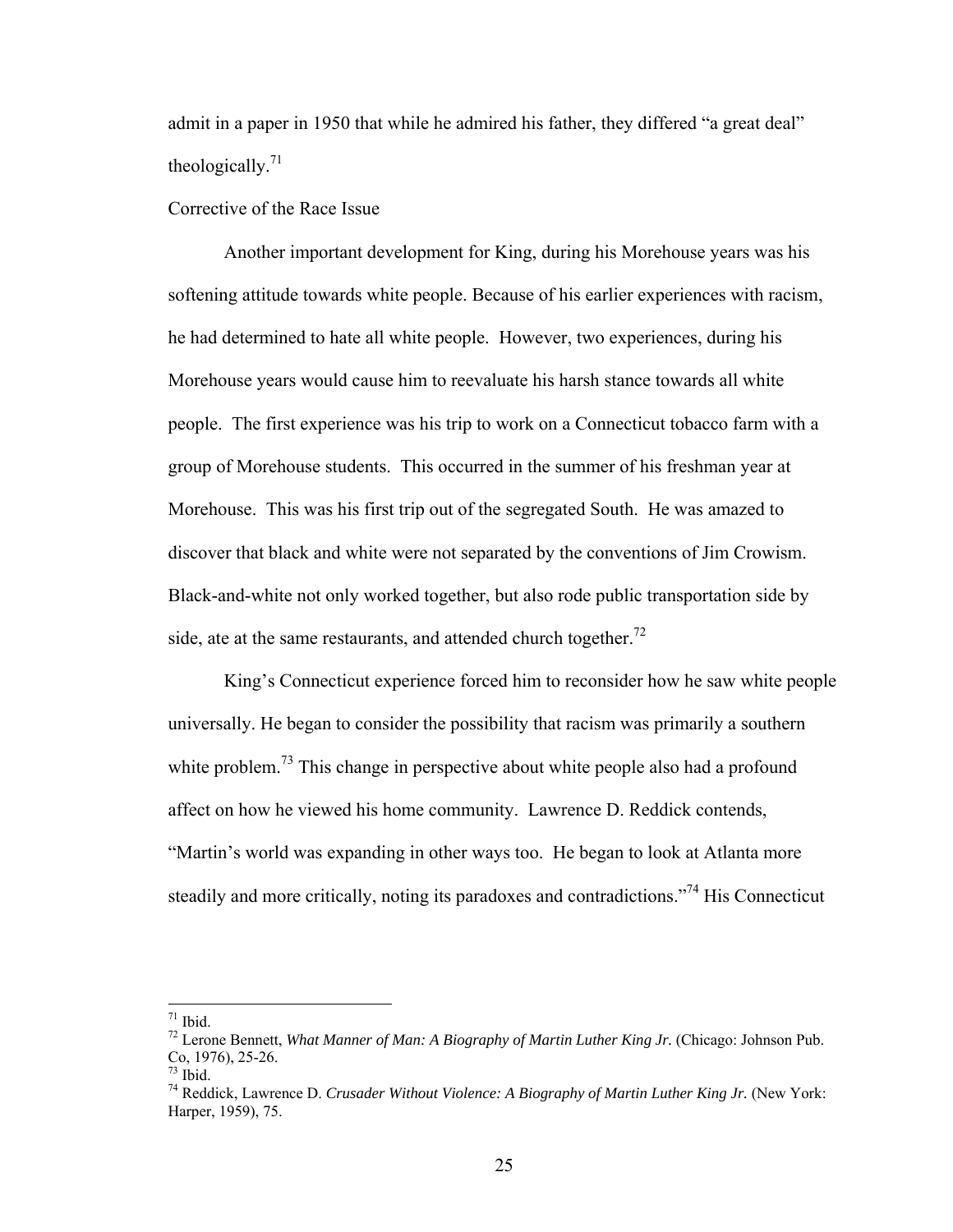experience also prepared him for a crucial encounter with white peers in the interracial Intercollegiate Council in the Atlanta area. King observed,

As soon as I entered college, I started working with organizations that were trying to make racial justice in reality. The wholesome relations, we had in the Intercollegiate Council convinced me that we had many white persons as allies, particularly among the young generation.<sup>75</sup>

He reflects, it was only after his encounters with his southern white peers, that "my resentment [of whites] was softened, and a spirit of cooperation took its place.<sup>776</sup> Deepening Economic Critique

It was during his Morehouse years that Martin Luther King Jr.'s economic critique progressed from existential cognitive dissonance to a reflective evaluation of the economic differentiation between race and class. There were two critical components to this deepening critique. One component was theoretical and the other component was experiential.

Martin King settled on a major sociology which provided a theoretical framework in which to reflect on the economic plight of people in America. Professor Walter Chivers, King's academic advisor, was characterized as "a relentless analyst of socialist systems."<sup>77</sup> While Chivers contented that racism was the African-American's primary problem in America, he argued that economics was the root issue of racism.<sup>78</sup> Describing Chivers's position, Clayborne Carson notes:

[Chivers]...praised social reformers, such as Harlem's, militant minister, Adam Clayton Powell, but offered caustic criticisms of cautious "talented tenth Negro leaders." Although his discussion of working-class issues

<sup>&</sup>lt;sup>75</sup> King, *Autobiography*, 14.<br><sup>76</sup> Ibid.

<sup>77</sup> David Lewis, 19.

<sup>78</sup> Lerone Bennett, 28. See also David Lewis, 21.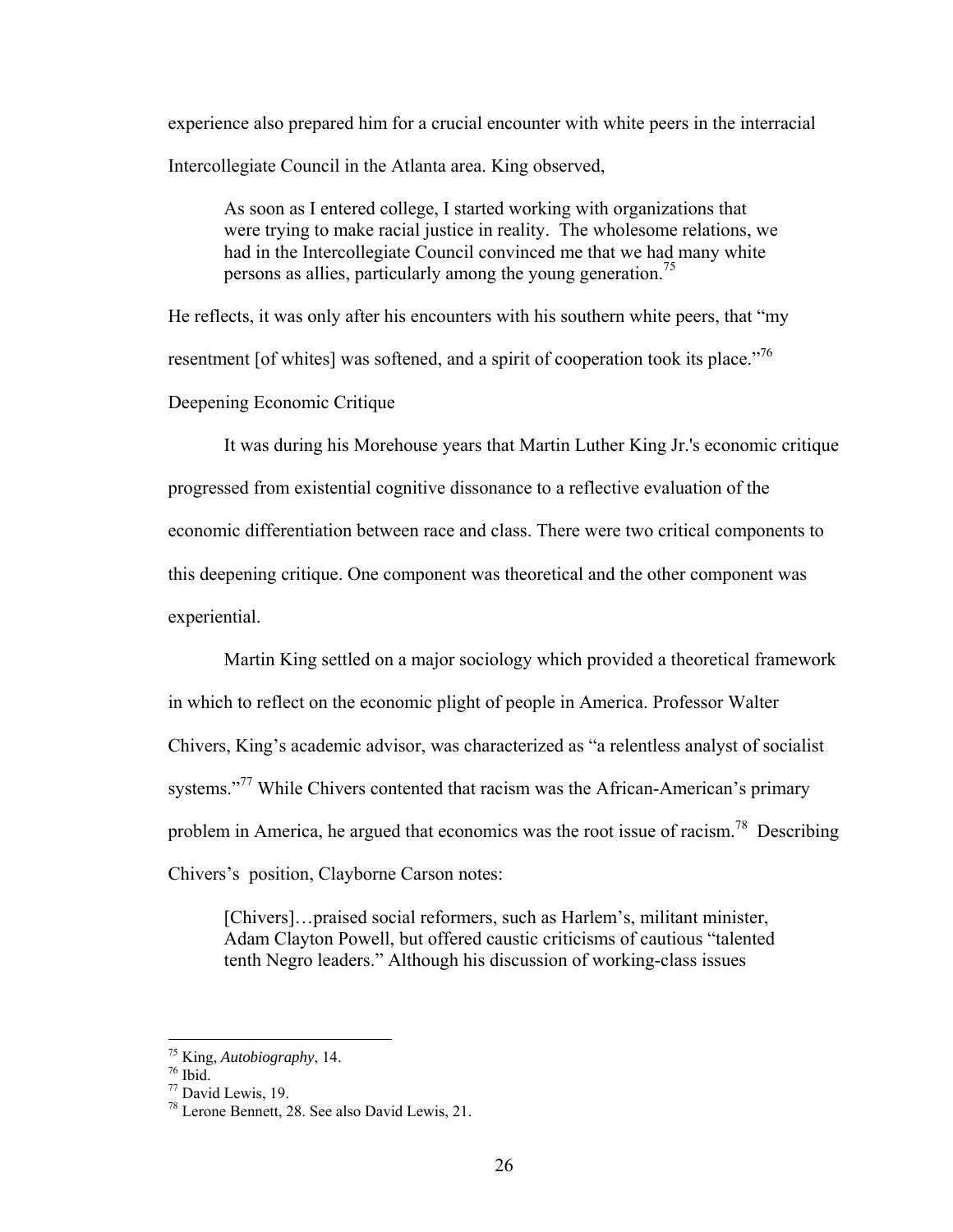were clearly influenced by Marx, Chivers did not openly advocate socialism, and he rejected communism as akin to totalitarian fascism.<sup>79</sup>

The second component came by way of his personal experience working as a common laborer. According to Lerone Bennett, King could have worked with his father or used his father's contacts to work in an office. He chose, however, to work as a laborer. Bennett, further observes that he "wanted to work with the masses to 'learn their plight and feel their feelings.'"80 He worked during his vacation periods in several different contexts over the course of his years at Morehouse. In Atlanta, he worked at the Atlanta Mattress Factory and the Railway Express Company.<sup>81</sup>

Each work experience deepened and broadened his perspective on the plight of the working class which validated and confirmed Professor Chivers's position about the relationship of race to economics.<sup>82</sup> At the Atlanta Mattress Factory, King progressed from a dock hand, to a straw boss, to an office worker. He observed, in this context however, that blacks and whites were treated essentially the same. It was only a matter of degree of insult and exportation. They were equally over worked, disrespected, and underpaid. King's experience at the Railway Express Company was so unbearable and offensive to his personal dignity that he quit.<sup>83</sup> Although he could quit, his experience only heightened the sensitivity for those persons who did not have the option. As a college student supported by middle-class parents, he had an option. However, if the other workers were to support their families they had to endure the insults.

 $\overline{a}$ 

<sup>82</sup> Lerone Bennett, 28. While King does not directly attribute to Chivers his understanding of the relationship between class and race, he does recount the affect seeing the exploitation of poor white and black while he was working in a plant that hired both blacks and whites. *STF*, 90. 83 David Lewis, 21.

<sup>&</sup>lt;sup>79</sup> Clayborne Carson, "Introduction." *Papers*, 1, 41.<br><sup>80</sup> Lerone Bennett, 28.

<sup>&</sup>lt;sup>81</sup> David Lewis, 21.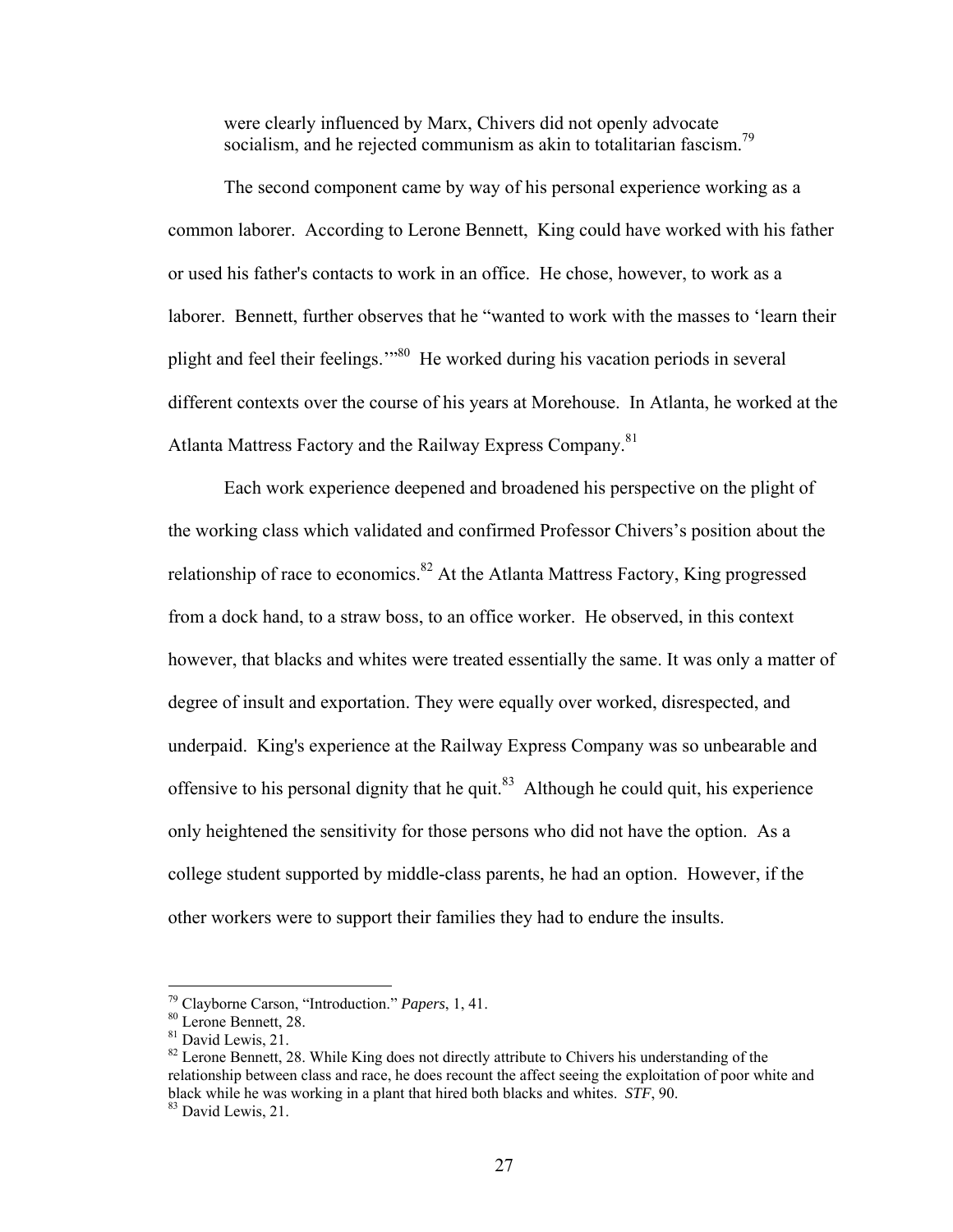Life's Vocation: A Call to Serve Humanity

Martin Luther King Jr. asserts that it was during his high school years that he felt the urge to enter the ministry. However, those urges were muted by his crisis in faith and his perception of African American ministers. He described this sense of calling on his life as a call to serve humanity. The generalization of this call provided the emotional distance to pursue, at least in his mind, other vocational interests. He rationalized that he could serve humanity by becoming a physician, or perhaps an attorney. Very early in his matriculation at Morehouse, he realized that he was not suited for the precise rigors of the scientific track.

Eliminating pre-medicine as course of study, left him with pre-law track. With law in mind, he settled on sociology as his major. King's biographer, David Lewis, provides a very helpful and insightful rationale for sociology as King's choice of majors. He notes:

Perhaps his unsuitability for the premedical sciences and is demonstrated talent in the humanities commended the discipline to him as an ideal compromise between the firm methodology of the sciences and the exciting imprecision of the arts. Sociology purported to be an exact discipline requiring mastery of disagreeable statistics, but its data was derived from the vibrant stuff of human into action. Moreover, a major sociology was thoroughly acceptable to law school, and his aptitude pointed to a brilliant career in the legal profession. $84$ 

These elements of sociology were an excellent synthesis of issues that he struggled with in an attempt to evade the ministry, which is, faith and ministry models.

Perhaps the most significant influence on his vocational decision was the ever

present models of the ideal Negro ministers in the persons of Dr. Benjamin Mays and Dr.

George Kelsey. In King's own words, these men were "both ministers, both deeply

<u>.</u>

<sup>&</sup>lt;sup>84</sup> David Lewis, 20-21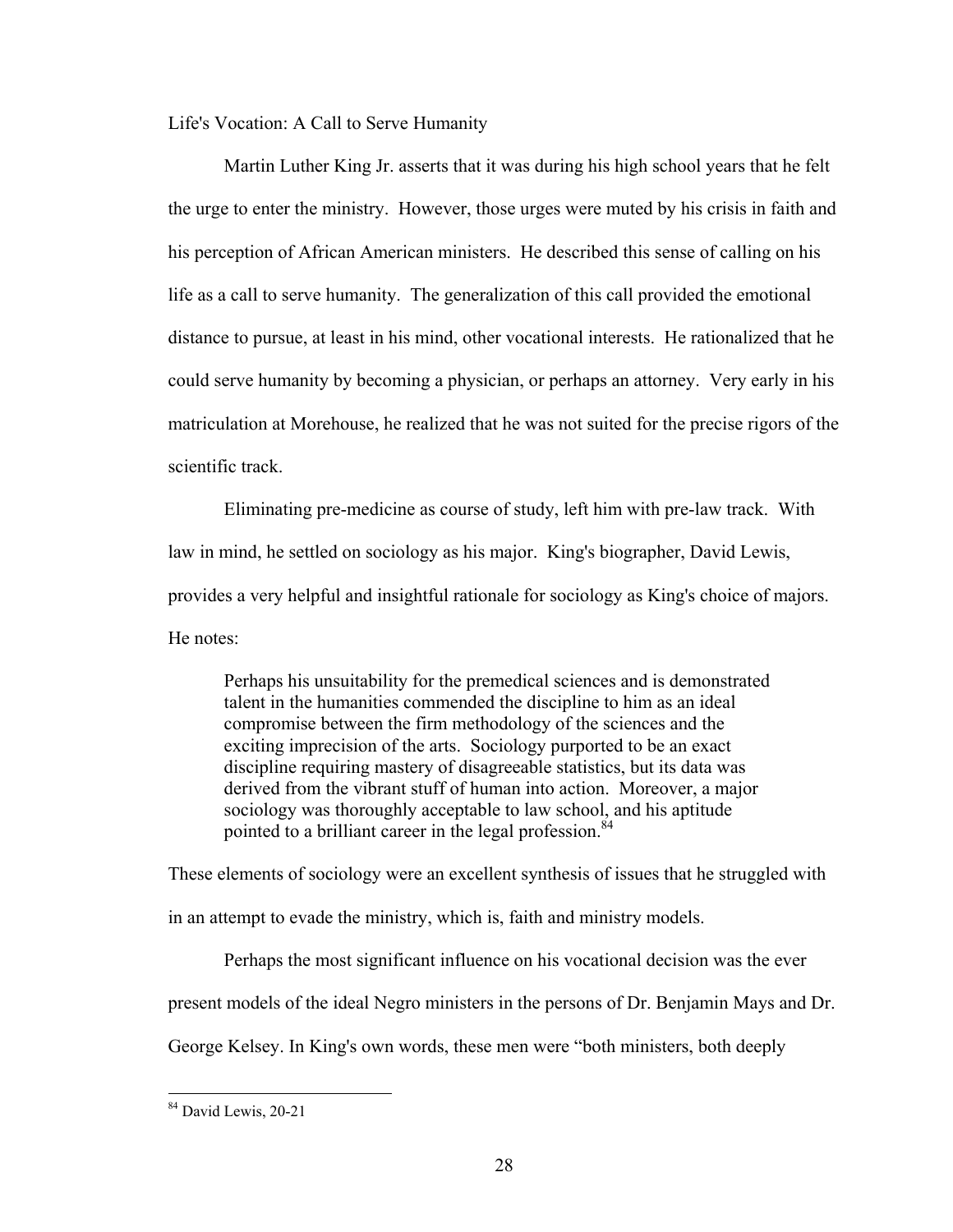religious, and yet both were learned men, aware of all of the trends of modern thinking." He concluded, "I could see in their lives the ideal of what I wanted a minister to be."<sup>85</sup> King credits Kelsey as the one who helped him work through his period of doubt and skepticism, reconciling his critical probing intellectual nature with the simplistic uncritical biblical narratives. The significance of Mays and Kelsey is that they forced to face his call to ministry without the distortion of religious doubt's or inadequate models for ministry.

However, he did not submit to ever growing sense of conviction to enter the ministry until he returned from his summer job in Connecticut in 1947. King was very involved in leading out in the religious services. Perhaps this experience came at the right moment, when the frustrations and inner conflict were contrasted with the ease, naturalness, and satisfaction he experienced as he led out in the religious services through song and sermon. At any rate, it was in the tobacco fields of Connecticut that Martin Luther King Jr. submitted to the irrepressible inner urge to enter the ministry.<sup>86</sup>

It was this fact that makes King's Morehouse years as crucial to his intellectual development at Crozer and Boston University. It set him on an irreversible path to becoming a public figure of mythic proportions. David Lewis aptly sums up the critical juncture in King's life:

Had he persisted in his aversion to the ministry, he would have become an incompetent physician whose beside manner might have spared him the wrath of the community. With far less effort, he would have become a trial lawyer in the mold of William Jennings Bryan. He might even have become an inspiring sociology chairman in a segregated college. But he was subtly impressed by George Kelsey and Benjamin Mays. Kelsey demonstrated the old biblical literalism and the almost carnival pulpit dramaturgy that disturbed Mike in his formative years as being entirely

<sup>85</sup> *Autobiography*, 16.

<sup>86</sup> Clayborne Carson, "Introduction," 45.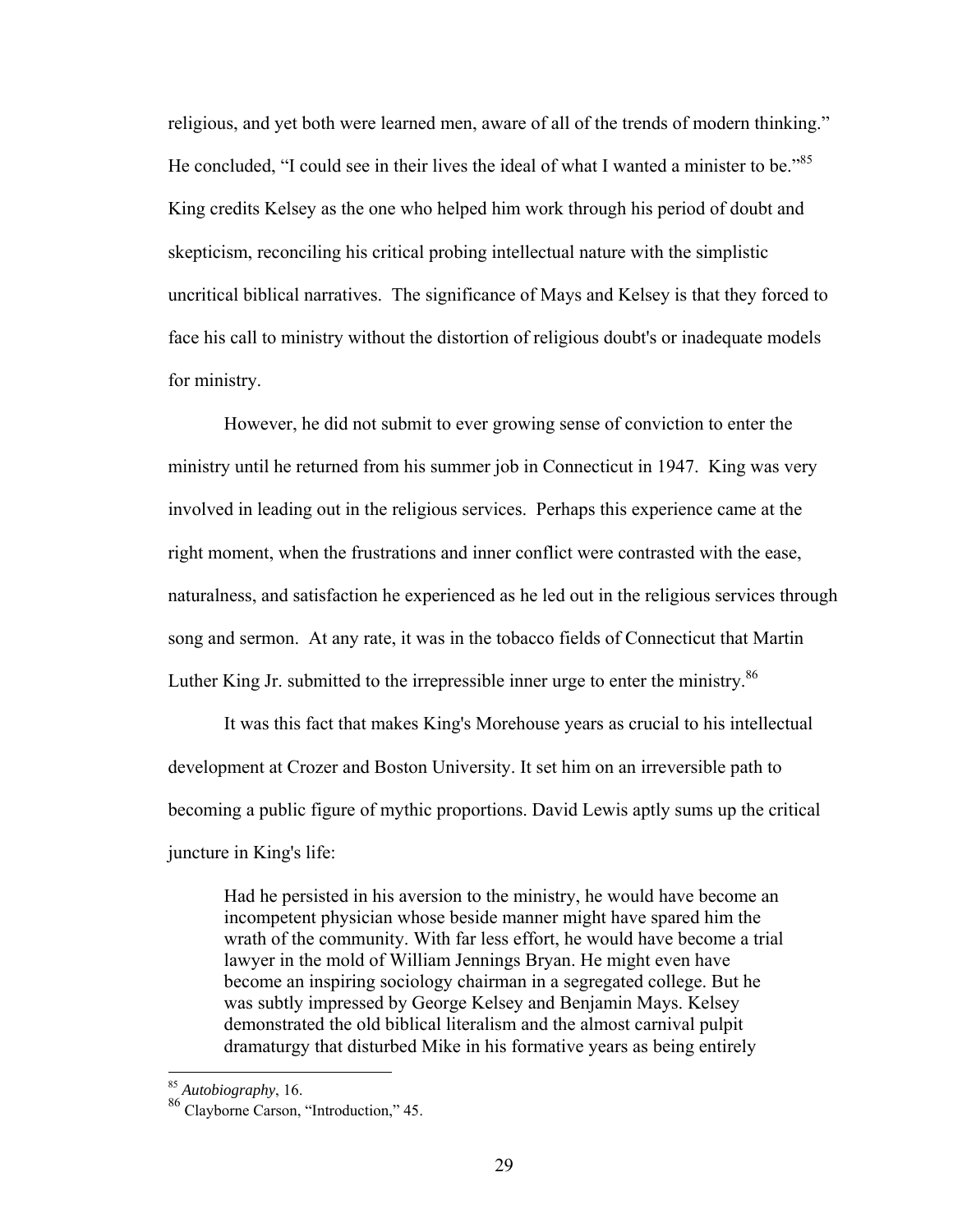irrelevant to the contemporary minister's mission of spiritual salvation and social amelioration. The good pastor, Kelsey maintained, is also a good philosopher.87

King's Morehouse years are still the hidden years of King's development. They are largely ignored. However, the Morehouse years are critical for providing the needed continuity and change from the years prior. They provided the necessary foundation for what was to happen in his seminary and graduate student years. Without breaking free from the shackles of fundamentalism and finding a faith grounded in a critical understanding of the biblical stories while at Morehouse, King may not have become a minister. Without the experiences as a laborer within the reflective environment of his sociology courses, he may not have developed an appreciation for a theoretical underpinning for social action.

#### Crozer Theological Seminary: A Turn Towards Liberalism

While Martin Luther King Jr.'s Morehouse years provided a balanced mix of continuity and change, his Crozer Seminary years provided a radical change of seminary experience. It was a northern, theologically liberal, predominantly white seminary over six hundred miles from Atlanta. It was a period of coming of age for the young Martin. He enter seminary at the age of nineteen, making him considerably younger than most of his classmates.<sup>90</sup> There are several important reasons Crozer provided an ideal setting for his development at this stage. First, Crozer was an outstanding liberal theological seminary that would allow King to broaden the theological-intellectual horizons in which his Morehouse education had already begun to expose him. This reality was not lost on his father who discouraged his son from doing advanced training and especially at a

<sup>87</sup> David Lewis, 23.

<sup>&</sup>lt;sup>90</sup> Lawrence Reddick, 77.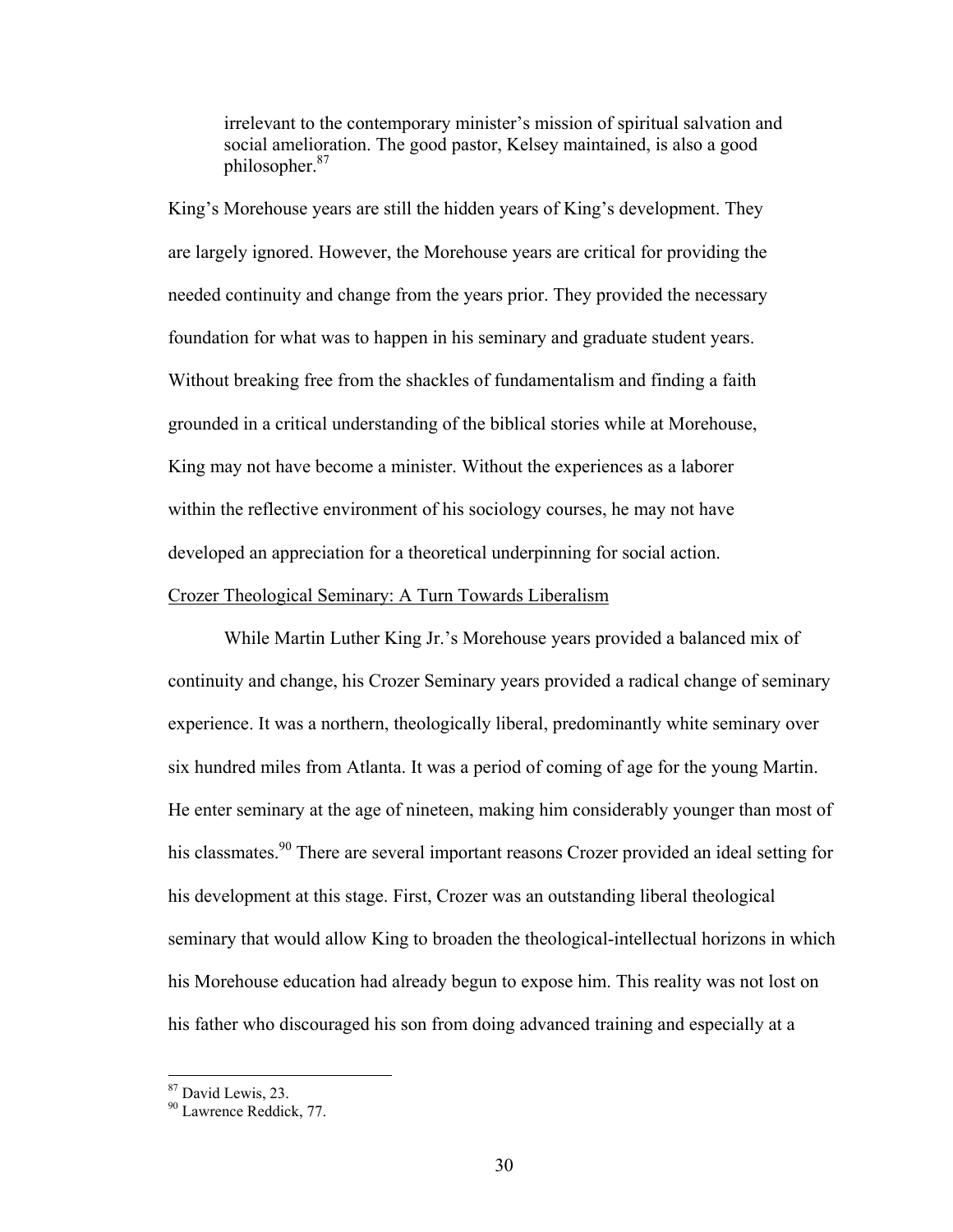northern liberal institution. The father King's resistance stemmed in part from his fear the younger King would loose his desire to return south.<sup>91</sup>

Second, he is, for the first time, completely removed from the physical presence, control, and influence of his father. He could make his own day-to-day decisions about his life. He, as Lawrence D. Reddick describes, "was no longer divided between home and campus." He could devote more focused attention to his studies without the distractions of home and the Atlanta social scene.<sup>92</sup> This fact is evidenced by his improved academic performance while at Crozer.<sup>93</sup>

Third, Crozer's small student body along with the faculty living on the picturesque, cloistered campus provided a nurturing environment for King to get to know his fellow students and faculty.<sup>94</sup> In addition to the support of the small intimate campus, he had the benefit of his family's extended Baptist connection in the person of Rev. and Mrs. J. Pius Barbour. Rev. Barbour, a Morehouse graduate, was the first to complete studies at Crozer Theological Seminary. He pastored a prominent Baptist church in Chester, Pennsylvania, only a few miles from the campus. The Barbours' home provided the familiar southern culture expressed in hospitality and good food. It was his home away from home; it provided him with a sense of place in a strange land.<sup>95</sup>

<sup>&</sup>lt;sup>91</sup> King, *Daddy King*, 144-145, cf. Baldwin, *There is a Balm in Gilead*, 125.<br><sup>92</sup> Carson, *Papers* 1: 47. See King Jr. to Alberta Williams King, October 1948, *Papers* 1:161.<br><sup>93</sup> Lawrence Reddick, 78. Cf. Lerone Benn record by contending that he was an "A" student all three years at Crozer. A review of his transcript does not support their claim. However, it does reveal that his academic performance greatly improved over his Morehouse record. Furthermore, he did receive A's in all of his courses in his third and final year of study at Crozer. See. *King's Papers*, vol. 1, 48 for list of his courses and grades from Crozer.<br><sup>94</sup> Lawrence Reddick, 77. Clayborne Carson, "Introduction," *Papers*, 1: 47. See Charles E. Batten to King

Jr., October 1946. *Papers*, 1: 126.<br><sup>95</sup>Lawrence Reddick, 83. Lewis Baldwin, *There is a Balm in Gilead*, 125. Lewis Baldwin provides an

extended description of the significance of J. Pius Barbour to the young King. He contends that in part, Barbour's recommendation was of the reason that King came to Crozer. While at Crozer, Barbour provided a home away from home where King could "hang out, eat, and watch television. Barbour was a mentor in ministry and intellectual sparring partner, arguing the finer points of theology and social justice issues.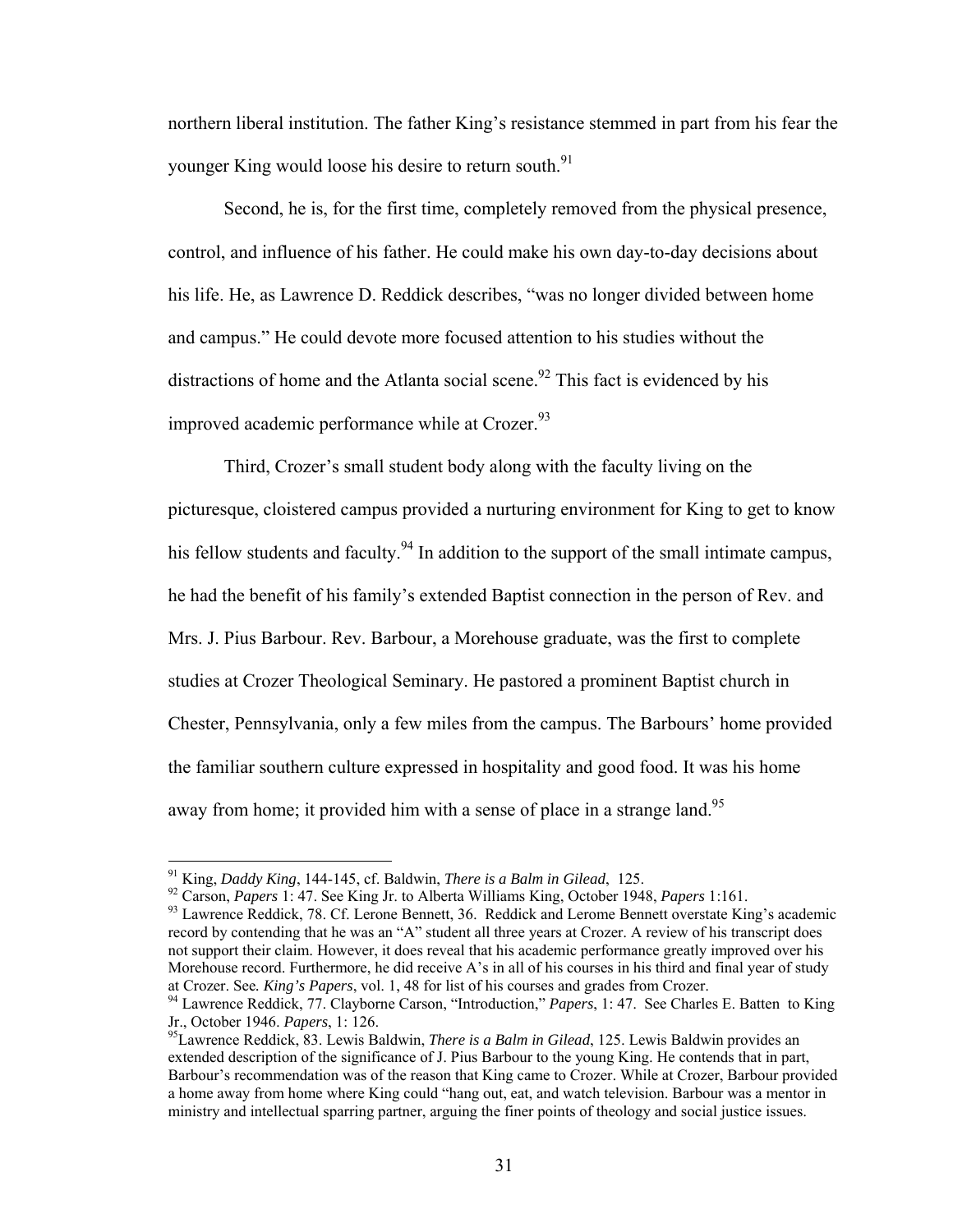This northern liberal Baptist Seminary provided the context in which King could expand and deepen his understanding of the conflicting tensions religion, race, and poverty that his Atlanta experience – home, church and community had created for him. Crozer would provide three significant encounters that he would build on as he sought a means to address the issues of fundamentalism, racism, and classism. These encounters are liberal theology, northern racism, and Marxism.

# Turn Towards Liberal Theology

Morehouse had begun the process of removing from King the "shackles of fundamentalism." It was Crozer that provided liberal theology as the answer to fundamentalism. King observes that what he learned at Crozer knocked him out of his "dogmatic slumber." He recalls that liberal theology was so satisfying that he came perilous close to uncritically accepting everything that liberal theology taught. It was the liberal view of humanity that resonated with King. He was "absolutely convinced of the natural goodness of man and the natural power of human reason."<sup>96</sup>

King would not completely turn to a liberal view of humanity; he would only turn "towards" liberal theology. While at Crozer, his encounter with the Niebuhrian pessimistic view of the sinfulness of man helped prevent him from completely embracing liberal theology. This encounter came by way of arguments with Professor Kenneth Smith at school and J. Pius Barbour after school time.<sup>97</sup> He would eventually reconcile the liberal and neo-orthodox conception of humanity.

Barbour provided fatherly counsel that helped King avoid a number of critical problems. He even rescued King from some potentially embarrassing social situations. See also David Lewis, *King: A Biography*. 26, 27-28, 30-33.

<sup>&</sup>lt;sup>96</sup> Martin Luther King Jr. *Strength to Love*. (Philadelphia: Fortress Press, 1965), 147.<br><sup>97</sup> Ibid., 147-148.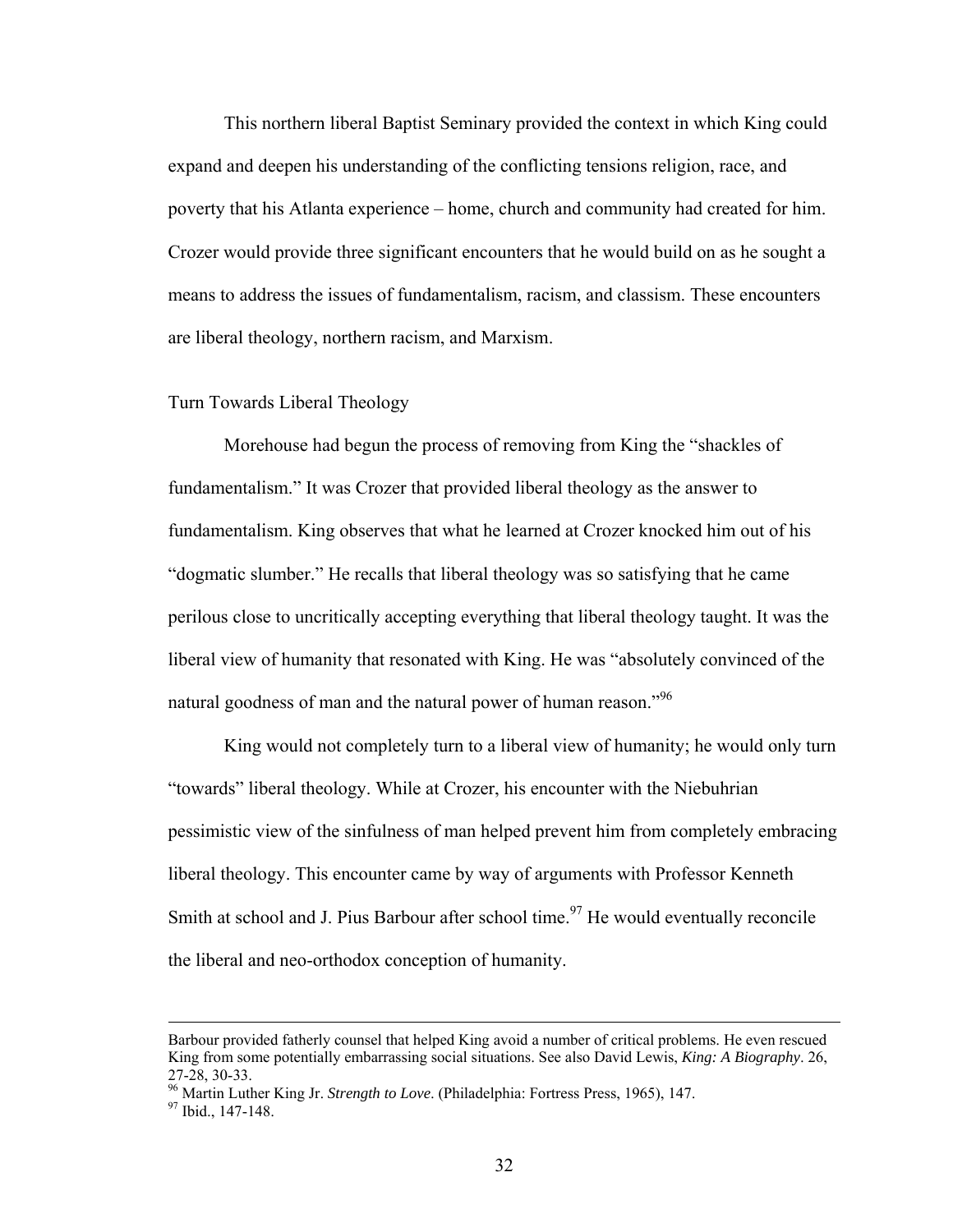A second aspect of liberal theological thought that captured King's attention and imagination was Walter Rauschenbusch's social gospel as expressed in *Christianity and the Social Crisis*. Rauschenbusch's contention that the church must be concerned about the whole "person" was particularly interesting to King. This concept emanated from a particular notion of humanity's natural goodness. Once again Reinhold Niebuhr would serve a corrective to what Barbour and others saw as a naive view of humanity.

King's introduction to the life and views of Mahatma Gandhi was in this context of grappling with his understanding of what it means to be human, while reflecting on the role that church must play in uplifting of humanity from its low estate. Because of King's subsequent use of Gandhi's nonviolent approach as a philosophical commitment and tactical strategy for eradicating racism and segregation Gandhi's impact on King at this stage of his development is probably overstated. To be sure his exposure to Gandhi at Crozer was important for his latter development. However, while at Crozer, issues that Gandhi raised for him were in the context of his view of the natural goodness of humanity and the social responsibility of the Christian church to address the physical needs of humanity, along with humanity's spiritual needs.

#### Northern Racism

At Crozer, Martin Luther King Jr. was in an educational context that was, for the first time interracial. He had a limited, well-defined interracial experience while at Morehouse with the Collegiate Interracial Council. However, he was not in class and competing for grades with white students. Additionally, Crozer had only eleven African-American students out of a student population of about ninety students. On the surface, the North was free of the racial tensions and subjugation that were common in the South.

33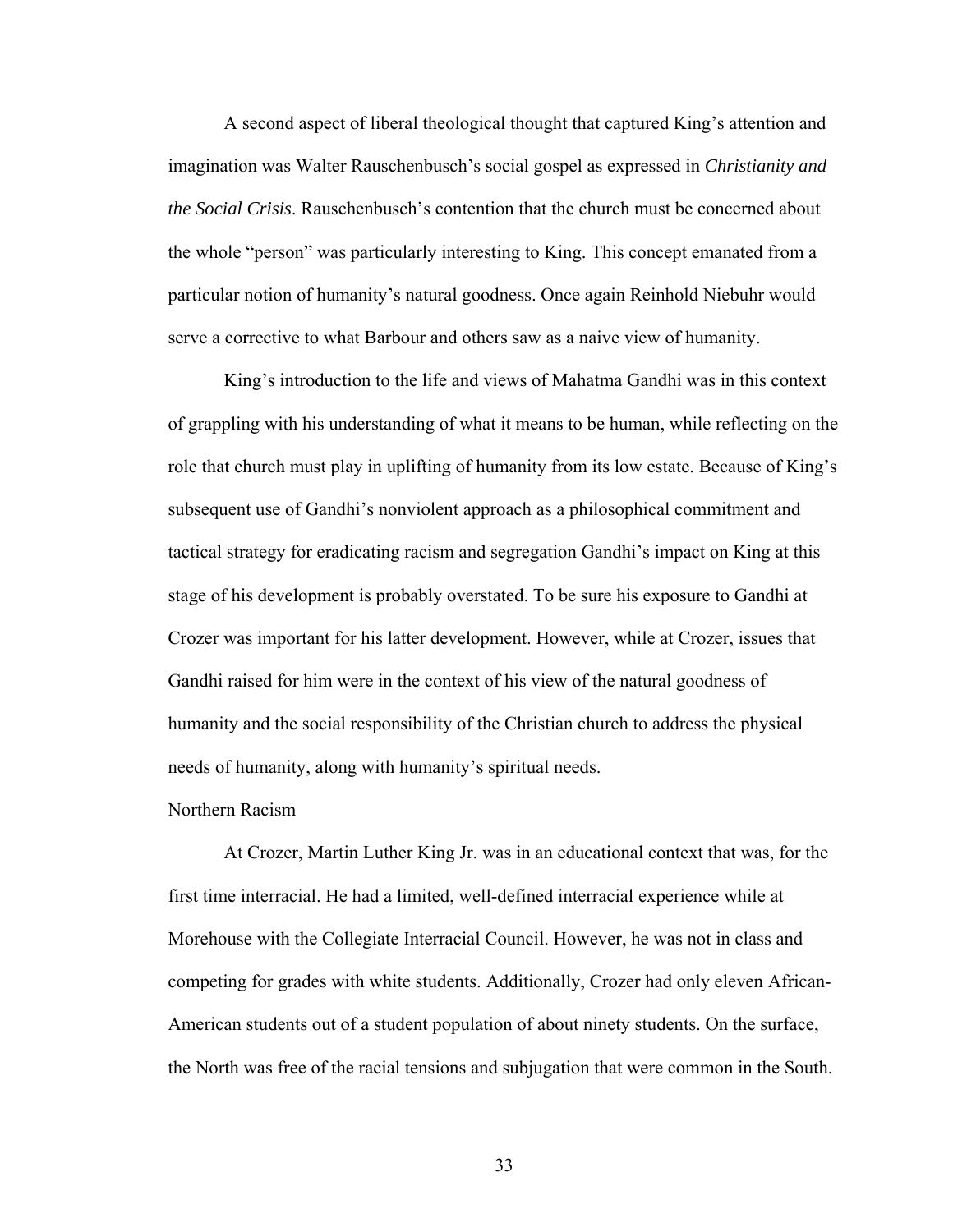However, King would come to understand that was not merely a southern problem, but an American problem. His encounter with racism in the North would also challenge his liberal notion of the goodness of humanity.

One experience in particular would bring this reality clearly into focus. King and several friends were driving through a small town in New Jersey and stopped at a restaurant to eat. Because there were anti-discrimination laws in New Jersey, they did not anticipate any problems. To their surprise, they were refused service and encouraged to leave at gunpoint by the restaurant's owner. They left and returned with a police who arrested the owner and secured the commitment from three white University of Pennsylvania students to serve as witnesses to the incident. The matter was turned over to the National Association for the Advancement of Colored People (NAACP) in Camden, New Jersey, to pursue legally. The case was eventually dropped in part because the white student witnesses reneged on the commitment to testify.<sup>98</sup>

The affects of racism on King were also psychological. For the first time, King had to compete with white students academically. He felt the internal pressure to measure up to the lessons taught in his home, church, community, and at Morehouse to prove that he was as capable as any white person. He was determined to defy the white stereotypes of African-Americans.<sup>99</sup> This pressure caused him to become more formal and stiff to the point that he was viewed as "reserved and humorless."100 He excelled in academics as well as extra-curricula pursuits, becoming the valedictorian and class president.<sup>101</sup> He was widely respected within the Crozer community among students and faculty.

<u>.</u>

 $98$  Lawrence Reddick, 82-83. See also Lerone Bennett, 35, and David Lewis, 33-34.

 $^{99}$  Lerone Bennett, 34.See also David Lewis, 28.<br><sup>100</sup> David Lewis, 28.

 $101$  Ibid., 32, 37-38.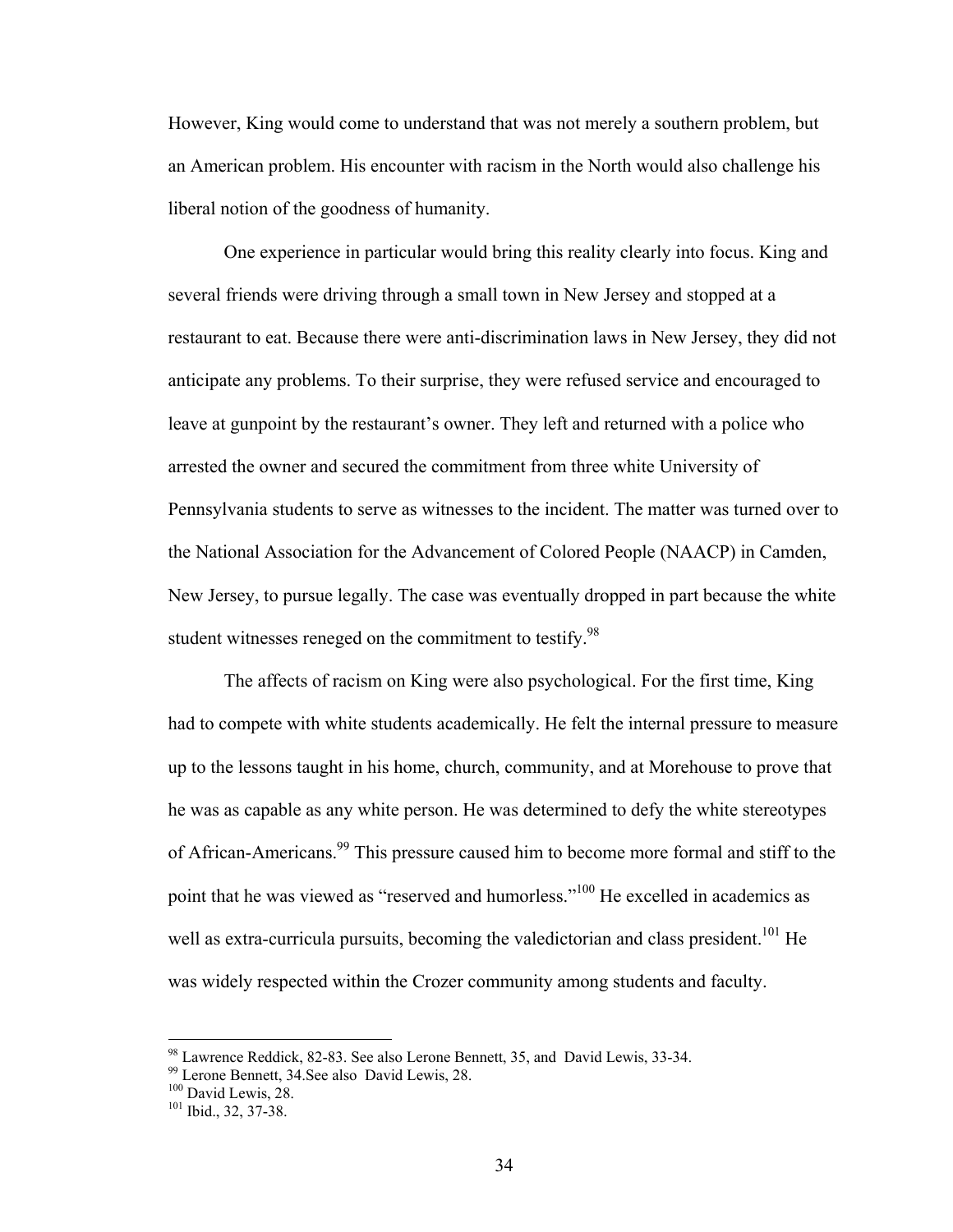However, his celebrated status was not enough to overcome the problem of race when it came to his interracial relationship with one of the daughters of a Crozer's staffer. He had fallen so deeply for this young lady that he wanted to marry her. However, persons of both races discouraged him. Eventually the young woman was sent away by her parents and the relationship ended.<sup>102</sup> His Crozer experience had brought him to the summit of racial toleration only to pull him back to the reality and depth of the race problem. Marxism's Critique of Christianity

 King states that during the 1948 Christmas break, he took up the task of reading Karl Marx's *Das Kapital* and *The Communist Manifesto*. He set his mind to carefully scrutinize these writings. He also read other commentaries on Marx's writings along with works on Lenin.<sup>103</sup> Although, King could not embrace Marx's atheism or communism's totalitarianism, Marxism challenged him on two levels. The first level was that the presence of Marxism was an indictment against Christianity for having nothing to say about the exploitation of the poor by the rich. Marxism grew out of a protest against the glaring injustices perpetrated by the wealthy on the weak and helpless. King concluded that such a protest is consistent with Jesus's understanding of his mission as reflected in Luke  $4:18^{104}$ 

Second, Marxism challenged the materialism of capitalism, which was the cause of the ever-increasing gulf between the rich and the poor. Marx's critique of the modern bourgeois culture resonated with his own sensibilities as a teenager. Marx provided King with the means to critique capitalism's emphasis on judging success by material

 $102$  Ibid., 33.

<sup>&</sup>lt;sup>103</sup> *STF*, 92. <sup>104</sup> Ibid. 93-94.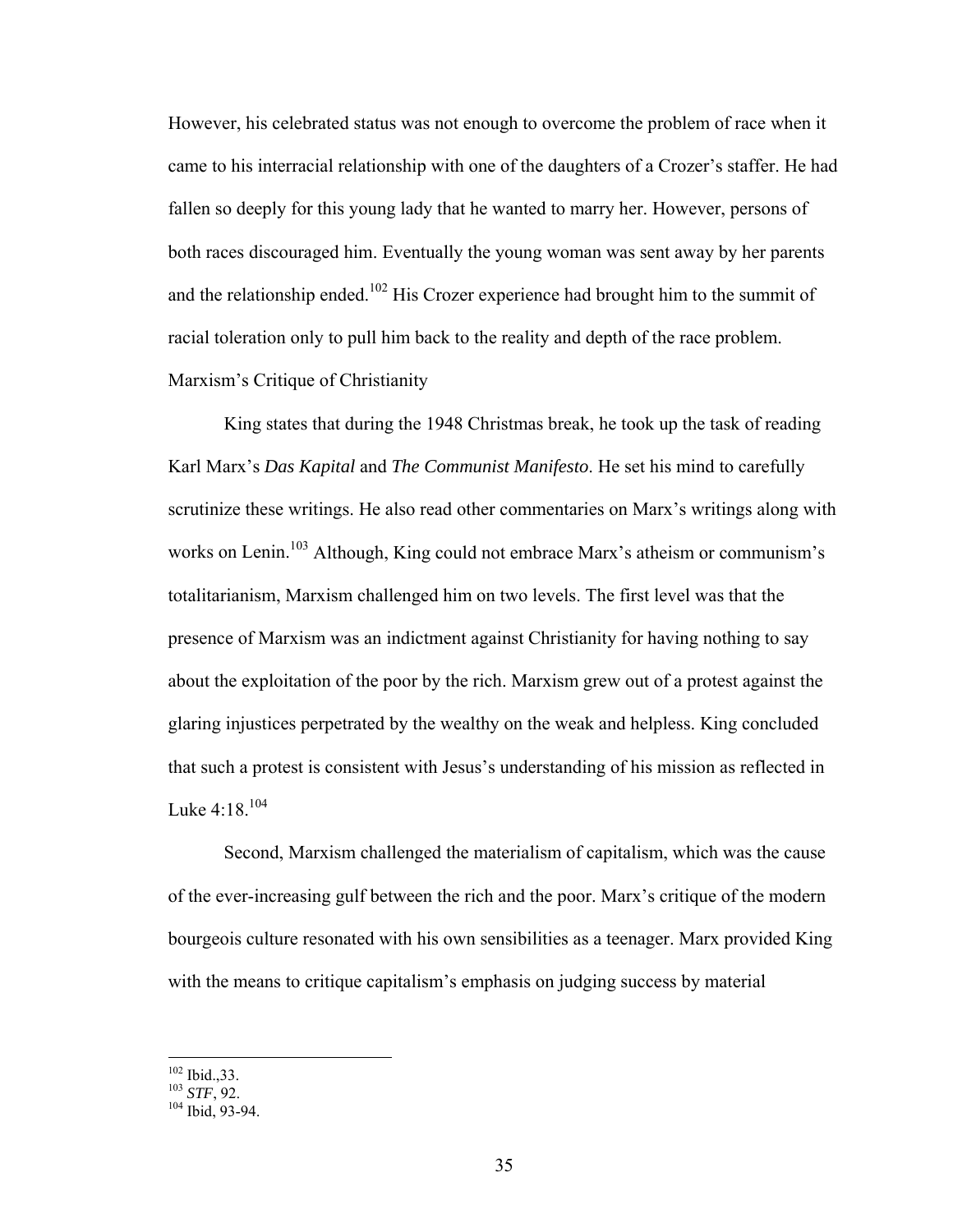acquisitions.105 King was so passionate in his use of the Marxist critique of capitalism that J. Pius Barbour feared that he had become an economic Marxist.<sup>106</sup>

King's Crozer years were significant because it was during these years that he came of age. When he came to the end of his theological training, he had gained the necessary confidence as a student and the critical intellectual stimulation to decide to further his education by pursuing a Ph.D. at Boston University, one of the premier schools in the country. Furthermore, he had matured enough as a man to resist his father's pressure to return home to assume the role of his associate at the Ebenezer Baptist Church in Atlanta.<sup>107</sup>

# Boston University: Back to the Future

In 1951, Martin Luther King Jr. enrolled into Boston University to do advanced studies in Systematic Theology and philosophy. His successful tenure at Crozer gave him the confidence and stimulation to pursue the doctorate of philosophy degree. Although, there were those who did not see the benefit or necessity to continue his education beyond his seminary training, his father agreed to provide moral and financial support to attain this goal. His father's support was both driven by paternal pride and practical professional concerns.108 As Clayborne Carson aptly describes, ". . . his son's theological studies provided a gloss of erudition." That was a source of deep pride for Daddy King. Practically, Daddy King thought that while his son was young he could get his education out of the way, then he could assume his responsibilities at Ebenezer as his co-pastor without distraction. Then the senior King could begin the process of retiring while the

 $105$  Ibid., 94.

<sup>&</sup>lt;sup>106</sup> David Lewis, 36.<br><sup>107</sup> Ibid., 87.<br><sup>108</sup> *Daddy King*, 147. See also Lawrence Reddick, 86-87.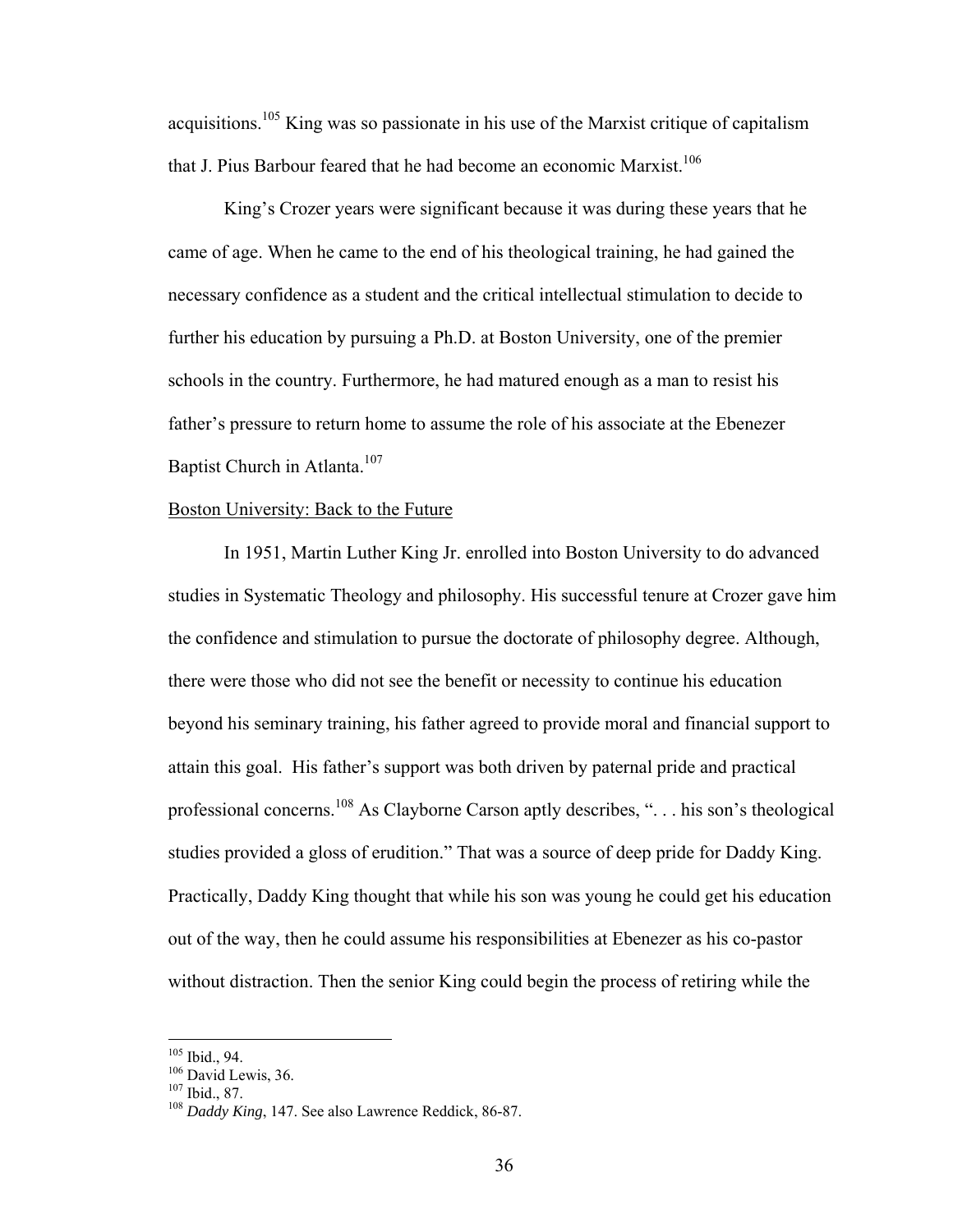younger King was prepared to succeed him as he had succeeded his father-in-law, thus continuing the family dynasty.<sup>109</sup>

King cites the reason for continuing his education: It was to equip him to teach on a college campus or a school of religion. His studies at Crozer had awakened in him a desire to research and produce scholarship that would address the issues facing the African-American church and community.110 With the examples of his Morehouse professors, he did not see that his aspiration to teach and produce scholarship was incongruent with his fundamental call to preach and pastor.

King's Boston University experience was significant because it provided him a way "back to the future." That is, it allowed him a way to move towards his future while connecting with his roots; he was able to rationally confront the contradictions of his childhood and youth, while affirming his own sense of authentic personhood. There were three important developments for King during this period. In his description of Boston University's contribution to his pilgrimage to non-violence, he observes that it contributed two important intellectual foundations for him. First, he refined his theological foundations through a sustained study of Personalism. Second, he found a methodology of rationality that he would apply to all areas of his thought and praxis.<sup>111</sup> However, the third significant development while at Boston was not intellectual; it was profoundly personal, but no less important. He found a life's mate in Coretta Scott, a fellow southerner. Each of these developments was, in their own way, his way "back" to his "future."

<u>.</u>

<sup>&</sup>lt;sup>109</sup> Ibid. See also Clayborne Carson, "Introduction," *Papers*, 2: 1.<br><sup>110</sup> Martin Luther King Jr., "Fragment of Martin Luther King Jr.'s Application to Boston University," *Papers,* 1: 390. Here after referred to as "Fragments." 111 King, *STF*, 100–101.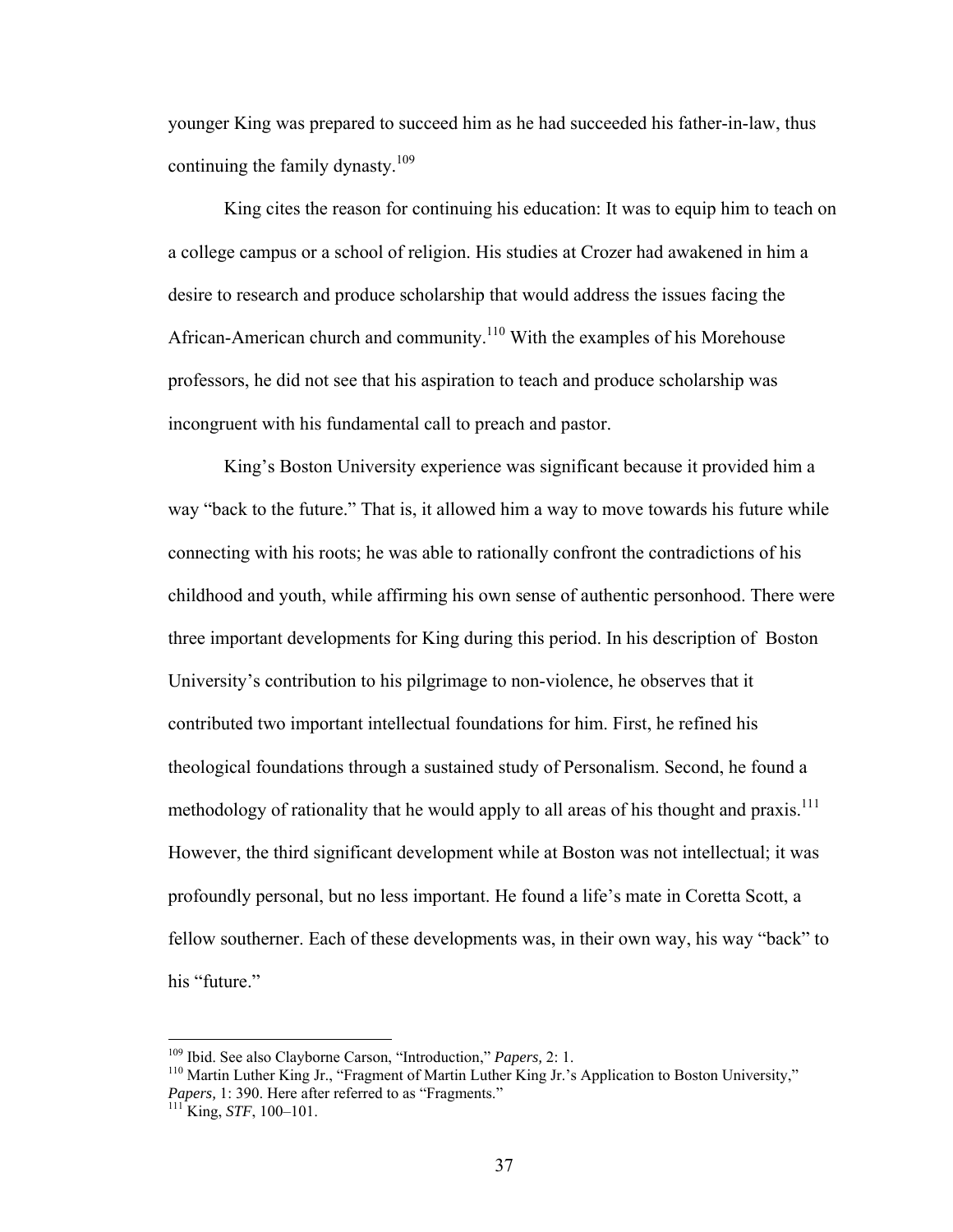Personalism

King was drawn to Boston University because of the appeal of the personalistic philosophy of Edgar Sheffield Brightman.<sup>112</sup> His professor, Raymond J. Bean, a graduate of Boston University, greatly influenced him to pursue studying at Boston University under the mentorship of Brightman.<sup>113</sup> Furthermore, Boston University had a reputation for being a place conducive for African-Americans to do graduate studies because of their supportive staff and sizable community of African-American graduate students who had come to study at institutions in the wider Boston area.<sup>114</sup>

King observes that while studying personalism at Boston University under Edgar Brightman and L. Harold DeWolf, two basic philosophical and theological convictions were strengthened – a personal God and the "dignity and worth of all human personality." This basic philosophical position remained foundational in his theological worldview.<sup>115</sup> Clayborne Carson argues that personalism "satisfied King's desire for both intellectually cogency and experiential religious understanding." King had increasingly come to appreciate personalism as a helpful way to reconcile his childhood religious experience with his need for intellectual satisfaction.<sup>116</sup> Carson contends that "King's discovery of personalist theology had both strengthened his ties with African-American Baptist traditions and encouraged him to pursue further theological study at Boston University."<sup>117</sup>

 $117$  Ibid., 57.

 $112$  Ibid.

<sup>&</sup>lt;sup>113</sup> "Fragments," *Papers*, 1: 390.<br><sup>114</sup> Clayborne Carson, "Introduction," *Papers*, 1: 4.<br><sup>115</sup> Ibid., 100.<br><sup>116</sup> Clayborne Carson, "Introduction," *Papers*, 1:56. See also Martin Luther King King Jr., "A Conception and Impression of Religion Drawn from Dr. Brightman's Book Entitled *A Philosophy of Religion*," *Papers,*  1: 411, 415-416.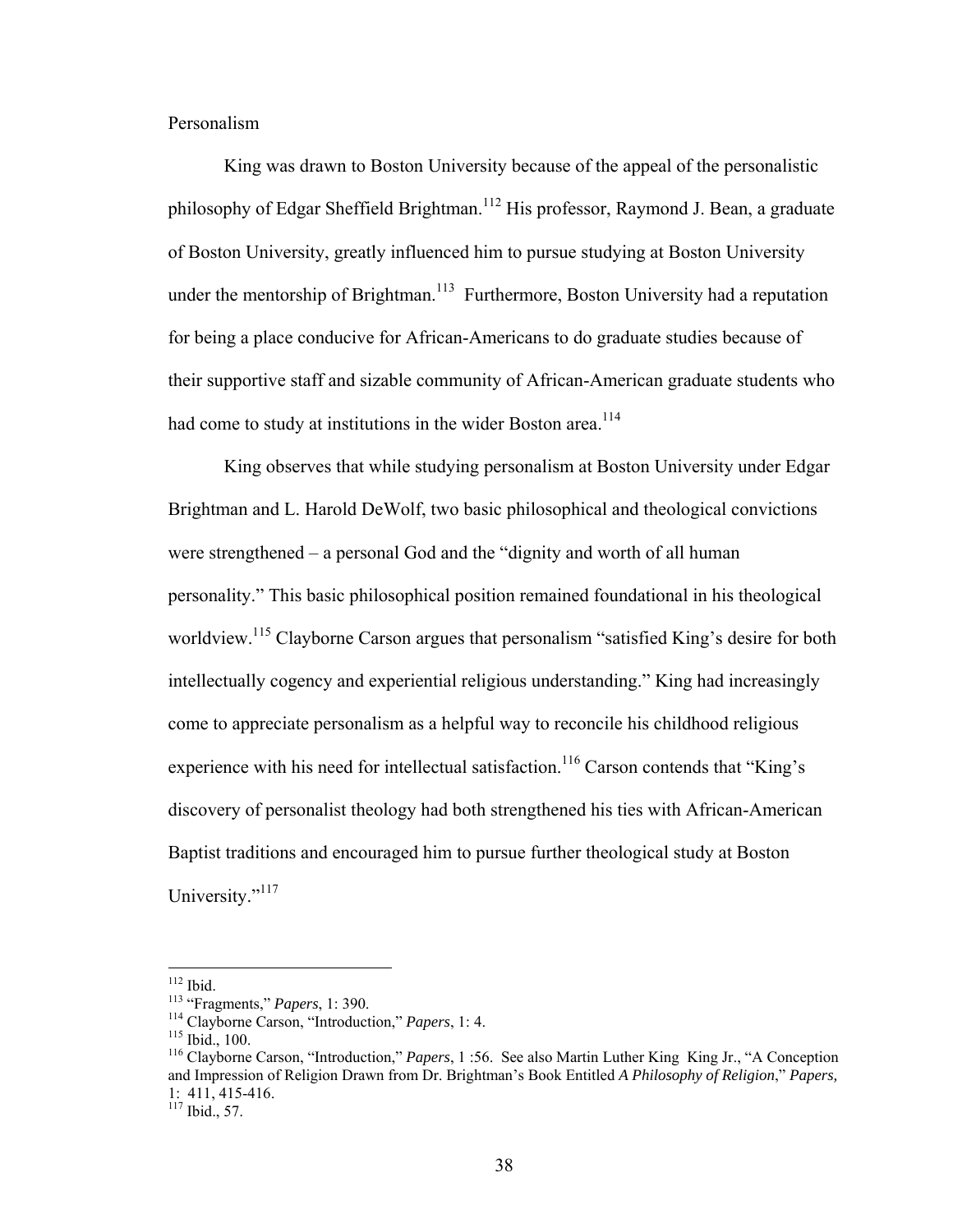Method of Rationality

 King states that his study of the philosophy of Georg Friedrich Wilhelm Hegel under Brightman (and, after his death, with Peter Pertocci) provided him with a method of rational coherence. Additionally, King observes that Hegel's "analysis of the dialectical process, in spite of its shortcomings, helped me to see that growth comes through struggle."118 The significance of Hegel's dialectical method will be the subject of a more thorough discussion in the next chapter. However, at this point, it is important to note that it was at Boston University that King found in the dialectical method, the intellectual means to resolve his theological, philosophical, and ethical contradictions. Coretta Scott: A Partner in Life

 Martin L. King Jr.'s relationship with Coretta Scott was an important development while at Boston University. First, it provides a clue into the significance of issues of race and poverty that he was concerned about since childhood. He notes that besides her beauty, one of the most striking characteristics of his future bride was her ability to meaningfully discuss the issues of race, class and war. He was additionally impressed that she was already involved in movements that were addressing these issues. It was important that he was able to communicate to his wife on matters that were of deep concern to him.<sup>119</sup> Mrs. King describes her spiritual pilgrimage in much the same manner as King's, namely, she was seeking a religious experience that was intellectually satisfying and socially relevant.<sup>120</sup>

As Martin and Coretta's relationship evolved they discovered that the similarity

 $118$  STF, 100-101.

<sup>&</sup>lt;sup>119</sup> *Autobiography*, 35.<br><sup>120</sup> Coretta Scott King, *My Life with Martin Luther King Jr.* revised edition (New York: Henry Holt and Co., 1993), 51.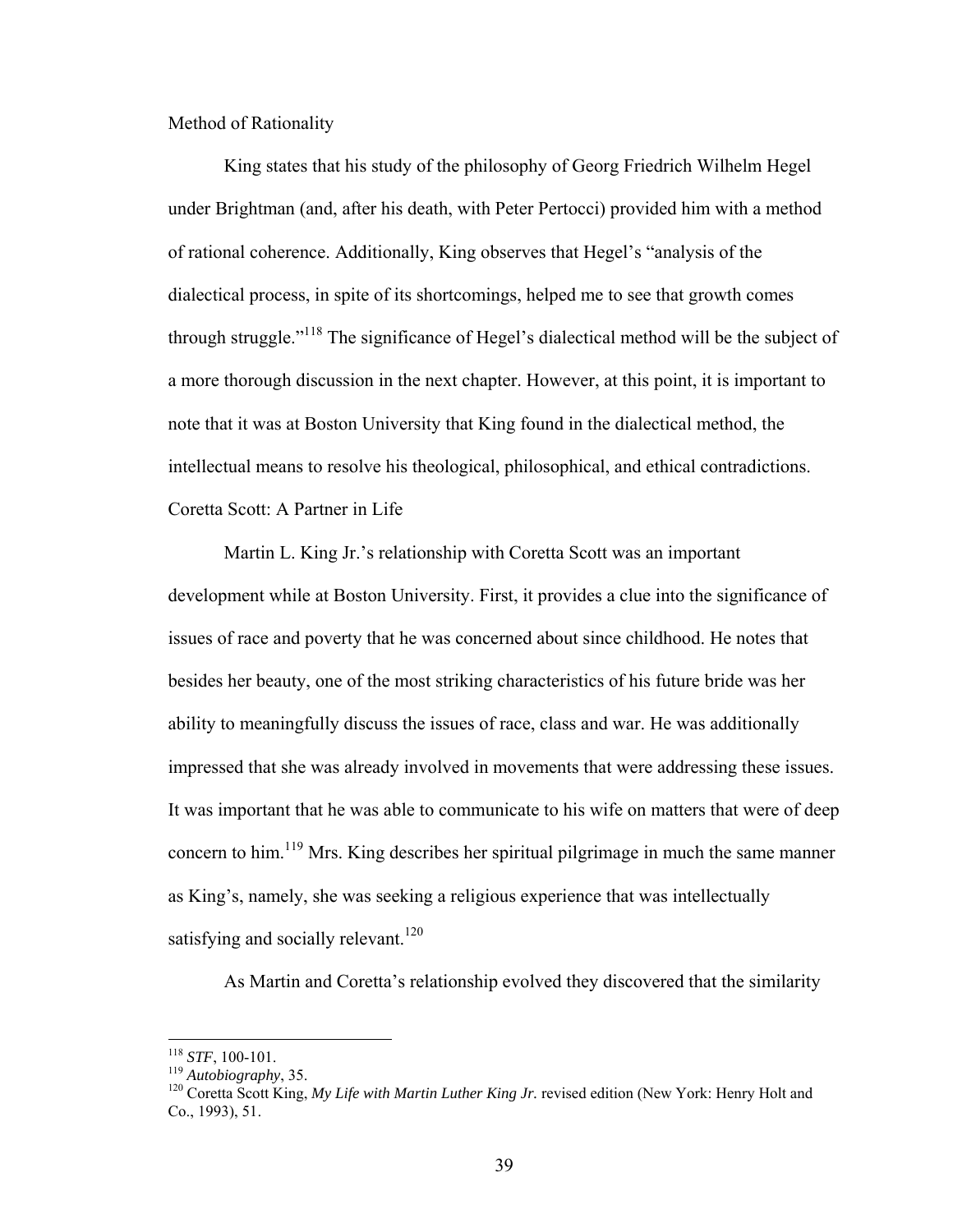and differences in the pilgrimages were providentially preparing them for each other.<sup>121</sup> They came from strong nuclear families, with parents who modeled courage and strength. Both had fathers with dominant personalities: they were self-made men. Their mothers, however, were quiet and reserved women. Being from the South, both experienced some of the harsh realities of the southern racism. They both journeyed to the North to be prepared for their chosen professions. They had a desire to return to the South to make a difference for their fellow African-American brothers and sisters.<sup>122</sup>

 Martin Luther King Jr.'s courtship and marriage to Coretta Scott represented an important development in his personal maturity. It reflected his becoming a man and breaking free from the orbit of his father's influence. Coretta tells of Martin sharing with her, early in their relationship, about an engagement arranged by his father with a young woman. The young lady was from an important family in Atlanta, Georgia. His father and the young lady's parents expected him to marry her. Martin, Coretta recounts, confided in her that his father did not want him to marry, but his father was committed to support him and his wife while he was in school. However, he had made up his mind that he wanted to marry her. He avowed: "I am going to make my own decisions: I will choose my own wife."123 Although his father came around and gave his blessing and support to the marriage, Martin's marriage to Coretta was a defining moment. He was transformed from "Martin, Junior" to "Martin, the man."

 Coretta Scott King provided the blend and balance of all the ambivalence that Martin King had with respect to women. Intellectually, he believed that women were as capable as men and could aspire and succeed in leadership. However, in his personal life,

 $121$  Ibid., 48

<sup>&</sup>lt;sup>122</sup> Ibid., 50-58. cf. Lawrence Reddick, 90-106; David Lewis, 40-42.<br><sup>123</sup> Ibid, 57.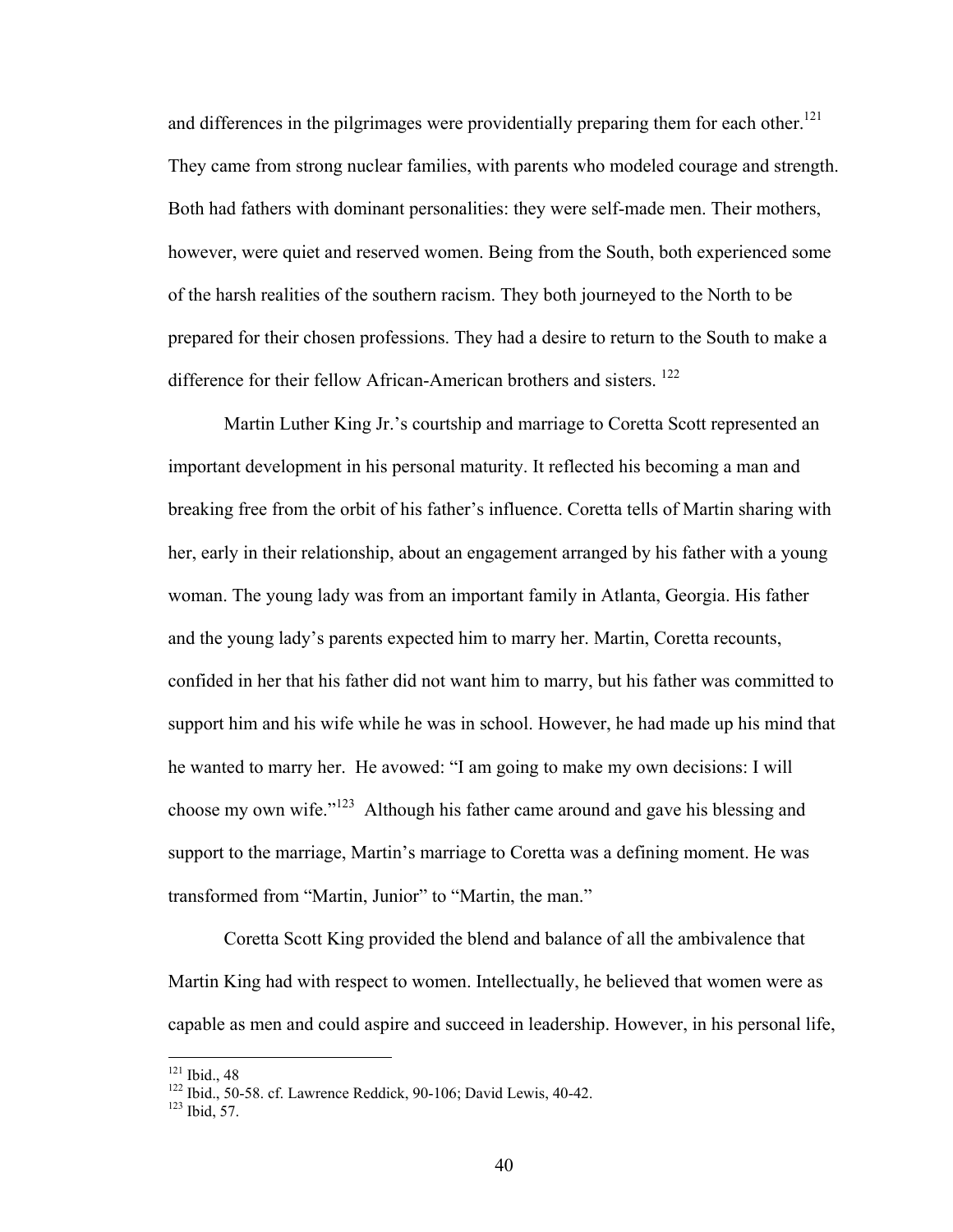he was more traditional in his expectations of a wife.<sup>124</sup> She was not only beautiful, but she was also intelligent. Although, she was attentive when Martin spoke about philosophy, theology, and economics, she had her own opinions on such matters. She was able to negotiate the worlds of sophisticated culture of art and music and the simple culture of "Aunt Janie." She knew how to stand by his side when called upon; she was equally comfortable standing in his shadow without losing her sense of worth, value and personhood.

# Summary

 A review of Martin Luther King Jr.'s life and times reveals the underlining tensions, contradictions, and concerns of religion, race, and class that motivated his thoughts and actions. Building on the foundation of his home, church, and community he set out on an intellectual quest to resolve these tensions which would led to his chose of career and a life's companion. The intellectual and practical tensions between faith and reason, black and white, rich and poor, war and peace would be ever present in thoughts and activism.

If Martin Luther King. Jr.'s method of rationality is to be uncovered and understood, it is necessary to first expose the underlining tensions or dualities in his life. This chapter revealed, consistent with Harry Settanni's premise that philosophers, (in this case, theologians) systems are the results of their effort to resolve underlying dualism in their lives, that were a number of dualisms in King's formative years that set him on a path to resolve them. They were the dualisms of faith and reason (religion), black and white (race), and rich and poor (class). King's mediating personality (which was dialectic

 $124$  Ibid.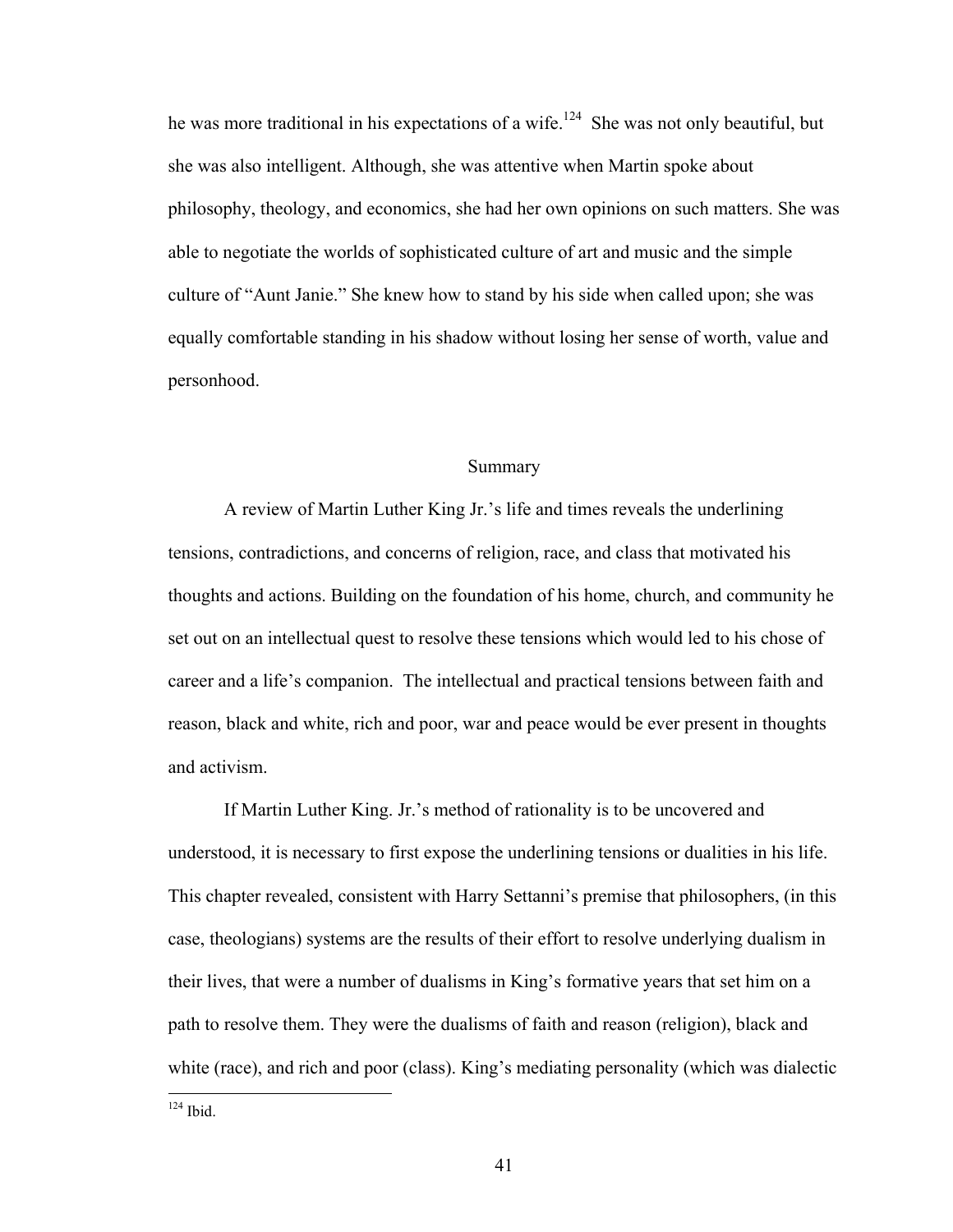of his father and mother's personalities) reflects the manner in which he would typically approach the dualities of his life. Additionally, his home and extended family, the church and his Auburn Avenue community, provided a relative secure environment that nurtured his religious faith, personal dignity, and intellectual curiosity.

 Morehouse College provided a critical context for change and continuity, especially for a sixteen year old entering in to college. There the shackles of fundamentalism were removed providing the foundation for King to grow intellectually and discover his life's calling – the Baptist ministry. Determined to be a preacher of substance intellectually, he attended Crozer Seminary, a northern white liberal institution, outside Philadelphia, Pennsylvania. His stay at Crozer provided the opportunity to widen his experiential and intellectual horizons with respect to the dualism of his childhood and youth – religion, race, and class.

 Although committed to the ministry, his preparation would not be complete until he attended Boston University to pursue a Ph.D. in Systematic Theology. Boston University would be significant intellectually and personally. Intellectually, he would sharpen his analytical skills as a thinker and develop the theological meaning for the categories and myths of his childhood religion. Personally, King is prepared when he takes to himself Coretta Scott of Marion County, Alabama, as his bride. His marriage represented the necessary break from his father's control on his life.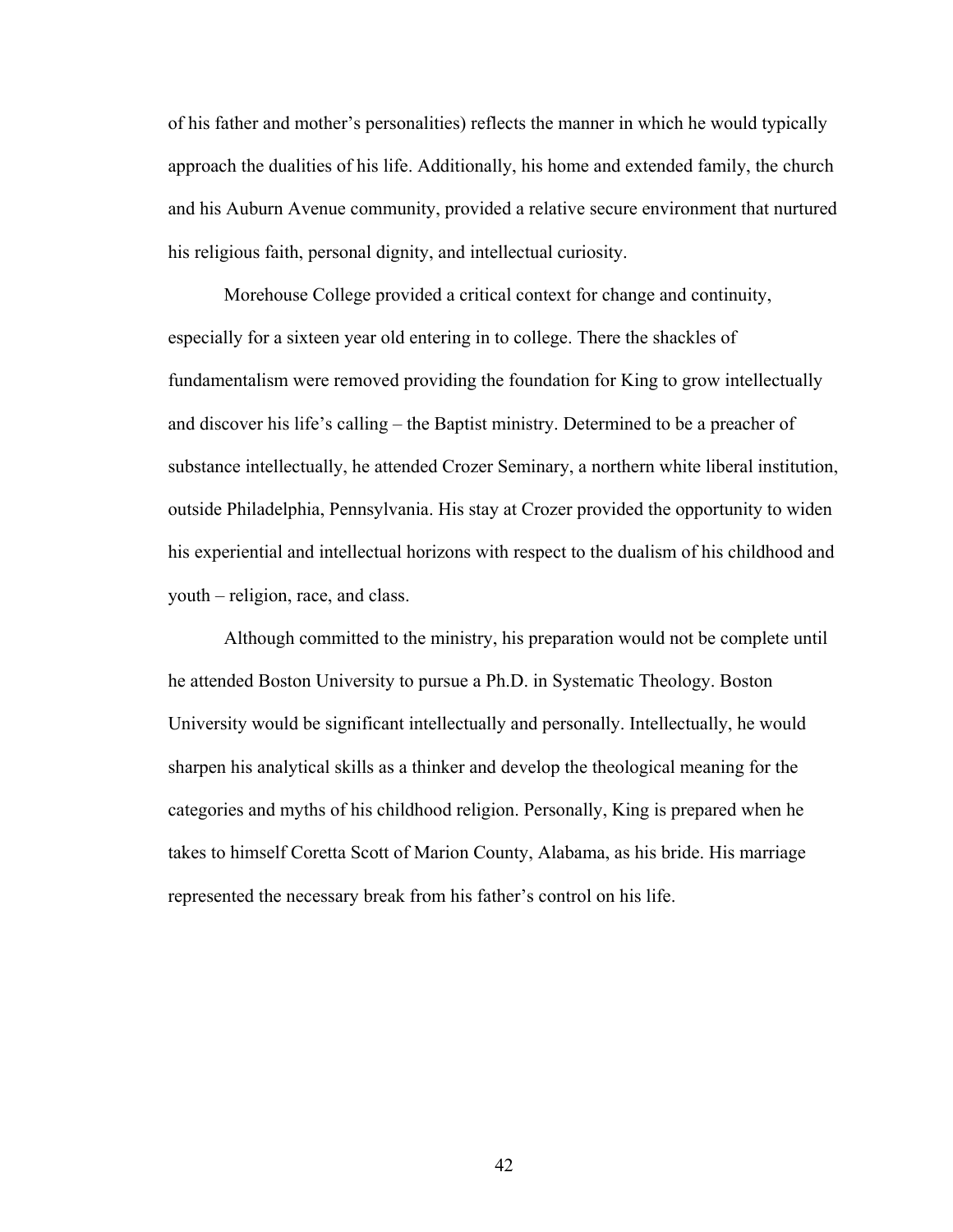# CHAPTER II

# MARTIN LUTHER KING JR'S AND THE DIALECTICAL METHOD

#### Introduction

In the previous chapter, following Harry Settanni's thesis that a person's philosophical approach is an attempt to resolve dualities that exist in their personal lives, social/historical movements, and intellectual influences, Martin Luther King' Jr.'s life and historical context were examined to uncover the dualities that existed in his home, church, and community. A number of factors within these contexts created dialectical tension between faith and reason, black and white races, and the rich and the poor. Given King's mediating personality and temperament, he intuitively sought to resolve these tensions through synthesis.

His educational and intellectual odyssey brings him to an appreciation of the nineteenth century German philosopher Georg Wilhelm Friedrich Hegel. King states that Hegel's "contention that 'truth is the whole' led me to a philosophical method of rational coherence." Furthermore he continues, "His analysis of the dialectical process, in spite of its shortcomings, helped me to see that growth comes through struggle." 125 King would modify and use effectively this dialectical approach to bring together his eclectic array of sources to formulate his theological and philosophical concepts. His dialectical understanding of historical processes will provide him a critical understanding of the times in which he lived. It was the perspective gained through this dialectical analysis

<sup>125</sup> *STF*, 101.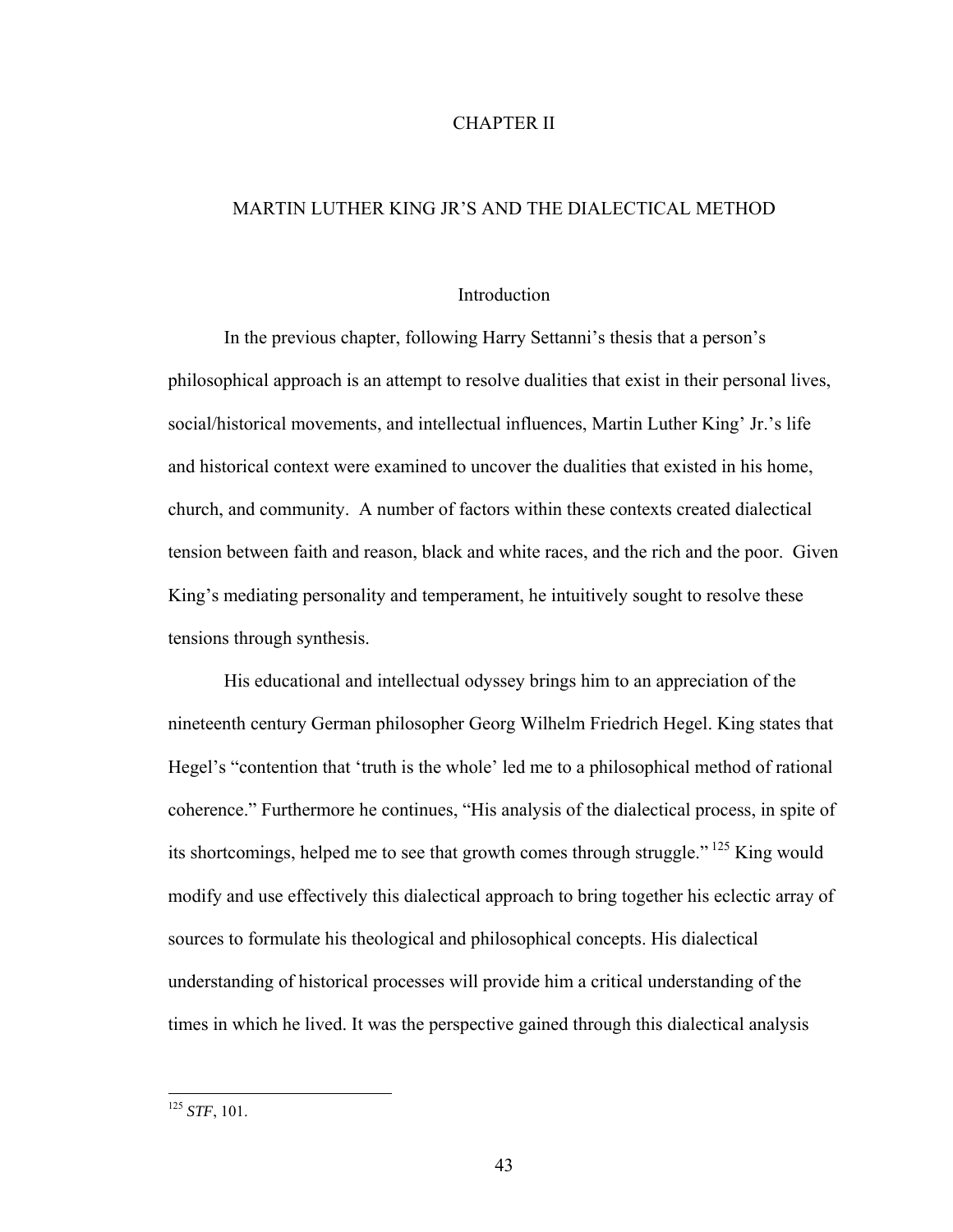that was crucial in developing his strategies during the Civil Rights Movement, which he led.

This chapter explores and examines King's use of the dialectical method. Although it was through studying Hegel that King gained a critical introduction to the dialectical method, it is important to understand that the dialectical method is not an invention of Hegel; it has a long history in the Western philosophical tradition. In order to situate King's use of the dialectical method, as appropriated from Hegel, it will be necessary to discuss Kant's epistemology in order to adequately set the context for Hegel's philosophical program.

The next section focuses on King's introduction to the dialectic, his understanding of the dialectic, and his appropriation of the dialectic as his method of rational reflection and action. This section provides a description of King's dialectical method. Understanding his dialectical method is the key to unlocking the pattern of his eclectic array of intellectual sources. There was more to his reasoning than a simple pragmatic appropriation of sources. He used varied concepts and ideas in the free play of oppositions to get at what he saw as a more complete truth.

Paul Tillich reminds us that "every methodological reflection is abstracted from the cognitive work in which one actually engages." Theological method is preceded by theological engagement.<sup>126</sup> The implication of this reminder for the examination of King's theological/philosophical methodology is that while King did not live to provide coherently developed and articulated theoretical statement about method, his body of

<sup>126</sup> Paul Tillich, *Systematic Theology*, vol. I: "Reason and Revelation, Being and God." (Chicago: University of Chicago Press, 1951), 34.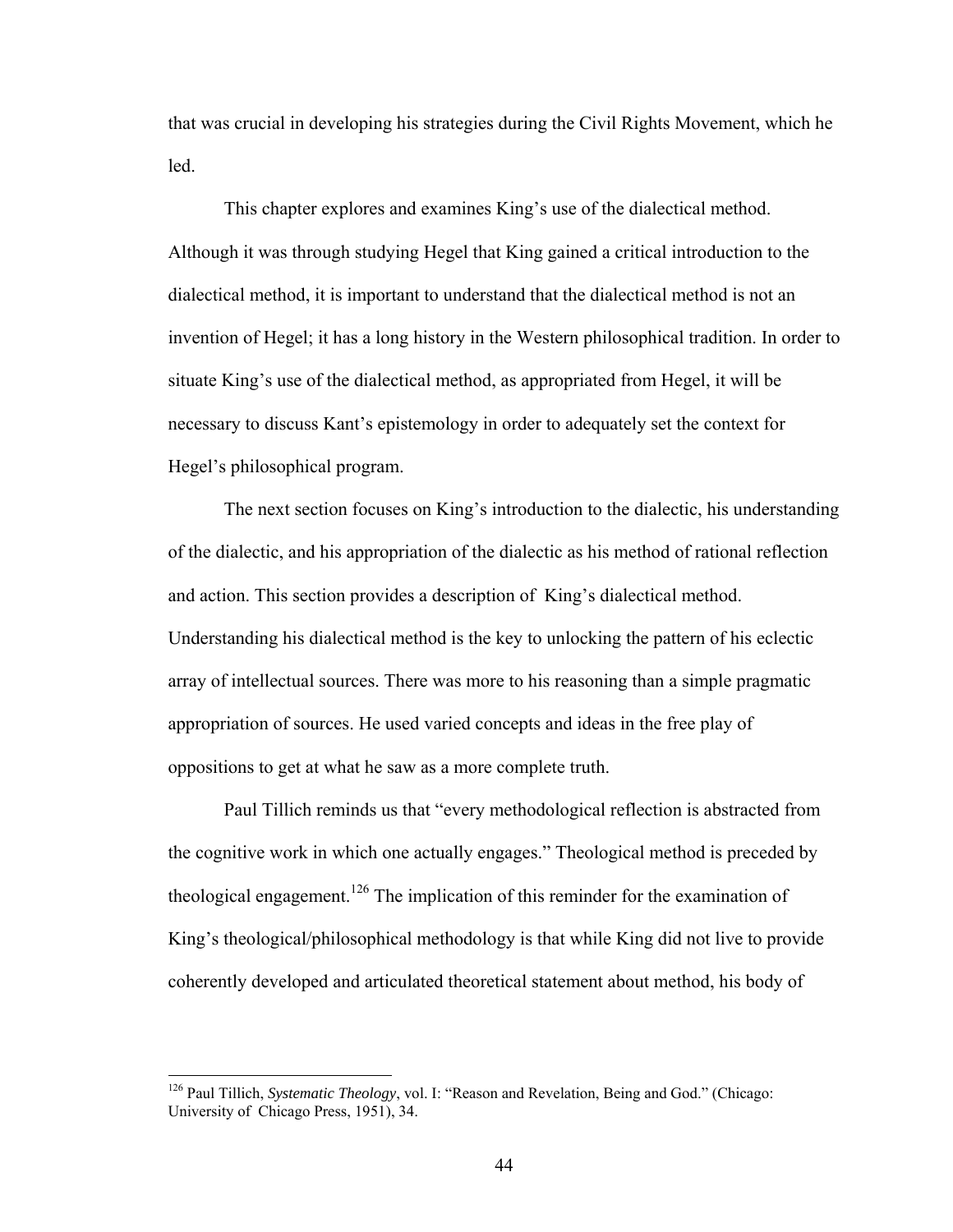intellectual work, i.e., books, sermons, articles, speeches, etc., has inherent imprints of his method of rationality.

## Kant, Hegel, and the Roots of King's Dialectical Method

 Any attempt to provide a definitive definition or description of the term "dialectic" is a major undertaking and to do it within the pages of this chapter is impossible. This section, therefore, will limit itself to a very narrow view of the dialectic to elucidate the main concern of this dissertation, which is to understand King's use of the dialectical method. In order to achieve this goal, it is necessary to see the points of contact his dialectic has with the tradition of its use in contemporary western philosophy by way of Kant and Hegel.

## Towards a Definition of Dialectic

1

 To develop a fundamental working understanding of the term "dialectic," there are two issues to take into consideration. First, the basic definition and etymology of the word will provide its broadest meaning. The word dialectic comes from the Greek compound word *dialegomai,* which carries the basic meaning of "discourse" or "conversation." In its classical Greek and Hellenistic usage, it primarily meant to converse or to discuss. In its ordinary meaning dialectic is simply the give and take of conversation and discourse, where two or more persons would give point and counterpoint to clarify, explain and/or persuade the other to his or her point of view.<sup>127</sup> It is often associated with the art of argumentation with two persons arguing opposing

<sup>127</sup> Strong, James. *Greek Dictionary of the New Testament in Strong's Exhaustive Concordance*, compact edition. Grand Rapids, MI: Baker Book House, 1982,22. For a fuller discussion of the Greek usage see Gerhard Kittell,, editor. *Theological Dictionary of the New Testament*. Translated and Edited by Geoffrey Bromiley. (Grand Rapids, MI: Wm B Eermans Publishing Company, 1964-1976), 2: 93-95.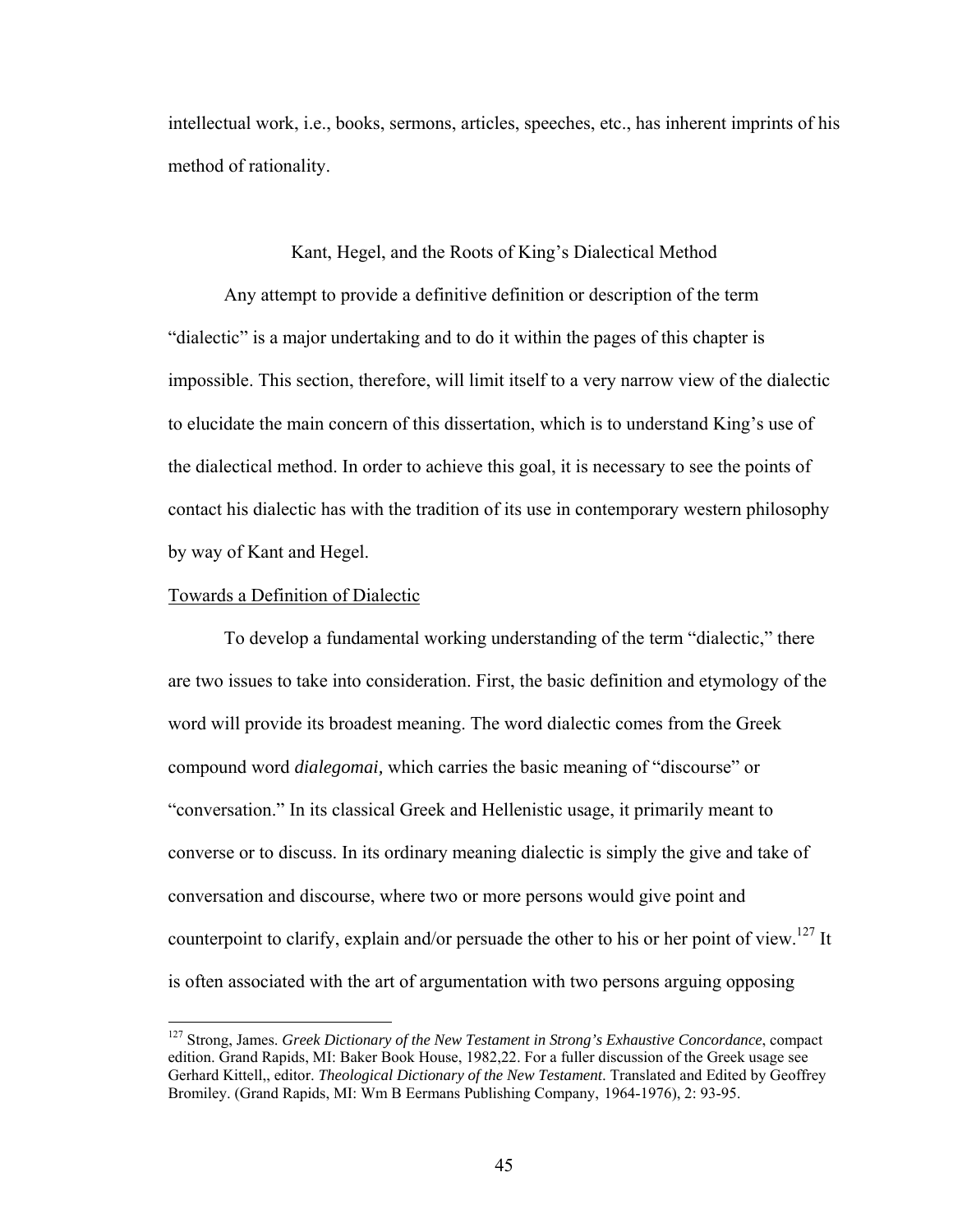viewpoints.128 From this basic meaning as a foundation, the term was appropriated by philosophers to have a more technical and nuanced meaning. Terry Cross accurately observes that, "at its core, every definition of dialectic consists of some form of binary opposition – contradictory relations that are held in some kind of tension."<sup>129</sup>

 The second consideration is how this basic definition has been used to derive a variety of understandings. Again, Cross provides helpful insights with his comment, "dialectic defies general definition because each philosopher or theologian appropriates it uniquely."<sup>130</sup> With its beginnings with such classical Greek philosophers like Zeno, Socrates, Plato and Aristotle, how the dialectic functions, is interpreted and its relative importance is altered "widely in the course of the history of philosophy depending on the epistemological position of the philosopher in question."131 For this reason, it is important to understand some of the historical antecedents of the historical use of the term in order to clarify how King used the term.

# Kant, Hegel and the Dialectic of Understanding

 Immanuel Kant's significance in the history of the dialectic is not in contributing to a new development in understanding, defining or using the dialectic. Rather, his importance is in his attempt to demonstrate that the dialectic is not adequate in assisting reason to know anything beyond the phenomenal world. It was in response to Kant that Hegel would give the dialectic its modern shape by defining and using the dialectic to attempt to overcome the limitations that Kant placed on reason.<sup>132</sup> Thus, in order to

<sup>&</sup>lt;sup>128</sup> A. Pablo Iannone, *Dictionary of World Philosophy*. (New York: Routledge, 2001),153.

<sup>&</sup>lt;sup>129</sup> Terry Cross, *Dialectic in Karl Barth's Doctrine of God*. (New York: Peter Lang, 2001), 2.<br><sup>130</sup> Ibid.<br><sup>131</sup> William L. Reese. "Dialectic," *Dictionary of Philosophy and Religion: Eastern and Western Thought.*<br>New an

 $132$  George Stack, "On the Notion of Dialectic," Philosophy Today 15 (1971), 278-279.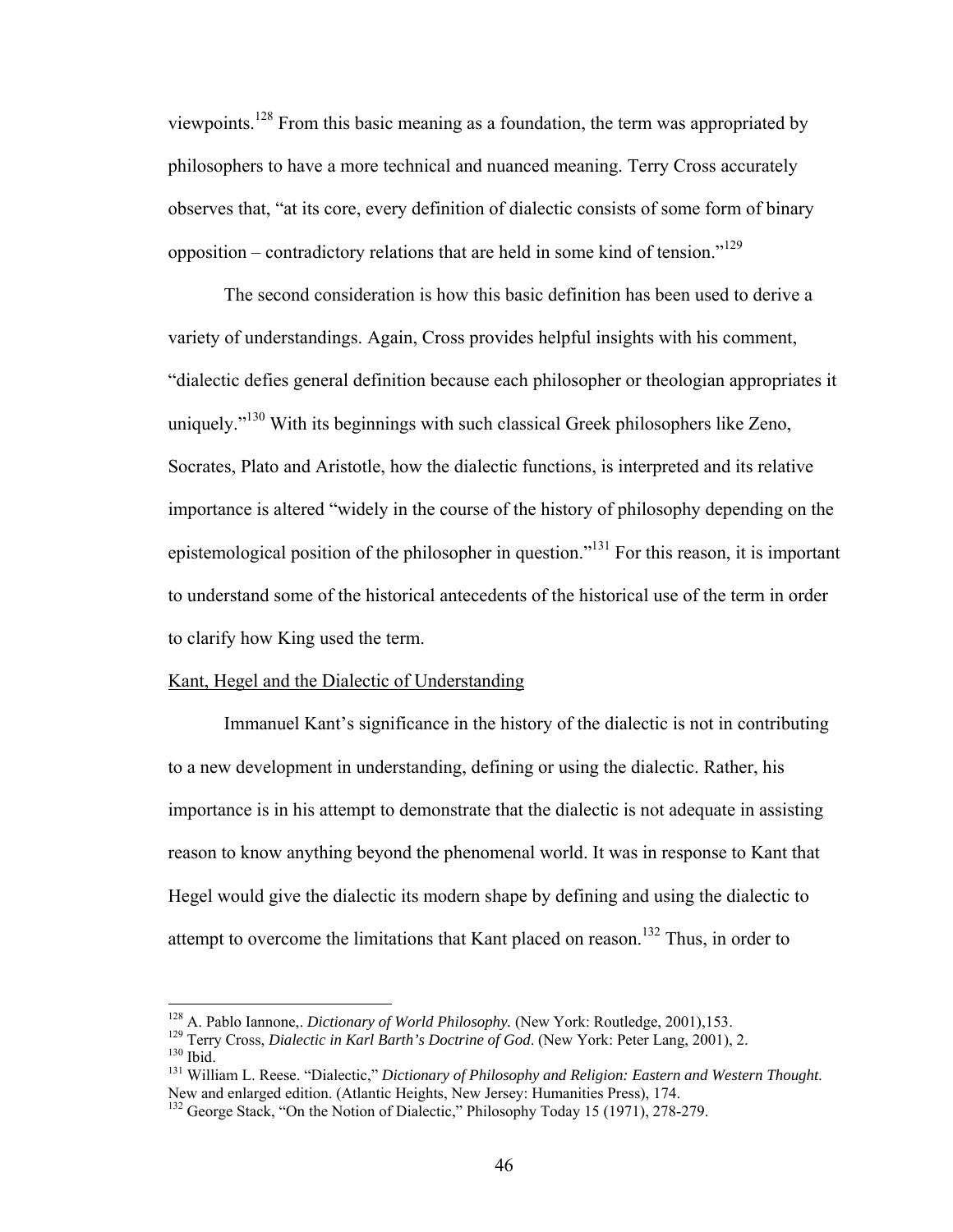understand Hegel and his appropriation of the dialectic, it is important to understand what he was reacting to in Kant.

In the *Critique of Pure Reason*,<sup>133</sup> Kant clearly set forth his intentions to set limits on reason's ability to make claims of knowing the world beyond experience.<sup>134</sup> Kant, having been influenced by the rationalism of his day, was awakened from his dogmatic slumber after reading the empirical philosophy of Hume.<sup>135</sup> He wanted to create space for scientific inquiry to reach its full potential by removing the impediments of fallacious metaphysical thinking. In other words, Kant's goal was to avoid, on the one hand, rationalism's claims of being able to speak about transcendental ideas that went beyond the boundaries of reason. And on the other hand, he wanted to avoid empiricism's skepticism that claims you could say nothing for certain about reality.<sup>136</sup> Garret Thomas describes Kant's strategy as "brilliant." By providing a positive theory of experience and knowledge in the first part of the *Critique*, he was able to challenge the tenets of empiricism, while setting the stage to critical rationalistic metaphysics in the second part.<sup>137</sup> Kant's critique is developed in the first part, "Transcendental Doctrine of Elements" (with elements being the three parts of cognition – sense, understanding and reason), which is the transcendental aesthetic (sense), the transcendental analytic (understanding), and the transcendental dialectic (reason). His positive theory of experience and knowledge is developed under the first two elements (aesthetic and analytic), and his negative use of the dialectic is discussed under transcendental dialectic.

1

<sup>&</sup>lt;sup>133</sup> Translated by Norman Kemp Smith with a new introduction by Howard Caygill (New York: Palgrave Macmillan, 2003). The establish abbreviation for *Critique of Pure Reason* (CPR) with the original pagination A (1781 edition) and B (1787 edition) will be employed and NKS trans. to designated the 1929 translation by Norman Kemp Smith.<br><sup>134</sup> CPR, A xi fn –Axiii, cf B xix – B xxii fn

<sup>&</sup>lt;sup>135</sup> Garret Thomson, *On Kant*. (Belmont, CA: Wadsworth/Thomson Learning, 2000), 3.<br><sup>136</sup> CPR, B19-24,<br><sup>137</sup> Ibid., 5-6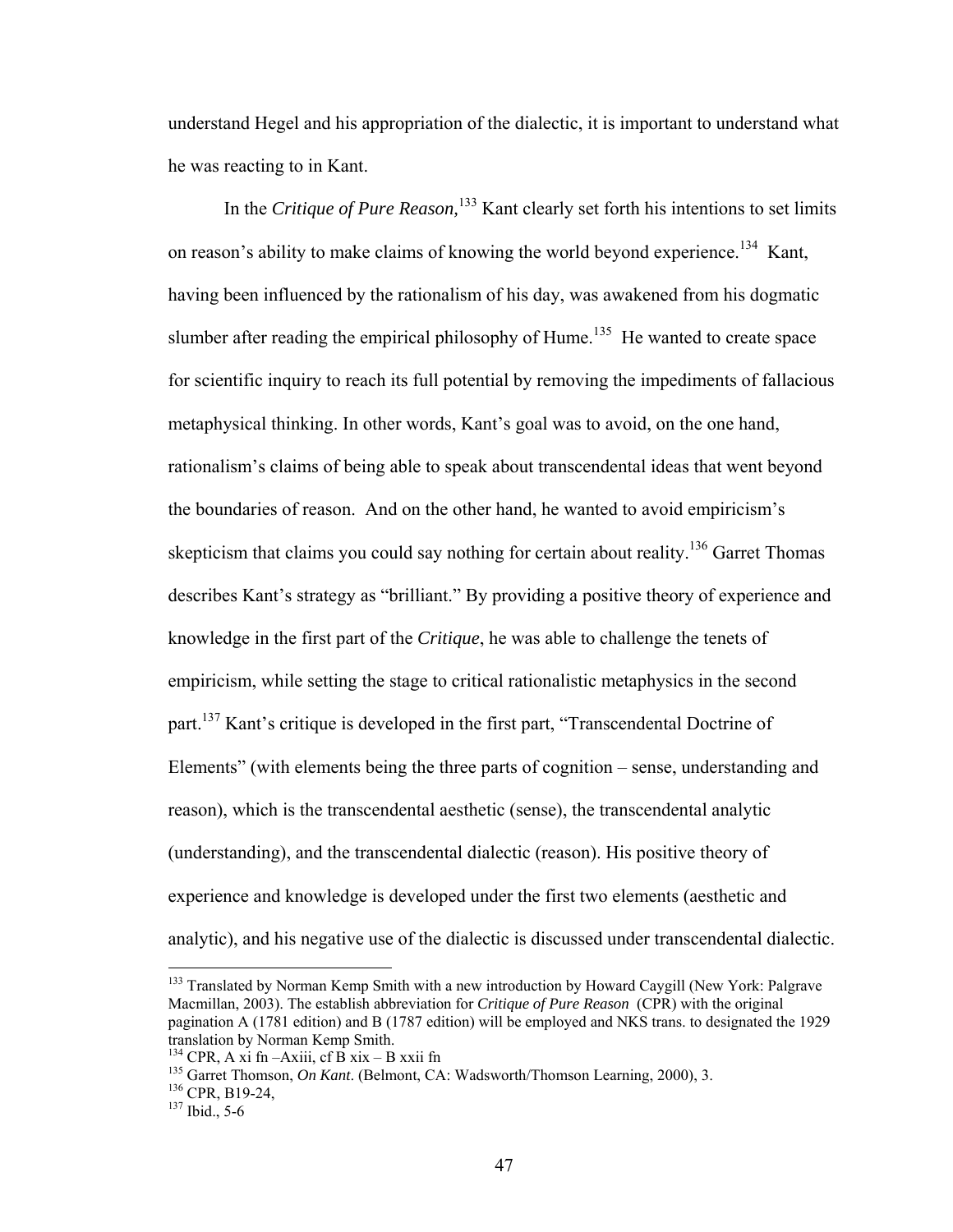Kant argues that all that we know about the world is through the senses. However, he posits that if it is possible to demonstrate that there existed *a priori* synthetic truths, he could then make a case for contending that we could know something about the world in which we live, thus effectively circumventing empiricism's skepticism. For Kant, human knowledge is derived from sense and understanding. The one apprehends the appearances of objects by way of sensible intuitions, and the other interprets and organizes that which is apprehended into concepts. Sensible intuition and understanding are made possible by *a priori* conditions. The *a priori* conditions of sensibility are time and space; the *a priori* conditions understanding are the categories of quality, quantity, relations, and modality. All that humans are capable of knowing must conform to these necessary conditions of experience. Any effort to go beyond the bounds of these limitations produces only vacuous ideas.138 Thus, it is only possible to know things as they appear through the *a priori* conditions of experience and not things in themselves.

After establishing the limits of human knowledge, Kant is now prepared to critique reason as the organ of deduction. Kant's dialectic as the instrument of reason serves a negative and a positive purpose. The negative purpose of the dialectic is to expose the logic illusions that reason has created. However, the positive function of the dialectic is to provide the rules by which reason can know when it is passing the boundaries of its own limitations. Kant uses four antinomies to demonstrate the validity of his arguments. These antinomies set forth four contradictory statements that even if they both were false would not affect the facts of sensible intuition or the concepts of understanding.<sup>139</sup> It is impossible to know anything about the noumenal realm – despite

<sup>&</sup>lt;sup>138</sup> CPR, A51, B75: NKS, 92

 $139$  CPR, A59-64, B84-88, NKS, p. 98-101.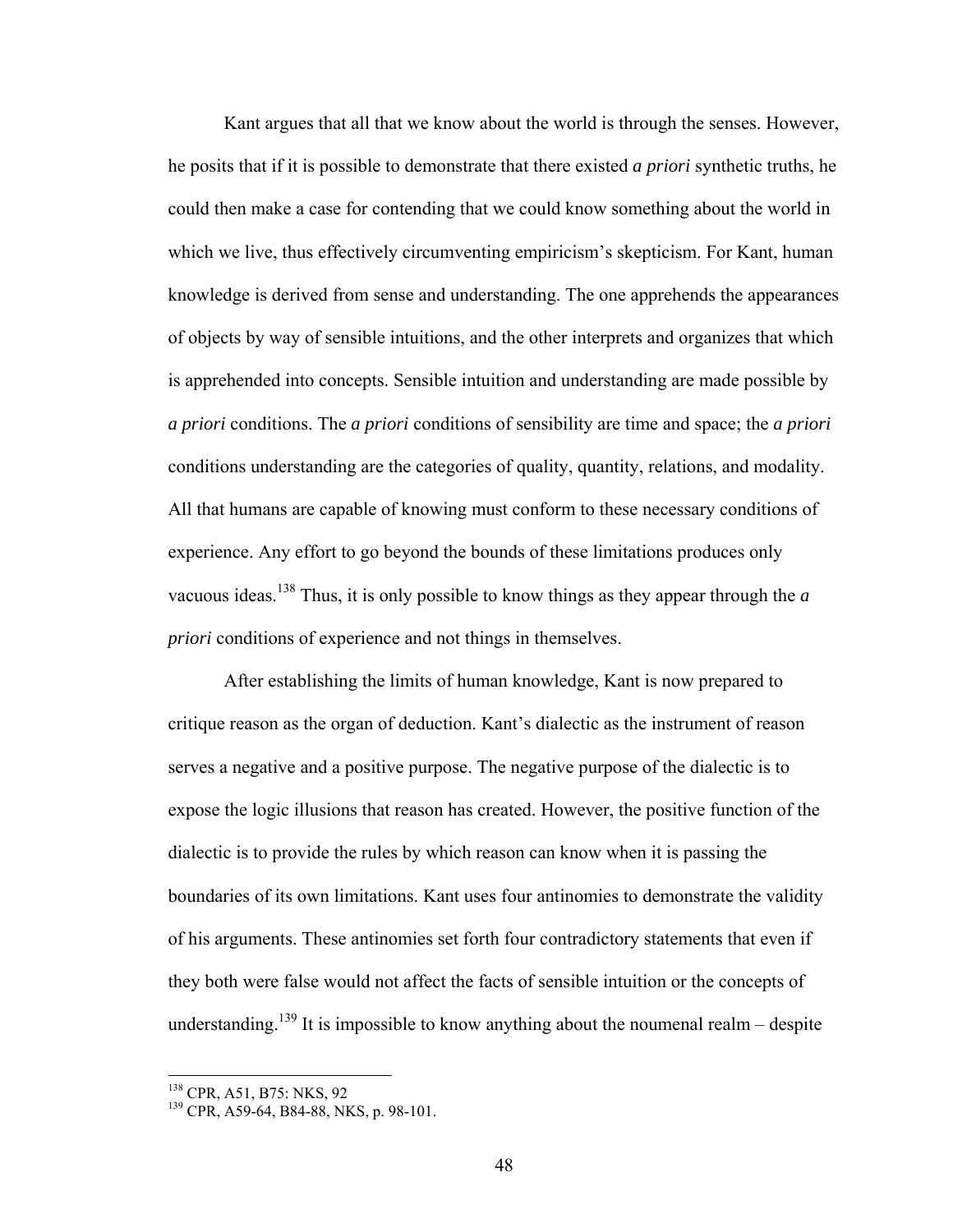the rationalist claims that through reason alone we can know something about God, immortality of the soul, and the universe.

Frederick Beiser aptly summarizes Hegel's grand philosophical program with a single statement, "Hegel affirms what Kant denies."<sup>140</sup> This is especially true in the area of epistemology and understanding the nature and function of the dialectic in Hegel's philosophy. Kant had effectively destroyed any possibility of reason being able to say anything meaningful about God that lies outside the realm of experience. Hegel would interpret the dialectical process in such a way that he could overcome the chasm that Kant had created between sense and understanding. In order to understand and appreciate Hegel's dialectical idealism, there are two important myths that need to be addressed.

One of the most persistent myths concerning Hegel is the reduction of his dialectic to the thesis-antithesis-synthesis triadic method. There is a growing consensus that Fichte is the originator of this formula, while recent Hegelian scholars have acknowledged that Hegel is not the originator.<sup>141</sup> It is significant that Hegel did not even label his dialectical process in this manner. The triad of thesis-antithesis-synthesis is useful shorthand for caricaturing his dialectic as long as one is clear that it is being used as such.

The second myth is that the triad thesis-antithesis-synthesis constitutes a Hegel heuristic device for the development of his philosophical program. This view suggests that Hegel simply imposed on his content this structure and forced every concept to conform to the thesis-antithesis-synthesis model. This position is perpetuated by a

<sup>&</sup>lt;sup>140</sup> Frederick Beiser, *Hegel* (New York: Routledge, 2005), 156.<br><sup>141</sup> Gustav E Mueller, "The Hegel Legend of 'Thesis-Anti-Synthesis'" *The Hegel Myths and Legends* edited by Jon Stewart. (Evanston, IL: Northwestern University Press, 1996), 301-304.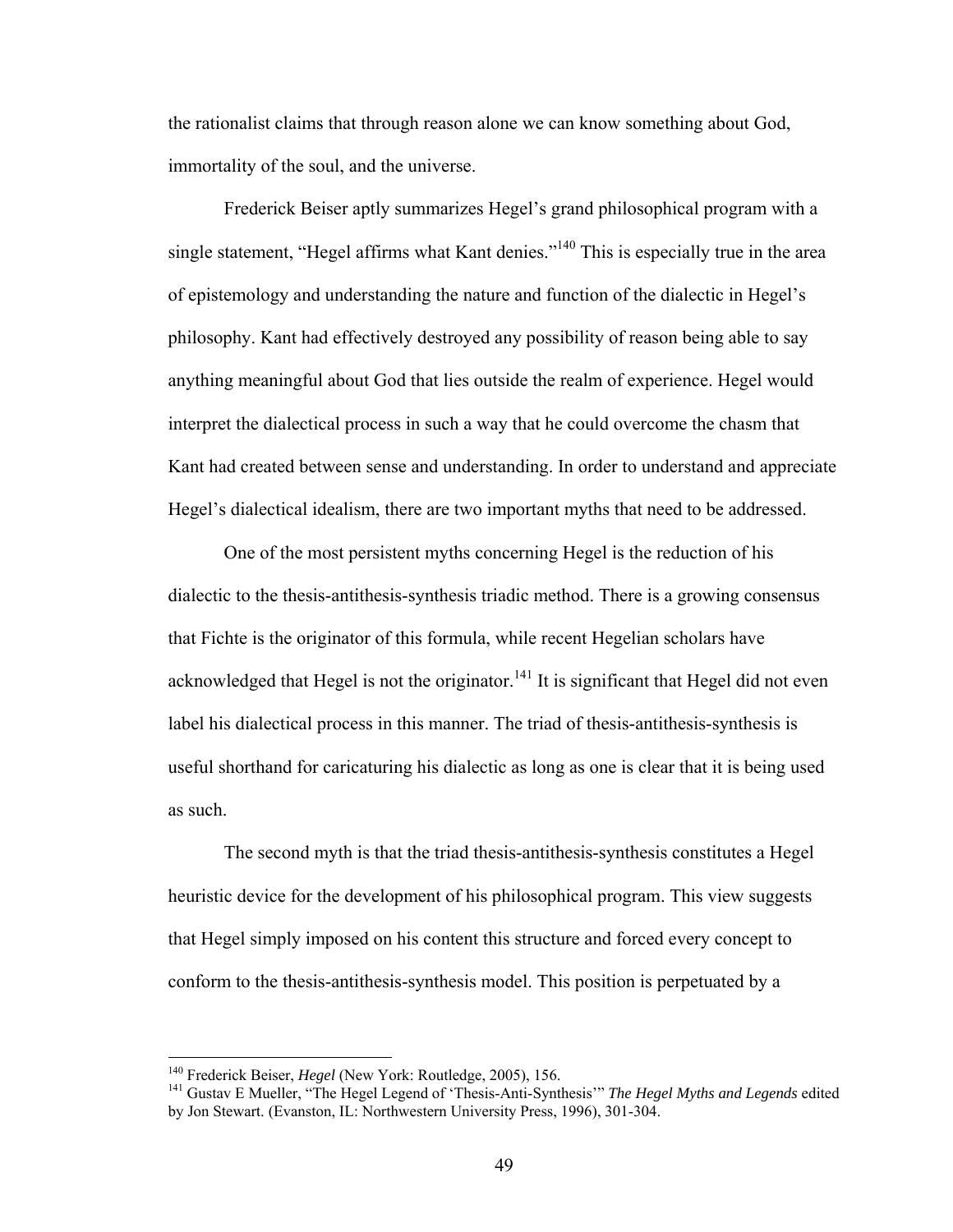number of philosophical dictionaries and encyclopedias.<sup>142</sup> Beiser argues that Hegel took issue with any philosopher who would impose an *a priori* method on his or her philosophy. His position was that the method must be the result of one's evaluation and investigation into of the phenomena on its on terms.<sup>143</sup> Beiser describes Hegel's use of the term "dialectic" as:

The 'self organization' of the subject matter, its 'inner necessity' and 'inherent movement'. The dialectic is what follows from the concept of the thing. It is flatly contrary to Hegel's intention, therefore, to assume that the dialectic is an a priori methodology, or indeed a kind of logic, that one can apply to any subject matter.<sup>144</sup>

Thus the form of the method and the method itself is the source of much

misunderstanding in Hegelian philosophy. However, the source of this confusion may be

the result of Hegel's penchant for structuring his text and lectures in triplets; triads are

ubiquitous in Hegel's texts.

The other reason this myth is so persistent in Hegelian studies is Hegel's own

description of the three stages inherent in the unfolding of the dialectic itself found in the

*Encyclopedia of Logic*. He writes:

With regard to its form, the *logical* has three sides: (α) *the side of abstraction* or *of the understanding*, (γ) *the dialectical* or *negatively rational side*, [and] (β) *the speculative* or *positively rational one*. 145

Hegel, however, continues in his exposition on the form of the logical

These three sides do not constitute three *parts* of the Logic, but are *moments of everything logically real; i.e., of every concept or of* everything true in general. All of them together can be put under the first moment, that *of the understanding*; and in this way they can be kept

<sup>142</sup> Some examples are William L. Reese. "Dialectic," *Dictionary of Philosophy and Religion: Eastern and Western Thought*. New and enlarged edition. (Atlantic Heights, New Jersey: Humanities Press), 174. Iannone, A. Pablo. *Dictionary of World Philosophy*. New York: Routledge, 2001, 153. Thomas Mautner, "Dialectics" *The Peguin Dictionary of Philosophy*. 2nd Edition (New York: Penguin Books, 2005), 159. 143 Beiser: 159-160. 144 Ibid.: 160. 145 Hegel, *Encyclopedia Logic*, §79 (italics not supplied).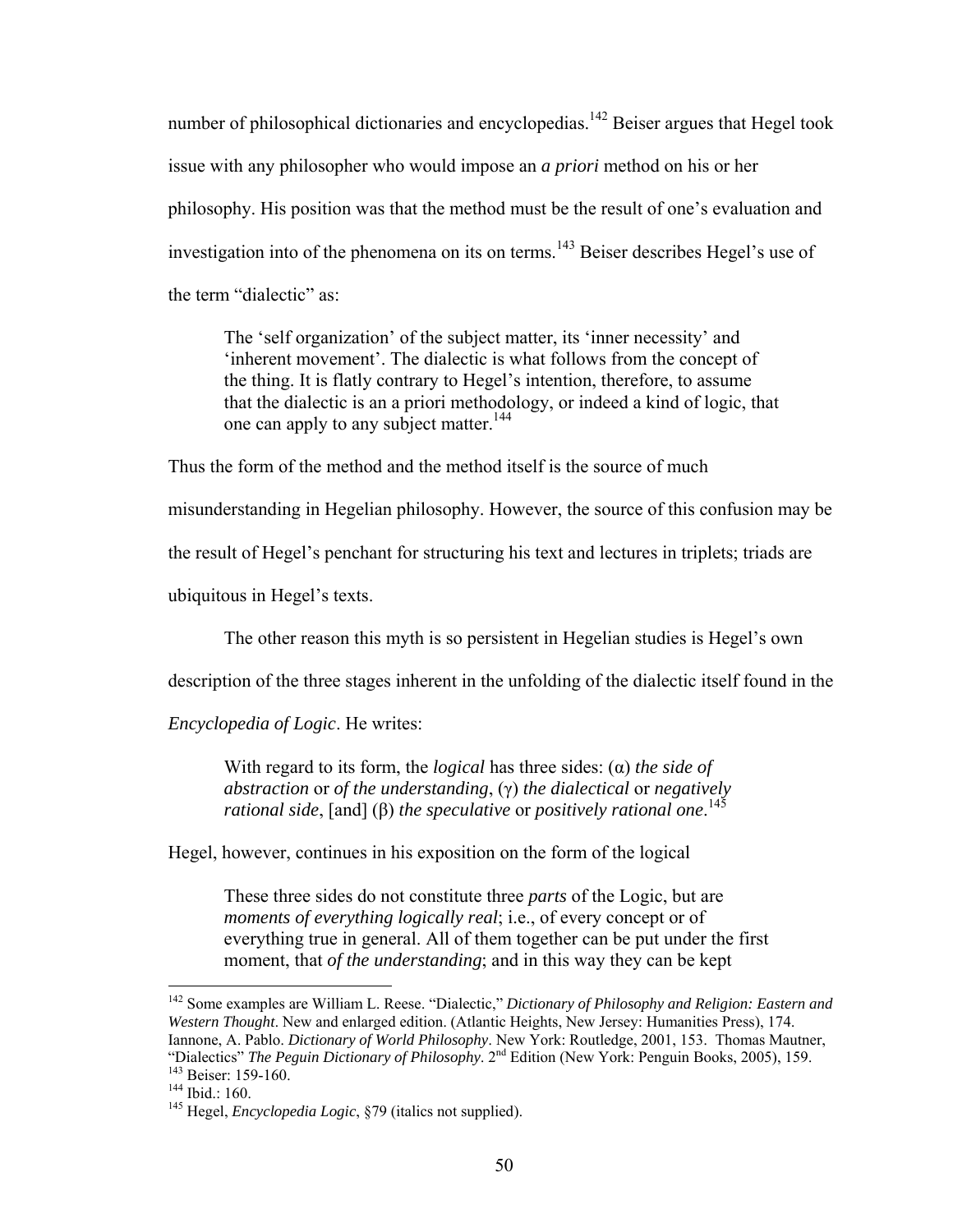separate from each other, but then they are not considered in their truth. – Like the division itself, the remarks made here concerning determinations of the logical are only descriptive anticipations at this point.<sup>146</sup>

These three stages of Hegel's logical development appear to fit neatly in Fichte's thesis (moment of abstraction)-antithesis (negatively rational moment)-synthesis (positively rational moment) triad.

In the first moment – the moment abstraction and of understanding – is the function of thinking. It is the universal made concrete, making clear distinction between things. Inherent in this abstract understanding is that a thing can exist in isolation and unto itself. To exist in abstraction has an absolutizing affect.<sup>147</sup> However, there is the inevitable second moment where that abstract is confronted with its dialectical opposition. The contradiction is inherent in the concept itself made manifest by its very being. Hegel contends, "One thing holds and the other does also… it sublates itself by virtue of its own nature, and passes over itself, into its opposite."<sup>148</sup> The third moment the speculative or positively rational moment – brings about a unity of the opposites by way of an elevation.<sup>149</sup> In this stage, according to Beiser, Hegel argues "this whole is unconditioned relative to its parts since it does not stand in relation to them as they stand in relation to one another."150 Beiser describes the teleological impulse of Hegel dialectic as follows:

The dialectic will go on until we reach the absolute whole, that which includes everything within itself, and so cannot possibly depend upon anything outside itself. When this happens the system will be complete, and we will have achieved knowledge of the absolute.<sup>151</sup>

<sup>&</sup>lt;sup>146</sup> Ibid., § 80, addition.<br><sup>147</sup> Ibid., § 81, addition.<br><sup>148</sup> Ibid., § 81, addition 1.<br><sup>149</sup> Ibid., § 82, addition 1.<br><sup>150</sup> Beiser,168.<br><sup>151</sup> Ibid.,168-169.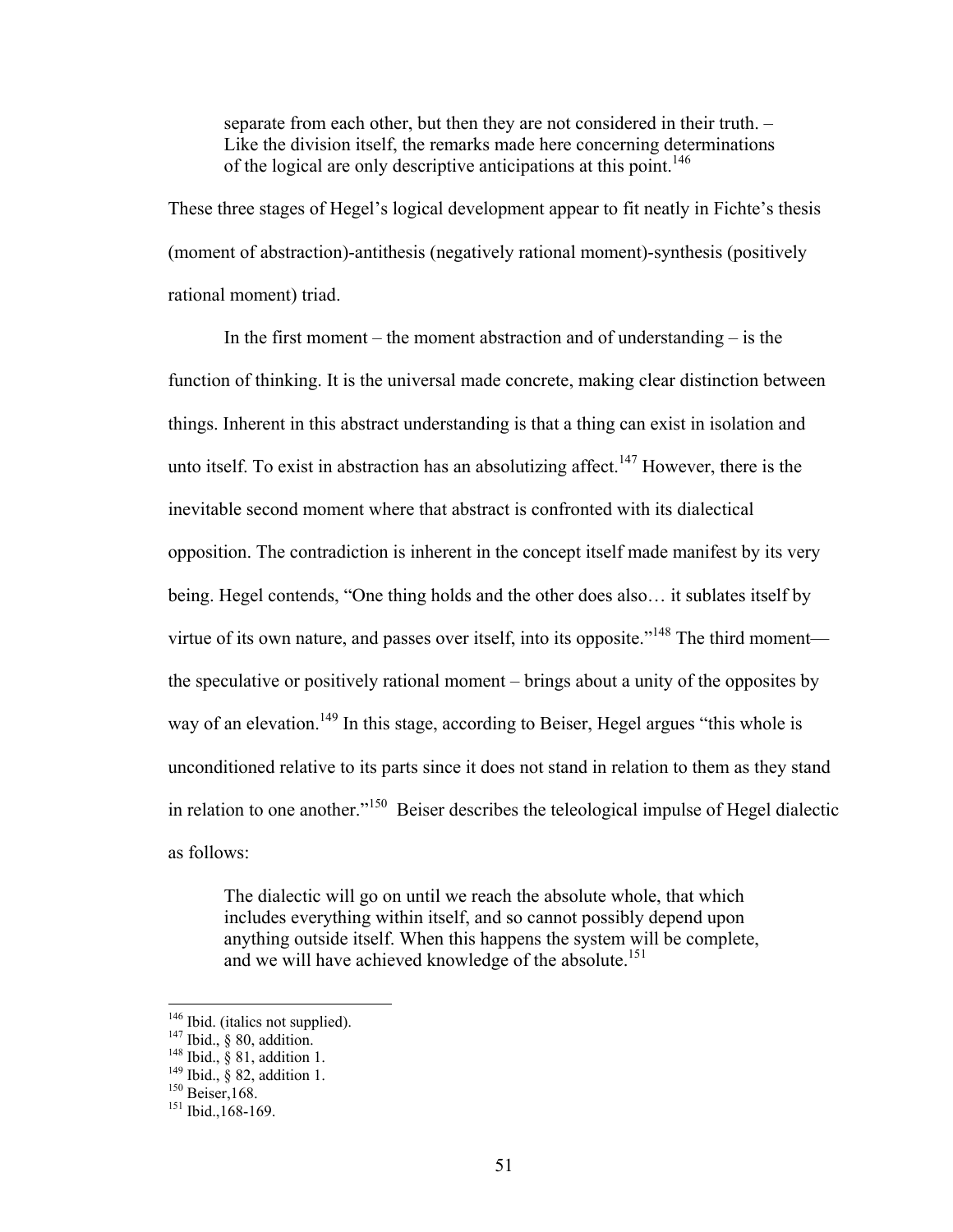Benedetto Croce correctly notes, "to speak accurately, in the dialectical triad we do not think three concepts, but one single concept, which is the concrete universal, in its own inner nature and structure."152 It is important to emphasize that what Hegel was describing, was to his mind, consistent with the content of the subject itself, i.e., reason. He was only describing how he had come to understand how reason functioned, thus it was not an external method being imposed in the subject matter. His contention was that because Kant imposed certain *a priori* necessities on sensibility and understanding, it was inevitable that he would draw the conclusion that reason could not comprehend anything meaningful about the true nature of reality.

### Martin Luther King Jr. and the Dialectic

In 1956 Tom Johnson, reporter for the *Montgomery Advertiser,* wrote that King claimed that Hegel was his favorite philosopher.<sup>153</sup> In 1967 King contends, "The old Hegelian synthesis *still offers* the best answer to many of life's dilemmas."154 At the beginning and near the end of his public ministry, King acknowledges the significance of Hegel for him. The Hegelian synthesis was attractive to King and influential on King's thought and praxis because the Hegelian synthesis reflected King's own existential reality. In other words, King's affinity to Hegel's synthesis was not because of its

<sup>152</sup> Benedetto Croce, *What is Living and What is Dead in the Philosophy of Hegel* (New York: Garland Publishing, 1984), 22.

<sup>153</sup> Tom Johnson, *Montgomery Advertiser*. Johnson's statement may be an overstatement on Johnson's part. A close reading of Johnson's article suggests that the aim of the article may have been to be provocative. The use of the term "boss" to describe King's role in the leadership of the bus boycott certainly carries with a pejorative shade. Furthermore that there are several other turn of phrases that carry a similar tone. However, Lerone Bennet's, King's Morehouse classmate and biographer, validation of Johnson's attribution in *What Manner of Man: A Biography of Martin Luther King Jr.* provides some credibility to Johnson's statement. See Bennett, 72.

<sup>&</sup>lt;sup>154</sup> *WDWGFH*, 53 (emphasis supplied).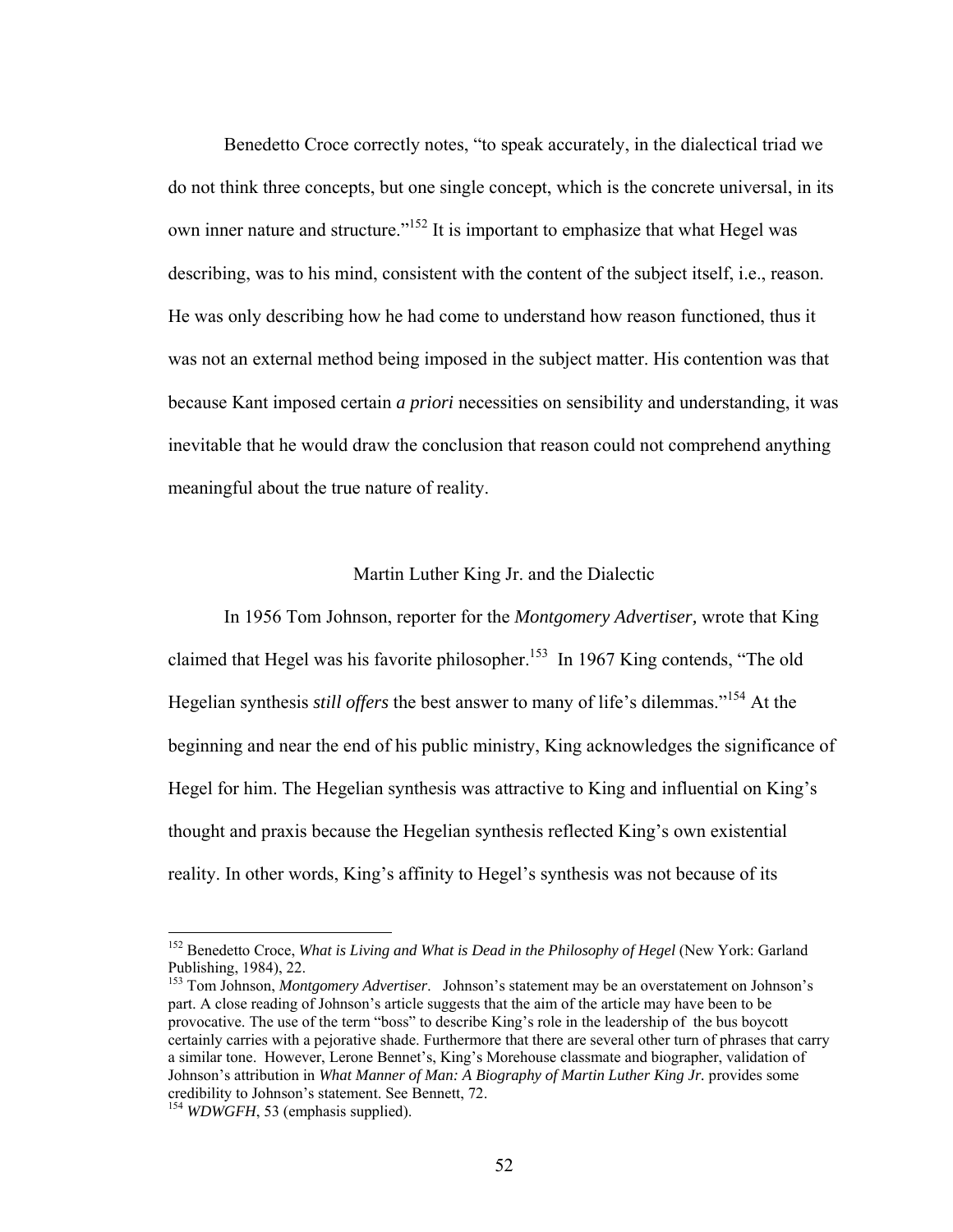rationality alone, but because it conformed to how King existed. It provided the language and categories to describe what he was already living. Hegel did not revolutionize King's thought and praxis. King found in Hegel's dialectic that which confirmed his experience. Garth Baker-Fletcher correctly observes that King selectively applied the "elements of Hegel's dialectic, logic, and philosophy of history" to the civil rights struggle because they "resonated with his own interpretation of what was occurring historically."155 It was King's personal experience that opened him up to the Hegelian synthesis. The pattern of King's thinking and temperament were compatible with a thesis-antithesis-synthesis conception of reality, intellectually and historically. Before discussing Hegel's dialectic as King was taught at Boston University, it would be helpful to look at King's relationship to Hegel's over-all system.

#### King and Hegel

King's first exposure to Hegel was at Morehouse College as an undergraduate student. While at Crozer Seminary, he began to study Hegel more seriously. However, it was at Boston University where King received his most intense examination of the thoughts of Hegel.156 He enrolled in a Hegel seminar with Edgar Brightman in the fall semester of his second year (1952-53) at Boston University. The primary text for this course was Hegel's *Phenomenology of Mind*. During this term King studied on his own Hegel's *Philosophy of History* and *Philosophy of Right*. 157 According to the seminar minutes, Brightman became ill after the second session and by the fifth session it was apparent that Brightman was not going to be able to return. He died before the semester

<sup>&</sup>lt;sup>155</sup>Garth Baker-Fletcher, 93.<br><sup>156</sup>L. Harold DeWolf, "Martin Luther King Jr., as Theologian," *The Journal of the Interdenominational Theological Center* 4: 11 (Spring 1977), 7. <sup>157</sup>King, *STF*, 100.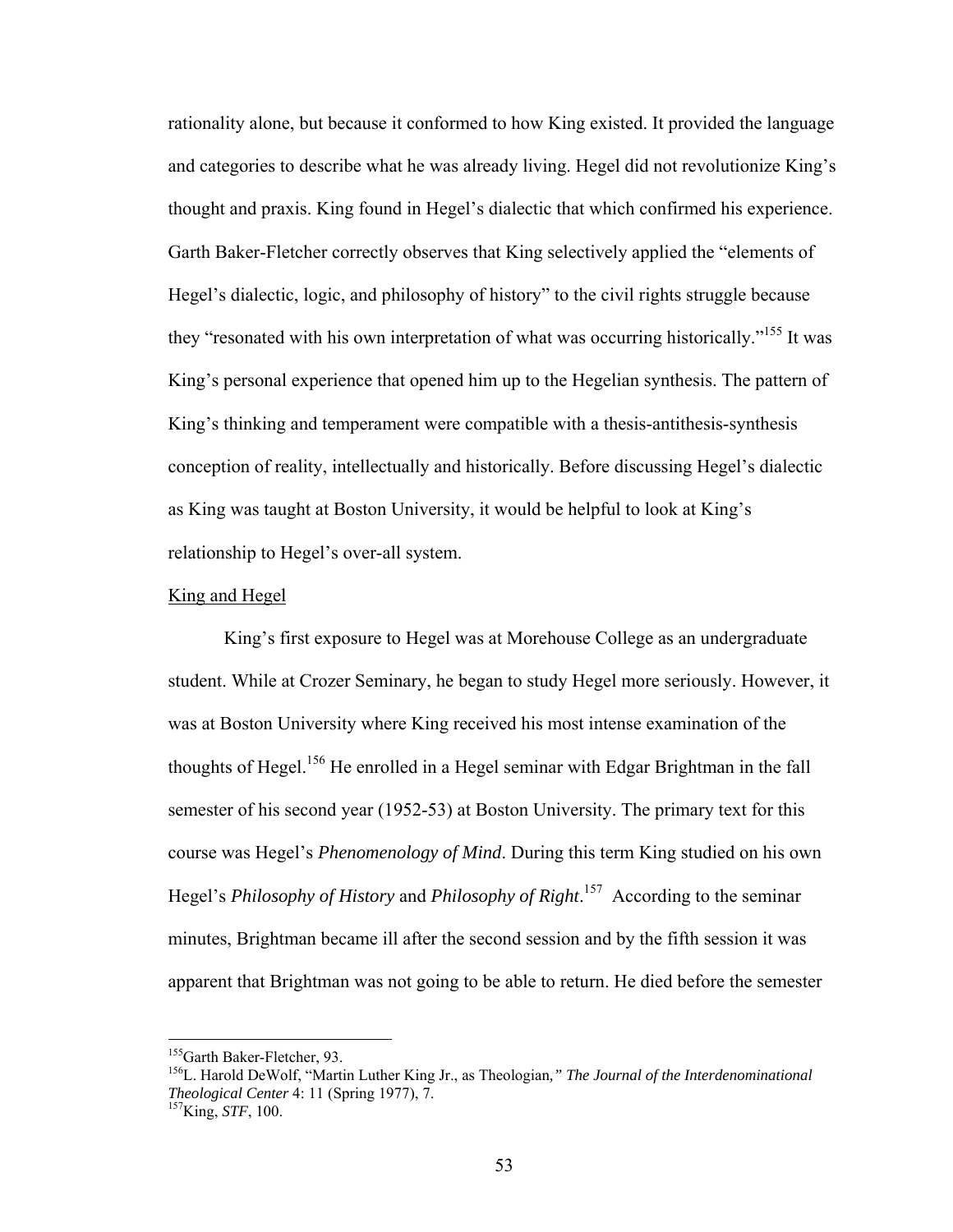ended. Peter Bertocci began filling in for Brightman by the third session and finished as

the seminar convener for the balance of the course.<sup>158</sup>

Martin Luther King Jr. summarizes his position on Hegel in his intellectual

autobiographical chapter in *Stride Toward Freedom* entitled, "Pilgrimage to

Nonviolence." He states succinctly:

Just before Dr. Brightman's death, I began studying the philosophy of Hegel with him. Although the course was mainly a study of Hegel's monumental work, *Phenomenology of Mind*, I spent my spare time reading his *Philosophy of History* and *Philosophy of Right*. There were points in Hegel's philosophy that I strongly disagreed with. For instance, his absolute idealism was rationally unsound to me because it tended to swallow up the many in the one. But there were other aspects of his thinking I found stimulating. His contention that "truth is the whole" led me to a philosophical method of rational coherence. His analysis of the dialectical process, in spite of its short comings, helped me to see that growth comes through struggle.<sup>159</sup>

To be sure, King was not presenting this statement as a technical assessment of Hegel's

philosophy. However, this statement, along with documentation from the Hegel

seminar<sup>160</sup> can provide some depth perspective of King coming to grips with Hegel's

thoughts. Furthermore, Professor Brightman's position on Hegel can provide additional

insights on King's thoughts. Harold DeWolf, King's dissertation advisor, commenting on

1

<sup>&</sup>lt;sup>158</sup>R. C. Godwin, secretary. "Thirty-Fourth Annual Seminar in Philosophy: Hegel's Phenomenology of Mind" Minutes, BU. A summary of the each session was recorded and circulated by the seminar secretary. There are 10 of the 11 recorded minutes extant. Although the seminar was twelve sessions, the eleventh session was a social event, therefore there were no minutes recorded. There is also extant a detailed course outline provided by Brightman that provides some insights into Brightman's understanding of Hegel's *Phenomenology of Mind*. See also John Ansbro, 120.<br><sup>159</sup> *STF*, 100-101.<br><sup>160</sup> There are five of six short papers written by King for the two-semester Hegel Seminar. One paper, "An

Exposition of the First Triad of Categories of the Hegelian Logic – Being, Non-Being, Becoming" is published in *The Papers of Martin Luther King Jr.* volume II Rediscovering Precious Values, July 1951- Novemebr 1955. There are four additional papers extant. They are "The Development of Hegel's Thought as Revealed in His Early Theological Writings," 1 October 1952; "The Transition from Sense-Certainty to Sense Perception in Hegel's Analysis of Consciousness," 15 October 1952; "The Transition from Sense-Perception to Understanding," 29 October 1952; and "Objective Spirit," 4 February – May 22, 1953. Additionally, there are seminar minutes and a detailed course outline extant. All of these documents are on deposit at the Boston University's Mulgar Library designated as Martin Luther King papers Mulgar Library Boston University here after referred to as MLKP-MBU: Box 115.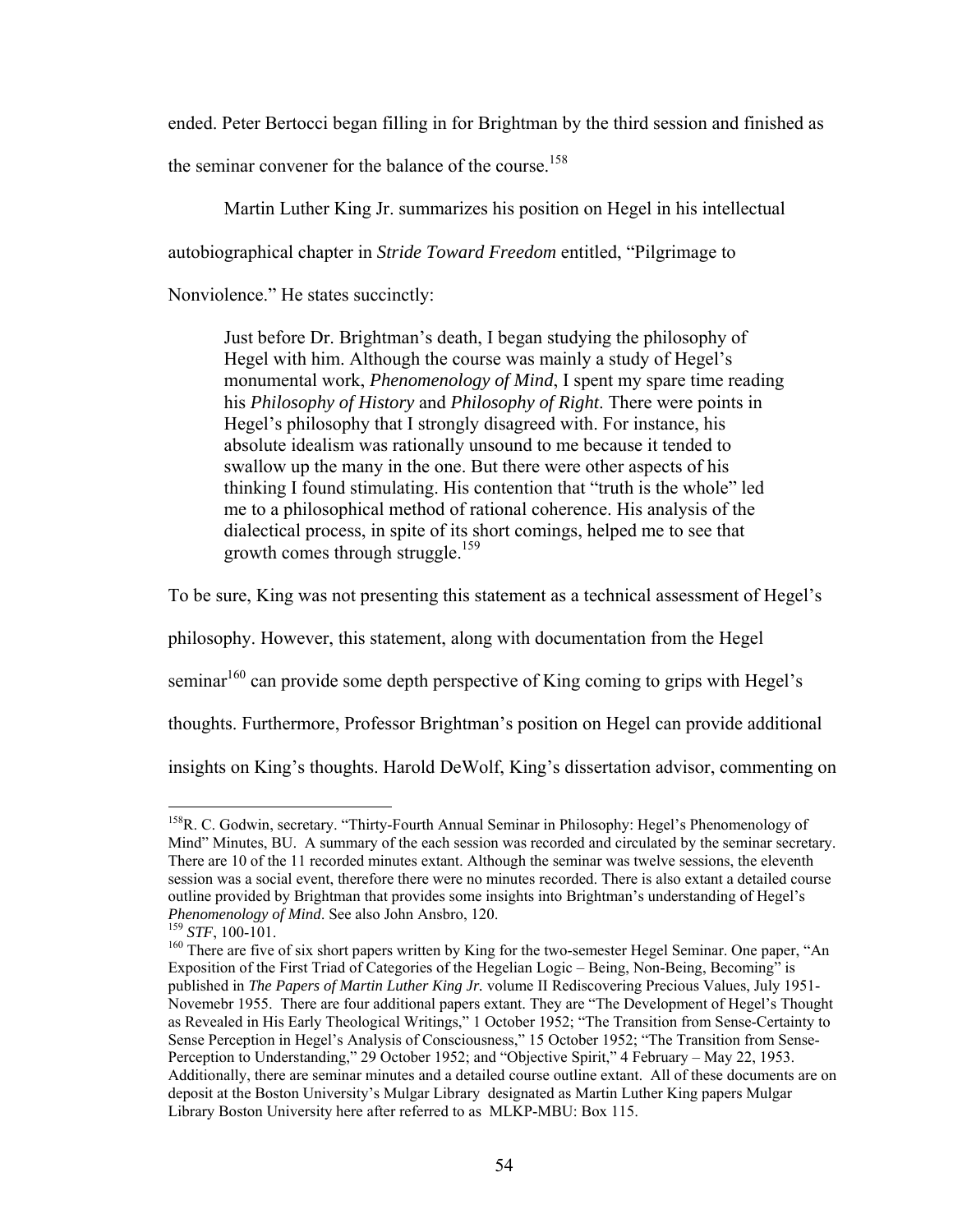the above statement, makes the observation, "neither Brightman nor King accepted Hegel's metaphysics, social philosophy, or philosophy of religion. Both, however, were fascinated with Hegel's dialectical method of thought."<sup>161</sup> Thus it is reasonable to believe that King's brief published statement on Hegel's can be unpacked using King's graduate papers and his professor's writings.

#### King and Hegel's Absolute Idealism

 $\overline{a}$ 

 The most significant insight derived from the above statement is that King clearly makes a distinction between Hegel's system and his method. King's reference to Hegel's "absolute idealism" is short hand for Hegel's philosophical system.<sup>162</sup> King does not elaborate or clarify what he means by "absolute idealism" except to say that he rejects it because it "was rationally unsound to me because it tended to swallow up the many in the one." This statement, when evaluated in light of his affirmation of personalism, one paragraph prior in the same essay brings into focus the framework in which he evaluates Hegel. With respect to personalism he states:

I studied philosophy and theology at Boston University under Edgar S. Brightman and L. Harold DeWolf. Both men greatly stimulated my thinking. It was mainly under these teachers that I studied personalistic philosophy – the theory that the clue to the meaning of ultimate reality is found in personality. This *personal idealism* remains today my basic philosophical position…it gave me a metaphysical and philosophical grounding for the idea of a personal God, and it gave me a metaphysical basis for the dignity and worth of all human personality.<sup>163</sup>

On the one hand, he rejects Hegel's *absolute idealism* because its devaluation of the

individual or the personal was "rationally unsound." On the other hand, he embraces

<sup>&</sup>lt;sup>161</sup>L. Harold DeWolf, "Martin Luther King Jr., as Theologian," *The Journal of the Interdenominational Theological Center* 4: 11 (Spring 1977), 7.

<sup>&</sup>lt;sup>162</sup> Frederick Beiser comments, "Hegel's metaphysics is often summarized and labeled with the phrase "absolute idealism.' He provides an in depth examination of the phrase as associated with Hegel's philosophical system in the chapter "Absolute Idealism" in *Hegel* (New York: Routledge, 2005 ), 53-79. 163 *STF*, 100 (emphasis supplied).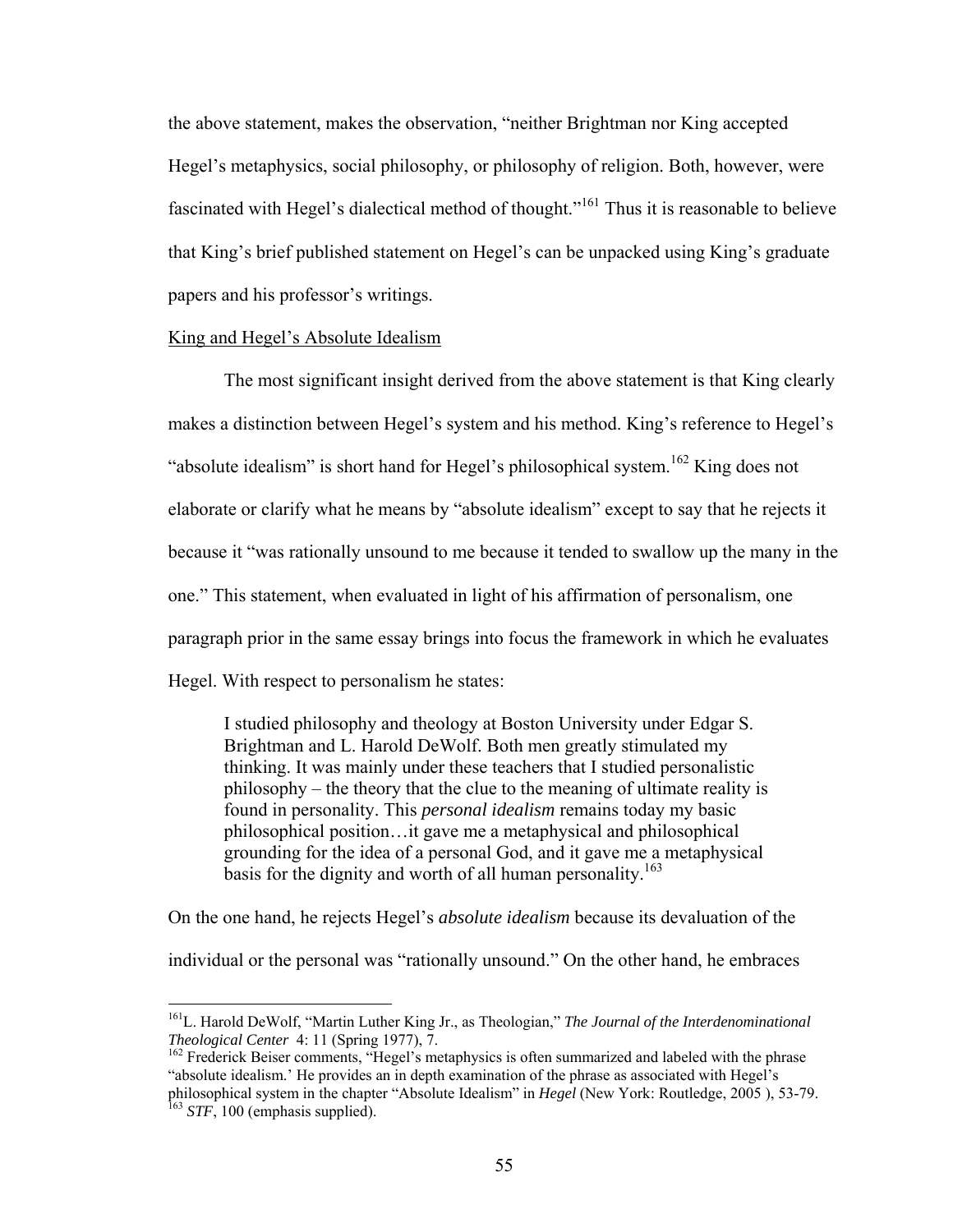*personal idealism's* metaphysics which provides a means of affirming a personal God and human dignity.

 King use of the terms *personal idealism* for the philosophical position of his professors, Brightman and DeWolf, and *absolute idealism* for Hegel's metaphysics is consistent with Edgar Brightman idealism typology.<sup>164</sup> Brightman, in an effort to clarify and define idealism, identified four types of idealism within western philosophical intellectual history –Platonic Idealism, Berkeleian Idealism, Hegelian Idealism, and Lotzean Idealism.<sup>165</sup> In Brightman's writings Hegelian Idealism was interchangeable with "absolute idealism," "absolutism," and "speculative philosophy." Lotzean Idealism was the same as personal idealism or personalism. Commenting on absolutism he notes:

The most typical and original absolutist…was Hegel, who had an immense influence on nineteenth- and twentieth-century thought. For him, the Absolute is one rational mind, forever in process of dialectical development, and including within itself all reason, all nature, all science, history, art, religion and philosophy.<sup>166</sup>

King's use of Brightman's "idealism" typology is suggestive that he is also

appropriating the meaning behind the typology. King observes in a paper written for his

Hegel Seminar:

 $\overline{a}$ 

The task which Hegel undertakes in the Logic is, therefore, this: to give an account of the first reason of the world; to show that every single category necessarily and logically involves every other single category; and finally to show that all the categories, regarded as a single whole, constitute a self-explained, self-determined, unity, such that it is capable of constituting the absolutely first principle of the world…Just as in formal

<sup>164</sup> For a complete examination of Brightman's discussion of idealism see "Modern Idealism" The *Journal of Philosophy, Psychology and Scientific Methods.* 17:20 (September 23, 1920), 533-550; "The Definition of Idealism." *The Journal of Philosophy*. 30:16 (August 3, 1933), 429-435; and *A Philosophy of Ideas*. (New York: Henry Holt and Co, 1928).

<sup>&</sup>lt;sup>165</sup> "The Definition of Idealism," p. 431. cf "Modern Idealism," 539. In his introductory philosophy text, Brightman lists six types of idealisms –Platonism, Absolutism, Berkeleianism, Panpsychism, Existentialism, and Personalism. See *An Introduction to Philosophy* 3<sup>rd</sup> edition revised by Robert N. Beck

<sup>(</sup>New York: Holt, Rinehart, and Winston, 1963), 308-314.

<sup>166</sup> *An Introduction to Philosophy*, 311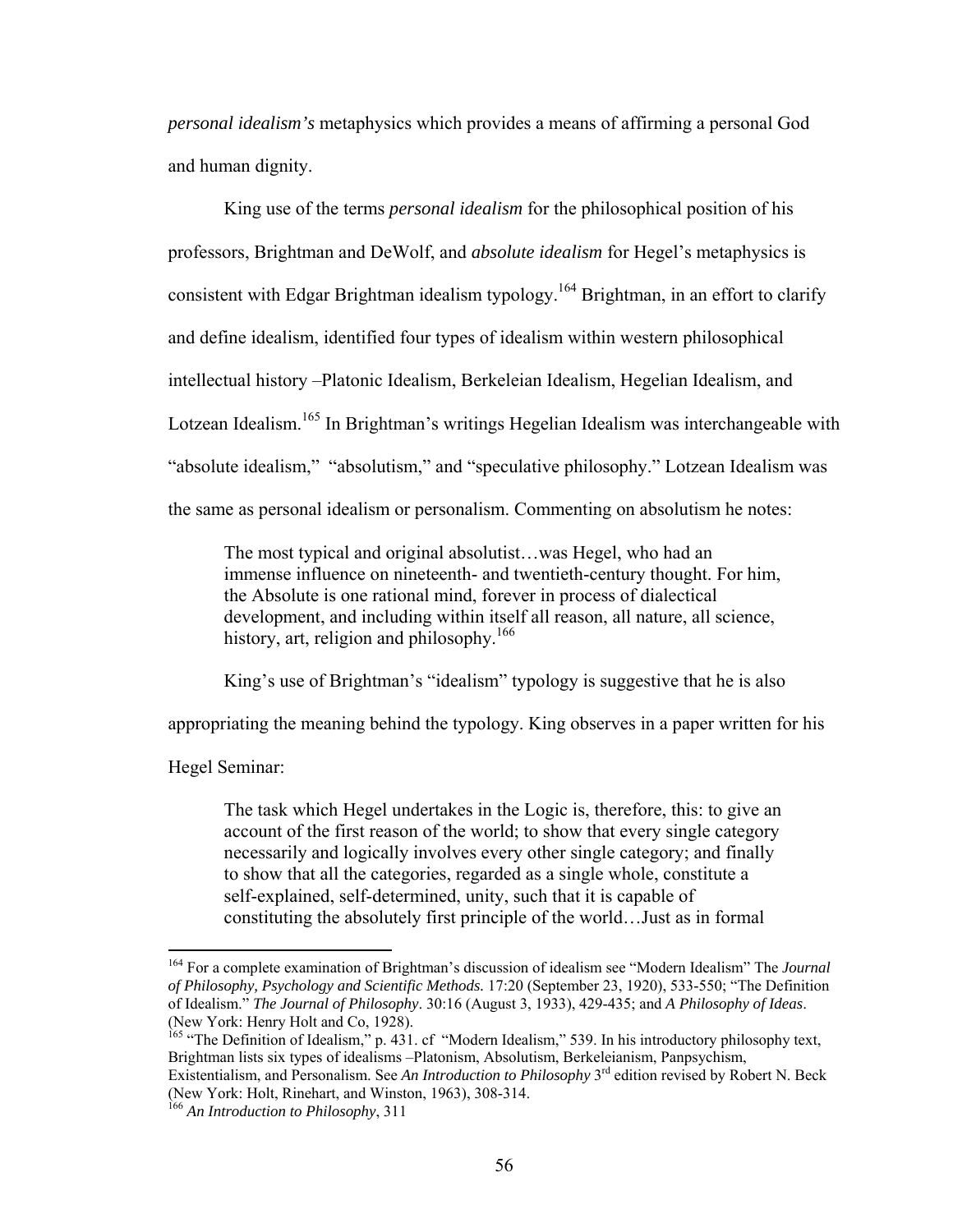logic the conclusion flows necessarily from the premises, so in Hegelian logic the categories are logically deduced from each other.<sup>167</sup>

King concludes that one of Hegel's original contributions to philosophy was his

"explanation of how it was logically possible for two opposites to be identical while yet

retaining their opposition."<sup>168</sup>

King's rejection of Hegel's "absolute idealism" on the basis of its rational

unsoundness – because it tended to "swallow up the many in the one" – is consistent with

Brightman's personalistic critique of absolutism's monism. He writes:

There are real difficulties in monism. Monism does not follow logically, as absolutists have supposed, from the coherence theory of truth, unless epistemic monism can be shown to be true. To say that truth is coherent means that contradictories cannot both be true, and that there are systemic interrelations in reality. Yet there might well be interrelations among terms or beings that are not the same individual or parts of the same individual....Extreme monism leads naturally to the position that every part is completely determined by the whole, thus denying any sort of freedom, initiative, or novelty in the parts…If it be conceived as a self, there is irreconcilable difference between the point of view of the Absolute, which all-inclusive and all-wise, and the point of view of the finite, which is ignorant and limited…Extreme monism is therefore unsatisfactory.<sup>169</sup>

King's ability to separate Hegel's method from his system allowed him to use the method

to embrace "a philosophical method of coherence… [And] to see that growth comes

through struggle."

#### King and Hegel's Dialectic

In King's summary statement of Hegel's contribution to his pilgrimage to non-

violence was his affirmation of Hegel's dialectical method. King's positive assessment of

Hegel's doctrine of "truth is the whole," providing him with a philosophical method of

 $167$  "An Exposition of the First Triad of Categories of the Hegelian Logic –Being, Non-Being, Becoming,"<br>Papers, 2: 198-199.

<sup>&</sup>lt;sup>168</sup> Ibid., 201<br><sup>169</sup> Ibid., 340-341.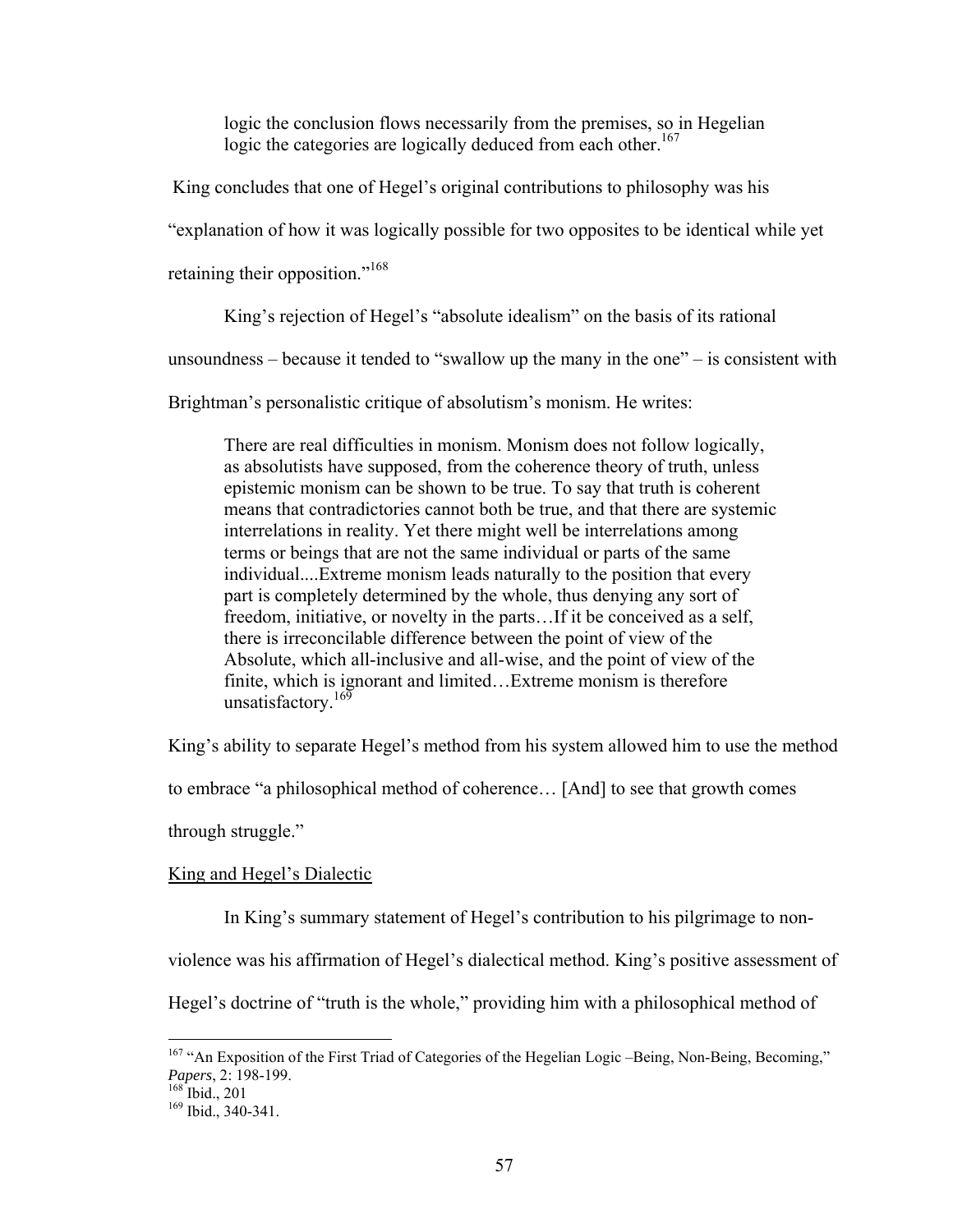rational coherence, is, in fact, acknowledgement that the dialectical method is his method of rationality. Hegel's assertion must be placed in the context of his contention that "the whole, however, is merely the essential nature reaching its completeness through the process of its own development." 170 The process of its own development is a dialectical process. Reality has an internal dialectic that makes it, for Hegel, the process of becoming. As previously cited, King notes that Hegel is able to logically deduce all other categories from his first category. The means by which he was able to accomplish this was the dialectical method. It is the Hegelian dialectical method that exposes the interrelatedness of reality that is driven by the need for rational coherence.

W. T. Stace, who is credited with popularizing the Hegelian dialectic as thesisantithesis-synthesis and who King read and appropriated, writes:

The three members of a triad are some times called the thesis, antithesis, and the synthesis, respectively. The synthesis being reached now posits itself as new assertion, as an affirmative category which thereby becomes the thesis of a new triad….This process can not stop. It must go on until a category is reached which does not give rise to any contradiction.<sup>171</sup>

The Boston University faculty accepted as normative W. T. Stace's triadic schema of

Hegel's dialectic as thesis-antithesis-synthesis. According to Godwin, Brightman

summed up Hegel's dialectic in two words, "move on." He then summarizes Brightman's

description of Hegel's dialectic as:

One must never stay where he is, but must consider what has been left out. The thesis is the starting point, antithesis the neighboring point moved to, and synthesis the relation between or generation of the two. An application of the dialectic, Hegel's broadest triad first seeks the most universal attribute of reality. Hegel found this to be *sein*, "it is," thus representing the thesis. But to utter "it is" without saying what it is, is to utter nothing; thus "nothing" is the antithesis. An examination of this dialectic discloses

 $170$  The Phenomenology of Mind, 81.

<sup>&</sup>lt;sup>171</sup> *The Philosophy of Hegel: A Systematic Exposition* (New York: Dover Publications, Inc., 1955), 93.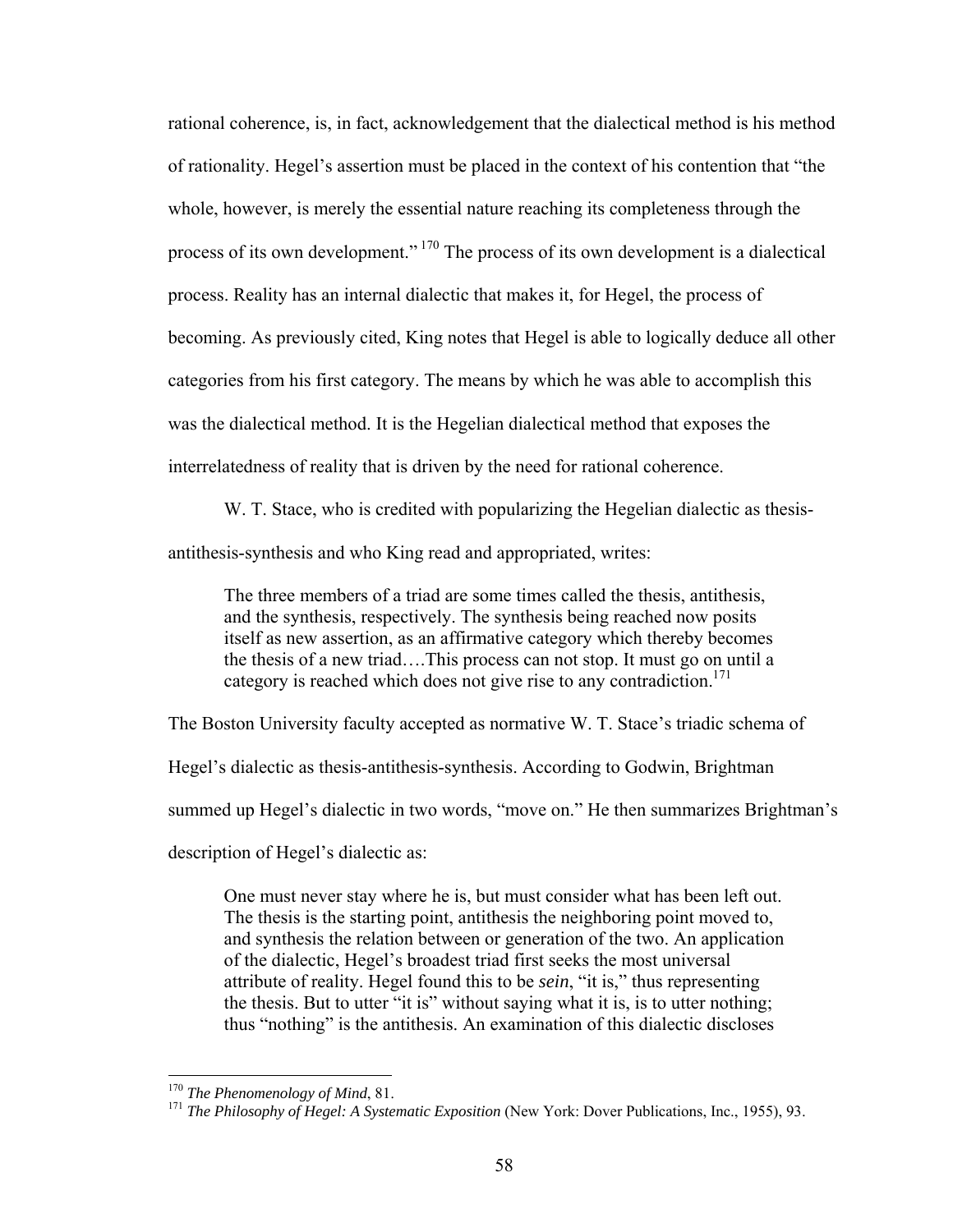the process which related thesis and antithesis. Thus, the synthesis is discovered to *werden*, "becoming."172

This description was the basic pattern in which Brightman structured his whole approach to the *Phenomenology of Mind*. 173 As noted in the previous section, recent Hegelian scholars will concede that Hegel had a penchant for triads, however, triads do not mean oppositional or dialectical.

Peter Bertocci followed Brightman's course outline and assignments.<sup>174</sup> This in itself does not indicate agreement, but perhaps a convenient approach given the untimely manner in which he had to take up the responsibility for the seminar. However, he uses the categories of thesis, antithesis, and synthesis to describe Hegel's dialectic as well. Godwin records:

Prof. Bertocci discussed PHAN [*Phenomenology of Mind*] as a whole by pointing out Hegel's divisions of the dialectic in this book: (1) The thesis is "Consciousness" (including the thesis "Sense-Certainty," antithesis "Perception," and synthesis "Force and Understanding"). (2) The antithesis is "Self-Consciousness." (3) The synthesis is "Free Concrete Mind." The Starting point, "Consciousness," is not arbitrarily chosen, but is based on what is evident in the mental process. We always find the dialectical process going on in thinking….The synthesis of PHAN, "Free Concrete Mind," is the essential result of the dialectical process.<sup>175</sup>

Although Brightman introduced the concept of Hegel's dialectic in the first

session of the Hegel seminar, it was Peter Bertocci who developed the concept. He devoted an entire session for the discussion of the dialectic<sup>176</sup> and another session for the application of the dialectic specific to the Phenomenology.<sup>177</sup> It was during the session on

the dialectic that Bertocci "initiated the discussion of dialectic by showing its necessity

 $172$  Godwin, Session #1 (September 24, 1952).

<sup>&</sup>lt;sup>173</sup> See Edgar Brightman, Hegel Seminar Outline, 1952-1953 (MLKP-MBU Box 115)<br><sup>174</sup> Godwin, Session #5.<br><sup>175</sup> Ibid., Session #4.<br><sup>176</sup> Ibid., Session #4. <sup>176</sup> Ibid., Session #4.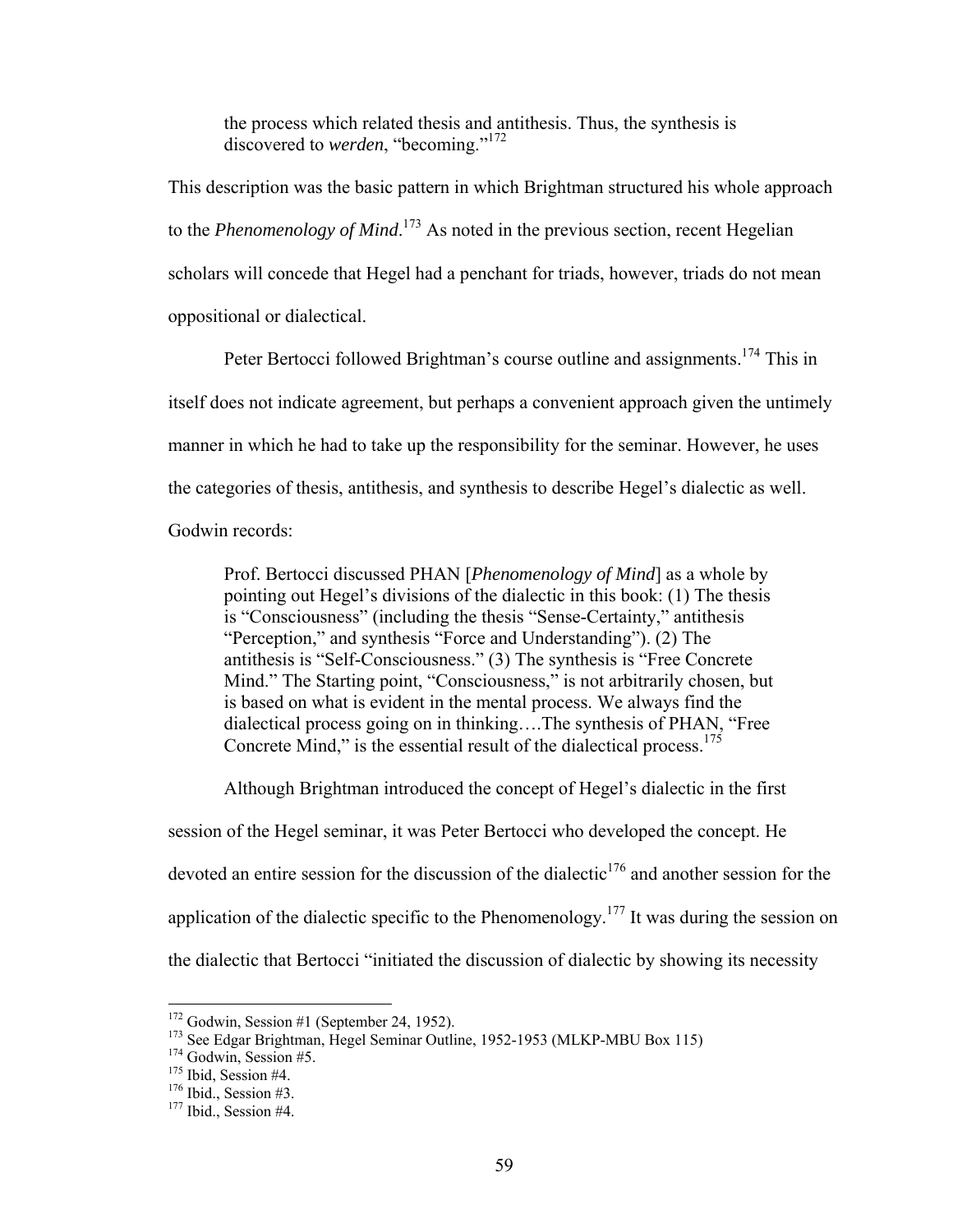for one of Hegel's basic conclusions, 'truth is the whole'." There were several important insights that Bertocci highlighted with respect to this basic conclusion. First, Hegel's dialectical whole included thought and experience. Second, the whole should never be understood as complete. Life and thought is ever-reaching for the more complete state. "The essence of dialectic is tension, a combination of groping for expression and

serenity." And third,

The whole is not an all-embracing, placid state of perfection, but a continual state of tension. It has been characterized as whole in which everything vanishes but nothing ever passes away; Hegel's use of the verb "aufheben" (part. "aufgehoben") translated by B[rightman] as "to die and rise again," expresses the idea of a larger whole in which the thesis and antithesis are not completely lost but transcended.<sup>178</sup>

This statement reveals that Bertocci, although he used the categories of thesis-antithesis-

synthesis to describe Hegel's dialectic, understood that such a characterization was

merely shorthand for a highly complex and nuanced epistemology, logic, and metaphysic.

Although King embraced the concept of triadic formula of thesis-antithesis-

synthesis, he was aware of the fact that Hegel's dialectic was more nuanced. He describes

Hegel's dialectical method in the conclusion of his discussion of the Hegel's categories

of being, non-being, and becoming. He writes:

Thus we have three categories. We began with Being. From that we deduced Nothing. And from the relation between the two we deduce Becoming. Being is the thesis. Nothing is the antithesis, and Becoming is the synthesis. The synthesis of this triad, as in all other Hegelian triads, both abolishes and preserves the differences of the thesis and antithesis. This two-fold activity of the synthesis is expressed by Hegel by the word *aufheben*, which is sometimes translated "to sublate." The German word has two meanings. It means both to abolish and to preserve. In short, the thesis and the antithesis both die and rise again in the synthesis.<sup>179</sup>

<sup>&</sup>lt;sup>178</sup> Ibid., Session #3

<sup>&</sup>lt;sup>179</sup> "An Exposition of the First Triad of Categories of the Hegelian Logic – Being, Non-Being, Becoming," *Papers*, 2: 200-201.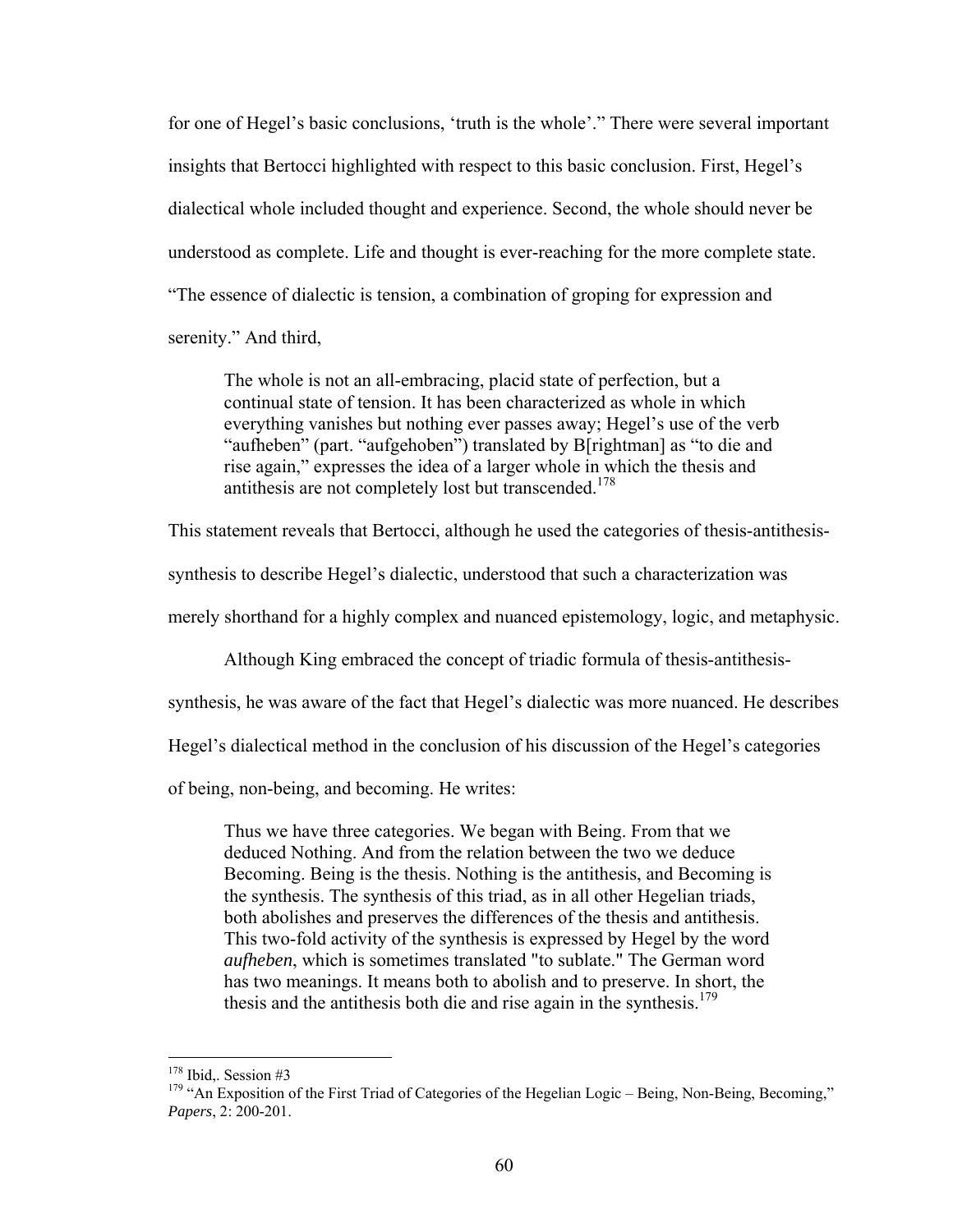# King's Dialectical Method

 King essentially appropriates the triadic format for his dialectical method. Harold DeWolf confirmed this description of King's dialectical method when he wrote, "King never tired of moving from one-sided thesis to a corrective, but also one-sided antithesis and finally to a more coherent synthesis beyond both."<sup>180</sup> King's dialectic consistently followed the thesis-antithesis-synthesis triadic structure. The essential characterization of King's dialectic is captured in his introduction to the sermon, "A Tough Mind and a Tender Heart." King comments:

But life at its best is a creative synthesis of opposites in fruitful harmony. The philosopher Hegel said that truth is found in neither the thesis nor the antithesis, but in an emergent synthesis which reconciles the two…. Jesus recognized the need for blending opposites.<sup>181</sup>

Unlike Hegel, King's dialectic was shaped by a "pragmatic" idealism and not an absolute idealism. He does not conceive the dialectic in organic terms as Hegel. He was not preoccupied with shadows and forms as Plato, but with the impact of ideas on everyday real-life situations. To be sure, he was convinced that if individuals thought clearly, they could properly orientate their lives towards the creation of a better life, family, community, or world. It is recognizing his "orientation towards" pragmatic issues (though not driven by only the pragmatic) that his fondness for the dialectic as thesisantithesis-synthesis can be understood.

King begins with a thesis – an original position or thought – which may be a fact of his experience or the limit of his understanding. An example of his thesis may be that the world in general and people in particular were intrinsically good. Such an understanding was shaped by his earlier experiences of growing up in a home where

<sup>180</sup> L. Harold DeWolf, 8. 181 *STL*, 7.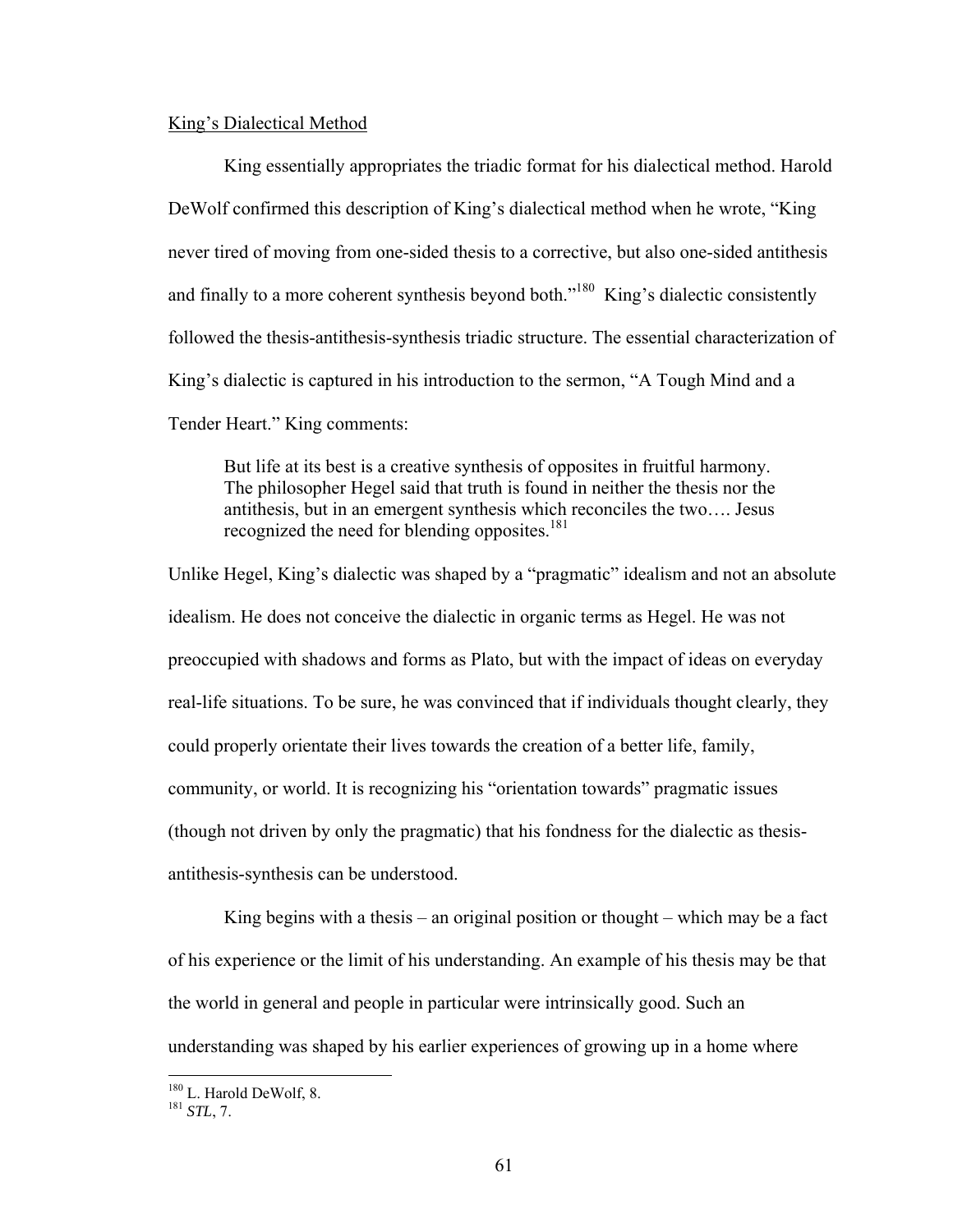physical and emotional needs were adequately met, sheltering him from the harshness of the world. Another example maybe the rejection of the idea of the bodily resurrection of Jesus because it was inconsistent with what he had seen.

 The second element of King's dialectic is the antithesis. While by definition the antithesis is necessary if there is to be dialectic at all, King's antithesis takes on a rhetorical quality. DeWolf's description above reveals that the antithesis was a one-sided corrective of King's original experience or position. King viewed this move as necessary and vital for moving his thinking and perspective forward. Garrow reports that Andrew Young revealed that in South Christian Leadership Conference (SCLC) staff meetings King needed that tension that was generated by staffers arguing passionately for opposing positions. Garrow, reporting comments from King's SCLC aides, wrote:

"He [King] had a remarkable facility for sitting through long, contentious meetings and then summarizing what everybody had said and synthesizing that" into a conclusion that appealed to all. That skill was not happen stance, but a repeated practical application of the Hegelian method of thesis-antithesis-synthesis that King had been fascinated with and attached to ever since graduate school. Andrew Young understood the format. "He would want someone to express as radical a view as possible and someone to express as conservative view as possible. We kind of did this sort of like a game and it almost always fell to my lot to express the conservative view….He figured…the wider variety of opinions you got, the better chance you had of extracting the truth from that."<sup>182</sup>

The antithesis is a necessary transitional moment in King's dialectic.

 In his sermonic development, King often set up an original position only to introduce an antithetical position as a rhetorical device to move to the third moment – the synthesis. In his collection of sermons, *Strength to Love*, there are numerous examples of his synthesizing dialectical method. King's dialectical process is not complete until there is a synthesis or a reconciliation of opposites. He synthesized mind and heart (or reason

<sup>182</sup> Garrow*, Bearing the Cross*, 464-465.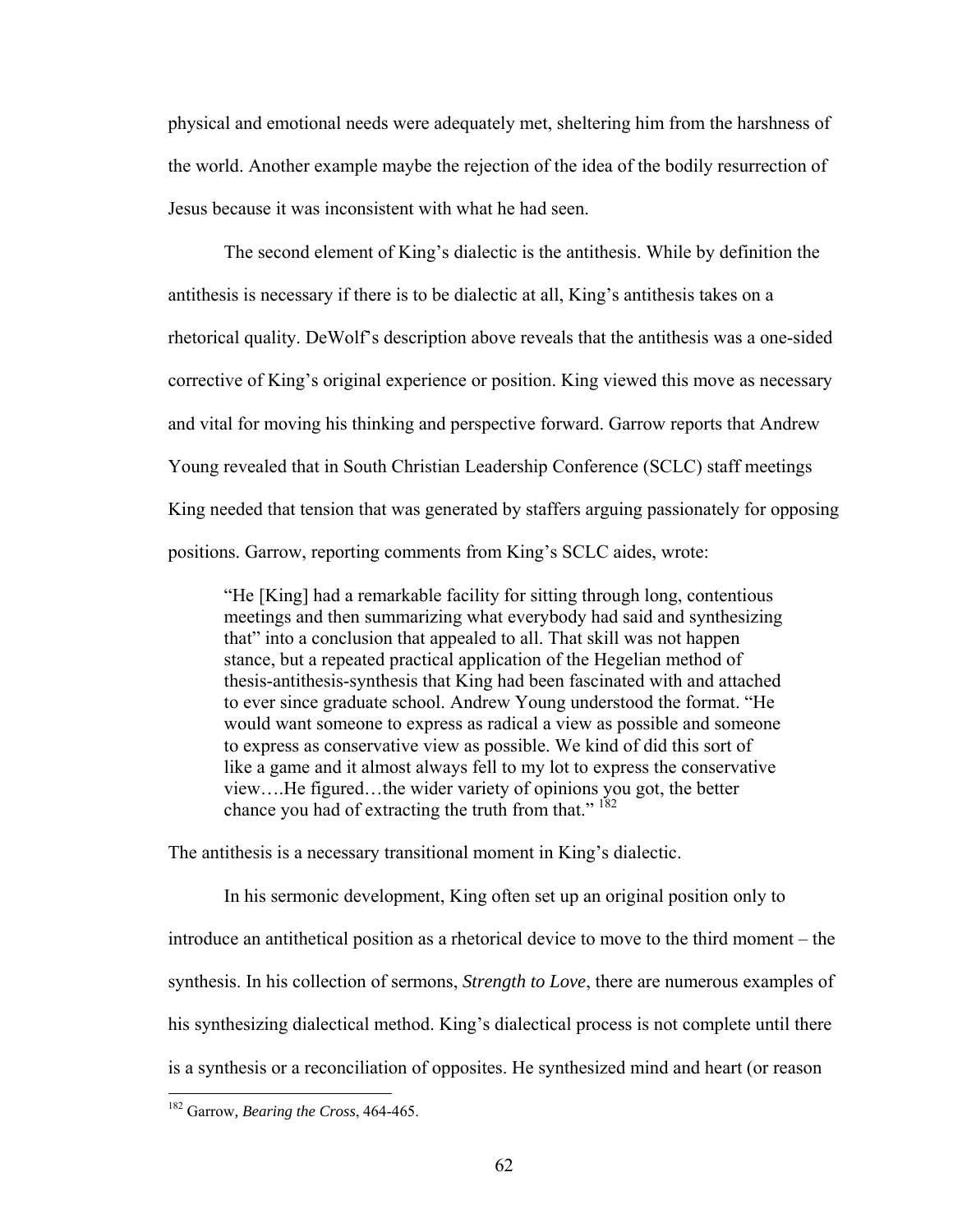and emotion) with the embodiment of a person with a tough mind and a tender heart.<sup>184</sup> The "transformed nonconformist" is the synthesis of "conformity" and "nonconformity."185 A socially conscious church is a church that synthesizes emotional fervor with rational insights.<sup>186</sup> Evil in the world will not be eradicated through human effort *or* divine intervention alone, but through human effort and divine power.<sup>187</sup>

 King's synthesis or the third moment of his dialectic is not always achieved in the sense that there is an annulment and elevation to create what would be a new thesis to continue the process. Sometimes King is only able to proceed to no more than the free play opposites held in balance generating creative tension. What is important is that his dialectical method strains towards a synthesis. Thus the first two moments focus on difference. The third moment's goal is not to eradicate difference, only the negativity or weakness contained in the different positions or concept. This moment is what he calls "creative synthesis of opposites in fruitful harmony." King dialectic can thus be described in Brightman words, as "a movement which allows and requires opposites to come to expression and then to become reconciled in a higher synthesis."<sup>188</sup>

#### Summary

 The first chapter sets in context the personal dualities of Martin Luther King Jr. As Settani argues in general, these dualities serve as the existential tension that King – through his academic pursuits – attempted to resolve. This chapter argued that King

<sup>&</sup>lt;sup>184</sup> Ibid., "A Tough Mind and a Tender Heart," STL, 13-20.

<sup>&</sup>lt;sup>185</sup> Ibid., "Transformed Nonconformist," *STL*, 29-31.<br><sup>186</sup> Ibid., 64-65.<br><sup>187</sup> Ibid., 127-136<br><sup>187</sup> Edgar S Brightman. "Hegel's Influence in the Contemporary Social Situation," *The Crozer Quarterly* 12:1 (January 1935), 56.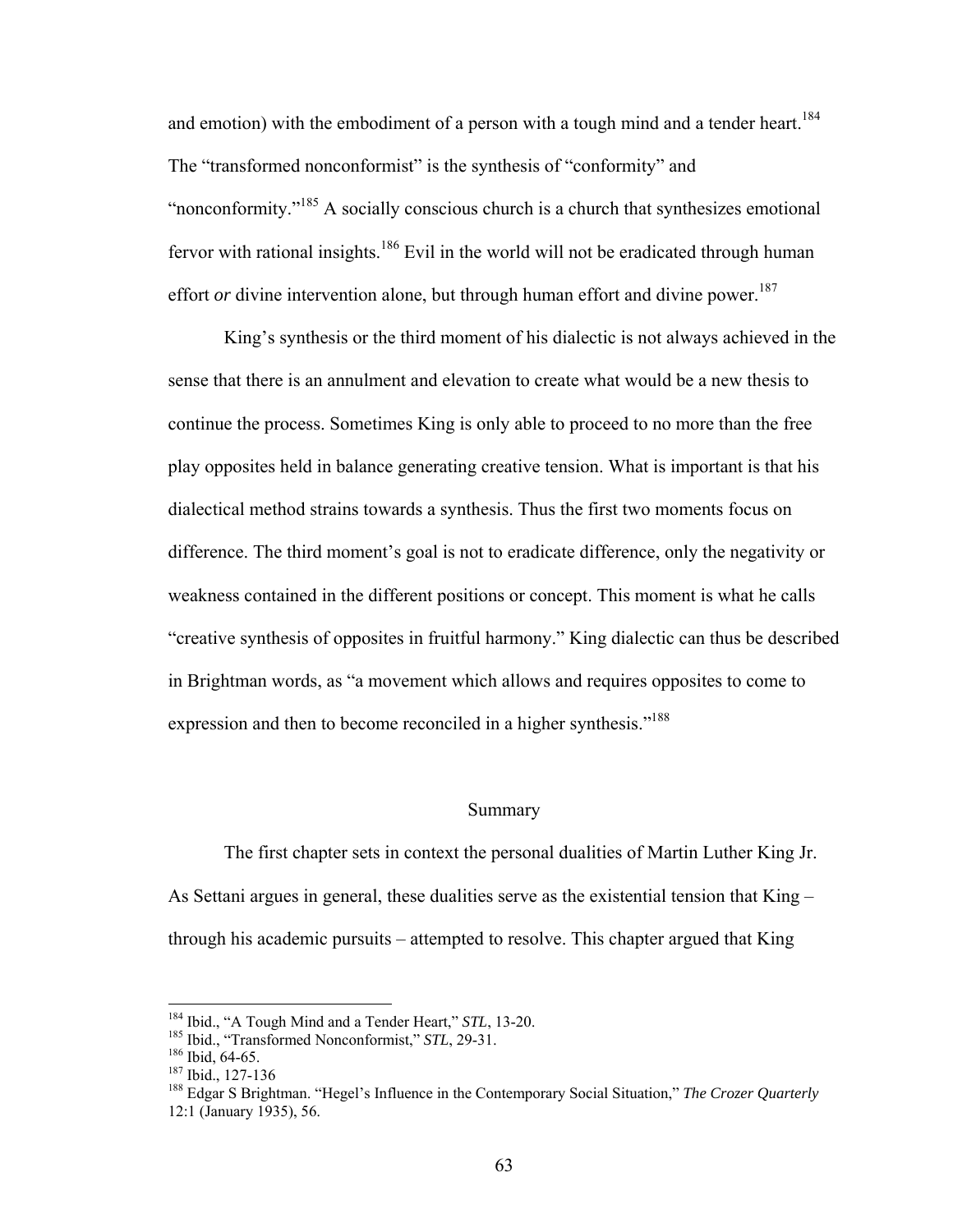found in the Hegelian dialectical method the means by which he could intellectually resolve the existential tension created by these dualities. Foundational to understanding King's dialectical method is establishing a basic meaning of the term dialectic. Dialectic is understood in the broadest philosophical terms as dialogue between two opposing viewpoints to get at some basic truth. Although the term defies precise definition, it will always have an element of binary opposition.

In order to place King's dialectic in context with the western philosophical tradition, it was necessary to look at Hegel's dialectic, in as much as Hegel's dialectical method was his point of contact with the tradition. Hegel's dialectical approach was a direct response to Kant's epistemology. In Kant the dialectic had essentially a negative function, .i.e., to expose the fallacy in human reason's effort to go beyond its limitation to know an object in itself. Hegel's whole philosophical system was an attempt to overcome the limitations placed on reason by Kant. Hegel asserted that through dialectical reasoning one could indeed know something about reality because the inner nature and structure of reality is dialectical in character.

While at Boston University, King critically engaged the philosophy of Hegel. He rejected Hegel's philosophical system while embracing the significance of his dialectical method. It was by way of the Hegelian dialectic that King found a method of rationality that allowed him to read, understand and incorporate the thoughts and ideas of other philosophers and theologians into his own reflection about theology, historical development, and moral concerns. King modified Hegel's method in two important ways. First, King's dialectical method did not presuppose an inner dialectical nature of concepts, that is to say that King's dialectic presupposed the external conflict of ideas or

64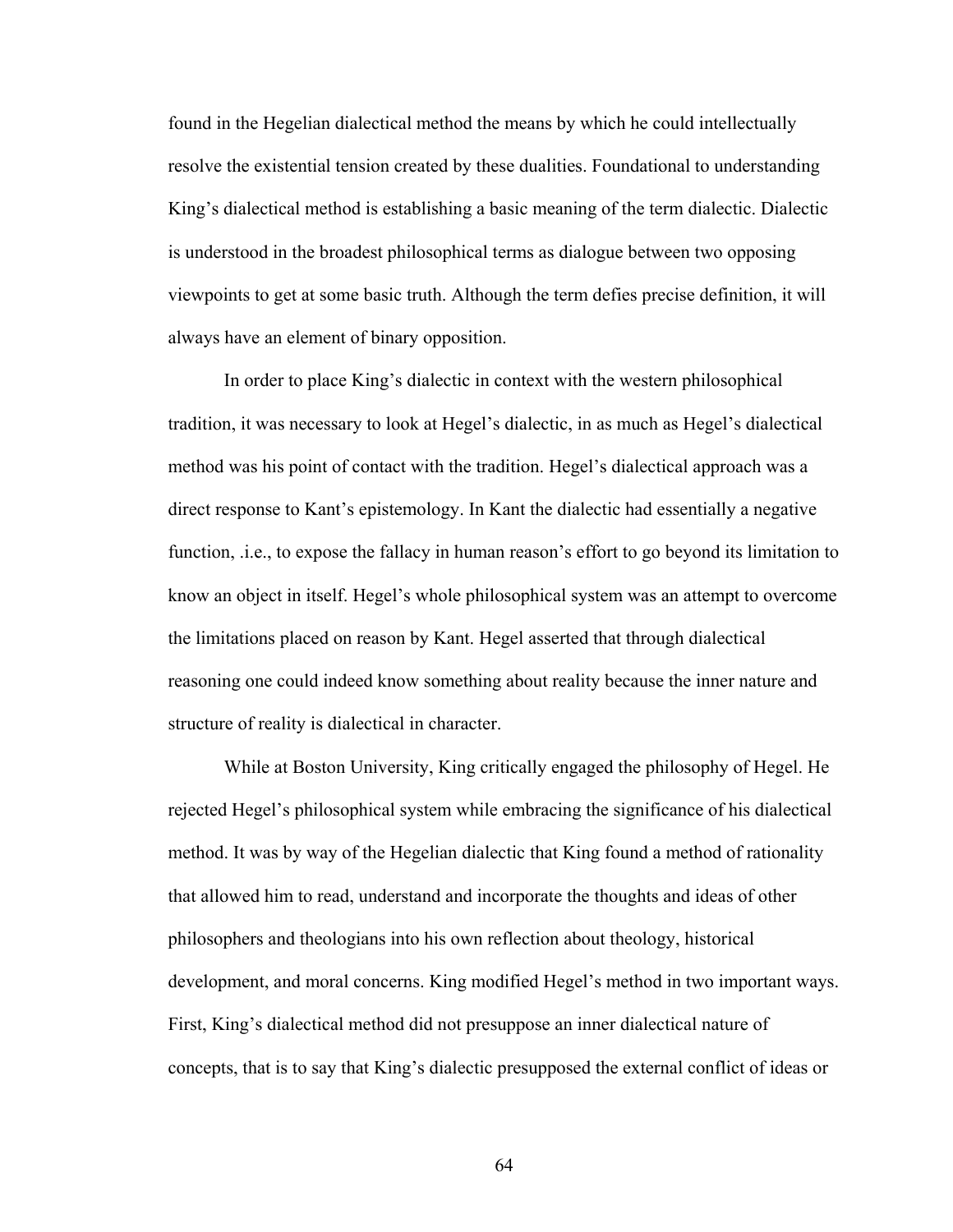historical movements. The second difference is predicated on the first. King's dialectical method's goal was to provide a synthesis through mediation. It could not occur with conflict and opposition. The next three chapters will examine how the dialectical method is used in King's theology (Chapter III), his philosophy of history (Chapter IV) and his moral philosophy (Chapter V).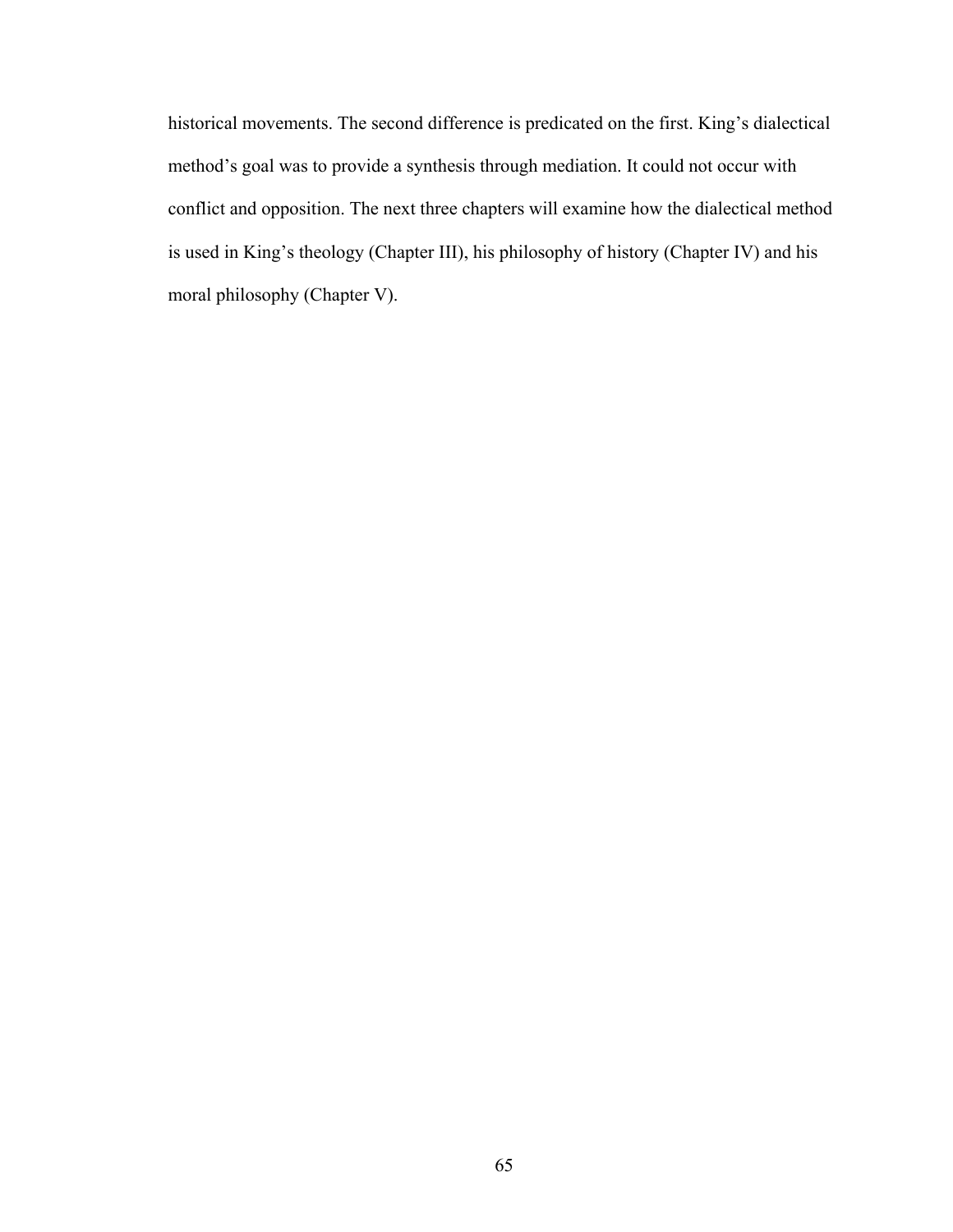#### CHAPTER III

# DIALECTICS IN MARTIN LUTHER KING JR.'S CONCEPTS OF GOD AND HUMANITY

## Introduction

 The logical starting place for exploring the veracity of the assertion that Martin Luther King Jr.'s method of rationality as a dialectical synthesizing process is his theology. First, King was an ordained Baptist preacher and academically trained in theology and philosophy. Theological questions laid at the center of his quest to resolve some of the dialectical issues that he confronted in his life. Furthermore, theology grounded his worldview, his account of historical processes, and his ethics. This is understandable when one considers how important the church was in shaping his view of the world. As noted in the previous chapters, Ebenezer Baptist Church was an extension of his home and the center of his communal life.

 This chapter exposes the underlining tensions within King's theological conceptions and how he attempts to reconcile these conflicts into a coherent idea that maintains important aspects of opposing views. The scope of this work does not permit an exhaustive treatment of any of the categories chosen. However, to demonstrate his methodological approach to theology, this chapter looks at his concept of God and humanity. These two categories are chosen because of the significance they hold in King's thinking and their centrality in King's philosophy of history and his moral philosophy. This chapter examines the internal tensions in each category. However, it is

66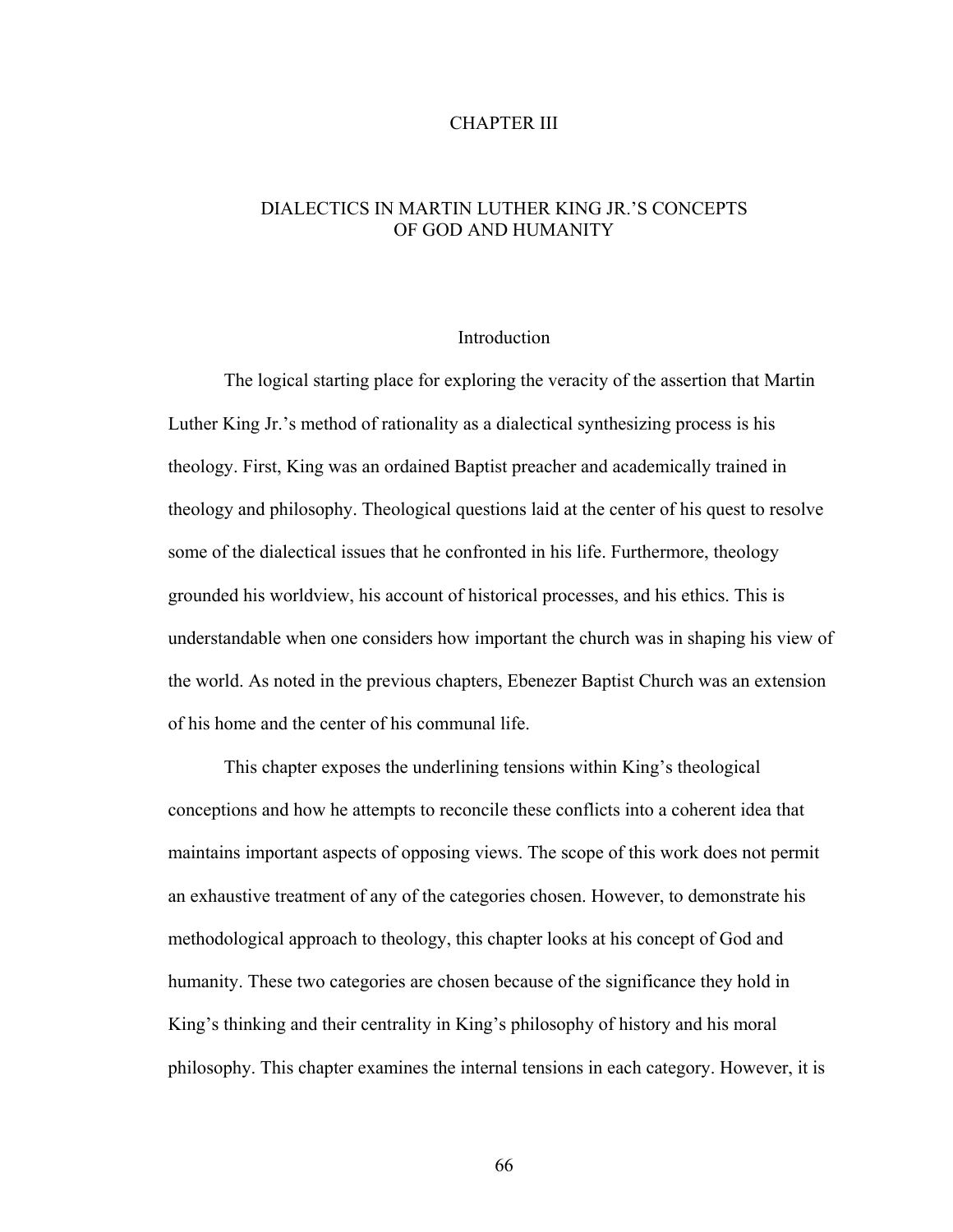not advancing a systematic approach to King's theology. The intent is more modest, namely, to suggest that there is a consistent use of a synthesizing dialectical method in King's theological reasoning. To the extent that this is accomplished, this dissertation provides a foundation for such a future systematizing project in theology.

### Concept of God

 King's concept of God is shaped by the dialectical tension between faith and reason experienced in his childhood and teenage years, and the dialectic of faith in a God that affirms the value of his personhood and the reality of a wider society that attempted to devalue his personhood. His theological perspective grew out of the need to say something about the God derived from his African-American Baptist religious heritage in the context of a scientific modern world. He was particularly driven by his concern with God's relationship to the world and humanity and the transformation of the world (its structures or institutions that devalued human personality) and human being.

There are three issues that unlock King's concept of God. The first is: How can one know anything about the God of the Bible within the context of a modern scientific world? In other words, what is the basis for one's saying anything about God with some certainty? The second issue has to do with God's relationship to the world: Is God involved in the world processes in any meaningful way? The third issue is: How does one understand God's goodness and power in the face of pervasive evil in the world? These issues can be stated in dialectical terms: the dialect of reason and revelation, the dialectic of God's transcendence and immanence, and the dialectic of God's goodness and power.

67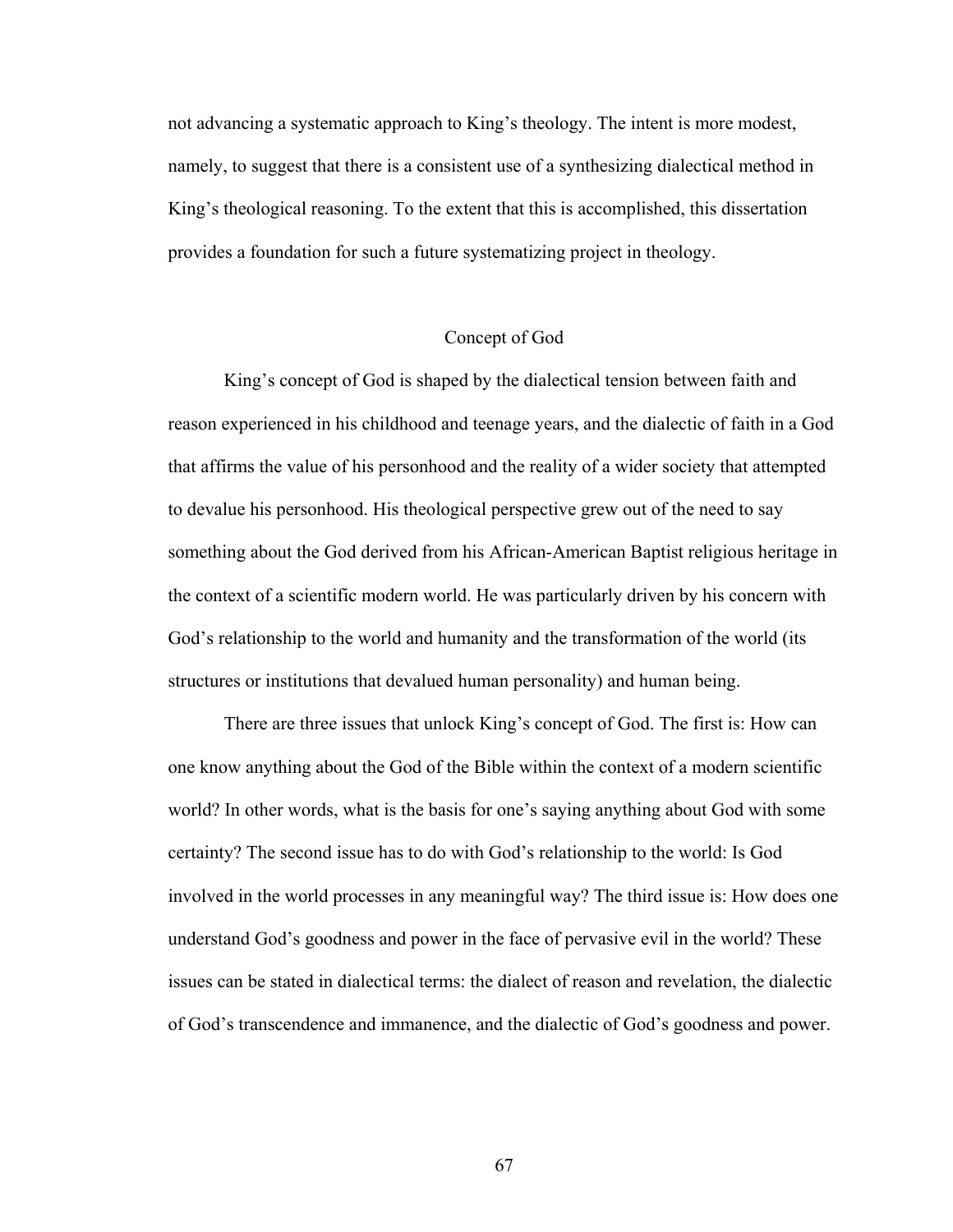## Sources for King's Concept of God

King's concepts of God and humanity are a synthesis of African-American traditional religious conceptuality and Western philosophical rationality as expressed in personalistic philosophical and theological thought. While the intellectual influences on King's thoughts were varied and perhaps eclectic, the two dominant influences that formed the matrix for his thought are African-American religion, as reflected in the Black Baptist tradition, and Boston personalism. The dominant themes in these two perspectives are God and humanity and their relationship to concrete reality. An examination of these two important influences is crucial for understanding the significance of the synthesis of dialectical concepts in King's understanding of God and humanity.

#### Concept of God in African-American Religion

 $\overline{a}$ 

Benjamin Mays' *Negro's God as Reflected in His Literature* is a helpful resource for understanding the concept of God as projected in the African-American community during King's formative years. King acknowledges Mays as an influential person in his life. Dr. Mays was the kind of preacher-intellectual that helped him resolve his aversion toward becoming a minister.<sup>189</sup> He was directly exposed to Mays' views through his chapel presentations at Morehouse College when King was a student.

African-American traditional religious concept of God as expressed in Benjamin Elijah Mays's *Negro's God as Reflected in His Literature* was dominated by two opposite emphases.191 The one he labeled as a compensatory and other-worldly view. In

<sup>189</sup> *STF*, 145. *Autobiography*, 16. See also *Daddy King*, 140 and Coretta Scott King, *My Life with Martin Luther King Jr.*, 83.<br><sup>191</sup> Benjamin, Mays, 14-15. Mays actually provides three views of God in Negro literature –compensatory,

constructive, and atheist. The third approach is not used for the purpose of this study, because atheism was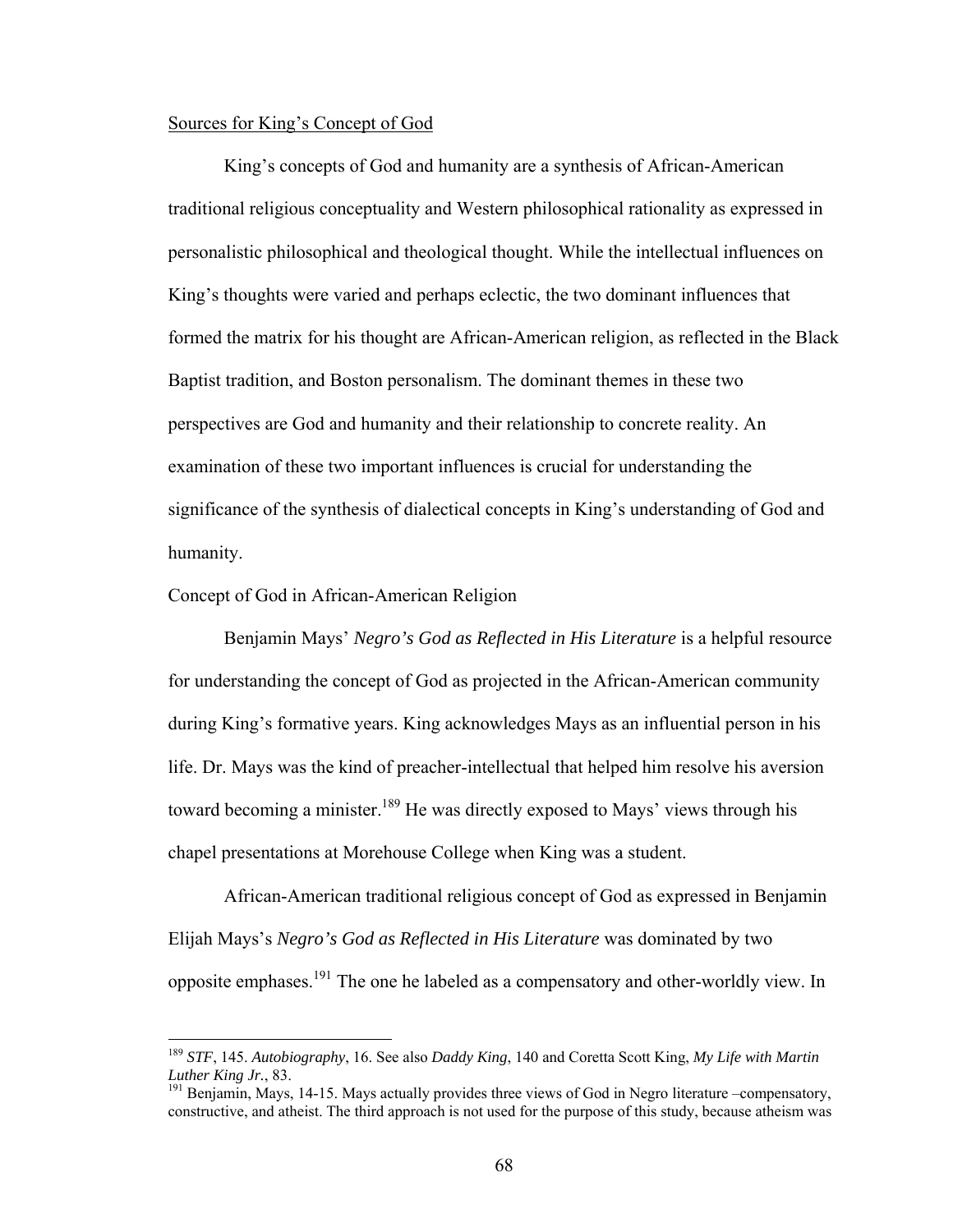this concept of God, God was savior of humanity's soul. The afflicted and the oppressed would be compensated for their troubles in this life. Usually, but not always, God would make all social wrongs right in the next life. There was justice in the cosmic sense, but not always in this world. African-Americans were encouraged to make sure that they experience personal salvation in this world and leave the justice to the next world.<sup>192</sup> The other conception of God was labeled constructive. This view saw God as acting in human history to bring about social transformation. It has a predominantly "this worldly" orientation.<sup>193</sup> God is concerned about the well-being of all humans in the here and the now. The constructive viewpoint was more socially conscious of the economic and material state of the African-American. However, all compensatory thought is not "otherworldly" and neither is all constructive thought "this worldly."

Mays's study contends that these two trajectories were consistent in what he calls "mass" literature (spirituals, sermons, prayers, and Sunday School literature)<sup>194</sup> and "classical" literature (slave narratives, biographies, autobiographies, novels, poetry, and the writings of social scientists)<sup>195</sup> during the periods examined, i.e.,  $1760 - 1937$ . Acknowledging the qualification concerning the "other-worldly" and "this-worldly" emphasis, the "mass" literature was predominately compensatory while the "classical" literature was consistently constructive.

not or ever an option for King. It is also important to note that Mays was aware of the problem any typological approach in that the delineation between the compensatory and the constructive views was not always sharply differentiated. He observes, "Though discovering these three major developments of the idea of God in Negro literature, the writer is well aware that it is not always possible to draw a sharp line of demarcation, for example, between a compensatory idea and one that is socially derived." Ibid., 15. <sup>192</sup> Ibid., 15. 193 Ibid., 15. 194 Ibid., 19. 195 Ibid., 1.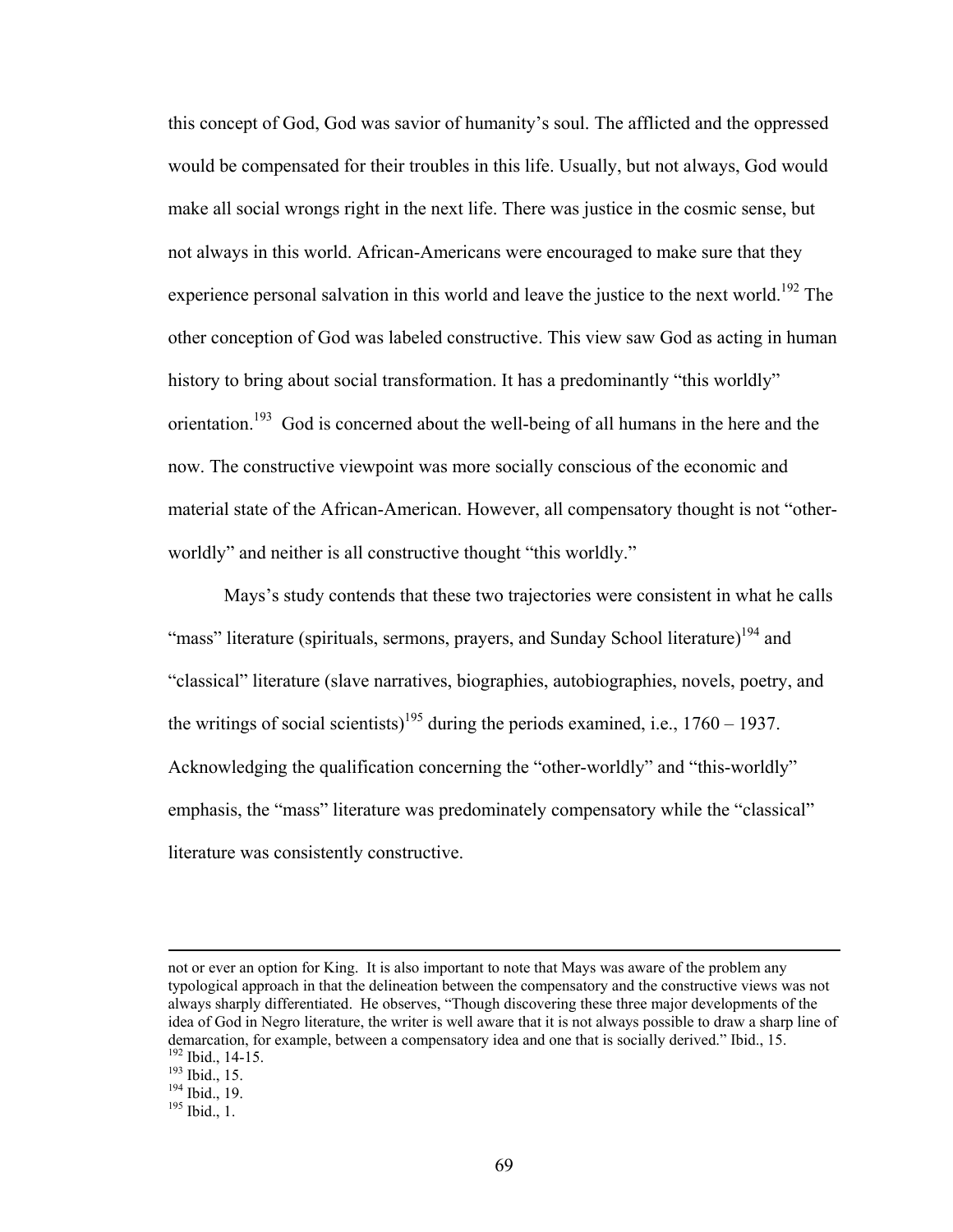Mays's conclusion was that the concept of God during this period had a dialectical nature that emphasized both the compensatory and constructive views of God. African-Americans viewed God as just, loving, impartial, and compensatory. While, there may have been a difference of perspective regarding the time in which God would make things right and human participation in that process, consistent was the theme that God was concerned about African-Americans' well-being and would provide justice. This certainty was based in their understanding of God's relationship with humanity. This relationship was rooted in the notion that all humans are God's children, regardless of race or geographical origin. All humans are made in the image of God. The very nature of this relationship informs all other relationships. The entire human race is one family, one blood, and one origin.<sup>196</sup>

 Dr. Mays essentially argues that the African-American's conception of God consistently demonstrates a pragmatic element. Their view of God accommodated their need to survive and even thrive during their long and difficult history of slavery and segregation. There was no great burden for abstract conceptualities. They needed a concrete God to get them through the living of this life. They were not primarily concerned with logical and intellectual coherence.<sup>197</sup> The fundamental factor that shaped the African-American concept of God was their existential struggle within a context that attempted to devalue their humanity and limit their potential as children of God. Whether slavery or Jim Crow, the critical issue was how to view God's essential goodness and/or power in the face of the evils of racism.

 $\frac{196}{197}$  Ibid., 249-250.<br> $\frac{197}{197}$  Ibid., 255.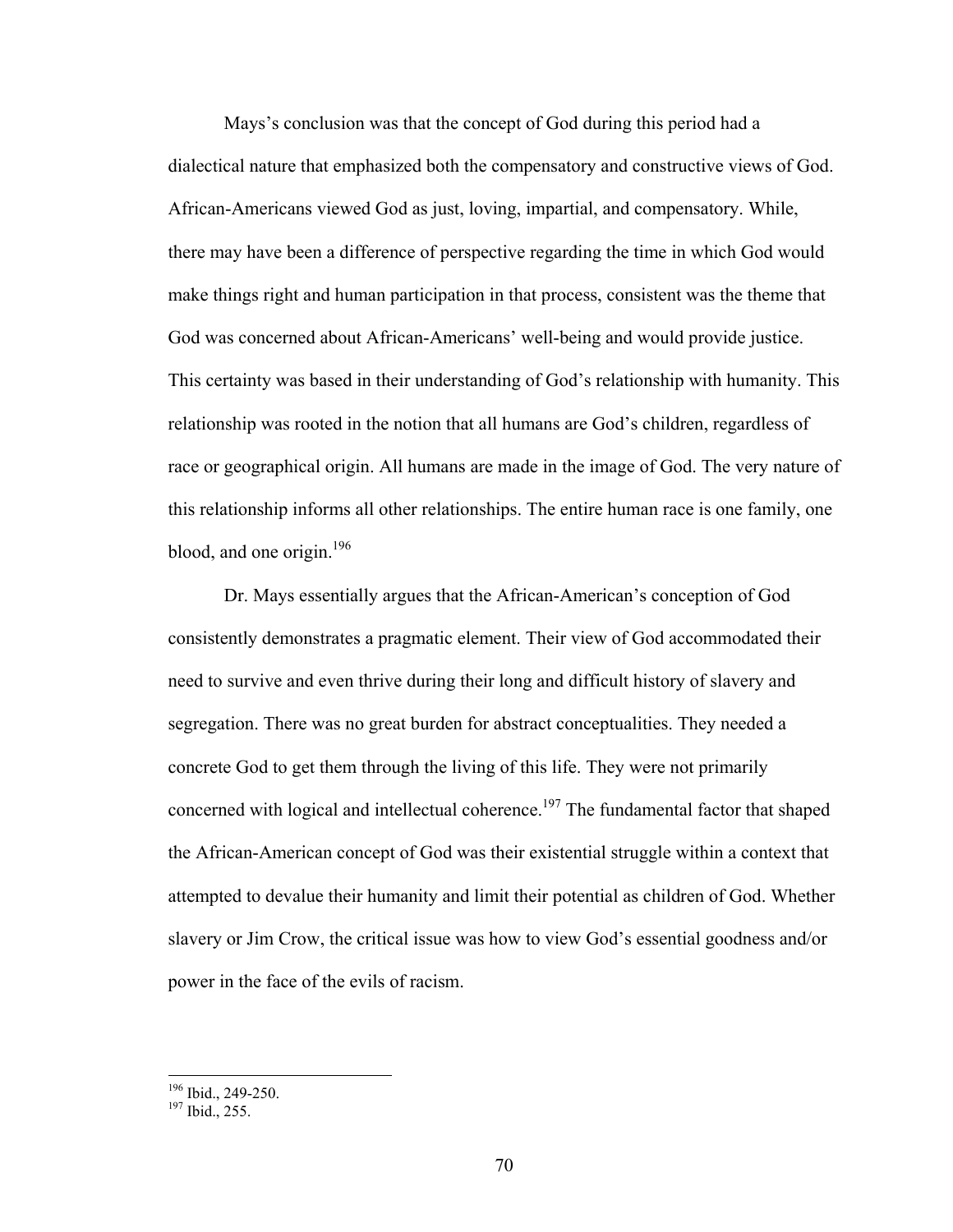During King's formative childhood and teenage years, his home, church, and community shaped his concept of God as compensatory and constructive. The compensatory dimension is reflected primarily in his belief in the immortality of the soul. At the age of nine when his maternal grandmother died, he found comfort in the belief that she was in a better place and that she continued to exist beyond this life. He would later reflect on that experience:

I was particularly hurt by this incident mainly because of the extreme love I had for her. As stated above, she assisted greatly in raising all of us. It was after this incident for the first time that I talked at any length on the doctrine of immortality. My parents attempted to explain it to me and I was assured that somehow my grandmother still lived. I guess this is why today I am such a strong believer in personal immortality.<sup>198</sup>

His belief in personal immortality and the compensatory nature of such a concept is

reflected in his answer to the belief in the goodness of God in the face of personal

tragedy. He wrote in his qualifying examination for Systematic Theology:

It is true that without immortality the universe would be somewhat irrational. But by having faith in the immortal life we are assured that God will vindicate the righteous. I would assure [the person] that the Christian faith in its emphasis on immortality assures us that the ambiguities of this life will be meaningful in the life to come.<sup>199</sup>

This compensatory dimension of life was made tenable only with a concomitant belief in

a God who could guarantee that things will be made right in the end. As seen in these two

statements, King clearly embraces such a compensatory view.

However, King's view of God was perhaps dominated by the constructive view.

It was the example of his father and other socially-conscious preachers that nurtured this

view in King. In his father, he saw a preacher that was not only concerned about saving

souls for the hereafter, but was also involved in attending to the needs of bodies in the

<sup>&</sup>lt;sup>198</sup> "Autobiography of Religious Development," Papers, 1: 262. cf The Autobiography, 7.

<sup>&</sup>lt;sup>199</sup> "Qualifying Examination Answers, Systematic Theology," *Papers*, 2: 229.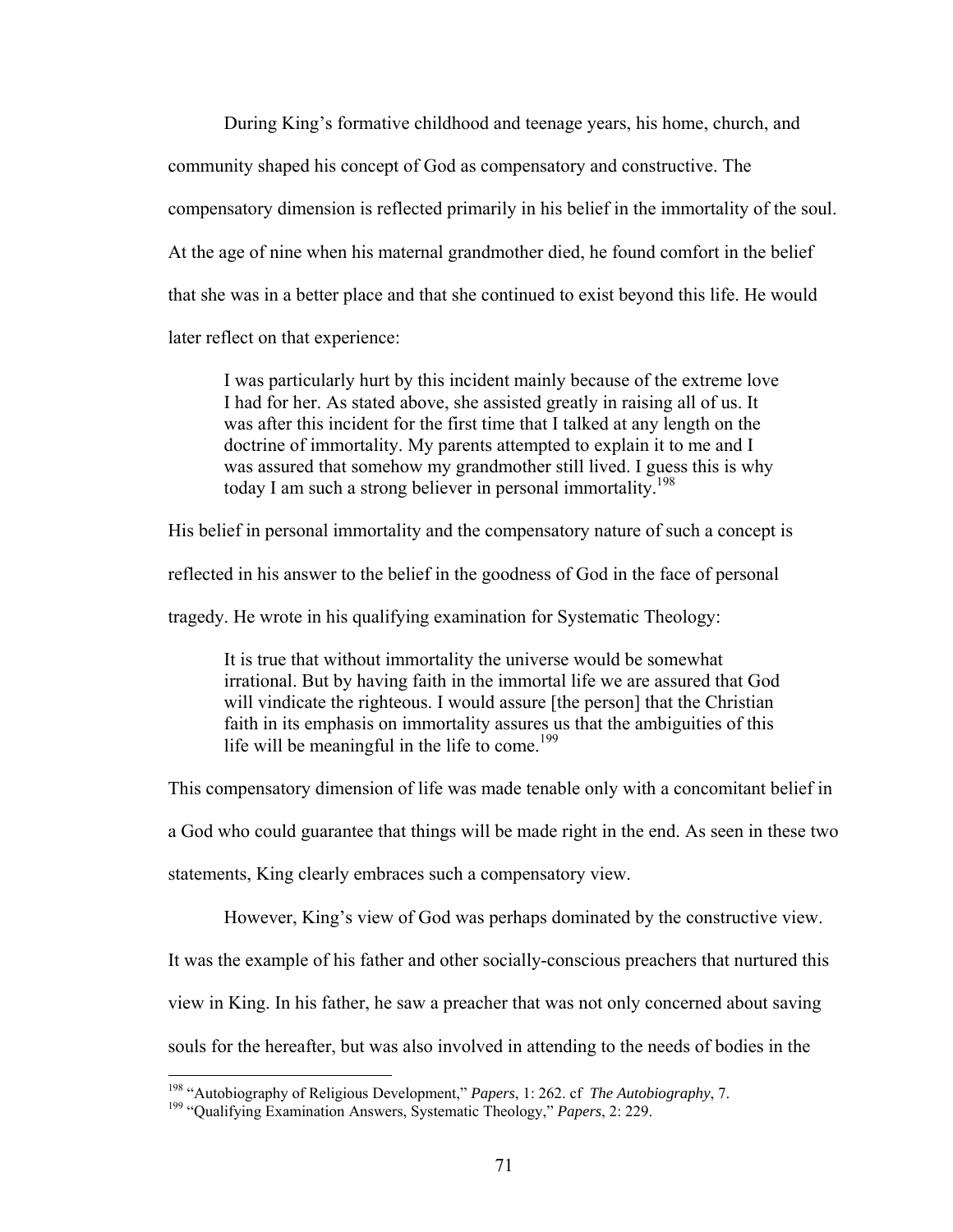here and now. His father was instrumental in desegregating the courthouse elevators and water fountains in Atlanta (Fulton County), Georgia. He provided support and leadership in gaining equal pay for African-American teachers in the Atlanta school system.<sup>200</sup> His activism was grounded in the recognition that God was on the side of justice, but God was not going to come from the sky and do the work that humanity was capable of doing. In other words, Martin Luther King Jr. learned through his father's example that God was involved in the struggle for the right with humanity.

#### Boston Personalism

Kevin Schmiesing's essay, "A History of Personalism," provides a helpful overview of the development of personality philosophy. 201 He contends that the term "personalism" may be used to characterize a wide variety of philosophical and theological thought that places supreme value on human persons. He observes that personalism is not a philosophical system, but a pervasive attitude or emphasis with this central focus. Schmiesing's view explains how a diverse group of philosophers can come under the category of personalism, and he attempts to investigate the history of personalism. However, there is a body of scholarship that takes issue with his assessment. It maybe more accurate to stipulate that personalism is both – a pervasive attitude that places supreme value on persons, and a philosophical system that attempts to work out the implication of such a claim.

Rufus Burrow's *Personalism: A Critical Introduction* attempts to define personalism as a philosophical system and provide a typology of different approaches to

<sup>&</sup>lt;sup>200</sup> *Daddy King*, 124-126.<br><sup>201</sup> See Kevin Schmiesing, "A History of Personalism" Internet: Action Institute http://www.theologyandeconomics.org/research/pubs/papers/history\_personalism.pdf.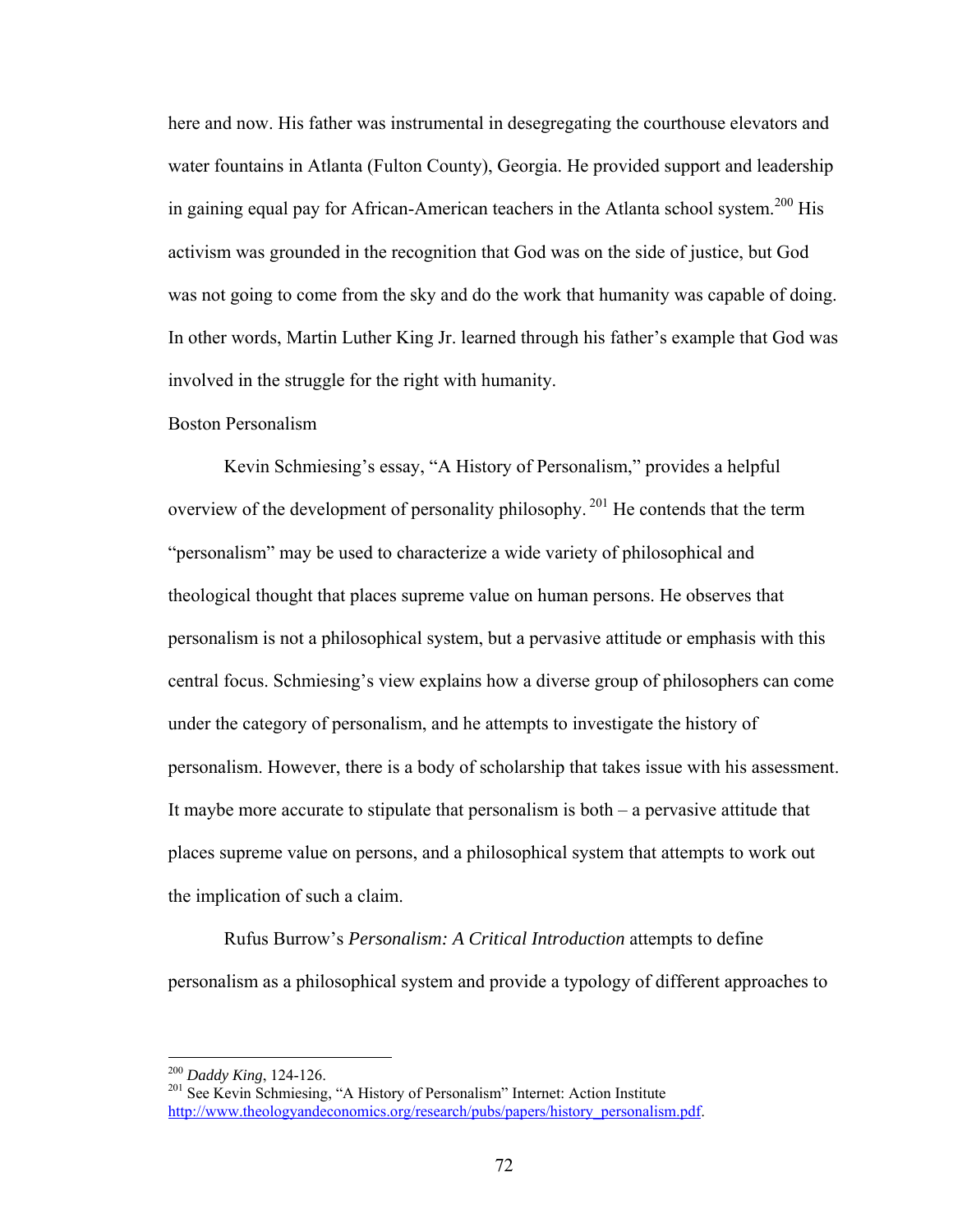personalistic thought.202 This allows him to broaden the personalism tent while being consistent in his use of the term personalism. He prefers the term "thoroughgoing" personalism instead<sup>203</sup> of Albert Knudson's term "normative" personalism to describe the American personalistic philosophical school developed by Borden P. Bowne. This school of personalistic philosophy became known as Theistic or Boston Personalism. The term "normative," as Knudson wants to use it, according to Burrow, is too narrow and exclusive.<sup>204</sup> Burrow contends that while there are ten essential tenets of "thoroughgoing" personalism," there are other types of personalistic approaches that may be evaluated based on the number of these essential elements within a particular approach.<sup>205</sup> Burrow contends that:

> . . .[P]ersonalism in its most typical or thoroughgoing sense must, minimally, exhibit each of these traits: (1) centrality of person, both metaphysically and ethically; (2) fundamentally and thoroughly idealistic; (3) theistic; (4) creationist; (5) freedonistic; (6) radically empirical; (7) coherence as criterion of truth; (8) synoptic-analytic method; (9) active and dualistic epistemology; (10) reality is through and through social and relational. $206$

So as not to cast personalism as simply an academic exercise, Burrow,

agreeing with Schmiesing, elaborates, "Personalism is not, chiefly, a

philosophy or doctrine to be taught or written about, but rather is a way of

<sup>202</sup> Rufus Burrow, Jr. *Personalism: A Critical Introduction* (St. Louis, MO: Chalice Press, 1999), 11. According to Burrow, there are at least twelve types of personalisms. There are Atheistic Personalism, Pantheistic Personalism, Absolutistic Personalism, Relativistic Personalism, Ethical Personalism, Theistic Personalism, Realistic Personalism, Political Personalism, Panpsychistic Personalism, Anthropomorphic Personalism, and Afrikan American Personalism. See also Rufus Burrow, "John Wesley Edward Bowen: First Afrikan American Personalist," 56:3 (*Encounter*), 245.<br><sup>203</sup> Rufus Burrow, *Personalism*, 34-35.<br><sup>204</sup> Ibid., 12, 53.<br><sup>205</sup> Ibid., 35.<br><sup>206</sup> Ibid., Burrow gives an expanded clarification of these essentials on page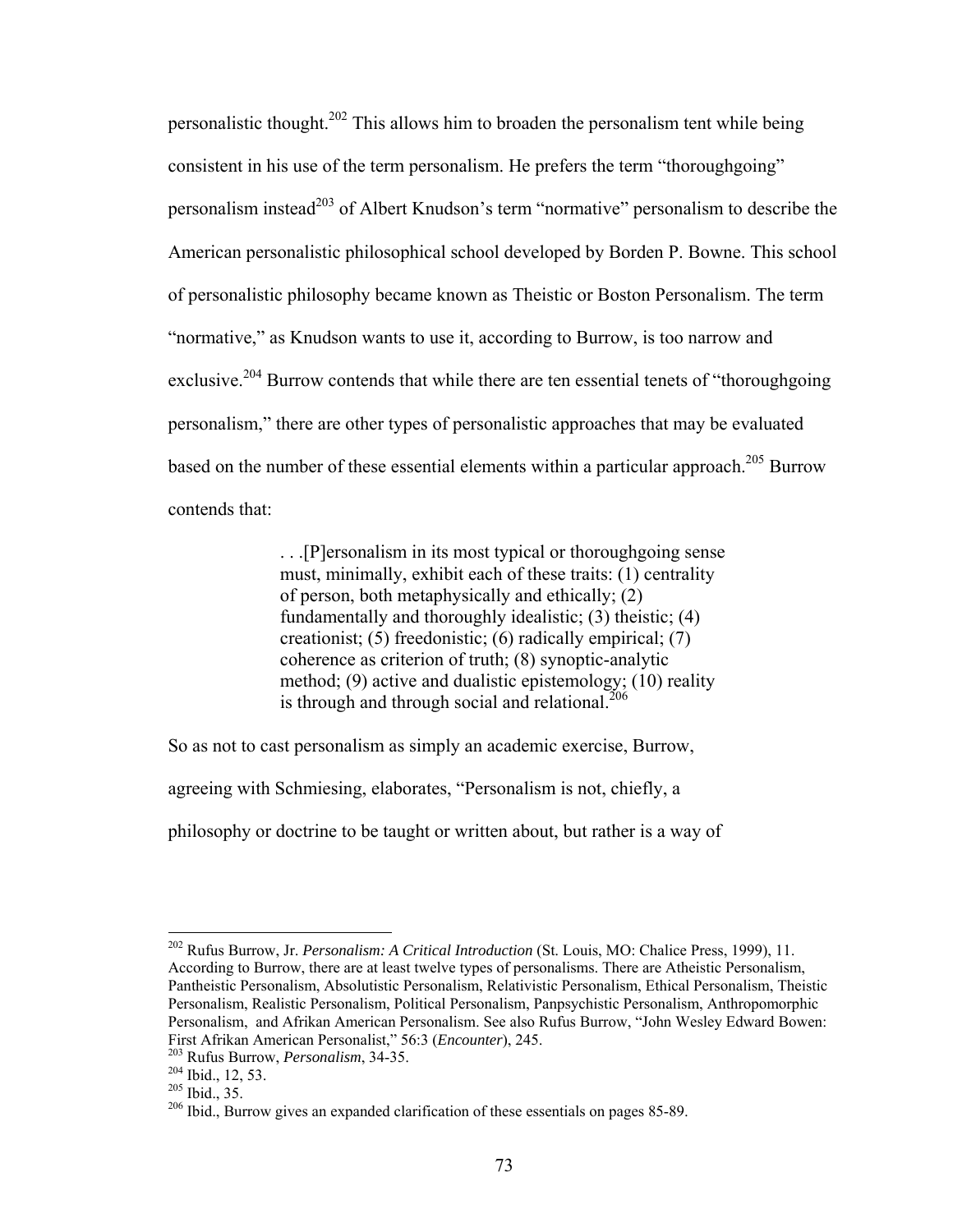life – a way of living together in God's world."<sup>207</sup>

 Martin Luther King Jr. studied Boston personalism under such prominent Boston personalistic philosophers and theologians such as Edgar S. Brightman, Harold DeWolf, Peter A. Bertocci, and Walter Muelder.<sup>208</sup> Brightman was a student of Parker P. Bowne and Bertocci was a student of Brightman. It was because King wanted to study personalism under Brightman that he chose Boston University to do his doctoral studies.<sup>209</sup> In his intellectual autographical essay, "My Pilgrimage to Nonviolence," King acknowledges the impact of personalism on his philosophical and theological outlook, and how this impact extended well beyond his academic training.<sup>210</sup>

Martin Luther King Jr.'s Personalism

King noted that personalistic philosophy "strengthened me" in my convictions in a personal God and universal human dignity and value by providing "philosophical and metaphysical grounding."<sup>211</sup> It is significant that in describing the influence of personalism on his intellectual development, King states that it "strengthened" his convictions. He is careful not to say that it "provided" his conviction in a personal God and the dignity and worth of all human beings. These convictions were already given through his African-American religious traditions. However, this is not to dismiss the importance of what personalism provided, namely, the "philosophical" and "metaphysical" grounding for his given convictions about God and humanity. On the

<sup>208</sup> Rufus Burrow provides a useful summary of the differences between King and his Boston personalist professors . While King took courses with Brightman, Bertocci (philosophy), and DeWolf (theology), Muelder influence was through informal discussions around the issues of social ethical implications of personalism. See Rufus Burrow, *Personalism: A Critical Introduction*, 76-77.<br><sup>209</sup> King, "Fragment of Martin Luther King Jr.'s Application to Boston University" *Papers*, 1: 390. cf.

 $207$  Ibid.

Rufus Burrow, *Personalism*, 77. 210 *STF*, 100. 211 Ibid.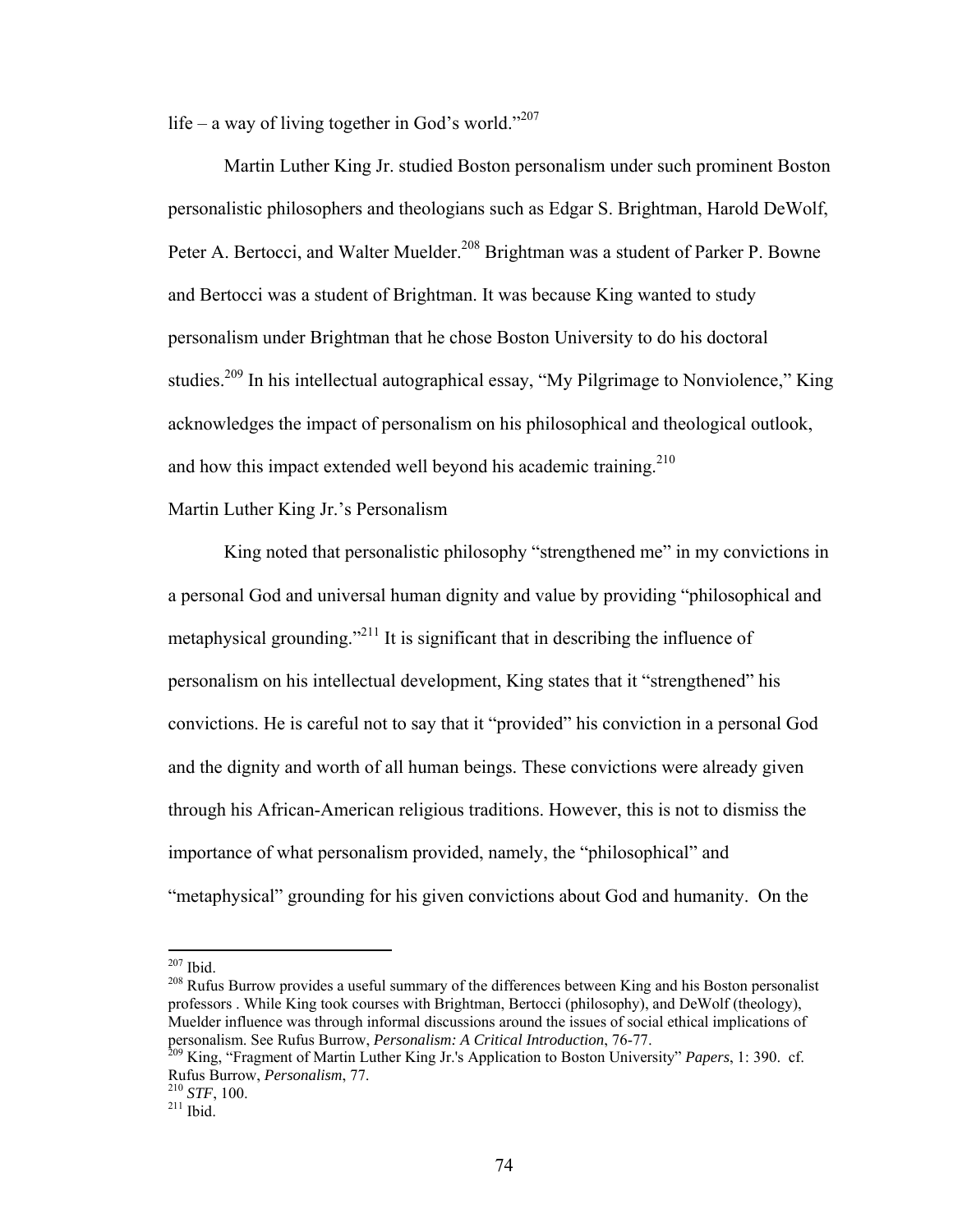contrary, this distinction is absolutely crucial in correctly reading King. This statement represents the synthesis of his African-American religious heritage and his Western philosophical training. Personalism provided the philosophical and linguistic tools to articulate concepts that were a source of cognitive dissonance since his childhood.<sup>212</sup> In personalism, King did not have to abandon his basic concept of a God who is transcendent yet involved in the struggles of humanity. Personalism provided him a way to articulate a belief in a God that was benevolent, powerful, and just, in a manner that would be intellectually satisfying. He could be free of the shackles of fundamentalism without abandoning the faith of his African-American ancestors.

Burrow's critique of African-American personalism<sup>213</sup> in relationship to his essential ten tenets of personalism highlights that seven of the ten are evident, while three are either not present (coherence as criterion of truth and synoptic-analytic method) or not clearly developed (epistemology as active and dualistic). While his observations are helpful, it is misleading to say that King was not concerned about coherence as a criterion for truth and that his epistemology was not active and dualistic. As the next section will demonstrate, King was very concerned about coherence and that his epistemology insisted that the mind was not passively shaped by the facts of experience or that the mind and its object were the same. However, Burrow points out that African-American personalism was not a mirror copy of the thorough-going personalism remains valid.

Burrow makes a salient observation concerning Martin Luther King Jr.'s contribution to personalistic philosophy/theology. He notes:

 $212$  Rufus Burrow, 76.

<sup>&</sup>lt;sup>213</sup> Rufus Burrow gives a brief summary of Martin Luther King Jr., Wesley Edward Bowen, and J. DeOtis Roberts as representative of Afrikan American Personalists. Therefore any critique of this type is a critique of King's personalism. *Personalism,* 76-85.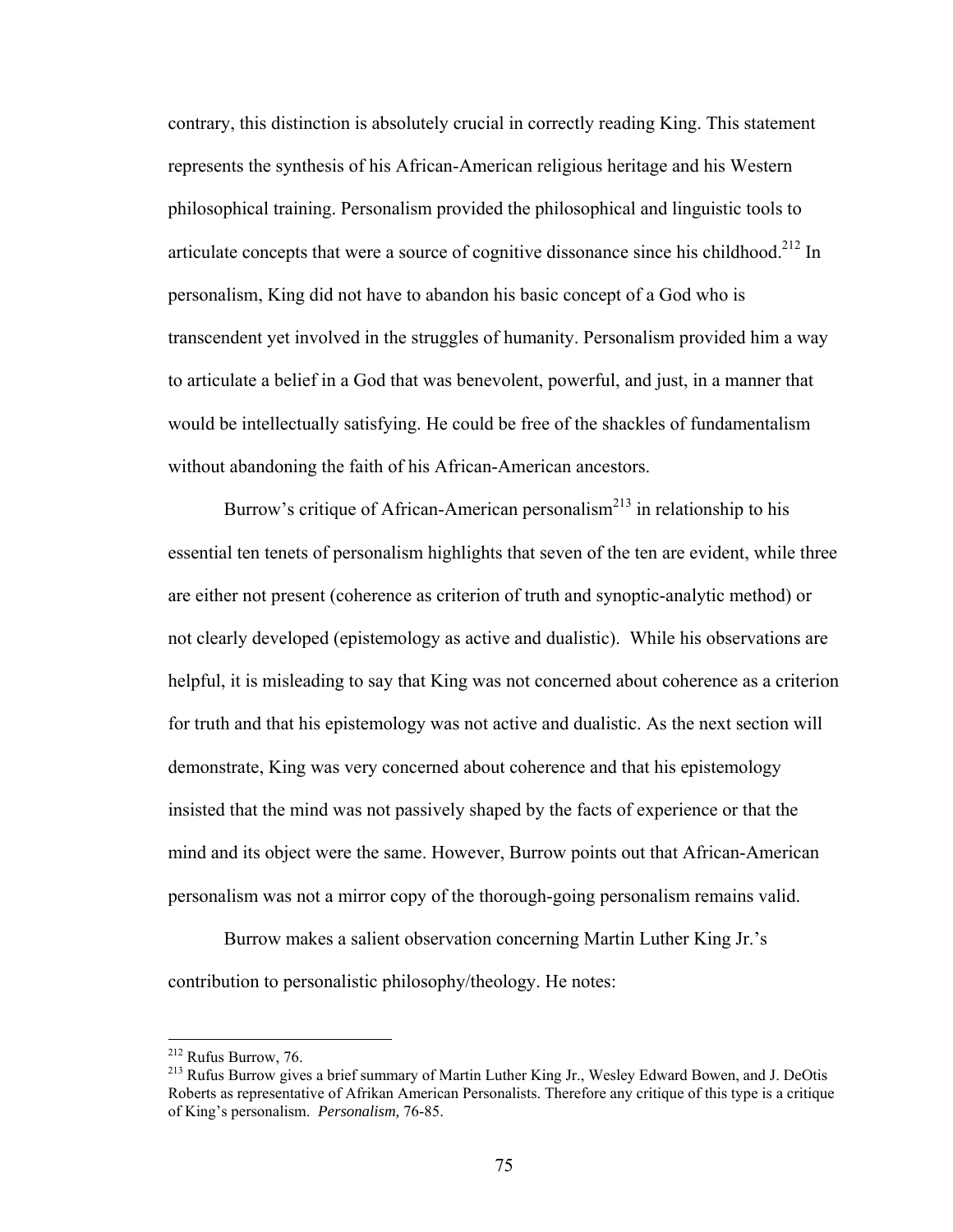King's most original and creative contribution to the personalist tradition was his persistence in translating it into social action by applying it to the trilogy of social problems –racism, poverty/economic exploitation, and militarism – that he believed plagued this country and the world.<sup>214</sup>

King synthesized the constructive element of the African-American concept of God with the metaphysical aspects of personalism's God to conceptualize a God who was personally involved and committed to human flourishing.

## Knowledge of God: Dialectic of Reason and Revelation

At the root of King's interest in the relationship between reason and revelation is the dialectical tension between reason and faith. As discussed in the biographical chapter, at a very early age, King began to grapple with how to make sense of the stories of the Bible and with modern scientific understanding of the world in which he lived. The issue for King is not whether God exists, but how one can say anything meaningful about the God of the Bible without denying the validity of human reason. In the concept of progressive revelation, King finds a way of affirming biblical faith, which is faith in the essential revelation of the Bible to which its stories point, and human reasoning capacity. King's concept of progressive revelation is a synthesis of reason, experience, revelation, and Spirit. These four concepts represent the dialectic of the human (reason and experience) and the divine (revelation and Spirit). King does not subscribe to the notion of the incompatibility of revelation and reason. He insists that the knowledge of God does not come by an either/or proposition; rather, it is a both/and proposition. They complement – not contradict – each other.<sup>215</sup> With these concepts taken together, King's concept of progressive revelation can be defined as God's continued disclosure of God's

<u>.</u>

<sup>214</sup> Rufus Burrow Jr., *God And Human Dignity: The Personalism, Theology, And Ethics Of Martin Luther King Jr.* Foreword by Lewis V. Baldwin and Walter G. Muelder. (Notre Dame, IN: Notre Dame University Press, 2006), 86.

<sup>215</sup> King, "Qualifying Examination Answers, Systematic Theology." *Papers*, 2: 228.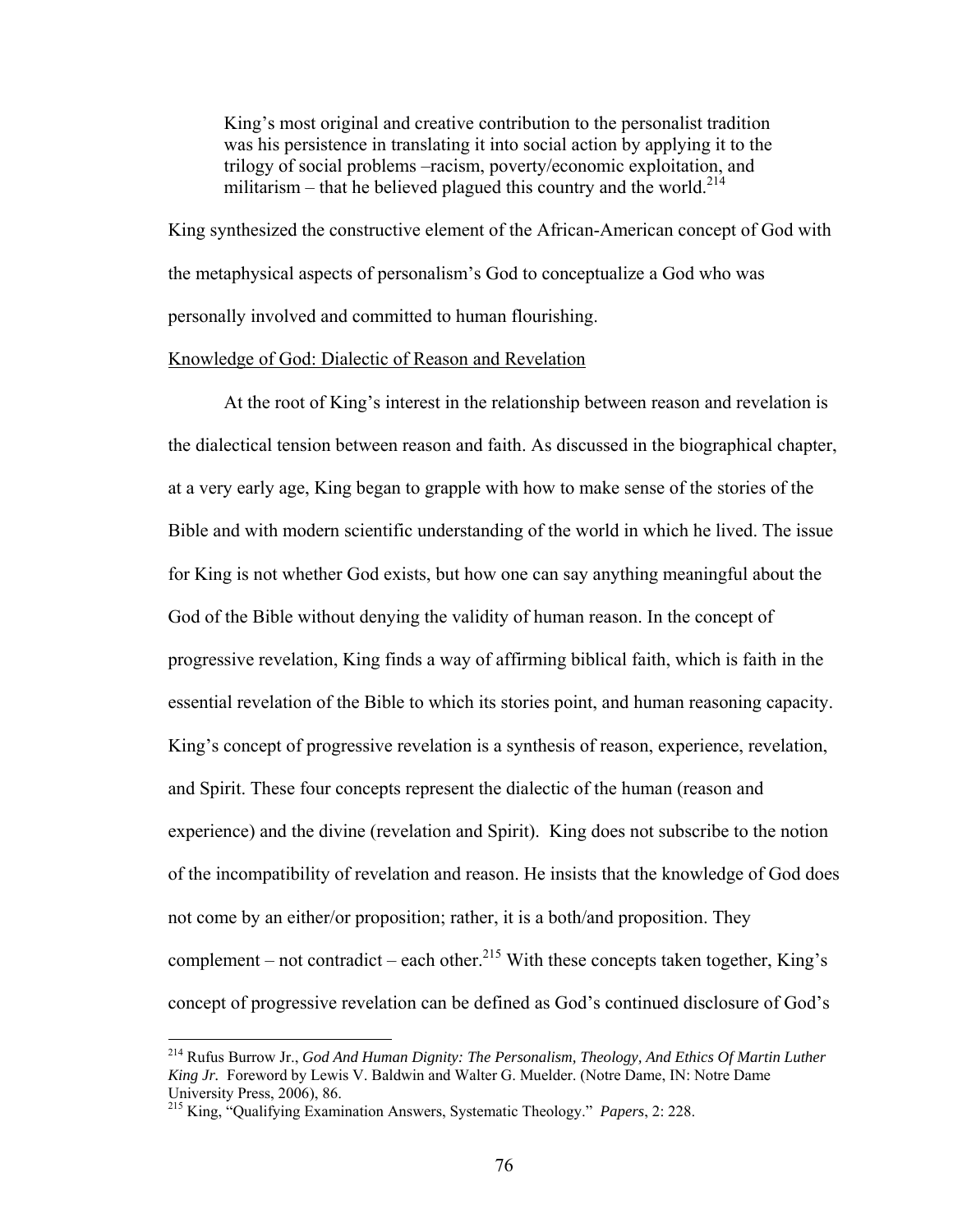self through the agency of the Spirit, accommodating the growth of human reason and experience.

#### Experience and Reason

 King is thoroughly convinced of the importance of reason and experience in humanity's understanding of God. Having abandoned any semblance of the fundamentalism of his youth, he consistently takes issue with the neo-orthodox position of Karl Barth that the gap between God and humanity is so wide that humanity cannot come to a knowledge of God through human reason or experience. King asserts that such thinkers have given up their search for God by simply passively depending on God to find and reveal God's self to humanity.<sup>216</sup>

 King argues that experience and reason are the two aspects of the human capacity for knowing God. While experience and reason are not the same, they are interrelated. Experience is the subjective side of knowledge, while reason is the objective dimension of knowledge. Experience is "the logical prelude to reason."217 Finding support in William James, King observes that there are a wide range of religious experiences. However, he contends that beneath the "variety of religious experiences" is a consistent relationship between the creature and the Creator. He describes it as "the creature standing in relation with the other than self or other than human factor in the universe. It is the 'I' seeking the 'thou'."<sup>218</sup>

Experience is the "primal" way to find God for two reasons. First, it is a universal avenue to access the divine. He argues, "This way is open to all levels of human

<sup>&</sup>lt;sup>216</sup> Martin Luther King Jr., "The Place of Reason and Experience in Finding God." *Papers*, 1: 231-232. <sup>217</sup> Ibid., 232. King is following a line of reasoning appropriated from Edgar S. Brightman found in *The* 

*Finding of God* (New York: Abingdon Press, 1933), 100-103.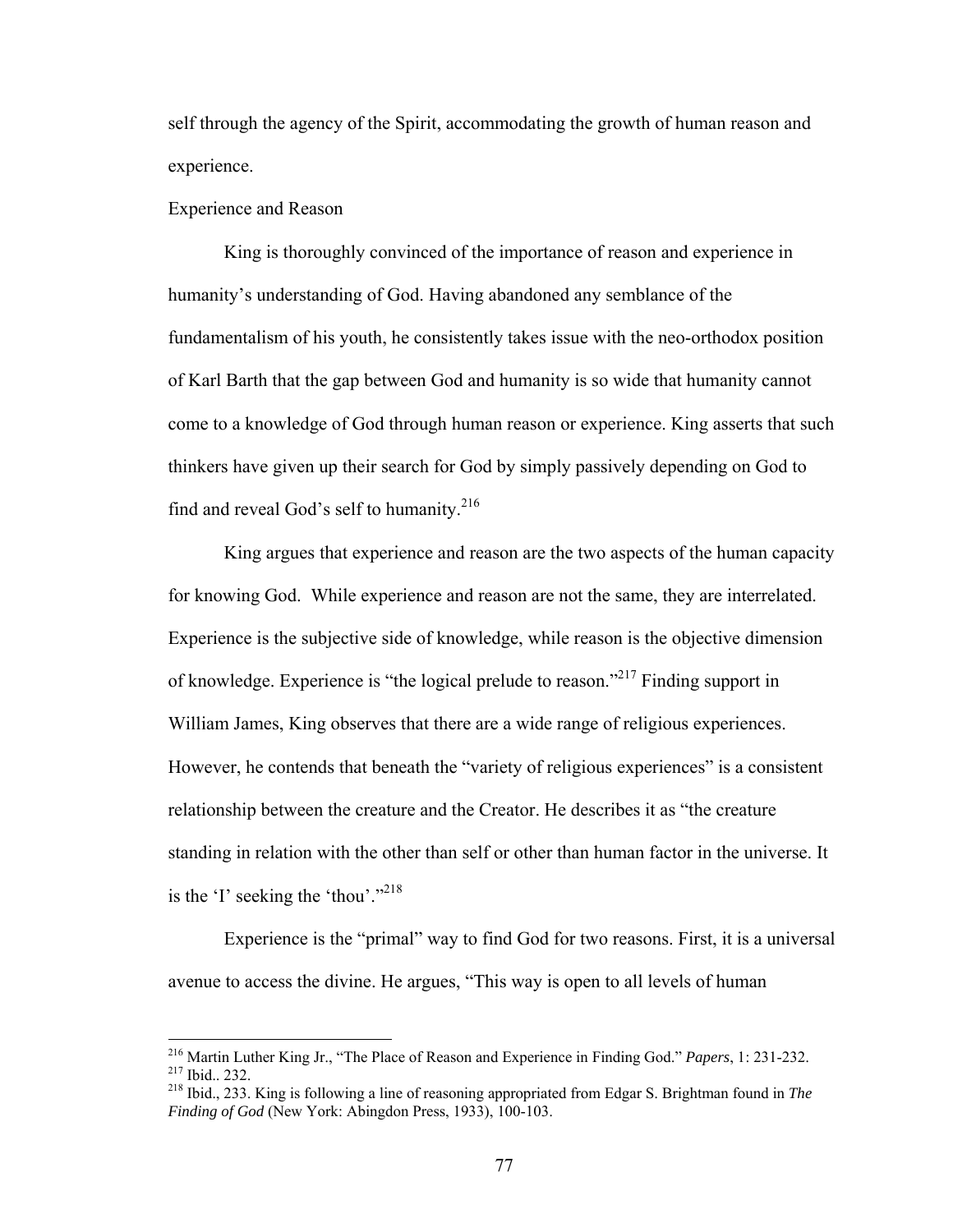intelligence." Every person, "from the ordinary simple-hearted believer to the philosophical intellectual giant, may find God through religious experience."<sup>219</sup> Secondly, experience is prior to the idea of God. He notes: "The very idea of God is an outgrowth of experience." Humanity's "idea" of God is shaped by humans' interaction with nature where such things as beauty and order in the midst of ugliness and disorder are observed.<sup>220</sup>

King appeals to Plato, Jesus, Spinoza, and Edgar Brightman to demonstrate that there is an intellectual lineage for asserting the importance of reason in finding God. He notes:

Now we turn to the realm of reason in finding God. Certainly we are aware of the fact that men throughout the ages have believed in the validity of reason in finding God. We find it in a Plato teaching that God is a rational being to be found by reason. We find it in a Jesus speaking of loving God with our minds. We find it in a Spinoza speaking of "the intellectual love of God." Certainly, this list could go on ad infinitum…. Brightman has reminded us, "if God exists at all, he must be the Supreme Reason, and hostility to reason is one form of hostility to the divine.<sup>221</sup>

According to King, human reason "examines, interprets and classifies

experiences." King provides three steps that reason takes toward a closer understanding of God. The reasoning person must start his/her search with the facts of experience. The next step is to move beyond the analysis of the experience to understanding the relationship of the experience to the wholeness of the universe. The next step is to apprehend something of the Supreme Rationality behind the eternal values of the universe. This only brings one to a relative knowledge of God. He highlights the contradiction in the neo-orthodox theologians' use of reason to discount reason as a

 $219$  Ibid

 $^{220}$  Ibid.<br> $^{221}$  Ibid., 234-235.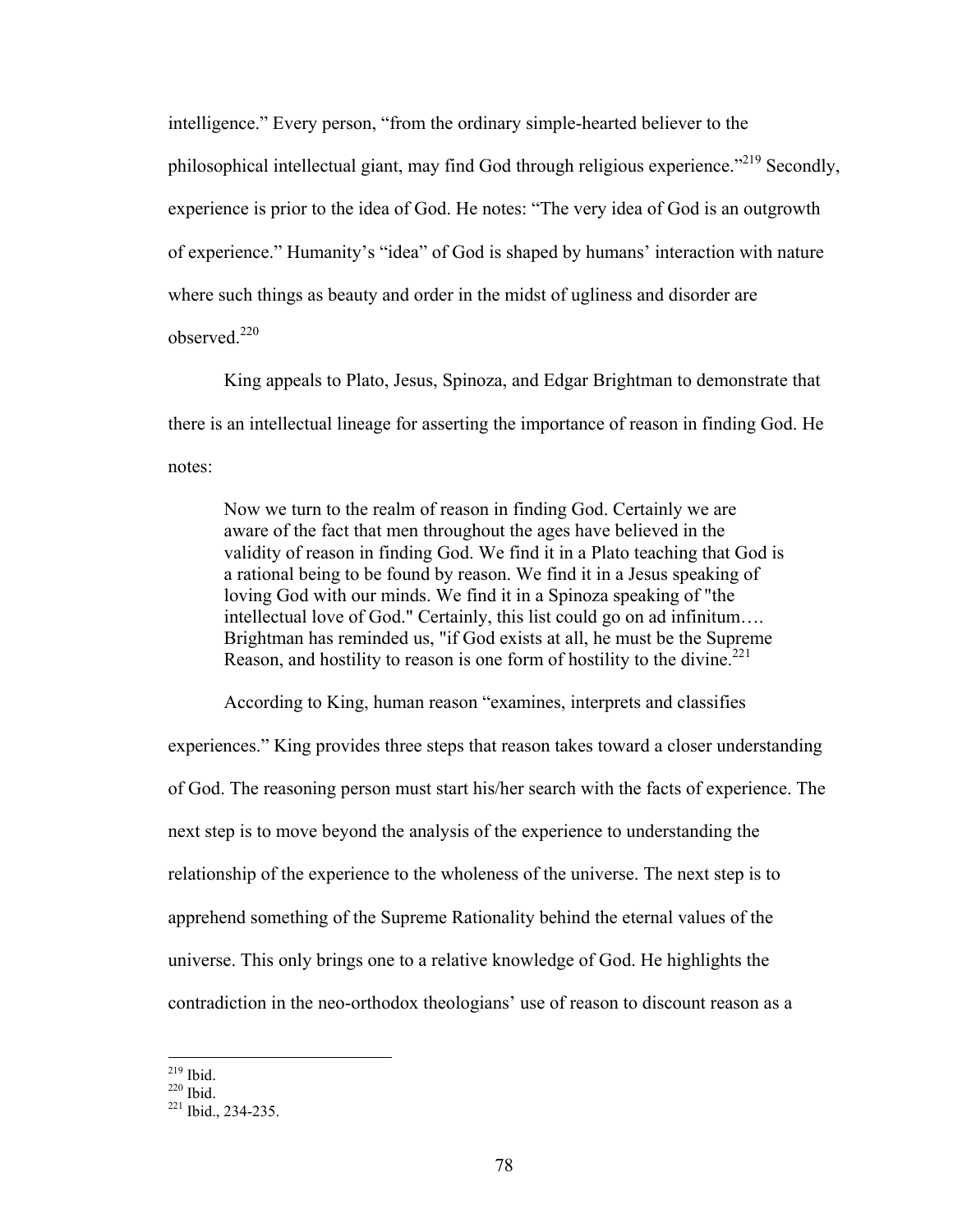means of knowing God.<sup>222</sup> While there is no absolute intellectual certainty about God, one through experience and reason can come to an ever-widening knowledge of God.<sup>223</sup> Spirit and Revelation

 The scriptures of the Hebrews and Christians, known as the Bible, are for King humanity's interpretation of concrete expressions of God's self disclosure to humanity. The term revelation captures the broad sense of God's self-disclosure.<sup>224</sup> The Spirit has a twofold operation in the process of revelation. First, the Spirit is the agency in the world that enlightens humanity's understanding of the complexities of nature and humans. It is because the Spirit is constantly working that humanity is able to make advances in modern sciences. This also includes the scientific study of the Scriptures through the methods of higher criticism. It is the higher critical method, according to King, that provides the tools for scientifically enlightened humanity to overcome the problems of reading pre-scientific scriptures.<sup>225</sup> Secondly, it is the Spirit operating within the faith community of the church that ensures that humanity is steadily moving towards the highest realms of understanding about God, humanity, and the world.<sup>226</sup>

## Progressive Revelation

King's concept of progressive revelation is God's accommodation to humanity's limited but growing experiential and rational capacity. This approach to reason and revelation allows him to retain what he believes is important in the liberal and neoorthodox positions concerning humanity's capacity in knowing God. It overcomes the problem of the deification of revelation by the neo-orthodox theologians and the

<sup>&</sup>lt;sup>222</sup> King, "Qualifying Examination Answers, Systematic Theology," *Papers*, 2: 229.<br><sup>223</sup> King, "Place of Reason and Experience in Finding God" *Papers*, 1: 234 -235<br><sup>224</sup> King, "How to Use the Bible in Modern Theologica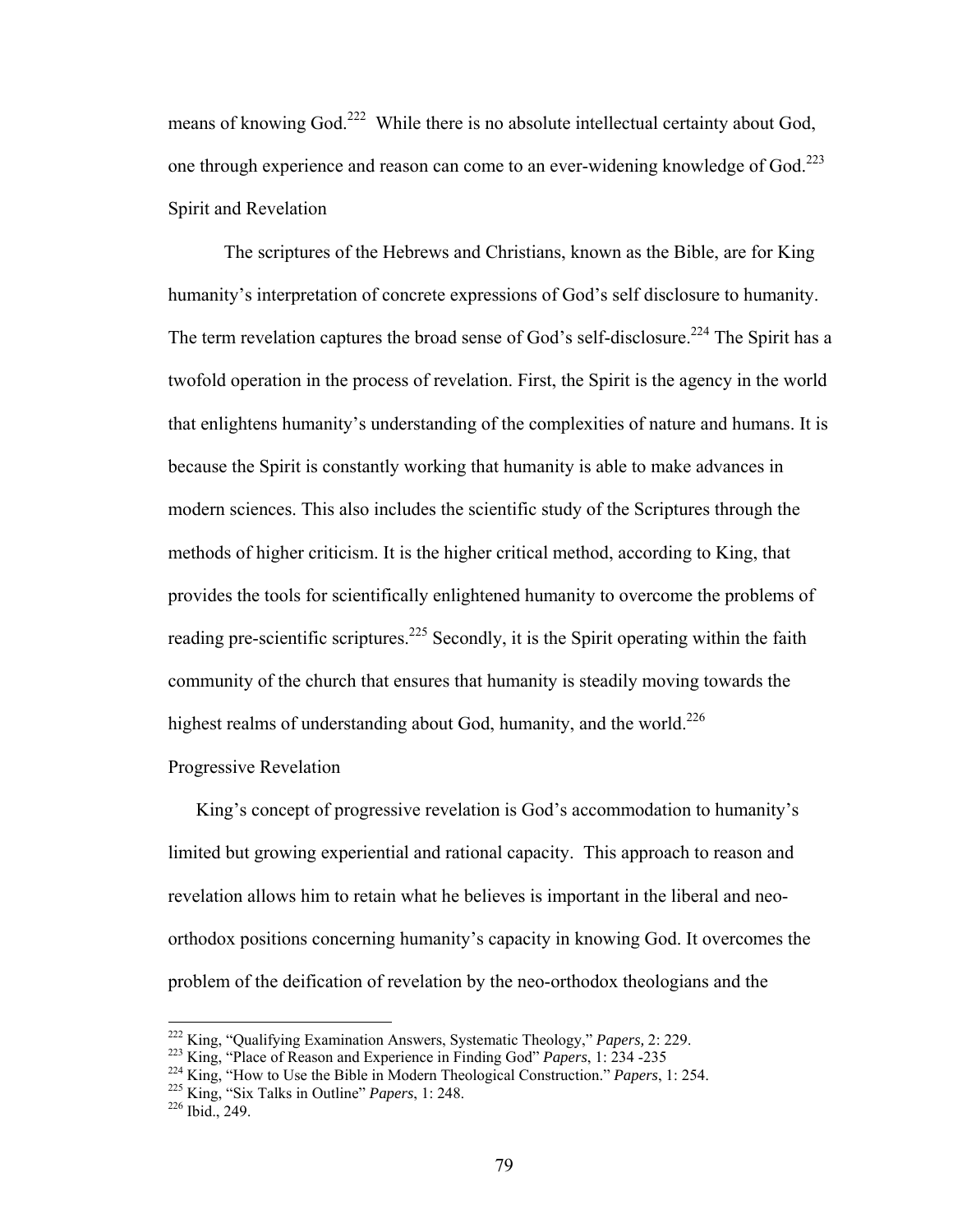deification of reason by the liberal theologians. $227$ 

King's doctrine of progressive revelation further provides a way of understanding Scripture that allows the Scriptures to remain an authoritative referent for Christians without ignoring the pre-scientific elements of the Bible. Scripture becomes humanity's understanding of the concrete expression of God's self-disclosure in history, without denying the possibility of other means of codifying this revelation. This view of progressive revelation, on the other hand, overcomes the neo-orthodox notion that human reason and experience can in no way serve as a means of knowing God. Progressive revelation affirms that humanity is able to find God or know something about God through human experience and reason because God has disclosed God's self in such a manner that accommodates the limitation of human experience and reason. God has placed God's self in a position to be found through the human faculties of reason and experience. While this view takes very seriously humanity's ability to find God, it also accepts the reality that humanity may get it wrong. This is the risk that God takes in entering into relationship with humanity. However, God minimizes the risk by making available the active presence of the Spirit in human history.

Progressive revelation provides a way of understanding humanity's capacity to understand God without reducing God to the scope of human understanding and reason. That is, humanity can indeed know *something* about God that is sure and certain without being absolutely certain. When placed in a broad view, there is continuity in what is revealed about God. Progressive revelation underscores King's assertion that "the search for God is not an achievement but a process."<sup>228</sup>

<sup>&</sup>lt;sup>227</sup> King, "Qualifying Examination Answers, Systematic Theology," *Papers*, 2: 228-229.<br><sup>228</sup> Ibid., 231.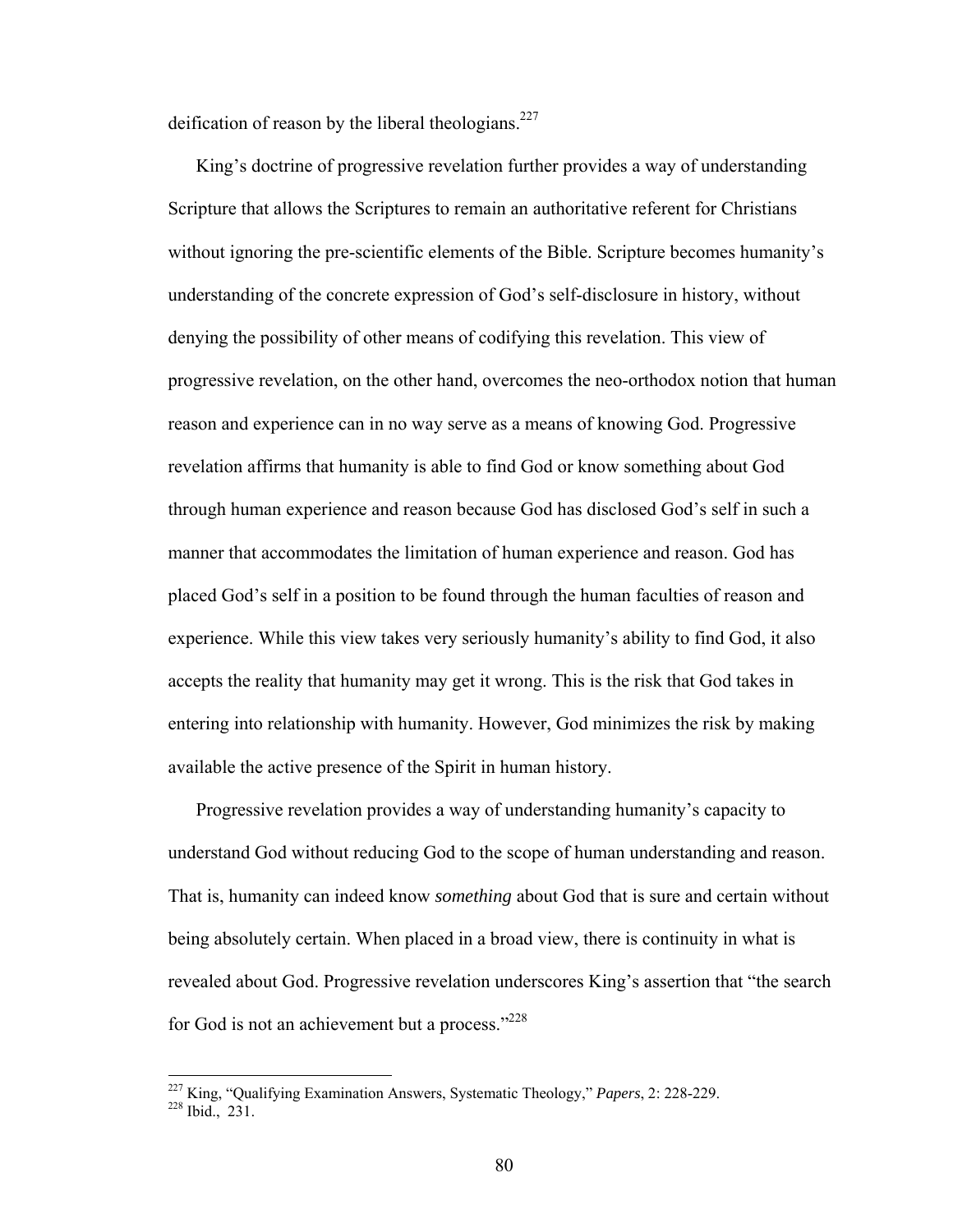## God's Transcendence and Immanence

 The second important concept in King's doctrine of God is the dialectic of transcendence and immanence. King describes the issue of God's transcendenceimmanence as the dialectic of liberalism's radical immanent view of God and the neoorthodox's radical transcendent view of God. King describes the liberal/neo-orthodox conflict as follows:

In its attempt to preserve the transcendence of God, which had been neglected by an overstress of his immanence in liberalism, neo-orthodoxy went to the extreme of stressing a God who was hidden, unknown, and "wholly other."<sup>230</sup>

In his characteristic synthesizing manner, King desires to retain the positive elements in both positions to derive a concept of God that would be adequate for both the church and one's personal life.<sup>231</sup>

With the modern scientific understanding of time and space, the old pre-

Copernican spatial concepts of God are critically undermined. God can no longer be viewed as monarch on a throne determining everything that happens in the earth. It is, therefore, necessary to reformulate a conception of transcendence and immanence that avoid the one position collapsing into the other. King wants to circumvent falling into the conception of deism, on the one hand, and pantheism, on the other hand. He wants to affirm God's involvement in human history without denying God's transcendence and majesty without making God responsible for the radical evil in the world. This latter issue will be discussed in the next section.

God's Transcendence: God is Above Us

For King, transcendence means that God is objectively and qualitatively different

 $\overline{a}$ <sup>230</sup> *STL*, 147.<br><sup>231</sup> Ibid.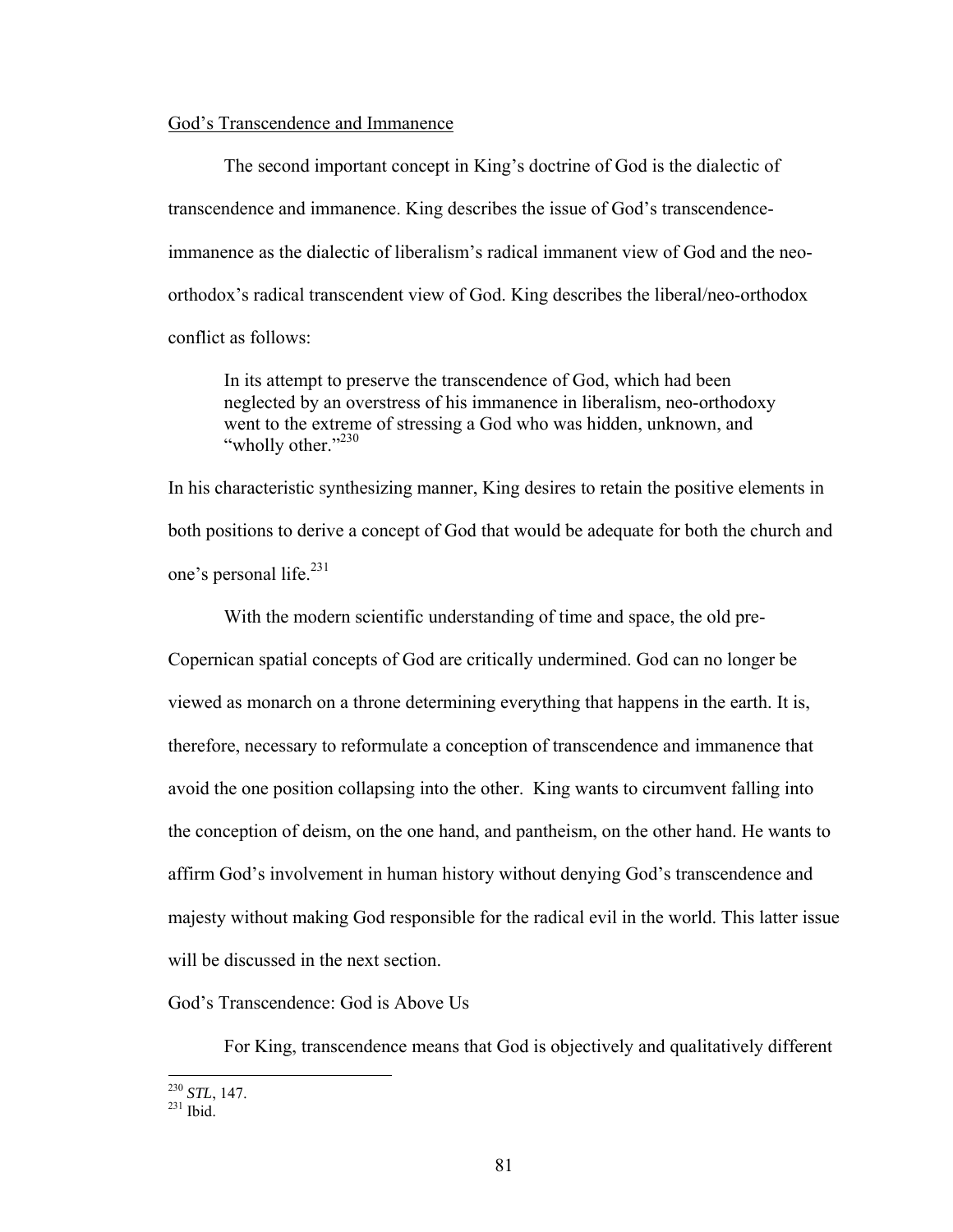from God's creation. His view is rooted in several characteristics of God. First, God is Creator. A consistent phrase that King uses when referring to Absolute Deity is that God is "the God of the Universe." To say that God is Creator, King is asserting that "the good personal spirit lies back of the universe as the ground of its being."232 This concept of transcendence is amplified in King's written prayer for the radio broadcast he conducted for the Ebenezer Baptist Church in Atlanta, Georgia, when he prayed: "O thou Eternal God, out of whose absolute power and infinite intelligence the whole universe has come into being." $^{233}$ 

King associated God's transcendence with God's ability to stand above the human

situation and mete out judgment in the midst of human oppression. Lewis Baldwin

captures the significance of God's transcendence in King's thought appropriated from his

African-American religious heritage thusly:

The basic message of King's religious heritage was that God is a God of love who creates and sustains the universe and who acts in history for the logical fulfillment of the divine purpose. King's slave forebearers had affirmed, on the basis of their reading of the Bible, that this God works in history to destroy the forces of evil and oppression, and this is why they sang with power and conviction:

He delivered Daniel from de lion's den, Jonah f'om de belly of the whale, An de Hebrew chillum f'om de fiery furnace, An' why not every man.<sup>234</sup>

<sup>&</sup>lt;sup>232</sup> King, "Six Talks in Outline," *Papers*, 1: 244.<br><sup>233</sup> King, "Prayers" *Papers*, 6: 137.<br><sup>234</sup> Lewis Baldwin, *There is a Balm in Gilead: The Cultural Roots of Martin Luther King Jr.* (Minneapolis: Fortress Press, 1991), 168. Noel Erskine and Michael Long pick up Baldwin's thought in this regard. Erskine comments that vision of God is "…the God who is in history transcends history and thereby judges history." *King Among the Theologians* (Cleveland: Pilgrim Press, 1994), 146. Michael Long observes King recognized that there is a potential danger in preaching just the radical immanence of God in history and nature –namely, the destructive possibility that his followers would equate present conditions with the will of God. Thus, though he argued that God is "tender enough" to live in our lives, he also stressed that God is "tough-minded enough to transcend the world." By embracing the doctrine of divine transcendence, King could thus refuse anyone who would dare equate earthly conditions, especially segregation, poverty, and war, with the perfect will of God. Although God is in history, he could argue that history is not God –God is within and yet above history. *Martin Luther King Jr. on Creative Living*. (St. Louis: Chalice Press, 2004), 31-32.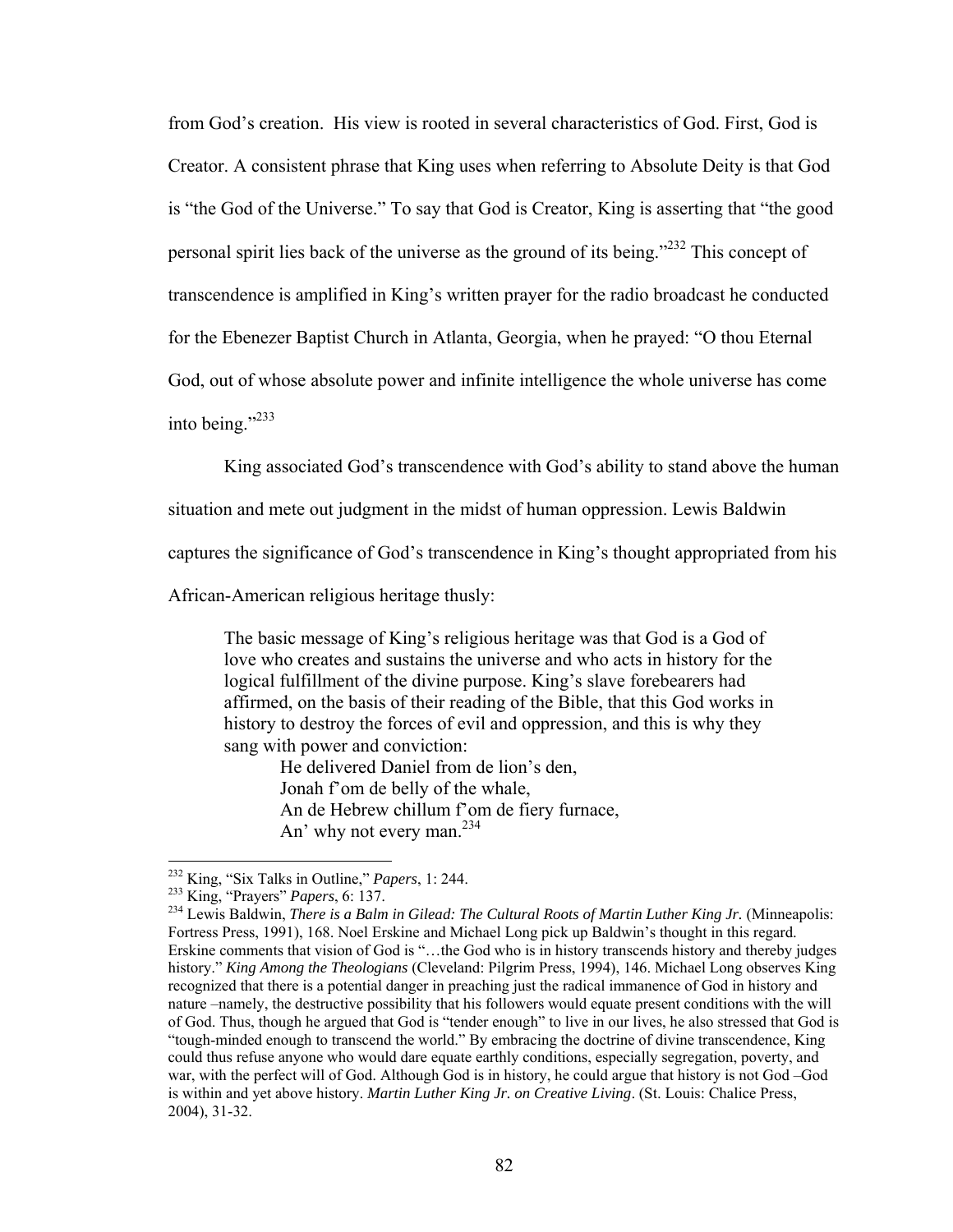The second element of King's transcendent view of God is that God is the sustainer of the universe. God as sustainer, King writes: "He who is the original cause is also the perpetual cause, the upholder of all things, who preserves them in existence. $1235$ God is the Absolute to humanity's relativity. Epistemologically, the totality of who God is will always be outside the realm of human comprehension.<sup>236</sup> King makes the case for this transcendent perspective of God in the sermon, "Our God is Able," by pointing out the incalculable speed in which celestial bodies travel in contrast to the speed in which human-made space crafts are able to travel.<sup>237</sup> God's transcendence affirms that there will always be an unsurpassable gulf between God and humanity in terms of knowledge, power, and essential nature.

The third characteristic of God's transcendence is God's goodness. God's goodness is essential for King's doctrine of God. He describes the concept of goodness as a part of God's character. God's goodness is central to King's concept of God's transcendence and is the key toward understanding God's immanence. He describes what he means by his assertion that God's character is "perfectly good" in a seminary paper, entitled, "Six Talks in Outline." He writes:

(1) The definition "perfectly good" attributes to God all possible excellence. The use of the word good in this context goes beyond its use in popular venucular-kind[sic] or gracious. Here it reaches its acme, and stands for the highest that the human mind can conceive. (2) The goodness of God must not be confused with the goodness of man – the former is absolute and the latter is relative. Indeed the word "good" means the same in both cases, except for God it reaches its highest expression. When the highest conception of good that man can conceive has been set in his mind, it will be found that God corresponds to that conception, and yet he transcends it.<sup>238</sup>

<sup>&</sup>lt;sup>235</sup> "Six Talks in Outline," *Papers*, 1: 244.

<sup>235 &</sup>quot;Six Talks in Outline," *Papers*, 1: 244. 236 King, "Place of Reason," *Papers*, 1: 235. 237 King, "Our God is Able." *STL*, 108-109. 238 "Six Talks in Outline," *Papers*, 1: 243.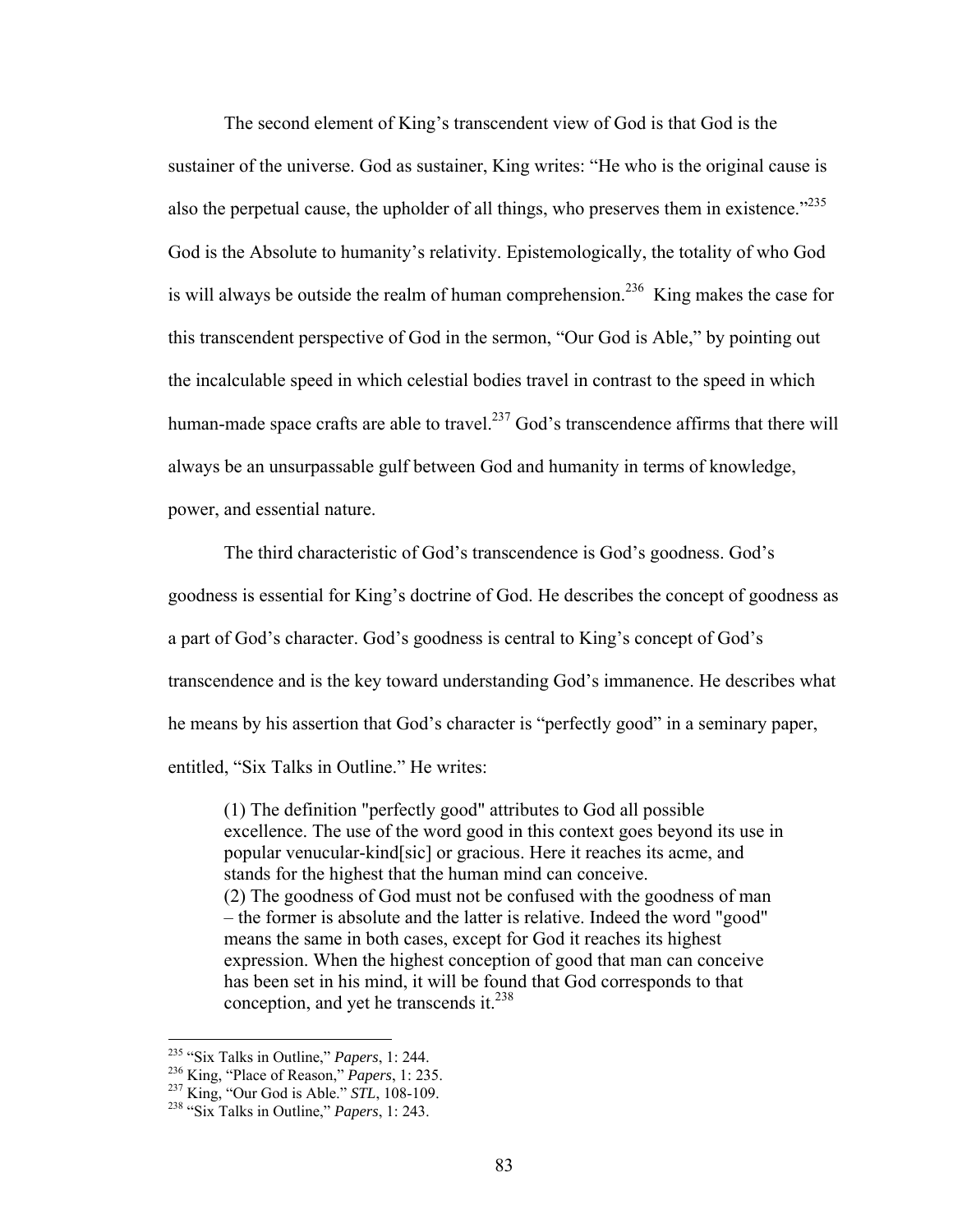God's Immanence: God is Around Us

Epistemologically, God's immanence suggests that humans have direct access to God through nature, reason, history, and revelation. King notes that God's presence is seen in the beauty, order and rationality in nature.<sup>239</sup> It is precisely for epistemological reasons that King develops such a negative critique of neo-orthodox theology. By his own admission, King confesses that one of liberalism's indelible imprints on his thinking is his belief in the "natural power of human reason."<sup>240</sup>

The immanence of God is King's way of affirming that God is present in the world. God is not of part the world, nor is the world a part of God. However, God is not distant and detached from the activity within the world.<sup>241</sup> King insists that God is actively involved in human history making God's self known and experienced. "Above all, we must be reminded anew that God is at work in his universe. He is not outside the world looking on with a sort of cold indifference," says King.<sup>242</sup>

King's basis for God's immanence is embedded in the notion of a personal God.

He writes:

More than ever before I am convinced in the reality of a personal God …Behind the harsh appearances of the world there is a benign power. To say that God is personal is not to make him a finite object besides other objects or to attribute to him the limitations of human personality… It means simply self-consciousness and self direction. So in the truest sense of the word, God is a living God. In him there is feeling and will, responsive to the deepest yearnings of the human heart: *this* God both evokes and answers prayer.<sup>243</sup>

<sup>&</sup>lt;sup>239</sup> King, "Karl Barth's Conception of God" Papers, 2: 108.

<sup>&</sup>lt;sup>240</sup> STL, 146. This is consistent with King's statement, "Most of my criticism [of Barth's doctrine of God] stems from the fact that I have been greatly influenced by liberal theology, maintaining a healthy respect for reason and a strong belief in the immanence as well as the transcendence of God." Ref. "Karl Barth's Conception of God, " Papers, 2: 104.

<sup>&</sup>lt;sup>241</sup> King, "Examination Answers, Christian Theology for Today" *Papers*. 1: 291. <sup>242</sup> *STL*, 69. <sup>243</sup> *STL*, 153.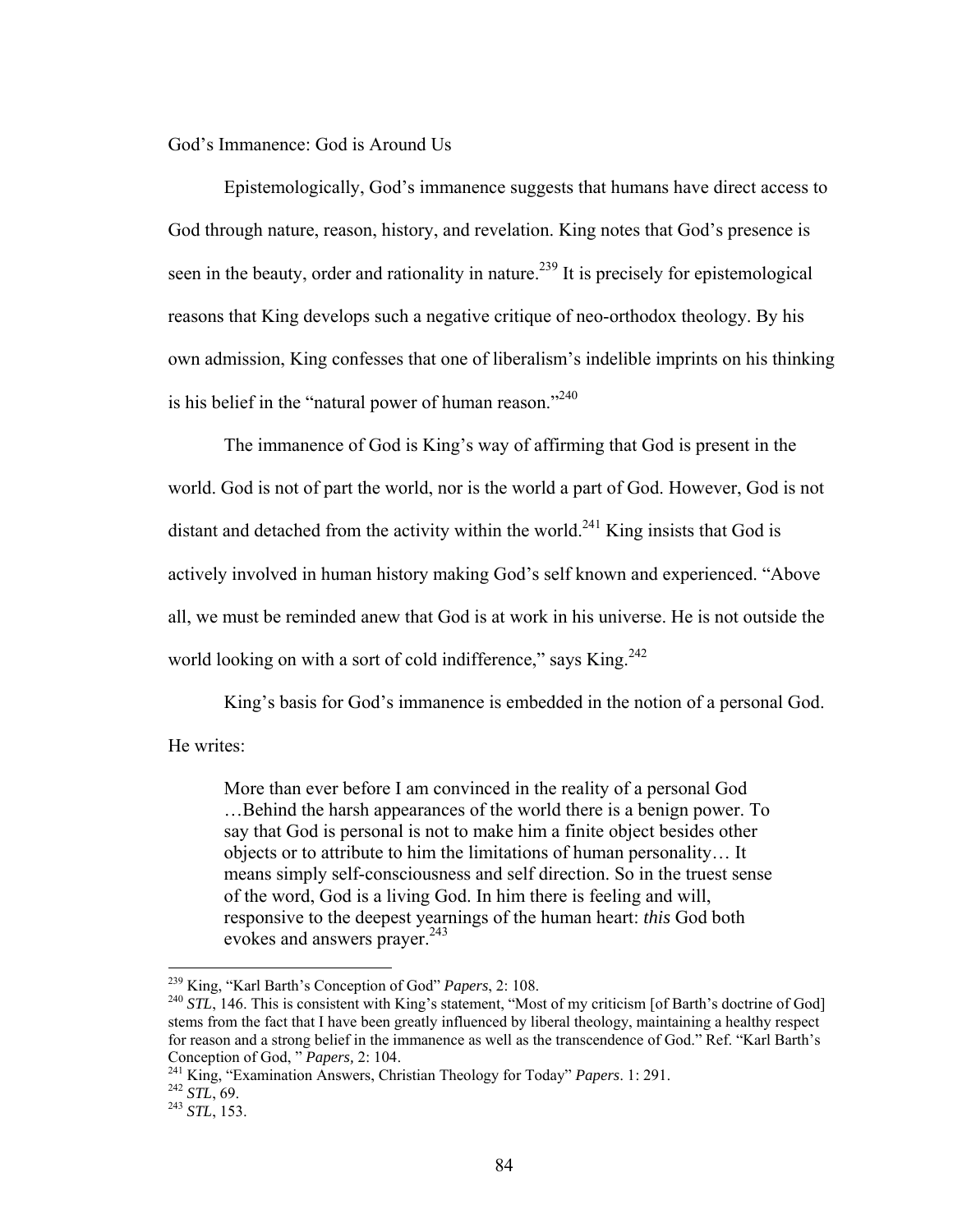It is through God as personality that God relates to humanity on a personal and corporate level. It is God as personality that King has the assurance that the God of the Universe is in tune with the heartbeat of his deepest desires. In the accents of his sermonic utterances he would intone: "He's my mother and my father. He's my sister and my brother. He's a friend to the friendless. This is the God of the universe."<sup>244</sup>

## Cosmic Companion: God is With Us

 King's concept of God's transcendence and immanence are held together in his idea of God as a Cosmic Companion. It is King's way of maintaining a view of God that does not collapse God's transcendence into God's immanence or make God so identified with a particular group or people that God is not discernable from personal/national interest. God is both transcendent and near, at the same time. The presence of God as Cosmic Companion is most acutely experienced when humanity has aligned itself with the order of the universe in the struggle for social justice and righteousness.<sup>245</sup> While God does not do the work of transforming the world directly, God does empower humanity to bring about the necessary changes in society. It is in times of weakness, despair, and discouragement that God walks with struggling humanity.<sup>246</sup>

 God as "Cosmic Companion" speaks to God providing the interior resources of enlightenment, strength, courage, and renewed vigor to aid humanity in resisting the external forces that attempt to prevent God's ideal world from coming into being. With the expression "Cosmic Companion," King transforms the concept of God from a

<sup>244</sup> Martin Luther King Jr., "The Three Dimensions of a Complete Life*." A Knock at Midnight: Inspiration from the Great Sermons of the Rev. Martin Luther King Jr.* Edited by Clayborne Carson and Peter Holloran (New York: Warner Books, 1998), 139.<br><sup>245</sup> STL, 84.

<sup>&</sup>lt;sup>246</sup> Ibid., 111.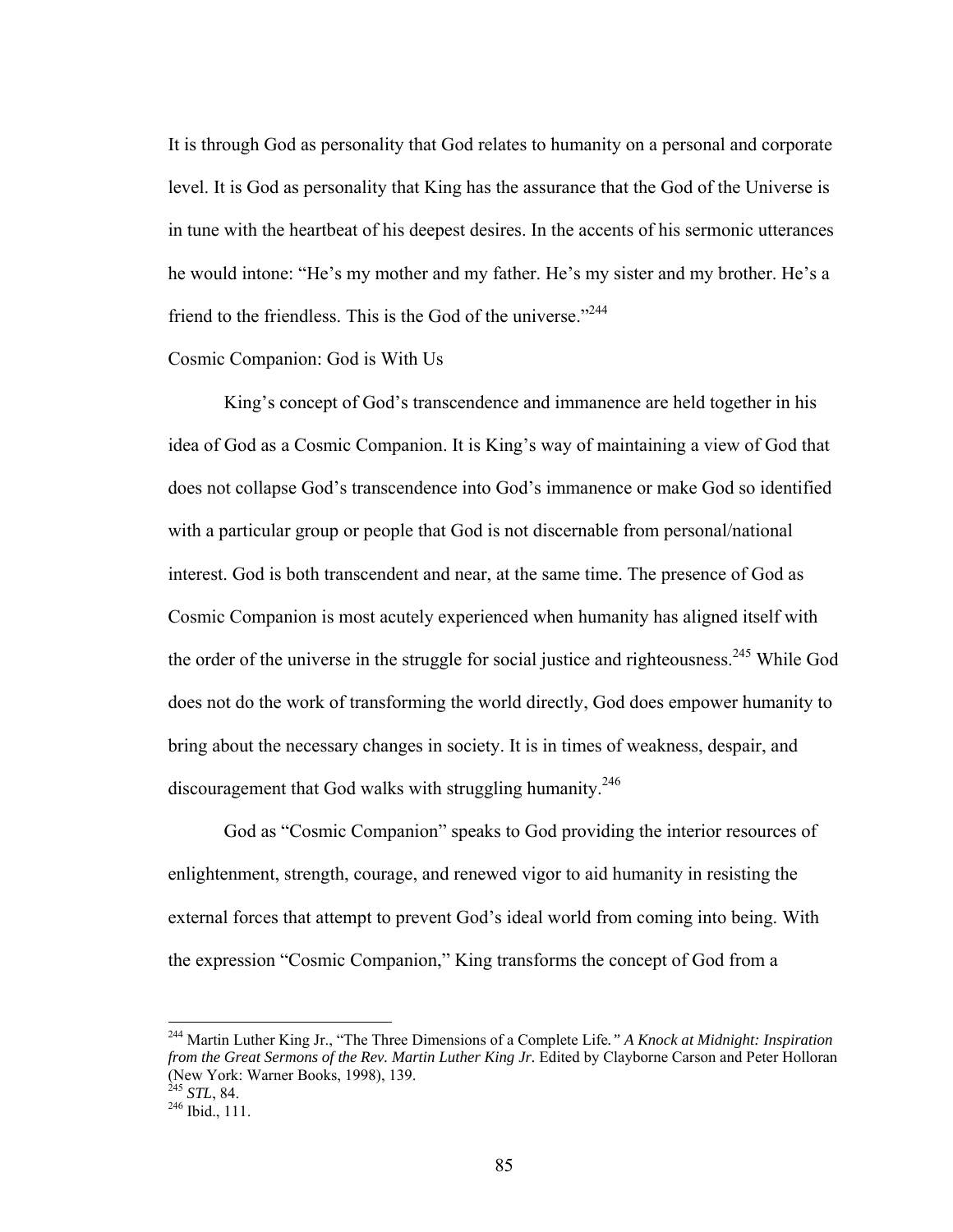metaphysical category to a personal reality. It assumes all of the transcendent elements into a deeply personal way of talking about God. The substance of this concept was not birthed from some metaphysical intellectual exercise, but rather in the crucible of trial. King writes that it was through suffering that he developed the unwavering belief in a personal God. In an essay on how his mind had changed over the course of ten years, he writes:

The agonizing moments through which I have passed during the last few years have also drawn me closer to God. More than ever before, I am convinced of the reality of a personal God. True, I have always believed in the personality of God. But in the past the idea of a personal God was no more than a metaphysical category that I found theologically and philosophically satisfying. Now it is a living reality that has been validated in the experience of everyday life. God has been profoundly real to me in recent years. In the midst of outer dangers I have felt an inner calm. In the midst of lonely days and dreary nights I have heard an inner voice saying, "Lo, I will be with you." $247$ 

Although in this essay, he provides a sampling of his suffering in general terms (jailed twelve times, home bombed three times, daily death threats, etc.)<sup>248</sup>, he gives a detailed account of the decisive moment when the epiphany of God as Cosmic Companion occurred in the sermon "Our God is Able." It was during the Montgomery, Alabama Bus Boycott. He had arrived home late one night after his family had gone to sleep. As he slipped into bed and began to fall asleep, the phone rang. On the other end was the voice of a sadistic person threatening his life. Depleted of emotional and spiritual strength, he was acutely frightened. Unable to sleep, he attempted to rationalize a way to back out of the leadership of the bus boycott without appearing a coward. He prayed

<sup>&</sup>lt;sup>247</sup> *STL*, 153. The essay originally appeared *in Christian Century* as a part of it series of contemporary theologians and thinkers expressing how their minds have changed over a ten-year period. It was reprinted as the final chapter in *STL* under the title "Pilgrimage to Nonviolence." The essay reviewed much of the information contained in the chapter with the same title in *STF.* 248 Ibid., 152.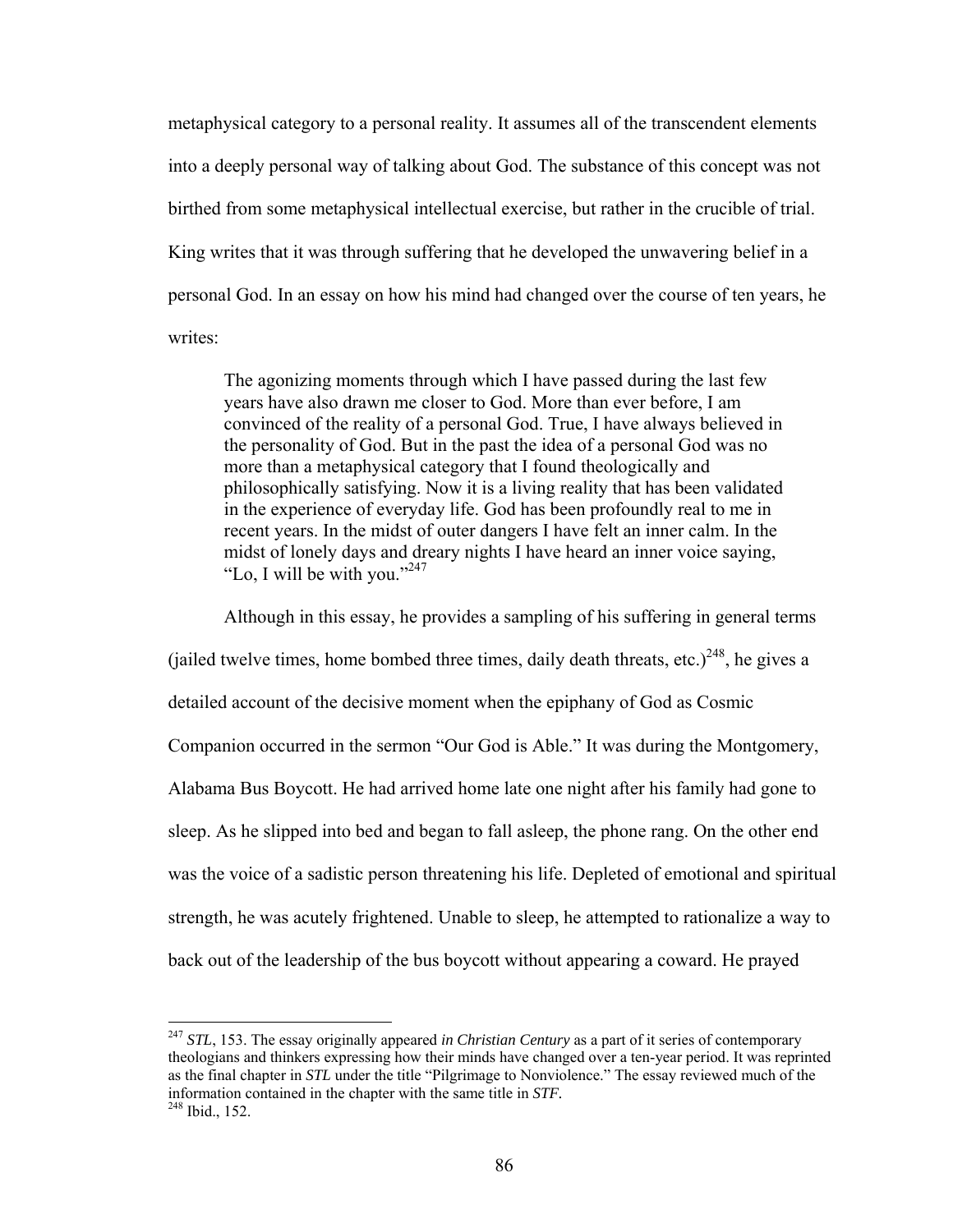intensely to God for deliverance. In that moment he writes:

At that moment I experienced the presence of the Divine as I had never before experienced him. It seemed as though I could hear the quiet assurance of an inner voice, saying, "Stand up for righteousness, stand up for truth. God will be on your side forever." Almost at once my fears began to pass from me. My uncertainty disappeared. I was ready to face anything. The outer situation remained the same, but God had given me inner calm  $^{249}$ 

It is this God who comes near during times of great need in the struggle for

righteousness, justice and human dignity and provides interior resources to stand when

you do not have the strength on your own to stand. In the face of intractable evil, the God

who comes near is a God who is both good and powerful.

God's Infinite Goodness and Finite Power

The presence of evil in the universe and human experience is a major challenge to

any concept of God's goodness and power. King consistently affirms the objective

reality of evil – natural and moral. He asserted:

Is anything more obvious than the presence of evil in the universe? Its nagging, prehensile tentacles project into every level of human existence. We may debate the origin of evil, but only a victim of superficial optimism would debate its reality. Evil is stark, grim, and colossally real.250

However, King does not give up on either God's goodness or power. He finds adequate the traditional answers to the problem of God in the face of moral and physical evil. He grapples with this issue in a paper written during his study at Crozer Seminary entitled "Religion's Answer to the Problem of Evil."251 He examines seven "modern answers" to

<sup>&</sup>lt;sup>249</sup> Ibid., 114. Cf. STF, 134-135.

<sup>&</sup>lt;sup>250</sup> "The Death of Evil Upon the Seashore," *STL*, 77.<br><sup>251</sup> King, *Papers*, 1: 416-433. This paper is significant for several reasons. First, although it is written during the early period in King's theological development, and the basic pattern of development of historical section of the paper is appropriated from H F Rall's *Christianity: An Inquiry into its Nature and Truth* (New York: Scribner's, 1940), the development of his answer to the issue of evil appears to be his own. As such it may arguably represent some of his most creative theological insights. Second, with respect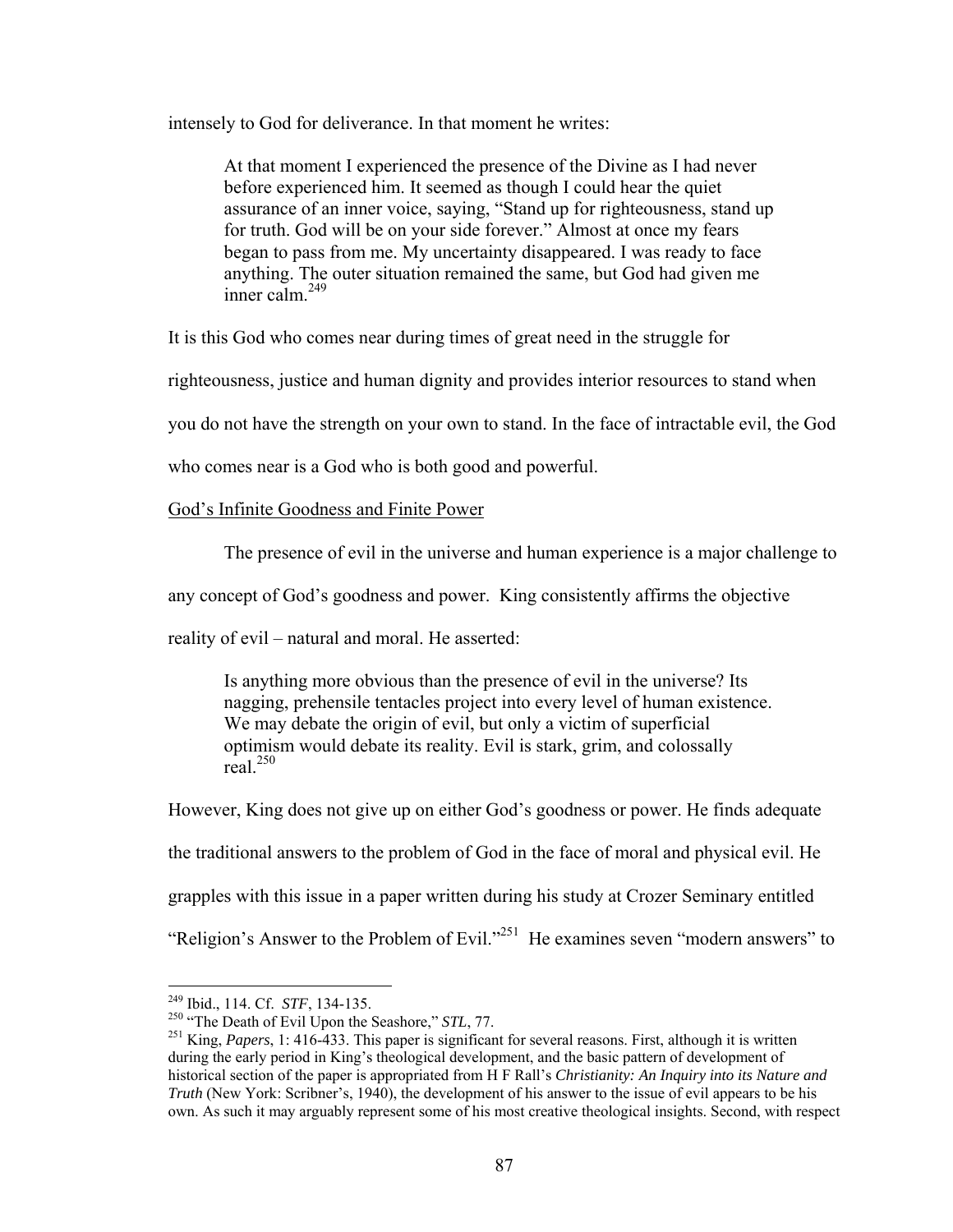the problem of evil that essentially attempts to address the issue by explaining evil in a manner that maintains God's goodness. King adjudges all seven answers as inadequate. $252$ 

The modern answers and their inadequacies are: (1) "Moral evil is the result of the misuse of human freedom" is inadequate primarily because it does not address natural evil and any adequate theodicy must address both. (2) "Physical evil as punishment for moral evil" collapses for ethical reasons, namely the implication that God harbors resentment. (3) "Evil as a means of discipline" is untenable because the ultimate outcome is uncertain. In other words, everyone does not respond to the chastening of tragedies in a positive and constructive manner. (4) "Evil as an incomplete good argument" is ineffective because one cannot discern the veracity of the claim. (5) "Evil is necessary to establish the good" makes God directly responsible for evil. (6) "The claim that evil is unreal" is deficient because such a position necessarily undercuts all reality. (7) "Theistic finitism maintains the goodness of God while limiting God's power by introducing either an internal dualism in God's nature or an external limit on God's power." This position is untenable to King because it leaves uncertain the ultimate outcome of human history.

Any attempt to minimize God's goodness or God's power is untenable. The most adequate answer to this perplexing problem is to re-conceptualize what it means to say that God is absolute goodness and at the same time that God is absolute power. By reconceptualizing what goodness and power are, King will be able to maintain a notion of God as absolute goodness and absolute power while avoid making God responsible for

to King's mature answer to the issue of God's goodness and power in the presence of moral and natural evil is essential based on the ideas developed in this paper.

<sup>&</sup>lt;sup>252</sup> Ibid., 417-426. King actually addresses the first six under the heading "Modern Answers" (see pp. 417-22) and devotes a whole section to the seventh modern response to evil under the heading, "The Doctrine of a Finite God" (see pp. 422-426).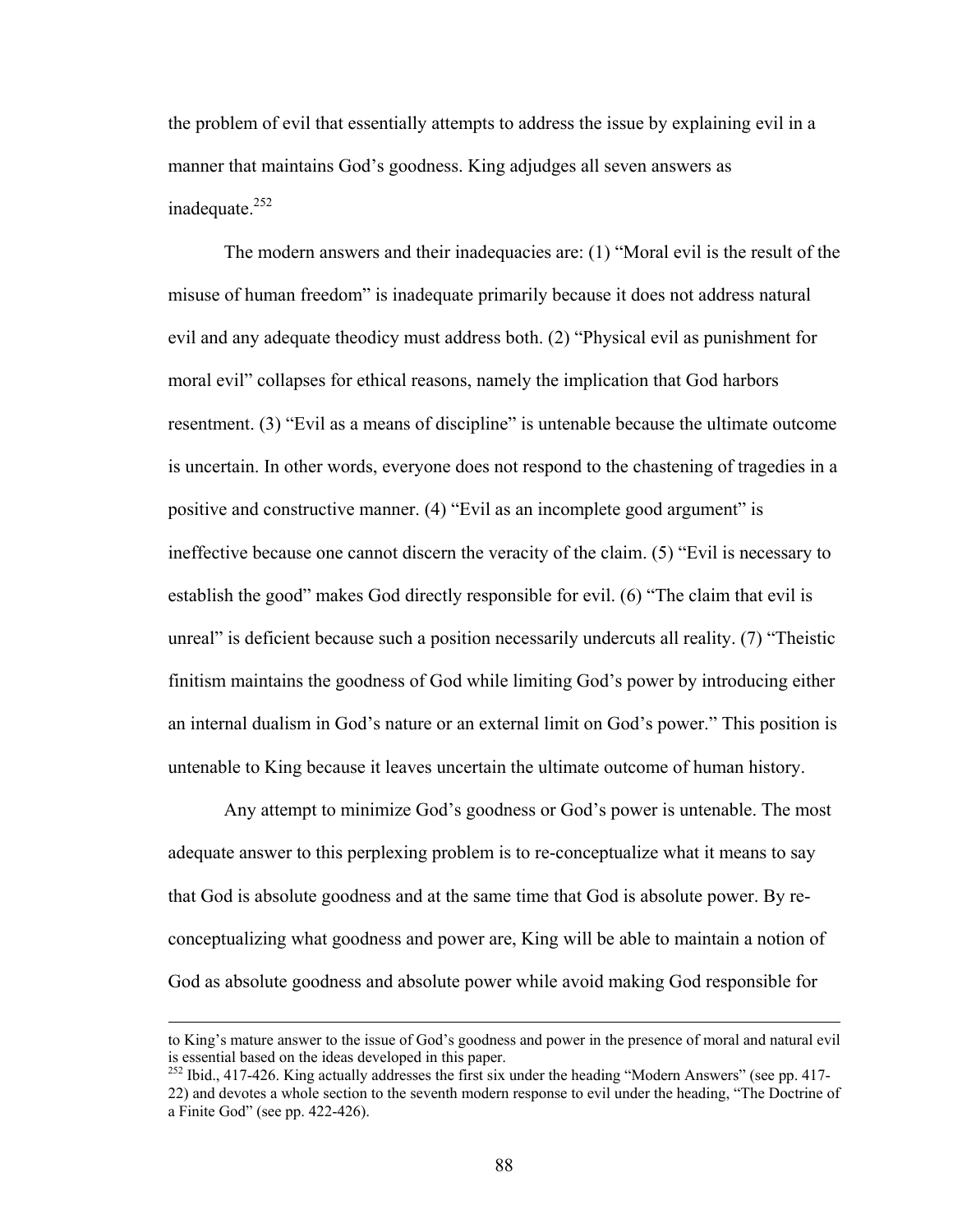evil. Evil, in its many forms racism, classism, militarism, etc., will occupy the thoughts and energy of King during his entire public life. He will constantly draw on his reconceptualized view of God's goodness and power for strength and courage to persevere.

Re-conceptualizing God's Goodness

 King's view of the goodness of God is grounded in his experience growing up in his parents' home, where church and community – by extension – provided a self affirming context. He makes this connection clearly in his religious autobiography while at seminary, noting:

It is quite easy for me to think of a God of love mainly because I grew up in a family where love was central and where lovely relationships were ever present. It is quite easy for me to think of the universe as basically friendly mainly because of my uplifting hereditary and environmental circumstances<sup>253</sup>

While King does not develop the concept of God's goodness to the extent that he does God's power, the notion of God's goodness is understood or implied in his discussion about God. In other words, for King, God's goodness is always assumed.

 When King speaks of God's goodness he is simply affirming that "God possesses every excellence that can belong to a personal spirit, unmixed with evil, unweakened by defect, unsurpassable in degree."<sup>254</sup> God's goodness then is absolute and infinite. Additionally, God goodness is characterized by love that is "ethical, redemptive, and creative."<sup>255</sup> God's involvement with humanity and the world is one of supreme selfgiving for their benefit.<sup>256</sup> King buttresses his view of God's goodness with Harris F. Rall's contention that:

<sup>&</sup>lt;sup>253</sup> King, "Autobiography of Religious Development," *Papers*, 1: 360.<br><sup>254</sup> King, "Religions Answer to Evil," *Papers*, 1: 427.<br><sup>255</sup> Ibid. <sup>256</sup> King, "Six Talks in Outline," *Papers*, 1: 244.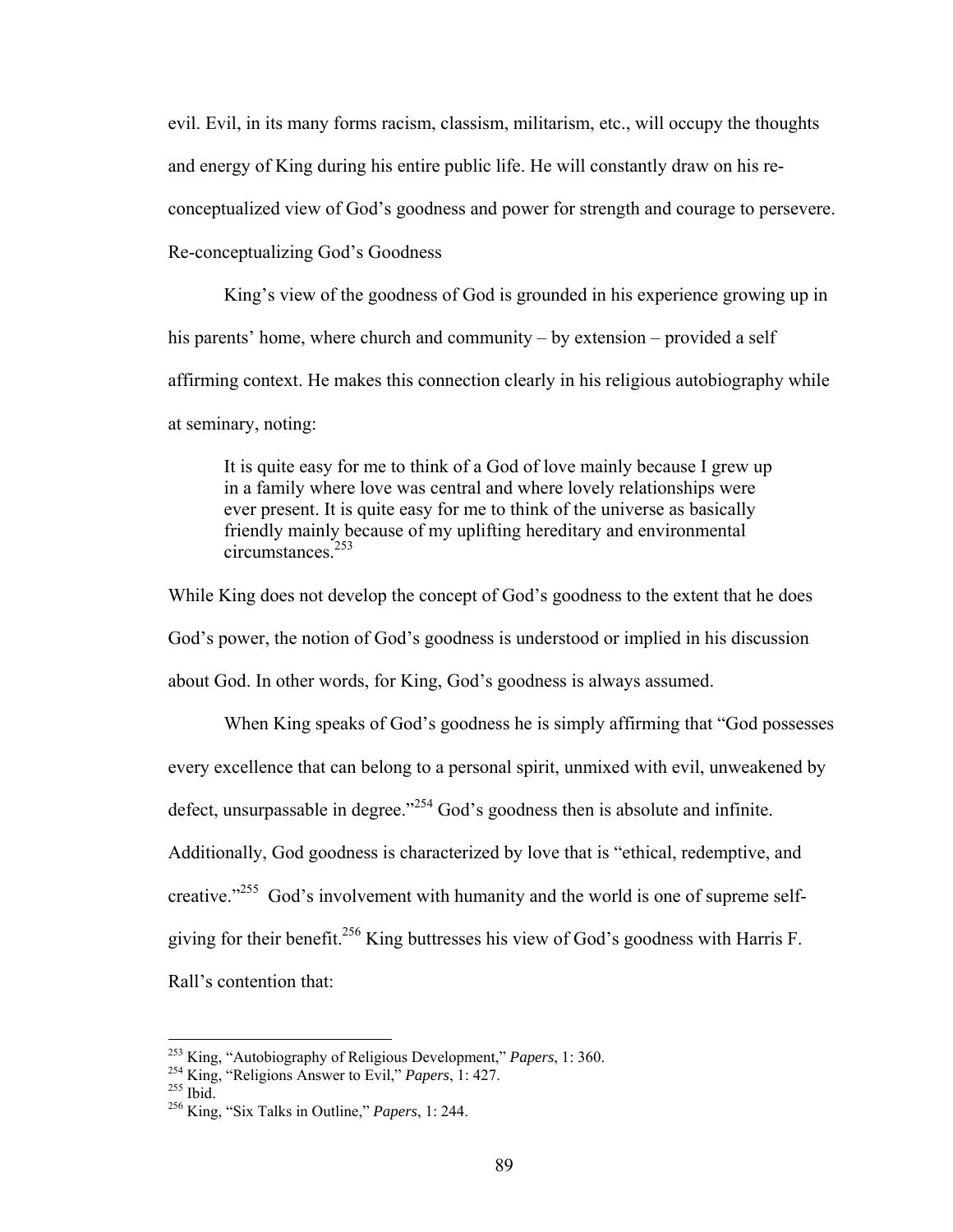[God's] goodness is good will, that is, it is a high and fixed purpose aiming at the supreme good of man. It is redemptive and therefore set against all evil. It is creative: It is goodness at work, active, unswerving, sparing no toil or pain in itself or in its object, seeking to give its own life to this creature man, not intent or granting pleasure and sparing sorrow, but rather on the creation in men, and the sharing with men, of its own life, the life of truth and wisdom, of holiness and love.<sup>257</sup>

Commenting on Rall's statement, King asserts that "if we are to deal adequately with the problem of evil, we must come to some such view of the goodness of God."258

 With an understanding of goodness in ethical terms, God's absolute goodness is reflected in God's creation on at least two levels. First, God structured in the universe moral laws that reveal a gracious and caring God. Second, God demonstrates God's care for the universe through divine providential care. As King declares, "At the center of the Christian faith is the affirmation that there is a God in the universe who is the ground and essence of all reality. A Being infinite in love and boundless power, God is the creator, sustainer, and conserver of values." $259$ 

This aspect of God's goodness is reflected in King's logic for personal immortality. His belief in personal immortality is inextricably linked to his concept of the goodness of God. His logic is basically that a good God is the originator, sustainer, and redeemer of universal values. As such, God would be committed to conserving the highest values in the universe, which are persons. He is convinced that any philosophical argument for immortality must be coupled to such a view of the goodness of God and, conversely, any philosophical theism that has this view of God will affirm personal

<sup>257 &</sup>quot;Religion's Answer to the Problem of Evil," *Papers*, 1: 427. cf. Harris F. Rall. *Christianity: An Inquiry into Its Nature and Truth* (New York: Scribner's, 1940), 323. 258 Ibid. 259 *STL*, 98.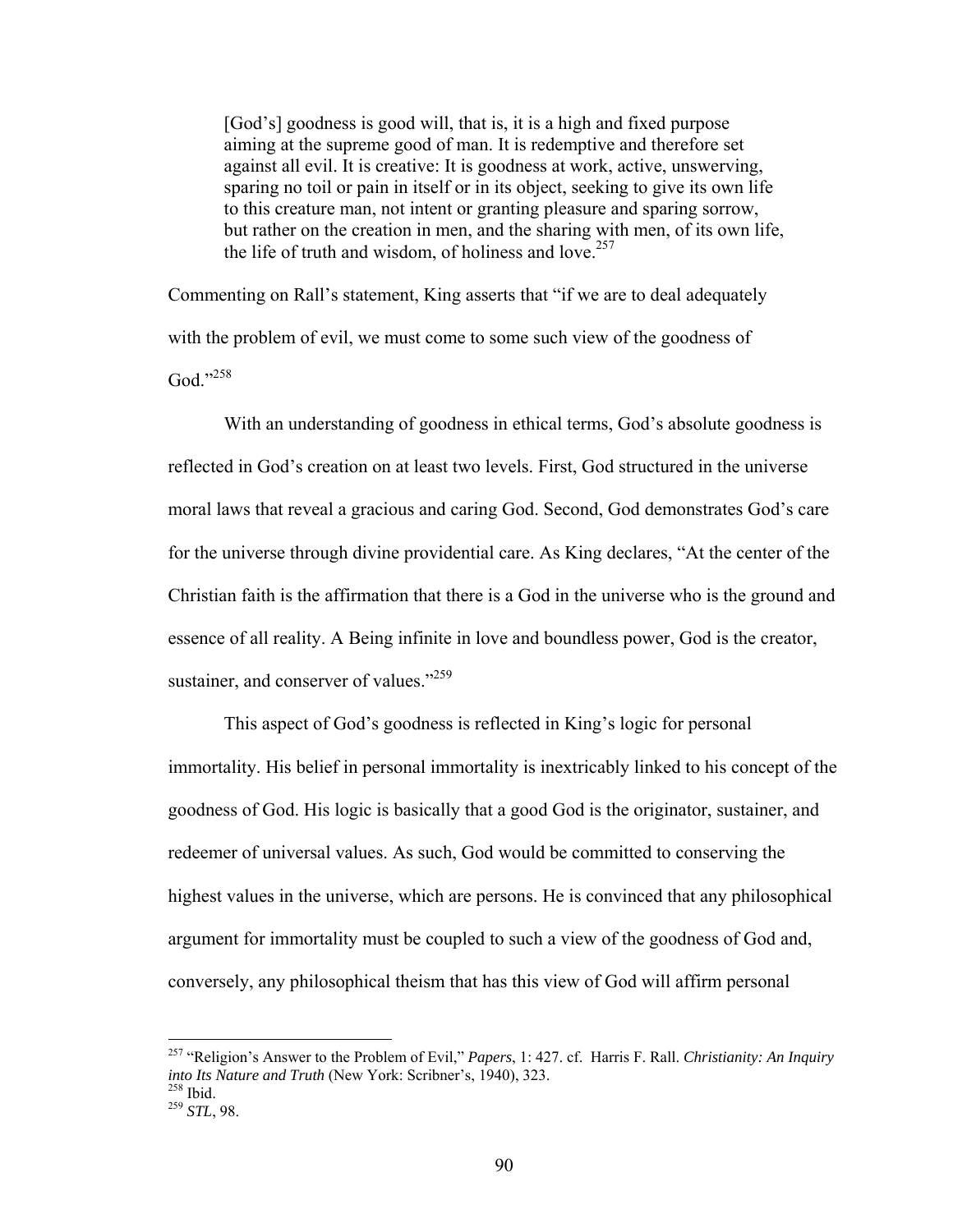immortality. The concepts of God's goodness and human immortality are mirror

concepts. The argument for God's goodness is an argument for human immortality.<sup>260</sup>

Re-conceptualizing God's Power

God's power is essentially grounded in the goodness of God. King's

understanding of the goodness of God is sympathetic to Henry Nelson Wieman's view of

God's goodness. He summarizes Wieman's concept of God's goodness:

Wieman contends that God is the only absolute good. As we have seen, he seeks to defend this claim by defining absolute in a fivefold sense. First of all, absolute good refers to that which is good under all circumstances and conditions. It is good that is not relative to time or place or race or class or need or desire. It is good that remains changelessly and identically the same. A second mark of absolute good is that its demands are unlimited. God is good in this sense because he demands our wholehearted surrender. A third mark of absolute good is its infinite value. Fourth, absolute good is unqualified good. Finally, absolute good is entirely trustworthy.<sup>261</sup>

However, King attempts to avoid what he sees as the weakness in Henry Nelson

Wieman's emphasis on God's goodness that does not correlate with a concept of God's

power. King asserts: "If God is truly God and warrants man's ultimate devotion, he must

have not only an infinite concern for the good but an infinite power to actualize the

good."262

 King re-conceptualizes God's power to argue that God's power is finite, but in a way that makes it a relative finiteness. It is relative only to God's own self-imposed limitations. It is not relative to human power or any other power in the universe that may attempt to obstruct God's purpose. He wants to continue to assert that God is able to

<sup>&</sup>lt;sup>260</sup> King, "Final Examination Answers, Philosophy of Religion," *Papers*, 2: 107-108.<br><sup>261</sup> King, "A Comparison of the Conceptions of God in the Thinking of Paul Tillich and Henry Nelson Wieman," *Papers*, 2: 524.<br><sup>262</sup> Ibid., 525.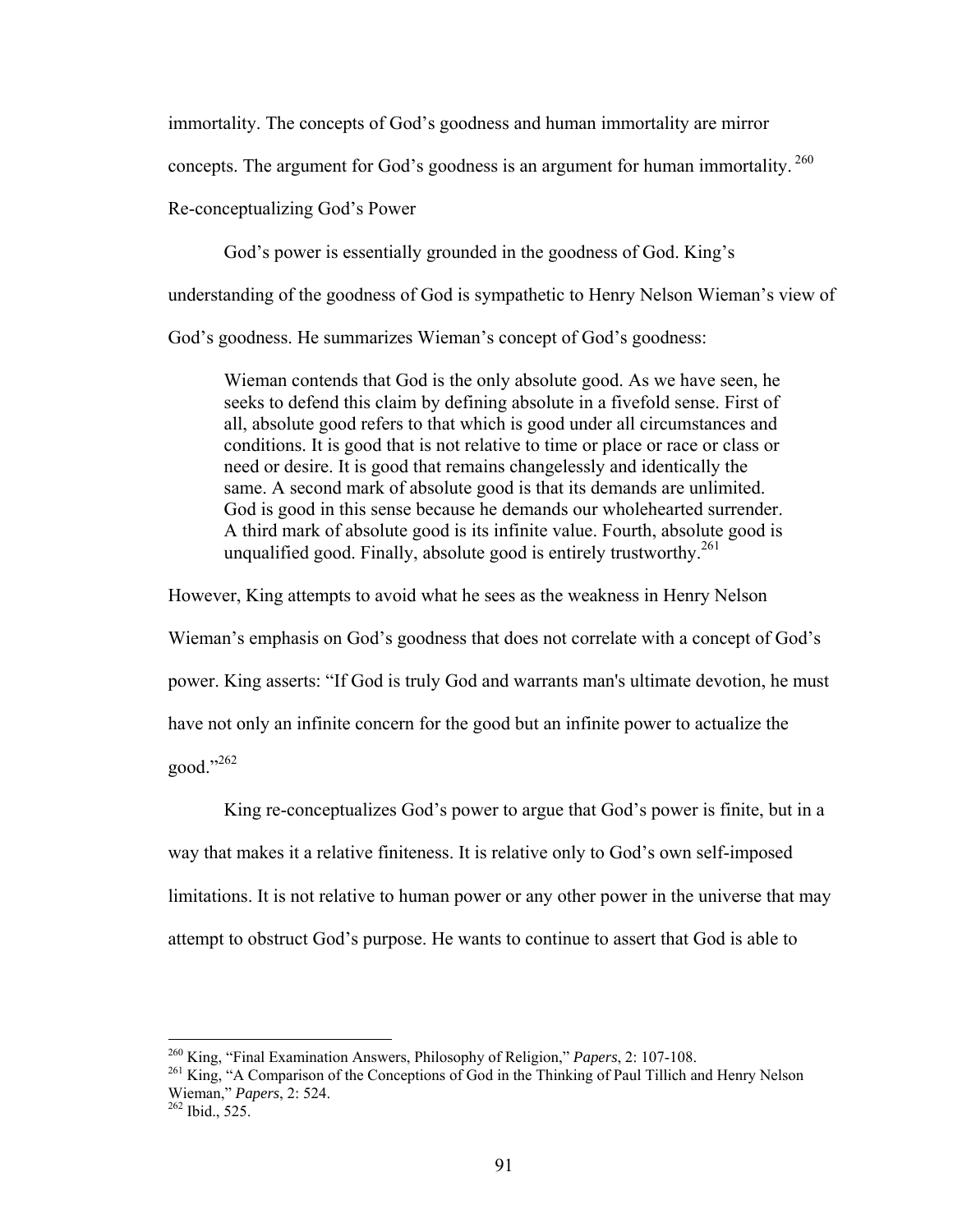subdue evil.<sup>263</sup> God's power is finite not because there is a power that is equal to or greater than God's power in the universe. Rather, it is relative finitude, made relative by God's own volition in establishing laws that govern the various realms of reality.<sup>264</sup> extending real freedom to humanity. Speaking of human freedom in relationship to God's relative finitude, King writes:

We are responsible human beings, not blind automaton; persons, not puppets. By endowing us with freedom, God relinquished a measure of his own sovereignty and imposed certain limitations upon himself. If his children are free, they must do his will by voluntary choice. Therefore, God cannot at the same time impose his will upon his children and also maintain his purpose for man. If through sheer omnipotence God were to defeat his purpose, he would express weakness rather than power. Power is the ability to fulfill purpose; action which defeats purpose is weakness $^{265}$ 

Thus, his definition of power is not in the classical sense of impotence, but the ability to fulfill purpose.<sup>266</sup> However, King further clarifies this understanding of power by asserting that it is the ability to fulfill certain purposes in certain ways that achieve certain results. He notes that, "We must realize that God's power is not put forward to get certain things done, but to get them done in a certain way, and with certain results in the lives of those who do them."267 The manner in which the purposes of God are fulfilled will be consistent with his understanding of God's absolute goodness.

 Conversely, based on King's definition of power, weakness is any action that defeats purpose. Because humans are endowed with real freedom, God's power is limited because cannot use God's absolute power to overcome humanity's freedom. God's

 $263$  STL, 108.

<sup>&</sup>lt;sup>264</sup> Ibid., 84. See King's sermon "God is Able" in *STL*, 107-114. King argues that God is able to sustain the physical universe, subdue evil, and support humanity I their struggle with evil. God's ability is based in the fact that God is the ground of laws of the physical, moral, and spiritual realms. God created the world in such a way the triumph over evil is inevitable.<br><sup>265</sup> Ibid.

<sup>265</sup> Ibid. 266 Ibid., 84. See also "Religion's Answer to Evil," *Papers*, 1: 428. 267 "Religion's Answer to Evil," *Papers*, 1: 428.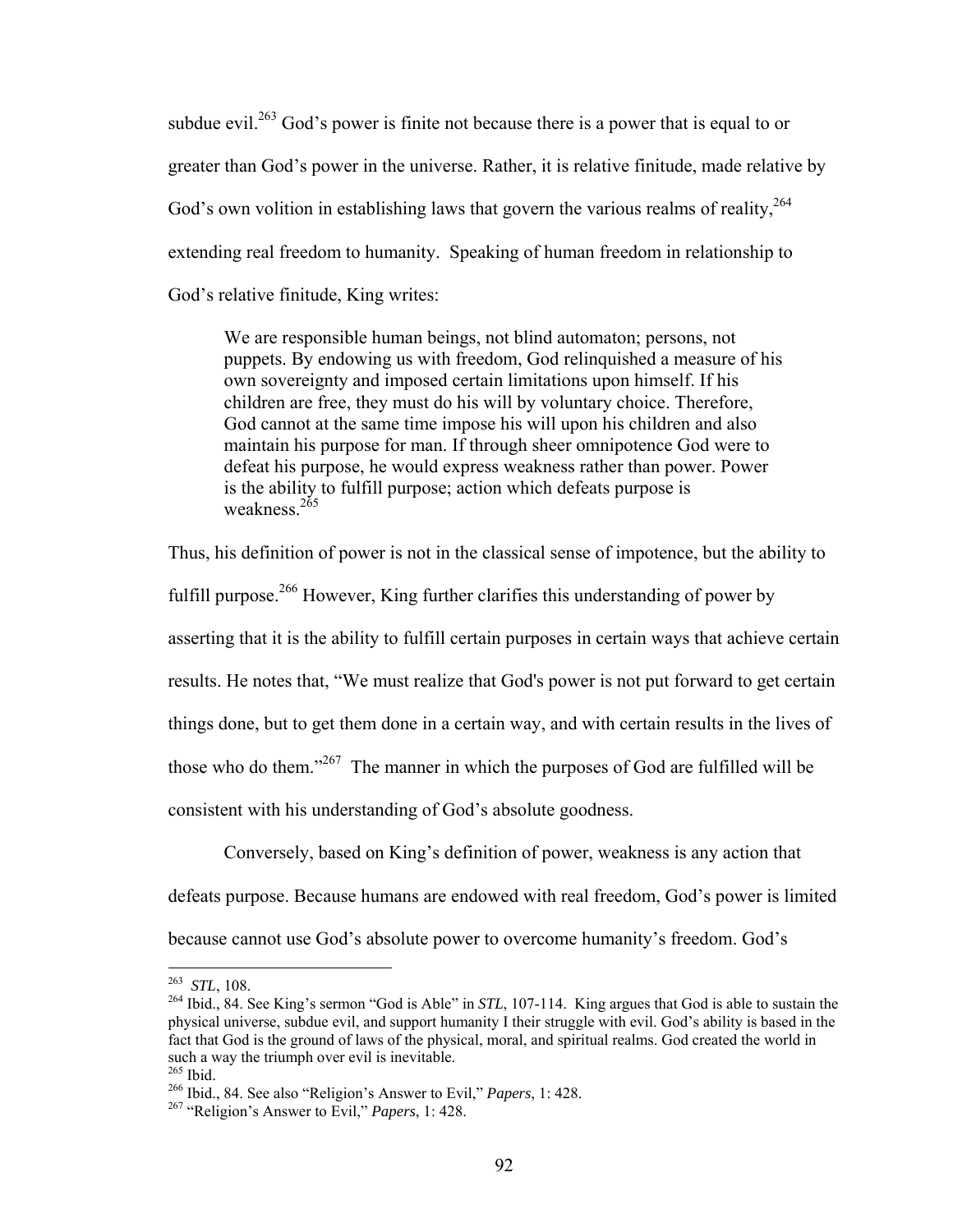relative finitude does not render God impotent to deal with the evil in the world. God is involved in humanity's struggle with evil by providing the resources to sustain humanity in the transformation of the world, thereby fulfilling God's purpose.<sup>268</sup>

## God's Purpose for the World Realized

 King's insistence on the infiniteness of God's goodness and the relative finiteness of God's power seeks to overcome the basic problems of evil by retaining God's goodness and power in such a way that God is not responsible for evil and humanity's freedom is maintained. God's purpose for humanity and the world will be realized in history. The how is certain. God strengthens, empowers, and reinvigorates humanity in its effort to fulfill God's purpose. Thus, King's concept of the absolute goodness and the relative finiteness of God's power bring together these two important attributes of God in a manner that maintains the integrity of both within divine personality.

 In the face of insurmountable challenges in human history, King can still assert that God not only cares for humanity and human flourishing, but that God's caring is made effective in human history through God's power. His concept of God's power has important ramifications for his doctrine of humanity, which will be taken up in the next section. However, for the present concern, what it suggests is the God with us is the God that is dynamically involved in human history, overcoming evil to bring about God's purpose for humankind.

 For King, what humans can know about God and God's ways will always be limited and shrouded in mystery. For him, it is not what is unknown that is of supreme importance, rather, what *is* known matters most. We have the assurance that God has made all the necessary provisions to accommodate an authentic relationship with God in

268 Ibid.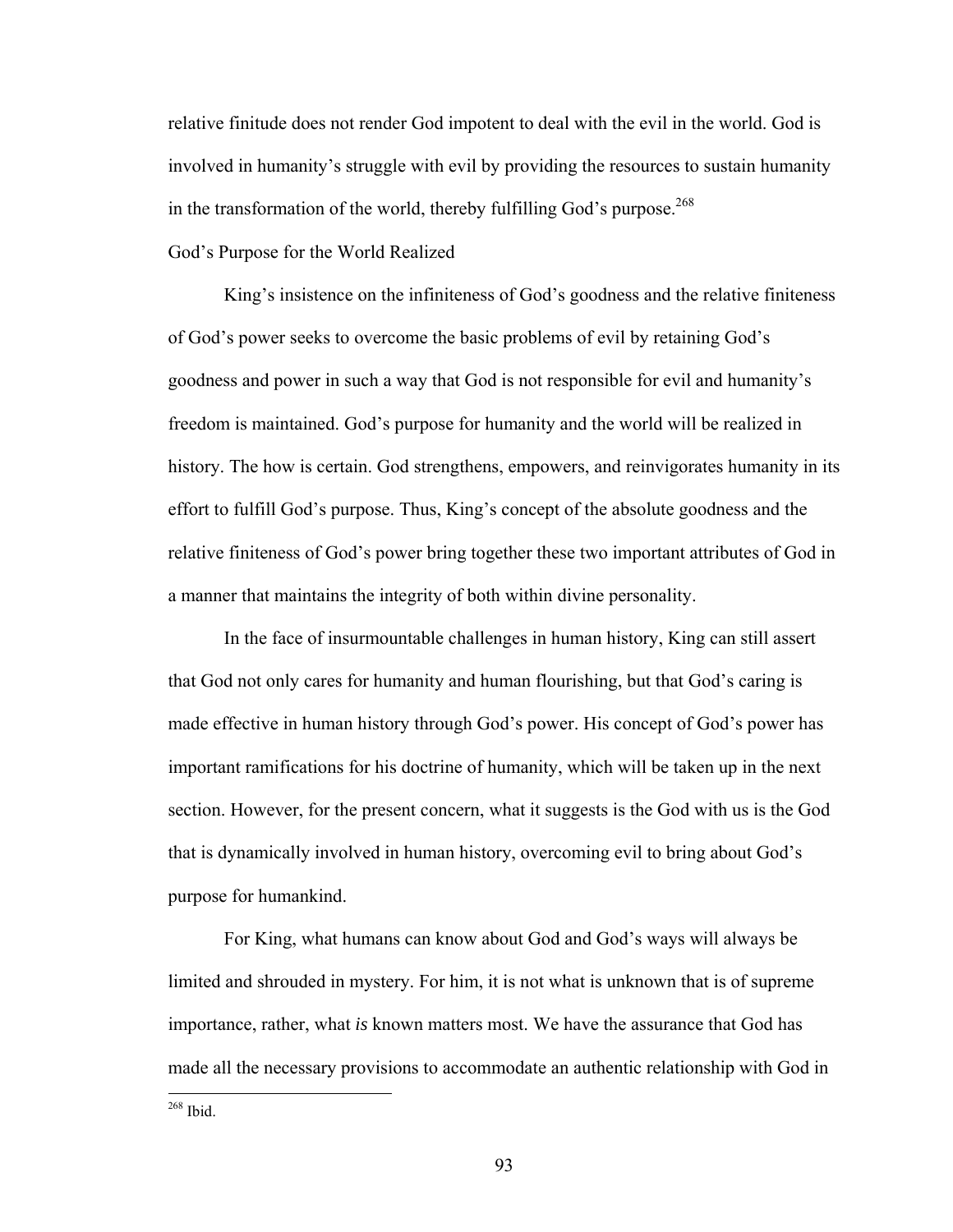the very way that God created the universe. God may be transcendent but God's transcendence does not negate God's capacity to be involved in human history on a cosmic and personal level. This provides the assurance that God's purpose for humanity will be fulfilled in such a way that God's goodness is maintained and human freedom is not eradicated. On the evening of his assassination, King could encouraged those assembled in Memphis, Tennessee, in support of striking sanitation workers, that although he might not see the realization of his dream, they would indeed "get to the promise land."<sup>269</sup>

## Doctrine of Humanity

King's doctrine of humanity is critical to his theology. Second to the concept of God, he has probably devoted more attention to this subject than any other theological concept. Central to a personalistic philosophical approach, humanity is the correlative to the Supreme or Ultimate Person, God. King's theology has a Calvinist impression in that any discussion about God must inevitably evoke a discussion about humanity. The converse is also true: Any discussion about humanity must lead a discussion about God.<sup>270</sup> Furthermore, King takes the position that the answer to the question, "What is Humanity?" is essential to the issues that modern humans must address. $271$  This section

<sup>269</sup> Martin Luther King Jr. "I've Been to the Mountaintop." *A Call to Conscience: The Landmark Speeches of Dr. Martin Luther King Jr.* Edited by Clayborne Carson and Kris Shepard (New York: Warner Books, 2001), 223.

<sup>270</sup> John Calvin. *Institutes of the Christian Religion*. Edited by John T. McNeil. Translated by Ford Lewis Battles (Philadelphia: Westminster, 1960), 35.

<sup>271</sup> Martin Luther King Jr. "What is Man?" *The Measure of Man* (Philadelphia: Fortress Press, 1988), 9. The sermon, "What is Man?" was first published in *Strength to Love* (New York: Harper and Row, 1963). *Strength to Love* was republished by Fortress Press in 1981 with the sermons, "What is Man?" and "The Dimensions of a Complete Life" omitted. "What is Man?" was published in *The Measure of a Man*. Two additional adaptations of this presentation are found in *Papers*, volume VI: *Advocate of the Social Gospel, September 1948-March 1963*. One is entitled "What is Man?" preached at the Dexter Avenue Baptist Church in Montgomery, Alabama, in 1954. The other one is entitled, "The Christian Doctrine of Man," preached at the Detroit Council of Churches Noon Lenten service in 1958. While the sermons are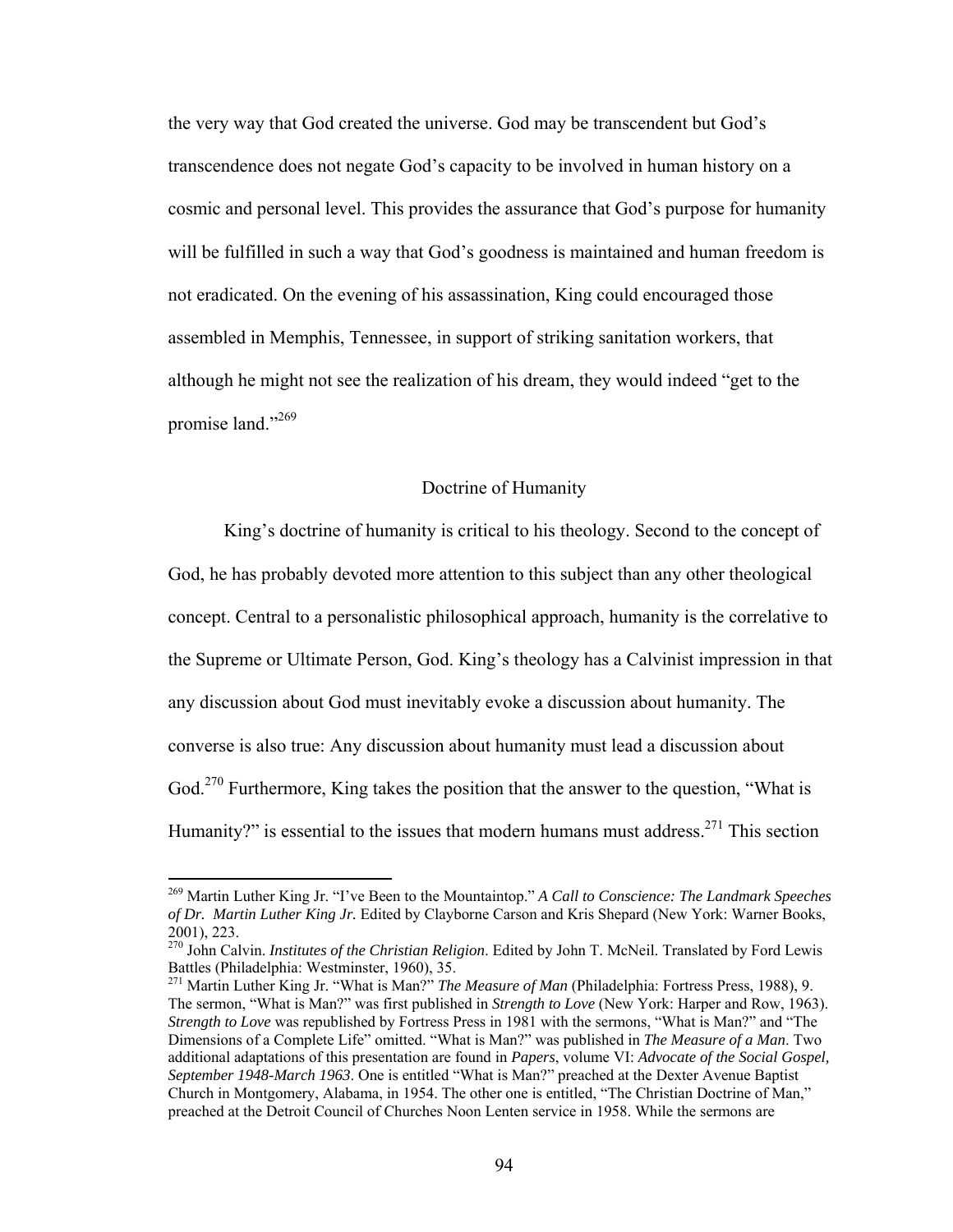will first describe his "realistic view" of humanity's essential nature. Then it will explore the implications of this viewpoint with respect to several traditional Christian anthropological categories such as the image of God, sin, and salvation.

#### Humanity's Essential Nature: A Realistic View

King's concept of humanity attempts to harmonize biblical mythological symbols with the modern evolutionary scientific understanding of human nature.<sup>272</sup> He sees the primary conflicting viewpoints as pessimistic naturalism and optimistic humanism. King describes "pessimistic naturalism" as basically a view that contends that humanity is no more than an animal. It is human animalistic impulses for food, water, shelter, sex, etc., that drive human's actions. Humanity is no more than a "cosmic accident" and that life can be reduced to human materiality.<sup>273</sup> Although King does not suggest that the neoorthodox view of humanity is the same as pessimistic naturalism, he insists that they share the same negative appraisal of human nature. Neo-orthodoxy tended to emphasize the existential nature of humanity, focusing on humanity's capacity to  $\sin^{274}$ 

 At the other extreme, "optimistic humanism" exaggerates humanity's status to the point of making humankind gods.<sup>275</sup> This perspective is consistent with what King calls the liberal view of humanity, which emphasizes the essential goodness of humans. King's reading of Reinhold Niebuhr convinced him that the liberal view of humanity was too sentimental and superficial, over-emphasizing the goodness of humanity. He says that

 essentially the same in content and structure there are some adaptations in each one because of the audience and/or the media for presenting the message. Because of this I will make use of all four versions distinguishing them by the year published 1963, 1988 and in the case of the text in the *Papers* by the year preached (1954) along with the title of the sermon. For obvious reasons such reference will not be needed for "The Christian Doctrine of Man."

<sup>&</sup>lt;sup>272</sup> King's comment in rejecting Luther's and Calvin's view of original goodness is based on his view of human evolution. *Papers*,  $2: 190$ .

<sup>273</sup> King, "What is Man?" (1988), p 9.<br><sup>274</sup> King, *STL*, 147-148.<br><sup>275</sup> King, "What is Man?" (1988), 9-10.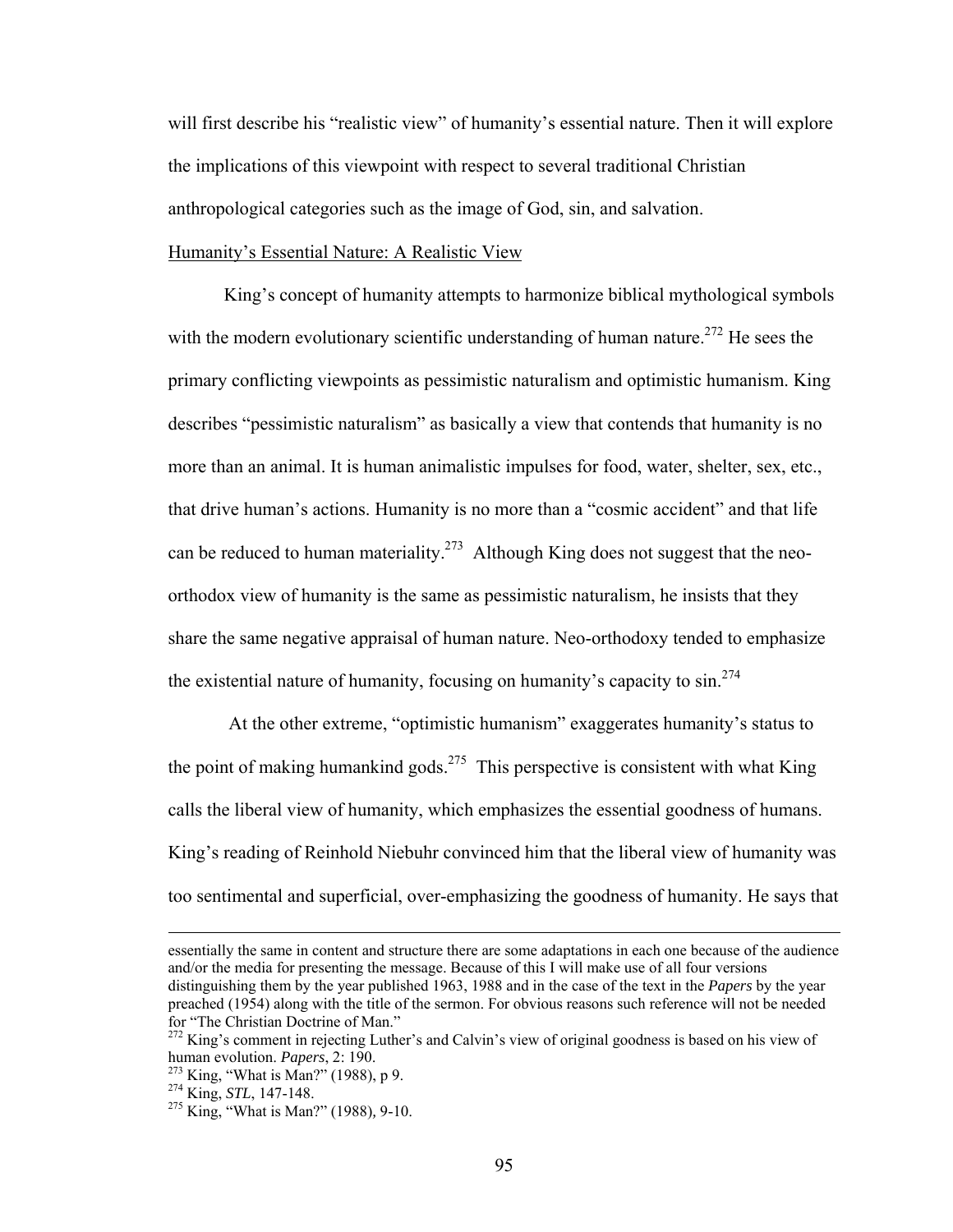"Niebuhr helped me recognize the complexity of man's social involvement and the glaring reality of collective evil."<sup>276</sup> The presence of human abuse of other human beings further persuaded him that a correct understanding of human nature must account for the good as well as the bad in humanity.<sup>277</sup>

King calls for a synthesis of these two perspectives, which he labels as a "realistic" view of humanity.<sup>278</sup> He states the position thus:

There are those who, seeking to be a little more realistic about man, which to reconcile the truths of these opposites, while avoiding the extremes of both. They contend that the truth about man is found neither in the thesis of pessimistic materialism nor the antithesis of optimistic humanism, but a higher synthesis. Man is neither villain nor hero; he is rather both villain and hero. The realist agrees with Carlyle that "there are depths in man which go down to the lowest hell and the heights which reach the highest heaven, for are not both heaven and hell made out of him, everlasting miracle and mystery that he is?"<sup>279</sup>

A "realistic" view of humans, as King uses the term, is simply an understanding of

humanity that takes serious the good and the bad in humanity. There are three dimensions

to King's "realistic" view of human nature. They are the biological, rational, and moral.

It is important to note that these aspects are interrelated in a holistic manner. He does not

place one aspect of humanity's being as intrinsically evil and another part intrinsically

good and thus in conflict with the each other as in Platonic thought. Humanity is an

integration of the physical, spiritual, and moral.

Humanity as a Part of Nature

When King speaks of humanity as biological, he is simply acknowledging that humanity is a part of the natural processes. Humanity is bound by the same natural

 $276$  King, *STF*, 99.

<sup>&</sup>lt;sup>277</sup> King, *STL*, pp.147-148. See also "How Modern Christian Should Think About Man," *Papers*, 1: 275.<br><sup>278</sup> King, "What is Man?" (1988), 9.<br><sup>279</sup> King, "What is Man?"(1963), 88.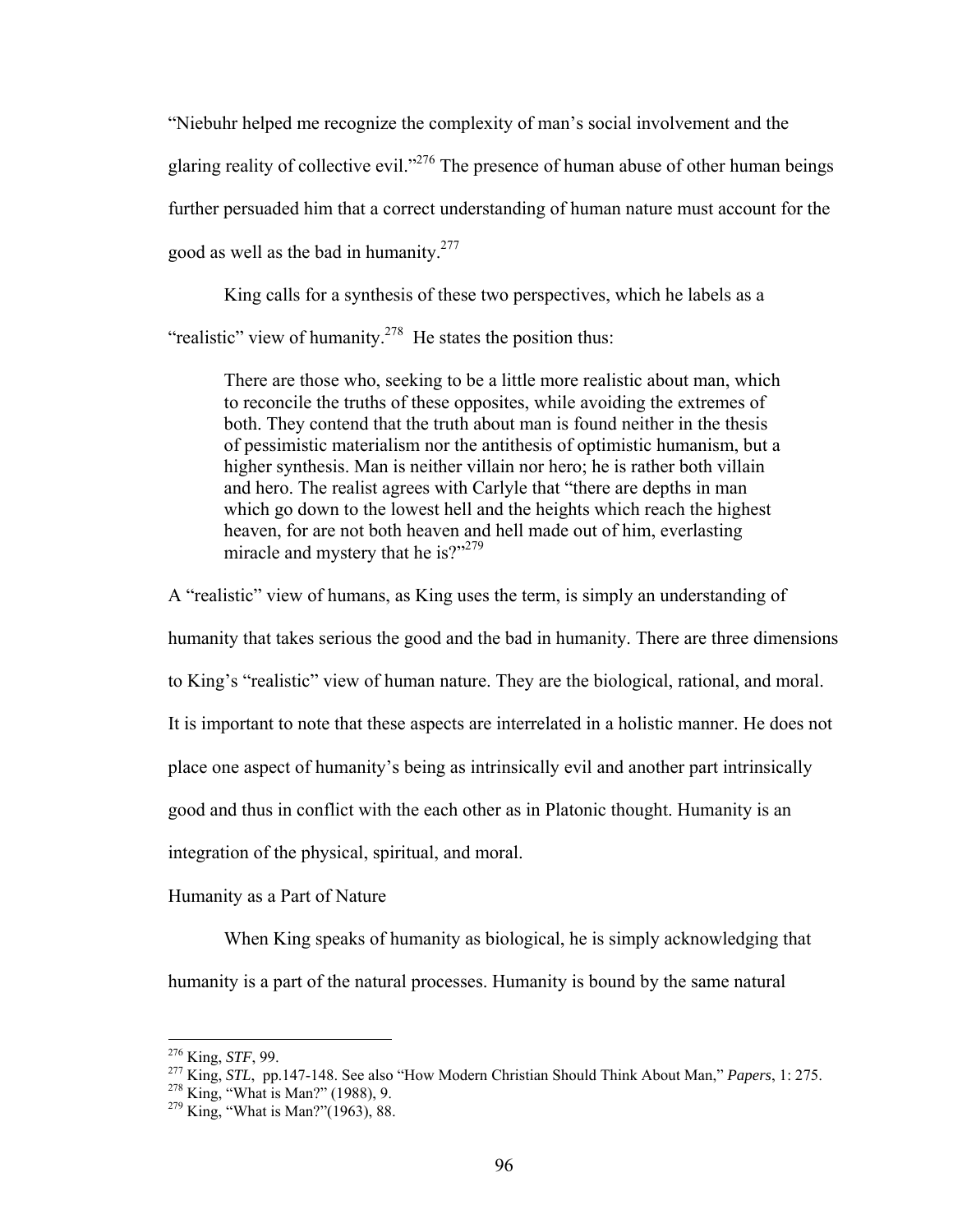necessities as any other animal. There are natural or physical impulses that are driven by a need for food, shelter, security, water, clothes, etc.<sup>280</sup> Humanity's corporeal nature is not bad; but, King asserts that God pronounced that humanity was very good. According to King, "there is nothing wrong with the body."281 This basic view of humanity's physical nature distinguishes it from Greek thought. Correspondingly, it is not intrinsically wrong to pursue these necessities of nature. He would insist that it is the Christian's responsibility to attend to the physical needs of those affected by poverty.<sup>282</sup>

To be a part of nature also means that humanity is confined to time and space.<sup>283</sup> As such, humans are finite creatures. Therefore, humans are limited in perspective, limited in knowledge, and limited in freedom. Human finitude is the basis for humanity's potential for evil. He observed that "Jesus was nailed to the cross not simply by sin but also by blindness. The men, who cried 'Crucify him,' were not bad men but rather blind men."<sup>284</sup> While finitude does not cause one to act in a certain way, the inability to see the full magnitude of one's actions may affect one's decisions.

## Humanity Transcends Nature

While King insists that humanity is a part of nature in his physicality, he wants to equally insist that through humanity's rational nature, humans transcend nature. Humanity's rational capacity is the same as humanity's spiritual nature. It is humanity's rational nature that separates this species from other animals.<sup>285</sup> It is through the human rational capacity of imagination that humanity can envision the future. Humanity can

<sup>&</sup>lt;sup>280</sup> King, "What is Man?" (1954), 176.<br>
<sup>281</sup> King, "What is Man?" (1988), 13.<br>
<sup>282</sup> King, "What is Man?" (1954), 176.<br>
<sup>282</sup> King, "What is Man?" (1988), 10-11.<br>
<sup>284</sup> King, , "What is Man?" (1963), 43.<br>
<sup>285</sup> Ibid., 1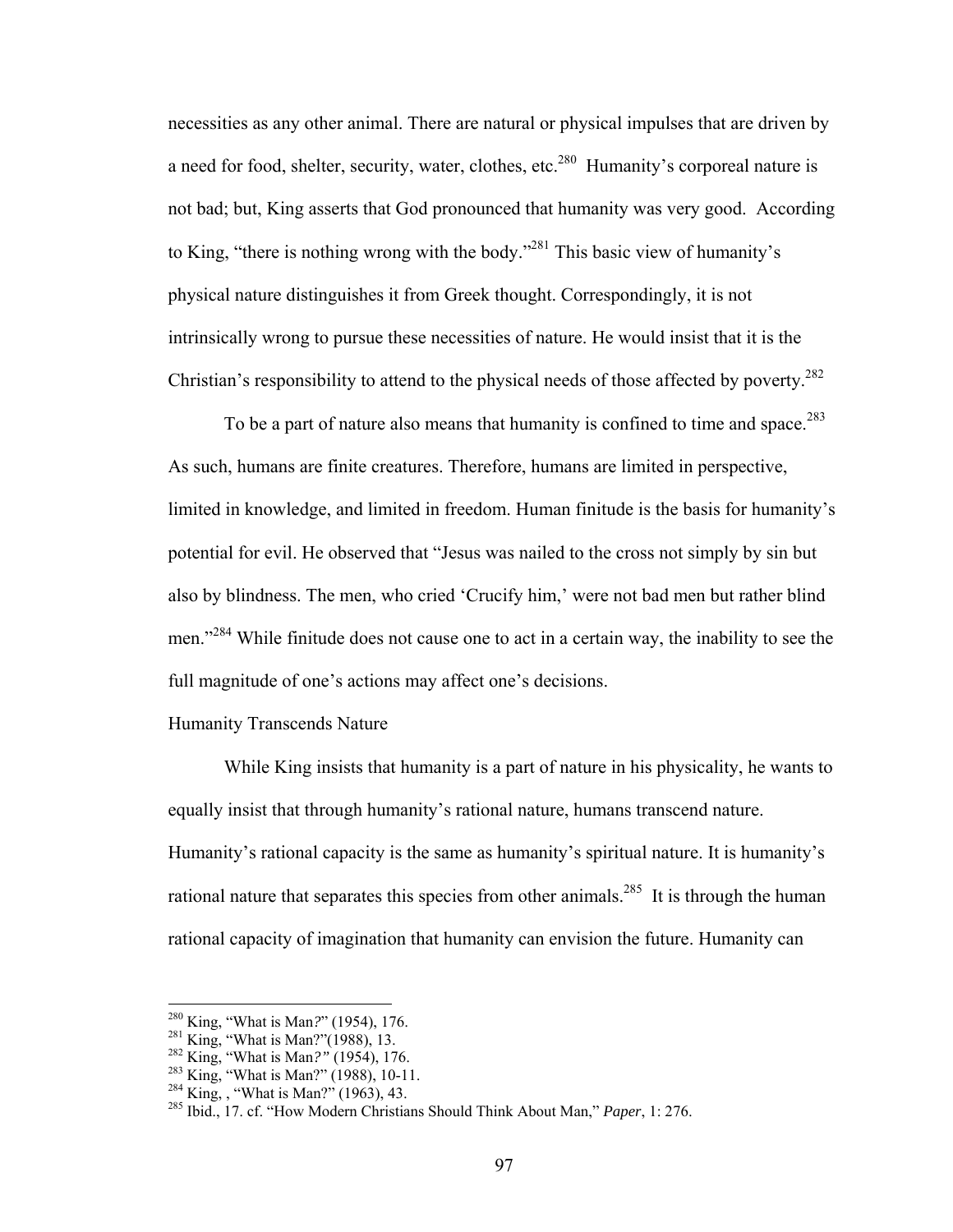anticipate challenges that will prevent the realization of future goals and overcome potential obstacles. Through the mind, humanity cannot be constrained by time and space. To be sure, humanity can only physically exist in the present while physically bound by circumstances, yet one's spirit remains free. King observes:

Man is God's marvelous creation, crowned with glory and honor, and because of this you can't quite hem him in. You put him in Bedford's prison, but somehow his mind will break through the bars to scratch across the pages of history of a *Pilgrim's Progress*. You can bring him down to wretched old age, with his body broken down and his vision all but gone, and yet in the form of Handel, he will look up and imagine that he hears the very angels singing, and he will come back and scratch across the pages of history a "Hallelujah Chorus."286

Human rationality has the capacity both for good and pride and selfsufficiency.<sup>287</sup> This notion of human capacity and potential is important for King's anthropology. As discussed in the previous section, human finitude is the context of wrong choices and actions, but human finitude does not make human nature intrinsically evil or depraved. The limitation of human knowledge and perspective make human evil possible, but not inevitable. As will be shortly observed, King's concept of sin allows him to discuss humanity in a way that maintains an evolutionary perspective that accounts for sin without making God responsible for the sin and evil in the world. Human Responsibility for Nature

For King, human freedom is absolutely essential. Freedom is not only the basis for human responsibility for the self, but for other persons and lower creatures. Human capacity combined with human freedom ensures that humans can act on their dreams, thoughts, and ideas. Humanity is capable of acting in such a way as to experience fulfillment in their capacity to mold and shape human history. Human freedom, however,

<sup>&</sup>lt;sup>286</sup> King, "What is Man?"(1988), 17-18.<br><sup>287</sup> King, "How Modern Christians Should Think About Man," *Papers*, 1: 277.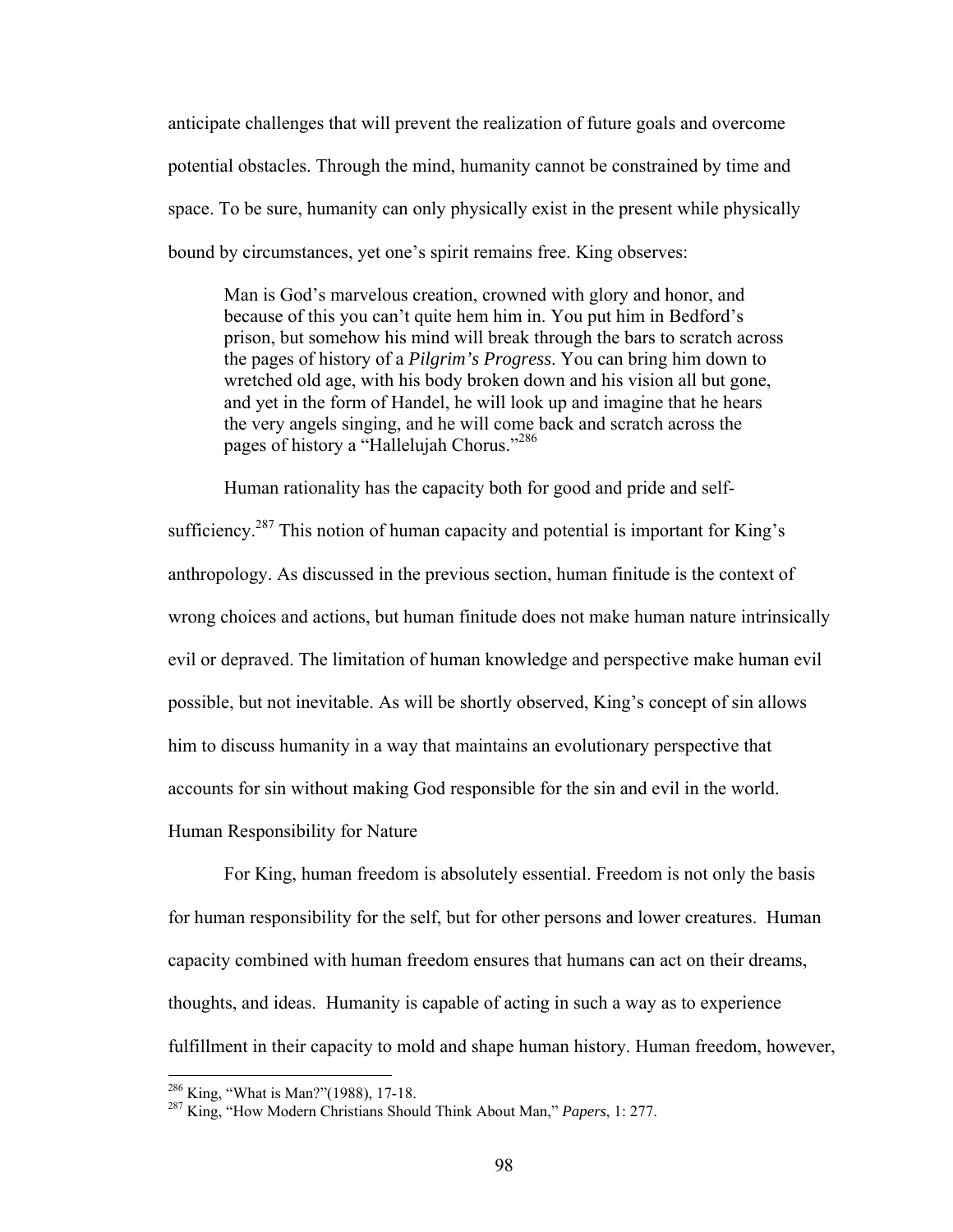is limited and finite by natural necessities, limited knowledge, and limited experience.<sup>288</sup>

Despite these limitations, King asserts that humans have the capacity through the will to assert their freedom and realize the fullness of human potential. Human freedom makes us ultimately responsible for human progress and the well-being of the planet. King contends:

Man has within himself the power of choosing his supreme end. Animals follow their natures. But man has the power of acting upon his own nature almost as if from without; guiding it within certain limits; and modifying it by the choice of meaningful ends. Man entertains ideals, and ideals become his inspiration. Man can be true or false to his nature. He can be a hero or a fool. Both possibilities, the noble and the base alike, indicate man's greatness.<sup>289</sup>

The negative aspect of human freedom is humanity's potential to misuse their freedom for those things that are less than worthy of human endeavor. Just as humans can use their freedom to harness the power of the atom for constructive purposes, human freedom can be use to harness the atomic power for destructive purposes. It is precisely this reality that makes King's concept of humanity "realistic." Here, humanity is not all biology or all spirit, but human capacity for evil and goodness is dependent on the use of human freedom. Thus, humanity is ultimately responsible for humanity's destiny.

King's doctrine of humanity is grounded in his "realistic" view of humanity. It seeks to take seriously three dimensions of human creatureliness: bodily creature, spiritual creature, and responsible creature. Through his notion of human responsibility (or will/freedom), King holds together the dialectic of the earthy nature and the transcendent nature of humanity in creative tension. This conception serves as the basis for how King ultimately understands the relationship between God and humanity.

<sup>&</sup>lt;sup>288</sup> Ibid., 276.

 $289$  King, "What is Man?" (1954), 178.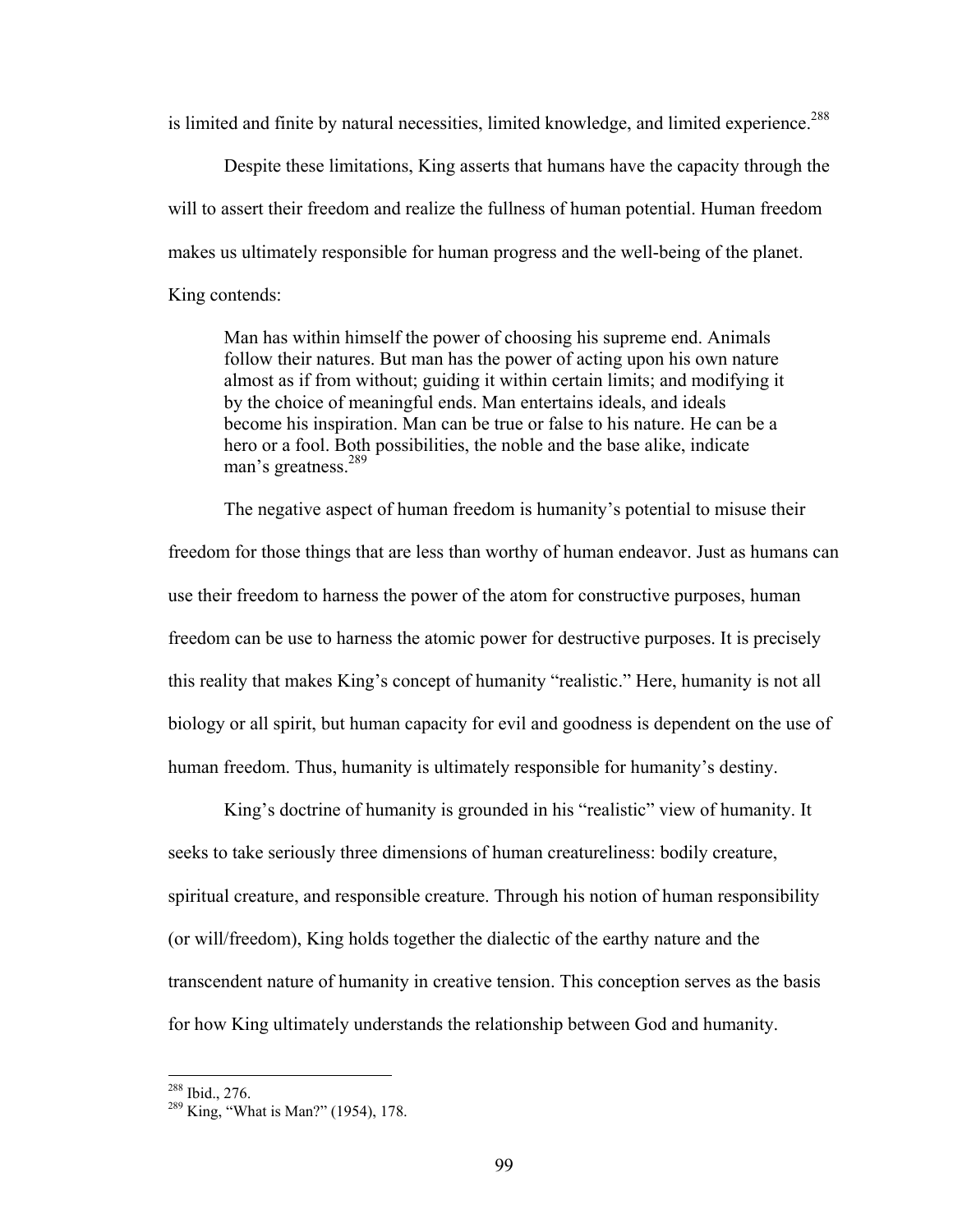## A Modern Christian Theological Anthropology

King's commitment to a realistic view of humanity serves as the template from which he makes his judgments about theological issues. He insists that a one-sided generalization about humanity is an inadequate description of human nature. The imprint of the biblical fundamentalism of his childhood prevents him from abandoning certain theological categories and concepts, even if outdated in a scientific age. Therefore, King takes the categories of neo-orthodoxy and their essential meaning and reformulates them based on his understanding of the essential nature of humanity and God's relationship to the world.

## *The Imago Dei*

 King contends that the fundamental question in Christian anthropology is: "What does it mean to be created in the image of God?" King's answer to this question asserts that there are two aspects of human nature that reflects the image of God. The primary characteristic of humanity that reflect the image of God is found in humanity's rational capacity. As discussed earlier, King contends that humanity's spiritual essence is human rationality. Humanity's ability to think provides god-like qualities of imagination, creativity, and transcendence. The image of God is also reflected in human capacity to make choices. Human freedom, King writes:

The *imago dei* has been interpreted by different thinkers in terms of fellowship, responsiveness, reason, and conscience. An abiding expression of man's higher spiritual nature is freedom. Man is man because he is free to operate within his destiny. He is free to deliberate, to make decisions, and to choose between alternatives. He is distinguished from animals by his freedom to do evil or to do good and to walk the high road of beauty or tread the low road of ugly degeneracy.<sup>290</sup>

Human spiritual nature and freedom of choice combined provides humans with

 $290$  King, "What is Man?" (1963), 90.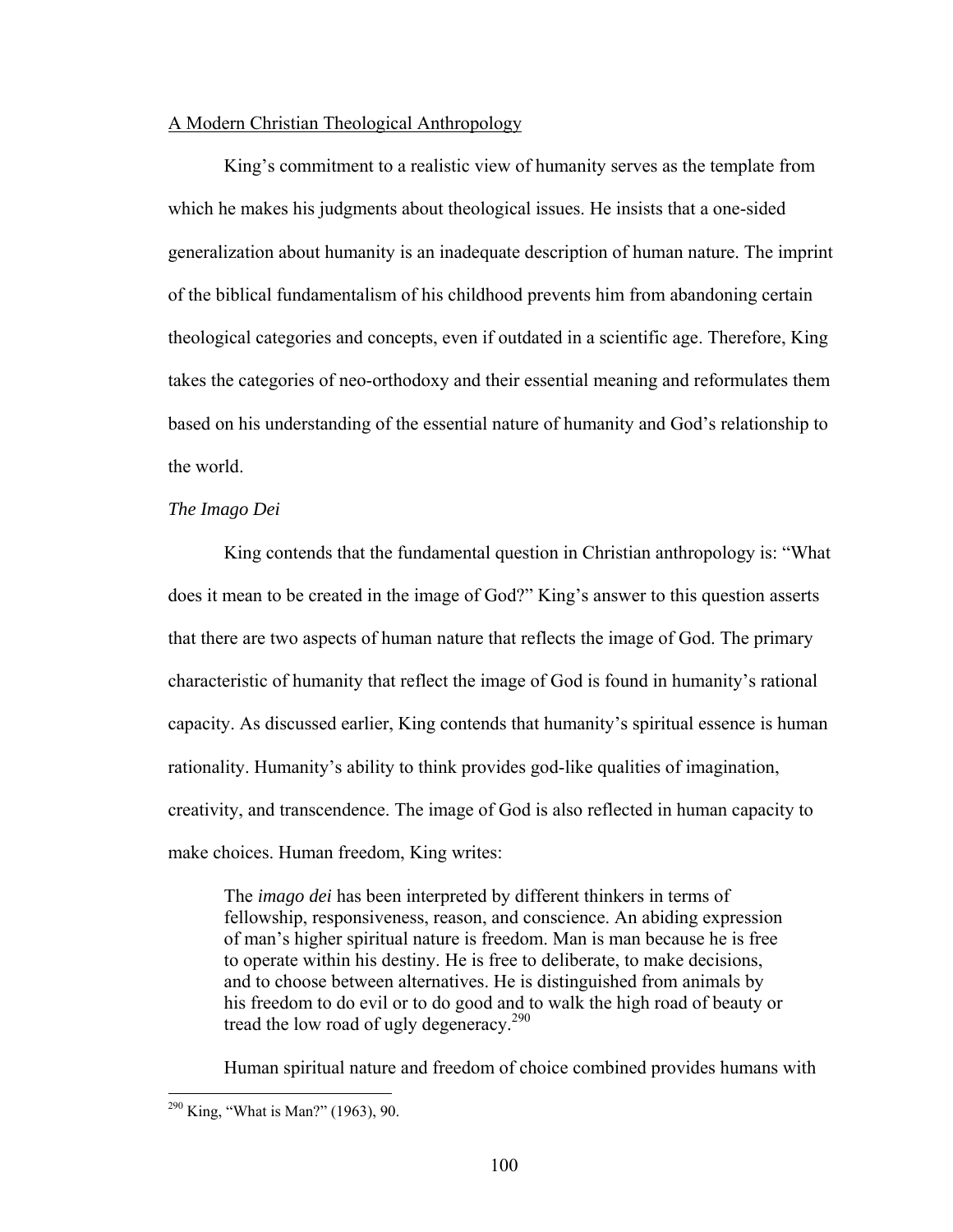the "unique ability to have fellowship with God."<sup>291</sup> It is the fact that humanity was created and called to a particular relationship with God that we can say that humans are in the image of God. King avoids committing to the idea that the image of God in humanity gives humanity some kind of divinity or goodness. Humanity's goodness is never inherent and inevitable. It is always "potential" and uncertain. He is clear that humanity is "neither good nor bad by nature, but has the potential for either."  $292$  The terms "capacity," "potential," and "freedom" are critical in King's description of humanity. Humanity has the capacity for good, the potential to live a life above all impediments of natural impulses, and the freedom to choose to pursue God's purpose for humanity. It is this realization that inspires human determination to live up to their divine purpose.<sup>293</sup>

King takes issue with the reformers, Martin Luther's and John Calvin's notion that through humanity's sin, the image of God has been so totally effaced that humanity's will is in complete bondage. He rejects the idea that the human will is only capable of only choosing evil. While acknowledging that the image of God has been "terribly scarred" in humanity, King rejects any idea of the image of God being so completely destroyed in humanity that humanity is unable to move towards God. He contends that there remains in humanity a hidden goodness that may draw humanity to reach its full capacity for good. He argues that there is "some good in the worst of us and some evil in the best of us."294 However, King recognizes that human reasoning has been distorted by sin and argues that any belief in the inevitable constructive program of human society is flawed.

<sup>&</sup>lt;sup>291</sup> King, "What is Man?"(1988), 18.<br><sup>292</sup> King, "How Should a Christian Think About Man." *Papers*, 1: 277.<br><sup>293</sup> King, "Six Talks in Outline" *Papers*, 1: 281.<br><sup>294</sup> King, "Loving Your Enemies." *STL*, 51.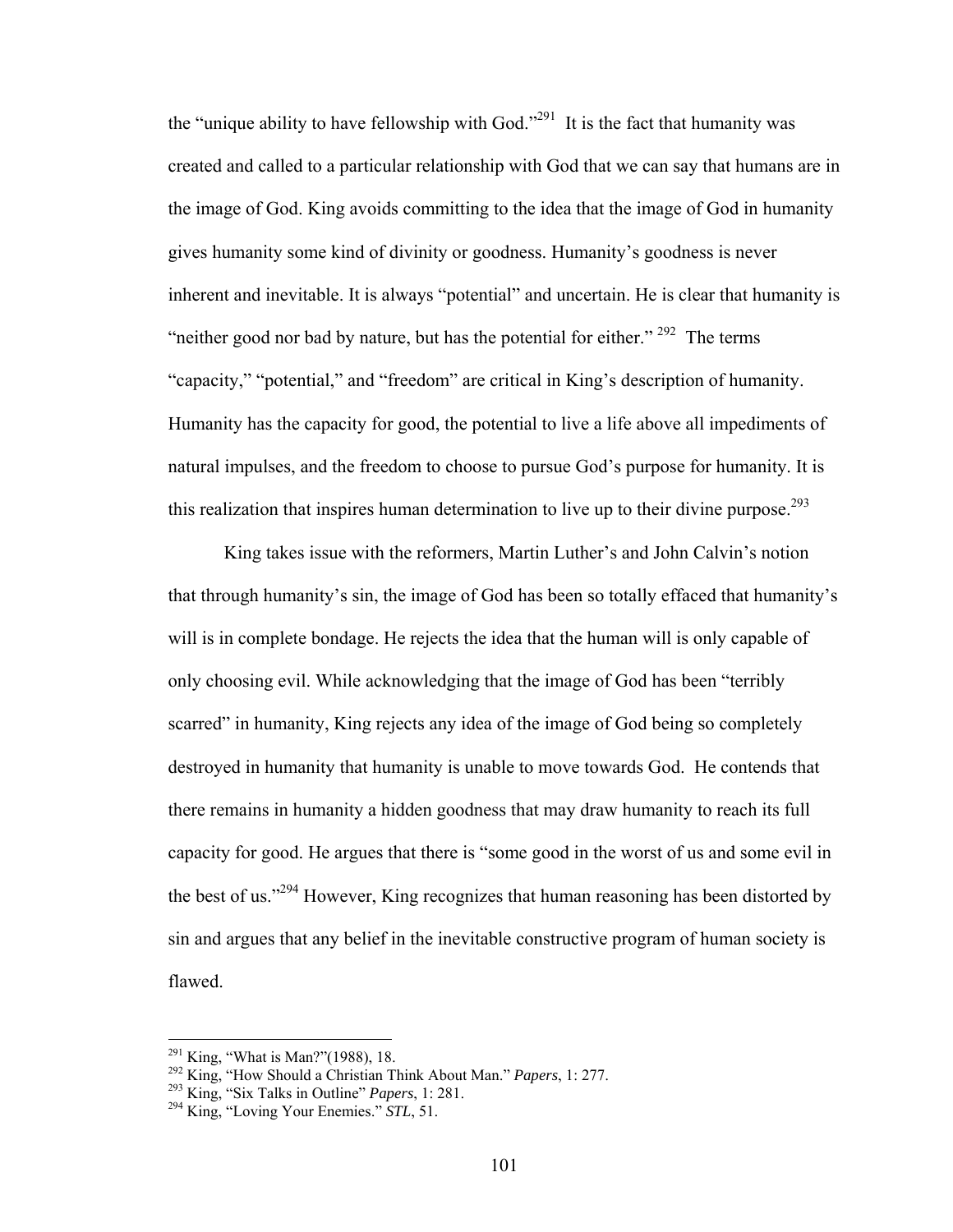King also takes issue with the concept of a catastrophic fall from original goodness. On this point, his logic is consistent. If there were no original goodness, then there could be no fall from goodness. Influenced by an evolutionary perspective, King insists that the fall of humanity is one way of suggesting that humanity, through the misuse of freedom, has relapsed into animalism.295 Original sin for King is humanity's failure to reach the capacity of good in human potential.<sup>296</sup>

# Humans as Sinners

King recovers the concept of sin in theological discourse. He writes that "we must admit that many of the ills in the world are due to plain  $\sin^{3297}$  He asserts that modern humans would like to eradicate term "sin" and replace it with more acceptable and less offensive psychological parlance such as "error of nature, absence of good, false concepts of mind."<sup>298</sup> Any honest, sensible person must admit that sin is a fact of the human experience. King locates the principle of sin neither in the body nor the rational dimension of human nature, but in the human will.<sup>299</sup> He asserts that sin occurs because of humanity's misuse and abuse of human freedom.<sup>300</sup> Because the image of God in humanity is reflected in the rational and the will (of human freedom), King argues that through human sinfulness the image of God is marred but not eradicated.<sup>301</sup> This is evident primarily in the fact that humans – though sinners – are free.

We just accept that as a presupposition that man can choose between alternatives. He isn't guided by instinct as the lower animals merely. But

<sup>&</sup>lt;sup>295</sup> Ibid., 275.<br><sup>296</sup> King, "A Comparison and Evaluation of the Theology of Luther and Calvin," *Papers*, 2: 190.<br><sup>297</sup> King, "How Modern Christian Should Think of Man," *Papers*, 1: 278.<br><sup>298</sup> King, "What is Man?" (196 that of Calvin" *Papers*, 2: 190.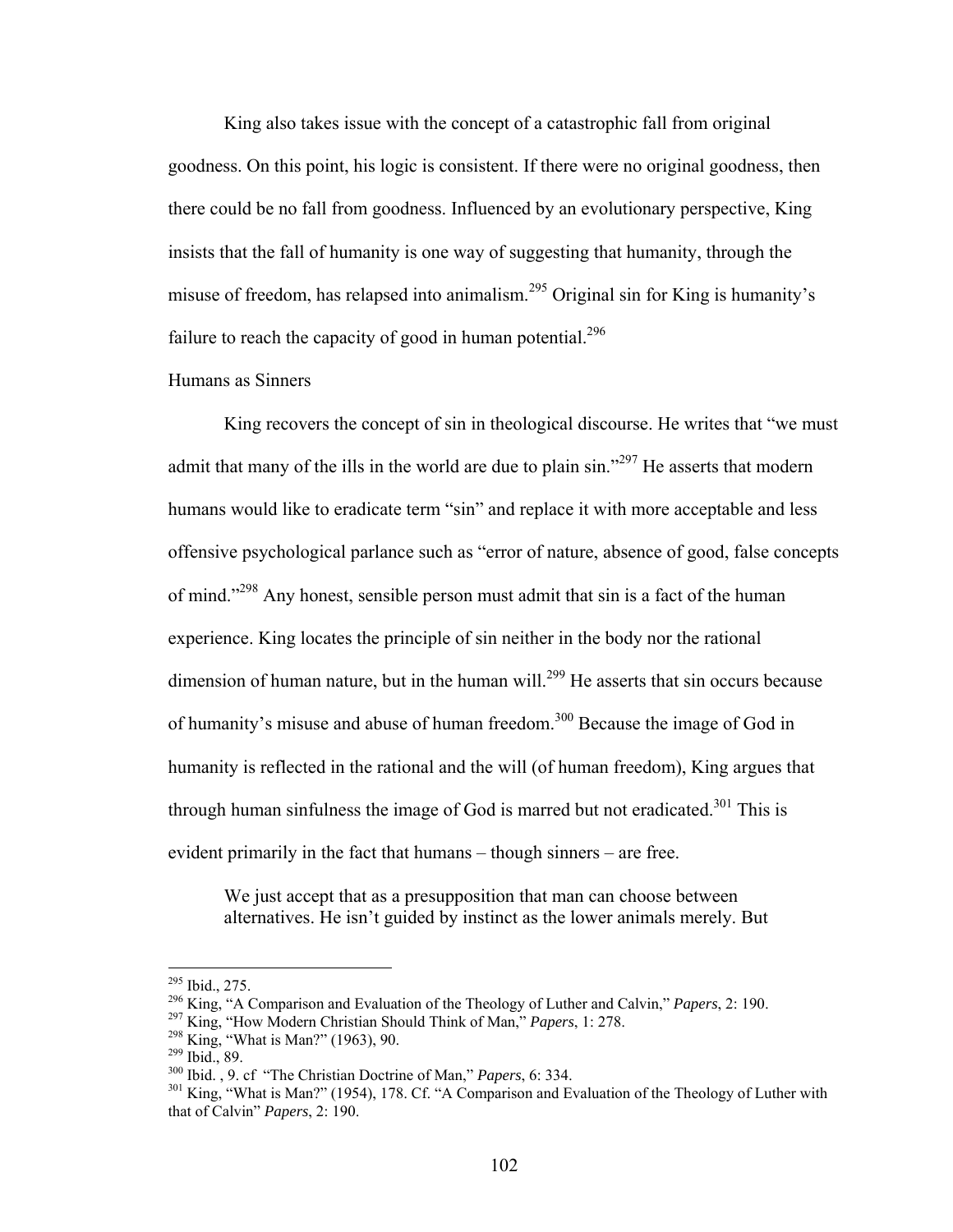he's free: he can choose between the high and the low, the good and the evil. But man has misused his freedom.<sup>302</sup>

However, there is still within humanity an awareness of its dependence on God "as the source of all being and all goodness," says King.<sup>303</sup>

 The misuse of the human will also accounts for the origin of sin, in King's view. He rejects the idea of an original fall and the transference of sin and guilt through heredity in the Augustinian sense. He further dismisses what he sees as the neo-orthodox theologian's use of the concept of original sin as a mythological category to speak of the universality of sin. The inevitable question is "How can one be responsible and guilty of something that he hasn't committed?"<sup>304</sup> King argues:

It seems much more logical to find the origin of sin in man's free will. Sin originates when man misuses his freedom. A few theologians have tried to show how sin originates in misunderstood freedom. The child emerging from non-moral irresponsibility to the awareness of moral consciousness attempts to assert himself to prove his freedom and in so doing he feels a sort of false autonomy…All of this further validates the fact that the origin of sin is found in man's free will.<sup>305</sup>

King's emphasis on human freedom is important because it takes from God the responsibility for moral evil in the world. It is also important in his understanding of human salvation, which will be taken up in the following section.

 There is also a relational dimension of sin in King's teachings. Humans are created to have a dynamic relationship with themselves and God. King argues that a perversion of any one of these relationships is sin. There are specific outcomes or consequences when one or all are ruptured. On the subjective level, sin produces

<u>.</u>

<sup>&</sup>lt;sup>302</sup> King, "Christian Doctrine of Man," *Papers*, 6: 334.<br><sup>303</sup> King, "How Modern Man Should Think of Man," *Papers*, 1: 275.<br><sup>304</sup> King, "Qualifying Examination Answers, Systematic Theology" *Papers*, 2: 230.<br><sup>305</sup> Ibid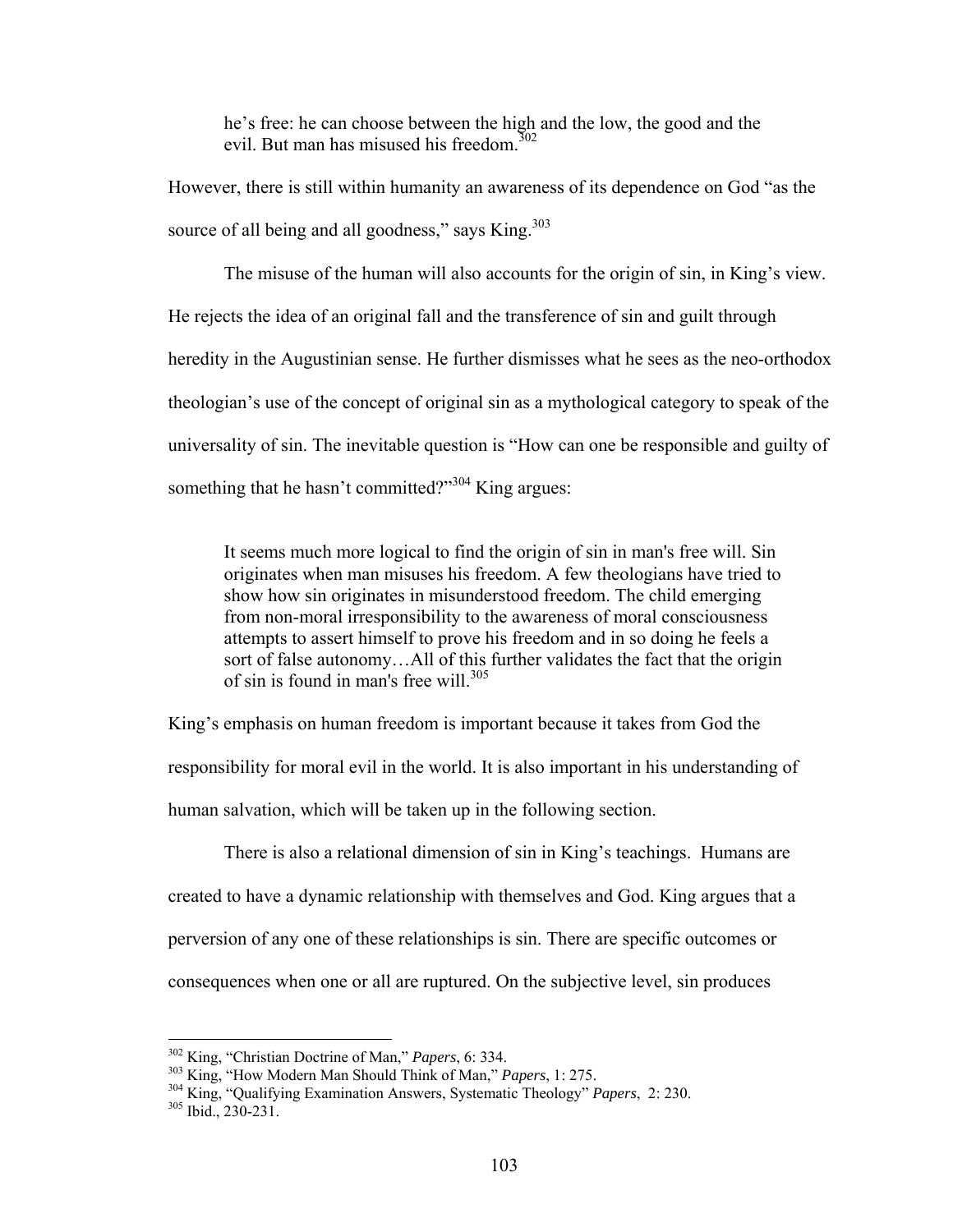disloyalty. When interpersonal relationships are corrupted, it produces selfishness. And when there is a break in our relationship with God, there is disbelief.<sup>306</sup> Human Salvation: Cooperation between God and Humanity

 King's doctrine of human salvation is rooted in his concept of God and humanity. On the one hand, King rejects any notion that humanity has the ability to eradicate evil or save itself. While acknowledging humanity's advancement in the area of scientific progress, he argues that no human advancement has been able to eradicate the stubborn human weaknesses of hatred, racism, and selfishness. He adamantly asserts that: "Man by his own power can never cast evil from the world. The humanist's hope is an illusion, based on too great an optimism concerning the inherent goodness of human nature."<sup>307</sup>

On the other hand, King wants to avoid any conception of God as having absolute sovereignty. Salvation will not come by God alone. King's concept of God, having relative finite power and unlimited goodness, is important to his understanding of human salvation. This view helps King to overcome the problem of human motivation in dealing with such issues as war, racism, poverty, and disease. While God is involved in the struggle for justice and bringing in a new age, King, from the very beginning of his involvement in the Civil Rights Movement reminds his listeners:

…I must correct what might be a false impression…I have talked about the fact that God is working in history to bring about this new age. There is the danger, therefore, that after hearing all of this you will go away with the impression that we can go home, sit down, and do nothing, waiting for the coming of the inevitable. You will somehow feel that this new age will roll in on the wheels of inevitability, so there is nothing to do but wait on it. If you get that impression you are the victims of a dangerous optimism. If you go away with that interpretation you are the victims of an illusion wrapped in superficiality. We must speed up the coming of the

<sup>306</sup> King, "QE Answers, Systematic Theology." *Papers*, 2: 230. 307 King, "An Answer to a Perplexing Question." *STL*, 121.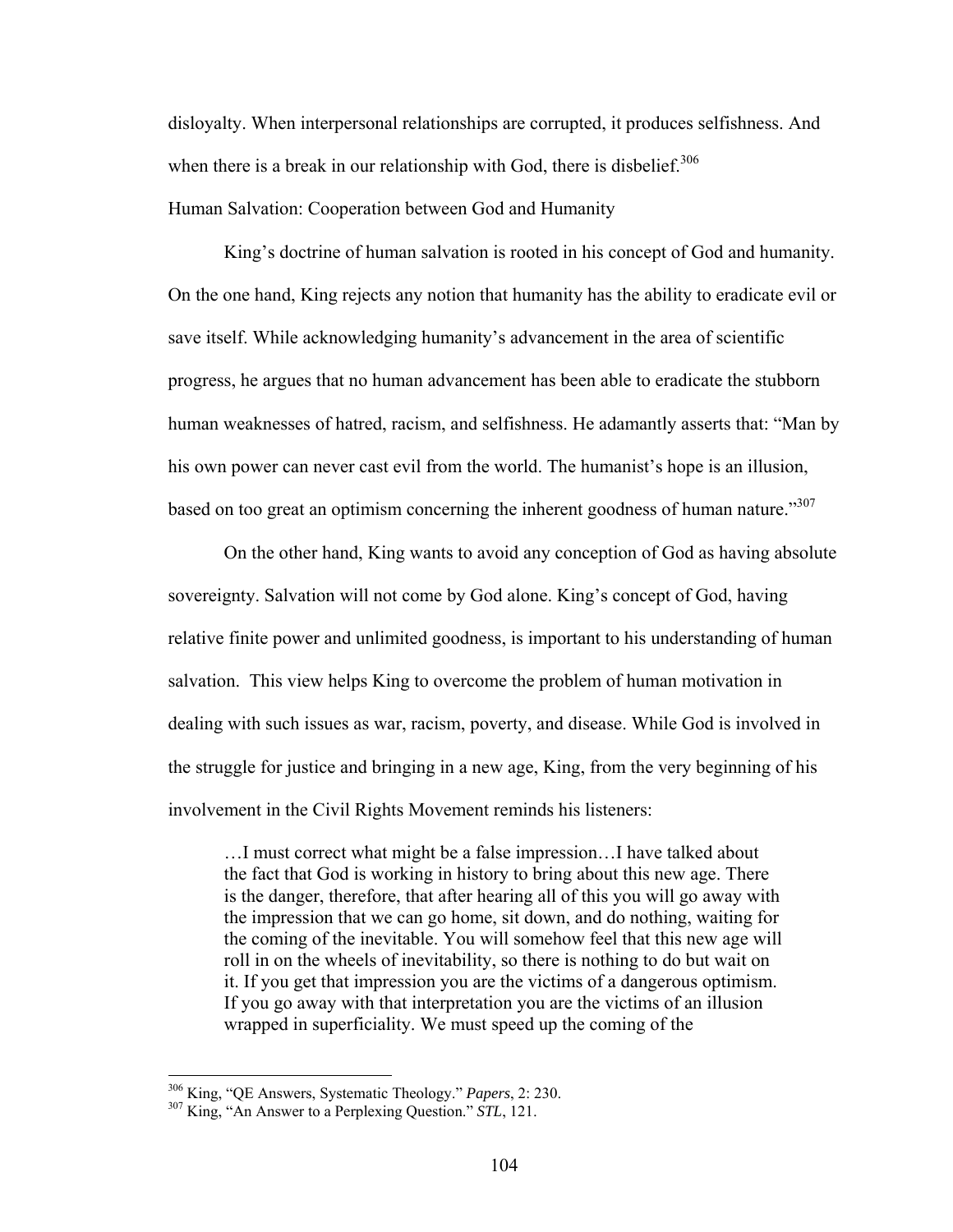inevitable….We must continue the struggle against segregation in order to speed up the coming of the inevitable.<sup>308</sup>

 King contends that human salvation on a social level can only come with God and humanity working together. God and humanity are not collapsed into a single unity, but they are united in "purpose." King describes this unity of purpose as "an overflowing love as a free gift of himself on the part of God and by perfect obedience and receptivity on the part of man, can transform the old into the new and drive out the deadly cancer of  $\sin$ "<sup>309</sup>

 While King's overwhelming concern about human salvation is on the social level, he addresses the issue of personal salvation in much the same manner. His conception of personal salvation is explicated in a paper he wrote while at Crozer, entitled: "A View of the Cross Possessing Biblical Spiritual Justification." In this paper, King explores the historical development of the doctrine of atonement. He reviews three periods that represent three types of thoughts and emphasis. The first period is the early church period identified as the patristic period influenced by Greek thought. The predominant theory during this period was labeled the ransom theory of atonement. This theory basically argues that God paid a ransom to Satan, who was the rightful owner of humanity because of sin. The second period is launched by Anselm in the eleventh century until the middle ages. Anselm advanced what is identified as the satisfaction theory of the atonement. Although, there were several derivations of this theory, they essentially contended that Jesus Christ's death on the cross was satisfaction for God's claim for justice. Thus, Jesus Christ rescued humanity from God. The third period of the history of the doctrine of the atonement was from the middle ages to the present time. This period introduced the

<sup>&</sup>lt;sup>308</sup> King, "Facing the Challenge of a New Age." *Papers*, 3: 460.<br><sup>309</sup> Ibid., 133.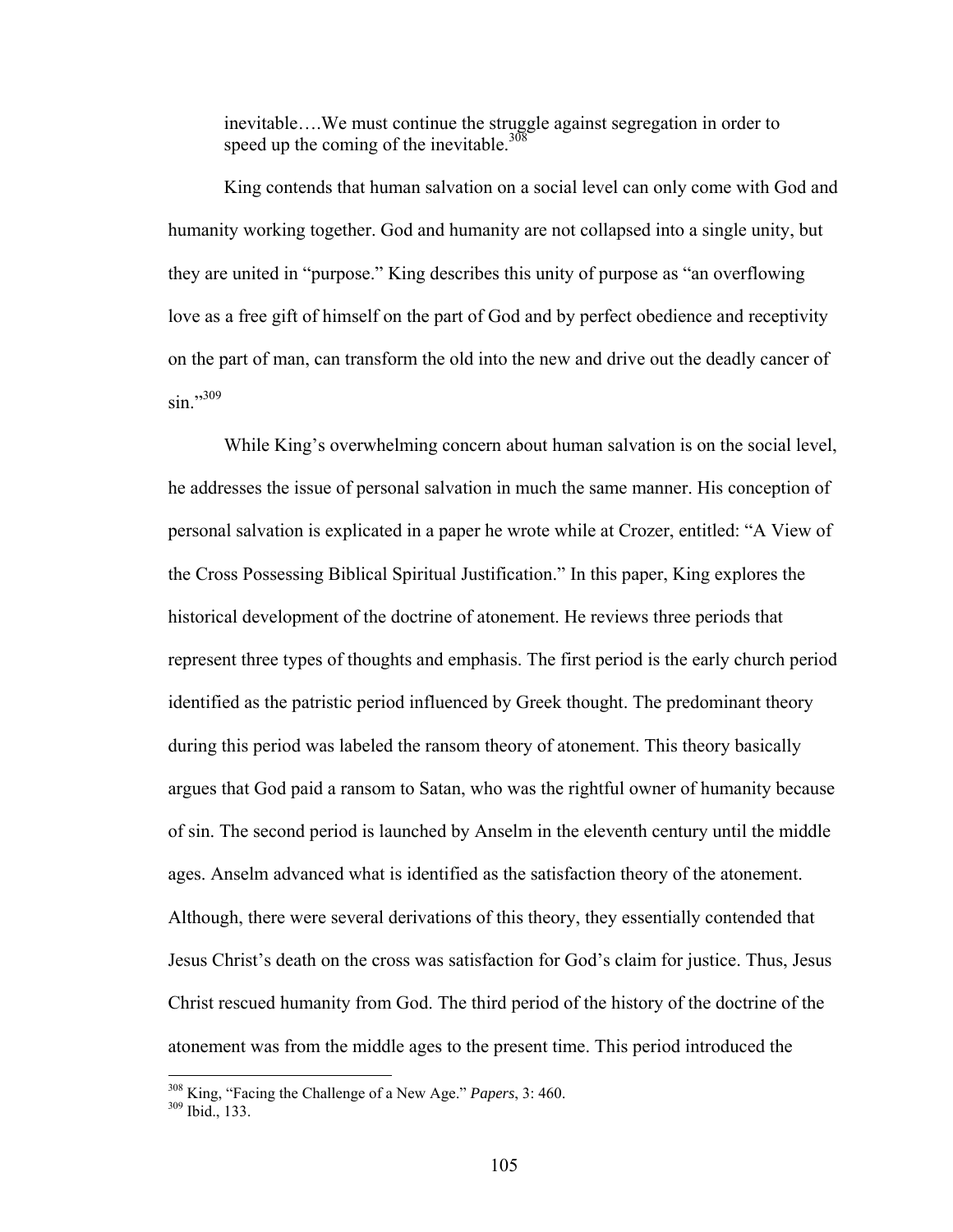moral influence theory. This theory essentially contends that Christ's death on the cross was to provoke in humanity a sense of God's love for humanity thereby drawing humanity to God's self.<sup>310</sup>

 King contends that the moral influence theory was the most compatible with modern thinking about God and humanity. This theory is appealing to King because it makes God totally responsible for human salvation. There is something in humanity that has the capacity to respond to God's love. He observes: "The cross represents the eternal love of God seeking to attract men into fellowship with the divine.<sup>311</sup> God calls to that hidden goodness in humanity and humanity has the responsibility to respond to God's call. Not only does God speak to the potential good in humanity, but, as was noted in the discussion on his doctrine of God, God becomes humanity's "Cosmic Companion," providing the internal resources for humanity to respond to and be faithful to God's call. He writes:

Despite man's tendency to live on low and degrading planes, something reminds him that he is not made for that. As he trails in the dust, something reminds him that he is made for the stars. As he makes folly his bedfellow, a nagging inner voice tells him that he is born for eternity. God's unbroken hold on us is something that will never permit us to feel right when we do wrong or to fee1 natural when we do the unnatural. $312$ 

Humanity must participate in its personal salvation through its choice based on an inner human desire to live above the "low and degrading planes" and experience human transcendence and flourishing. In King's doctrine of personal salvation, human freedom is maintained and God's infinite goodness and relative finite power are asserted. In the end, God is not responsible alone for the personal destinies of human beings. People are.

1

<sup>310</sup> King, "A View of the Cross Possessing Biblical and Spiritual Justification." *Papers*, 1: 263-264. 311 Ibid., 266. 312 King, "What is Man?" (1963), 91.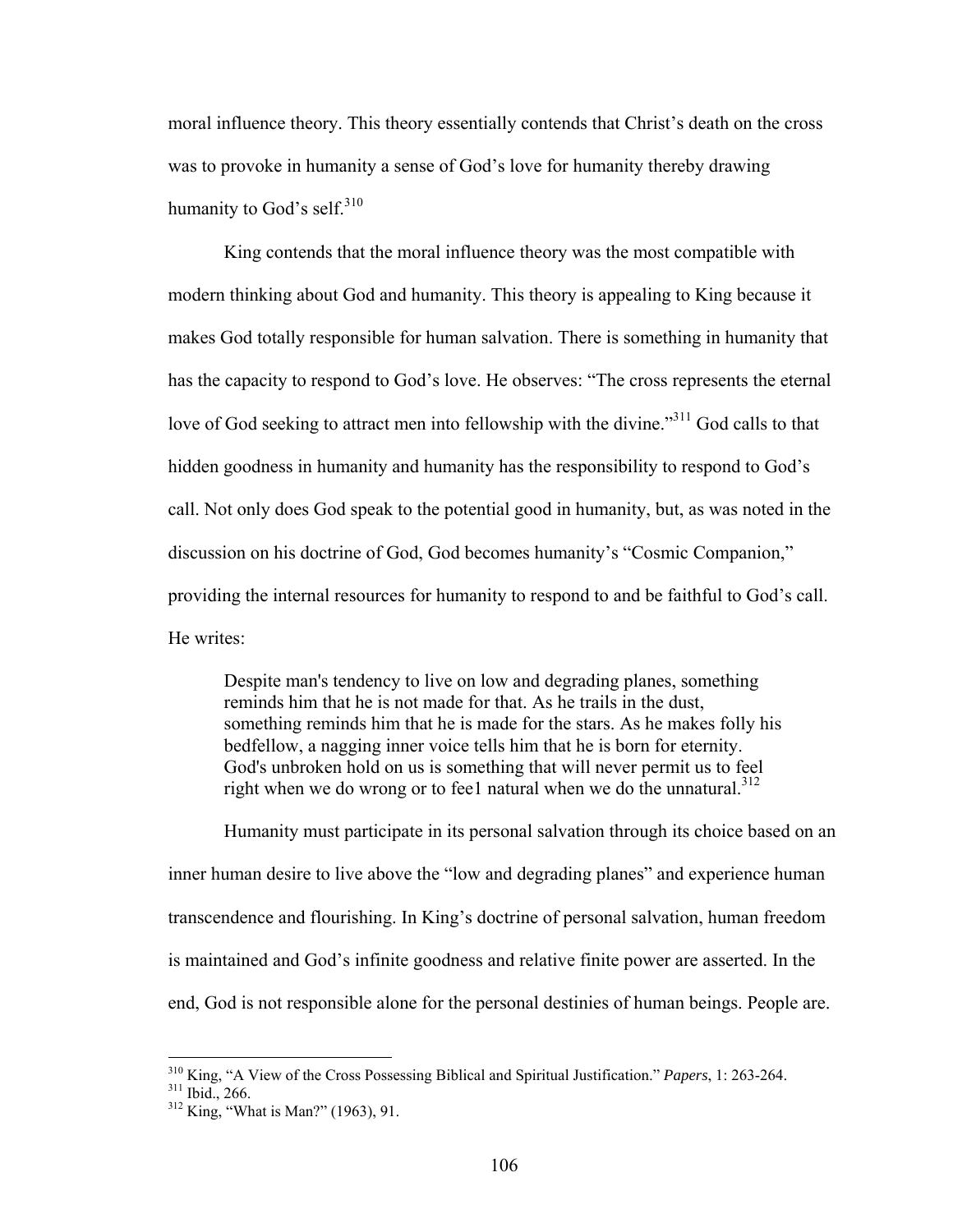## Summary

Martin Luther King Jr.'s theological concepts of God and humanity are the interplay of concepts in which their dialectical tensions are resolved in synthesis. King synthesizes the given of his African-American religious concepts of a compensatory and constructive God, on the one hand, with the metaphysical grounding of his personalistic academic philosophy. This synthesis opens to the dialectics of transcendence and immanence in God as Cosmic Companion. God's goodness and power are dialectically rendered so as to affirm his faith that the purposes of God are realized in history without making God responsible for evil, but empower human freedom to overcome evil.

Finally, human freedom is critical in the dialectic of human nature and salvation. In King's dialectical reasoning, it is in the positive creative exercise of human freedom that humanity is the most reflective of God, while it is the abuse of human freedom that is the source of most evil in the world. For King, it is humanity's responsibility to God to experience and participate in the fulfillment of human salvation. It is the context of the co-operative relationship within the dynamic movement of the divine-human dialectic that moves history. The next chapter explores King's philosophy of history.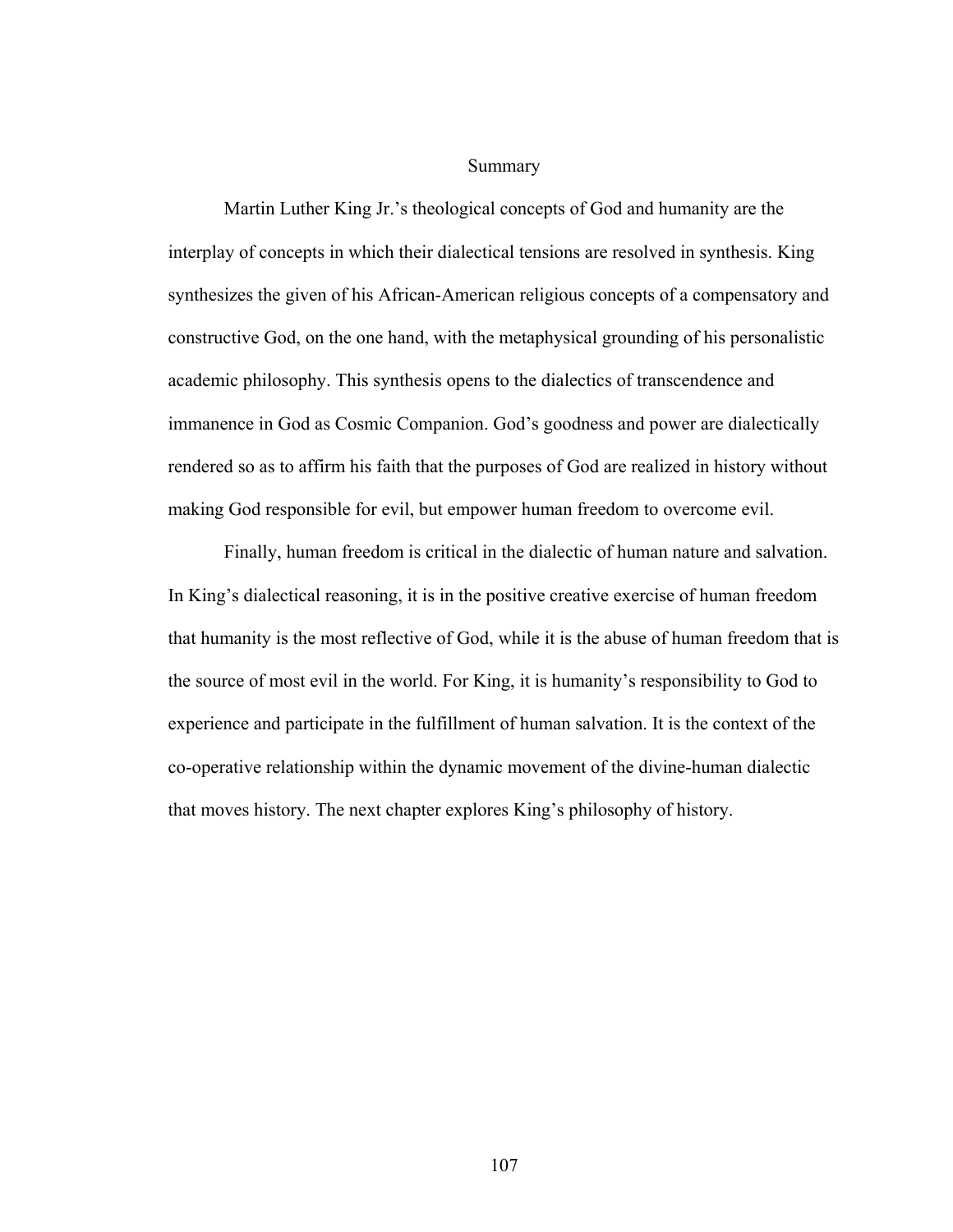### CHAPTER IV

# GROWTH THROUGH STRUGGLE: KING'S DIALECTICS IN HISTORY

### **Introduction**

One of the neglected areas in Martin Luther King Jr. scholarship is his philosophy and theology of history. Little has been written about this important area of his thought. Most of what has been written is limited to the concept of providence. This is regrettable because it may be his most creative contribution to the study of theology and philosophy.313 Unfortunately, this chapter will not provide a definitive assessment of his philosophy of history. Rather, it will be limited to demonstrating and establishing King's dialectical understanding of historical movements.

 King's philosophy of history was perhaps one of his most critical concepts in his struggle for human dignity and freedom. It is what sustained in him in his many confrontations with entrenched and well-resourced opponents. Although he never wrote a treatise on his philosophy of history, his thoughts on the subject were ubiquitous. At every junction his critical question was: "Where do we go from here?" This question is implied in the whole span of historical movement, the past, present, and future. He was constantly trying to locate historically the Civil Rights Movement to provide encouragement, motivation and vision for those who followed him.

The first section of this chapter examines three influences in the development of

<u>.</u>

<sup>313</sup> Luther D. Ivory, in his text *Towards a Theology of Radical Involvement: The Theological Legacy of Martin Luther King Jr.* (1997), calls King a theologian of radical involvement. While this is an accurate description of his praxis, Ivory reduces King's thoughts to his actions, thus collapsing the distinction between the King's actions and his philosophical concepts that informed his actions.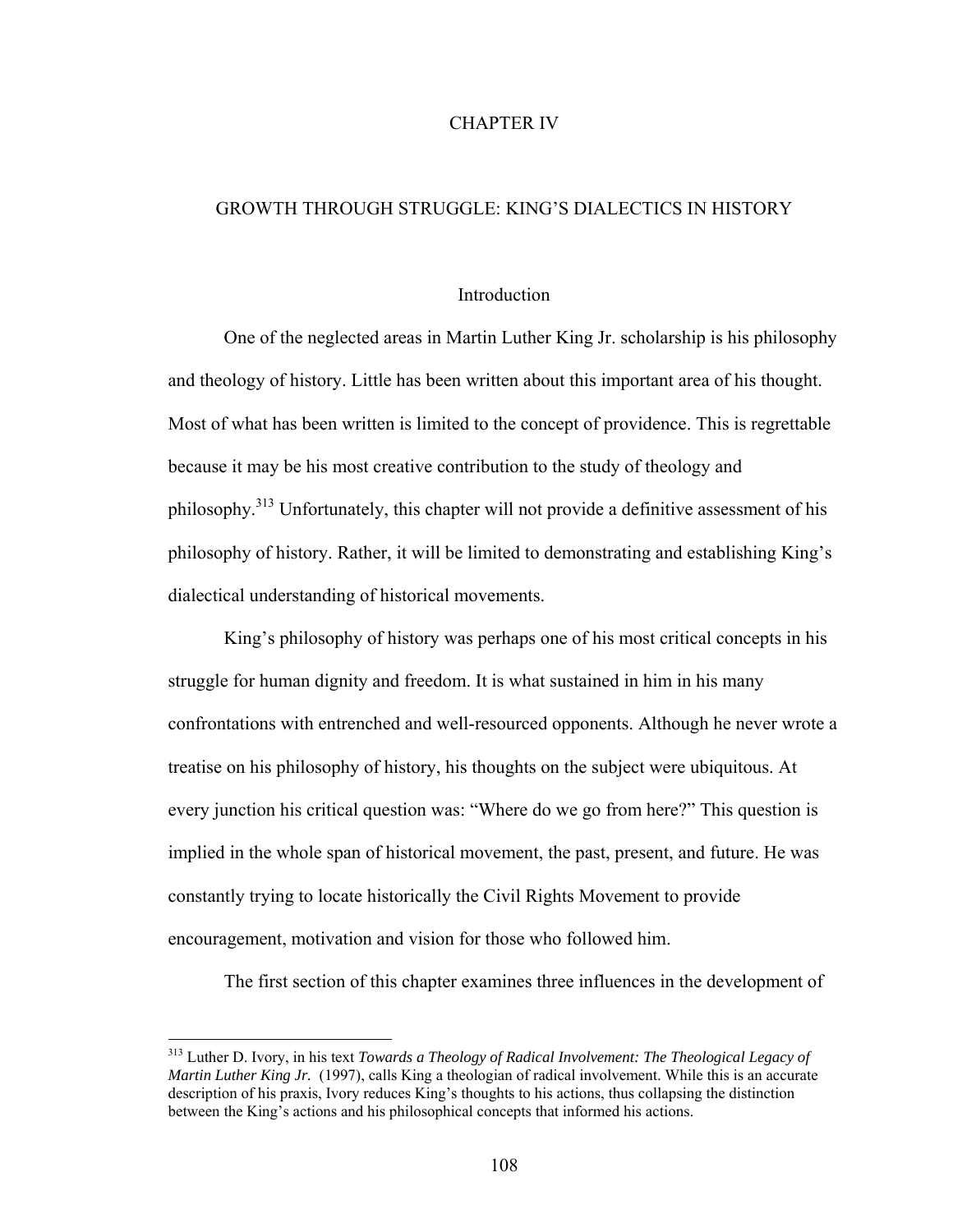King's philosophy of history: G. W. F. Hegel, Karl Marx, and personalism. These influences helped him to make sense out of the currents of historical development. The second section will look at how King's view of history shaped his own self-concept as a leader in the Civil Rights Movement. It also will show how his philosophy of history influenced his approach toward moving history in a certain direction.

Making Sense of History: Dialectics of God and Humanity

 This section looks at three influences that helped to develop King's philosophy of history. These influences must be understood in the context of his theological views of God and humanity and the influences that shaped his understanding of God and humanity. By focusing on Hegel, Marx, and personalism, this chapter does not exclude how the Jewish and Christian scriptures inform his view of history. In this regard, the previous chapter, which discusses his concept of God and humanity, is crucial as a background for understanding why concepts such as freedom, justice, non-violence are important for his philosophy of history.

### King, Hegel, and History

1

C. Eric Lincoln, a noted African-American sociologist of religion, wrote in 1970 that there was nothing in Hegel that would have prepared Martin Luther King Jr. for his confrontation with racial hatred.<sup>314</sup> However, in the present state of King's scholarship, it is acknowledged that the German philosopher, Hegel, and others had a significant influence on King and consequently on his ability to lead the Civil Rights Movement

<sup>314</sup>*Martin Luther King Jr.: A Profile*, (New York: Hill and Wang, 1984), xi. Lincoln's statement is so inconsistent with King's own testimony and the subsequent scholarship that it can only be concluded that Lincoln's comment was really a rhetorical device.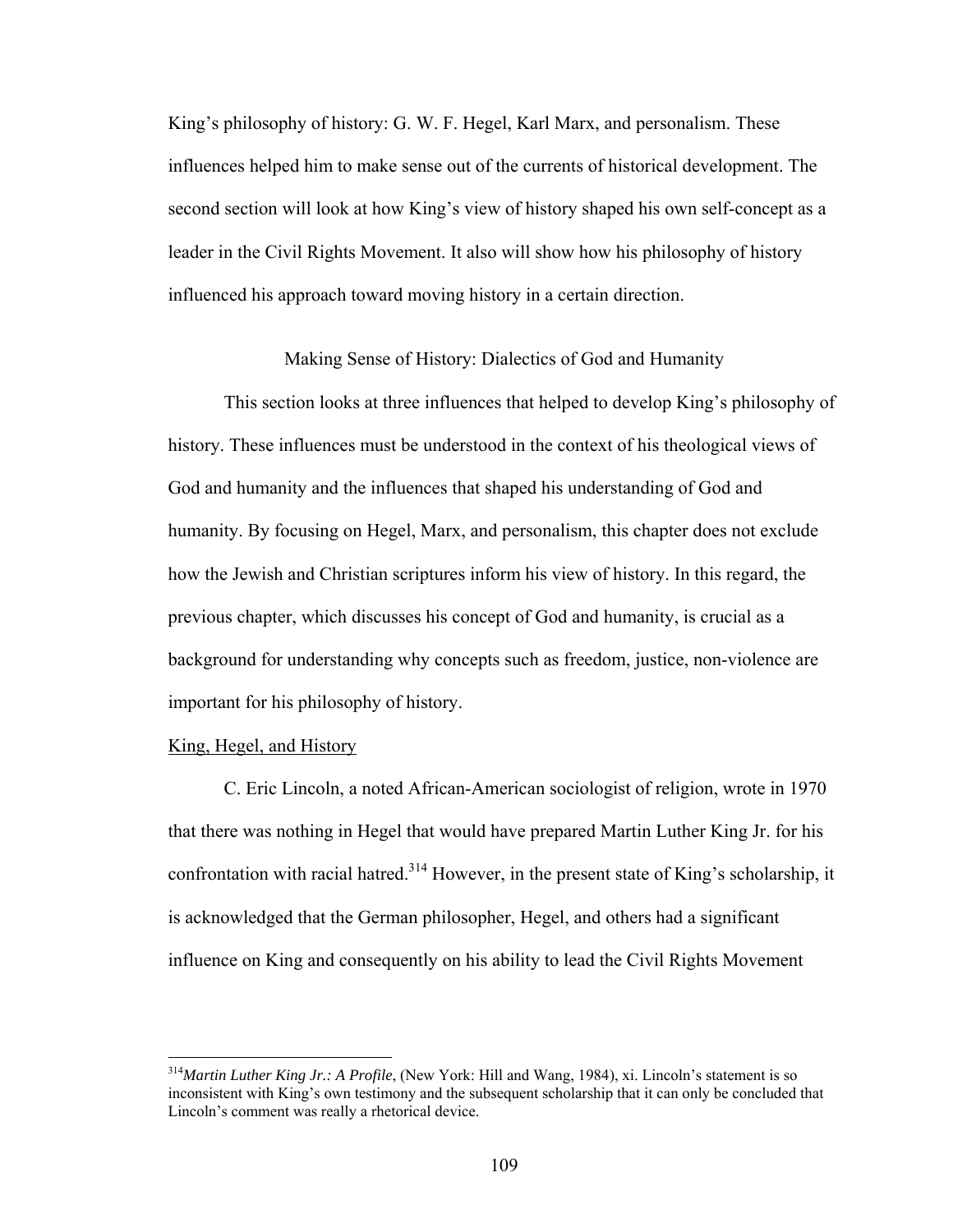from the mid-1950s to the late 1960s.<sup>315</sup> They have, however, limited that influence only to King's use of the Hegelian dialectical method in his logical thought processes. This section argues that King also was influenced substantively by Hegel's philosophy of history.

 Scholars often invoke King's comment on Hegel in *Stride Toward Freedom: The Montgomery Story* where he rejects Hegel's "absolute idealism" as rationally unsound because it tends to "swallow up the many in the one." However, King found helpful Hegel's contention that "truth is the whole," and this led King to "a philosophical method of rational coherence." King further observed that Hegel's "analysis of the dialectical process in spite of its shortcoming, helped me to see that growth comes through struggle."<sup>316</sup> This statement along with other positive statements by King concerning Hegel's dialectical method has caused scholars to conclude that King essentially rejected the substance of Hegel's thought while retaining Hegel's methodical tool, namely, the triadic dialectical method of thesis-antithesis-synthesis. This conclusion has caused scholars to foreclose the substantial ways in which Hegel influenced King's thought.

 While King clearly states that he rejects Hegel's metaphysics, he was open to certain aspects of Hegel's philosophy of history. Hegel's philosophy of history was indeed helpful and influential in shaping King's understanding of the development of the Civil Rights struggle and his role in that struggle. It was King's conception of the

1

<sup>315</sup>See John Ansbro. *Martin Luther King Jr.: The Making of a Mind*, (Maryknoll, NY: Orbis Books, 1982), 119-128. Garth Baker-Fletcher. *Somebodyness: Martin Luther King Jr. and the Theory of Dignity* (Minneapolis: Fortress Press, 1993),86-94. Lewis V. Baldwin. *There is a Balm in Gilead: The Cultural Roots of Martin Luther King Jr.* (Minneapolis: Fortress Press, 1991), 181-182. Stephen B. Oates. *Let the Trumpet Sound: The Life of Martin Luther King Jr.*, (New York: Harper and Row, 1982), 38-39.<br><sup>316</sup>(New York: Harper Sanfrancisco, 1986), 100-101.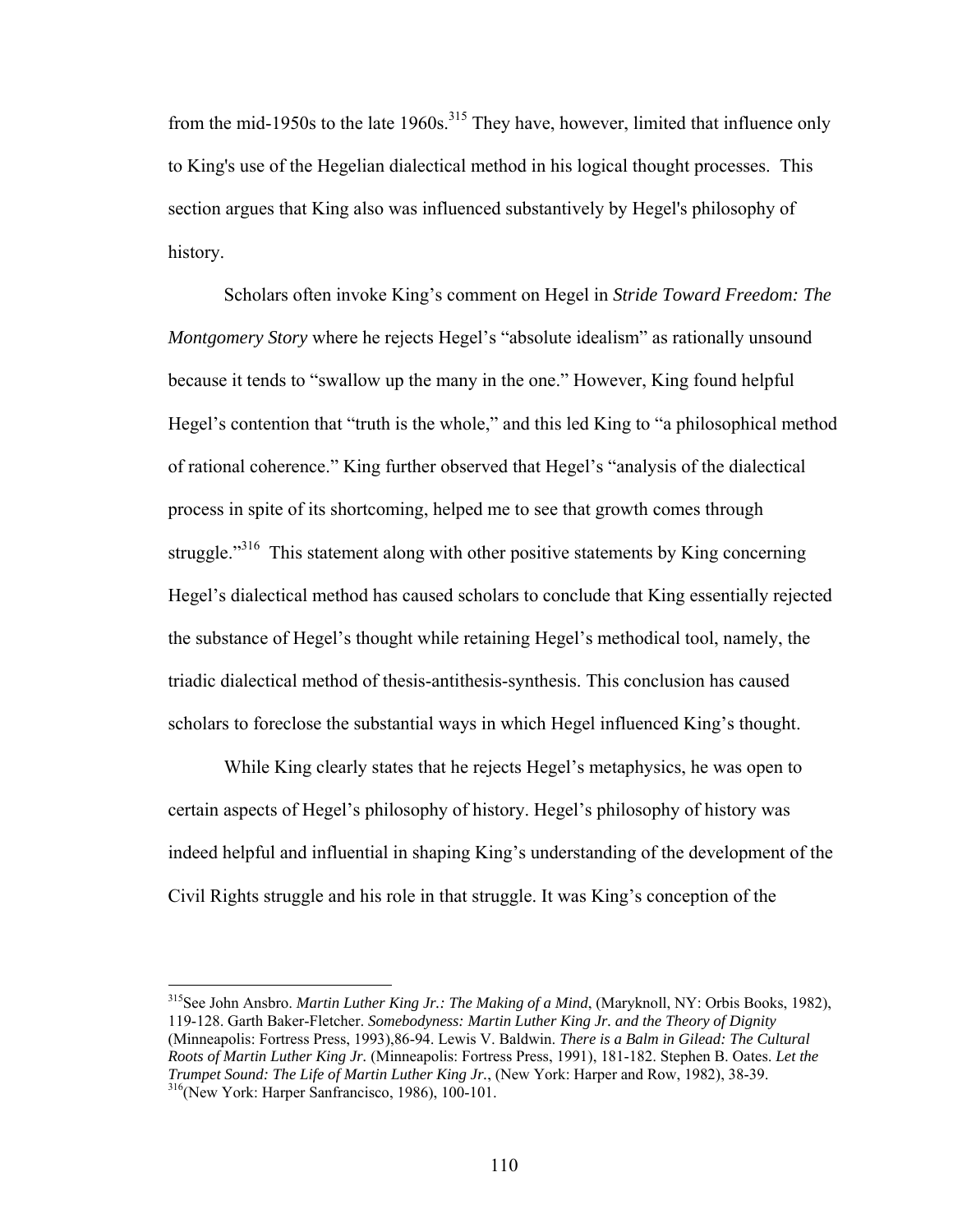progress in history that sustained and nurtured his belief that a world of racial harmony would one day exist.

 This section draws on two sources. First is King's reading of Hegel's philosophy of history, and second, his speech "Facing the Challenge of a New Age."<sup>317</sup> This article provides the clearest and most sustained view of King's philosophy of history early in his role as a civil rights leader. Till the end of his life, King consistently held the basic concepts articulated in this article with respect to his philosophy of history. Dialectical Progress of History

 One of the most vital concepts that King appropriated from Hegel was that growth comes by way of struggle. King acknowledges this debt to Hegel in 1956 in the speech to the First Annual Conference on Non-violence for Social Change entitled, "Facing the Challenge of a New Age,"318 and also in 1958 in his book, *Stride Towards Freedom*. Although scholars are aware of this debt, there has been little attention given to it in relationship to its profound impact on King's understanding of history. For King, this notion of growth through struggle became a sustaining principle for him in the civil rights struggle. By examining these two references, one can get a better understanding of how important this notion is to King.

 King delivered "Facing the Challenge of a New Age" in Montgomery, Alabama approximately a month after the United States Supreme Court ruled against the segregation laws of Alabama, thus ending the 381-day Montgomery bus boycott. In this speech, he attempted to locate where the African-American Civil Rights Movement was

<sup>317</sup> *Testament of Hope: The Essential the Writings of Martin Luther King Jr.* Edited by James W. Washington. (New York: HarperCollins, 1991), 124-137. Originally published in *The Phylon Quarterly*. 18:1 (1st Quarter, 1957), 25-34.

<sup>318</sup> Ibid., 135-144.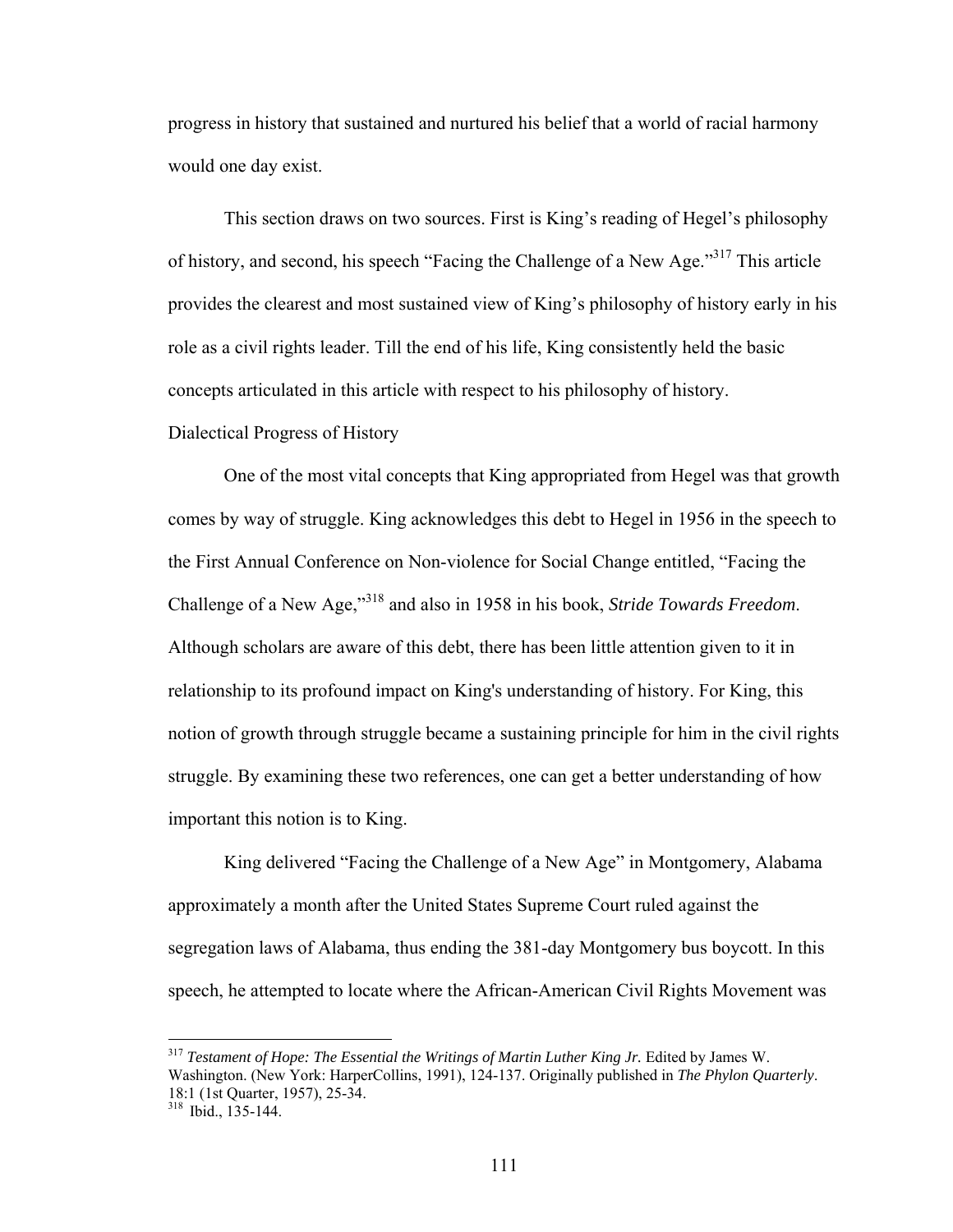historically in the struggle for justice. By doing so, he would be able to give those that were assembled a sense of hope that would help them commit to a course of social change through the use of non-violence. King contended that they were standing "between two worlds – the dying old and the emerging new."<sup>319</sup>

It was by setting forth his philosophy of history, informed by Heraclitus and Hegel, that King attempted to convince his listeners that the charge by some that they "lived in the most ghastly period of human history" was a misdiagnosis of the times. It was not that they were describing the current events accurately, but they were not interpreting them correctly. In King's view, the Civil Rights Movement and Americans were not retrogressing but progressing towards a new social order.<sup>320</sup> Citing Hegel and the Greek philosopher Heraclites, King argued that tension was not to be seen as negative but as the inevitable pain that occurs with the birth of a new age. It was "indicative of the fact that a new world order is being born and the old order is passing away.321 In *Stride Toward Freedom*, King's brief statement that, "[Hegel's] analysis of the dialectical process, in spite of its shortcomings, helped me to see that *growth comes through*  struggle,<sup>332</sup> illuminates the 1956 statement. Explicit in the 1956 speech is a description of the dialectical process of history, the antithesis of the old order clashing with the thesis of the new order, bringing to pass the synthesis of a new age of justice and equality.

 Hegel contends in *The Philosophy of History* that the progress of history is consistent with the dialectical nature of the Idea. Universal History is the "development

<sup>&</sup>lt;sup>319</sup> "Facing the Challenge of a New Age," 135.<br><sup>321</sup> Ibid.<br><sup>321</sup> *STF*, 100-101 (emphasis supplied).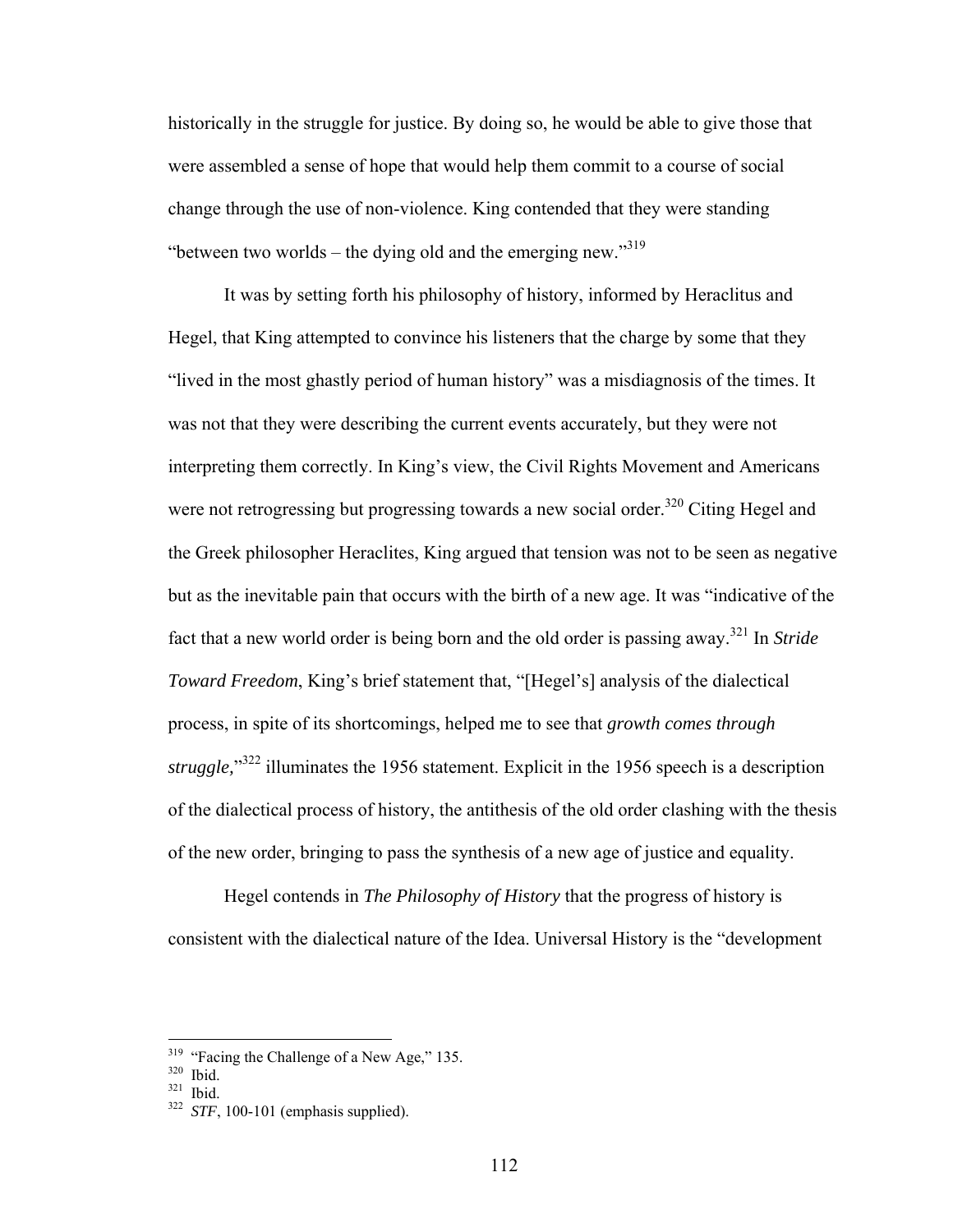of the consciousness of Freedom on the part of the Spirit."323 Hegel describes this development as successively transcending its previous forms while gaining a "richer and more concrete shape." $324$  This process involves an annulment that is, at the same time, conserving something of the old and elevating it to something new and improved.<sup>325</sup> Thus for Hegel, the movement of history mirrors the development of thought.

 King suggests that the civil rights struggle is not merely physical confrontation, but also the confrontation of ideas. It is when the ideas of freedom and justice of the new social order confront the ideas of segregation and discrimination, which are characteristic of the old social order. Only then will those who embody the ideas of freedom and justice "be able to speed up the coming of the new world."326 The inevitable destruction of segregation and other oppressive structures will be precisely because of the illogicalness of the existence of segregation and oppression. The struggle and conflict that arise from the thesis of the new order with the antithesis of the old order is a necessary moment in the onward march of progress. Consistent with this reality, King warns that "every step toward the goal of justice requires sacrifice, suffering, and struggle."<sup>327</sup>

 Years later, King would appeal to this Hegelian notion of progress through struggle to provide a sense of hope necessary to continue the struggle. In *Where Do We Go From Here?*, he observes that progress is never in a straight line. There are inevitable counter movements to impede the efforts of progress.<sup>328</sup> King saw the "white backlash" as natural response to blacks becoming more empowered. He contends:

<sup>323</sup> Georg Wilhelm Friedrich Hegel, *The Philosophy of History*. Revised edition with prefaces by Charles Hegel and the translator, J. Sibree (New York: The Colonial Press, 1900), 63.<br><sup>324</sup> Ibid.. 63.

<sup>325</sup> Ibid., 77.<br><sup>326</sup> "Facing the Challenge of a New Age," 144.<br><sup>327</sup> *STF*, 144.<br><sup>328</sup> *WDWGFH*, 12.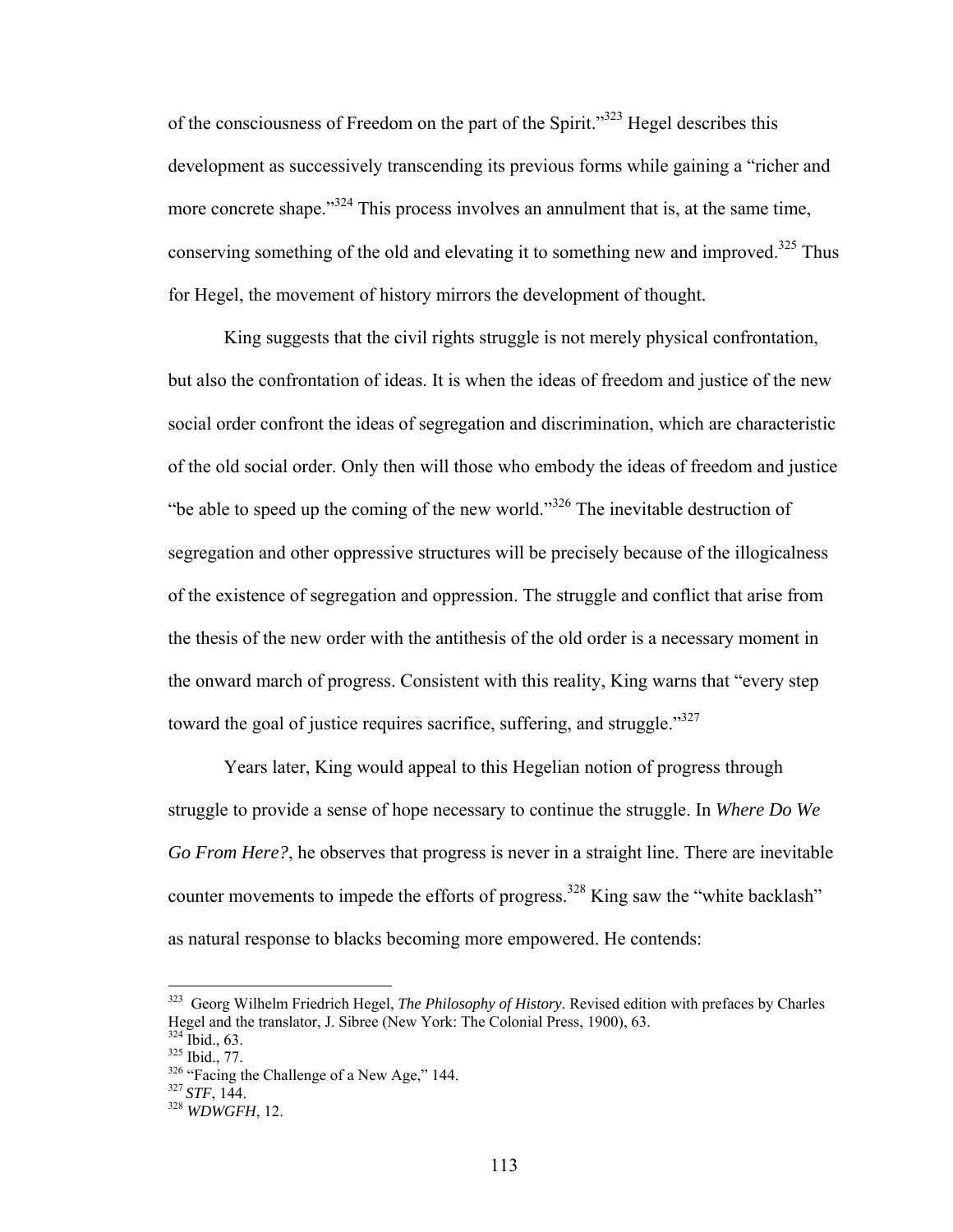The inevitable counterrevolution that succeeds every period of progress is taking place. Failing to understand this is a normal process of development, some Negroes are falling into unjustified pessimism and despair. Focusing on the ultimate goal, and discovering it is still distant, they declare no progress at all has been made.<sup>329</sup>

Echoing Hegel, King further contends that it is not through one giant leap that African-Americans will be able to realize their goal of full citizenship, but rather through a number of short-term successive encounters that full victory will come.<sup>330</sup>

In the Grip of the *Zeitgeist*

 Another important concept for King that was appropriated from a concept of the development of history is captured in the Hegelian term *Zeitgeist*. The term is shorthand for *der Geist der Zeis*t, the spirit of the age or time. *Zeitgeist i*s a phase in the development of the *Weltgeist* (world spirit). The world spirit for Hegel is the manifestation of the Absolute Spirit in history. Hegel argues that the development of history although not seamless, has rational coherence because it is governed by a single Spirit. The spirit of the age, or *Zeitgeist*, then becomes a way of talking about the concretization of a common cultural expression of a single people in relationship to the movement of the *Weltgeist* at a given time.<sup>331</sup>

 Hegel contends that "the History of the world is none other than the progress of the consciousness of Freedom."332 There are three elements that structure the historical movement of the world spirit. They are the nature of the Spirit, the means of actualization, and the State as the final and complete embodiment of Spirit.<sup>333</sup> The

 $329$  Ibid.

<sup>&</sup>lt;sup>330</sup> Ibid., 11-12.<br><sup>331</sup> *Hegel Dictionary*, 275-276.<br><sup>332</sup> Hegel, *The Philosophy of History*, 19.<br><sup>333</sup> Ibid., 17.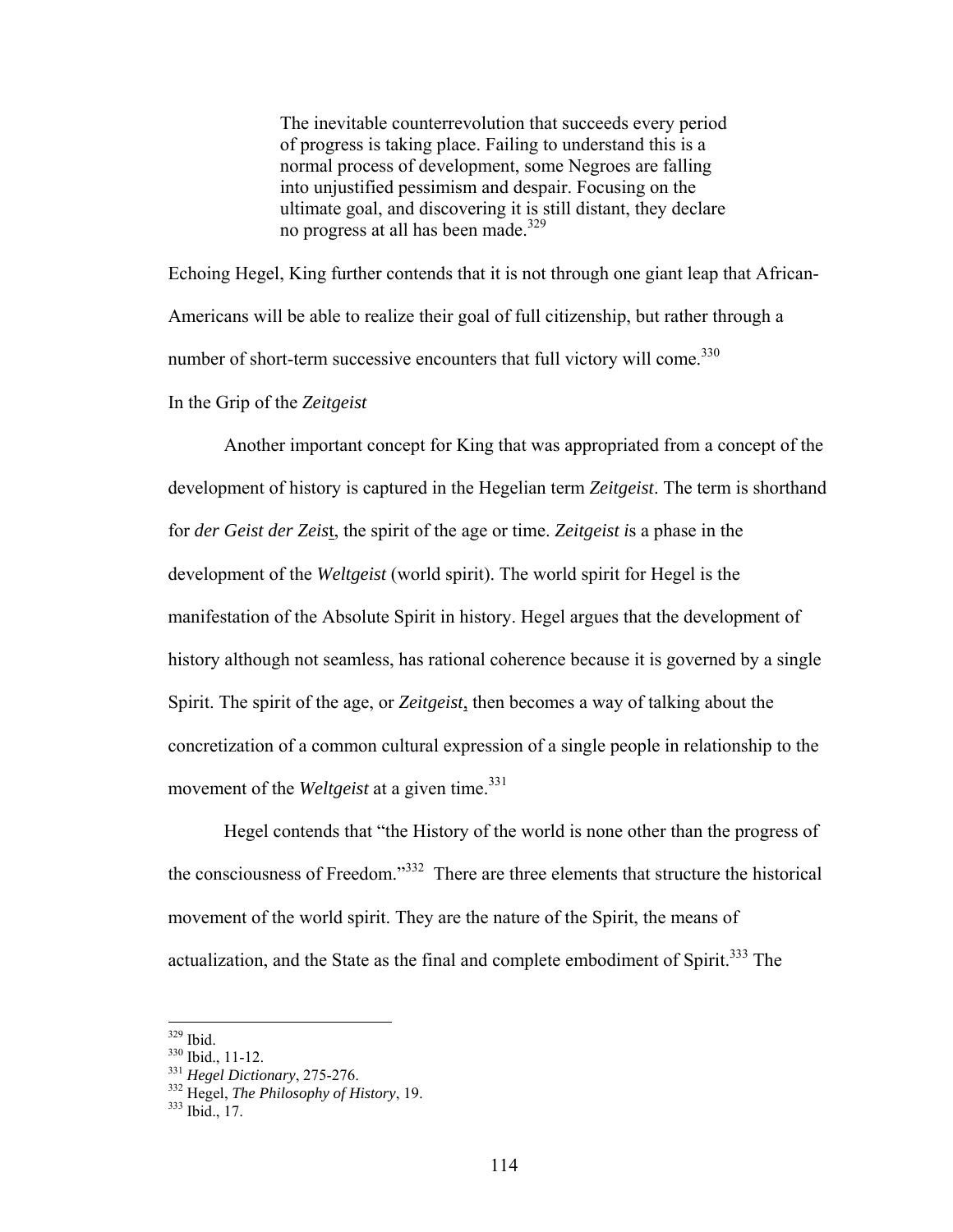essence of Spirit is Freedom.<sup>334</sup> Spirit longs to be actualized. Hegel uses the metaphor of seed to illustrate the nature of Spirit. Like the seed that contains "the whole nature of the tree, the taste and form of its fruit, so also the first traces of the Spirit virtually contain the whole of history."<sup>335</sup>

 This idea would remain only potential without its actualization in history. Hegel argues that it is human will that provides the power that drives the Idea from its potential being into actuality.<sup>336</sup> The human will is human activity in the broadest sense encompassing human needs, instincts, inclinations and passions. Hegel asserts that "nothing has been accomplished without interest on the part of the actors, and . . . that nothing great in the World has been accomplished without passion."<sup>337</sup> Hegel brings together the Idea and human activity in the metaphor of fabric. He sees the two elements of history as the warp (Idea) and woof (human passions) of the fabric of history. Peter Hodgson's description of the relationship between the Idea and human activity is helpful. He notes that the idea of freedom (Divine Idea) is that which "impels history towards its goal" while human activity (passions) "is the historical bearer or instrument of the idea."338 Human activity becomes the tool of the world spirit in its quest towards the actualization of the consciousness of freedom.

 Hegel discusses four categories of particular individuals in relationship to the world historical process. They are the citizen, the person, the hero, and the victim.<sup>339</sup> Limitation of space will not afford a treatment of each one of these categories, however,

 $334$  Ibid.

<sup>&</sup>lt;sup>335</sup> Ibid., 18.<br><sup>336</sup> Ibid., 20-22.<br><sup>337</sup> Ibid., 23.<br><sup>338</sup> Peter C. Hodgson. *God in History: Shapes of Freedom*. (Nashville: Abingdon Press, 1989), 120.<br><sup>339</sup> Hegel. *Philosophy of History*, 24 -37.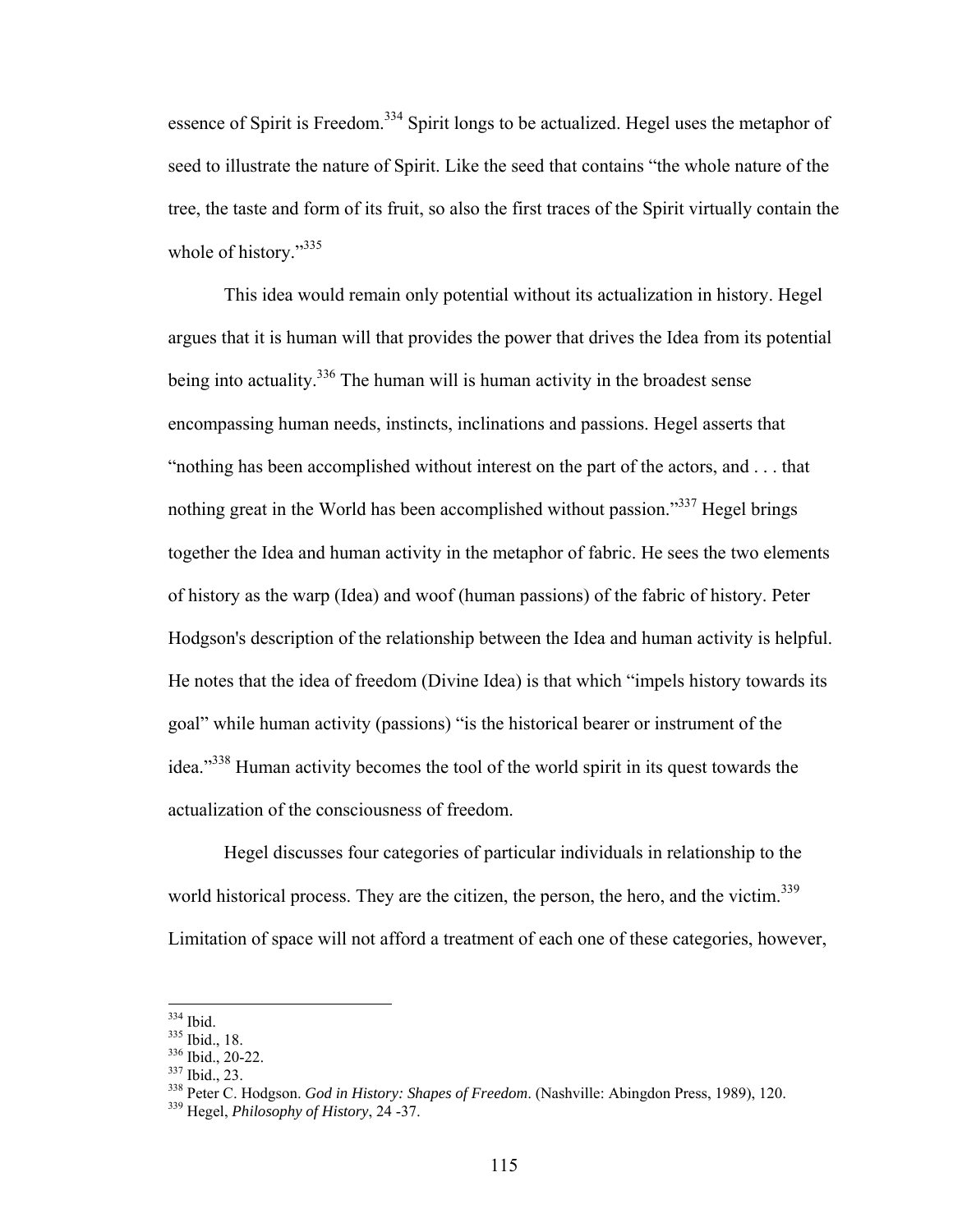for the purposes of this chapter, a few words about the hero or the world historical person will be helpful. Heroes, although pursuing their own interests and desires, have a sense of the spirit of their age.<sup>340</sup> They are single-minded, decisive actors on the stage of history. They may or may not be aware of the goal of the World-Spirit, but they are nevertheless agents of the World-Spirit. Hegel describes them as follows:

> Such individuals had no consciousness of the general Idea they were unfolding, while prosecuting those aims of theirs; on the contrary, they were practical, political men. But at the same time they were thinking men, who had an insight into the requirements of the time – *what was ripe for the development*. 341

 Another characteristic of world historical individuals is that they are compelled to follow their passions without regards to personal happiness or enjoyment. Hegel argues that they are void of happiness and full of labor and trouble. They may derive some sense of satisfaction (but not necessarily happiness) in pursuing "their master-passion." His description of their end was a morbid one. "When their object [master-passion] is attained they fall off like empty hulls from kernels," Hegel writes. "They die early, like Alexander; they are murdered, like Caesar; transported to Helena, like Napoleon."342 Absolute Spirit enters into history becoming the World-Spirit or World-History finding actualization in a people, thus defining an age. This is taken up in world-historical individuals moving the world-historical process to its inevitable goal, the consciousness of Freedom.

While rejecting communism's materialistic interpretation of history, King affirms

1

 $340$  Ibid., 29 (emphasis not supplied).<br> $341$  Ibid., 30.<br> $342$  Ibid., 31.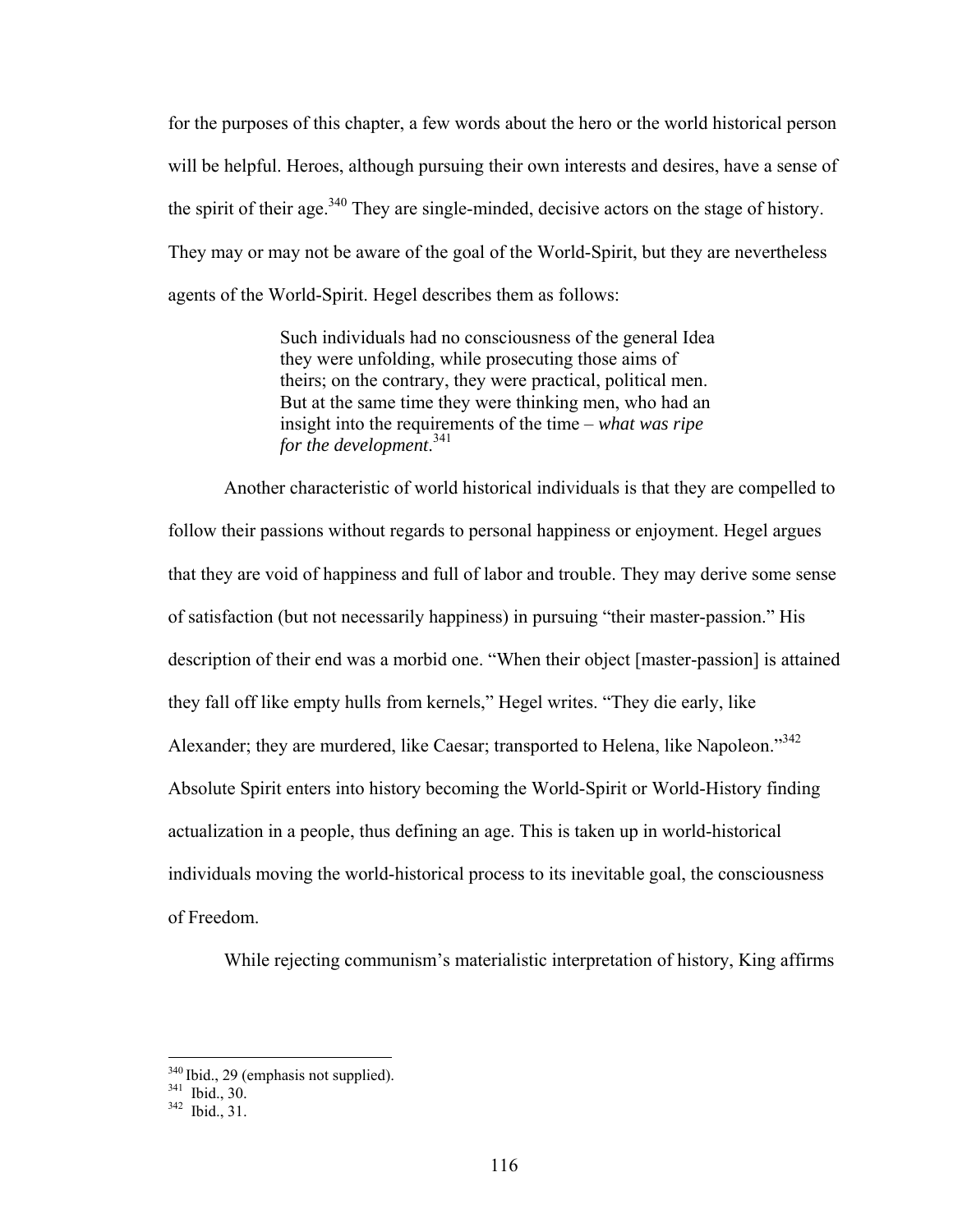an Hegelian notion that "history is ultimately guided by spirit."<sup>343</sup> King prefers to talk about God in personalistic terms. He declares that "God still works through history His wonders to perform."<sup>344</sup> Like Hegel's Idea, King is convinced that the concrete manifestation of Divine participation in human affairs is realized in history. He observes:

> I am convinced that the universe is under the control of a loving purpose, and that in the struggle for righteousness man has cosmic companionship. Behind the harsh appearances of the world there is a benign power. To say that God is personal is not to make him a finite object beside other objects or attribute to him the limitations of human personality.<sup>345</sup>

What language we use to describe the "God" reality in history is not crucial for King. Rather, he argues that what is important is "the conviction that the universe is on the side of justice."346 If there is order in the universe, then history must also have a goal. For King, that goal is the actualization of a just society manifested in a truly integrated world. Betraying perhaps a Hegelian influence, King contends that even a person who has difficulty talking about a personal God "believes in some creative force that works for universal wholeness." This force, he argues, "works to bring the disconnected aspects of reality into a harmonious whole."347

 With the notion of Divine participation in historical processes, King attempts to give some explanation for the inextricable forces that brought the Civil Rights Movement into existence. In Hegel, he found the language to interpret the events that unfolded subsequent to the arrest of Rosa Parks. Some of the critics of the Montgomery bus boycott accused the NAACP of planting Ms. Parks to instigate an event that would

<sup>343</sup> STF, 92.

<sup>343</sup> *STF*, 92. 344 Ibid., 70. 345 *STL* 346 *STF*, 106. 347 Ibid., 107.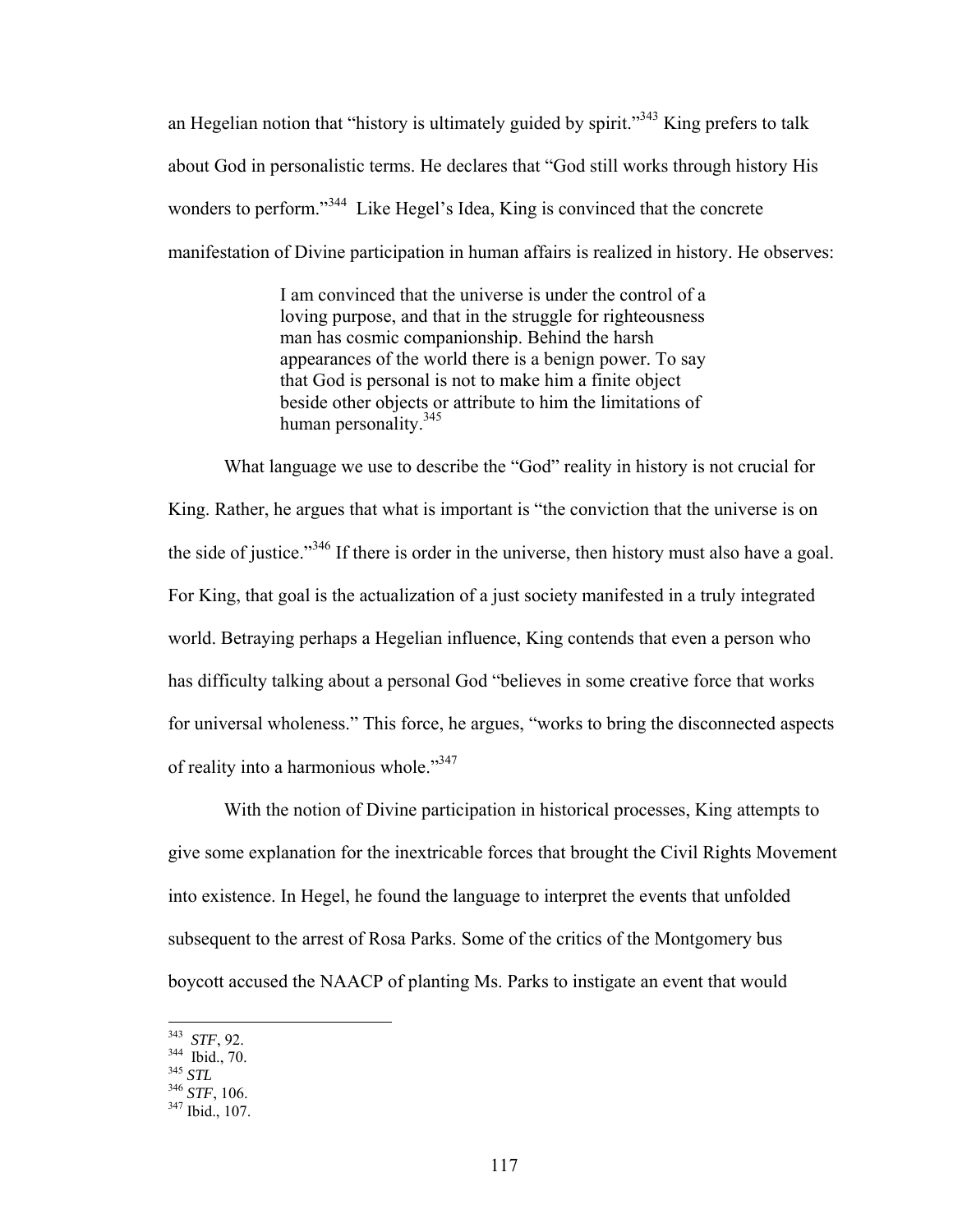## provoke the African-American community to action. King's response to this charge was:

She was not "planted" there by the NAACP, or any other organization; she was planted there by her personal sense of dignity and self-respect. She was anchored to that seat by the accumulated indignities of days gone by and the boundless aspirations of generations yet unborn. She was a victim of both the forces of history and the forces of destiny. She had been tracked down by the *Zeitgeist* – the spirit of the time. $348$ 

King personifies the term *Zeitgeist* is a similar way that Hegel does the term *Weltgeist* when he talks about the "cunning of reason." By doing so, King and Hegel are able to give a more dynamic conception of the relationship between the *Zeitgeist* (for King) and *Weltgeist* (for Hegel) and their human subjects, the person(s) of destiny for King and the world-historical person for Hegel.

 King recognized that the warp (the Divine) and the woof (the human) of history are necessary for the continued development of the historical process. He does not want to leave the impression that all humanity has to do is to let God do everything or that history will automatically bring humanity into what he calls the Beloved Community. He contends there is a danger that one would conclude that since God is in control and the old world order is passing away, there is nothing to do but to sit back and wait on the inevitable. Humanity, he argues, has the responsibility to speed up the inevitable.<sup>349</sup> He contends that the "belief that God will do everything for man is as untenable as the belief that man can do everything for himself. $1.350$  He observes:

Even a superficial look at history reveals that no social

<sup>&</sup>lt;sup>348</sup> Ibid., 44. King casts Rosa Parks as a "victim" of the forces of history. He departs from the Hegelian category here. Ms Parks, although she would not been defined as a hero, would probably fall in the category of a "person." The victim of history for Hegel was a person primarily concerned with his or her own personal success.

<sup>349 &</sup>quot;Facing the Challenge of a New Age," 144. 350 *STL*, 133.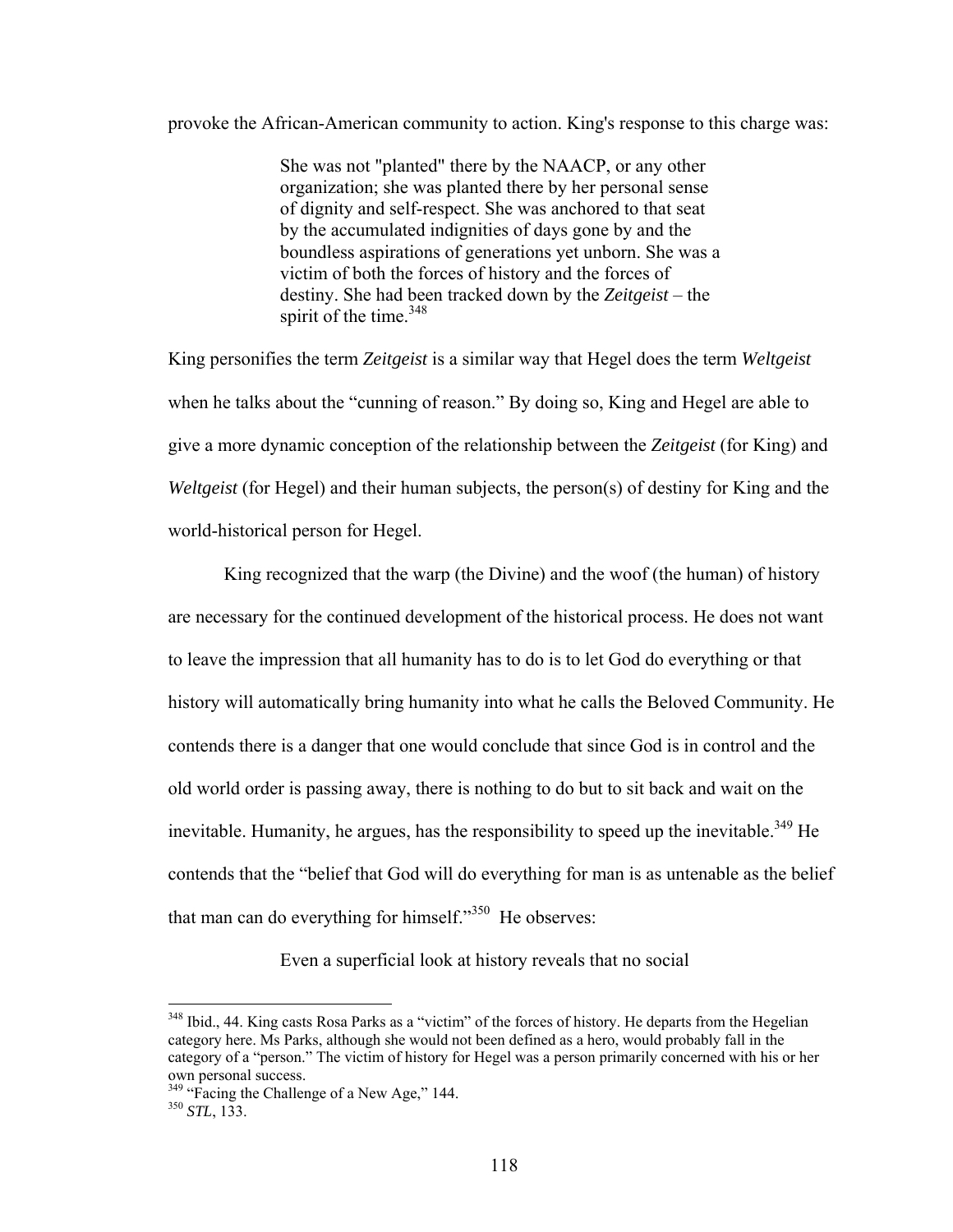advance rolls on the wheels of inevitability. Every step towards the goal of justice requires sacrifice, suffering, and struggle; the tireless exertions and passionate concern of dedicated individuals.<sup>351</sup>

 The relationship between God and humanity for King, however, is different from Hegel. King contends that humans must surrender to the move of God in faith. Humanity must invite God to help in our struggle. Hegel, on the other hand, sees the Idea, through the cunning of reason, manipulating humans through humanity's own passions to achieve the goal of the world spirit. However, they both would probably agree that the world historical processes require the divine and the human to actualize freedom in history.

### King, Marx and History

King states that he studied Karl Marx's *Das Kapital* and *The Communist Manifesto* during the Christmas break of 1949. In addition to these texts, he also studied some undisclosed interpretive works on Marx and Lenin. His primary reason for carefully scrutinizing Marx's text was to "try to understand the appeal of communism for many people."352 Consistent with those during his day, King equated Marx's writings with the economic ideas of communism. He made no clear distinction between Marxist-Lenin ideologies from the writings of Marx. Therefore, the two are interchangeable in King's writing.<sup>353</sup> Marx's influence on King is more apparent in his radical economic philosophy than on his philosophy of history.<sup>354</sup> Therefore, it is necessary to say a word about why

 $351$  STF, 97.

<sup>&</sup>lt;sup>352</sup> Ibid., 92.<br><sup>353</sup> This collapsing the distinction between Marx, Marxism, and communism, although understandable considering the time in which King lived and wrote, is perhaps the basis for confusion in King's writing with respect to Marx's importance. It is often either understated or overstated. See Tom Rockmore, Marx After Marxism: The Philosophy of Karl Marx. (Oxford, UK: Blackwell Publishers, 2002) for the importance of understanding Marx on his own terms verses through the writings of Marxists or communistic political writings, especially the section, "On Distinguishing Between Marx and Marxism," 1- 4.

<sup>354</sup> See Adam Fairclough, "Was Martin Luther King a Marxist?" *History Workshop Journal* pp.301-309.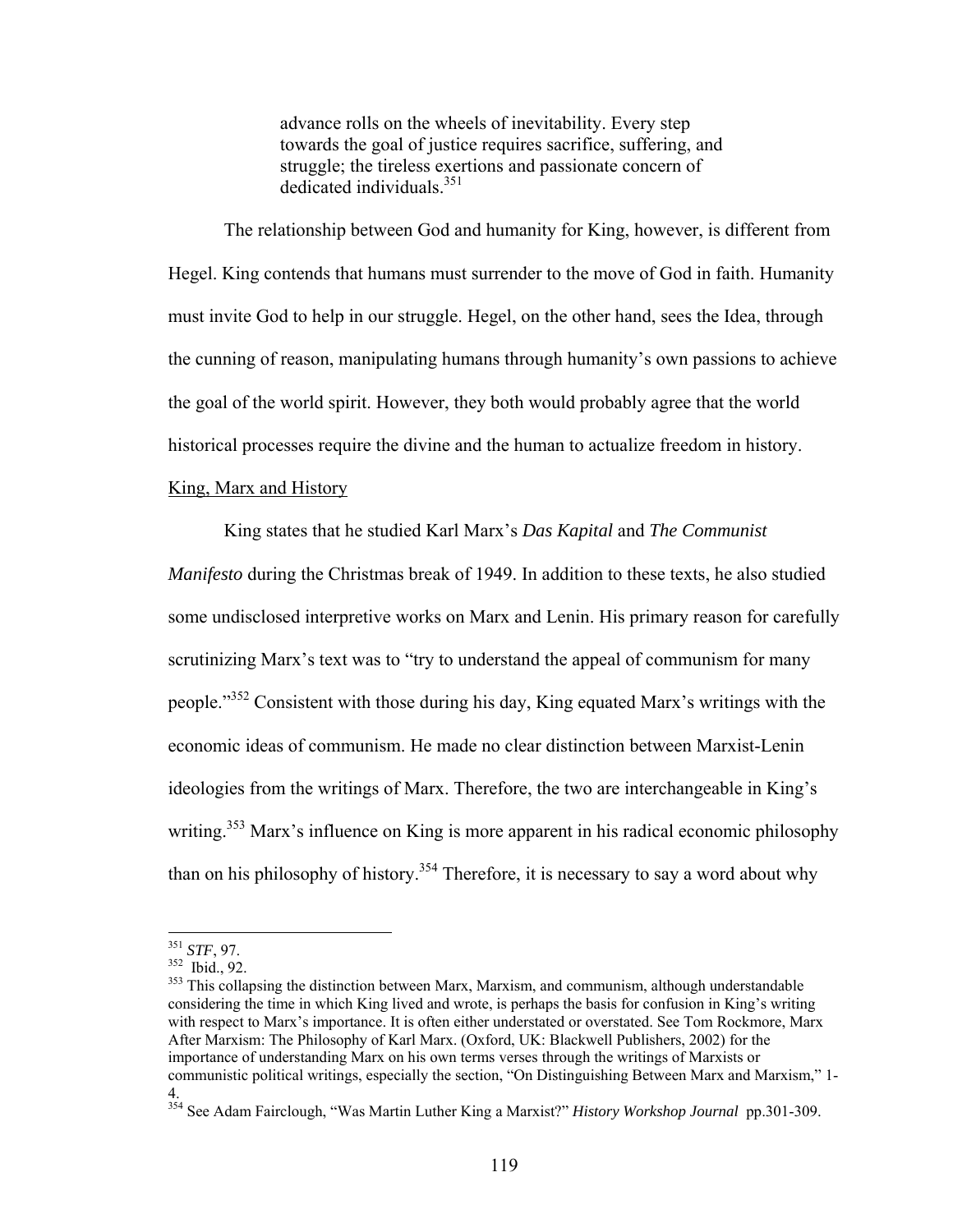Marx would be included in any discussion of King's philosophy of history. Before turning to the significance of Marx on King's conception of historical movement, it is necessary to disclose the resources in which this section will base its observations.

The primary sources for developing the ideas expressed in this section are King's essay on "Pilgrimage to Nonviolence" in *Stride Toward Freedom*<sup>355</sup> and his sermon, "How Should a Christian View Communism" in *Strength to Love*. 356 In "Pilgrimage to Nonviolence," King provides a summary position in philosophical terms, while in the sermon, he provides a more developed argument in theological terms. In the former, he attempts to provide his views in a wider context of his intellectual development; in the latter, he develops explicitly his position from a "Christian" point of view.

There are other sources in which King provides a critical assessment of Marxism or communism where he uses communism as a critique of capitalism. These sources are either an enlargement on the position articulated in these two presentations or a more explicit statement of the concepts contained therein. While his fundamental position does not change over time, King's rhetoric and call to action becomes more radicalized.<sup>357</sup> The essays "Pilgrimage to Nonviolence" and "How Should a Christian View Communism" are adequate sources for the purpose of establishing how Marx helped to shape King's view of history.

The significance of Marx on King's understanding of the movement of history is

1

<sup>&</sup>lt;sup>355</sup> *STF*, 92-95.<br><sup>356</sup> *STL*, 96-105.<br><sup>357</sup> This is apparent when the version of the essay, entitled "Pilgrimage to Nonviolence," that is included in the collection of sermons *Strength to Love* does not have any statement about Marx or communism in it. This is significant because this essay was submitted previously as a part of Christian Century's series, "How I Changed My Mind." Prominent thinkers are asked to reflect on how their views had changed over the last ten years. Therefore, if he had anything of significance in terms of a shift in his thinking he more than likely would have included it here. This becomes even more prominent when he obviously appropriated not only the title but a significant portion of the content from the previous essay.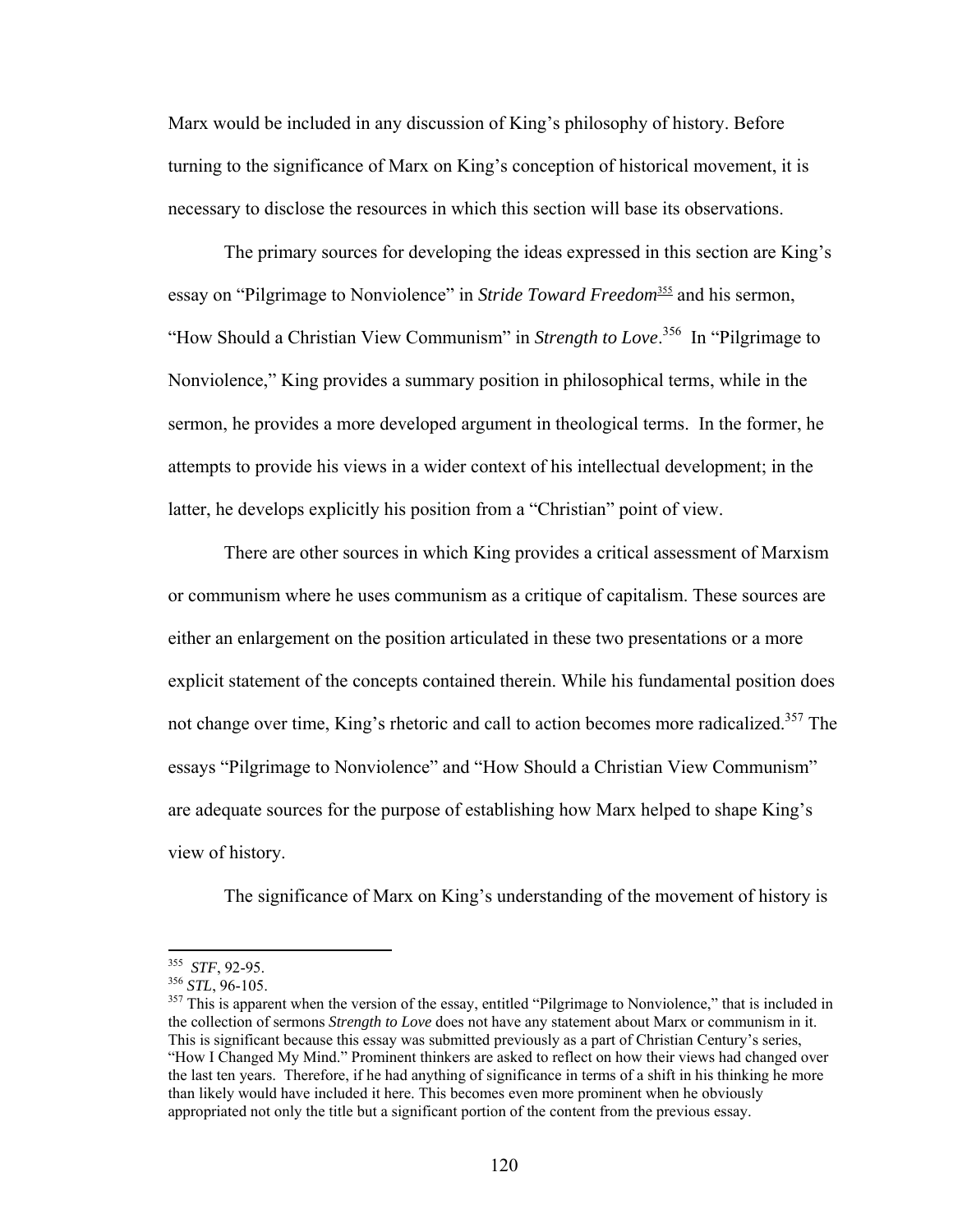essentially negative. That is, King does not primarily use Marx in a constructive manner. He uses Marxist views as a way of counter-balancing Hegelian idealist historicism, deconstructing capitalism, and affirming his own personalistic convictions of the Divinehuman cooperative approach to historical development. King's negative utilitarian approach to Marx, along with his positive constructive conceptuality of history, provides a critical background for his own activism. To appreciate fully King's philosophy of history's debt to Marx, it is important to examine what he rejects in Marxism.

 King articulates three basic criticisms of Marxism. He rejects Marxist materialistic interpretation of history, Marxist ethical relativism, and he opposes communism's political totalitarianism.<sup>358</sup> Unfortunately, King only superficially describes the Marxist position in both presentations. It is left up to the reader to understand his shorthand description of Marx's thought. However, King consistently and vigorously insists that he could not, as a Christian, overcome these issues to become a Marxist. "A true Christian cannot be a true communist." He continues in strong language that "the two philosophies are antithetical and all the dialectics of logicians cannot reconcile them."359 Although he points out King's strong socialistic convictions, Fairclough correctly concludes that it would be extreme to contend that King was indeed a radical Marxist thinker.<sup>360</sup> Each of King's criticisms of Marxism should be explored in terms of King's understanding of Marx and his understanding of the relationship between God, humanity and historical movements.

The first criticism proposed by King is that Marxism has a "material"

<sup>&</sup>lt;sup>358</sup> "Pilgrimage to Nonviolence," *STL*, 92. In "How Should a Christian View Communism," King keeps this order of his critique. Ibid., 97-99.<br><sup>359</sup> "How Should a Christian View Communism," p. 97.

<sup>&</sup>lt;sup>360</sup> Adam Fairclough, "Was Martin Luther King Jr. a Marxist?," 306.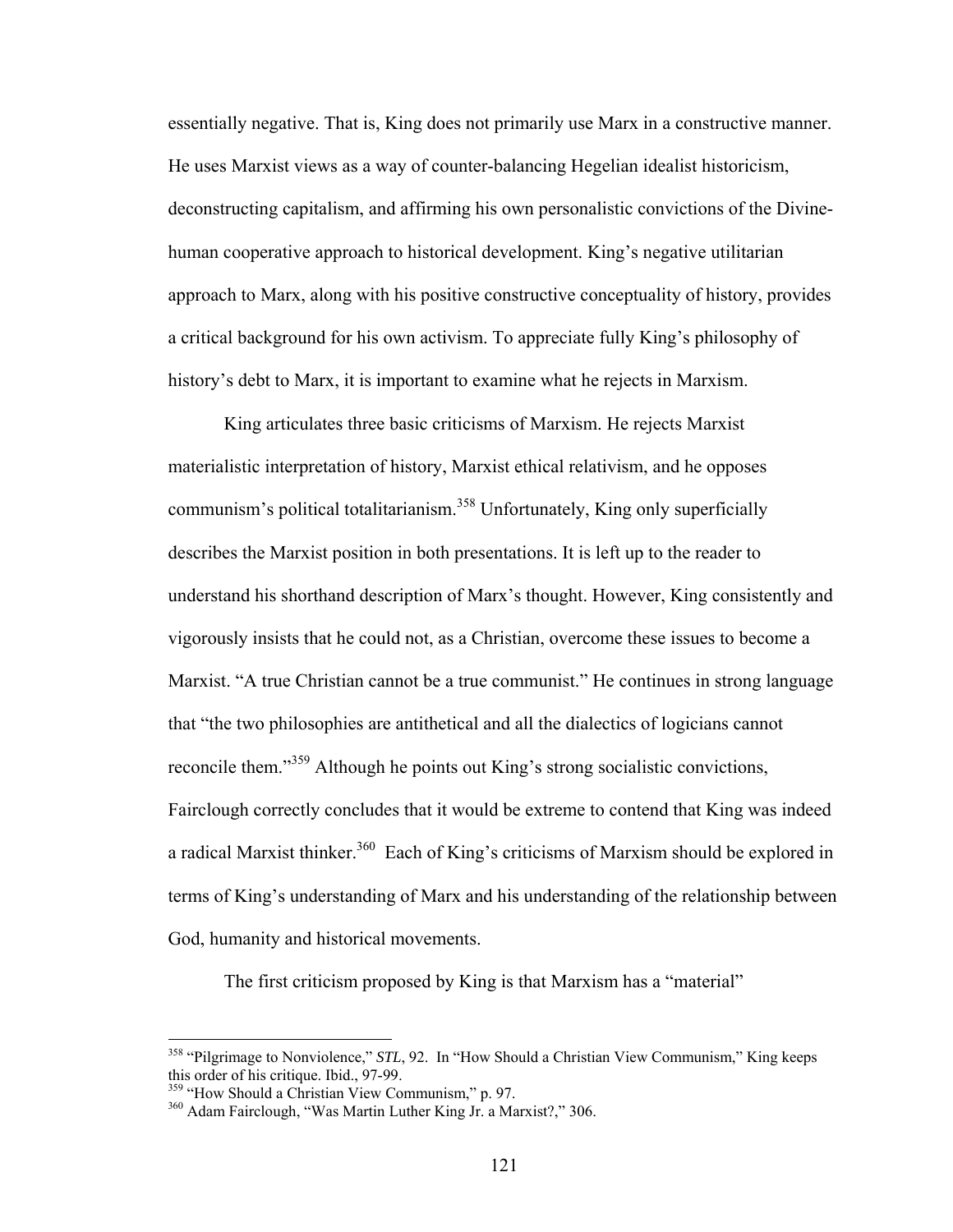interpretation of history. By material interpretation of history, King means that Marx has no place for God or religion in his understanding of historical movements. Marxist philosophy is, according to King, "avowedly secular and atheistic."361 King's rejoinder that "history is ultimately guided by spirit, not matter" provides a clue to his view that Marx's philosophy of history is atheistic.<sup>362</sup> He is reacting to Marx's dialectical materialism that argues that history is moved solely by human actions without regard to divine activity. In contrast to Hegel's idealism, Marx contends that it the material world that is prior to the thought world. Thus, the world is changed not by thought or some nonmaterial entity but by human labor and productivity.<sup>363</sup>

 The theological basis for this argument is essentially that "at the center of Christian faith is the affirmation that there is a God in the universe who is the ground and essence of all reality."364 History has meaning because there is a benevolent, infinite God who creates and sustains all human values. God – and not the "push and pull of economic forces" – guides the flow of history.<sup>365</sup> Furthermore, King has a lower view of human powers. He contends that humans are trapped by their own sin and finiteness and are incapable of saving themselves. This has obvious implications for understanding the nature of history. Human activity would have no existence or meaning without the presence of the divine.

 Second, King takes issue with what he calls the ethical relativism of communism. He contends that communism exposes a philosophy of "by any means necessary" or the

<sup>&</sup>lt;sup>361</sup> "How Should a Christian View Communism," 97.<br><sup>362</sup> "Pilgrimage to Nonviolence," *STL*, 92.<br><sup>363</sup> See Allan Wood and Ted Grant. *Dialectical Philosophy and Modern Science* (New York: Algoa Publishing, 2002.), 27-29.

<sup>&</sup>lt;sup>364</sup> "How Should a Christian View Communism," 98.<br><sup>365</sup> Ibid.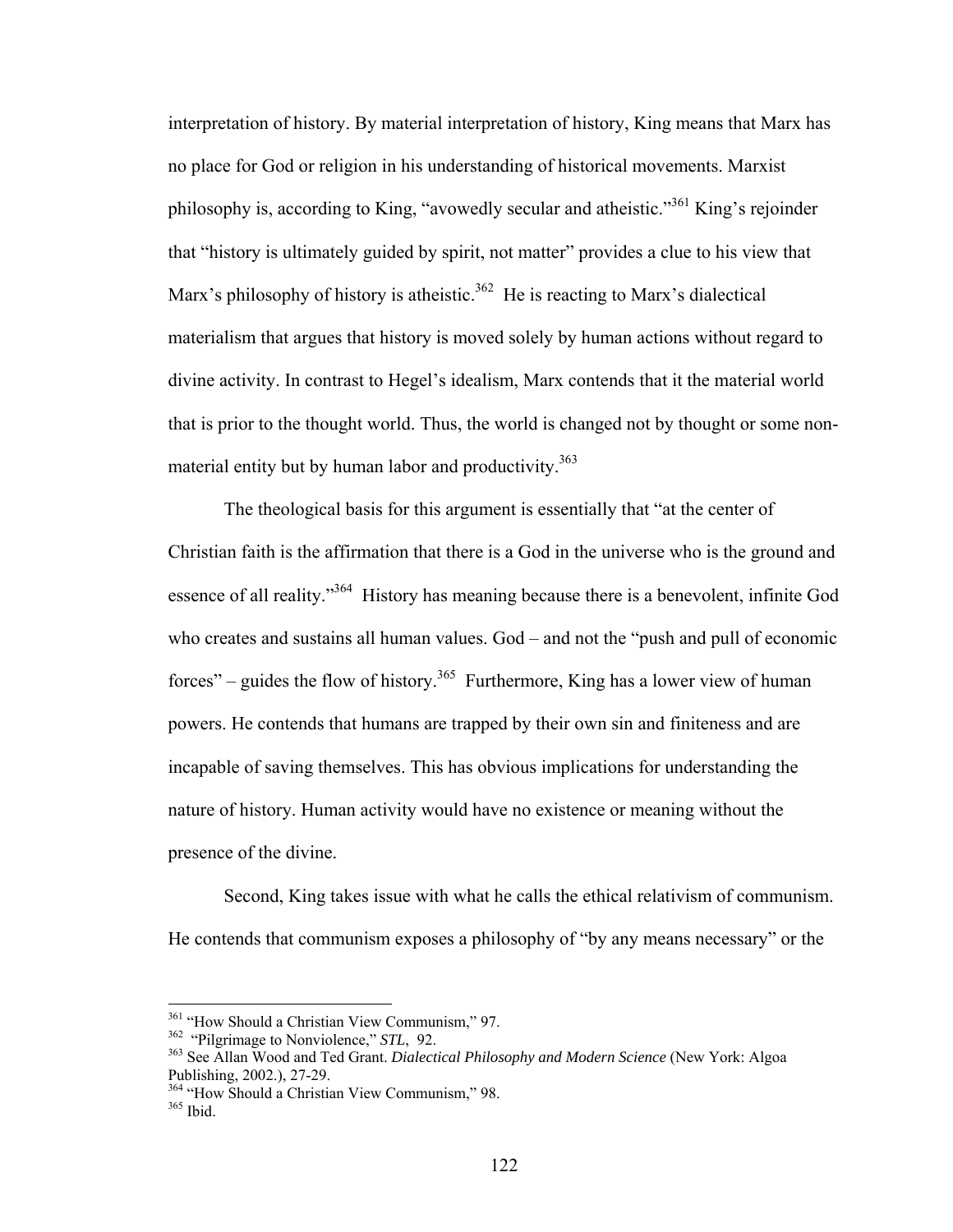"ends justifies the means." He attributes to Lenin the admonition "that lying, deceit, or violence" justifies "the ends of the classless society."366 This philosophy is based on expediency instead of principles. This philosophy, according to King, is a logical consequence of communist atheism. If there is no divine government, there can be no absolute moral order. Therefore, anything is appropriate (murder, lying, stealing, etc.) if it is in the service of righteous ends.<sup>367</sup>

King rejects ethical relativism on theological grounds. He contends that God has built into the structure of the universe moral laws. Therefore, there exists a moral absolute that must govern the manner in which goals are achieved. He appeals to his Kantian mantra that "the end is preexistent in the mean."368 Secondly, he rejects this position on a historical basis. He argues that "Destructive means cannot bring constructive ends, because the means represent the-ideal-in-the-making and the-end inprogress."369 Thus, for King, you cannot move history towards the Beloved Community by using means that are inconsistent with the goals of the Beloved Community. The brief history of communism had already confirmed King's contention. "Modern History," he says, has already "known many tortuous nights and horror-filled days" because of this philosophy.370

 The third criticism of communism that King raises is its political totalitarianism. Although King admits that Marx saw that the State was an interim arrangement on the way to a totally classless society, he is concerned with the fact the State in communism's

<sup>366</sup> Ibid. See also, Martin Luther King Jr. "Love, Law and Civil Disobedience" in *Rhetoric of Racial Revolt* Edited by Roy L. Hill. (Denver, CO: Golden Bell Press, 1964), 347<br><sup>367</sup> "Pilgrimage to Non Violence," p. 92.<br><sup>368</sup> "How Should a Christian View Communism," p.98.<br><sup>370</sup> Ibid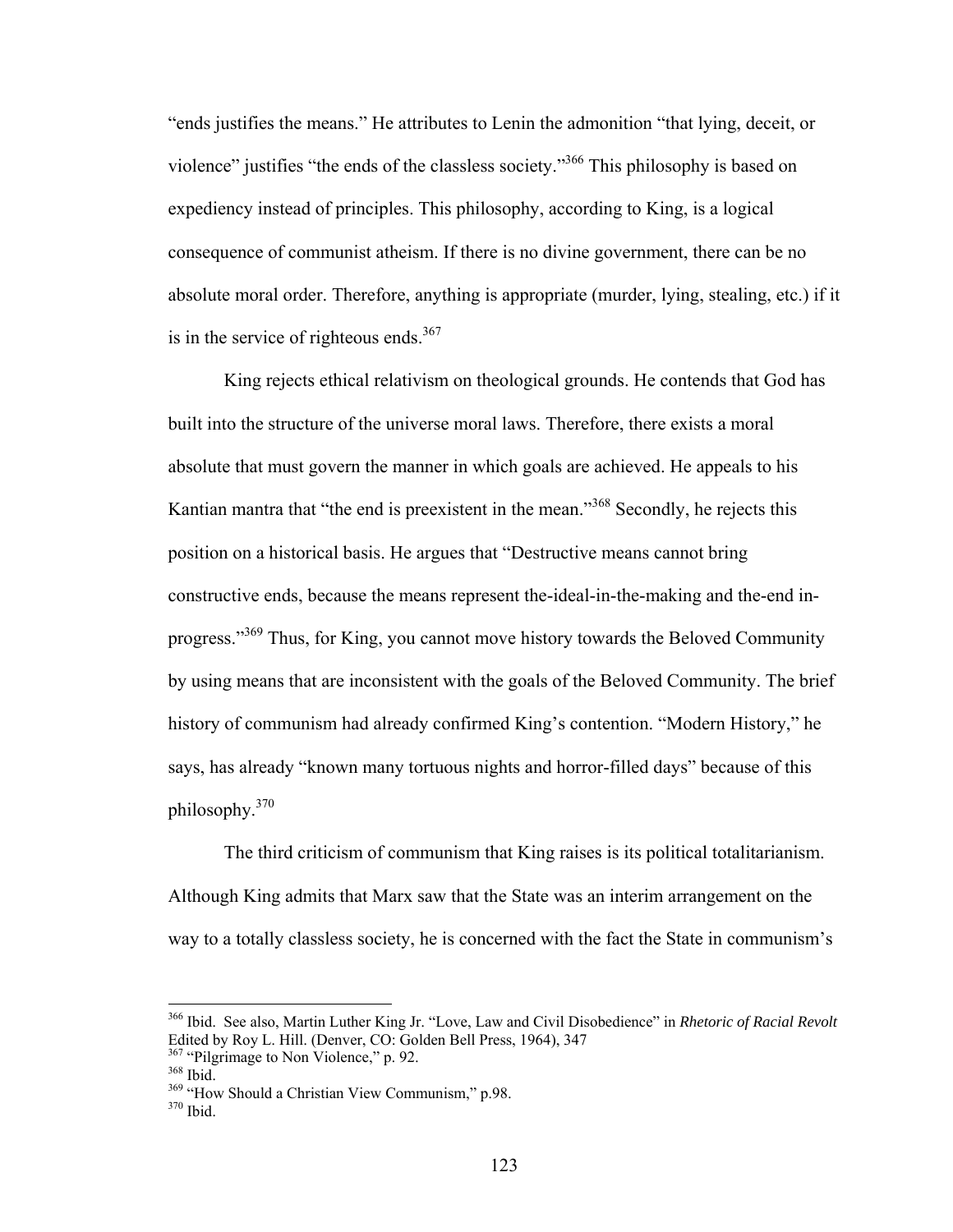political arrangement is the end and not humanity. The critical issue is that in this arrangement, individual freedom is completely disregarded. Any rights that individuals have are not intrinsic to their being but conferred upon them by the State. Restrictions are placed on such freedoms as the press, assembly, and voting. Furthermore, "art, religion, education, music, and science come under the gripping yoke of governmental control."<sup>371</sup>

 King objects to totalitarianism because it first replaces the State for God. Humanity is created in God's image, and as such, humans are not directed purely by economic and material forces. Humans are spiritual beings endowed with freedom and guided by higher values. However, the crucial problem is that communism robs humanity of what is essential to being human – freedom. To strip humans of freedom is to reduce humans to objects or things. $372$  It is the free play of human creativity in cooperation with God that history is able to progress towards the divine ideal. Freedom is an absolute necessity or humanity will regress into darkness, superstition, and low aspirations.

### A Personalistic Philosophy of History

There is no developed personalistic philosophy of history that King could access. To date, there is no fully developed philosophy of history from a personalist point of view. However, Edgar S. Brightman wrote an essay entitled, "A Personalistic Philosophy of History"373 in which he set forth some preliminary essentials for a philosophy of history informed by personalism. This essay serves as a basis for understanding how personalism informed King's view of historical development.

 $371$  Ibid.

<sup>371</sup> Ibid. 372 Ibid., 98-99. 373 *Journal of Bible and Religion*. 18:1 (January 1950), 3-10, 88.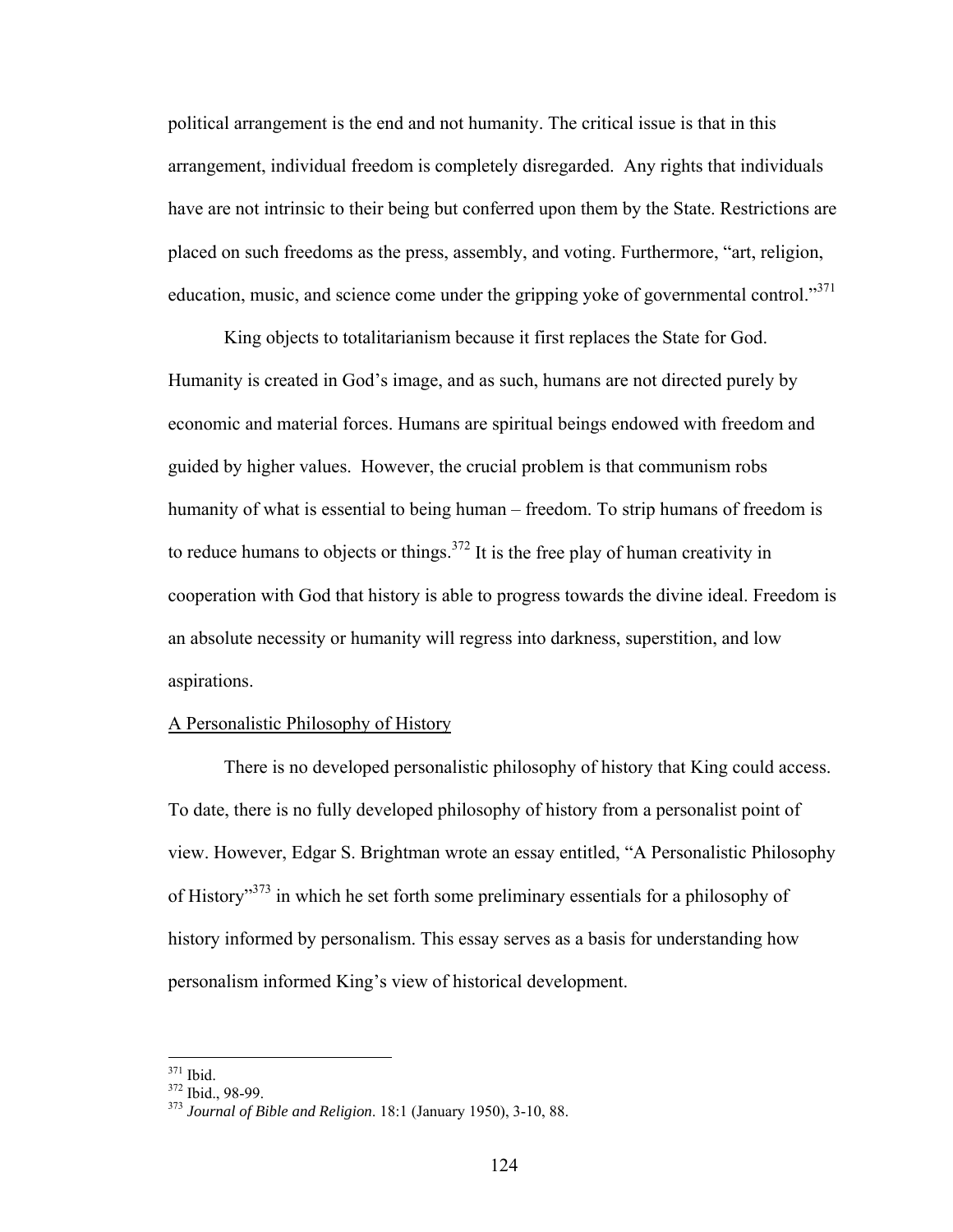Brightman acknowledges the difficulty of developing a philosophy of history because history is largely interpretation of human activity in the past that is unrepeatable. Therefore, it is not subject to the same kind of scientific investigation of the natural sciences. Logic, epistemology, and metaphysics have a referent that is pliable by human intellectual endeavors, whether they are universals principles, traits of knowledge, or traits of being respectively. This fact is further complicated by the fact that there have been a number of differing notions of historical development.<sup>374</sup> In spite of these challenges, Brightman's goal is to suggest some ways that a personalistic view of history can help to make sense of the some of the chaos and despair present in the twentieth century.

 Brightman contends that "the sole constituents of history are persons." Persons, for which he speaks, are God and humanity. "One person, God," he argues "is a participant in every historical occasion."<sup>375</sup> He argues against Marx, arguments put forth by the Reformation theologians (Calvin and Luther), and Hegel in his assertion that "history does not consist of persons and a materialist environment or persons and fate, persons and impersonal deity or force." 376 Human persons are not the extension of God and God is not the sum of human minds. Each is separate and distinct and bound by cooperative action and mystical love.

 Brightman articulates three theories of history. They are impersonal, pluralistic, and personalistic. He provides a sketch of the first two theories to provide a basic contrast for his personalistic theory. Brightman suggests that the impersonal theory of history contends that all personal forces are simply the products of some impersonal force. It is

 $\frac{374}{375}$  Ibid., 3.<br> $\frac{375}{376}$  Ibid.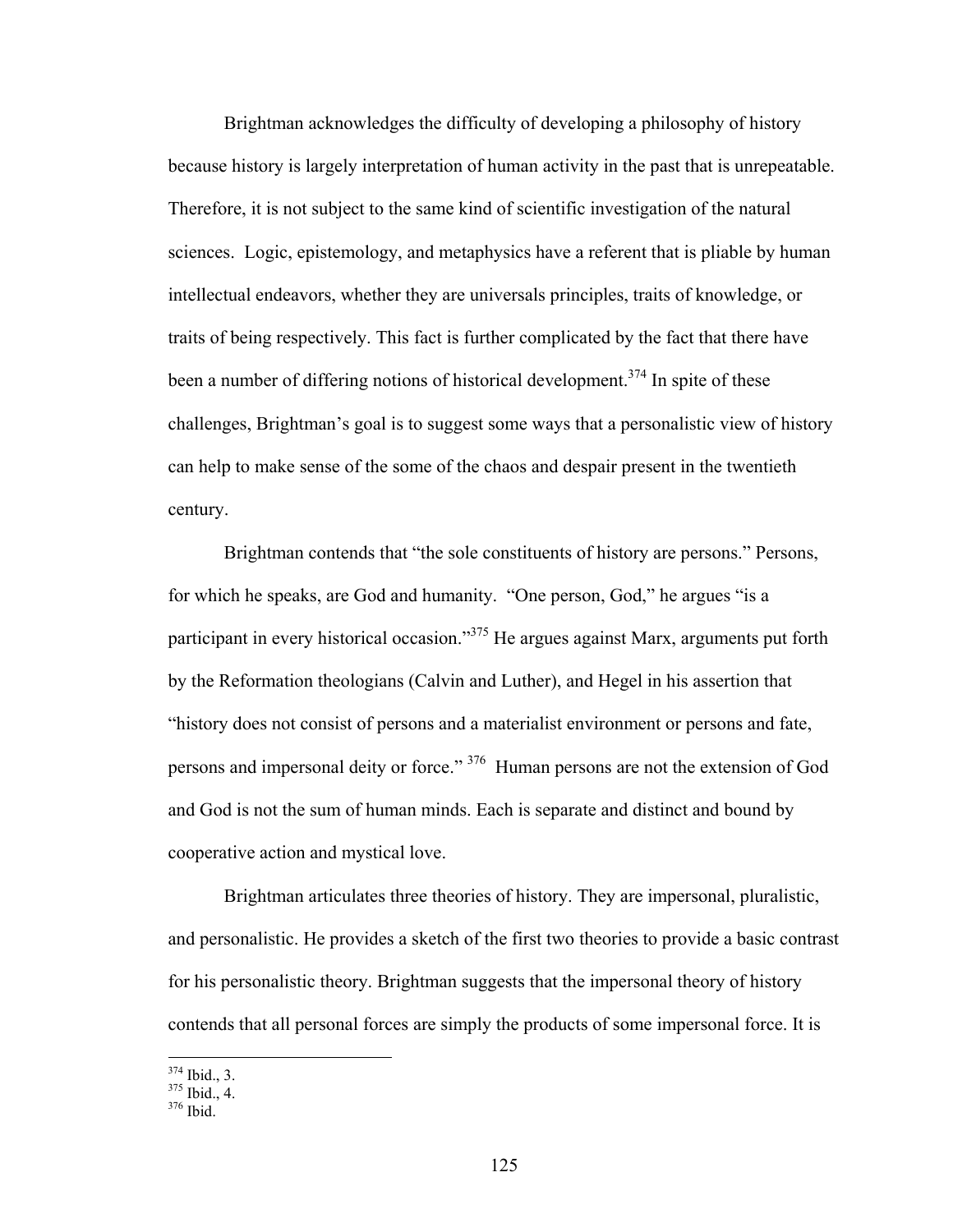fatalistic in it assessment of humanity's activities.<sup>377</sup> In the pluralistic theory, he argues that there is a plurality of forces that drive history. There is, however, no unity of purpose in historical movement. Although in this view, humanity is not fated, we cannot with certainty know what the best direction to focus on human activities is. Humanity can only do its best and hope for the best.

 Personalist's theories of history have at least four approaches. They are delineated by their emphasis on either God or man. There is the "great-man theory" that sees history as reflected of the activities of great men.<sup>378</sup> Second is the "all-men theory" that believes that history is simply what humanity does. It leaves God out altogether. It is not atheistic as much as it is humanistic. $379$  The third personalistic theory is the God-alone theory. This theory suggests that God determines all human activity. God is essentially the great puppeteer.380

It is the fourth personalistic theory, the interpersonal or cooperation theory that Brightman offers as the most adequate theory for a personalistic philosophy of history. This theory posits that all history is seen as "a system of interpersonal relationships on widely varying levels among all kinds of persons – both human persons and the Divine Person — with the goal of increasing cooperation in the achievement of the highest values."381 There are several key concepts that are important in order to correctly understand this view of history. First is the progress of history. The notion of "possibility" is open to success as well as failure. However, Brightman insists that the co-operative relationship between God and humanity guarantees the inexhaustibleness of

 $\frac{377}{378}$  Ibid., 5.<br> $\frac{379}{379}$  Ibid.<br> $\frac{380}{381}$  Ibid.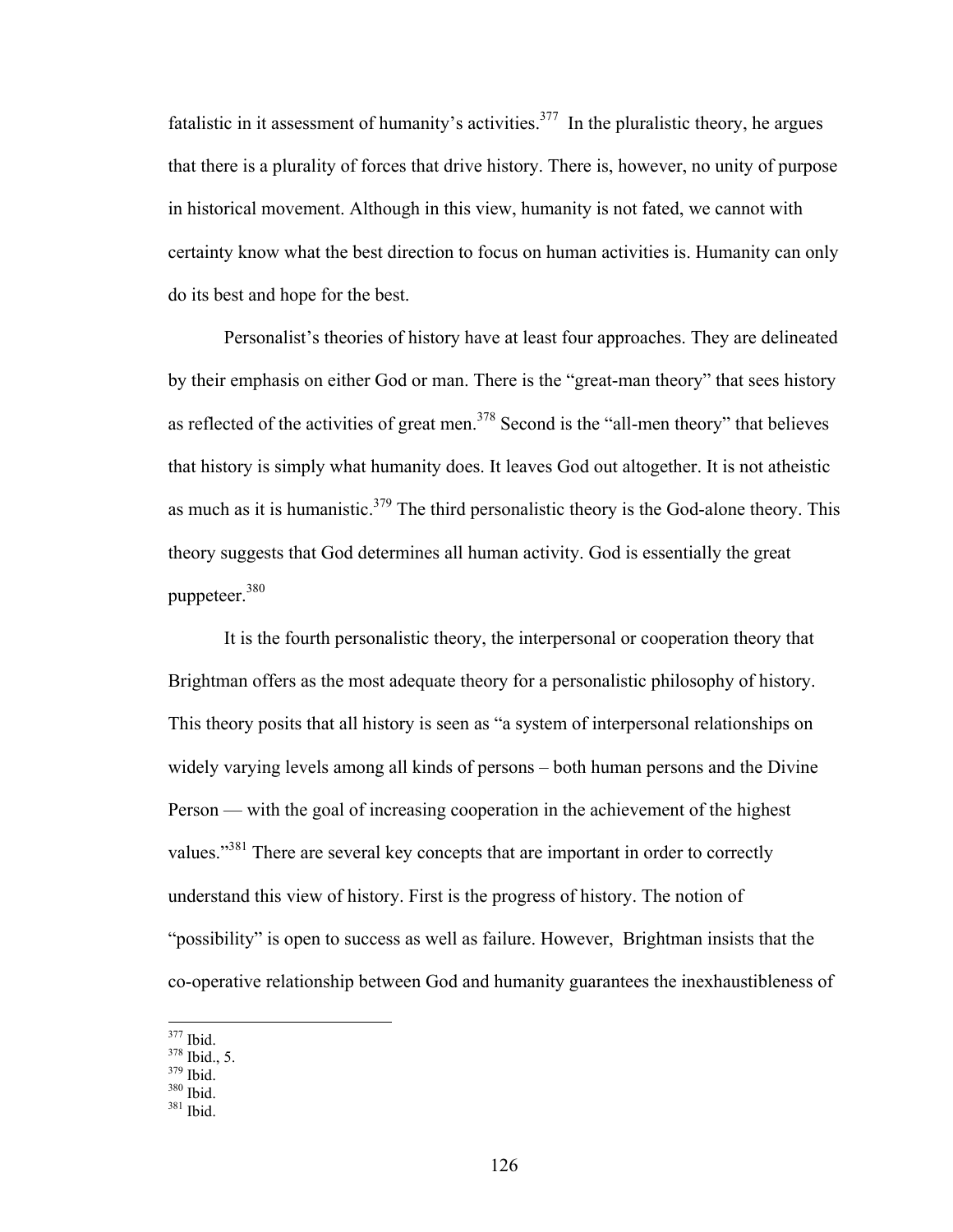the possibilities for the realization of God's desire in human history. Furthermore, God guarantees that possibilities of progress are greater than the possibilities of failure. While this is a progress theory of history, it is fundamentally different from other theories of inevitable progress on several points. First, it does not assert that progress is an uninterrupted guarantee. It contends only that there are "inexhaustible possibilities" for progress.382 Second, this approach "excludes materialistic norms of progress in terms of wealth, territory or power." The norms for progress then are replaced by three factors: "the types of personal value realized in history; the number of persons who prize and attain ideal values; and the degree of possible improvement that is available in any situation."<sup>383</sup>

The second concept is that all reality is historical. Brightman argues that all "reality is historical for the simple reason all reality is personal."<sup>384</sup> Metaphysically, there is nothing external to history. There are two terms that needs clarification in order to clarify his reasoning. The first is epochs. When one talks of epochs, "broad divisions of human history' are being referred to. They have a beginning and an ending. The one constant in history is the One Divine source of all histories that precedes and continues after all histories.<sup>385</sup> The other term is "arenas of history." This is the "more immediate environmental situations of historical process." <sup>386</sup> This is the arena of human activities via nation states and the arenas of the natural and the supernatural.<sup>387</sup> Brightman sums up his argument thus:

- $382$  Ibid.
- $\frac{383}{164}$  Ibid., 6.<br> $\frac{384}{164}$  Ibid.<br> $\frac{386}{164}$  Ibid.
- 
- 
- 
-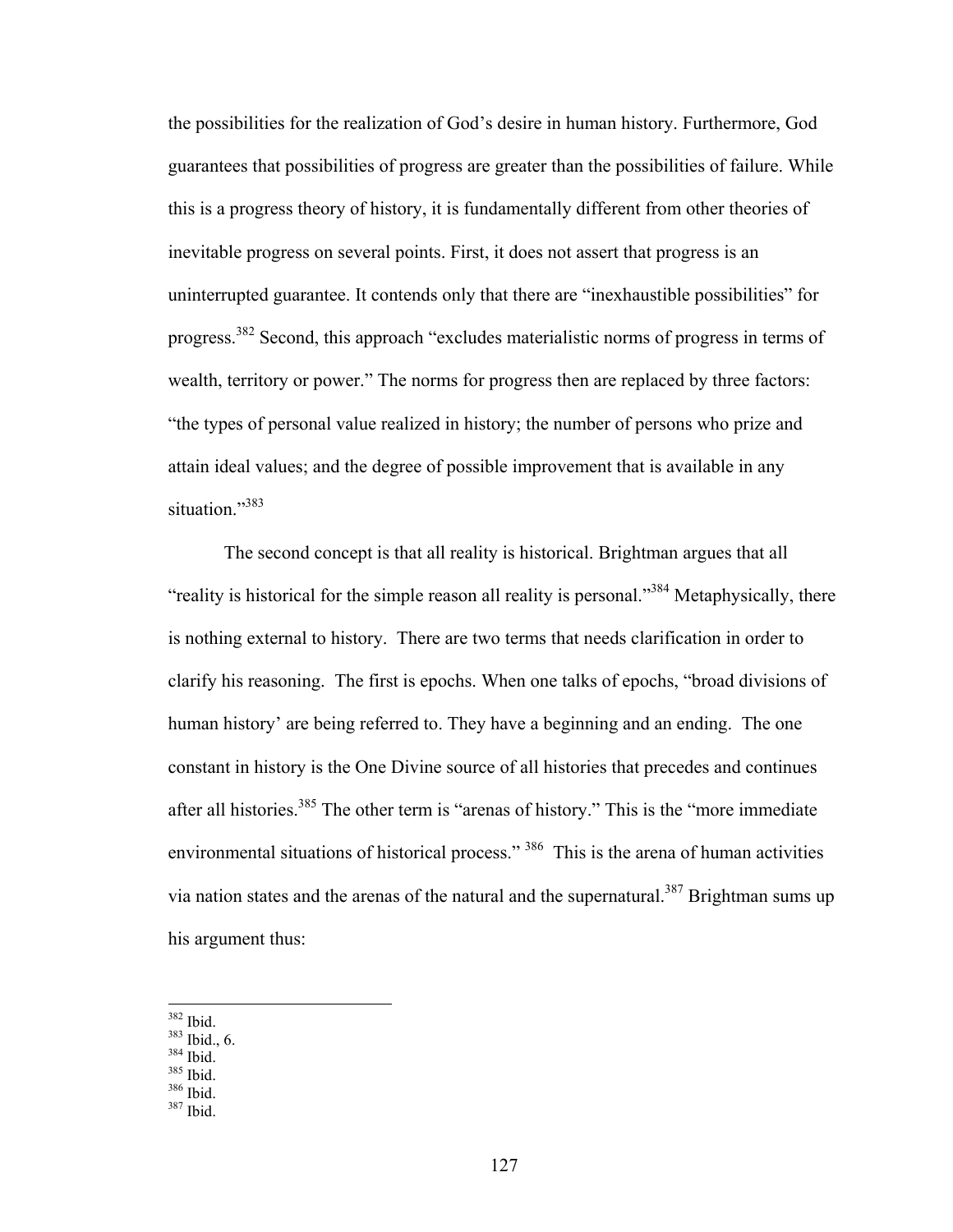All epochs and arenas are in, of, and for persons. They have one purpose – rational love, logos and agape. History is essentially one, at all times, in all arenas. There is no superhistory. There are simply different stages, phases; aspects of one history. Faith in that spiritual unity that underlies all history provides rational insight to the mind and imparts integrity to character.<sup>388</sup>

It appears that the most crucial concept for Brightman is the concept of purpose in history. The core issue is the role of God in historical processes, that is, does God have an ultimate destination in which God is moving history? Correlative to that question is the question of meaning, with respect to events on the individual and the cosmic level. Essentially, Brightman argues that meaning and purpose are achieved through the action of the totality of personalities (individuals and societal institutions) towards the actualization of some universal ideal value. This requires some concept of an overarching providential hand in historical processes. Because human personality and freedom are real and vital, history must be open and at the same time guided. 389 However, in the very nature and personality, according to Brightman, "there can never be an *eschaton* in time; no last event, no end of all God's world when time and purpose shall be no more."<sup>390</sup> He concludes that "The eternal purpose which history is actualizing is that of inexhaustible creativity, including endless variety in control of the Given, endless growth in individual powers, community, and love."<sup>391</sup>

Brightman can now assert that essentially history is not only interpersonal but also rational coherence.<sup>392</sup> It is rational because it possesses inclusiveness and systematic

<sup>&</sup>lt;sup>388</sup> Ibid., 7.

 $\frac{389}{390}$  Ibid., 8.<br>  $\frac{390}{391}$  Ibid.<br>  $\frac{392}{392}$  Ibid.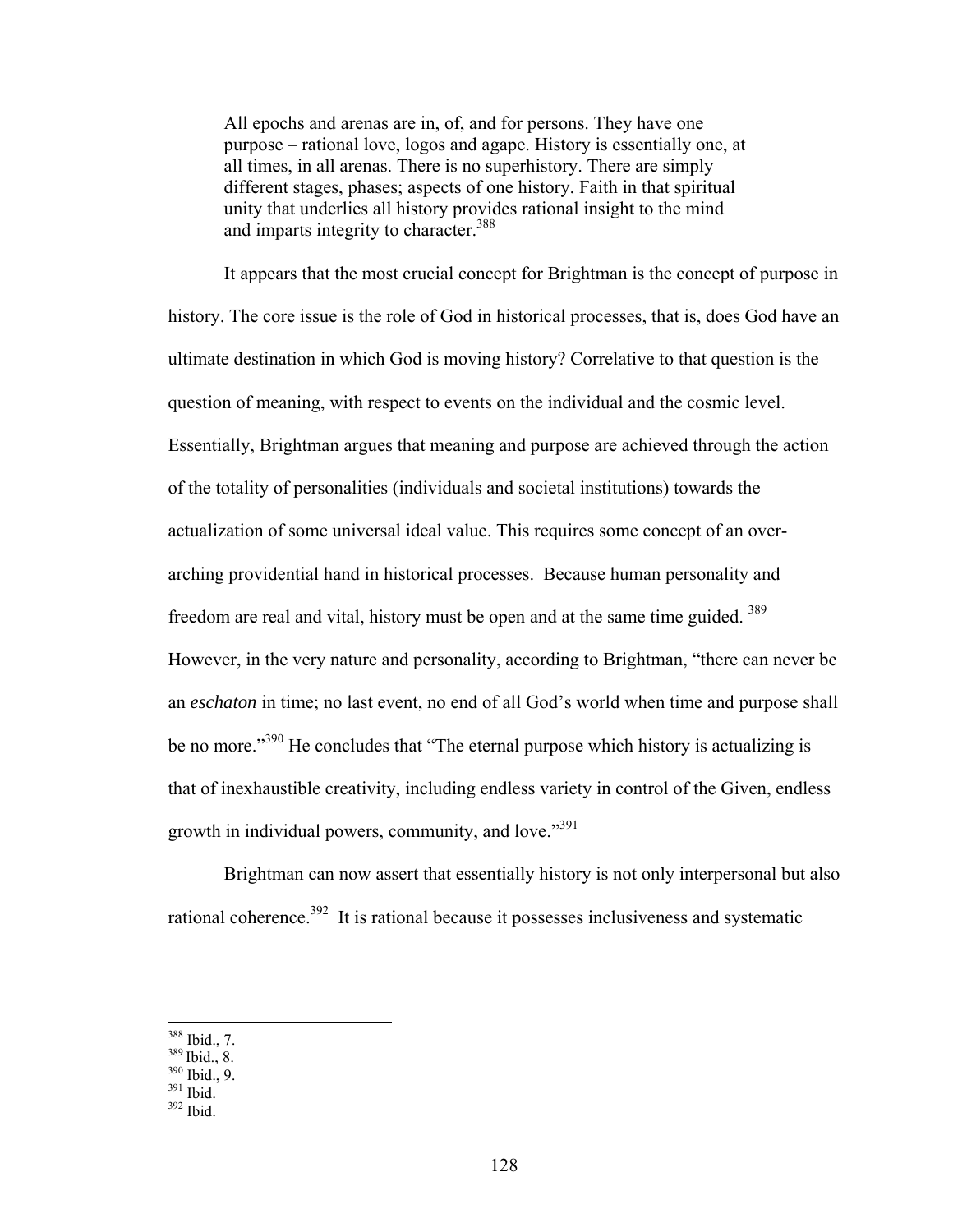unity.<sup>393</sup> When considering all the facts of history, the good, the bad, and the indifferent, "it always evidences of the power of a controlling purpose that opens possibilities for cooperative love, no matter how dark and hateful the situation maybe."<sup>394</sup> There is continuity not in governments or societal/cultural institution, but in people's aspirations in spite of failures and the indomitable spirit that pursues higher values in spite oppression, injustice and evil in the world. It is not a single event or phase in history that warrants such faith, but the overall direction of history.<sup>395</sup>

#### Dialectic of God and Humanity in Hegel, Marx, and Personalism

In Hegel's philosophy of history, the relationship between God and humanity was essentially one-sided. Through the cunning of reason, God trapped humanity to do God's will. Individual persons, except the world historical persons, are not important to God with respect to historical movements. This view emphasized the divine to the exclusion of the human in history. It differed from Marx's concept of historical movements in that Hegel at least had a God that existed and was involved in human history, Marx could not make any allowances for God to be involved in historical processes. Hegel's concept differed with personalism in that Hegel's God was impersonal and unconcerned with individual persons.

Marx's philosophy of history has an utopian element that suggests that history is moving toward a classless society. Through Lenin, Marxism advocated the use of any means necessary to achieve that end. While this approach was an anathema to King, it at least affirmed that there was a concrete conception of a just society. However, King insisted that the ends could never justify the means. The end is preexistent in the means.

 $\frac{393}{394}$  Ibid., 10.<br> $\frac{394}{395}$  Ibid., 88.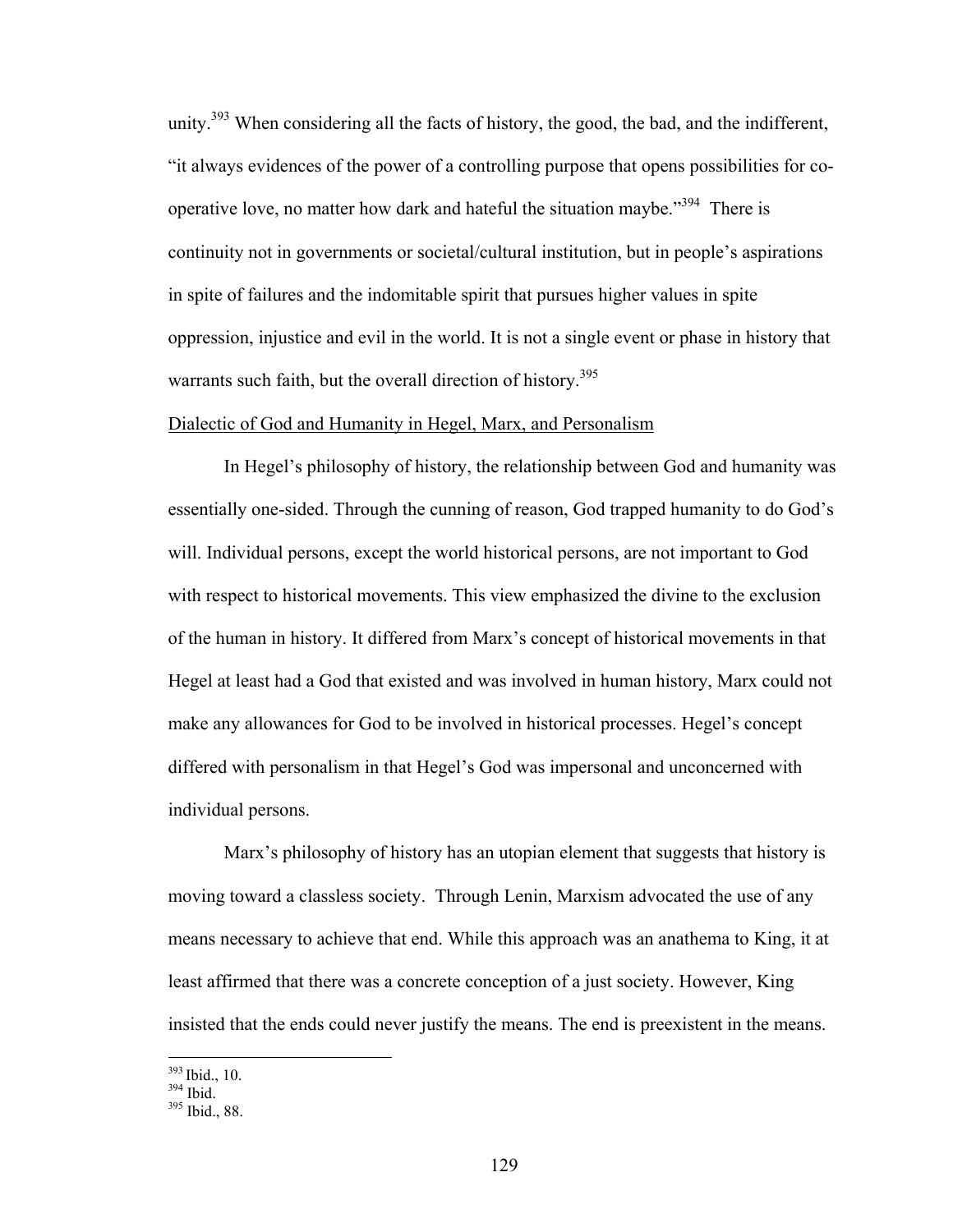In other words, Marxism supporters could not achieve a just society that they were attempting to achieve by using unjust methods. Marx's view of history required that God and religion be excluded. They were the creation of the upper classes to render the lowerclass capital and mere products of capitalistic machinery. Marx's materialistic view of the driving force of history was a counter to Hegel's Absolute Spirit in history and personalism's Absolute Person of history.

Personalism brought together the significant elements of Hegel's (the spiritual) and Marx's (human) philosophy of history. Personalism emphasized the God's participation in history while affirming humanity's necessary involvement in changing human conditions. God is personal and infinite goodness, while finite in power. Humanity, endowed with freedom, must take up the responsibility for the human condition. Personalism provided a means to empower humans in their quest to move history toward achieving a higher level of existence. Consistent with a Hegelian view of history, it argues that there is no final *eschaton* or destination of history. King could not embrace such a position. He consistently contended that history is moving towards a goal. His famous "I have a Dream" speech expressed his initial view of history's goal, a completely integrated society. The night before his death, he once again affirmed his conviction that history had a final goal. After attempting to place the "movement" in some historical context, King expressed the *telos* of history in the parlance of his African-American religious heritage: "I may not get there with you, but I want you to know tonight, that we, as a people, will get to the promise land."<sup>396</sup> His mature vision of the

<sup>396</sup> Martin Luther King Jr. *I Have a Dream: Writings and Speeches that Changed the World*. edited by James M. Washington. (New York: Harper Collins, 1992), 203.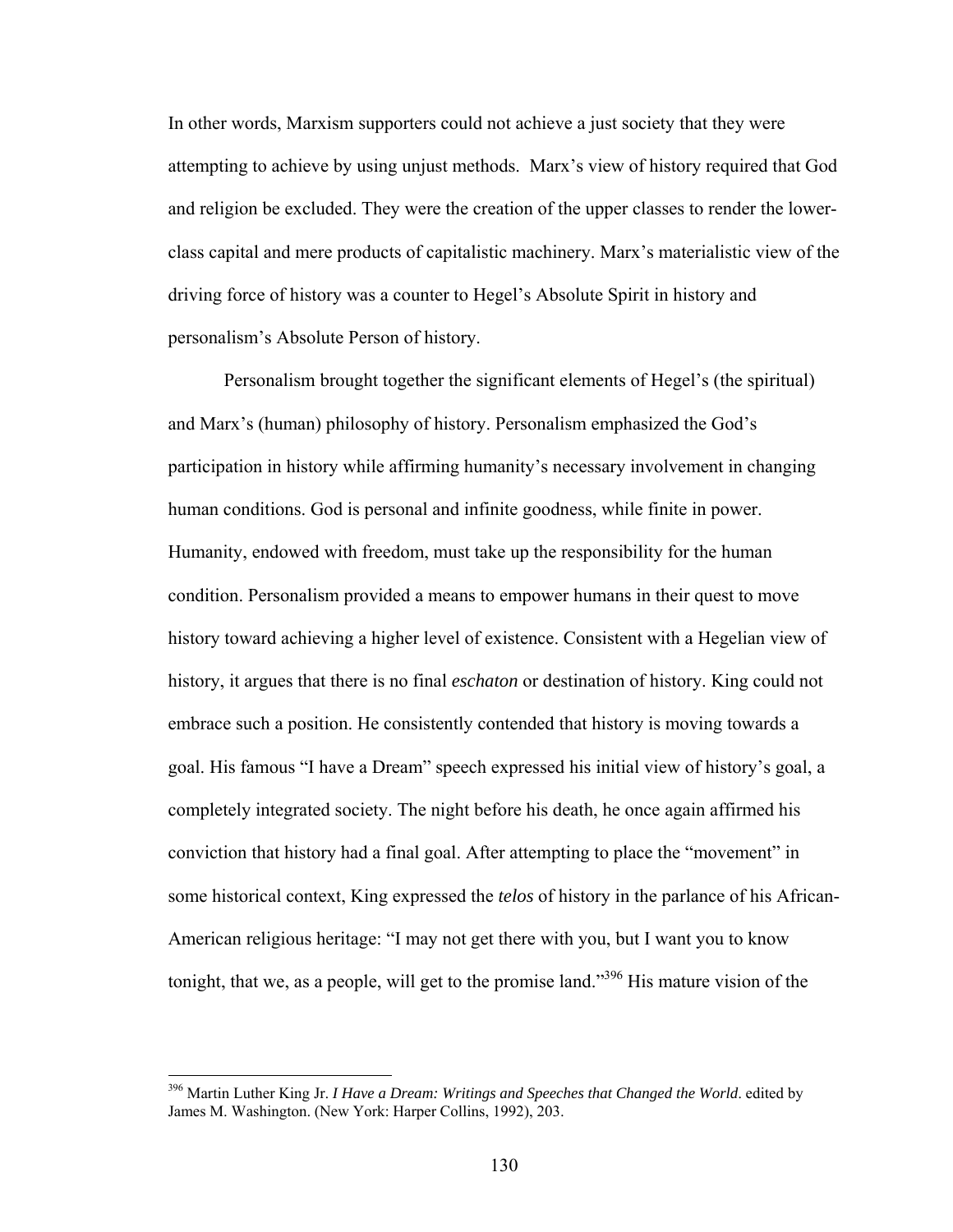*telos* of history ("the promised land") not only included racial integration, but also a society without war or class distinctions.

## King, History, and the Civil Rights Movement

## Martin Luther King, Jr's Conception of History

 Martin Luther King Jr.'s conception of history and historical movement is a synthesis of Hegelian idealism, Marxist utopianism, and personalistic theology. Through the dynamic interplay between persons at every level with human efforts and divine power, history moves towards its ultimate goal. Appropriating insights from each of these sources, King's conception of history consistently reflects three essential elements. First, God has structured the universe with moral laws. Therefore, history must be governed by those laws. Second, humanity must be an active participant with intentionality if the goal of history is to be achieved. Third, there is an ultimate goal for history. King articulated these convictions in various ways and contexts. However, he did not abandon either of them. They were inextricably tied together.

 Personalism provided the theological context in which a multiple of streams of influences could coalesce into a cogent conception of God and humanity. That a personal God created and valued persons requires that God be involved in the well-being of individual persons. For this reason, King rejected the part of Hegel's absolute idealism that "tended to swallow up the many in the one."397 God created and structured the universe in such a way that personality would be able to flourish. Despite the social and systemic evil that existed in the world, humanity could overcome it because God created the world to be governed by moral laws. God is also humanity's cosmic companion

<sup>397</sup> *STF*, 100.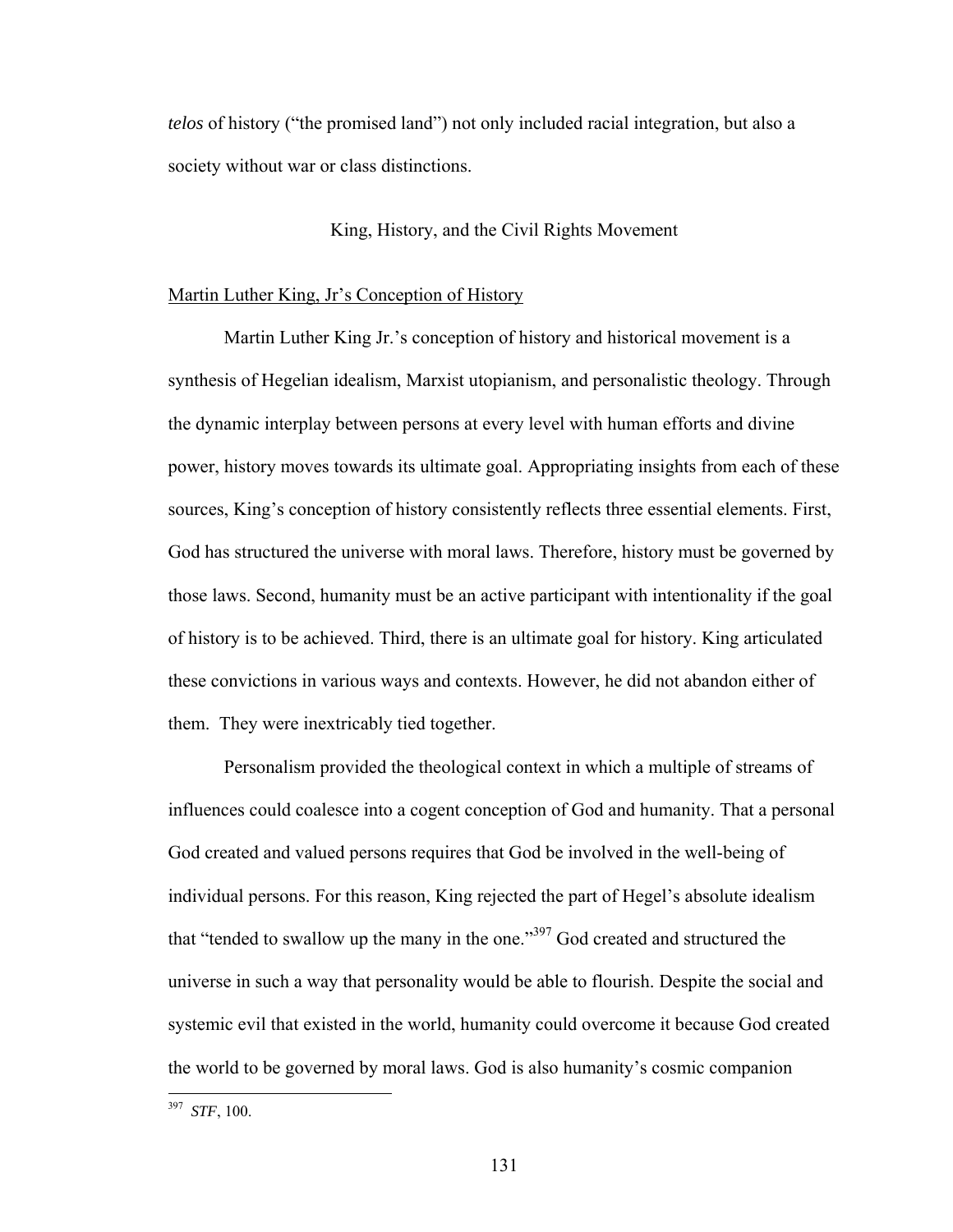providing encouragement and internal resources to confront and subdue structured evil. This deeply held conviction is precisely why King could not and would not be a thorough-going Marxist, which would not allow the presence of God in human historical processes.

 A common theme of King's was that progress would not "reel in on the wheels of inevitability."398 There must be human involvement and activity. A part of that activity must be to confront the entrenched ideas and practices of the old order. As his view of social justice issues expanded, the tenacity in which the old order holds on was reevaluated. King consistently attempted to locate the present position of the Civil Rights Movement in relationship to its pass and future. In doing so, he was attempting to encourage people to continue the struggle. He could assert that there has been progress even when it was not obvious. He could list concrete examples where improvement was accomplished. His earlier immature optimism was shattered towards the end of his life. However, he would not abandon the notion that humanity must continue to struggle to bring about the kind of world that reflects the values of the kingdom of God.<sup>399</sup>

 King was convicted that history was moving towards a specific goal. The clearest demonstration of this was his continued optimism about the future towards the end of his life. Despite the obvious challenges that he was facing with the triple evils of racism, materialism, and militarism that threatened America's ability to realize its vision of being the land and the home of the brave, King could affirm that he still had a dream of a land where men and women of all races, religions, economic status would be able to live as a

<sup>&</sup>lt;sup>398</sup> "Facing the Challenge if a New Age," 141.<br><sup>399</sup> *TOC*, 76.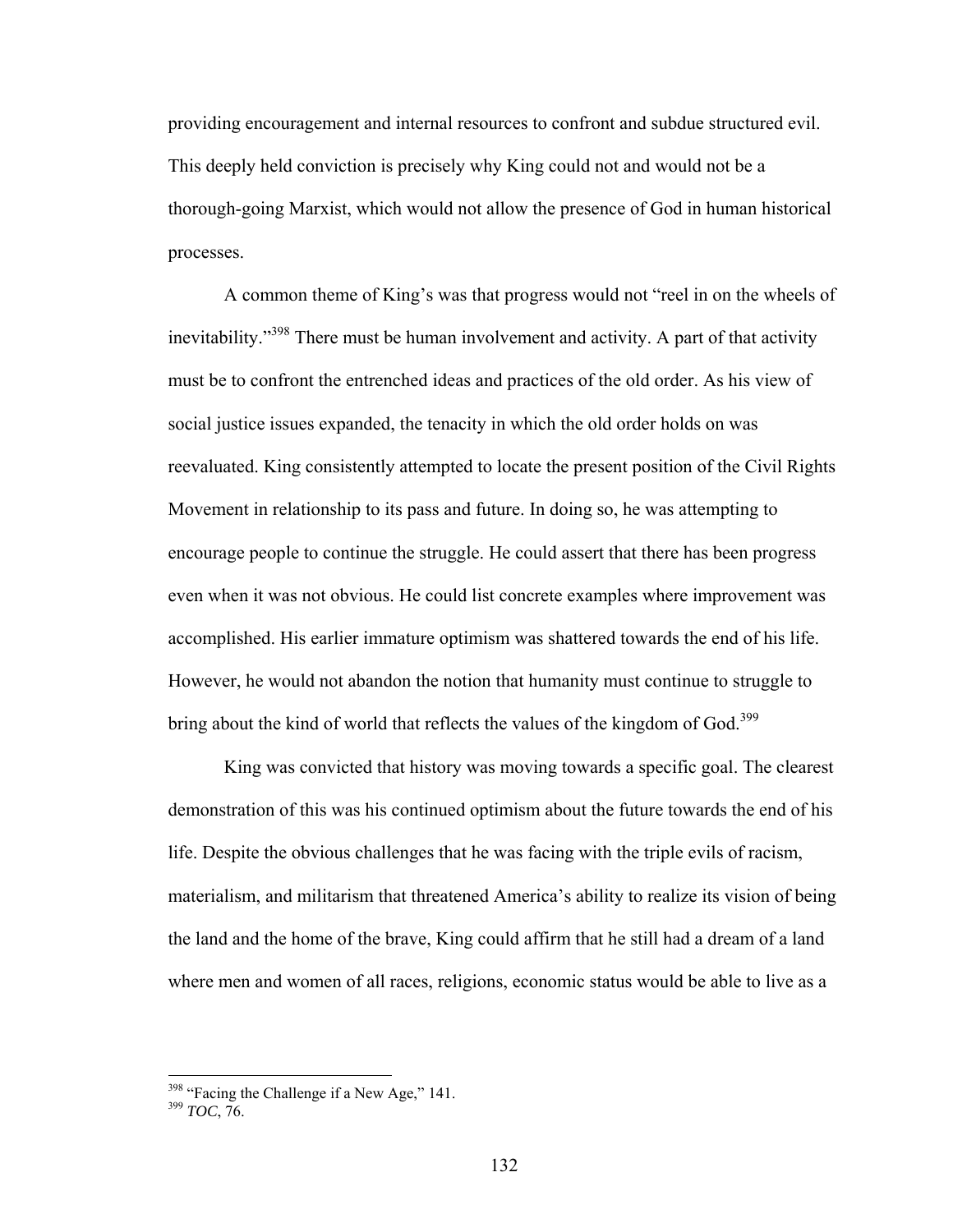family.400 On the night before his death he affirmed that African-Americans would one day get to the promised land. The concept of the promised land, drawn from the biblical narrative of the land of liberation and sufficiency compared to Egypt, their land of bondage, was a familiar metaphor to the African-American religious community he addressed that night. He was speaking not only to the fact that their cause would be vindicated, but also the nature of their future existence.

### Martin Luther King Jr. as World Historical Person

 In his resignation from the Dexter Avenue Baptist Church, King attempted to provide a rationale for his decision by using an implied Hegelian notion of the *Zeitgeist*. 401 The primary reason for his resignation was that the path on which the Montgomery bus boycott had set him was at odds with his responsibility as the pastor of Dexter Avenue Baptist Church. He lamented: "I can't stop now. History has thrust something upon on me which I cannot turn away. I should free you now."<sup>402</sup> John Ansbro accurately interprets this comment as King's realization that he had been gripped by the *Zeitgeist*. 403

 King's life was reminiscent of Hegel's hero or world-historical person. He was sensitive to the drumbeat of his times and he ordered his movements consistent with that beat. He was always ahead of his contemporaries, which resulted in him being frequently misunderstood. The power of King's oratory was not merely his eloquence, but his message that resonated with the age. He sacrificed his personal happiness, comfort and eventually his life for his irrepressible passion for freedom. He rose above the narrow

 $400$  Ibid.

<sup>&</sup>lt;sup>401</sup> See pages, 109-114 in this chapter for clarification of the Hegelian notion of Zeitgeist.<br><sup>402</sup> Lerone Bennett, Jr. *What Manner of Man: A Biography of Martin Luther King Jr.* (Chicago: Johnson Publishing Co., 1968), 106.

<sup>403</sup> John Ansbro. *Martin Luther King Jr.: The Making of a Mind* (Maryknoll, NY: Orbis Books, 1982), 126.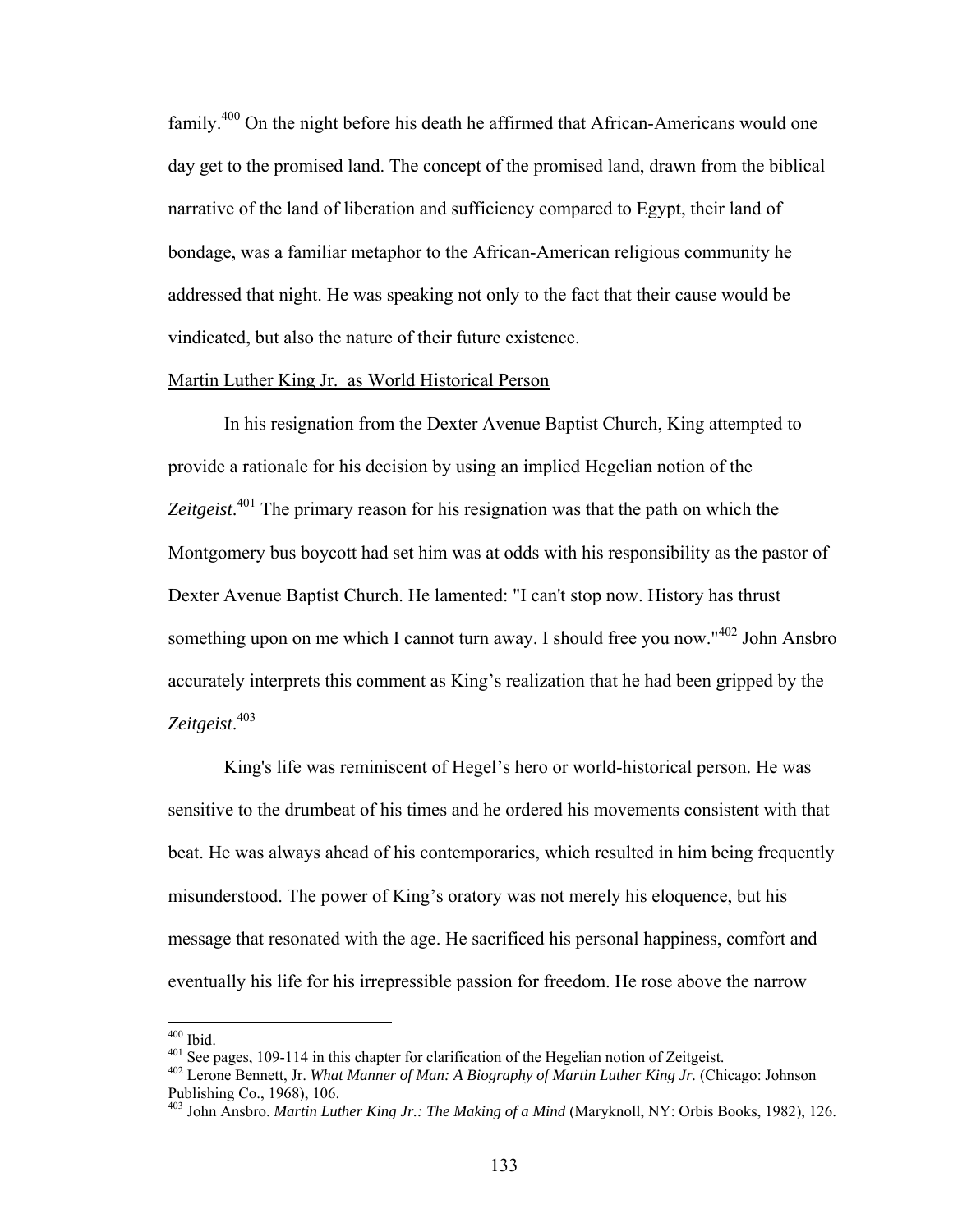confines of the concerns for "his" people to embrace a vision of freedom for all humanity. He possessed the courage to act decidedly on his convictions. He was fond of saying that true leaders do not take a consensus poll to determine what is right. He is not molded by consensus, but is a molder of consensus. In the end, like Hegel's heroes, he was assassinated — he fell off like "the empty hulls from the kernel."

 King not only saw individuals caught in the grip of the *Zeitgeist*, but he also thought African-Americans as a people were caught by the *Zeitgeist*. He contended that "Consciously or unconsciously the American Negro has been caught by the black *Zeitgeist*."404 By "black" he is not referring to the color of the spirit of the age, but the prevailing disposition of all the peoples of African descent in the Diaspora in the Americas. In Hegelian terms, he is speaking of the significance of Blacks in the historical processes in the mid-1900s. He states: "This is the great hour for the Negro. The challenge is here. To become the instruments of a great idea is the privilege that history gives only occasionally."<sup>405</sup>

#### Martin Luther King Jr., The Civil Rights Movement, and the Dialectic of History

 King became the symbol of the Civil Rights Movement in America during the late 1950s to the 1960s. As noted in the previous section, he was clearly aware of the historical significance of the movement of which he was a part. Although there was an attempt to define him narrowly as a civil rights leader, his self-understanding as a minister of the gospel defined the scope of his calling beyond the strictures of race, region, and civil rights concerns. Therefore, a "Human Rights" activist may perhaps,

1

<sup>404 &</sup>quot;Dreams of Brighter Tomorrows*" Ebony,* March 1965, 35. 405 *STF*, 224.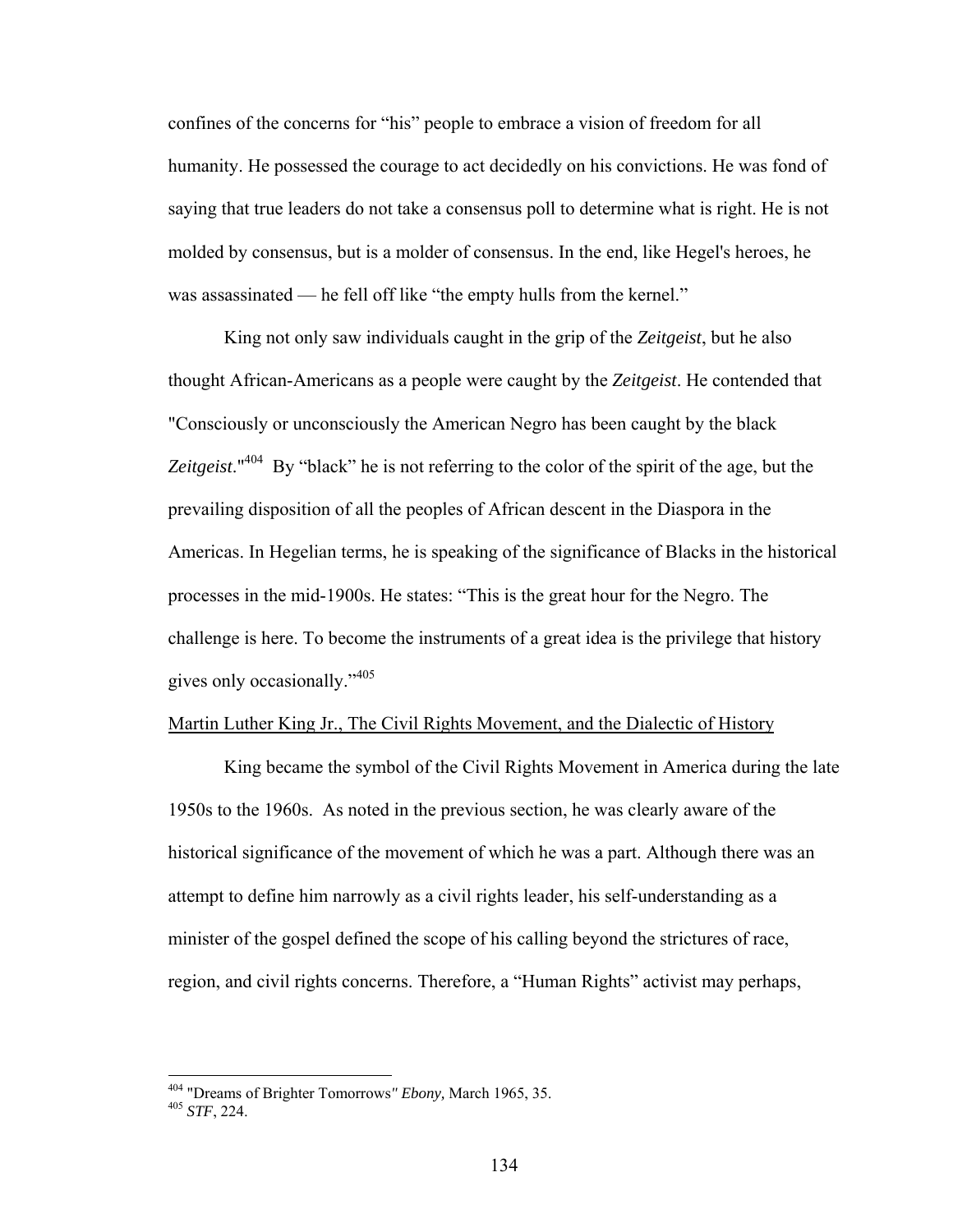most appropriately, describe his activism.406 King's historical consciousness combined with his sense of calling in the context of the historical forces of his day (racism, poverty, and the Vietnam War) shaped the evolution of the movement he led through the organization of the Southern Christian Leadership Conference (SCLC). Three interrelated trajectories will be examined below to show the dialectical nature of the movement. The three interrelated trajectories are the broadening geographical scope of his movement (and with it the widening statue of his leadership), King's expanding consciousness of the issues of social justice, and the radicalization of his nonviolent method. The Broadening Civil Rights Movement and King's Leadership

 The Montgomery bus boycott marks the first phase of the human rights movement under Martin Luther King Jr.'s leadership. The initiative was local in scope, however. It was not intended to create a national movement. It was a movement that was led by local leaders under the guidance of an organization formed to meet the challenge of maintaining the momentum of the boycott. The name decided on for the organization was the Montgomery Improvement Association (MIA). The very name highlighted the narrow scope of the organization's mission. The leadership was strategically thrust upon King because he was new in the area and the local white power structure would not have any influence over him. Moreover, he was not identified with any cliques in the African-American community.407 As Vincent Harding contends, he was indeed an inconvenient hero $408$ 

The local power structure was not convinced easily to accede to the requests of

1

 $406$  Note Garrow's presentation of King's comment at the SCLC Frogmore retreat, "We have moved from the era of civil rights to an era of human rights."

<sup>&</sup>lt;sup>407</sup> Lerone Bennett, *What Manner of Man*, 64-65. See also Lewis, *Martin Luther King Jr.: A Critical Biography*, 56, and King, *STF*, 56.

*Biography*, 56, and King, *STF*, 56. 408 *Martin Luther King Jr: An Inconvenient Hero* (Maryknoll, NY: Orbis Books, 1996), 1-22.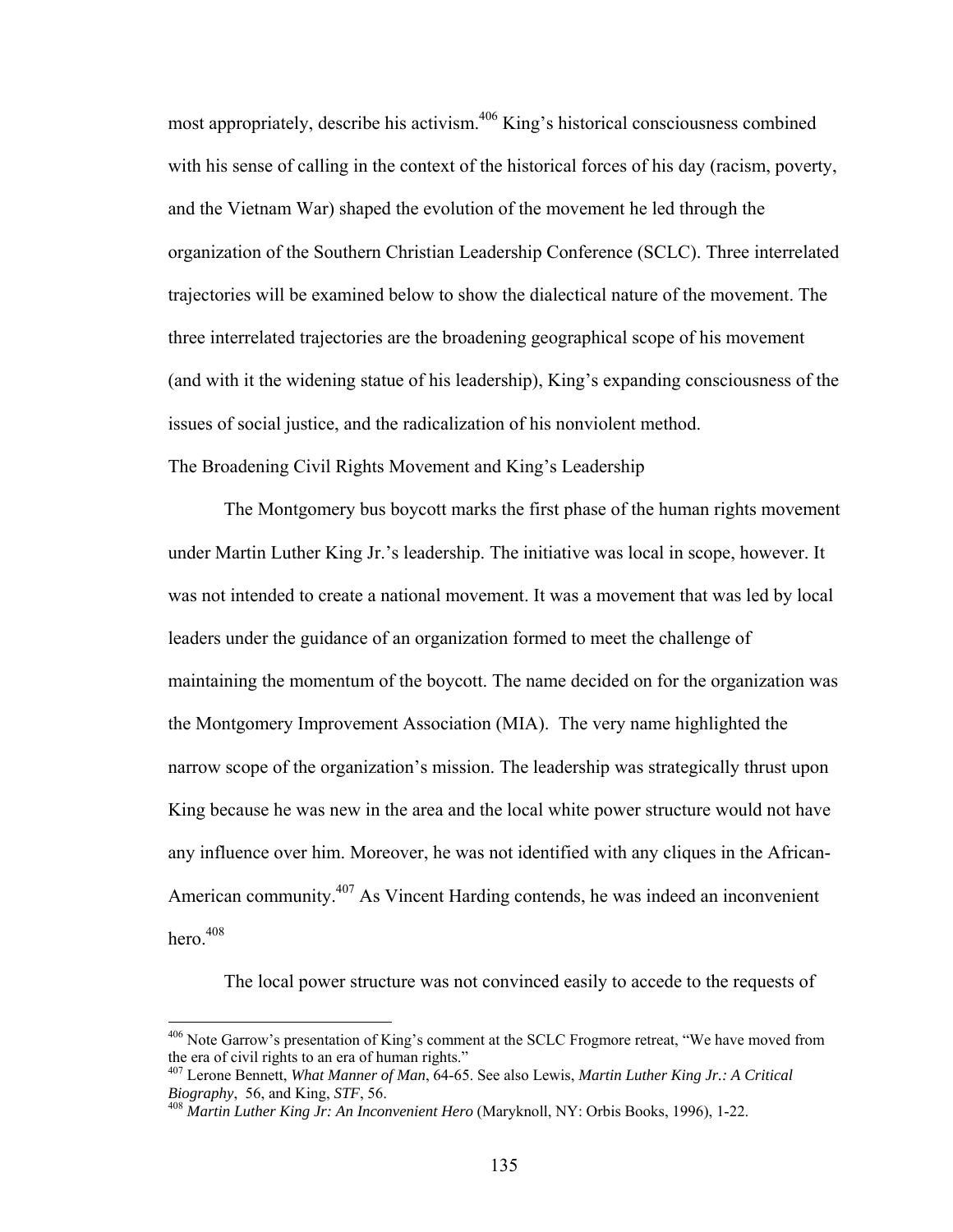the MIA. The white community used threats of financial reprisals, jail, and physical harm to intimidate the African-American community and its leadership. They also used the segregated laws, the courts, news editorials, and subterfuge to thwart the efforts of the MIA. However, each tactic of the white community was met with increased determination on the part of the African-American community to see the boycott through. Instead of diluting their resolve, it bolstered their commitment to keep up the pressure on the bus company and the city of Montgomery.<sup>409</sup>

The final outcome of the bus boycott was settled in the courts. On November 13, 1954, the United States Supreme Court ruled to uphold a lower court decision that the Alabama laws requiring bus segregation was unconstitutional. The decision came on the day that the local court would rule on the legality of the transportation system that the MIA established to help the boycotting Negro passengers. As expected, the judge ruled against the MIA. The Supreme Court's ruling made the local decision of non-effect. However, without the Supreme Court's ruling, the MIA would have been dealt a devastating blow.<sup>410</sup> Although, the MIA was unable to gain concessions from the white community through their efforts, they had achieved something much more significant. For over a year, they were able to withstand every tactic of the white community to discourage and debilitate them in their quest for human dignity, and the nation took notice.

With the success of the Montgomery bus boycott came national attention to its successful outcome and Martin Luther King Jr., the young educated and powerful orator.

<sup>&</sup>lt;sup>409</sup> Note Garrow's description of King's statement on page 54. "They [white Montgomery city officials] appear determined not [to] settle this protest in our favor even though it appears that we are right. It seems that the mayor is use to having colored people coming to him begging for things; well, we are demanding (emphasis supplied) our rights."

 $410$  *STF*, 158-160.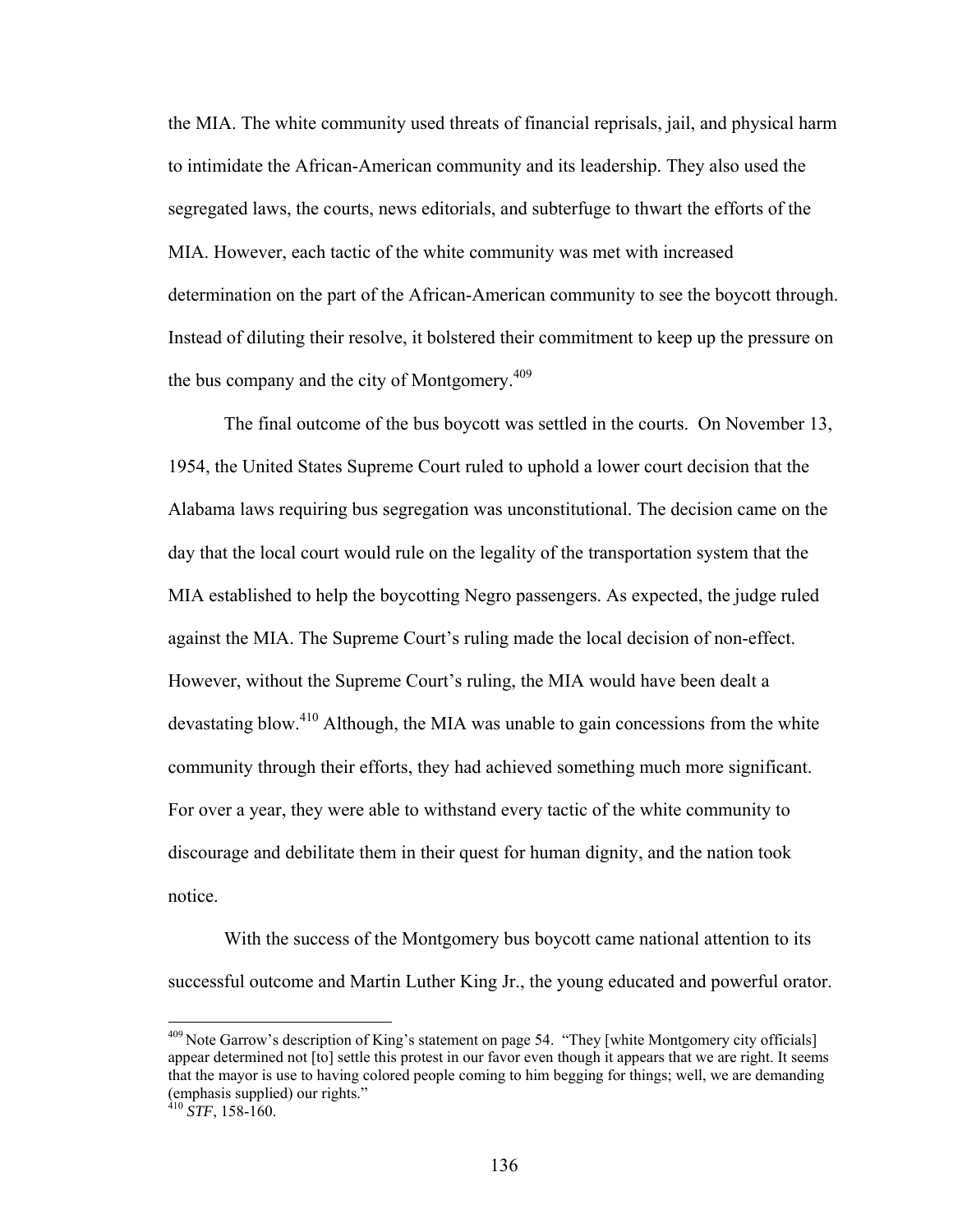On January 10 and 11, 1957, ministers from around the South met at the Ebenezer Baptist Church in Atlanta to discuss the possibility of extending the Montgomery Movement throughout the South. Out of this meeting, the SCLC was formed with Martin Luther King Jr. as its president.<sup>411</sup> This marks the second phase of the human rights movement under King's leadership. The demands on King's time, as a speaker and advisor to other communities and organizations, as president of the SCLC required him to eventually resign his position as pastor of the Dexter Avenue Baptist Church in Montgomery and move to Atlanta to assume the co-pastorate with his father at the Ebenezer Baptist Church.

The movement has now moved from a local movement to a regional movement, focusing on ending segregation in the South. During this phase, several southern campaigns were initiated. The Birmingham (1963) and Selma (1965), Alabama movements solidified King and SCLC as the preeminent civil rights organization in the South. These campaigns served as catalysts for getting the Civil Rights Act of 1964 and the Voting Rights Act of 1965 passed. These campaigns were the beneficiaries of lessons learned from an ineffective campaign in Albany, Georgia.<sup>412</sup>

The Albany Campaign ended without "accomplishing the goals of the movement.<sup>"413</sup> While there were a number of factors that contributed to the lack of concrete victories, the primary causes were twofold. The first factor was Albany Police Chief, Laurie Pritchett who orchestrated a nonviolent counter-attack. Having read King's book *Stride Toward Freedom*, Pritchett realized that without violence on the part of the

<u>.</u>

<sup>411</sup> Martin Luther King Jr. *I Have a Dream: Writings and Speeches that Changed the World*. Edited by James M. Washington. (New York: Harper Collins, 1992), xxv.

<sup>412</sup> King, *WWCW*, 43. 413 Ibid.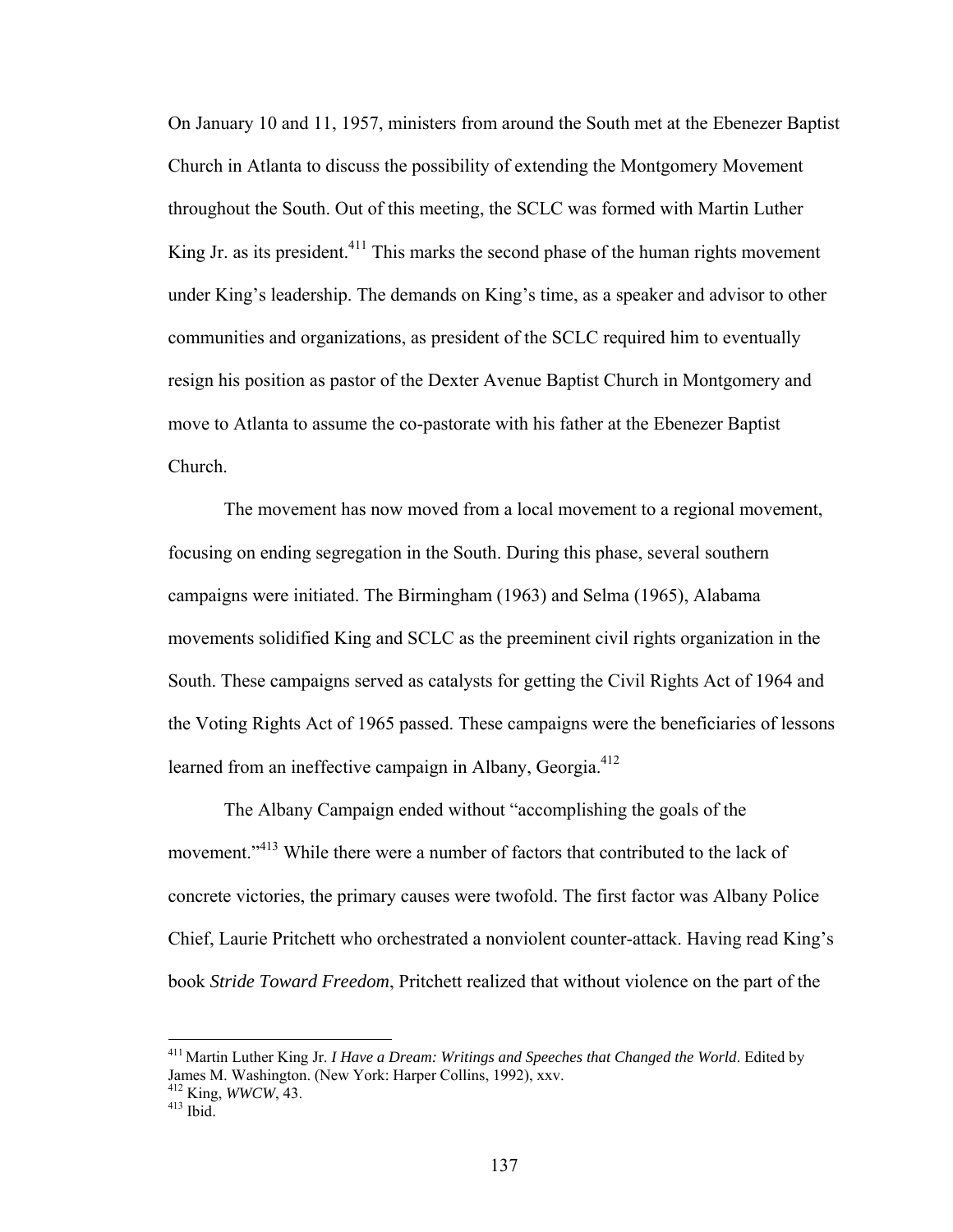city, King would not be able to get the necessary national coverage and support. He made arrangement with the surrounding city and county jails to accommodate the mass arrests that he anticipated, thus avoiding the problem of overcrowding jails.<sup>414</sup> The second cause was the growing division between The Student Nonviolent Coordinating Committee (SNCC) and the SCLC.<sup>415</sup> The third and perhaps the most significant cause of the Albany failure was due to a lack of specific concrete goals.<sup>416</sup> Consistent with King's approach to understanding truth, as neither in the thesis or the antithesis but in synthesis, Albany (the antithesis to Montgomery) provided a clearer understanding of how to effectively execute a campaign in a community in which he was not personally a resident. Albany provided insights that would help to solidify his stature as a southern civil rights leader.

Although King was nationally and internationally known and called upon to address issues of civil rights across the country, it was not until he went to Chicago at the invitation of Al Raby, the chairman of the Coordinating Council of Community Organizations (CCCO), and undertook the Chicago campaign that he was confirmed as a national leader. The CCCO was formed in 1962 to coordinate the efforts of various civil rights organizations in Chicago to combat a number of issues facing the African-American community. By the summer of 1966, the CCCO had diminished in effectiveness and felt that Martin Luther King Jr. and the SCLC could energize their efforts. King and the SCLC decided to take up of the Chicago Campaign after a northern tour earlier in the year to get a sense of the issues of the northern African-American communities. Although it did not achieve fully the desired results, King's presence

<sup>414</sup> Juan Williams. *Eyes on the Prize: America's Civil Rights Years 1954-1965* (New York: Penguin Books, 1987), 169.

<sup>415</sup> Garrow, *Bearing the Cross*, 196-97, 201-202. 416 *WWCW*, 54.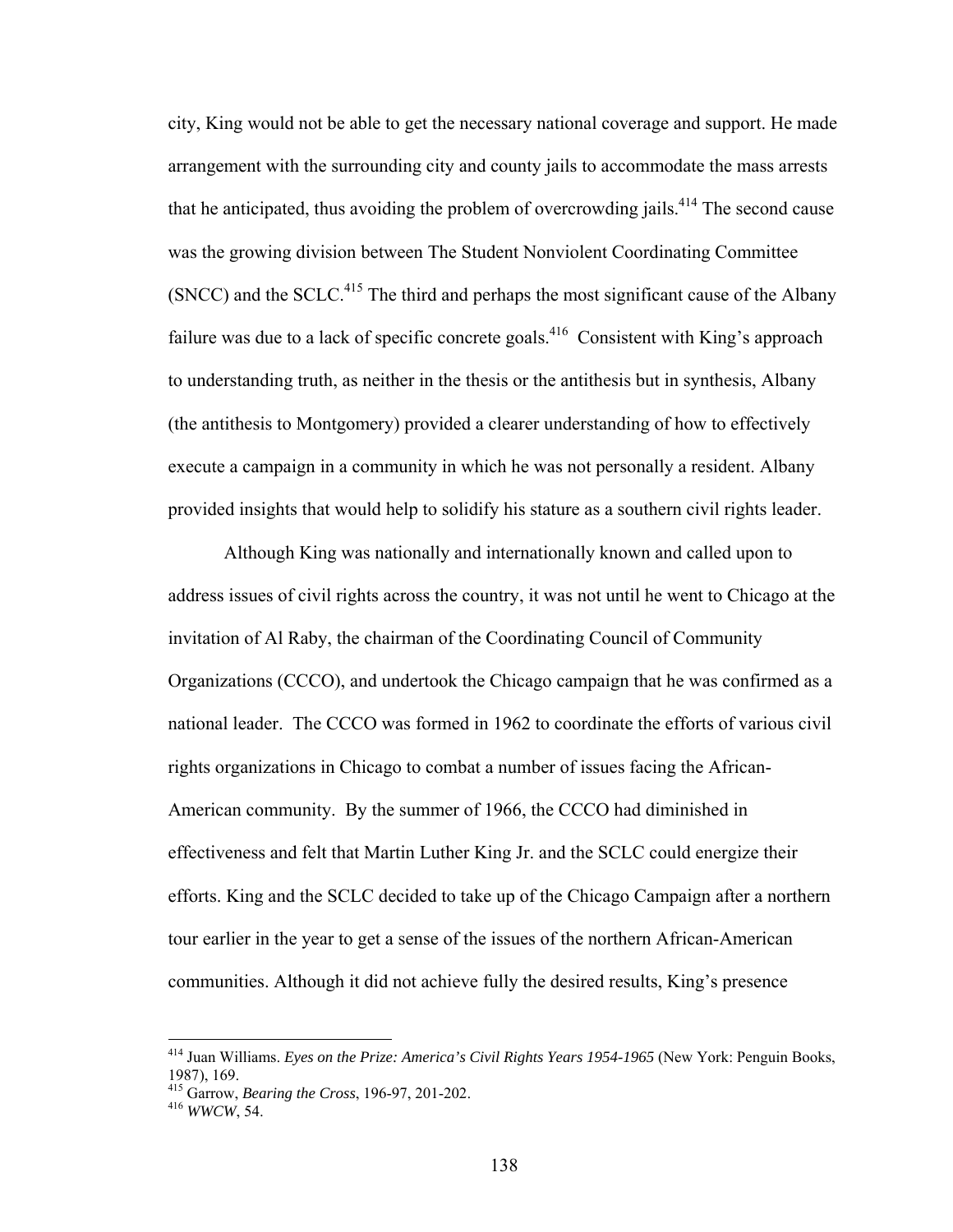energized the Chicago Freedom Movement, through speeches, rallies, marches, and negotiating with the city leadership. Chicago's contribution to King's development, like Albany, was learning what worked as much as learning what did not work.

It was King's stand against the war in Vietnam that launched him and the SCLC into the international political arena. This stance alienated him from the mainstream civil rights leadership, the Lyndon Johnson's presidential administration, and many financial supporters. King's public stand against the war in Vietnam began with a statement at Howard University in March of 1965. 417 By the time of the Annual SCLC convention in August of that year, there was division within the executive board membership over whether to endorse King's public statements on the war. SCLC board's formal statement conveyed that the SCLC leadership did not support the idea of expending any resources to protest the war. They affirmed the original purpose of the organization, which was to address issues that prevented African-Americans from full participation in the American society. The board made it clear that King could express his personal opinions on any matter of which he held strong conviction.<sup>418</sup>

In 1967, King escalated his involvement in the peace movement. There were two speeches that would bring about a final and irrevocable break with the Johnson administration. The first was King's speech against the Vietnam War at the Nation Forum on February 25, 1967 in Los Angeles.<sup>419</sup> Second and more significantly was King's speech on April  $4<sup>th</sup>$  to the Clergy and Laymen Concerned group at the Riverside Church in New York. His participation in an anti-war protest on April  $15<sup>th</sup>$  sponsored by Spring Mobe only certified his complete commitment to the peace movement (Spring Mobe,

<sup>&</sup>lt;sup>417</sup> David Garrow, 394.<br><sup>418</sup> Ibid., 437-438.<br><sup>419</sup> Ibid., 545.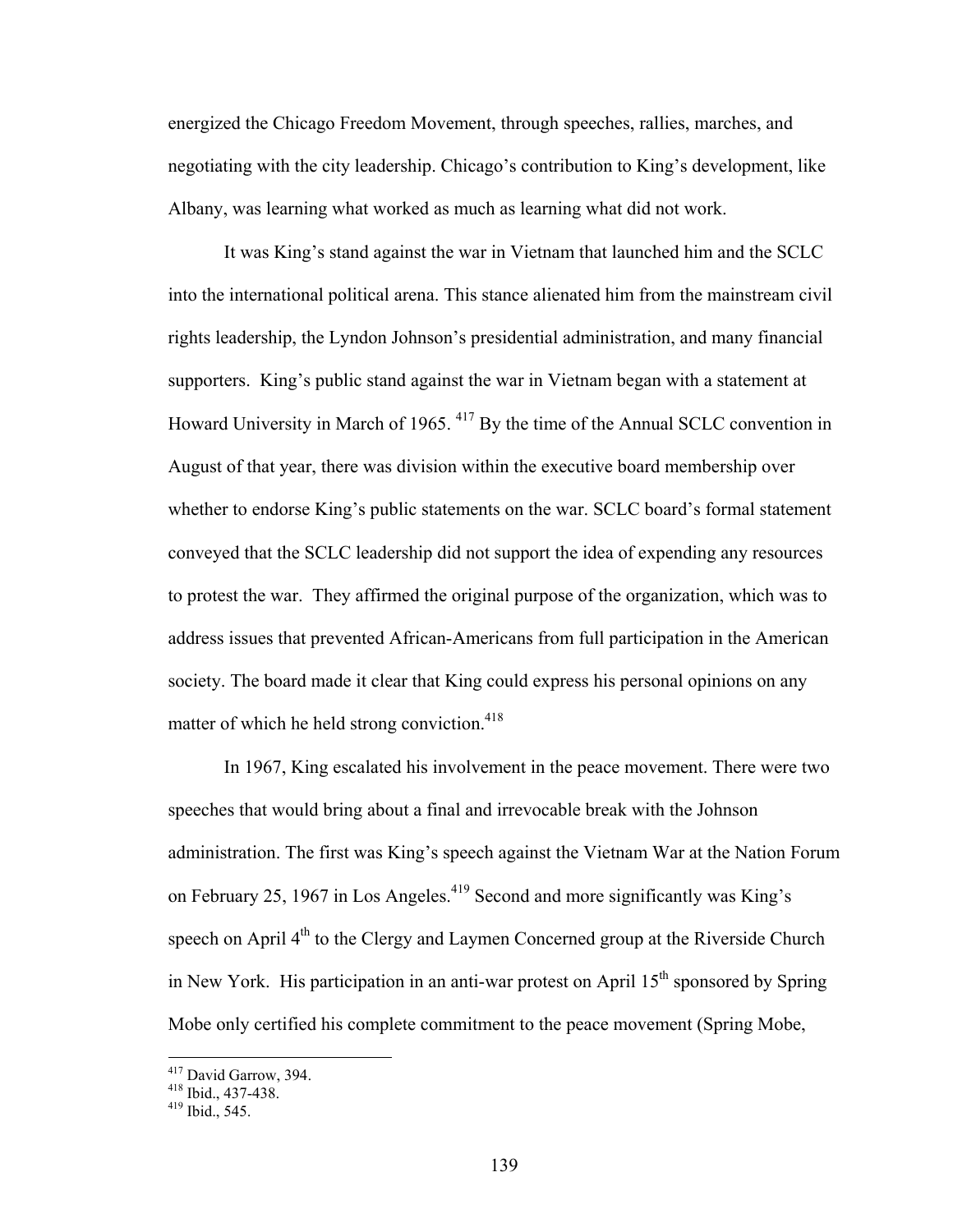short for Spring Mobilization, was the first mass mobilization against the Vietnam War in New York City). King led a demonstration of more than 125,000 persons from Central Park to the United Nations Building, where he was the key speaker for the rally.<sup>420</sup> When challenged and criticized because of his stand against the war, King would argue that his call to ministry and the Nobel Prize gave him the credentials for his activism in any moral issue.<sup>421</sup> Although, King received the Nobel Prize in 1965, it was because of his involvement in the peace movement that he had come to a settled understanding of the international implications of the honor.

### Broadening Consciousness of Social Justice

Over the course of King's thirteen-year public ministry, his view of pressing social justice issues broadened from the need for integration in the South to global peace. The journey from Montgomery to Memphis was a tortured, agonizing passage. It exemplified a rational course in the Hegelian dialectical sense. As the Civil Rights Movement under King's leadership, i.e., MIA and the SCLC, progressed from a local movement to a movement with international significance, so did his awareness of the complexity of the obstacles to realizing the Beloved Community.

The initial social issue that King confronted was that of integration. The Montgomery bus boycott, the Freedom Rides, the sit-ins, the Albany Movement and the Birmingham Campaign had as their central aim the elimination of segregation in its various manifestations. King's perspective was essentially naive to the depth of the issues that race masked. He argued that when blacks and whites are able to get together and understand one another, then many of the issues that prevented African-Americans from

 $^{420}$  Ibid., 556-557.<br> $^{421}$  Ibid., 552-553.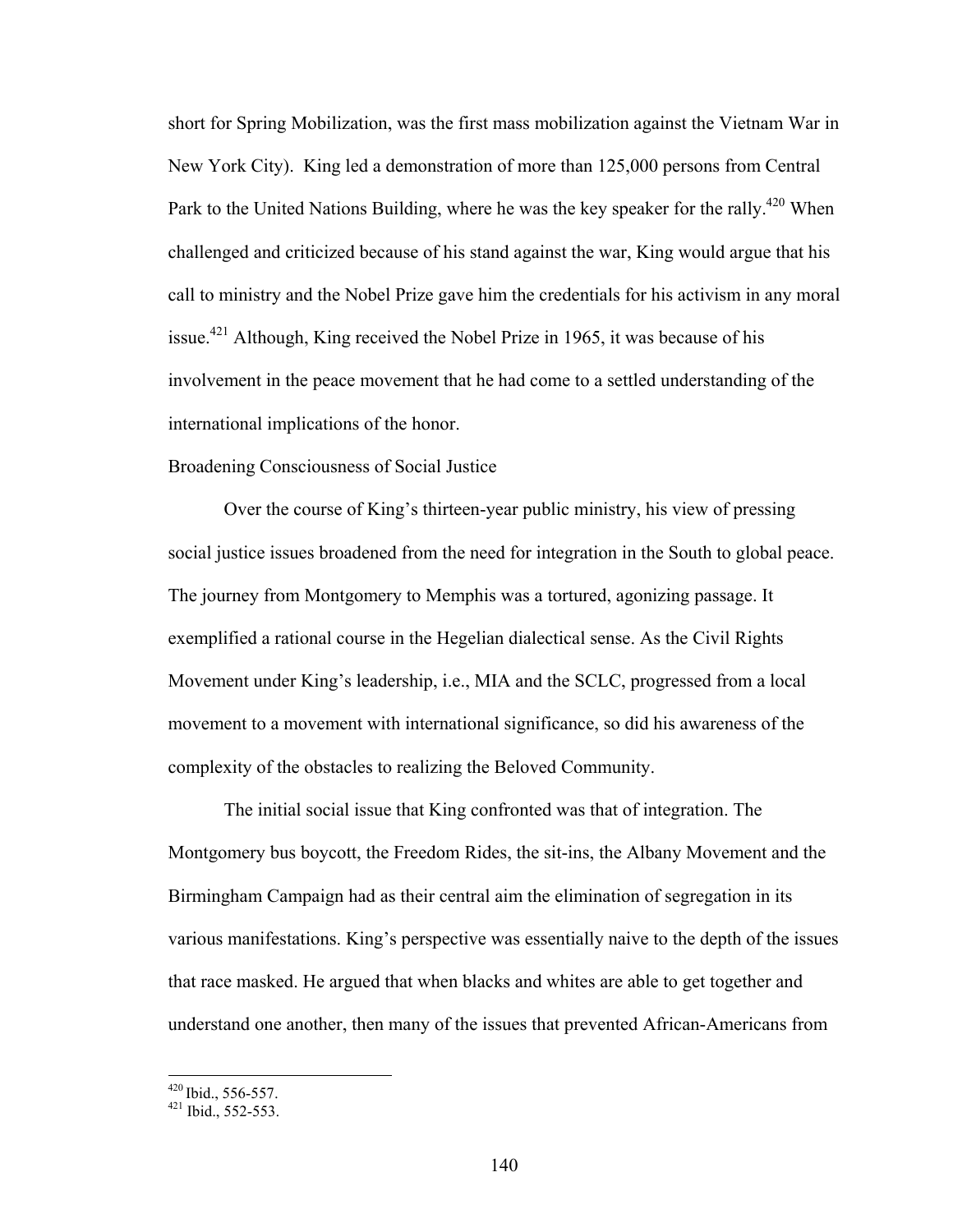becoming full participants in the American society would be removed.

As it became apparent that all the vestiges of racism would not be removed until there were, at the various levels of government, persons who were sensitive to the plight of African-Americans, the focus expanded to include the inequities in the political system. The heart of the American political system was the vote, and the essential logic is the deployment of the African-American vote to put in office political leaders who would pass laws that affirmed the dignity of all human personality. This would remove the inherent insecurity of political leaders caused by the need to please the people who put them in office. The disenfranchisement of African-Americans extended beyond whether they could sit on a bus; nothing less was at stake than the very essence of the American ideal – the freedom of self-government. Thus, King's focus moved from the purely social stigmatization of segregation to political disenfranchisement. To be sure, the issue of integration was not abandoned. King and the SCLC leadership added to issues of political justice the demands of social justice.

When King's movement traveled to the North, he became aware of another important issue in social justice. It was the issue of economic justice. He discovered that northern racism was more subtle and hidden than racism in the South. It was evidenced in the economic fabric of northern communities. The issue of open fair housing and the perpetuation of impoverished ghettoes in northern cities brought to the surface latent racism. Northern blacks were not confronted with the overt racism of segregated bus, restaurants, hotels, and the like or the inability to exercise the right to vote. They were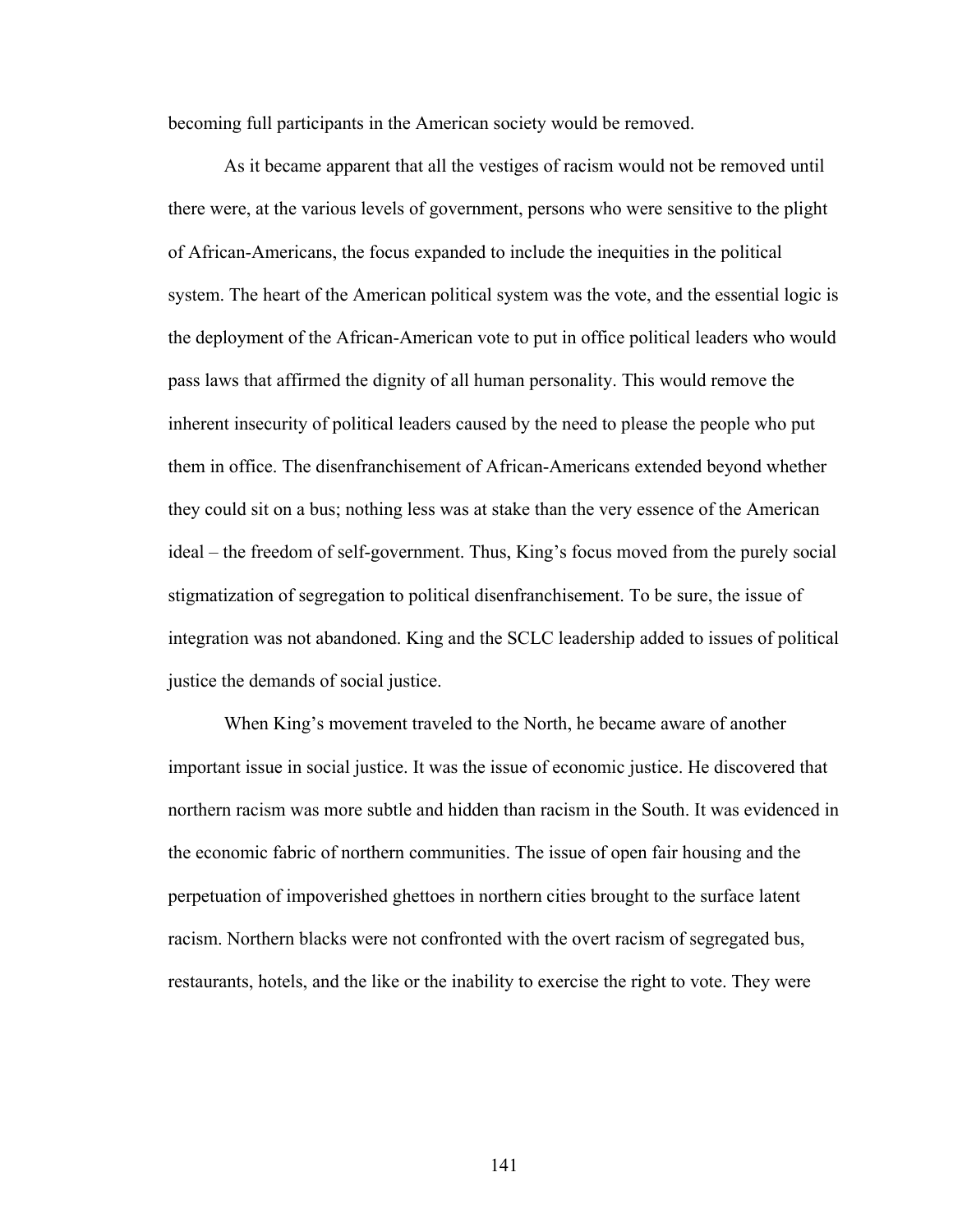constrained by the inability to earn the same kinds of income of their white counterparts. Thus, they were limited not by laws but by economics. $422$ 

It became apparent to King that if the economic issues were adequately addressed, all of other issues would also be addressed. Economic justice would provide a comprehensive approach to society's ills. He began to call for a guaranteed minimum income and work for all Americans.<sup> $423$ </sup> The only way for this to happen was to restructure the American economic system. He was convinced that social democracy was the direction that the United States must go if economic justice was to be achieved. On the issue of economic justice, King thought that he had at last come upon the root issue of society's problems.<sup>424</sup>

One major obstacle stood in America's way toward being able to ensure all American's a job and a guaranteed income. King was absolutely convinced that the United States government had the financial resources, if only the president and the Congress had the will to adjust their priorities. The war in Vietnam, King contended, was consuming the resources that could be available to fund the War on Poverty program that the Johnson administration had announced. The more King reflected upon the plight of poor people in America, black and white, and observed the money spent on what he felt was an unjust war, the more he was compelled to lend his voice and influence to the peace movement.<sup>425</sup>

Thus, the issue of global peace, namely in Vietnam, did not dislodge the issues of social, political, or economic justice. King linked the issues of racism, classism, and

<sup>422</sup> *TOC*, 9-11. 423 *WDWGFH*, 162-163. 424 David Garrow, 581. 425 *TOC*, 22-23.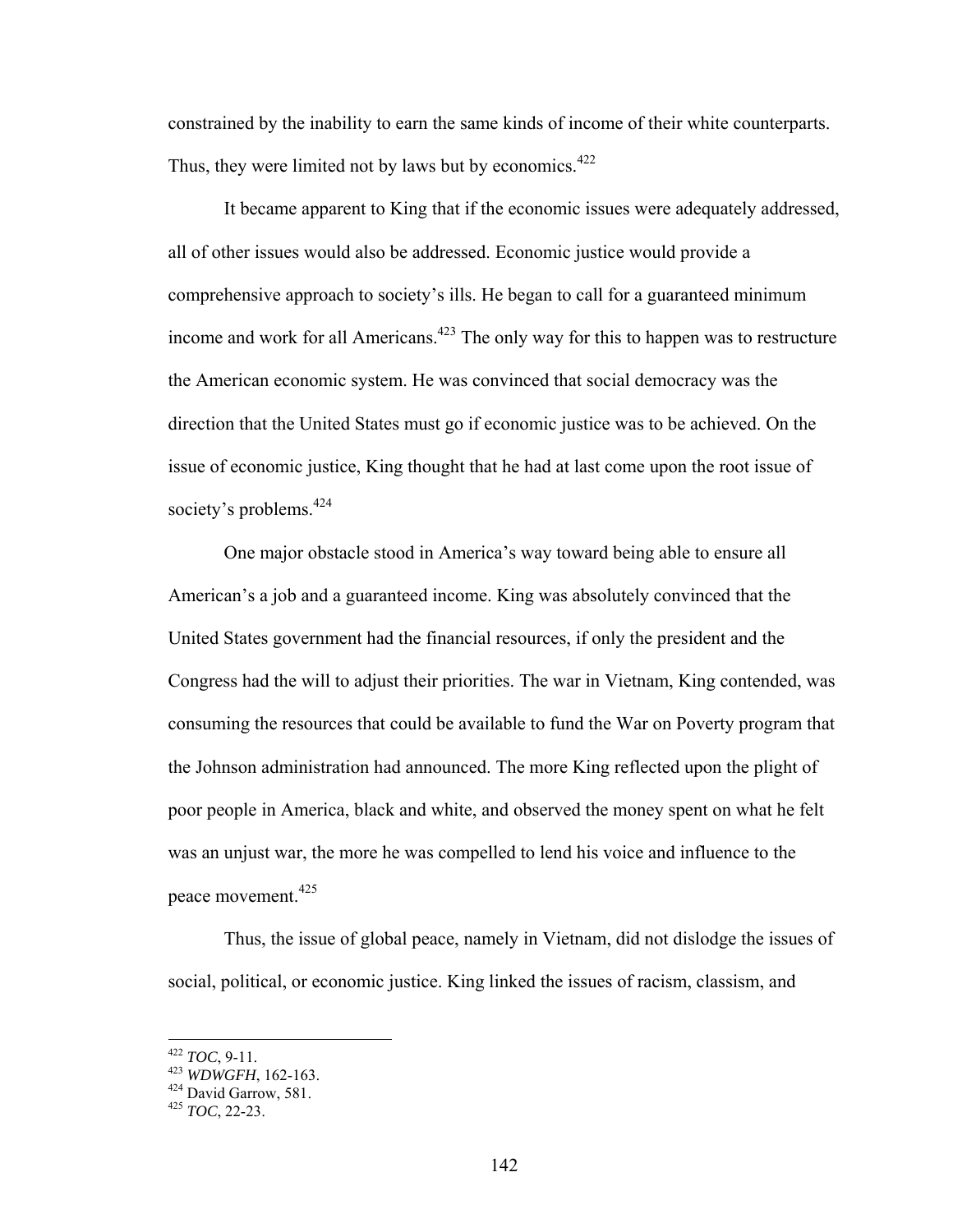militarism as the triple evils of American culture.<sup>426</sup> As King addressed in the mythical Hegelian thesis-antithesis-synthesis model, his broadening social consciousness evolved in a similar manner. The thesis of integration encountered the anti-thesis of political justice, which was synthesized into economic justice. In turn, economic justice, the new thesis, encountered the antithesis of militarism.

From Nonviolent Passive Resistance to Civil Disobedience

Three distinctive phases marked the development of King's nonviolent protest strategy for social change: nonviolent passive resistance, nonviolent direct action, and nonviolent civil disobedience. The path to civil disobedience followed essentially the same development of the two trajectories previously discussed, the Civil Rights Movement from a local movement to an international movement and the broadening of King's social justice consciousness from simply equal accommodations to economic justice issues.<sup>427</sup> Each phase was precipitated by some resistance to his basic approach that rendered it less effective. The core principle to his strategy was nonviolence. However, with each push back from those opposing nonviolence, King was challenged to escalate his nonviolent action. The first phase was nonviolent passive resistance. Next was nonviolent direct action, and the third was nonviolent civil disobedience.

The Montgomery bus boycott and the Montgomery Improvement Association did not have very radical goals. The Montgomery movement did not begin with the notion of integration. The primary goal was only to have the African-American passengers be treated with respect and allowed to be seated on the bus beginning in the rear to the front. They did not insist that African-Americans should sit on the same seats with white

<sup>426</sup> Martin Luther King Jr. *I Have a Dream: Writings and Speeches that Changed the World*. Edited by James M. Washington (New York: HarperSanFransisco, 1992), 148.

<sup>&</sup>lt;sup>427</sup> See the previous section.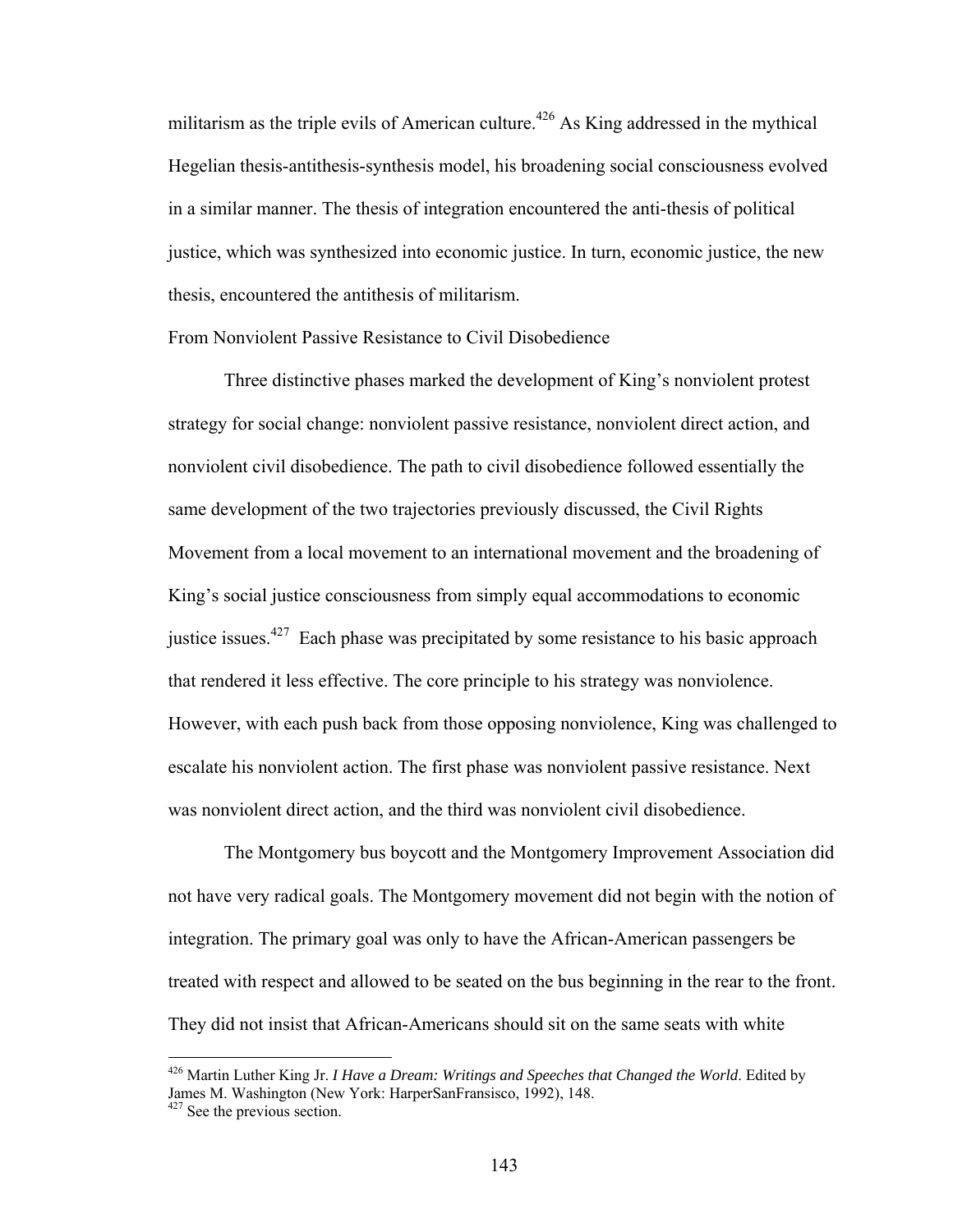passengers. They also requested that African-Americans bus drivers drive on predominantly African-Americans routes. King insisted that the movement would be non-violent in nature.<sup>428</sup> His method was nonviolent "passive" resistance.

The Montgomery bus boycott was characterized as much by it passivity as its nonviolence. The basic strategy was to withdraw black support from the bus system through a boycott. There were no marches or demonstrations. There were rallies to keep the community informed, encouraged, and motivated to continue the boycott. There were negotiations with the city leadership and the bus company. Their intentions were not to create a confrontation with the white community. Only because the white community refused to accept what the MIA thought was "reasonable" requests did the group begin seeking genuine social change and the eradication of segregation of the buses.

The Montgomery Movement confirmed experientially a fundamental concept that would be a permanent part of King's philosophy of history, which is: "Growth comes only through struggle." Those in power never give up their privileged position without being forced. Associated with the idea of "growth through struggle" was the concept that the aggrieved community must not use violence as a means to stimulate the necessary growth. These two concepts would serve as the consistent framework for King's evolution from passive nonviolent resistance to active nonviolent resistance to civil disobedience.

Between the Montgomery bus boycott (1956) and the Birmingham Movement (1963), there were two important developments that stimulated the next step in the radicalization of King's nonviolent method. First was the development of the student Civil Rights Movement, and second was the failure in Albany, Georgia. The student

<sup>428</sup> *STF*, 63. see Garrow, *Bearing the Cross*, 52, 53-54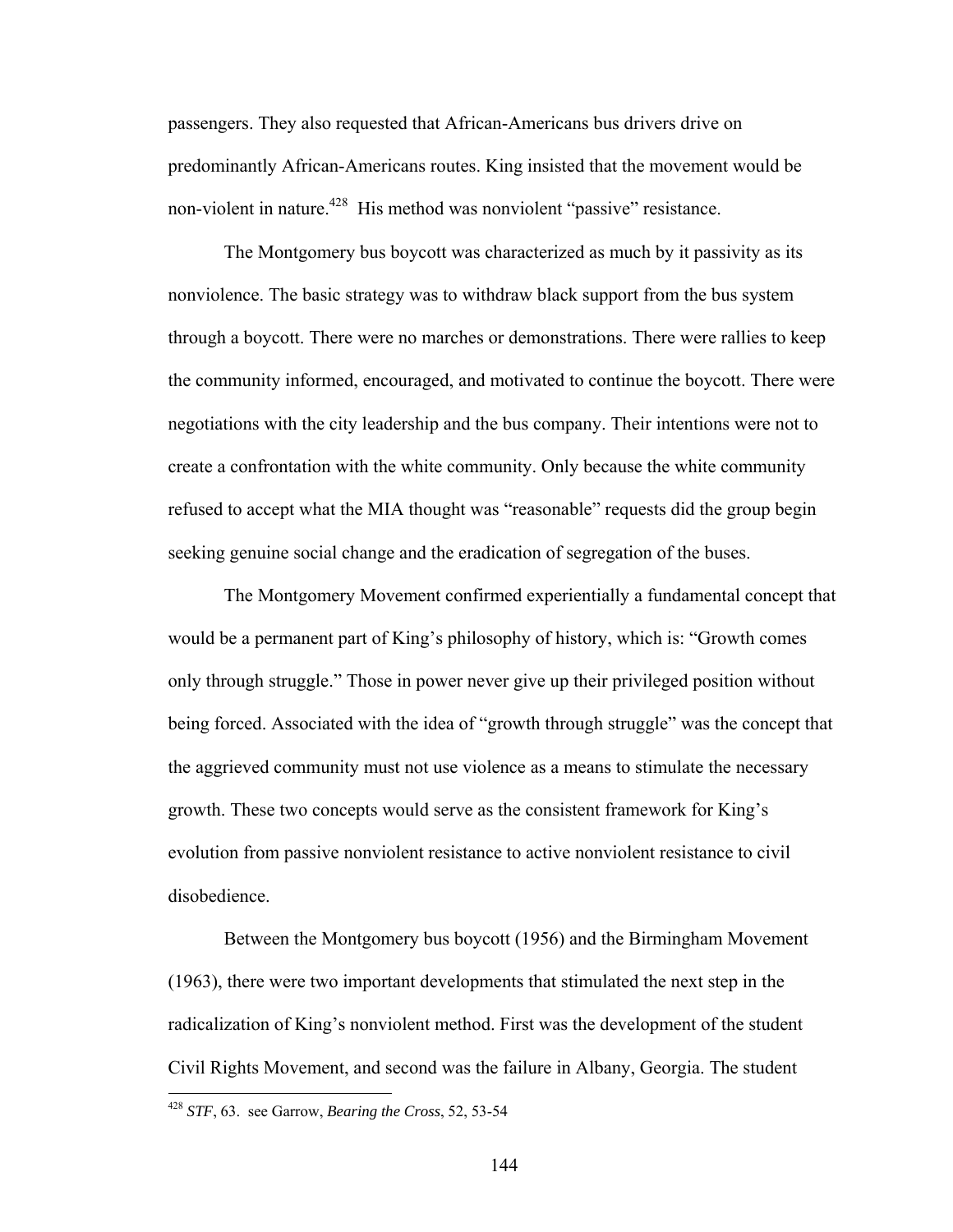movement demonstrated the effectiveness of confrontation, while the Albany movement – through the counter moves of Sheriff Pritchett – validated this point. The significance of Albany was discussed in the previous section.<sup>429</sup> This section will address the significance of the student movement.

The Civil Rights Movement's progression to nonviolent active (direct action) resistance was initiated spontaneously on February 1, 1960 by four college students in Greensboro, North Carolina. The students decided to challenge the segregation laws by sitting down at the lunch counter for service at the F. W. Woolworth department store. This tactic quickly extended throughout Greensboro and the southern region. This movement became known as the student "sit-in" movement.<sup>430</sup> King, recognizing the significance of what was happening by way of these sit-ins and the importance of having the energy of the youth in the Civil Rights Movement, responded positively to the request to assist in helping them organize and chart their future.<sup>431</sup> A delegation of college students from around the South converged on the campus of Shaw University in Raleigh, North Carolina to decide the direction that this new student movement would go. The Student Nonviolent Coordinating Committee (SNCC) was formed at this meeting. Although King agreed to serve as an advisor to SNCC, it was not formally connected with  $SCLC<sup>432</sup>$ 

The significance of SNCC in the evolution of King's radicalism cannot be overstated. After an initial Freedom ride, spearheaded by James Farmer, president of the Congress on Racial Equality (CORE), and members of SNCC, was truncated because of

<sup>&</sup>lt;sup>429</sup> See pages 133-134.<br><sup>430</sup> David Garrow, 127.<br><sup>431</sup> Ibid., 128-129, 131-134.<br><sup>432</sup> Ibid., 132, 133.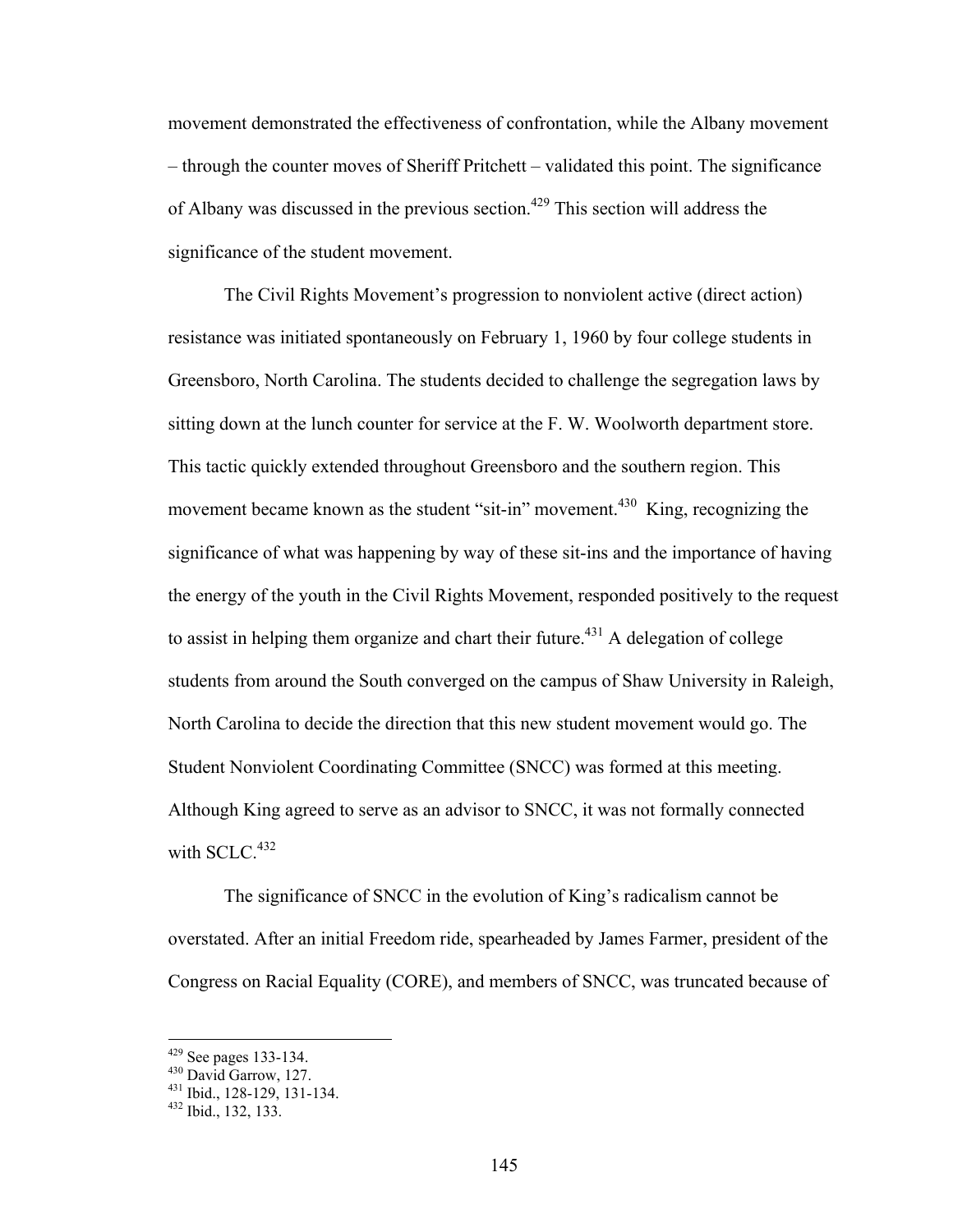white violence, members of SNCC determined that the full ride through the South would happen. The Freedom Rides, according to Farmer, were specifically designed to create a confrontation with white hatred and bigotry to dramatize the need for the federal government to act.433 During this period, King had not come to the position of using direct action; SCLC focused on issues like training in nonviolence, voters' registrations, and the like. Rather, through the sit-ins and the Freedom Rides, it was, SNCC that demonstrated the effectiveness of taking a more active approach to nonviolent resistance. The Freedom Rides indeed provoked anger and violence in the white communities which forced the Kennedy administration to enforce the laws that prohibited the practice of segregation in interstate travel and bus terminals.

After the ineffectiveness of their efforts in Albany on the background of the sitins and the freedom rides, SCLC was convinced that if they were to be successful in the Birmingham campaign there needed to be a confrontation. The SCLC named the Birmingham campaign, "Project C." The "C" was for confrontation.<sup>434</sup> It was indeed the violent response of Bull Connor, Birmingham's Commissioner of Public Safety, to the nonviolent demonstrators that created national and international support for the efforts of the Civil Rights Movement in Birmingham. The Birmingham initiative was in part the catalyst for getting the Civil Right Act of 1964 passed. It was the violence that erupted in Selma, Alabama as a result of direct action that served in the same manner as one of the factors that helped get the Voter Rights Act of 1965 passed.

King's move towards civil disobedience, the third phase in the evolution of his nonviolent resistance strategy, was precipitated by several factors. First, there was the

<sup>&</sup>lt;sup>433</sup> Ibid., 156.<br><sup>434</sup> *WWCW*, 54-55.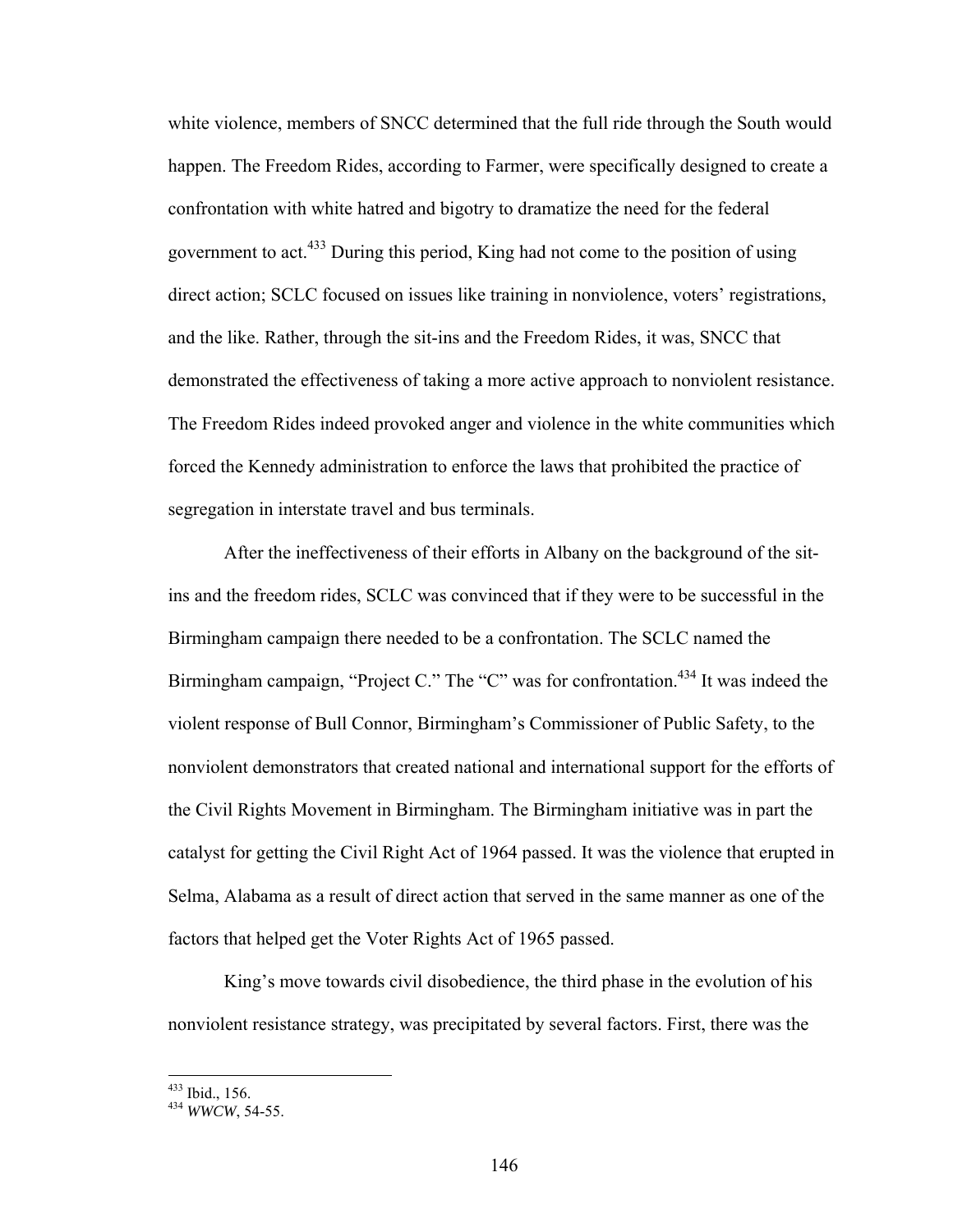changing mood among the nation's younger blacks towards the idea of redemptive suffering and nonviolence as King articulated them. This was evidenced by the riots of 1965 and the swelling call for Black Power. The militant younger activists's call for Black Power did not include a call for nonviolence. They advocated taking power, even if by force. Some of the advocates of Black Power contended that nonviolence as a strategy was in the past. This position appeared to be validated by the eruption of riots in some of the major urban centers.<sup>435</sup> The second factor was what was termed the "white" backlash," i.e., the white community hardening stance against civil rights.<sup>436</sup> A third factor was the growing disillusionment with the federal government's resolve to take the necessary actions to make the needed changes fast enough without a dramatic confrontation.<sup>437</sup>

When King was assassinated in 1968, he was planning for a Poor People's March on Washington. In late 1967, on the Canadian Broadcasting Corporation station, he shared his plan to bring three thousand poor people from select urban and rural communities from across America to Washington, D.C., to camp out until the government responded to the issues of poverty in the country. King comments on the goals and methods of the Poor Peoples' Campaign did not reveal the extent of the confrontation that they were planning and the effect it would have on the government. Garrow provides a detailed account of the SCLC discussions and plans, which included shutting down some of the government agencies through massive sit-ins. The impoverished citizens would, if necessary, practice massive civil disobedience to disrupt and even shut down the federal government until Congress was prepared to address the

<sup>435</sup> *WDWGFH*, 57-58. 436 Ibid., *TOC*, 9-10. 437 *TOC*, 55.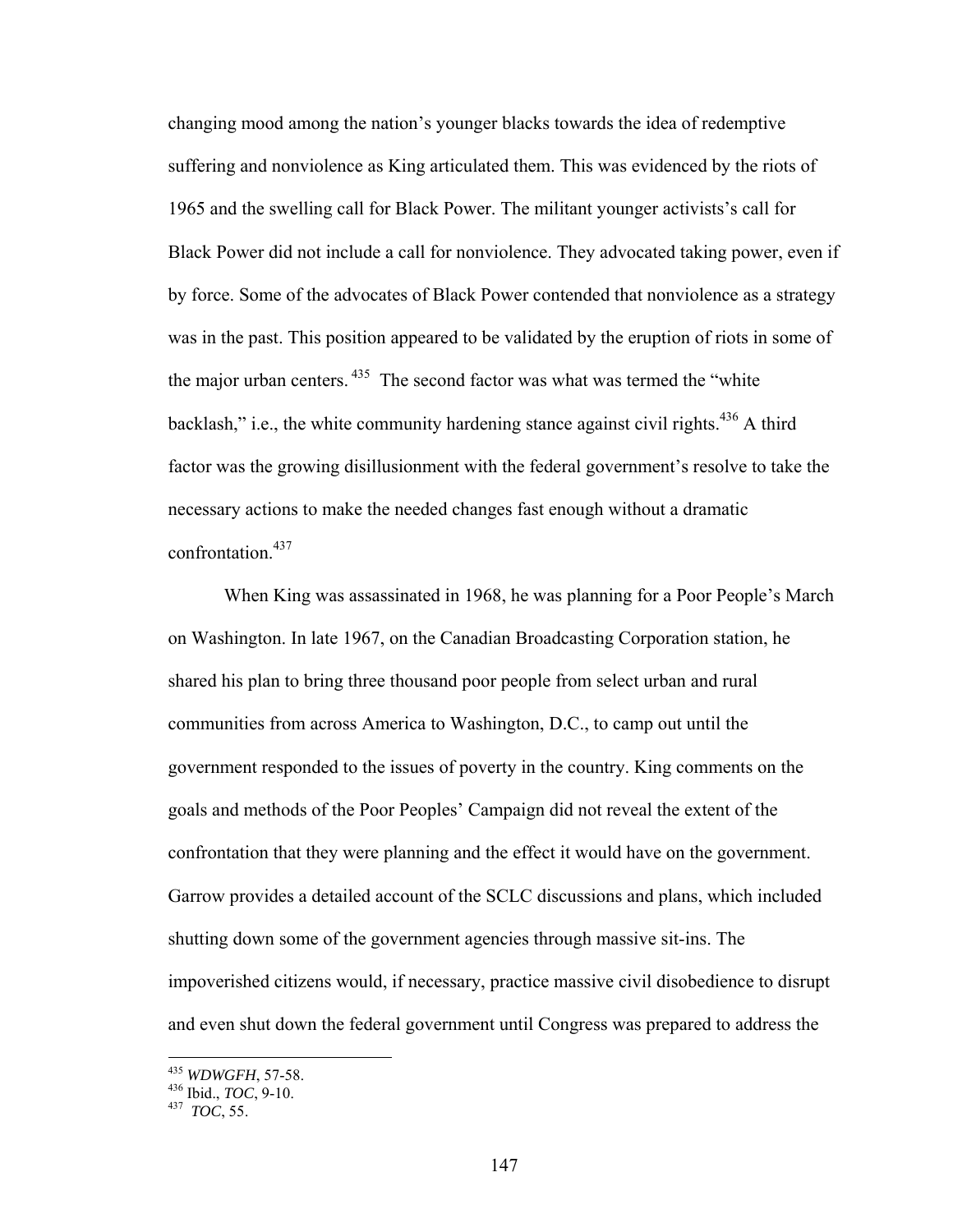issues of poverty in the United States.<sup>438</sup>

Responding to the dialectical tension of the Black Power Movement and the

White Backlash, King writes earlier:

The Negro has been wrong to toy with the optimistic thought that the break down of white resistance could be accomplished at small cost. He will have to do more before his pressure crystallizes new white principles and new responses. The two forces must continue to collide as the Negro aspirations burst against the ancient fortress of the status quo. This should not be a construed as a prediction of violence. On the one hand, there will certainly be new expressions of nonviolent direct action on an enlarged scale. If 100,000 Negros march in a major city to a strategic location, they will make municipal operations difficult to conduct; they will exceed even the most reckless government to use force against them; and they will repeat this action daily if necessary.<sup>439</sup>

This direct response to the dialectical forces, King admitted that his response must escalate the force of nonviolence in order to overcome white resistance to gain results. The only way that a nonviolent approach would continue to have currency within the Civil Rights Movement is to demonstrate results.

While the above quote suggests massive civil disobedience that could shut down multiple city governments, King announced plans on the Canadian Broadcast Corporation station to have substantially fewer demonstrators (from 1,000 to 3,000) at one single strategic location, namely, Washington, D.C. The difference in strategy can be accounted for by the fact that King was determined to demonstrate that a disciplined army of nonviolent soldiers would be able to make radical social changes in America and the world. Therefore, it was necessary to involve only those who have been trained in the discipline of nonviolence prior to participating. Causing a confrontation in the nation's capital would be able to get the most done in the least amount of time.

<sup>438</sup> Ibid, 60-61. See also Garrow, 581-584. 439 *WDWGFH*, 20.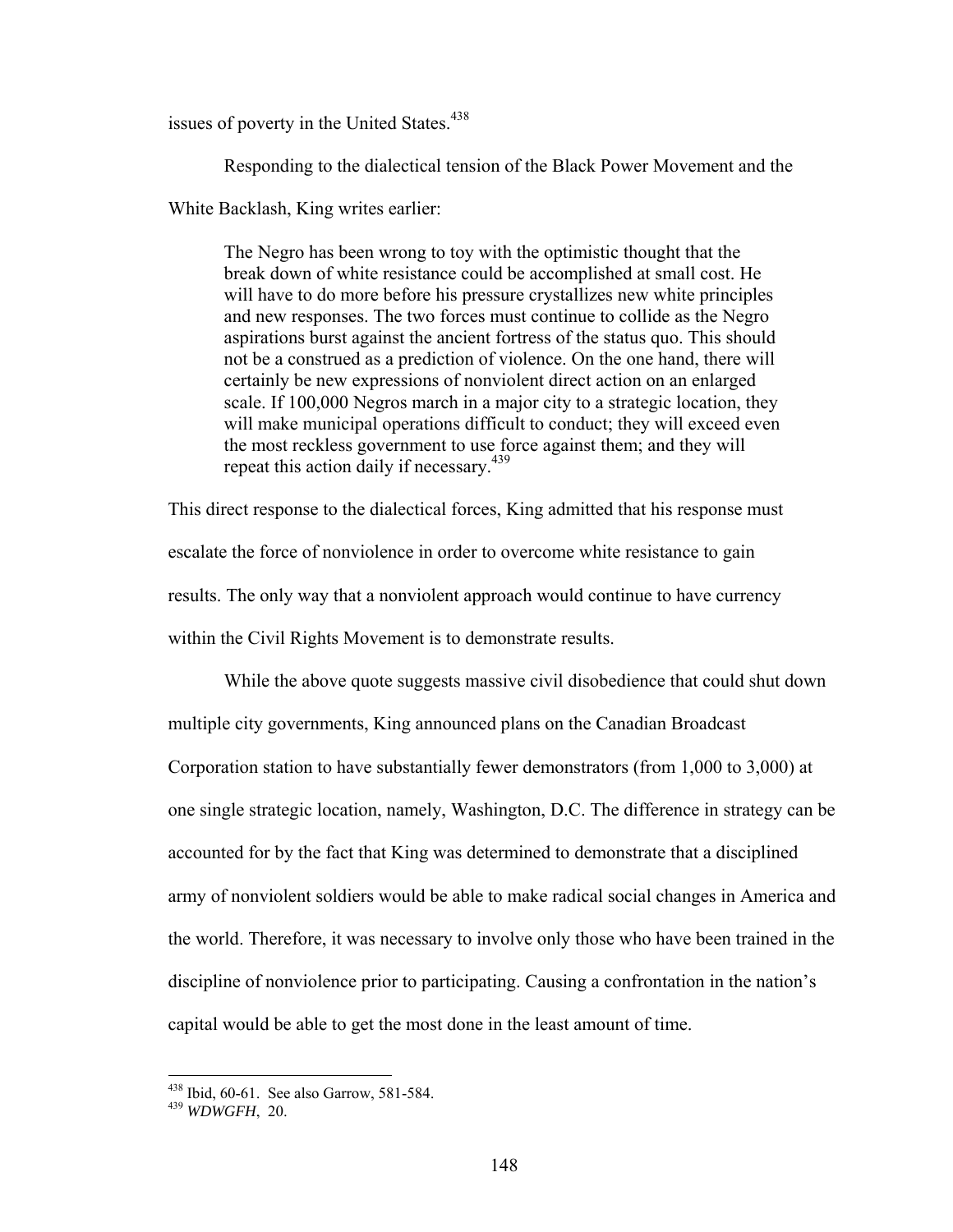Summary

At the center of King's philosophy of history is that the movement of history is dialectical in nature. He embraced Hegel's notion that history is guided by ideas, while rejecting that humanity is only a pawn of cunning of reason. He rejected Marx's notion that history is only guided by human material interests, while accepting his claim that history is moved by human actions. King's philosophy of history was rooted in the idea that history is moving towards a positive future where humanity will exist in a community of mutual respect. However, history's *telos* will not be realized without human activity. Through human actions, history will only move towards its goal through struggle. It is through the clash of ideas and will that the path towards history's goal will be clarified and realized.

Because of his understanding of the movement of history towards its goal, King could conceive of and commit to strategies that fostered confrontation with the prevailing order of the status quo, to intentionally move history towards its inevitable goal of world peace and a community without the limitations of race, class, and gender. His activism separated him from Hegel and Marx in that he sought to move history towards its goal. King understood himself to be inextricably in the grips of historical forces as an agent of historical change. He operationalized the idea that "growth comes through struggle" to forge creative tensions and conflicts to produce change. With each confrontation and movement of history, King also changed in the Hegelian dialectical sense, that is, there was sublimation and an elevation of his own thinking and acting.

The next chapter will examine the dialectics in King's moral philosophy, which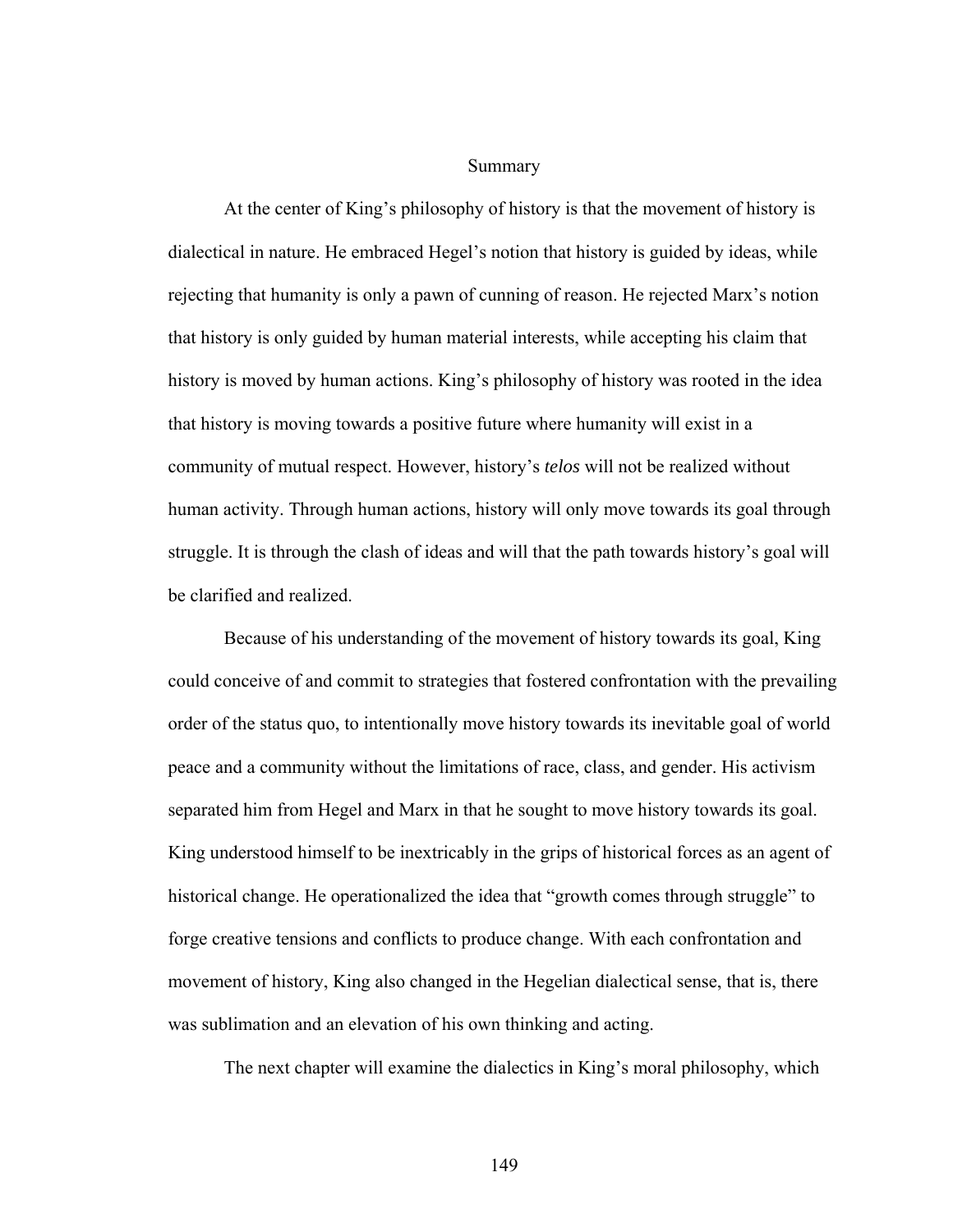provides insights into his understanding of where history is moving and the underlining moral principles that must guide human actions toward pursuing history's goal.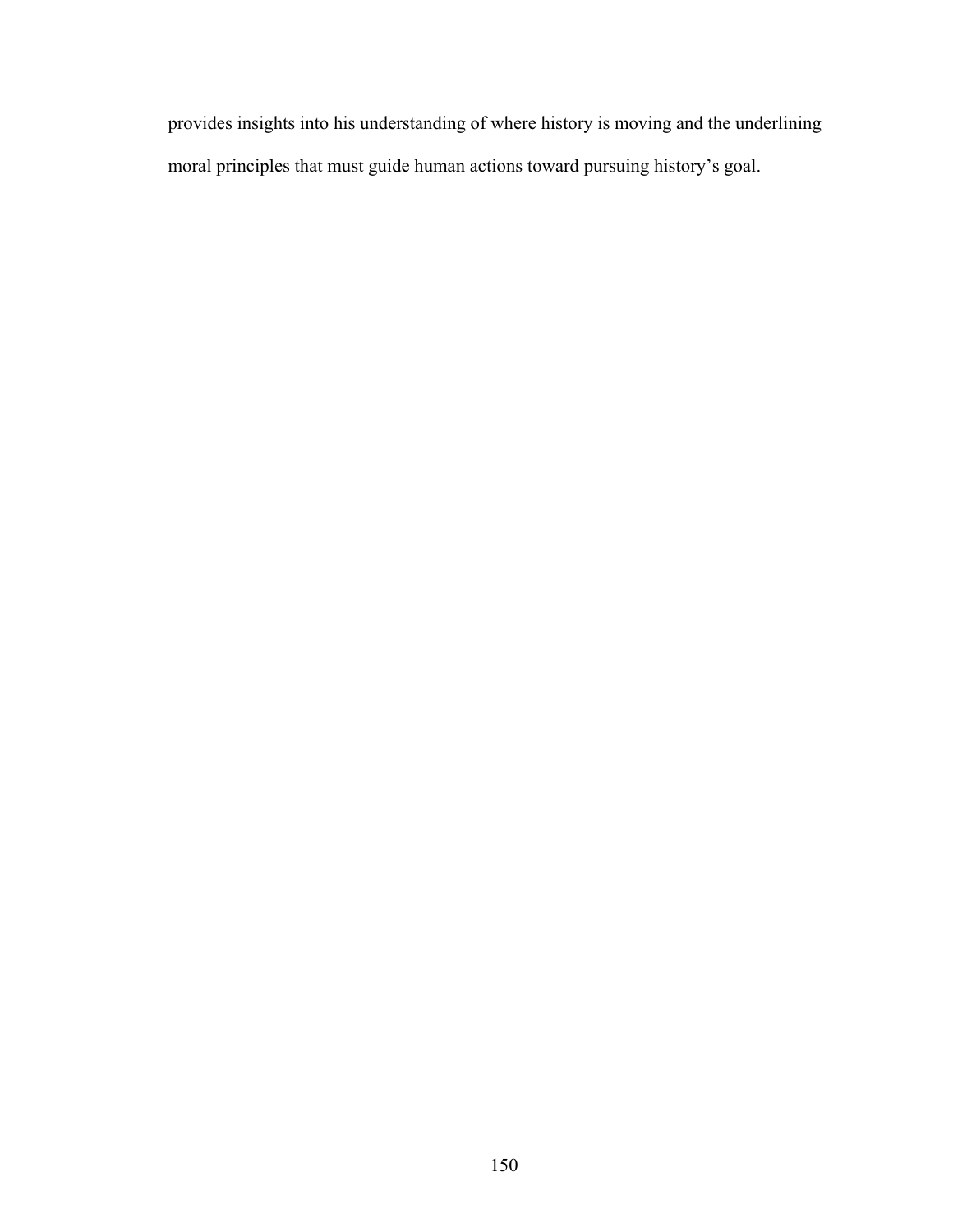# CHAPTER V

# CHASING THE WIND: DIALECTICS IN MARTIN LUTHER KING JR'S MORAL PHILOSOPHY

### Introduction

 The realization of the Beloved Community is the teleological vision of Martin L. King Jr.'s moral philosophy. Kenneth Smith and Ira Zepp correctly state that it is the capstone of all his thought and the organizing framework of all his thoughts and activity.440 As the previous chapters have set forth the dialectics in his theology and philosophy of history, one may say that it was his view of God, humanity, and history that shaped his conception and belief in the viability of the Beloved Community. Informed by his view of God, humanity and history, King's commitment to making it a reality became a consuming passion until the day of his assignation.

 Unfortunately, there has been very little attention given to King's concept of the Beloved Community as part of King's rational discourse, even after Zepp and Smith's important work established the significance of the Beloved Community in King's thought.441 While Zepp and Smith examined the intellectual sources for his concept of the Beloved Community, they did not provide a systematic presentation of the Beloved

<sup>440</sup> Kenneth Smith and Ira Zepp, *Search for the Beloved Community: The Thinking of Martin Luther King Jr.* (Valley Forge, Pa: Judson Press, 1998), 129.<br><sup>441</sup> A few examples of scholarship devoted to some aspect of King's idea of the Beloved Community are:

Walter E. Fluker, *They Look for a City,: A Comparative Analysis of the Ideal of Community in the Thought of Howard Thurman and Martin Luther King Jr.* (Lanham, MD: University Press of America, 1989), Lewis V. Baldwin, *Toward the Beloved Community: Martin Luther King Jr. and South Africa* (Cleveland: Pilgrim Press, 1995), Donald Chinula *Building, King's Beloved Community: Foundations for Pastoral Care and Counseling with the Oppressed* (Cleveland: United Church Press, 1997). John Ansbro devotes a section to the King's Beloved Community in the *Making of a Mind* renamed *Martin Luther King Jr.: Nonviolent Strategies and Tactics for Social Change*. New Introduction by the author (New York: Madison Books, 2000) pp. 187-197.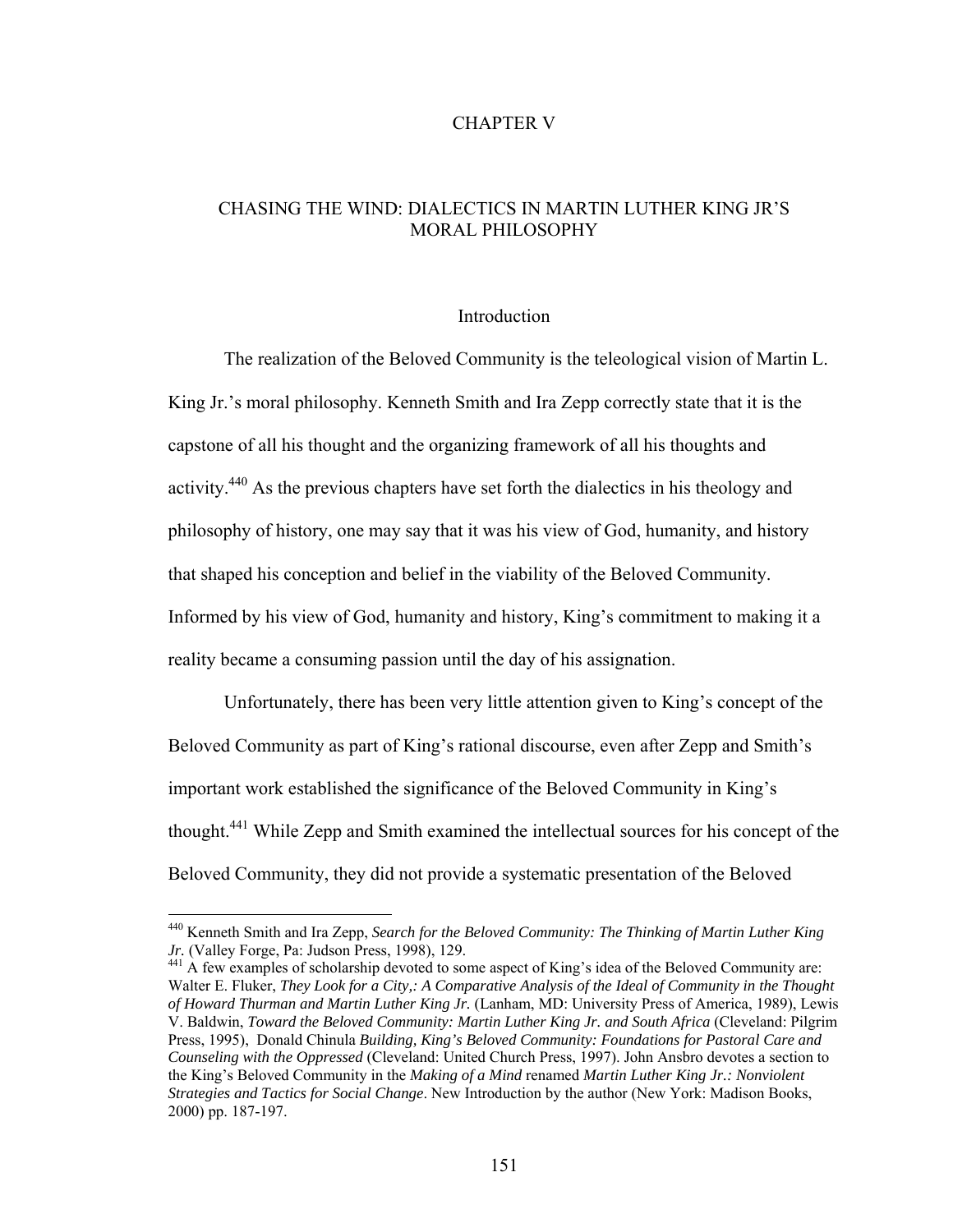Community. This lack of attention perhaps can be accounted for by two reasons. The first reason there may be a lack of attention is perhaps his thoughts concerning the Beloved Community appear to be scattered and very fluid. Although King's use of the term is ubiquitous, he did not write a systematic treatise containing a comprehensive description of the Beloved Community. King came close to such a presentation in two texts, *Where Do We Go from Here? Community or Chaos* in the chapter entitled, "The World House," and *A Trumpet of Conscience*, published posthumously based on a series of speeches recorded for the Canadian Broadcast Corporation. However, the term "Beloved Community" may be seen as merely a rhetorical device with no real substantive qualities.

 Another problem getting a grasp of what King meant by the term "Beloved Community" is that he used a number of terms interchangeably with Beloved Community. For example, while the term "Kingdom of God" has a strong similarity to the "Beloved Community," he did not use these terms in a strictly technical matter. However, a careful reading of King would suggest that these terms are not identical, but that each provides an additional clue to his overall concept of the Beloved Community. For instance, the Kingdom of God speaks to only one element of the Beloved Community, but the Beloved Community is not the Kingdom of God. To complicate his discourse on the Beloved Community further, terms like integration, justice, and nonviolent resistance were ever-evolving. There was a core essence to these terms when King used them at any point, to be sure, providing continuity. However, the contextual setting provides a nuanced understanding of each term. These terms will be explored later in this chapter to provide an adequate description of King's Beloved Community.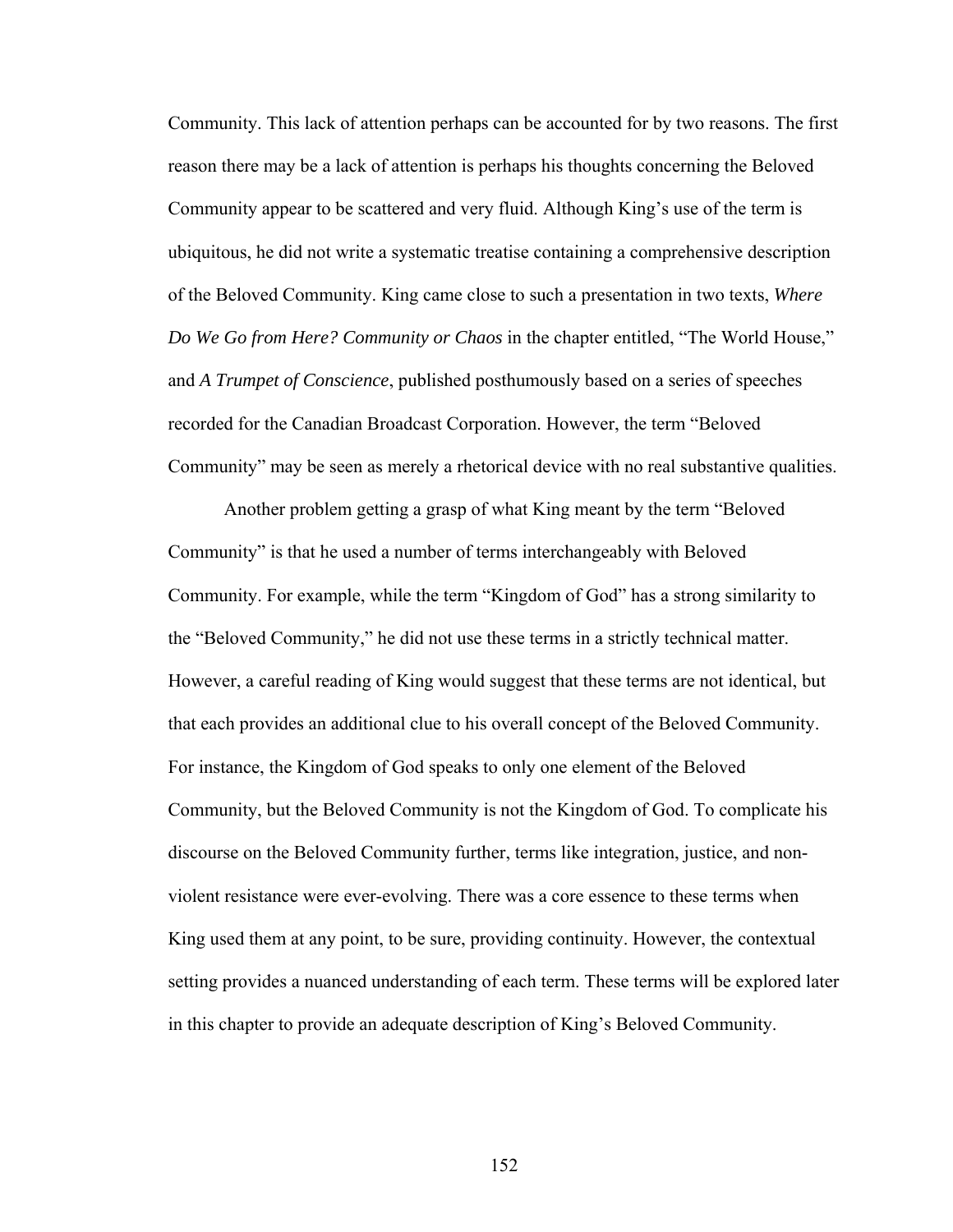The second reason for ambiguity over the Beloved Community is that his concept of the idea is often dismissed as utopian, a goal to be pursued without the possibility of its realization. Princeton political theorist, George Kateb historically describes how the terms "utopia" or "utopian" came to conjure negative connotations.

. . . sometimes the words [utopia and utopian] are used as terms of derision and sometimes with a vagueness that robs them of any genuine usefulness. For example, a proposal that is farfetched or implausible is often condemned as "utopian," whether or not the proposal has any idealistic content. In another, closely related pejorative use, "utopian" designates that which is unacceptably different from the customary or is radical in its demands. The connotation of a complete impractically serves to discredit a threatening idealism. Similarity, daydreams and fantasies – necessitous, frequently bizarre expressions of private ideals – are called "utopian," as if wishful thinking and utopia are synonymous. Even when these words are used neutrally, their coverage is enormously wide. Almost any kind of thoroughgoing idealism – a view of the good life, a statement of fundamental political principles, a plea for major reform – can earn the title "utopian."<sup>442</sup>

Ira Zepp's concluding statement, in his monumental dissertation, reflects this almost dismissive tone with respect to the "dream" quality of King's Beloved Community. He observes that: "It is needed to inspire men, as well as to qualify all their attempts at true human community. But nevertheless remains a dream . . . never to be totally realized in history."<sup>443</sup> The characterization of King's concept of the Beloved Community with his "dream" underscores Kateb's observation of the pejorative manner in which utopian

ideas are viewed.

<u>.</u>

Furthermore, the manner in which King died, through the violent act of assassination, while an undaunted advocate of peace and affirming belief in the African-American's getting to the promised land, highlights what appears to be an absurdity in

<sup>442</sup> Paul Edwards, ed. *The Encyclopedia of Philosophy*. (New York: McMillian Publishing Co., Inc., 1967). George Kateb, "Utopia and Utopianism," 895-896.

<sup>443</sup> Ira Zepp, *The Social Vision of Martin Luther King Jr.* Preface by David J Garrow (Brooklyn, NY: Carson Publishing Co., 1989), 234.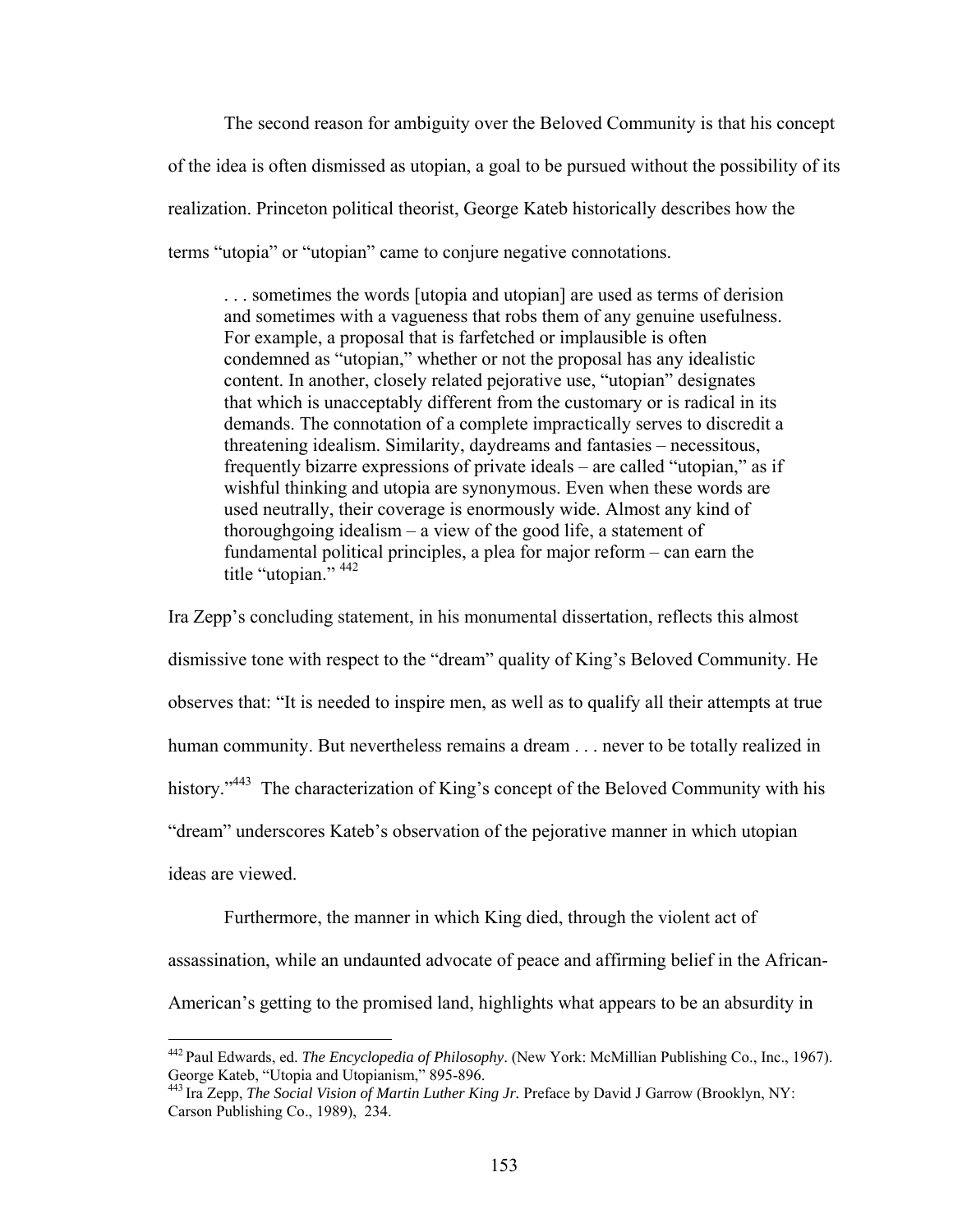such a belief. It is precisely because of such issues that King's utopian views must be considered. It is in the philosopher's description of the ethical life (whether individually or socially) that the abstract ideas of theology and philosophy of history are made relevant and useful for human existence. However, it is at the point of the philosophertheologian's concrete proposals for how humanity should live in community that most, if not all idealists, metaphysicians, and ethicists are most vulnerable to critique.<sup>444</sup>

 King's dialectical approach is critical for understanding this capstone of his moral philosophy. It is his dialectical approach that accounts for the evolutionary dynamic in his intellectual development. Furthermore, this approach provides a crucial means for him to bring together the ideal and the concrete as forces for change in a world gone mad with hatred, greed, and war. It is through King's use of this dialectical method that he could inspire a subjugated people to assert their will to embrace the fullness of their human dignity. His dialectical approach allowed him to be hopeful and embrace the goodness found in humanity without being Pollyannaish. In other words, the Beloved Community, a synthesis of his theology and his philosophy of history, served as a regulative ideal that orientated him towards the ideals he envisioned.

 This chapter examines the importance of the dialectical method in King's moral philosophy by examining the Beloved Community as a regulative ideal. The first section establishes the basis for making such a claim. Building on the notion of the Beloved Community as a regulative ideal, the second section provides the best possible description of King's concept of community. This is achieved by way of mediating and synthesizing the dialectics of race, class, power, and faith. The final section examines

<sup>&</sup>lt;sup>444</sup> One such example is Hegel's concept of the state. Hegel contends that the goal of history is realized in the concrete manifestation of the state know. Hegel's *Philosophy of Right*, which contains the definitive presentation of his concept of how the ideal state functions, is perhaps his most controversial work.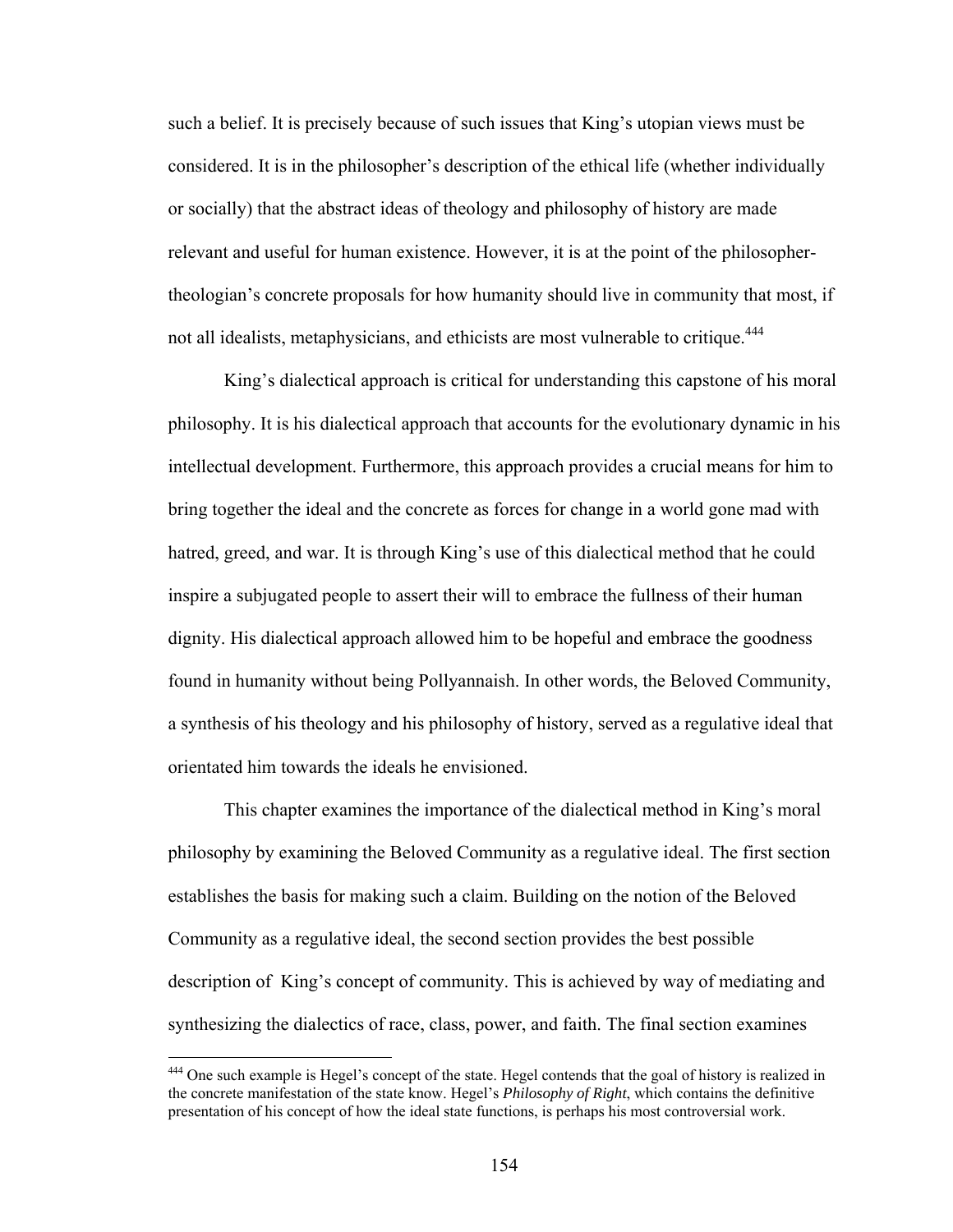King's belief in the realization of the Beloved Community and the path to its achievement.

### The Beloved Community as a Regulative Ideal

King's concept of the Beloved Community may appear to serve merely as a utopia. However, on a carefully reading of King's ethical views, one must dismiss such a conclusion. While such a framing device may be useful as a hermeneutical tool, it would not only distort King's concept of the Beloved Community, it would also mute the force and power of the idea to motivate his followers to confront hostile segregationists, dogs, fire hoses, and even death. Kant's notion of regulative ideals is a more appropriate way of understanding how King's Beloved Community functions in his ethics. While there is an element of utopianism in his conception of the Beloved Community, to frame King's Beloved Community as utopian would distort, rather than enhance, an understanding of the concept. The Beloved Community as utopic is limited by the categories of time and space, but as a regulative ideal, it transcends such categories. Understanding King's Beloved Community as a regulative ideal allows it to serve as the mediating concept in the dialectical elements of race, class, power, and faith, which, in turn, are constituent characteristics of the Beloved Community.

Although King did not use the term "regulative ideal" to explain his concept of the Beloved Community, I think it is the best way to understand his communitarian concept. In order to advance the fundamental argument of this chapter, it is necessary to turn to Kantian ethics to explicate this term. While King did not often directly cite Kant in his many articles, books, and speeches, Kant's influence courses through his thought.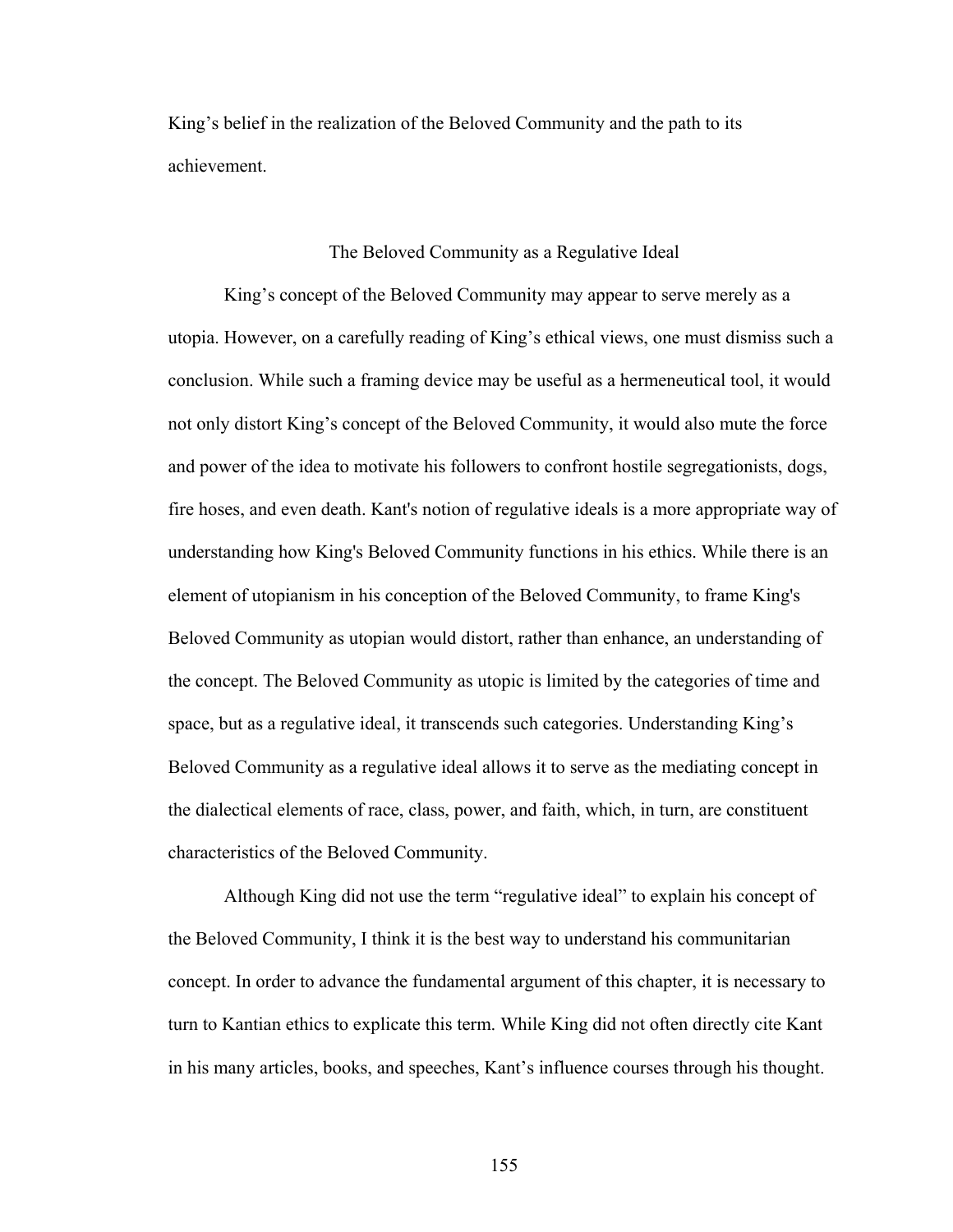A seminal principle of King's personalistic ethics contends that persons are never to be viewed as means to ends, but are ends in themselves, and as such the means are preexistent in the ends. He would often argue that the means and the ends must be compatible. In other words, an unjust means could not be made acceptable by a just ends. This position is grounded in the Kant's categorical imperatives.<sup>445</sup>

Kantian ethics is grounded on epistemological foundations established in his paradigmatic text, *The Critique of Pure Reason*. Kant's essential goal was to establish a scientific basis for the study of metaphysics. He argues that if there can be established a basis for examining metaphysical concepts in a rigorous manner based on a priori principles, it would then be possible to create a condition by which metaphysical thought could keep pace with the scientific advancement of his day.<sup>446</sup> He argued that there were synthetic *a priori* truths which could provide the principles for guiding such an enterprise. Although they are experienced, they do not rise out of human senseexperience. It is the *a priori* conditions of space of time that makes human perception of objects possible. Time and space are not based on human experience but are the ground or condition that makes human sensible knowledge possible. Additionally, the *a priori* categories of understanding provide the matrix by which the sense data apprehended by human perception is able to order the data in some unified matter, thus making it intelligible to the human mind. Although Kant contends that there were limits to human reason insofar as humans could not know a thing in itself, he insists that it is possible to know something about God, the universe, and humanity in the examination of the limits of human reason.

<sup>445</sup> *WWCW*, 93-94, cf. Immanuel Kant *Groundwork of the Metaphysic of Morals*. Translated and analysed by H. J. Patton , 3<sup>rd</sup> edition (New York: Harper Torchbooks, 1956), 95-96.<br><sup>446</sup> CPR, Aviii-Axii.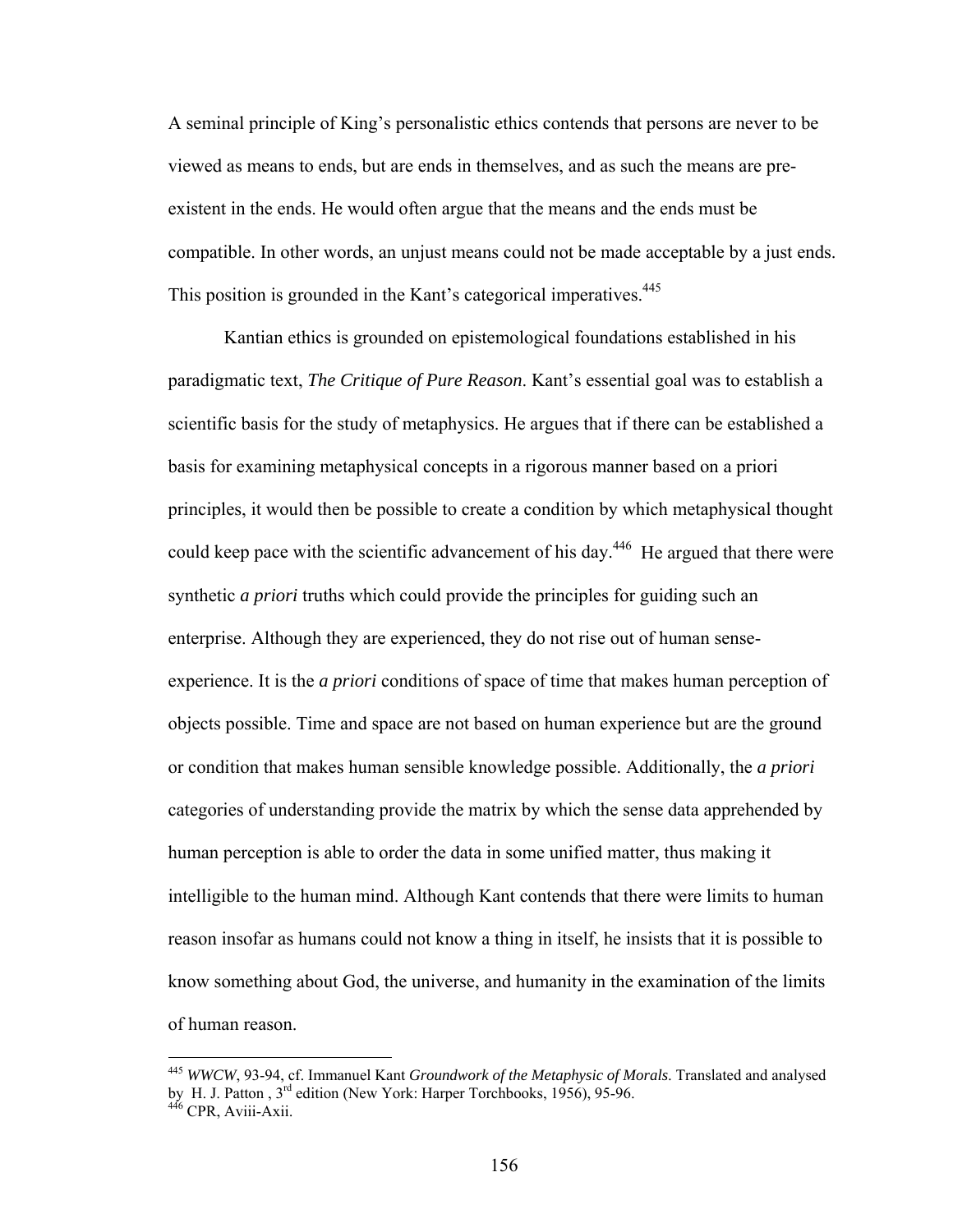After undercutting the transcendental logic that claims to say something definite about God, Kant introduces and develops the concept of regulative idea as a way to affirm the usefulness of concepts such as God, the soul and freedom while acknowledging that they are not subject to scientific investigation.<sup>447</sup> In the "Appendix to the Transcendental Dialectic" in the *Critique of Pure Reason*, he contends that:

The transcendental ideas have a superb and indispensably necessary *regulative* use: viz., to direct the understanding to a certain goal by reference to which the directional lines of all the understanding's concepts converge in one point. And although this point of convergence is only an idea (*focus imaginarius*), i.e., a point from which – since it lies entirely outside the bounds of possible experience – the concepts of understanding do not actually emanate, it yet serves to provide for these concepts the greatest unity, in addition to the greatest extension.<sup>448</sup>

Dorothy Emmett provides a helpful way of understanding regulative ideals

as unrealizable. She argues, consistent with the Kantian notion that the transcendental ideas provide direction and orientation, that they are ultimately unrealizable. They provide the impetus for human reasoning to push back the horizons of human understanding, although never reaching the limits suggested by the idea.449 Emmett contends that Kant's "Regulative Ideas" do not have to address issues of existence because they can be bracketed and one can act "as if" they existed.<sup>450</sup> She observes that "Regulative Ideals are concepts of what would be the final state of practice according to some absolute standard."<sup>451</sup>

<sup>&</sup>lt;sup>447</sup> CPR, A643/B671

<sup>&</sup>lt;sup>448</sup> Ibid.<br><sup>449</sup> Dorothy Emmett, *The Role of the Unrealisable: A Study in Regulative Ideals* (New York: St. Martin's Press), 2.<br> $450$  Ibid.

 $451$  Ibid., 6.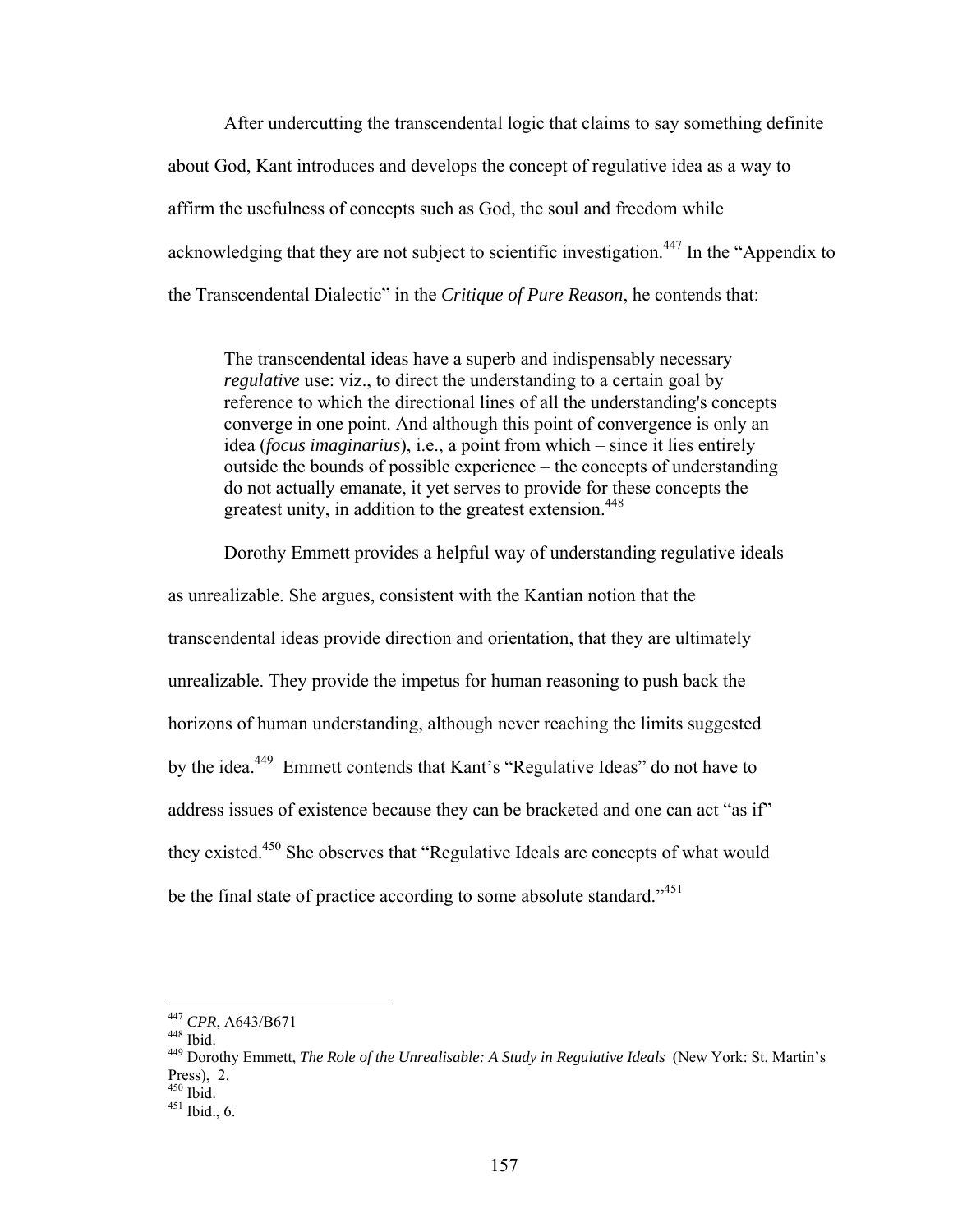The critical aspect of the regulative ideal is that it orientates human behavior or activity towards a particular goal. While the ultimate goal is unattainable, the regulative ideal provides correct use of reason towards the goal. Thus, the Regulative Ideal gives rise to what Kant calls regulative principles.452 The relationship between the ideal and the principle is reciprocal. The regulative ideal provides the orientation and direction, while the principle provides the appropriate rules that guide human activity towards the teleological impulse contained in the ideal. However, the regulative principle provides the means by which the boundary between the real and ideal can be narrowed, although never touching. Emmett provides the following insight:

Regulative Principles provide rules while Regulative Ideals provide archetype standards, and it is a delusion to think that they can be fully attained. But we can go forward on the assumption that behind the infinite variety of nature 'there is a unity of fundamental properties – properties from which the diversity can be derived through repeated determination'<sup>453</sup>

The relationship between the regulative ideal and the regulative principles is consistent with the relationship between the ends and the means. The ends provide the norms for the selection of the means to achieve the ends. King's development of the regulative principles (means) of integration, democratic socialism, justice, and nonviolent direct action are framed by the Beloved Community as a regulative ideal (ends). While the regulative ideal may not be realizable in the absolute sense, it may be realizable in a limited sense if the principle by which human efforts are orientated is in a manner consistent with the ideal.

 $^{452}$  CPR, A692-693/B 720-721.<br> $^{453}$  Dorothy Emmett, 11.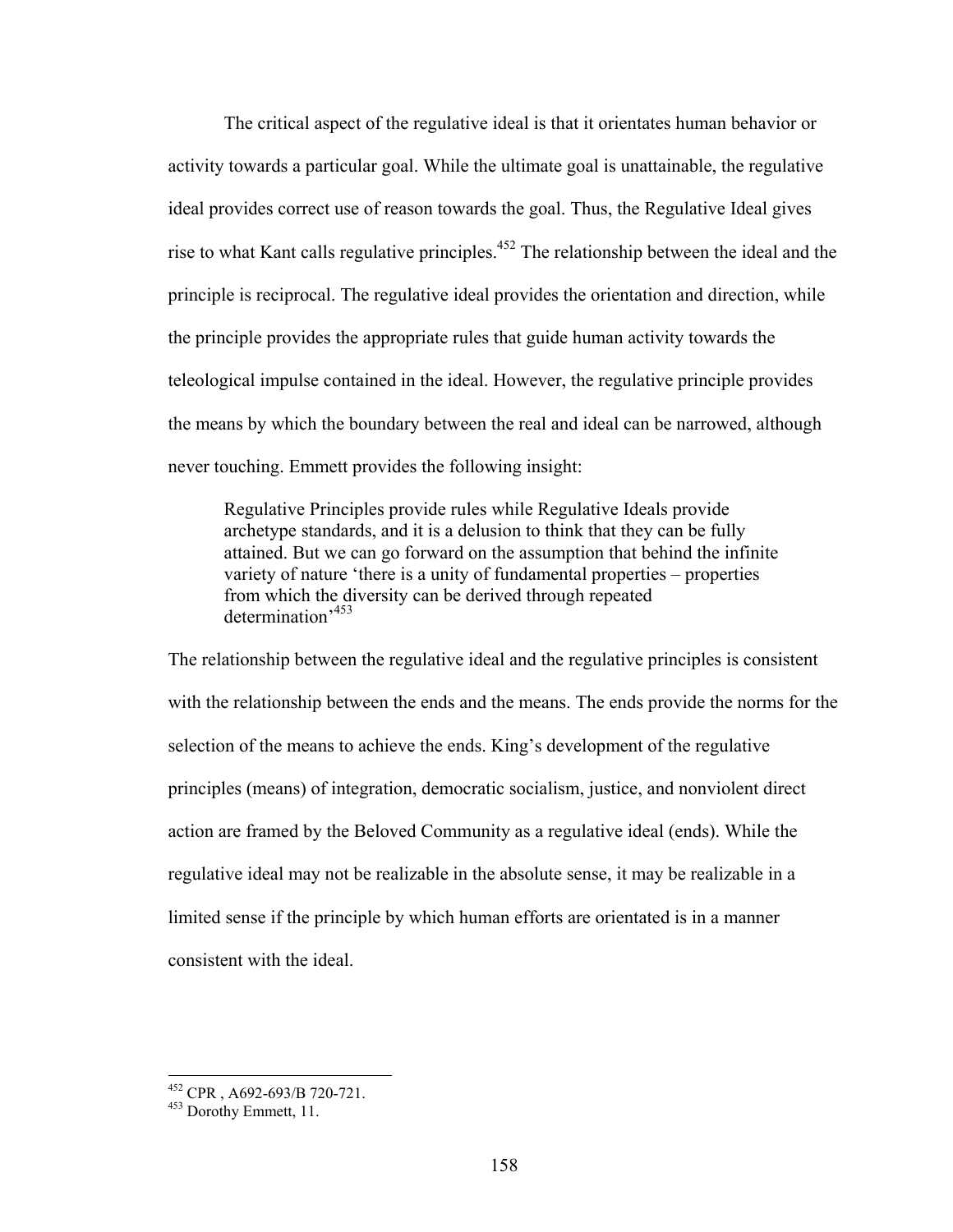#### Martin Luther King Jr.'s Beloved Community

Martin Luther King Jr.'s conception of the Beloved Community was clearly a response to the dialectical tensions of his earlier childhood and adolescence experiences. The issues of race, poverty, reason, and faith spurred him to attempt to resolve them intellectually as well as pragmatically. As noted earlier, utopian ideals are often dreams of what one desires in light of what is. It should, therefore, be no surprise that issues of race, class, and a reasonable faith are important elements of the Beloved Community.

King's vision of the Beloved Community was never expressed in definitive concrete manner in the same manner as was Hegel's conception of the state or Rauschenbusch's Kingdom of God. However, over time, the Beloved Community becomes clearer and more concrete. The symbol is not only addresses fundamental issues that King confronted in his childhood and youth, it also confirms the positive selfaffirming experiences of his home, community and church, muted the dehumanizing affects of race and class. This section contends that King's concept of the Beloved Community is in reality a description of how the world in which issues of fundamentalism, race, class and power are resolved. King's view ultimately evolved as a synthesis of the dialectics of his thoughts and praxis. In other words, King's the Beloved Community is the product of his theology and philosophy of history played out on the world stage. It was ever-expanding in scope and clarity, the more his efforts met resistance and failed to gain the desired ends of a truly integrated society.

 Personalism provided a philosophical and theological foundation for King's concept of the dignity and worth of all human personalities. It was his existential reality as a black person growing up in racist America that shaped his insistence that the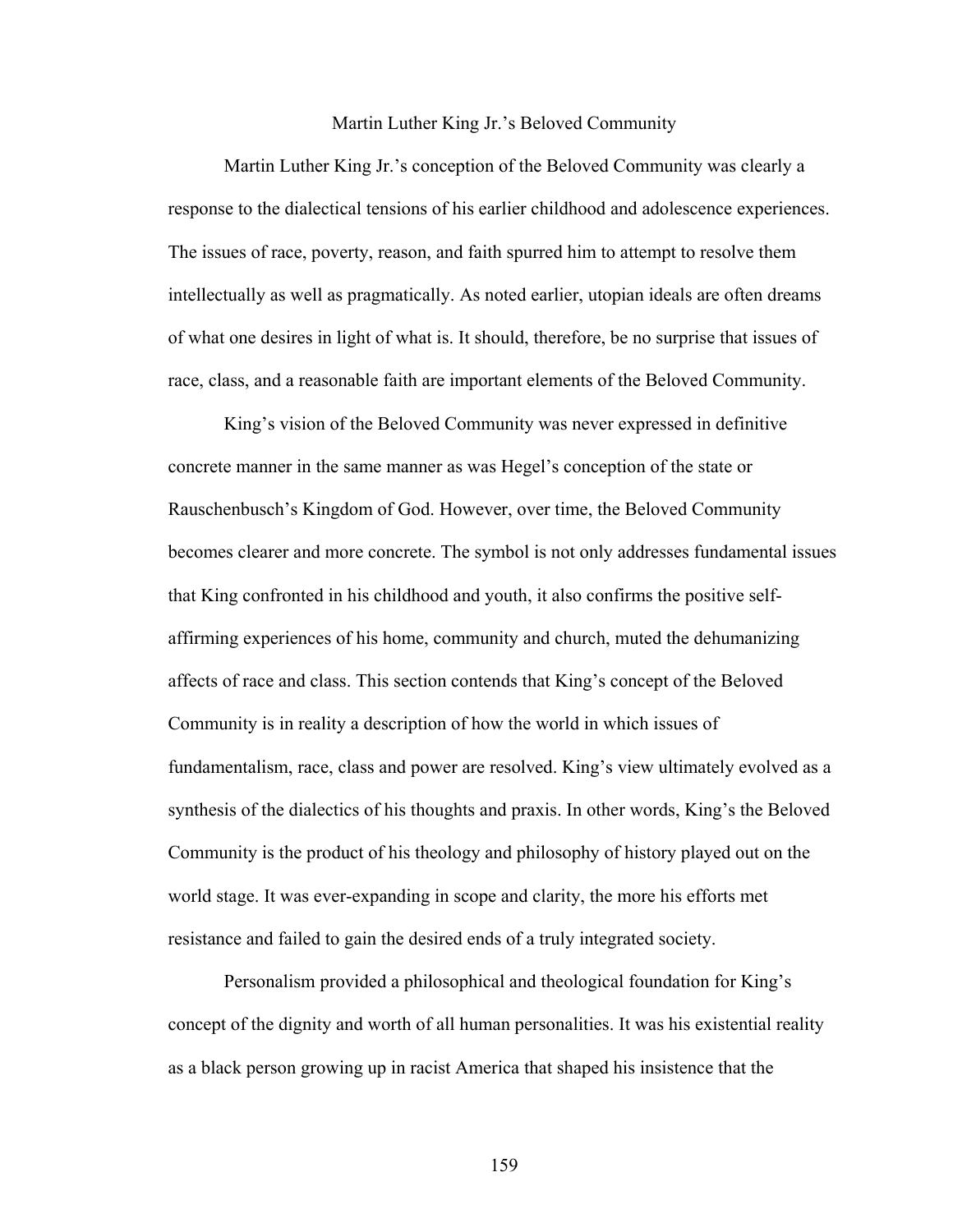Beloved Community must symbolize an integrated society. Racism expressed in the form of legal segregation in the South and economic segregation in the North contradicted the sense of self-worth affirmed in his home, church and community. Because racism was the first existential crisis challenging his sense of worth and value, to put an end to racism in the form of segregation set King on a journey to find the method to end this blight on the American psyche.

Speaking in Nashville, Tennessee at a church conference in 1962 King, declared that integration is "the ultimate goal of our national community."<sup>454</sup> This statement and other statements may give the impression that the Beloved Community is essentially a colorless society. However, it is important to understand how he used the term "integration" with respect to human communities. King describes a truly integrated society as one where there is "the positive acceptance of Negroes in the total range of human activities. Integration is genuine inter-group, interpersonal doing.<sup>455</sup> King delineates the difference between the terms "segregation," "desegregation," and "integration" to clarify what he means by an integrated society.

# Segregation, Desegregation, and Integration

 King observes that "segregation represents a system that is prohibitive: It denies the Negro equal access to schools, parks, restaurants, libraries and the like.<sup>1456</sup> The immorality of segregation is not merely based in the fact that it physically limits the African-American access to public accommodations. Rather, it is the psychological trauma that it afflicts on the African-American psyche. It limits human capacity by

<sup>454</sup> Martin Luther King Jr., "The Ethical Demands for Integration," *Testament of Hope: The Essential Writings of Martin Luther King Jr.* Edited by James M. Washington (San Francisco: Harper & Row, 1986), 118. Originally published in *Religion and Labor* (May 1963), 1,3-4,7-8. 455 Ibid. 456 Ibid.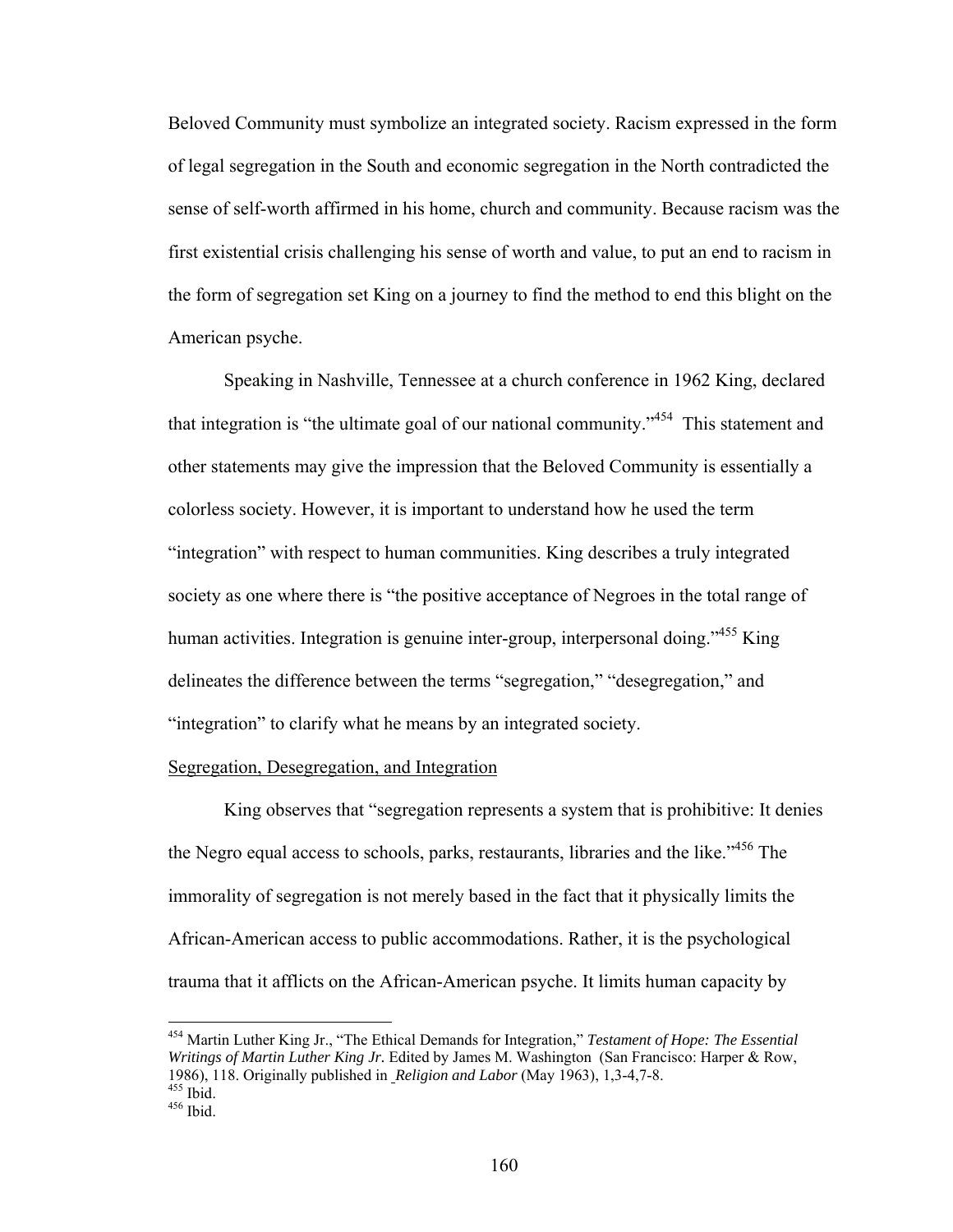limiting human interaction. It re-enforces the belief that African-Americans are inherently inferior to whites.<sup>457</sup> King asserts that "[s]egregation is diametrically opposed to the sacredness of human personality."<sup>458</sup>

 Desegregation simply removes the legal obstacles that segregation constructs between the races. It is "eliminative and negative" in that it destroys these barriers. The barriers that segregation sets up – political, economic, and socially – prevents humans from interacting in ways they naturally would, if the barriers were not present. Thus these barriers are not natural constituents of the human psyche, but artificial social constructs to ensure the dominance of a particular race. However, if these barriers are removed and humans will naturally interact and remove the fears and animosity that have developed because of the separation.<sup>459</sup>

However, desegregation can only go so far in progress towards true integration. King contends that it is possible to have physical proximity while distance in spirit and heart.<sup>460</sup> Authentic integration does not occur unless there is true interaction between the races. At best, desegregation is the necessary intermediary step between segregation and integration. While desegregation will not change human prejudices and bigotries, it will provide the necessary context for integration to become possible. In other words, while integration may not occur simply because of the desegregation of buses, lunch counters, and neighborhoods, integration cannot happen under legal segregation. Desegregation is only a provisional, strategic step in creating the ideal society.<sup>461</sup>

 $^{457}$  Ibid., 121.<br> $^{458}$  Ibid., 119.

<sup>&</sup>lt;sup>459</sup> Ibid., 123.<br><sup>460</sup> Ibid., 118. cf. *STF*, 119-200.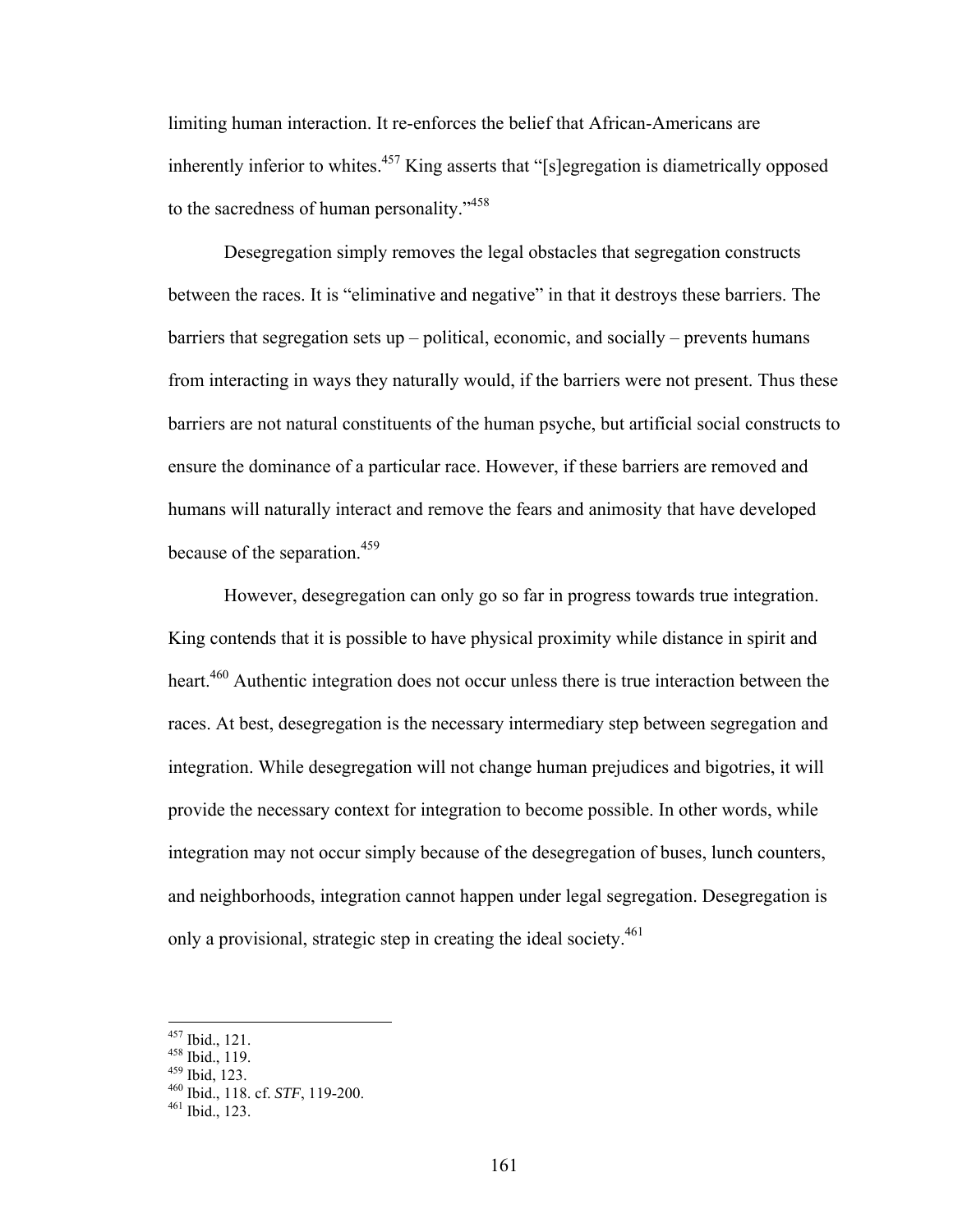Thus integration is the voluntary decision of the individuals to cross the torndown barriers of segregation to enter authentic relationship. Integration means social interaction that respects the worth of all human personality. Each person stands on the same plane regarding human capacity, potential and value. Therefore, one is not above learning and receiving from the other. King contends that this is something that the laws or state cannot do. In this sense, integration lies outside the realm of the legal. It is in the domain of the spiritual, the moral, and the ethical. Desegregation is a negative and deconstructive moment in the process of resolving the race problem, while integration is a positive constructive moment in this process transcending all considerations of race distinctions. Thus establishing the differences between the terms, segregation, desegregation and integration, King asserts that integration is the ultimate goal.<sup>462</sup>

King is not suggesting that the goal of integration is merely to have the races sitting next to each other on buses, at restaurants, in class rooms, and as neighbors. His view of true integration is expressed in his dream of persons being "judged by the content of their character and not by the color of their skin."463 Recognizing the significance of these distinctions has caused scholars such as Zepp and Smith to clarify what King had in mind when he advocated integration. It was this transcendent element in his concept of integration that provides the dynamic element of his evolutionary understanding of what the Beloved Community must ultimately look like.<sup>464</sup> The next sections argue that King's concept of integration will evolve to include the dissolution of class and national distinctions as well.

<sup>&</sup>lt;sup>462</sup> Ibid., 118, 123.<br><sup>463</sup> Ibid, "I Have a Dream," 219.<br><sup>464</sup> Zepp and Smith. 130.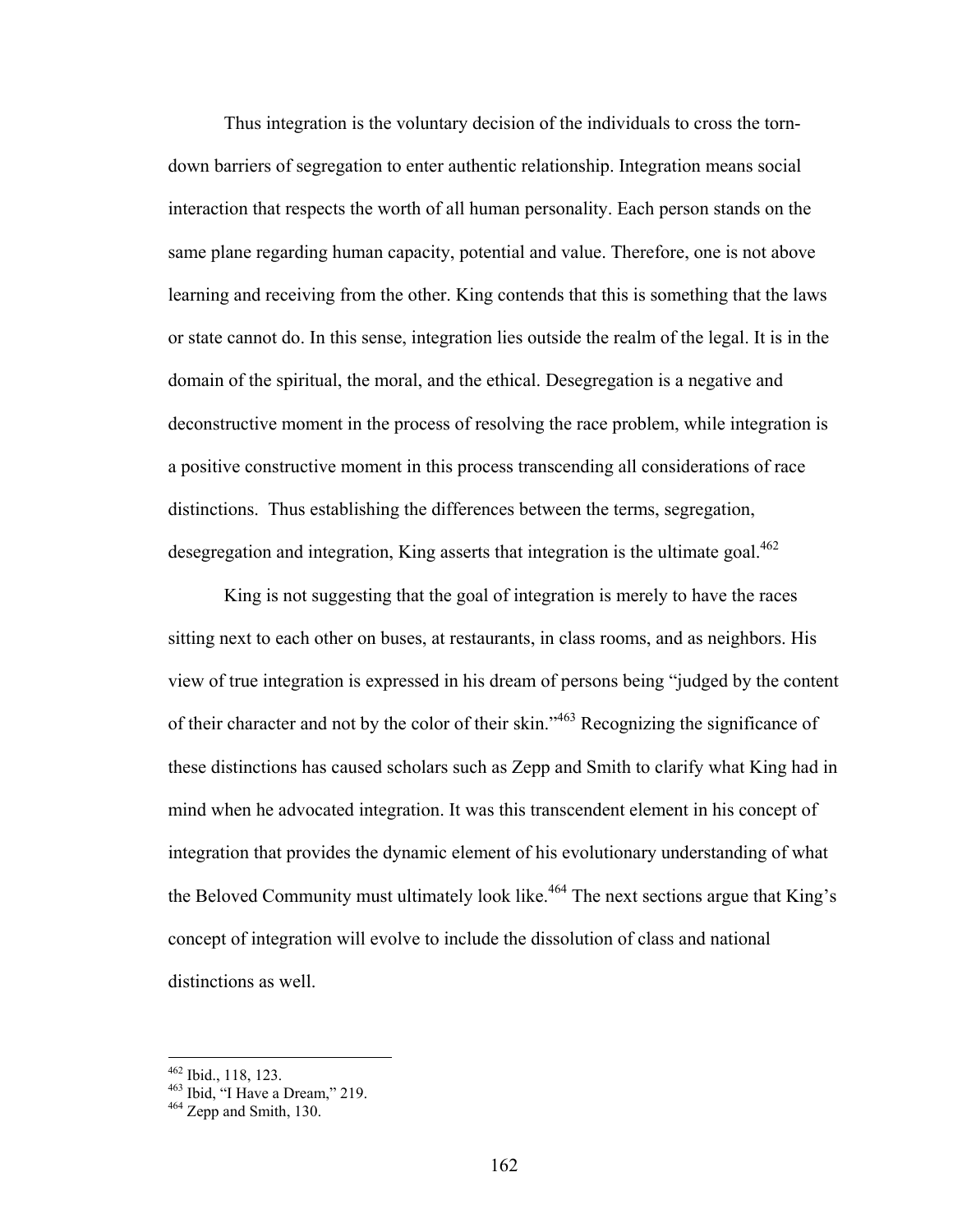# Classism: Economic Segregation

 The second childhood psyche trauma was for King the awareness of the differing available material goods and necessities among those in his community. His later experiences helped him realize that class distinctions transcended racial and ethnic lines. King's consciousness of the class distinction in America and its impact on the race issues grew to the point that his last campaign was to dramatize that class problem in the United States. Throughout his public life, the issue of class is perhaps the most controversial and problematic for King. His civil rights activism occurred during the time of Cold War tensions, which was a time when there was a fierce ideological battle between democracy and its economic cohort, capitalism, and communism and its economic orientation, Marxism. King's proclivity towards dialectical synthesis is perhaps seen clearest as he attempts to think through a way meaningful to resolve poverty issues without violating some of his basic theological convictions about humanity.

 Perhaps one the clearest characteristics of the Beloved Community that King developed as a synthesis of opposites is his vision of social democracy.<sup>465</sup> King does not label the synthesis of capitalism and communism as social democracy. However, Douglas Sturm"s essay, "Martin Luther King Jr. as Democratic Socialist," argues cogently that King's orientation was towards democratic socialism very early in his life. While King avoided the use of the term "social democracy" in public print and speeches, in private it is reported that at a retreat of the SCLC King contended that "America must more toward democratic socialism."466 He preferred to call his eco-political position a "socially

<sup>465</sup> *The Journal of Religious Ethics* 18 (Fall 1990), 79-105. 466 Garrow, *Bearing the Cross*, 537.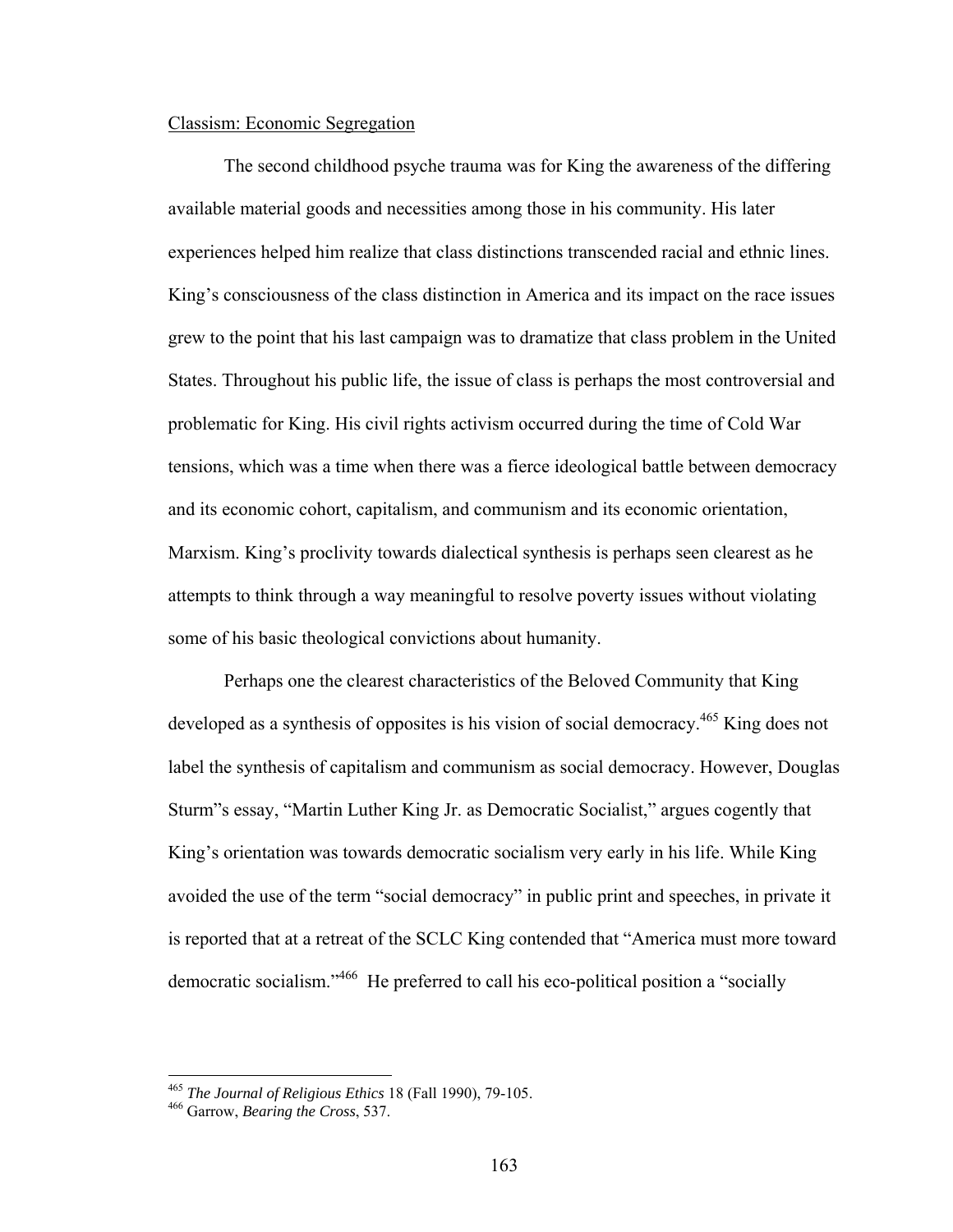conscious democracy."467 It addresses the dialectic of the economic classes of the wealthy and the poor. In his essay, "Pilgrimage to Non-violence," published in 1958 as a chapter in *Stride Toward Freedom*, he places capitalism and communism as polar opposites.468 He argues that each has a partial truth. Both capitalism and communism have strengths, but they also have weaknesses.<sup>469</sup> His argument that "the Kingdom of God is neither in the thesis of individual enterprise [capitalism] nor the antithesis of the collective enterprise [Marxism], but a synthesis that reconciles the truth of both," hints at the possibility of a synthesis, although he does not provide a description of that synthesis. $470$ 

 King's difficulty with communism can be summarized by his assertion that: "The trouble with Communism is that it has neither a theology nor a Christology; therefore it emerges with a mixed-up anthropology."<sup>471</sup> King's criticism of communism consistently turns on these two issues, namely, its atheism and its devaluation of the person. communism's atheism poses two essential problems for King. The first problem is historical. Marx contended that history was driven purely by human necessity. It threw out any notion of a spiritual dimension to the movement of history. Humanity, therefore, is left to struggle alone. This led to the second problem which is ethical relativism. In Marxist theory there is no higher moral authority in the universe. Essentially, King saw Communism advocating the ends justifies the means. $472$ 

<sup>467</sup> WDWGFH, 50.

<sup>&</sup>lt;sup>468</sup> See *STF*, 92-95 for his treatment of communism by way of his reading of Marx during his first Christmas break while in seminary at Crozer.

<sup>470</sup> Ibid. cf *STL*, 103-104.<br><sup>471</sup> Ibid., 100.<br><sup>472</sup> Ibid, 92, cf. *STL*, 98.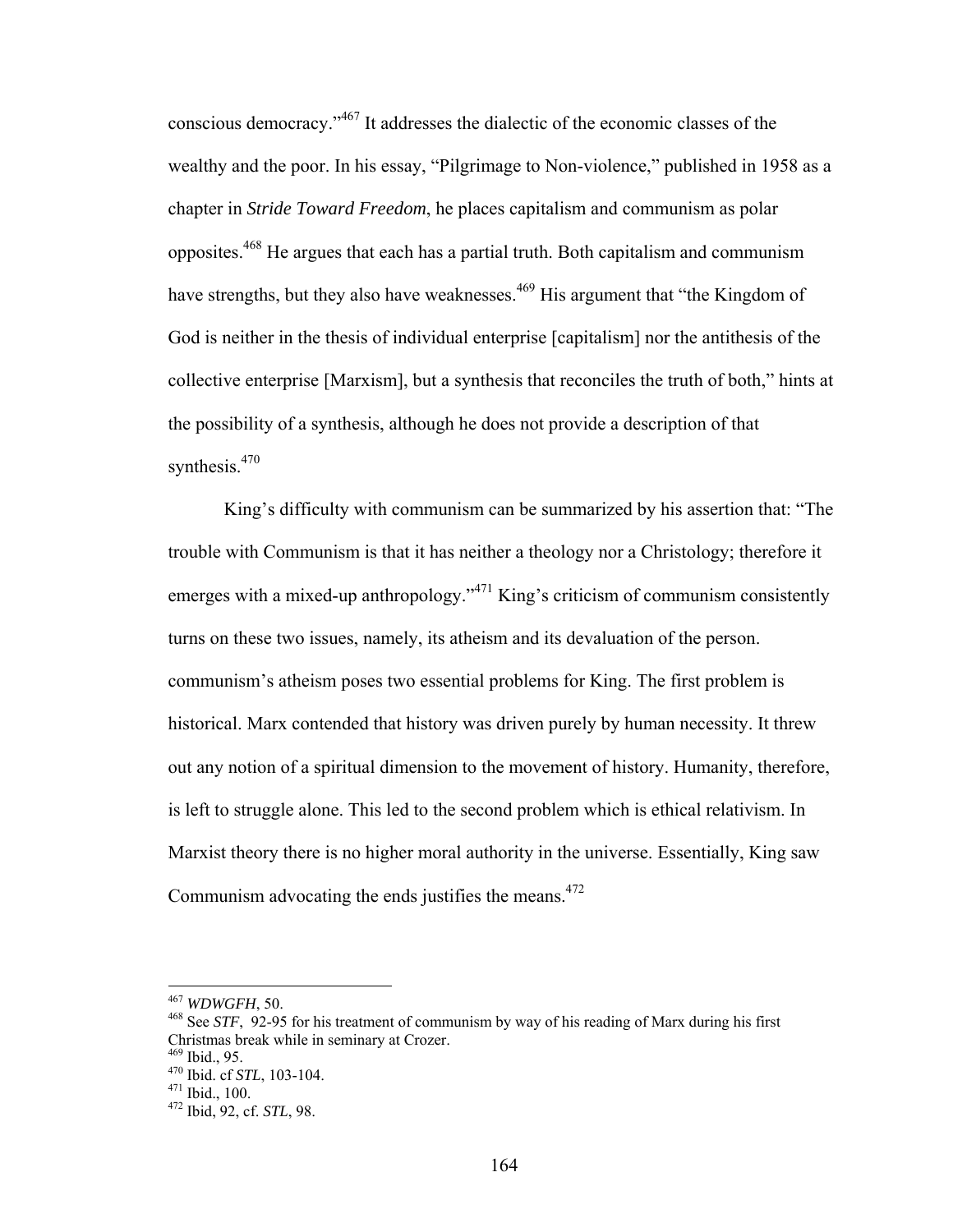The devaluation of the person, expressed in the individual, is subjugated to the state. In communistic practices, according to King, humans were created for the State instead of the State being created for humans. Human freedom is restricted to the point that only the State's existence matters.<sup>473</sup> Communism strips persons of human dignity transforming them into "cogs in the turning wheel of the state" thus persons are reduced to things.<sup>474</sup> Such a view of human worth and dignity was consistently abhorrent to King.

 King consistently presented communism as the antithesis of capitalism. This is significant because King saw capitalism as being most compatible with his basic personalistic theological and philosophical orientation. It further was consistent with his fundamental optimistic view of human nature. However, in a number of his presentation on the subject, he presents his case against Marxism, which he uses interchangeably with communism, before presenting his thoughts on capitalism.<sup>475</sup> In a sermon, "How Should" a Christian View Communism," King takes an interesting dialectical approach to communism. He makes his toughest argument against communism, while, at the same time, providing a sympathetic view of it. He contends that: "Communism and Christianity are fundamentally incompatible." "A true Christian cannot be a true Communist, for the two philosophies are antithetical and all the dialectics of logicians cannot reconcile them."476 Such a statement is unusual for King, who attempts to find a way to reconcile or synthesize antithetical viewpoints. Such a statement can be accounted for by suggesting that King was making a point that as a Christian he could not be a communist. King's development of his sermon makes this point abundantly clear.

<sup>473</sup> Ibid, 92-93.

<sup>473</sup> Ibid, 92-93. 474 Ibid., 93. 475 Ibid., 92-95, cf *STL,* 97-106, and *WDWGFH*, 186-191. 476 *STL*, 98.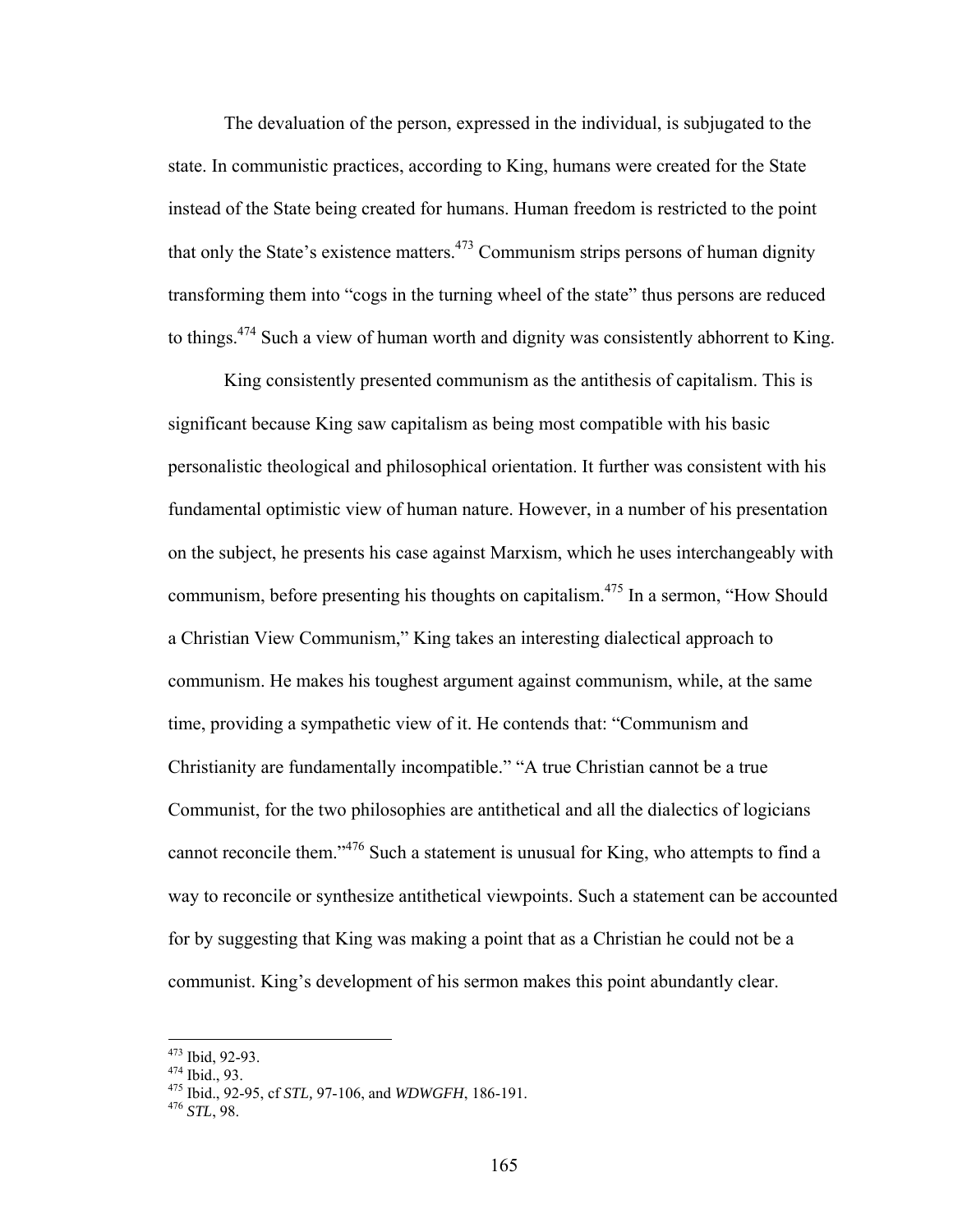However, in the same sermon, he cites elements in communism, such as social justice and a classless society, which theoretically is not only compatible with Christianity, but is a recovery of Christian revolutionary values and concepts. That is, for King, the concept of social justice espoused by Marx reflects his Jewish and Christian heritage found in the teachings of the eighth-century prophets in the Hebrew scriptures and the teachings of Jesus resident in the Christian scriptures. 477 The classless society reflects the Christian affirmation of "the unity in which we have in Christ, for in Christ there is neither Jew nor Gentile, bond nor free, Negro nor white.<sup> $1478$ </sup> King attempts to reconcile this apparent inconsistency by making a distinction between the communism's practice (which is irreconcilable with Christianity) and its theory (which recovers Christian revolutionary values). "The *theory*, though surely not the *practice*, of Communism," King asserts, "challenges us to be more concerned about social justice."<sup>479</sup> He continues:

Communism *in theory* emphasizes a classless society. Although the world knows from sad experience that Communism has created new classes and a new lexicon of injustice, in its *theoretical formulation* it envisages a world society transcending the superficiality of race and color, class and caste. Membership in the Communist party *theoretically* is not determined by the color of a man's skin or the quality of blood in his veins.<sup>480</sup>

This distinction allows King to then use Communism as a means of critiquing, on the one hand, the church in this passage and, on the other hand, conversely, capitalism in other presentations. In King's discussion of the dialectic class he contends that communism provides a useful critique of capitalism, although it is not an acceptable alternative to

 $477$  Ibid., 100-101.

<sup>&</sup>lt;sup>478</sup> Ibid., 101-102.<br><sup>479</sup> Ibid., 100 (emphasis supplied).<br><sup>480</sup> Ibid., 101 (emphasis supplied).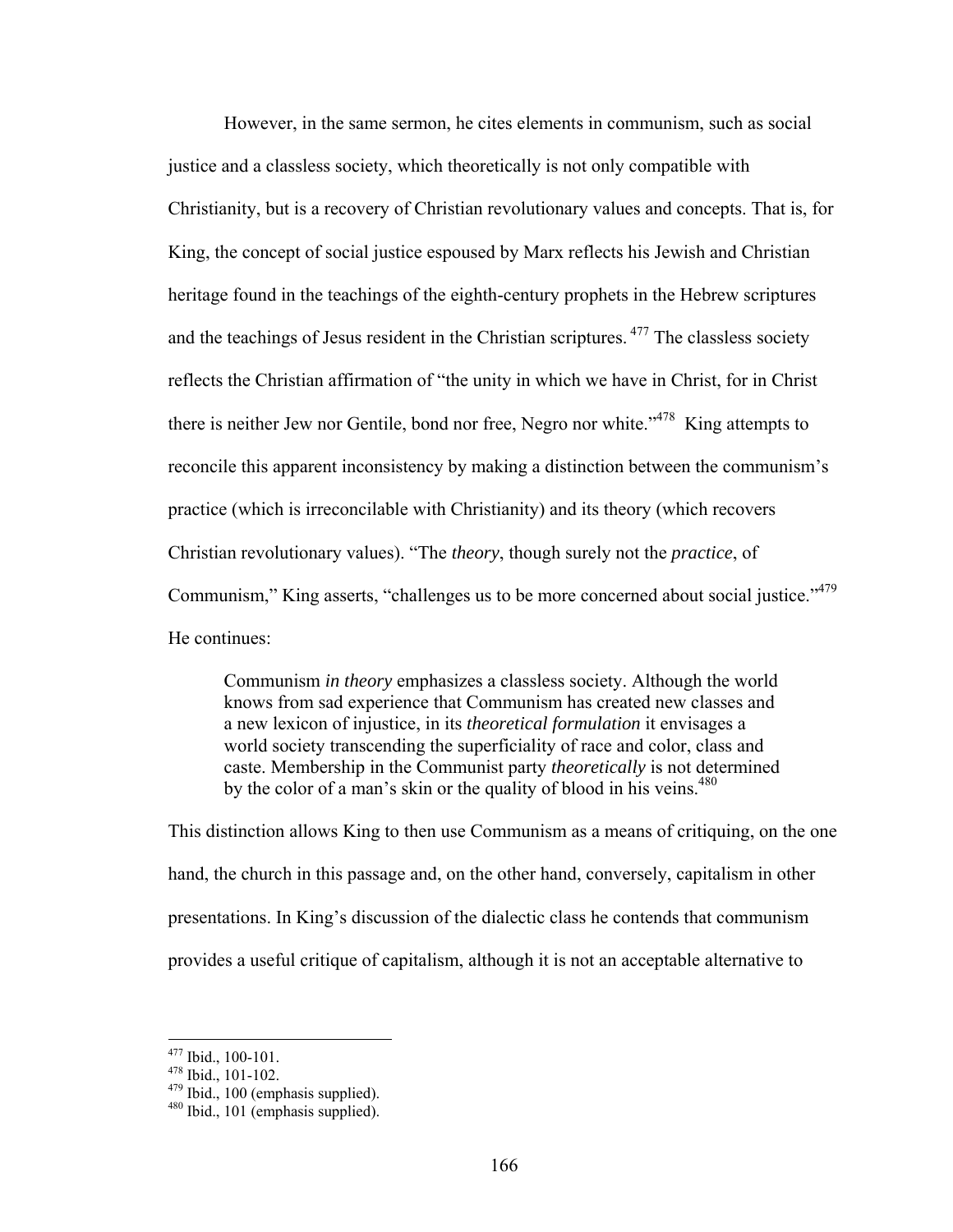capitalism.481 King's primary use of Marxism/communism in the dialect of class is negative. Although he usually presents his view of communism first, it is in reality used as the antithesis to capitalism. It is the negative moment in the dialectic of class. However, his distinction between theoretical Marxism and the practice of Marxism in the form of communism, he is able to find elements that can both critique capitalism and the Christian church to develop a position of social democracy.

 Although King would not equate capitalism with Christianity, its emphasis on personal creativity, freedom, and industry appear to be compatible with his personalistic leanings. King does not provide a clearly articulated affirmation of capitalism in the same manner in which does for communism. Thus one is left to abstract the partial truth from his Christian ethics and his critique of capitalism. Thus the most compelling basis for King's favorable attitude towards Capitalism is the democratic ideals such as freedom of speech, freedom of the press, and freedom of religion.

 King's primary criticism of capitalism was its tendency to create alienation within the human experience through promoting fierce competition. This had, in many ways, the same affect as communism but only in reverse; the individual – instead of the state – becomes the center of moral authority. He writes:

The profit motive, when it is the sole basis for an economic system, encourages a cut-throat competition and selfish ambition that inspires men to be more concerned about making a living than making a life. It can make men so I-centered that they no longer are Thou-centered... Capitalism may lead to a practical materialism that is as pernicious as the theoretical materialism taught by Communism.<sup>482</sup>

<sup>481</sup> *STF*, 95, cf. *STL*, 103. 482 *STL*, 103.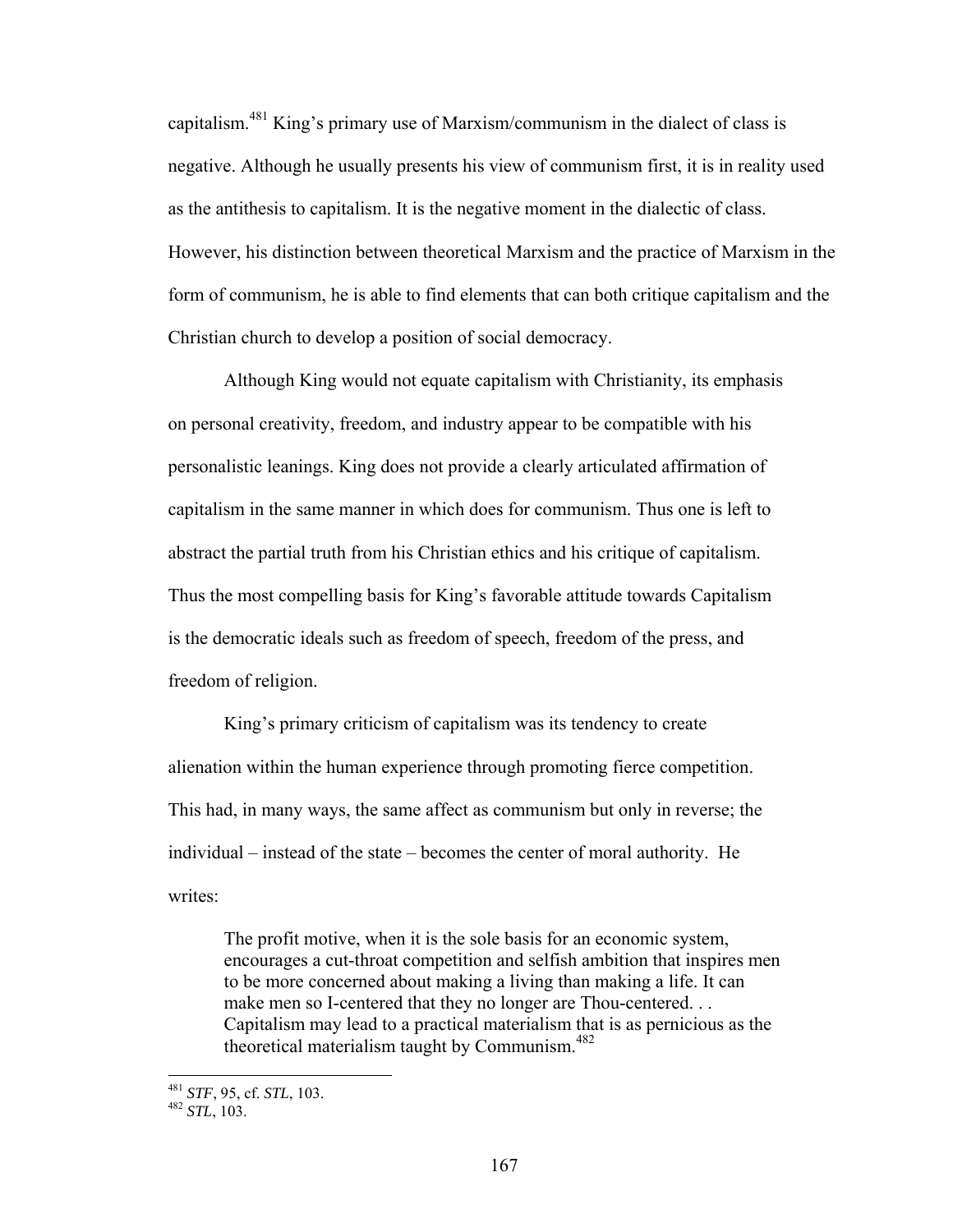By 1967, King modified the previous statement as follows: "The good and just society is neither the thesis of capitalism nor the antithesis of Communism, but a socially conscious democracy which reconciles the truths of individualism [Capitalism] and collectivism [Communism]."483 This modification does not alter the core structure of his dialectical synthesis. It does, however, reflect two important developments in his understanding of the Beloved Community. First, King's view of the Beloved Community is expanded to be more inclusive. It is more than just a Christian community expressed in the concept of the Kingdom of God. The Beloved Community is a good and just society. It is not limited by ethnicity, religion, or political orientation.

The second important development is his exposure to other economic models other than American Capitalism and Soviet Communism, particularly in the Scandinavian countries of Norway and Sweden. During his 1964 trip to Oslo, Norway to receive the Nobel Peace Prize, King observed:

This was, for most of us, our first trip to Scandinavia, and we looked forward to making many new friends. We felt we had much to learn from Scandinavia's democratic socialist tradition and from the manner in which they had overcome many of the social and economic problems that still plagued far more powerful and affluent nations. In both Norway and Sweden, whose economies are literally dwarfed by the size of our affluence and the extent of our technology, they have no unemployment and no slums. Their men, women, and children have long enjoyed free medical care and quality education. This contrast to the limited, halting steps taken by our rich nation deeply troubled me.<sup>484</sup>

No doubt what he observed in these Scandinavian countries provided him optimism that social democracy would be a natural progression in the United States, if it was serious about the eradication of poverty. In 1967, King published concrete recommendations for

<sup>483</sup> WDWGFH, 187.

<sup>&</sup>lt;sup>484</sup> Autobiography, 259.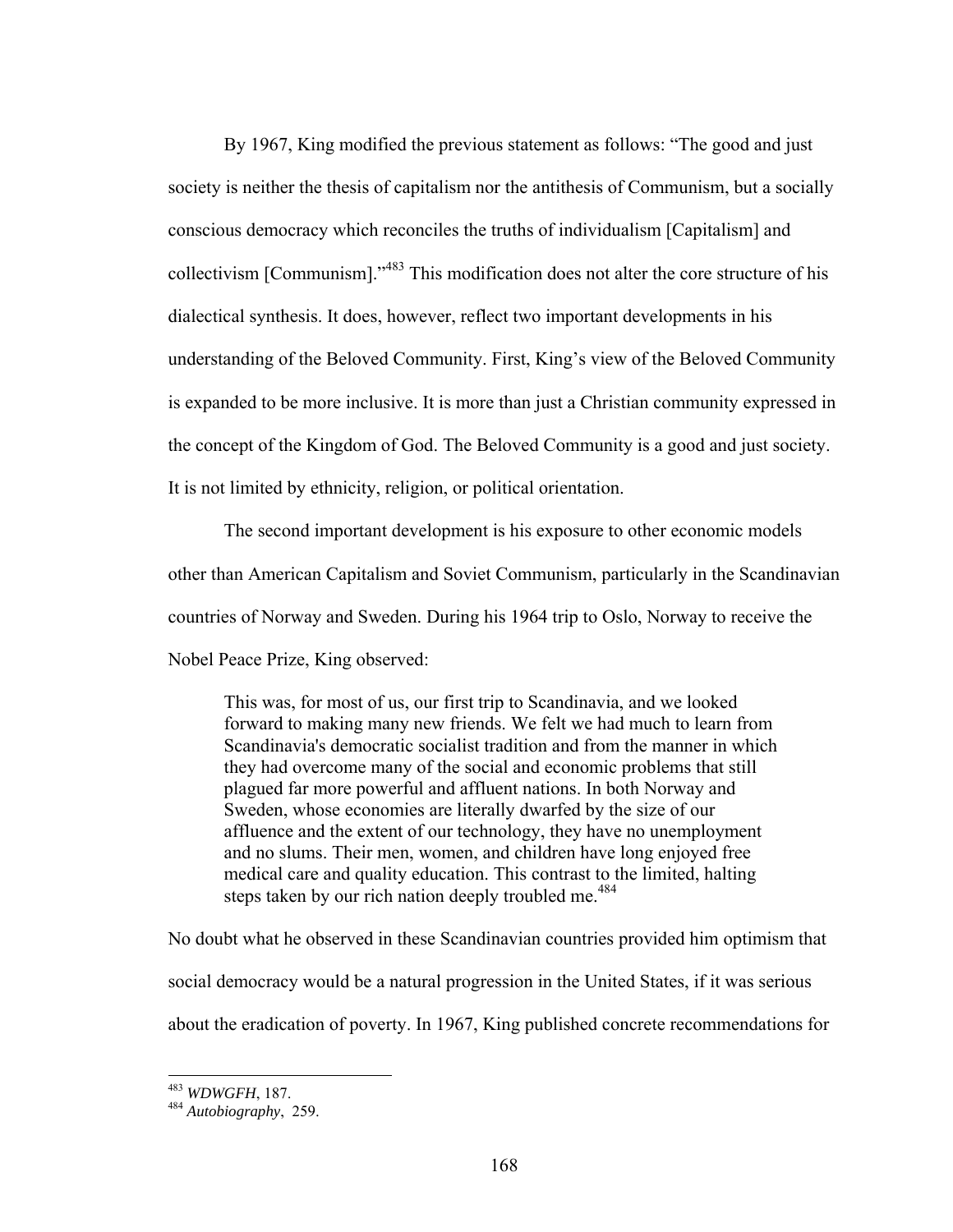the eradication of poverty in the appendix of his book, *Where Do We Go From Here: Chaos or Community?*485 Moreover, in *Why We Can't Wait* (1964), he proposes the concept of a Marshall Plan for dealing with poverty in America in which he argues for a "Bill of Rights for the Disadvantaged,"486 which was similar to the GI Bill of Rights. The key elements of the Bill of Rights for the Disadvantaged were a guaranteed income, quality education, and decent housing. These recommendations reflect what he learned from socialized democracies.

A third factor that contributed to King's push for economic reform was a growing realization, after the Selma Campaign, his campaigns in the North, and the riots in the urban centers, that the right to vote and equal access to public accommodations would not solve the Negro's problems without the ability to economically provide for basic economic needs while retaining their sense of dignity and self-worth. This would require education and training to ensure that the blacks had the necessary skills for employment in the changing economy.<sup>487</sup> Selma and the realization of the Voting Rights Acts, according to King, marked the end of one phase of the Civil Rights Movement. It was an important crossing point for blacks and the sympathetic white community. Before Selma, he observed that they had been united in the elimination of "barbaric conduct." However, after Selma, there was no consensus between the two on how to actualize the equality implied in the newly affirmed civil rights.<sup>488</sup> King, describing the post-Selma period and the need to shift focus, noted that the change that they would be seeking was moving beyond the U.S. Constitution. He insightfully declared that: "We have left the realm of

<sup>485</sup> *WDWGFH*, 193-202.<br><sup>486</sup> *WWCW*, 136-140.<br><sup>487</sup> *WWCW*, 138-139. cf *WDWGFH*, 188-189.<br><sup>488</sup> Ibid., 4.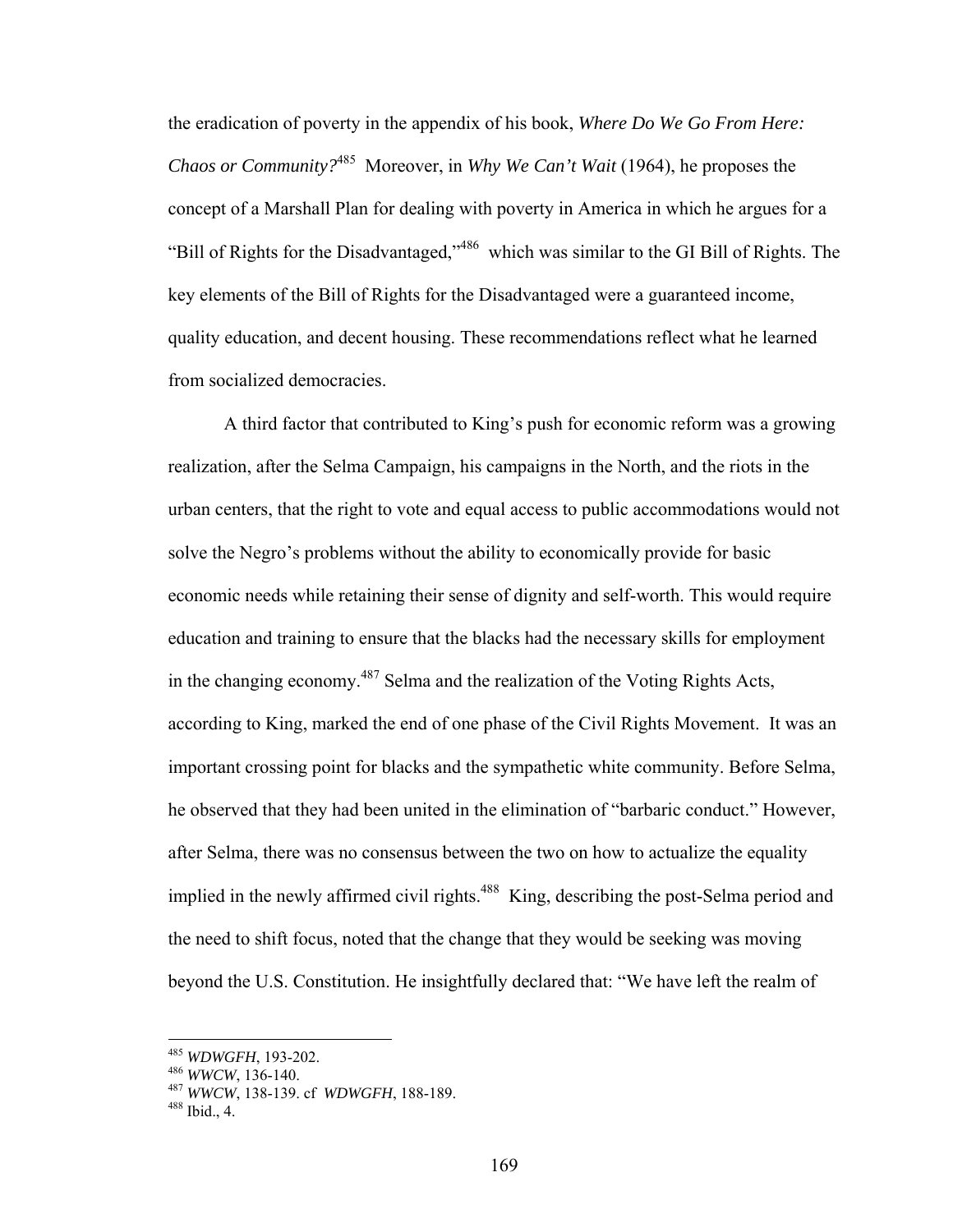constitutional rights and we are entering the area of human rights… The Constitution assured the right to vote, but there is no such assurance of the right to adequate housing, or the right to an adequate income."<sup>489</sup>

King's concept of the Beloved Community can be described as a community where the worth and value of all humans is affirmed through genuine interpersonal intergroup relations. This is what true integration means to King. Race, ethnicity, and class are transcended through humans' emphasis on the care and love for one another. The Beloved Community, on the one hand removes, or minimizes institutional hindrances, such as legal segregation, that prevent genuine interpersonal relationship, while, on the other hand, provides the resources (education, guaranteed income, fair housings, etc.) for the development of the full potential of the individual. The Beloved Community is the regulative ideal that orientated King – and the Civil Rights Movement he led – to persevere. The next section will explore the dialectics of the concepts of love, justice, and power, and their significance to his concept of the Beloved Community.

### The Dialectics of Love, Justice, and Power

<u>.</u>

 From the very beginning of his public career, Martin Luther King Jr. argued for non-violence based on the concepts of love and justice. These two concepts were not only central but connected. At his first public speech at the Montgomery Improvement Association mass meeting on December 5, 1955 he makes it clear to his audience, "... we are going to work with grim and bold determination to gain justice on the buses of this city."490 Later he would contend that one cannot talk about love without talking about

<sup>&</sup>lt;sup>489</sup> "Nonviolence: The Only Road to Freedom" *Testament of Hope: The Essential Writings and Speeches of Martin Luther King Jr. Edited by James M. Washington (New York: HarperSanFrancisco, 1991), 58-59.* <sup>490</sup> "MIA Mass Meeting at Holt Street Baptist Church," The Papers of Martin Luther King Jr., edited by Clayborne Carson, vol. 3, *Birth of a New Age December 1955-December 1956* (Berkeley, CA: University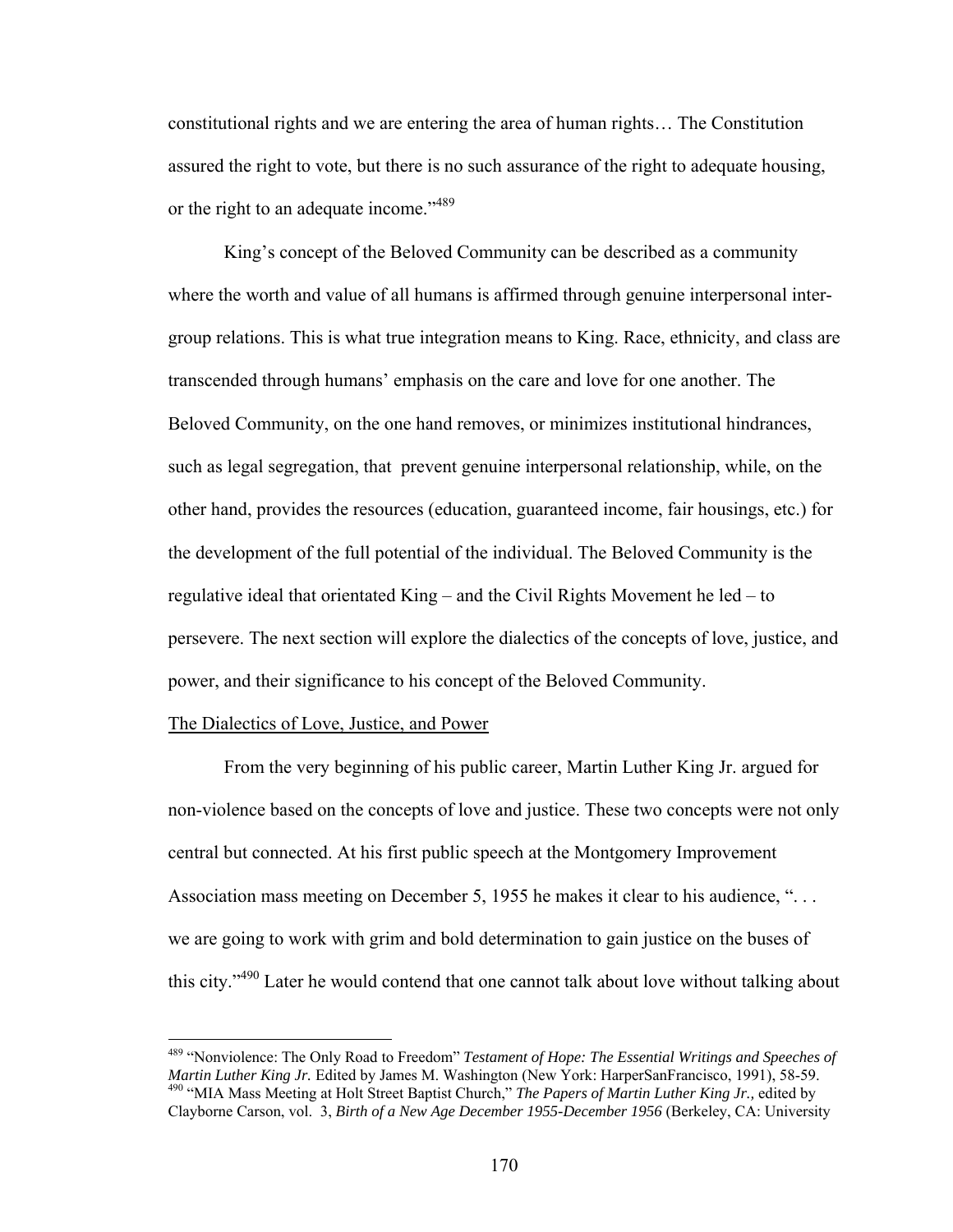justice. They are essentially different sides of the same concept. He contends that: "Justice is really love in calculation. Justice is love correcting that which revolts against love.<sup>"491</sup> This section will examine how these two concepts are synthesized with King's concept of power to develop the foundation for the radicalization of his method of nonviolence resistance. King's conception of nonviolence takes in his dialectic of power, love and justice, forming an important regulative principle that is guided by the regulative ideal of the Beloved Community.

 King's views on love, justice and power are informed by Paul Tillich's ontological analysis of these concepts as reflected in Tillich's texts *Systematic Theology* and *Love, Power and Justice*. King does not readily cite Tillich in his speeches and writings, although his dissertation research on Paul Tillich and Henry Nelson Wieman's conception of God is evident in his articulation of the relationship between love, justice and power.<sup>492</sup> King's concept of love, justice, and power are constituent elements of his method of nonviolence that brings into existence the Beloved Community.

### The Priority of Love

The concept of love is essential in understanding King's ethical discourse. It is perhaps one of the most consistently used and defined terms in the King lexicon of terms. He distinguishes between three Greek words translated "love" in the English language: *eros, philia,* and *agape*. While King finds each word helpful and necessary in human interactions, he dismisses *eros* (romantic love) and *philia* (reciprocal love) as unsuitable

of California Press, 1992), 71.

<sup>&</sup>lt;sup>492</sup> King's dissertation, "A Comparison of the Conceptions of God in the Thinking of Paul Tillich and Henry Nelson Wieman," (here after referred to as Dissertation) examines Tillich's views on love and justice (informed by Tillich's texts *Systematic Theology* and *Love, Power and Justice*) on pages 359-443 in the sub-section entitled Divine Love and Divine Justice found in Martin Luther King Jr. *The Papers of Martin Luther King Jr.* vol. 2, *Rediscovering Lost Values, July 1951-1November 1955*. Edited by Clayborne Carson (Berkeley, CA: University of California Press, 1992), 339-544.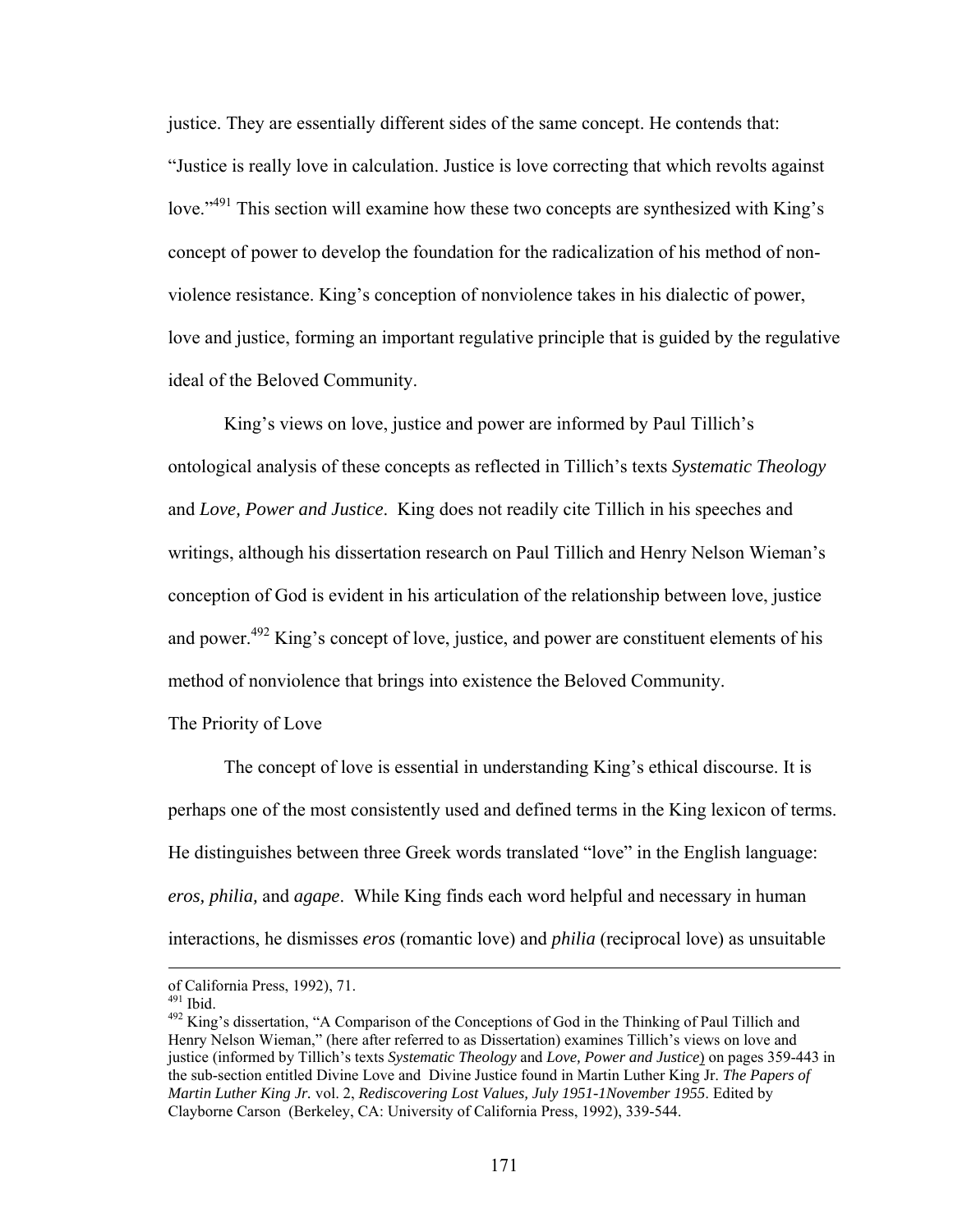foundations for meeting the challenges of the new age. He argues that *agape* uniquely qualifies as the love that will bring about the necessary change in humanity and society. He asserts:

Agape means nothing sentimental or basically affectionate. It means understanding redeeming goodwill for all men. It is an overflowing love which seeks nothing in return. It is the love of God working in the lives of men. When we rise to love on the agape level we love men not because we like them, not because their attitudes and ways appeal to us, but because God loves you. Here we rise to the position of loving the person who does the evil deed while hating the deed that the person does. With this type of love and understanding goodwill we will be able to stand amid the radiant glow of the new age with dignity and discipline.<sup> $493$ </sup>

By offering a concept of love stripped of sentimentality and emotions, King sought to establish love as an ethical principle to be lived with all of its difficulties and counter-intuitive demands. In a sermon, "Loving Your Enemies," King argues contrary to Nietzsche's contention that such love is weak, impractical and idealistic that *agape* is "absolutely necessary" for human survival. King makes it clear that Jesus's command to love your enemy was not some idealistic suggestion, but bluntly declared that Jesus "meant every word of it." It is, therefore, "our responsibility to discover the meaning of this command and seek passionately to live it out in our daily lives."<sup>494</sup> *Agape* is not for the weak or the faint of heart; it is for those who are courageous.

Consistent with this concept of love, King in his sermon, "On Being a Good Neighbor," describes genuine *agape* as manifesting excessive altruism. It compels persons to go "far beyond the call of duty." Referring to Harry Emerson Fosdick, King makes the distinction between enforceable and unenforceable laws. Enforceable laws are the laws that the governments legislate, adjudicate, and enforce. They deal with such

<sup>&</sup>lt;sup>493</sup> "Facing the Challenge of a New Age," Papers, 3, 459. cf. STL, 52.

<sup>&</sup>lt;sup>494</sup> STL, 49-50. See Paul Tillich, *Love Power and Justice*, 3-6.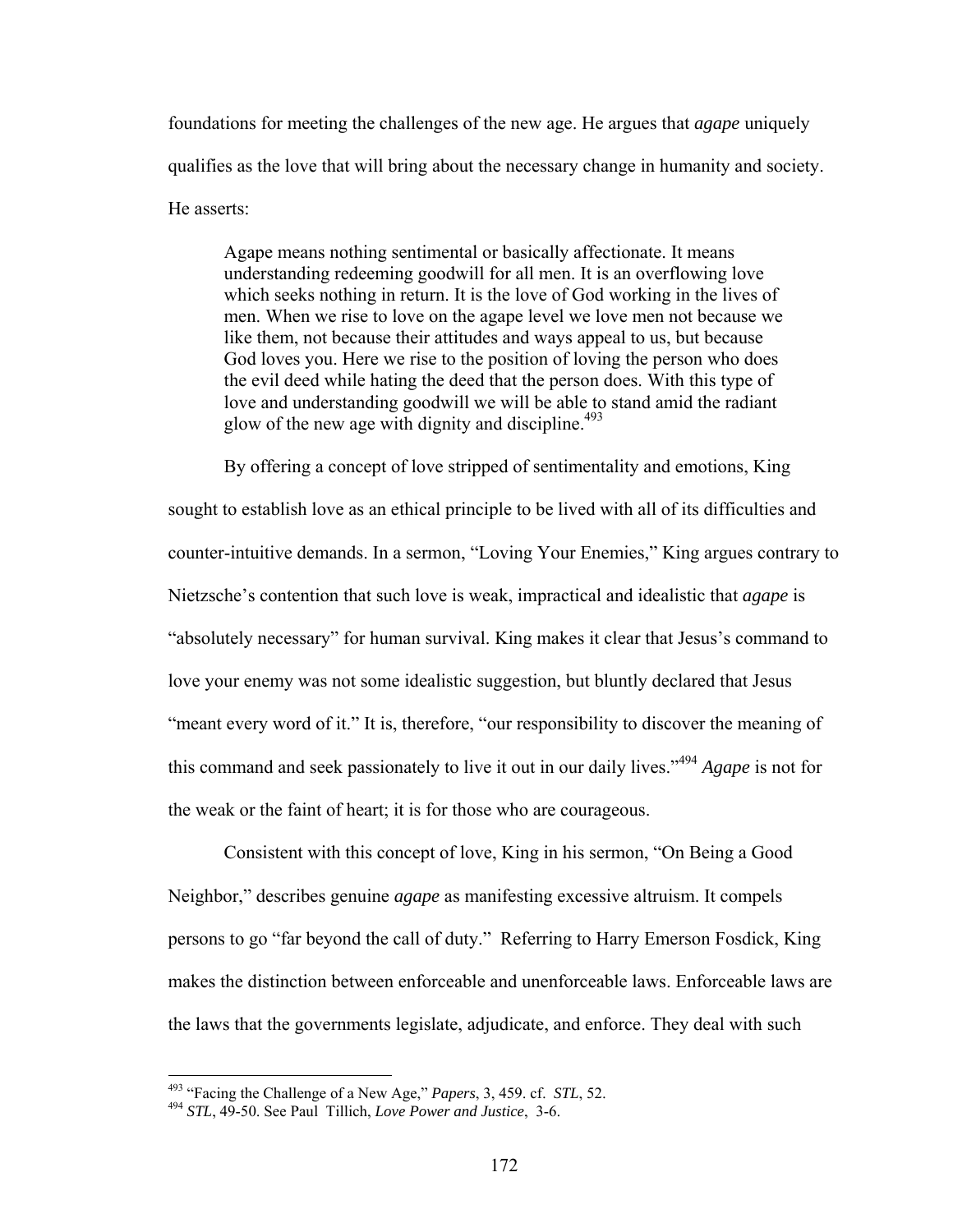matters as desegregating buses, lunch counters, and schools, while unenforceable laws have to do with "inner attitudes, genuine person to person relations and expressions of compassion."495 Love's demands a person to go beyond that which is required by human laws, whether moral or political in nature.

The power of love is also manifested in the ability to forgive. Love sees the good in each person and refuses to defeat an enemy but to transform him/her into a friend.<sup>496</sup> Informed by what Tillich labels creative justice, $497$  King calls this love the graces of forgiveness. King argues that *agape* gives the injured person the capacity to forgive. It does not ignore or obviate the injury. However, it does not allow it to remain a barrier to the creation of a new constructive relationship. Love is crucial to breaking down the barriers that separate persons, communities, and nations. King, reflecting Tillich, asserts that: "Forgiveness means reconciliation, a coming together again."<sup>498</sup>

The ultimate antithesis to love is hate. With its concomitant violence, hate unleashes a "chain reaction of evil," "with hate begetting hate, wars producing more wars" with the potential of plunging humanity "into the dark abyss of annihilation."<sup>499</sup> Additionally, hate does not just lash out externally to dominate and destroy the other, but it also has a destructive affect on the one who hates. "Hate is just as injurious to the person who hates," he warns. He describes hate as a cancer that "corrodes the personality and eats away at its vital unity."500 Thus, King could enjoin his followers to love their enemy for practical self-affirming reasons.

496 STL, 50-52.<br><sup>497</sup> King, *Love, Power and Justice*, 64-66.<br><sup>498</sup> *STL*, 50-51. Tillich in *Love, Power, and Justice*, argues that, "Loves is the drive for reunion of the separated." p. 69.

<sup>495</sup> Ibid., 36-37.

<sup>&</sup>lt;sup>499</sup> *STL*, 53.<br><sup>500</sup> Ibid.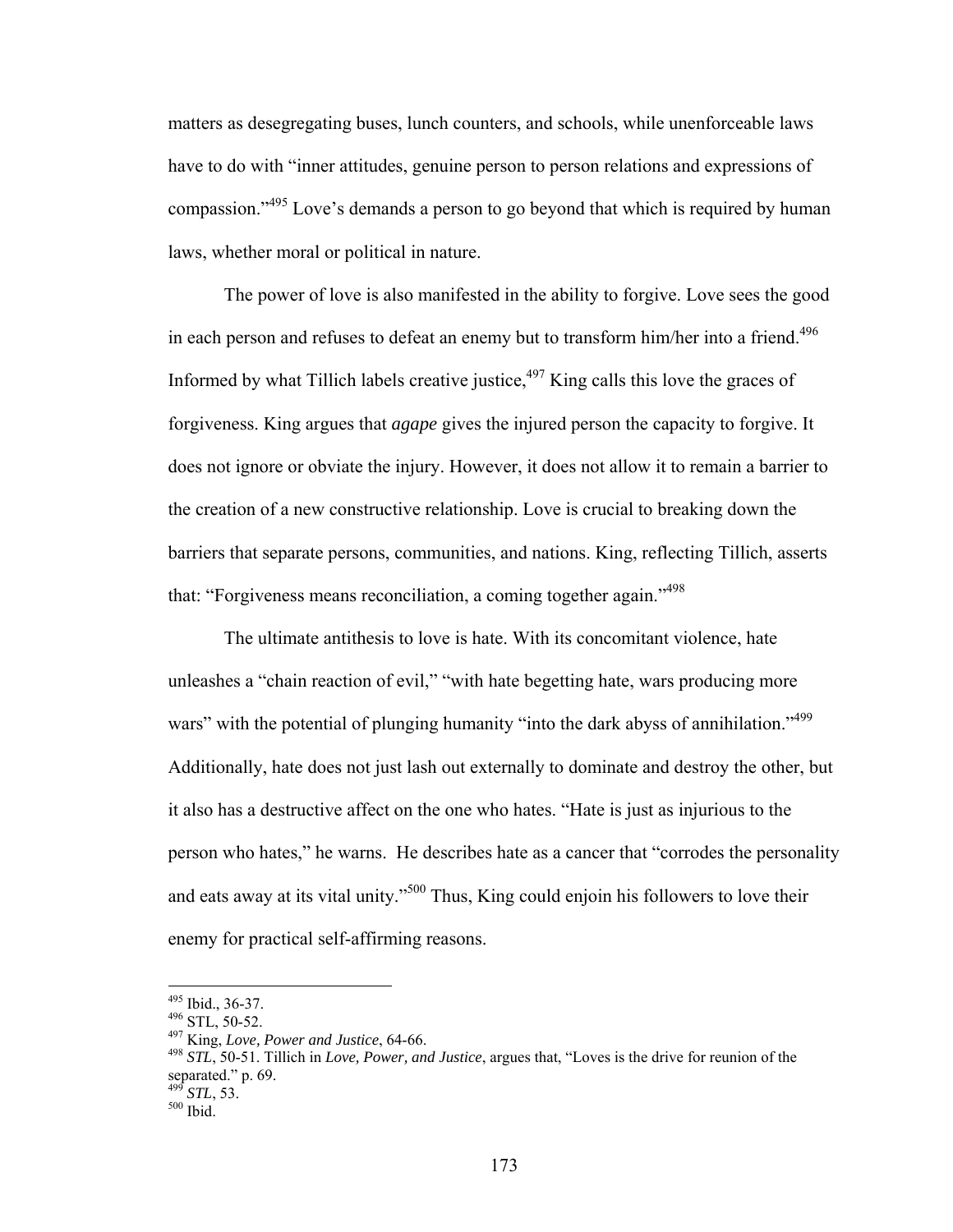The most significant aspect of King's insistence on *agape* is its transforming power in human lives, not only of those who love but also on the loved, and, by extension, the transformation of the society. He noted it is *agape*, not the methods of the nascent Civil Rights Movement such as boycotts and marches, that was the underlining means of transformation. Through love those involved in the Civil Rights Movement would be able to bring about reconciliation, redemption, and the Beloved Community by turning enemies into friends.<sup>501</sup> Preston Williams summarizes this thought well when he states that King's concept of love, when "properly understood and practiced enabled persons and groups to recognize their dignity and shun acquiescence in their own oppression."502

## Justice: Making Things Right

 Although justice is a key issue for Martin Luther King Jr., he does not provide a clear definition. This is because the term evokes a variety of understandings. Additionally, as with many of King's key concepts, one has to draw their meanings from a wide variety of his writings and speeches. Thus a term such as "justice" will often appear fluid in its use. His understanding of justice is informed by the eighth-century Hebrew prophetic tradition as communicated through African-American preaching. He often quoted the prophets Amos and Isaiah. Amos: "But let judgment run down as waters, and righteousness as a mighty stream."<sup>503</sup> Isaiah: "Every valley shall be exalted, and every mountain and hill shall be made low: and the crooked shall be made straight, and the rough places plain: And the glory of the LORD shall be revealed, and all flesh shall

<u>.</u>

<sup>&</sup>lt;sup>501</sup> "Facing the Challenges of a New Age," *Papers*, 3: 458-459.<br><sup>502</sup> Preston N. Williams, "An Analysis of the Conception of Love and Its Influence on Justice in the Thought of Martin Luther King Jr." *Journal of Religious Ethics* vol. 18 (Fall 1990), 20. 503 Amos 5:24. cf *TOC*, 77. *STF*, 210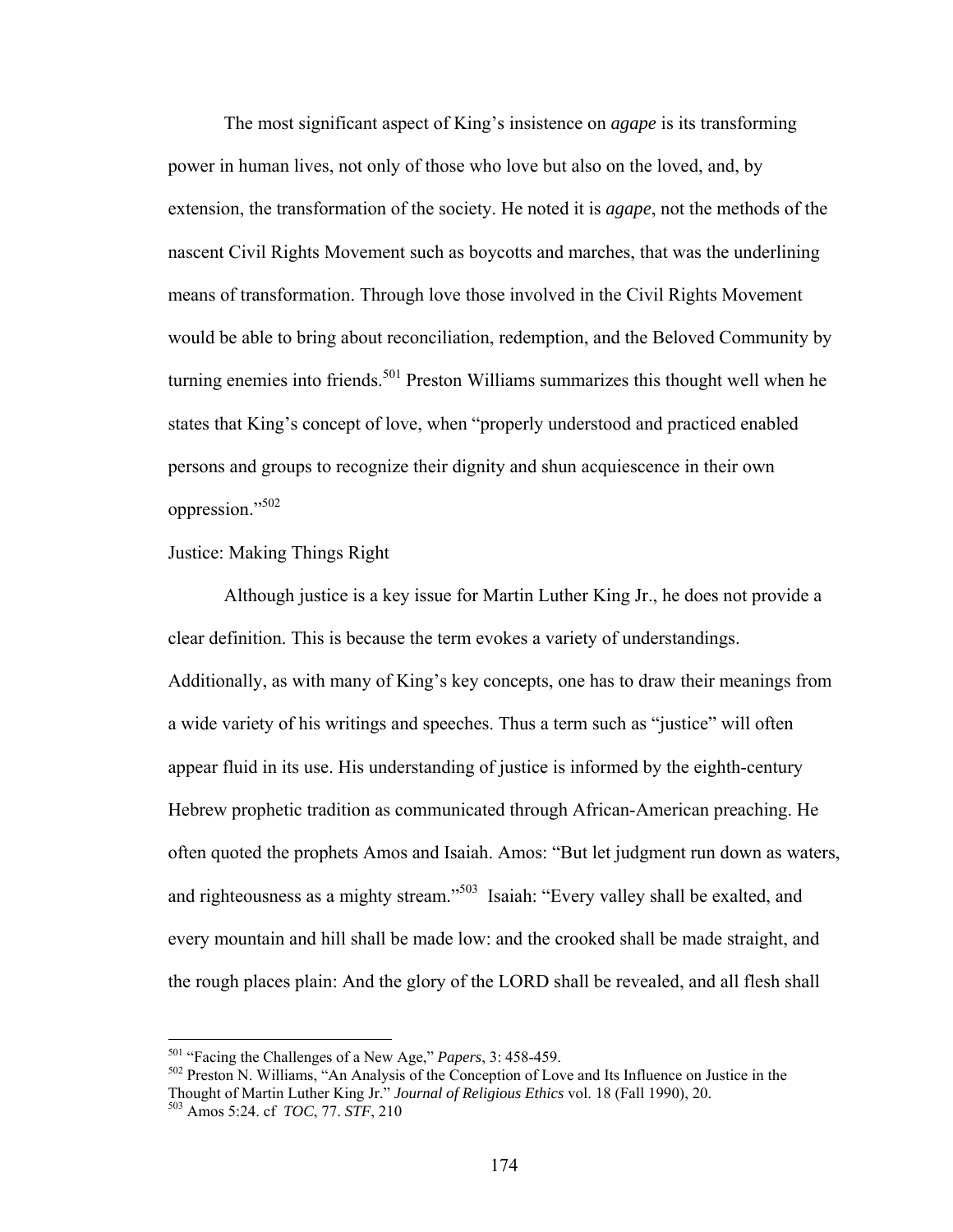see it together..."<sup>504</sup> His understanding of justice was refined by his reading and studying of such figures as Plato, Aristotle, Kant, Rauschenbusch, and Tillich in the Western philosophical tradition.

 King agrees with Tillich that the ontological basis of justice is love. He argues that without love there is no true justice.<sup>505</sup> He contends that justice and love were two sides of the same coin. This characterization of the relationship between love and justice undercuts the notion that, for King, love and justice are to be viewed in a dialectical manner. From the very beginning, he viewed them as difference dimensions of the same concept. He argues that standing besides love is always justice. Connecting the two forms of Aristotelian partial justice of distributive justice and corrective justice, King explains, "Justice is really love in calculation. Justice is love correcting that which revolts against love." 506

Towards the latter years of his life, King shifted in emphasis on love to that of justice. This is not to say that he abandoned love, far from it, he insisted on love as foundational to the Civil Rights Movement. However, caught between the cross fire of the Black Power advocates, the white backlash of the conservatives, and the capitulation of the white liberals to the white southern conservatives, King found it necessary to clarify the terms of justice for African-Americans in America. In clear terms King declares: "…absolute justice for the Negro simply means, in the Aristotelian sense, that

 $504$  Isaiah 40:4-5 (KJV)

<sup>&</sup>lt;sup>505</sup> King, Dissertation, *Papers*, 2: 439-440. Cf Tillich, observes that "the ontology of love gives the answer [to the question of freedom in liberalism and equality in the democratic idea]. If justice is the form of the reunion of the separated, it must include both the separation without which there is no love and the reunion in which love is actualized." – Love, Power, and Justice, 62.

<sup>&</sup>lt;sup>506</sup> MIA Mass Meeting, Papers, 3: 71. cf: Delba Winthrop, "Aristotle and Theories of Justice," *The American Political Science Review*, 72: 4 (December 1978), 1204-1205.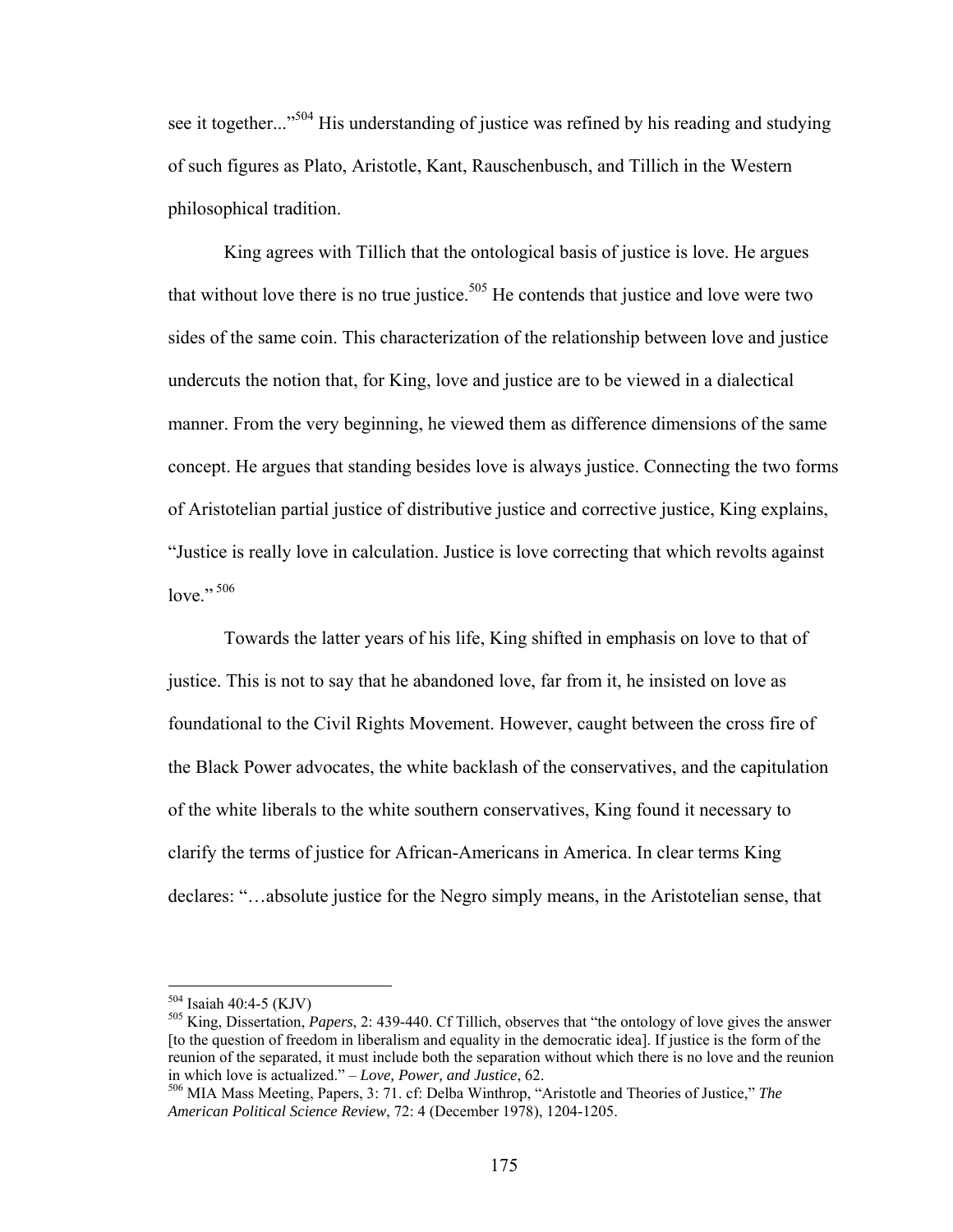the Negro must have 'his due.'"<sup>507</sup> This is perhaps the most noteworthy statement that King has made with respect to the philosophical underpinning of his theory of justice. Aristotle's concept of justice, as interpreted by Tillich, is critical for understanding the demands that justice placed on African-Americans, whites, and the government from King's point of view.<sup>508</sup> King's concept of justice is derived from Aristotle's concepts of distributive and corrective justice.

Distributive justice essentially contends that each person should receive his/her portion of the community's goods based on their contribution to the common good.<sup>509</sup> Tillich describes three forms of distributive justice as "tributive justice" – distributive, attributive, and retributive justice. He observes that tributive justice "is a calculating justice, measuring the power of being of all things in terms of what shall be given to them or what shall be withheld from them."510 Delba Winthrop describes Aristotle's corrective justice as:

The principles applied in the courts of law when contracts must be rectified. Here persons are not taken into account, but the gain reaped from afflicting loss on a partner in contract is to be equalized by a judge who, again with impressive mathematical rigor, imposes a fitting loss on the one who has gained unjustly. $511$ 

For King, justice was always expressed in concrete terms. In Montgomery, justice was expressed in equality on the buses. In Selma, it was expressed in the right to vote. In his later years, justice was expressed in terms of having "a good job, a good education, a decent house and a share of power." In order for justice to become a reality, there must be both distributive and corrective justice. He contends "that giving a man his due may often

<sup>&</sup>lt;sup>507</sup> WDWGFH, 90.

<sup>&</sup>lt;sup>508</sup> Tillich, *Love, Power, and Justice*, 62-64.<br><sup>509</sup> Winthrop, 1204.<br><sup>510</sup> Paul Tillich, 63.<br><sup>511</sup> Delba Winthrop, 1204.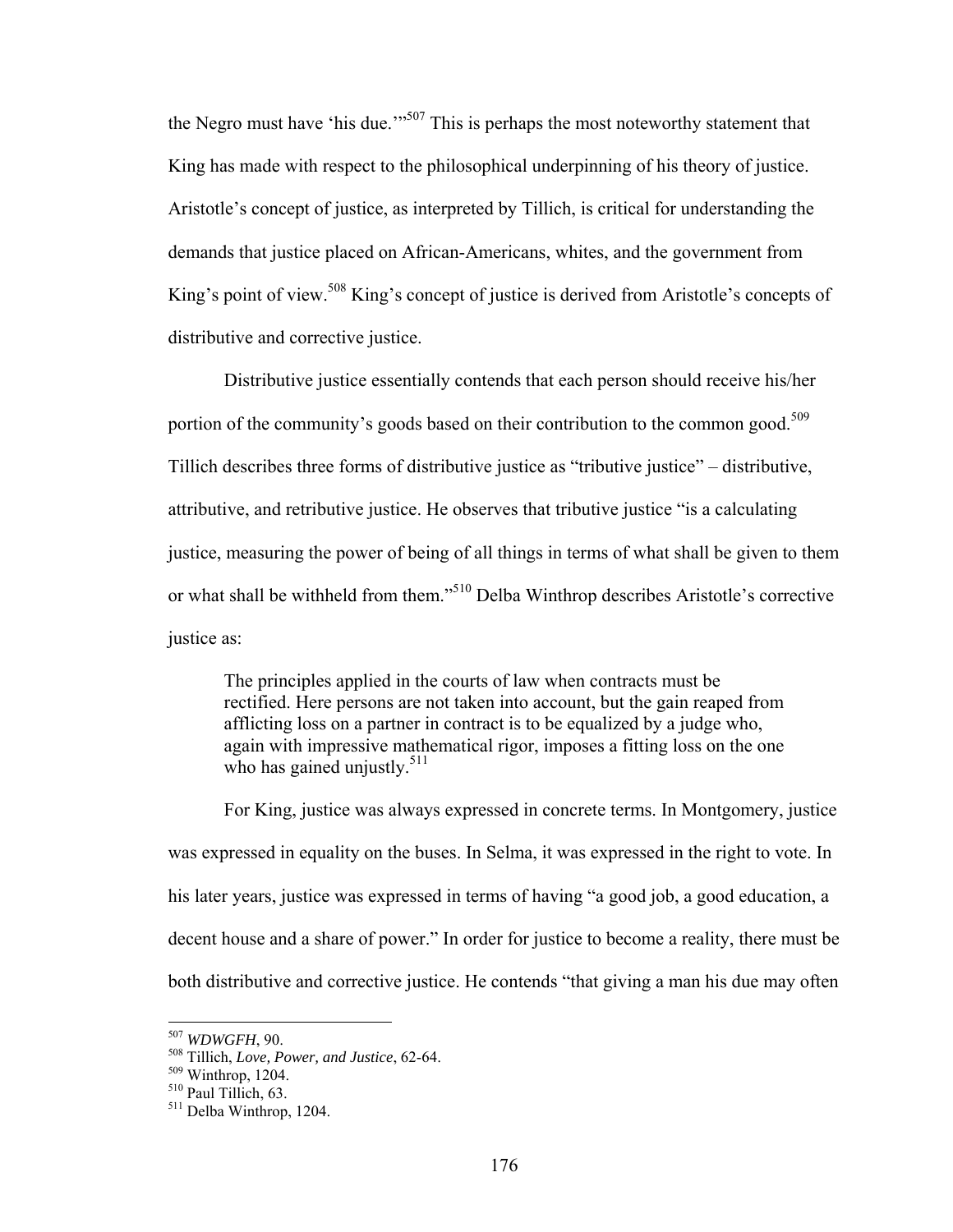mean giving him special treatment." The basis for such an assertion, King argues, that "a society that has done something *against* the Negro for hundreds of years must now do something special *for* him, in order to equip him to compete on a just and equal basis."<sup>512</sup>

King's concept of distributive justice challenged both the white and African-American communities but in different ways. To the white community, he emphasized what the African-American contributed to the economic and cultural development of the American society. Not only were the African-Americans entitled to certain benefits long denied them, but it was necessary to make special concessions so that the African-Americans could overcome the "cultural lag" that would perpetually keep them from accessing what was due them. On the other hand, he constantly challenged the African-American community to strive for excellence. The exhortation reflected the underlining principle of distributive justice, namely, equal share for equal persons and unequal shares for unequal persons.<sup>513</sup> King's concept of distributive justice was not based on having a hand out or welfare, but based on the historical contribution made by the African-American to the American life. This is reflected in his famous "I Have a Dream" speech when he intoned that they had come to the capital to cash a check or promissory note written by the United States founding fathers that all men "would be guaranteed the unalienable rights of life, liberty, and the pursuit of happiness." However, he would continue, America has defaulted on the promissory note as far as the blacks were concerned. He challenged America through its agent, the federal government, to honor

<sup>&</sup>lt;sup>512</sup> *WDWGFH*, 90 (emphasis is not supplied).<br><sup>513</sup> Ibid.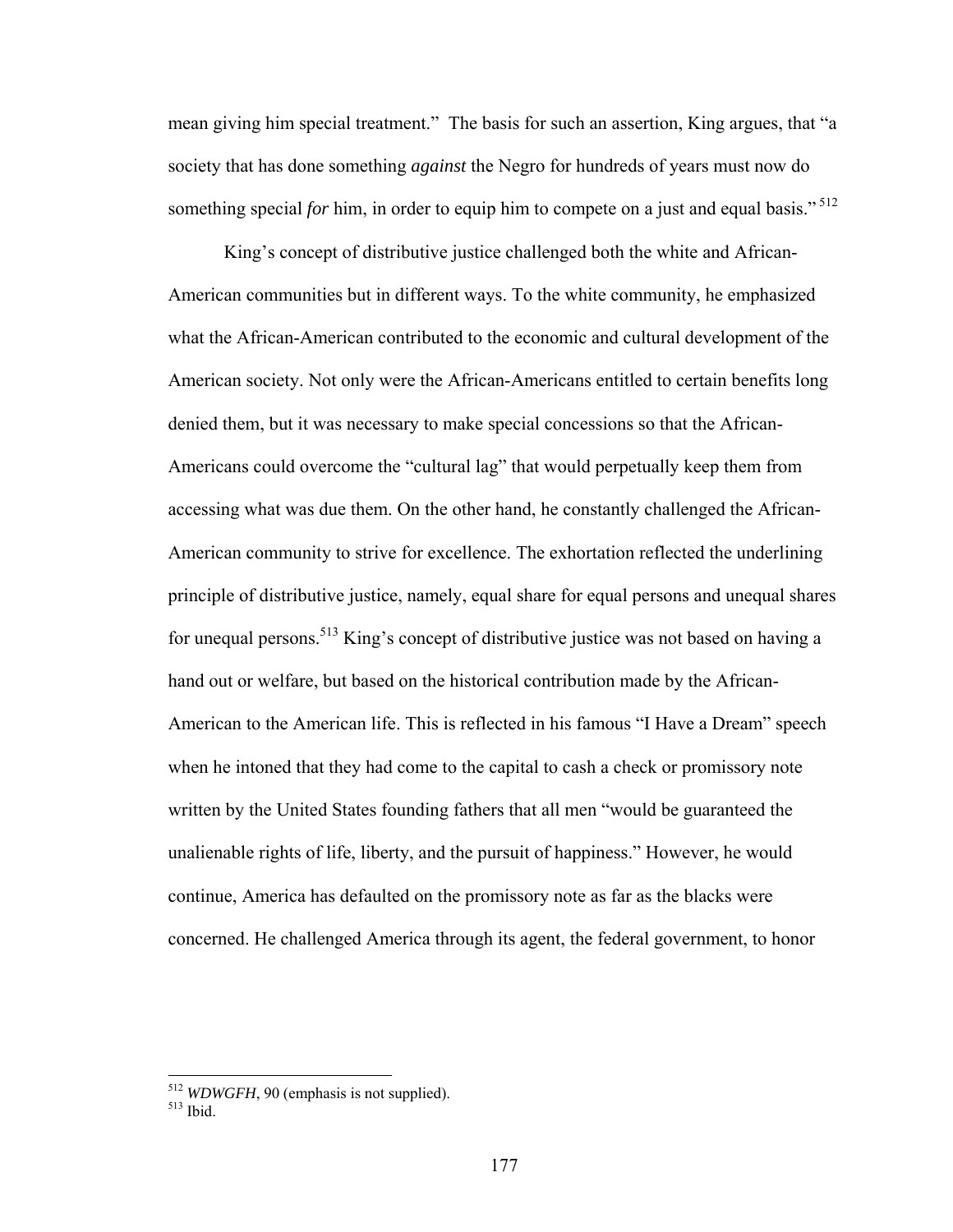the promissory note and cash the "check that will give us on demand the riches of freedom and the security of justice."<sup>514</sup>

Power, Love and Justice

King's basic definition of power is "the ability to achieve purpose."<sup>515</sup> In graduate school and prior to the emergence of the call for Black "power," King primarily applied this concept to his understanding of God's power and humanity's personal struggles. However, with insistence on the part of the younger generation of civil rights protesters' call for Black Power and with it the implied call for violence, King was compelled to draw out the implications of his basic understanding of power as it related to achieving the goals of the Civil Rights Movement and the SCLC in particular. It was especially necessary to describe the part that power played in bringing into existence the Beloved Community. King writes:

Power, properly understood, is the ability to achieve purpose. It is the strength required to bring about social, political or economic changes. In this sense power is not only desirable but necessary in order to implement the demands of love and justice…What is needed is a realization that power without love is reckless and abusive and love without power is sentimental and anemic. Power at its best is love implementing the demands of justice. Justice at its best is love correcting everything that stands against love.  $516$ 

Echoing Tillich, King connected the concept of power as achieving purpose with the concept of love and justice. "One of the greatest problems of history," he wrote, "is that concepts of love [and justice] and power are usually contrasted as polar opposites." Power must be synthesized with love and justice in order for power to be directed towards the creation of genuine interpersonal relationships whether personally or within

<sup>&</sup>lt;sup>514</sup> Martin Luther King Jr., *I have a Dream: Writings and Speeches That Changed the World*, 102. <sup>515</sup> WDWGFH, 37.<br><sup>516</sup> Ibid. King provides an extensive historical account of the origins of the use of the term "Black Power"

in the Civil Rights Movement read pages 23-32.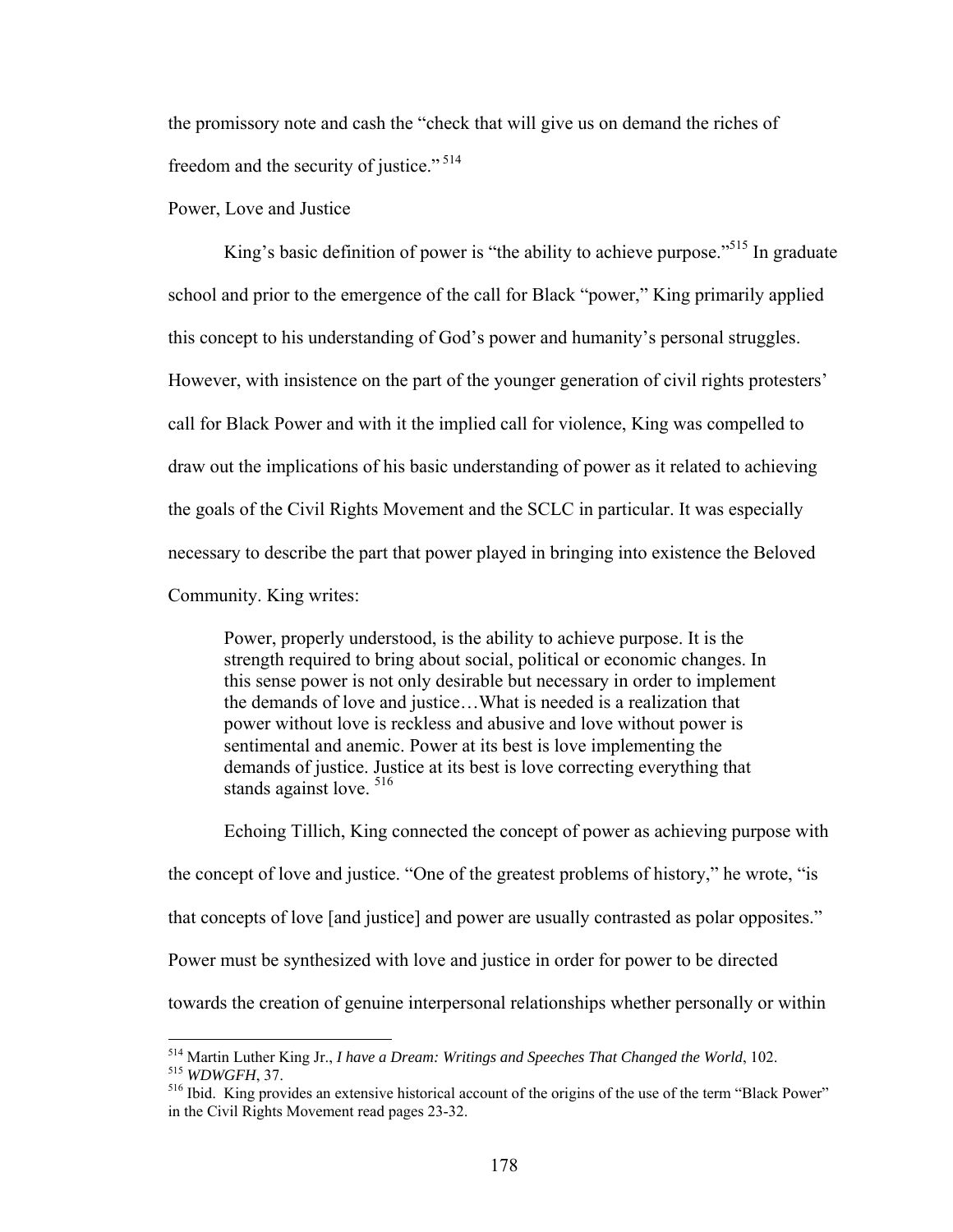human institutions. However, power must be present with love or love is reduced to sentimentality and weakness.<sup>517</sup>

King argued that "power at its best is love implementing the demands of justice. Justice at its best is love correcting everything that strands against love." Here King expresses how the effective use of power will be directed towards not only benefiting the processor of power, but the community of humanity. The use of power has both a material and spiritual dimension. Power uses its strength to ensure that each person or group gets their due (material) and removes anything that prevents authentic interpersonal and inter-group interactions (spiritual).

King argues that the problem, particularly as it related to the racial problem in America, is that blacks and whites have placed an emphasis on either love or power without due emphasis on both. The African-American had advocated achieving his or her goals through "moral suasion devoid of power." On the other hand, whites had followed the path of power without "love and conscience." He feared that the rhetoric of the Black Power advocates was charting a collision course between "immoral power and powerless morality" that will only result in destruction for both. Even if blacks achieved their goal of overthrowing their white oppressors, they would have achieved only replacing one form of tyranny for another. He insisted that black oppression is just as evil as white oppression.<sup>518</sup>

Clearly King was not opposed to idea that African-Americans needed power. It is only through power that purpose could be achieved. Speaking of the way the United States government uses its power in Vietnam, he contended that unless America changed

<sup>&</sup>lt;sup>517</sup>Ibid. cf. Paul Tillich, *Love Power, and Justice*, 11.<br><sup>518</sup> Ibid.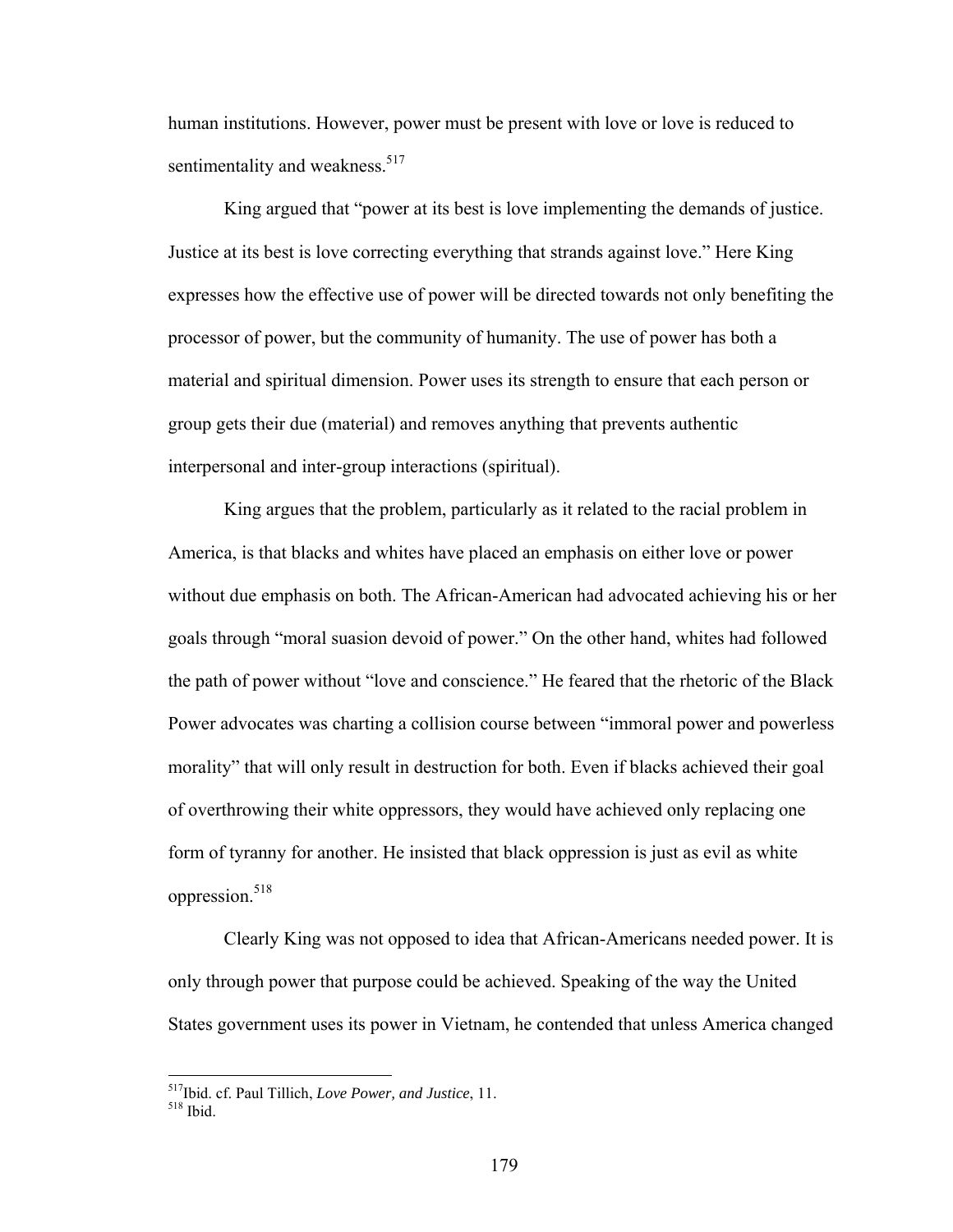its course, it would finally be placed in history's pantheon of nations that "processed power without compassion, might without morality, and strength without sight."<sup>519</sup> The implication of his statement is that power, might and strength are not intrinsically wrong, but they must be combined with the virtues of compassion, morality, and wisdom. He argues that:

Power is not the white man's birthright; it will not be legislated for us and delivered in neat government packages. It is a social force any group can utilize by accumulating its elements in a planned, deliberate campaign to organize it under its own control.<sup>520</sup>

It was not enough to passively wait for those in power to give up power without being persuaded to do so. One of the problems with the call to Black Power was that those who had power did need to call for it. Those who have power do not have to call for it, they simply exercise theirs. The fact that the advocates of Black Power were calling for power as if they were going to take it, suggested that they were not aware of the power they already possessed.<sup>521</sup> Hence, they are unable to exercise it. He advocated that African-Americans must make full use of the levers of power they already have in their hands. By properly using these levers of power, they could influence the course of events not only to affect their existence, but also to affect the existence of others.<sup>522</sup> King observed that there were three basic levers of power in America that influenced the course of events: ideological, economic, and political power.<sup>523</sup>

By ideological power, King was referring to public intellectual discourse through books, editorials, and the media. Because the other avenues have not been readily

 $519$  TOC, 34.

<sup>520</sup> Martin Luther King Jr. "Black Power Defined", *I Have a Dream: Writings and Speeches That Changed the World*. Edited by James M. Washington (New York: Harper SanFrancisco, 1992), 165.<br><sup>521</sup> Ibid. See also *WDWGFH*, 30.<br><sup>522</sup> ibid., 62.<br><sup>523</sup> "Black Power Defined," 154.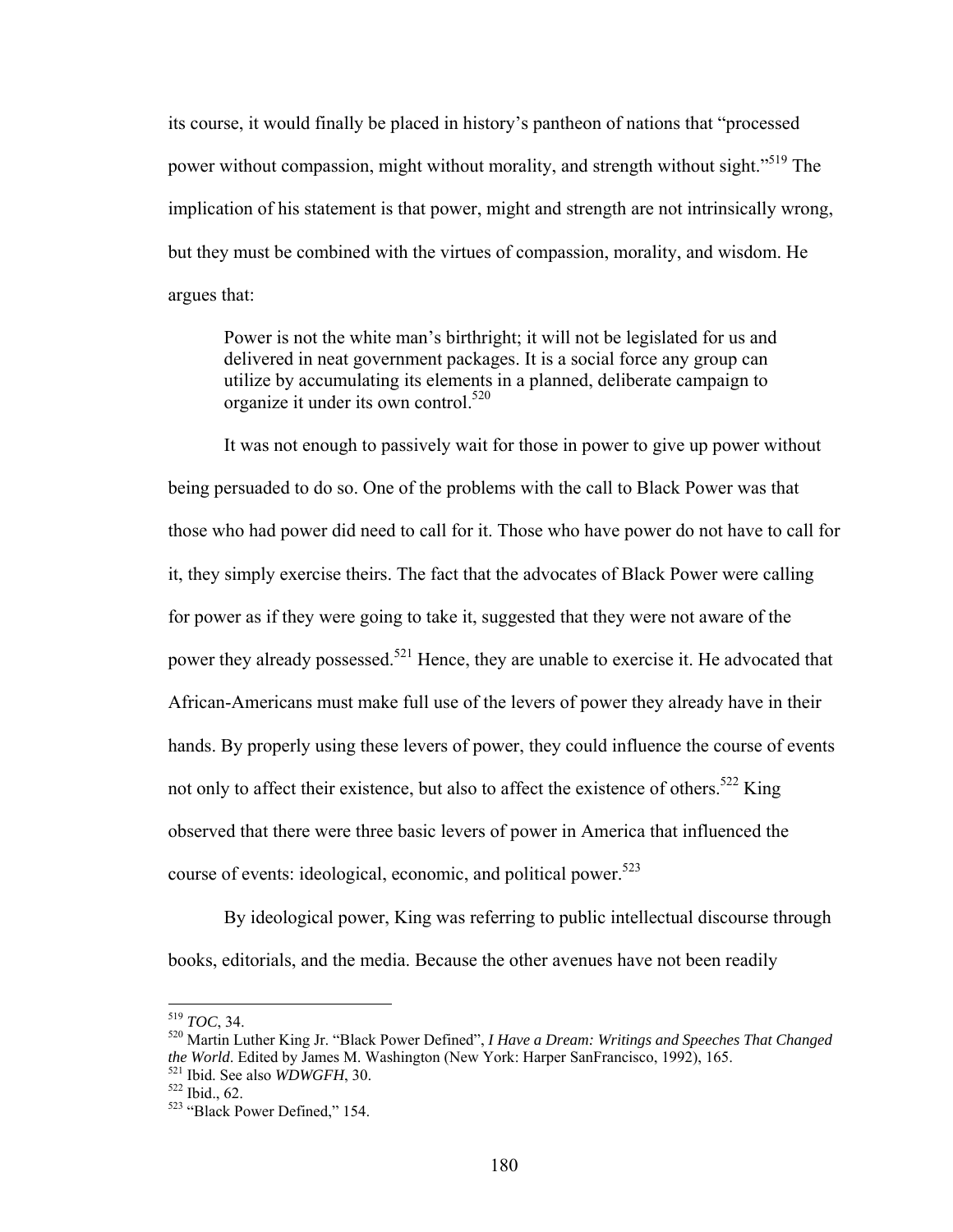available to the African-American, the primary way that the African-American has been able to affect public discourse was through public protest.<sup>524</sup> King notes that the debate between the Black Power advocates and the counter position was blown out of proportion by the media that needed a protagonist and an antagonist to create some sensation in their coverage. The issues raised by the Black Power advocates were no more than the natural ideological ebb and flow of any movement. Part of the confusion in the public arena could be minimized by the development of the African-American intellectuals with access to the national media.<sup>525</sup>

The lever of economic power of the African-American resides primarily in two areas, labor and consumerism. He observes that the African-American makes up approximately twenty percent of organized labor while comprising only ten percent of the population. By strategically exerting their influence in organized labor, despite some of the inherent racial problems within the labor movement, the African-American can amplify his or her influence on social changes in America. "As co-workers there is a basic community of self-interest," he writes, "that transcends many of the ugly divisive elements of the traditional prejudice."526 As consumers African-Americans have already demonstrated their ability to exert pressure on business to effect social changes in the Birmingham, Alabama campaign. Through the Operation Breadbasket, a program initiated by the SCLC, the collective buying power of African-Americans was used as leverage with businesses to gain more and better jobs for blacks.<sup>527</sup>

<sup>&</sup>lt;sup>524</sup> Ibid., 154-155.<br><sup>525</sup> *WDWGFH*, 32.<br><sup>526</sup> "Black Power Defined," 156.<br><sup>527</sup> Ibid., 157-158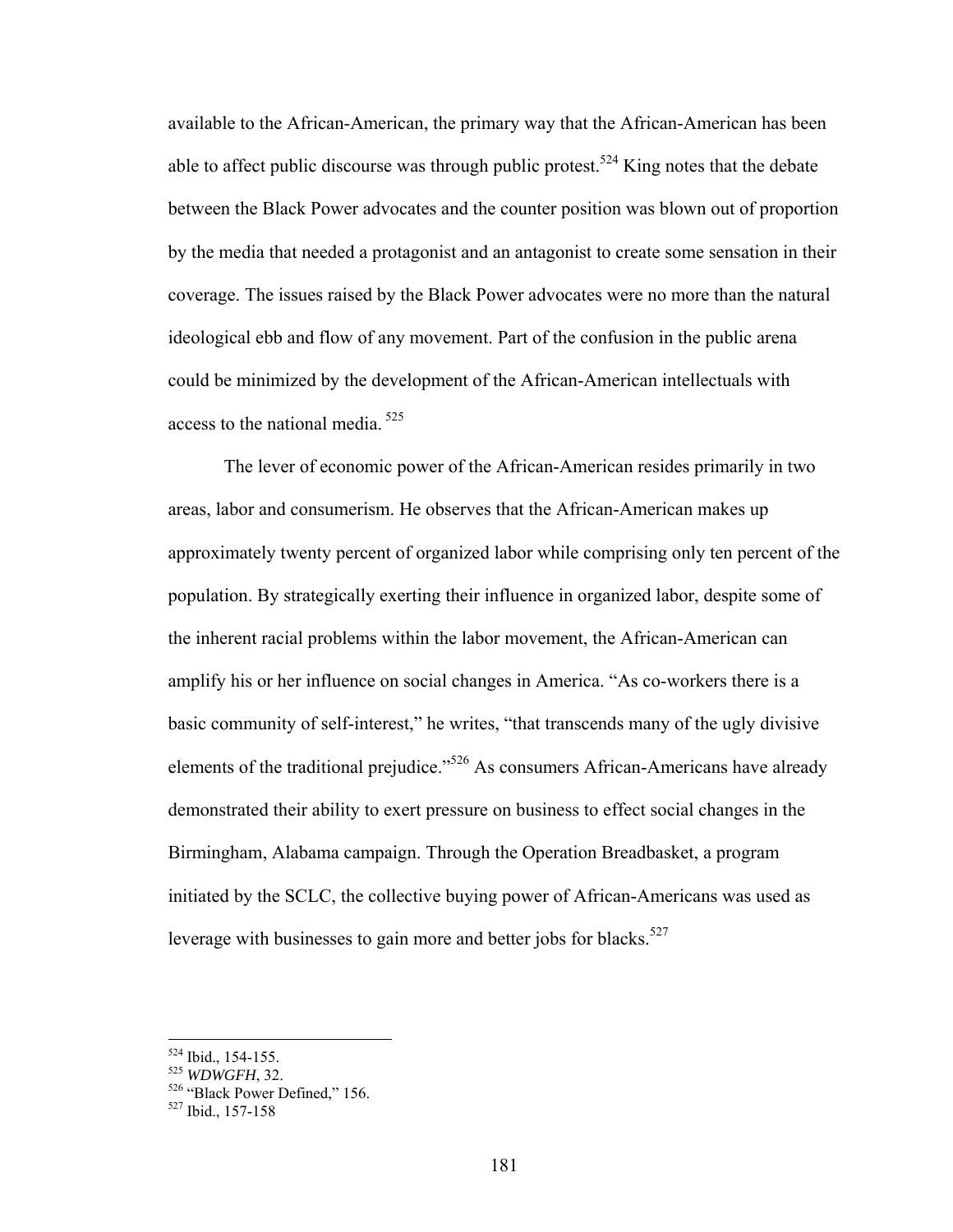The third lever of power is in the political arena. King observed that the African-American in the North and South was on the brink of wielding considerable political power. In the North, white flight from the urban centers was leaving an African-American majority to capture the political power of these urban centers. He notes that the cities have long been the epicenter of national elections. On the other hand, the growing numbers of African-Americans registering to vote are forcing white politicians to court African-Americans in order to win elections.<sup>528</sup> However, King offers three suggestive areas for needed improvement if African-Americans are to effectively gain and use political power. African-Americans must create political leaders "who embody virtue that they can respect. They must "master the art of political alliances." And they must become engaged more fully in the political processes as activists.<sup>529</sup>

The dialectic of love, justice, and power provides the motivation, orientation and the means of moving humanity towards the goal of the Beloved Community. As in the regulative principles of integration and social democracy, the regulative principle of the love-power synthesis provides means of evaluating the progress and proximity of humanity's realization of the Beloved Community. The levers of power must be in the hands of persons who have been transformed through love, which heightens their awareness of the mutuality of humankind. It affirms that there are no separate paths to power, one for blacks and another for whites.<sup>530</sup> Referencing to Cicero, King declares that "Freedom is participation in power." Therefore, he argues that "Negroes should never want all power because they would deprive others of their freedom." However, he continues, by contending, that "by the same token, Negroes can never be content without

<sup>528</sup> Ibid., 158-159. 529 Ibid., 160. 530 *WDWGFH*, 52.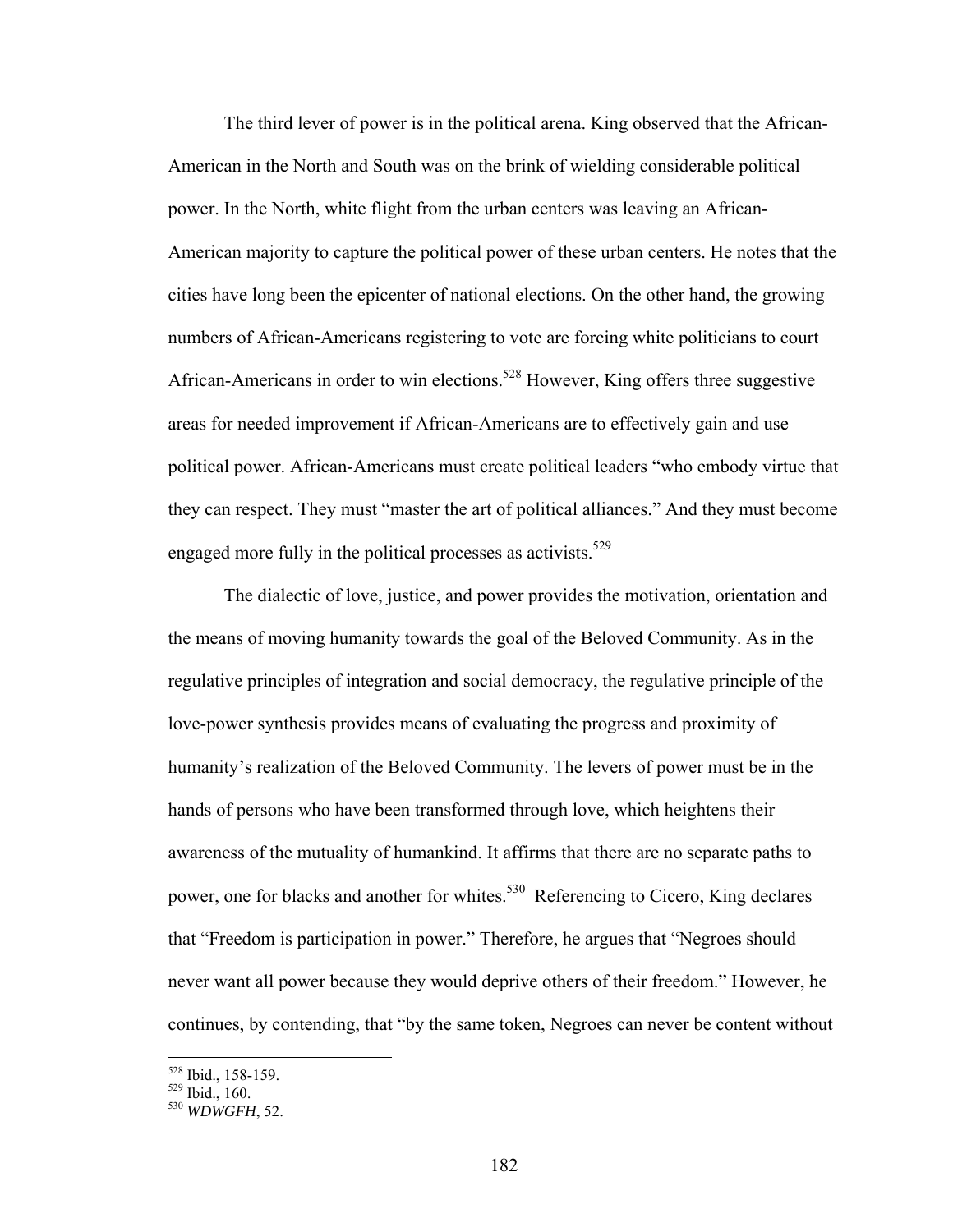participation in power. America must be a nation in which its multiracial people are partners in power.<sup>531</sup> He insists that there must be a partnership in power at "every level" of American life."532 This kind of power sharing will only occur when "power is infused with love and justice."<sup>533</sup>

### Nonviolence Resistance: The Path to the Beloved Community

 Martin Luther King Jr. wrote that nonviolence was the only path to freedom. His concept of nonviolence essentially takes in all aspects of his intellectual discourse on theology, history, and ethics. It is the regulative principle that is guided by the regulative ideal of the Beloved Community. This section is an expansion of the previous discussion of the regulative principles of integration, social democracy, and power. The principle of nonviolent resistance is grounded in the ideal of the Beloved Community. Nonviolence Resistance: Dialectic of Acquiescence and Violence

 King clearly articulates that his principle of nonviolence resistance is the synthesis of the polar opposites of passivity and violence. Passivity is based primarily on the idea that persuasion over time will bring about the needed social reforms in America. In the extreme, pacifists are committed to doing nothing even in the presence of glaring evil. On the other hand, advocates of violence argue that evil or unjust structures must be overthrown by any means necessary. King develops the synthesis of nonviolent resistance to overcome the deficiencies in both positions while retaining those elements that were valid. "With the person relying on persuasion," he writes, "we must agree that we will not violently destroy life or property; but we must balance this by agreeing with the person of

 $^{531}$  Ibid., 54.<br> $^{532}$  Ibid., 62.<br> $^{533}$  Ibid., 60.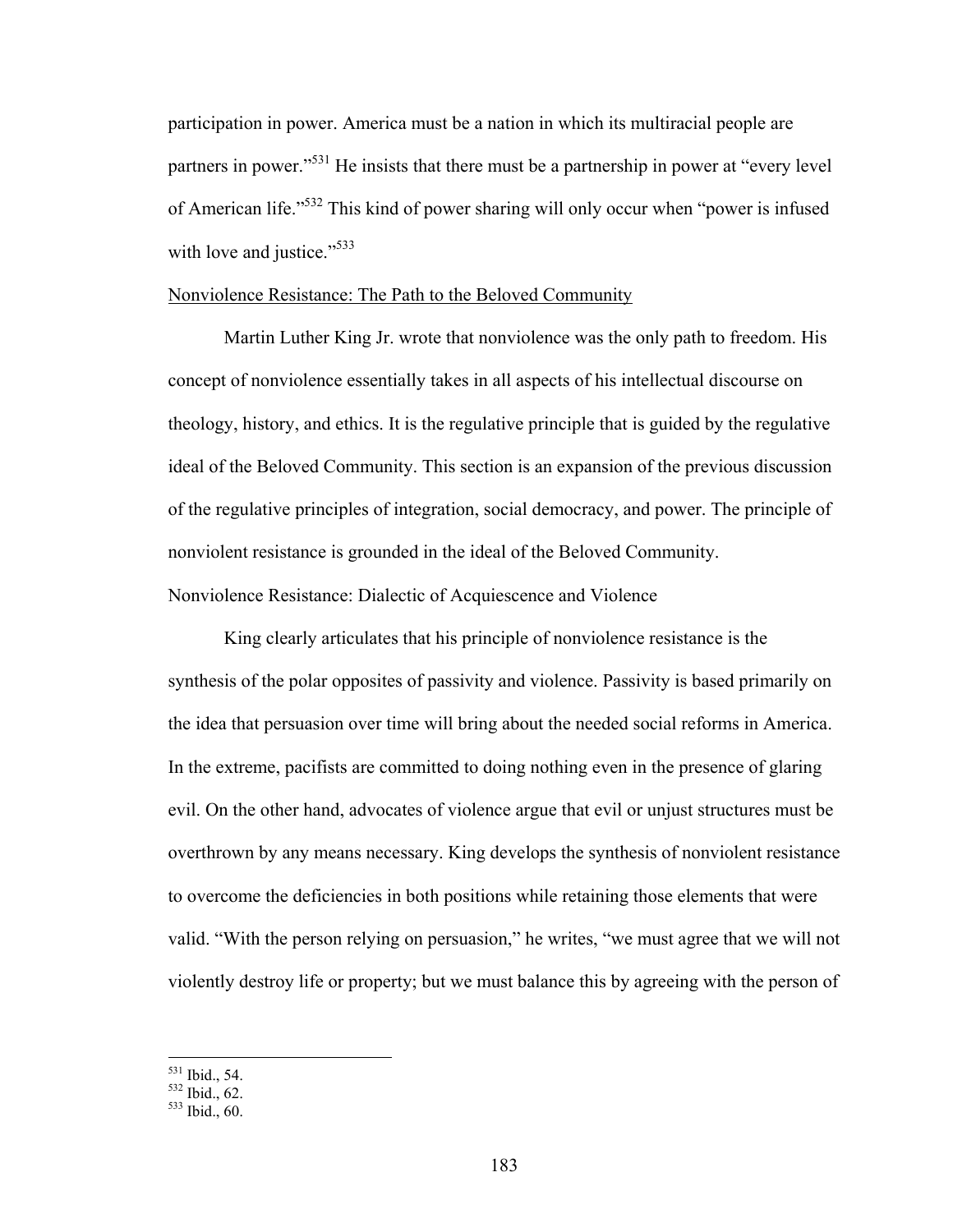violence that evil must be resisted."534 This synthesis takes up within itself the basic structure of the synthesis of love, justice, and power. King contends that: "Nonviolence is power, but the right and good use of power. Constructively it can save the white man as well as the Negro."<sup>535</sup>

 Nonviolent resistance combines that *means* to achieve the Beloved Community with the *ends* that reflects the Beloved Community, the realization of a human community based on love and respect for human dignity. King opposed any argument that attempts to justify using methods inconsistent with the demands of love, by making the goals for which the methods are employed most important. The means and the ends are inseparable. "Means and ends must cohere because the end is preexistent in the means, and ultimately destructive means cannot bring about constructive ends." <sup>536</sup> King consistently argued that it is impossible to bring about a just society with unjust methods, peace through violent means, or a Beloved Community through hate, revenge, and retaliation. Nonviolence resistance provided coercive pressure on government structures to enact and enforce laws that would provide the context for equality and justice. While at the same time, the method of nonviolence conveyed to the white community that the African-American desire was not to defeat, destroy or exact revenge. This would remove the fear and the opportunity for both communities to find creative solutions to the problems of racism, materialism and militarism.<sup>537</sup>

King insists that nonviolence resistance is both a philosophical theory and method or tactic. He writes: "Admittedly, nonviolence in the truest sense is not a strategy that one

<sup>&</sup>lt;sup>534</sup> *WDWGFH*, 129.<br><sup>535</sup> Ibid.,59.<br><sup>536</sup> *TOC*, 71.<br><sup>537</sup> Ibid, 70-71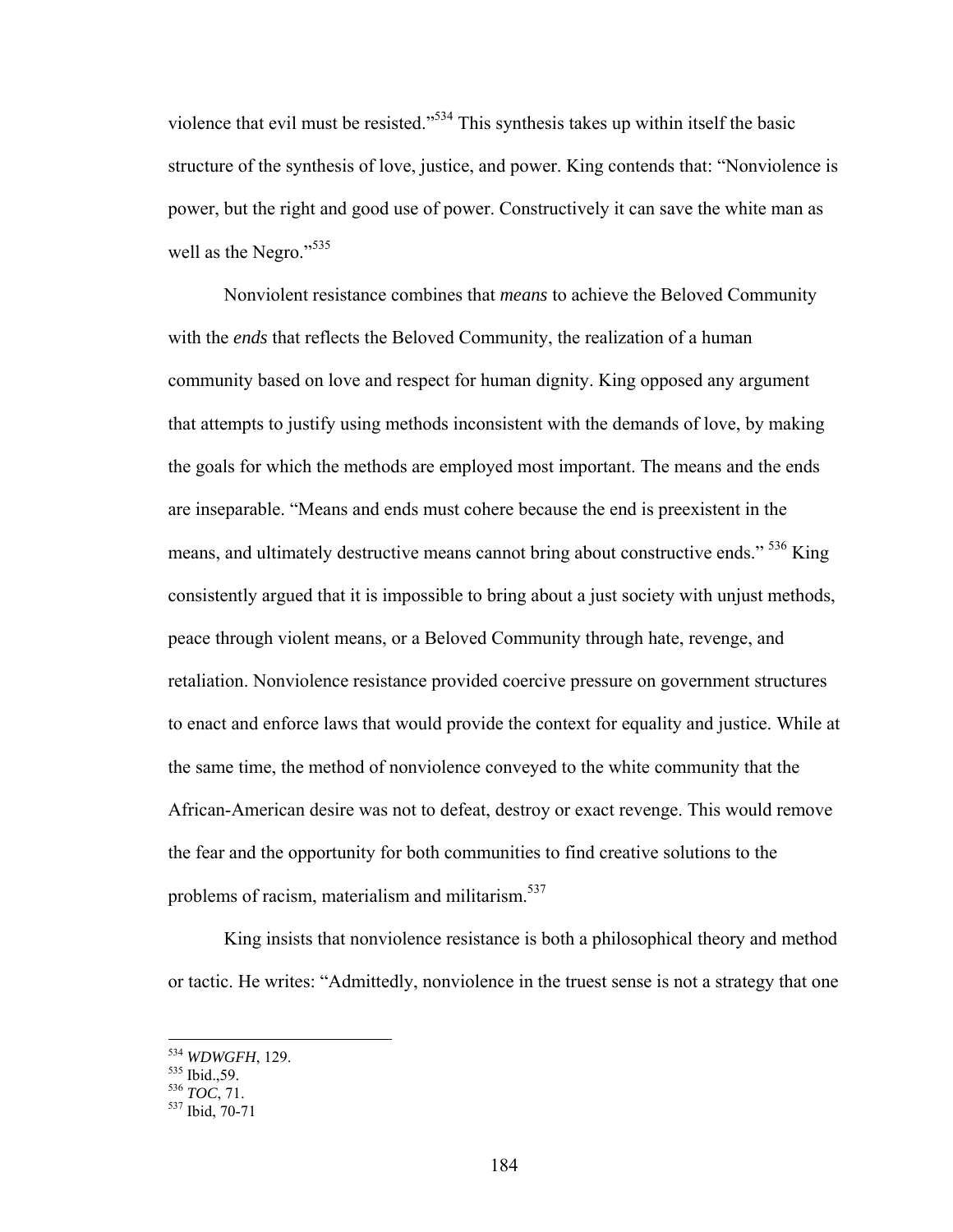uses simply because it is expedient at the moment; nonviolence is ultimately a way of life that men live by because of the sheer morality of its claim." 538 As theory, nonviolence orientates one's life.

Nonviolence resistance is not complete except in praxis. In a harmonious manner, it combines reflection and practice to achieve specific goals of freedom, justice, and reconciliation. Greg Moses provides an insightful assessment of the relationship between theory and praxis in King's approach to nonviolent resistance. He argues that: "The genius of nonviolent direct action is made most apparent only when we appreciate how the tactics of a particular movement have been chosen in response to critical analysis of structural problems at hand."<sup>539</sup>

### Redemptive Suffering

A critical underpinning for the dialectic of theory and praxis is King's concept of redemptive suffering. Redemptive suffering contends that any suffering in the course of confronting structures of injustice and oppression is redemptive. Anthony B. Pinn correctly characterizes King's view when he states that the redemptive suffering places its emphasis on the consequence of suffering and not the content of suffering.<sup>540</sup> That is to say that suffering, although not sanctioned by God, is used by God to ennoble the sufferer and prick the conscious of the one inflicting the pain. Thus, both are redeemed. The concept of redemptive suffering is predicated on three key ideas. First, the suffering must be unearned in order to be redemptive. Some suffering is the direct result of

<sup>538</sup> STF, 89.

<sup>&</sup>lt;sup>539</sup> Greg Moses, *Revolution of Conscience*, 148.<br><sup>540</sup> Anthony Pinn, *Why Lord: Suffering and Evil in Black Theology* (New York: Continuum, 1995), 77.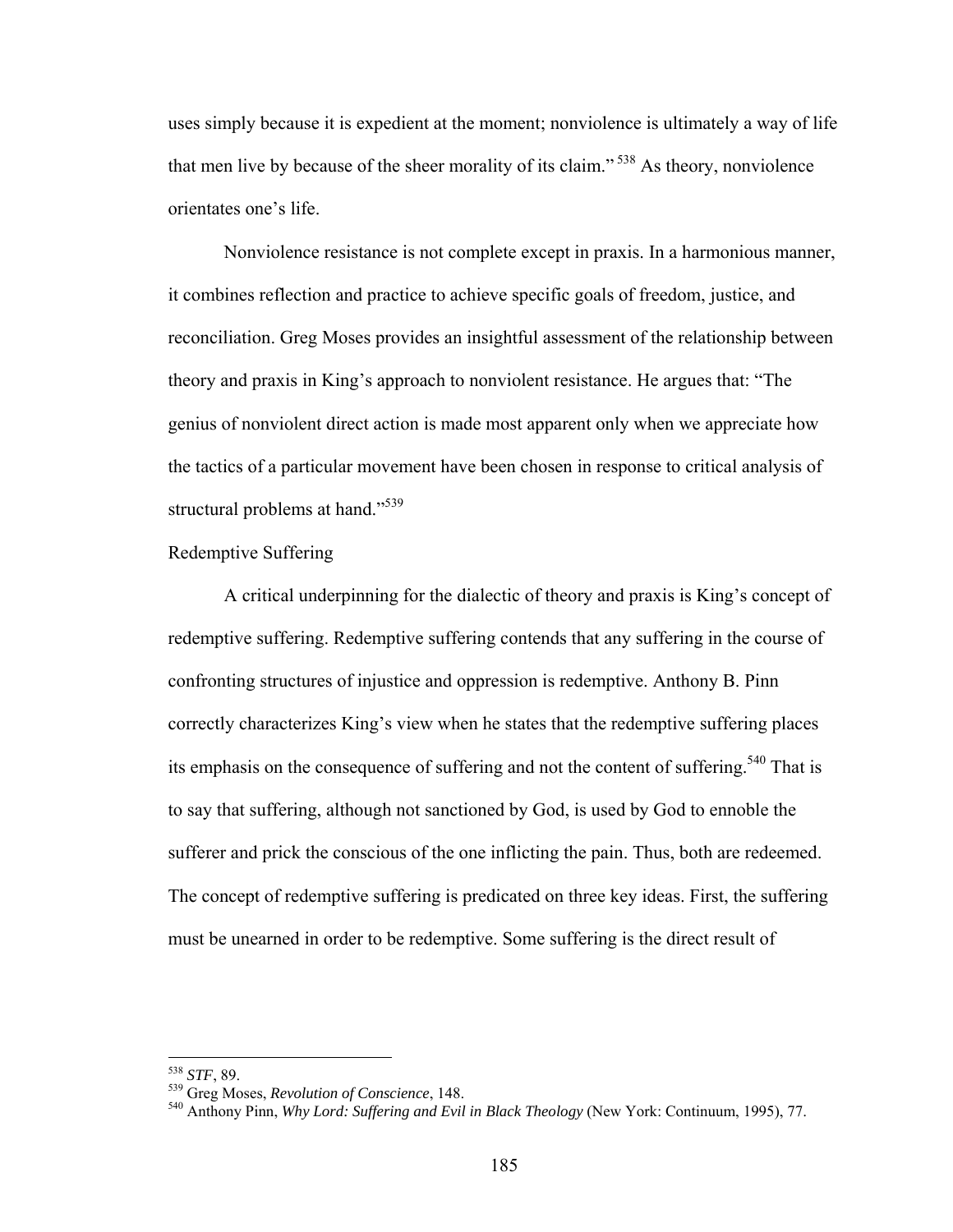violating the laws of the universe, whether natural or moral. However, there is no intrinsic value in suffering for suffering's sake.<sup>541</sup>

Second, redemptive suffering results from challenging structures of evil and injustice such as the unjust laws. Unlike the anarchists, who desire to violate laws and avoid its consequences, such as in the night riders and the Klu Klux Klan who clandestinely break the laws to avoid prosecution, advocates of nonviolent resistance are prepared to suffer the consequences of breaking unjust laws.<sup>542</sup> The transformation of breaking "unjust" laws into an act of redemption takes away the fear and stigma of going to jail. Furthermore, the concept of redemptive suffering provides the rational basis for going on the offensive when it would result in suffering.<sup>543</sup>

The third component of redemptive suffering is the assertion that God, who is the creator of a moral universe, is the power that transforms one's suffering into a redemptive experience. This is the critical key to any meaningful acceptance of the notion of nonviolent resistance in the midst of overwhelming pain, despair, and hopelessness. It affirms that the God of the universe was on their side. That is why King could admonish those who mourned over the death of four young innocent girls who were victims of a church bombing on September 15, 1963 in Birmingham, Alabama, while they attended Sunday School, not to harbor hatred and bitterness with the desire to perpetrate violence. He affirmed:

They did not die in vain. God still has a way of bringing good out of evil. History has proven over and over again that unmerited suffering is redemptive. The innocent blood of the little girls may well serve as the redemptive force that will bring new light to this dark day.<sup>544</sup>

 $541$  STL, 152.

<sup>541</sup> *STL*, 152. 542 "Letter from a Birmingham Jail," *WWCW*, 82-83 543 *STF*, 103. 544 "Eulogy for the Martyred Children*." Testament of Hope*, 221-222.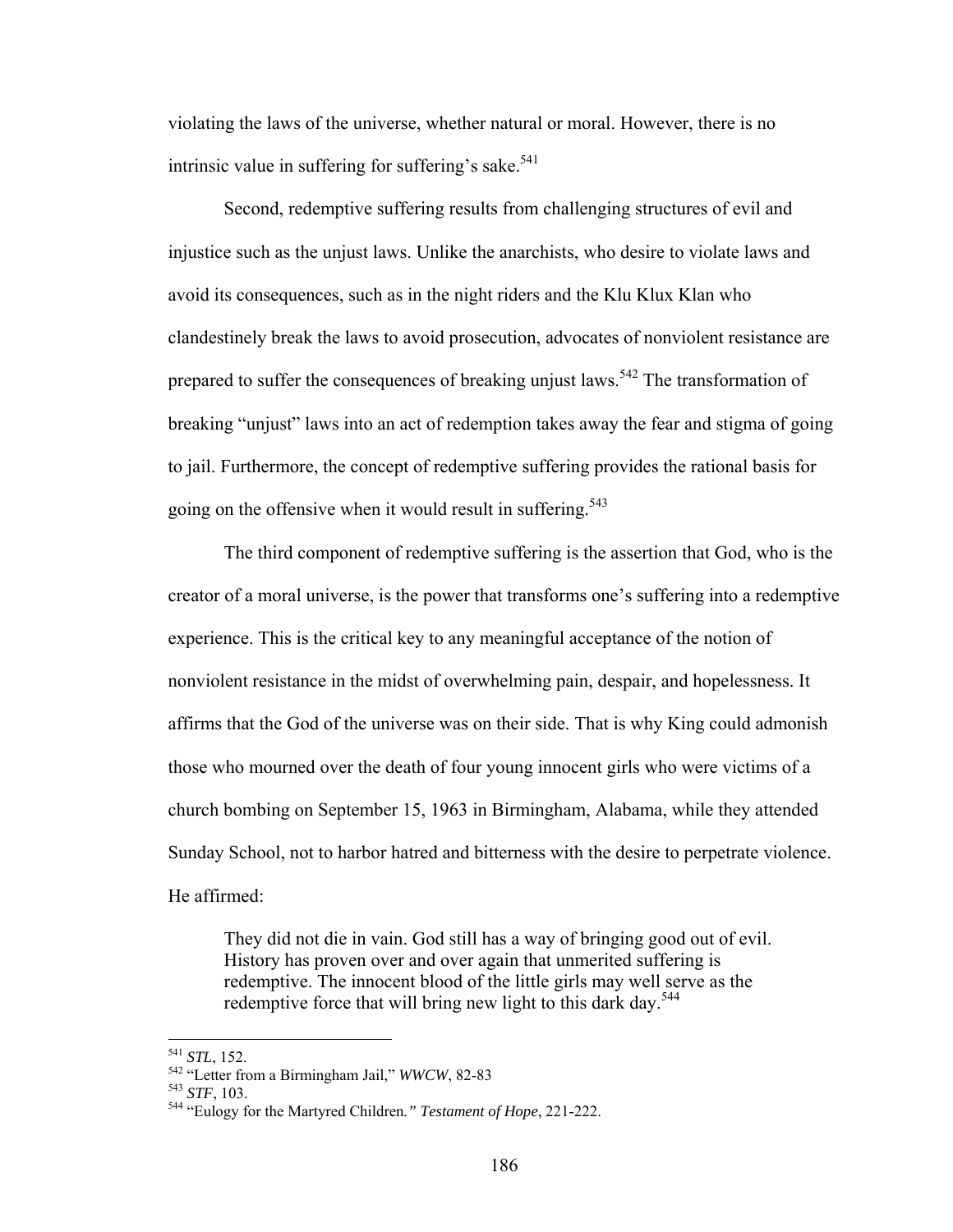Redemptive suffering, guaranteed by the creator of the moral universe, provides the rational, psychological and spiritual motivation for King and his followers to wear down those that hate them with the capacity to suffer. By enduring suffering, he contends that they will not only gain freedom but will "so appeal to their oppressor's heart and conscious" that they will win them in the process.  $545$ 

# The Pursuit of the Beloved Community

 Perhaps the clearest evidence that the Beloved Community functioned as a regulative ideal for King is in understanding his view of the possible realization of the Beloved Community in history and how such a possibility orientated his life and work. John Ansbro takes the position that King did not believe that the Beloved Community would be realized in history.<sup>546</sup> On the other hand, Smith and Zepp, however, take the position that King did believe that the Beloved Community would become a reality in history.<sup>547</sup> Rufus Burrow suggests a third position that provides, perhaps, a middle position. Burrow states King's position with a greater understanding of the nuance of King's position when he writes: "Although he clearly did not believe there would ever be a perfect manifestation of this community in the world, he was also convinced that there could be greater approximations of it."<sup>548</sup>

While Smith and Zepp correctly locate King's position in the historical and intellectual crossfire of conservative and liberal eschatology,<sup>549</sup> they fail to take into account King's dialectical method of reasoning and overstate King's belief in the

<sup>&</sup>lt;sup>545</sup> "A Christmas Sermon on Peace," TOC, 75.

<sup>&</sup>lt;sup>546</sup> John Ansbro, 188, 190; fn 176, 320.<br><sup>547</sup> Rufus Burrow, *God and Human Dignity: The Personalism, Theology, and Ethics of Martin Luther King Jr.* (Notre Dame, Indiana: University of Notre Dame Press, 2006), 169. cf. Smith and Zepp, 154-156. 548 Rufus Burrow, *God and Human Dignity*, 169. 549 Smith and Zepp, 153-154.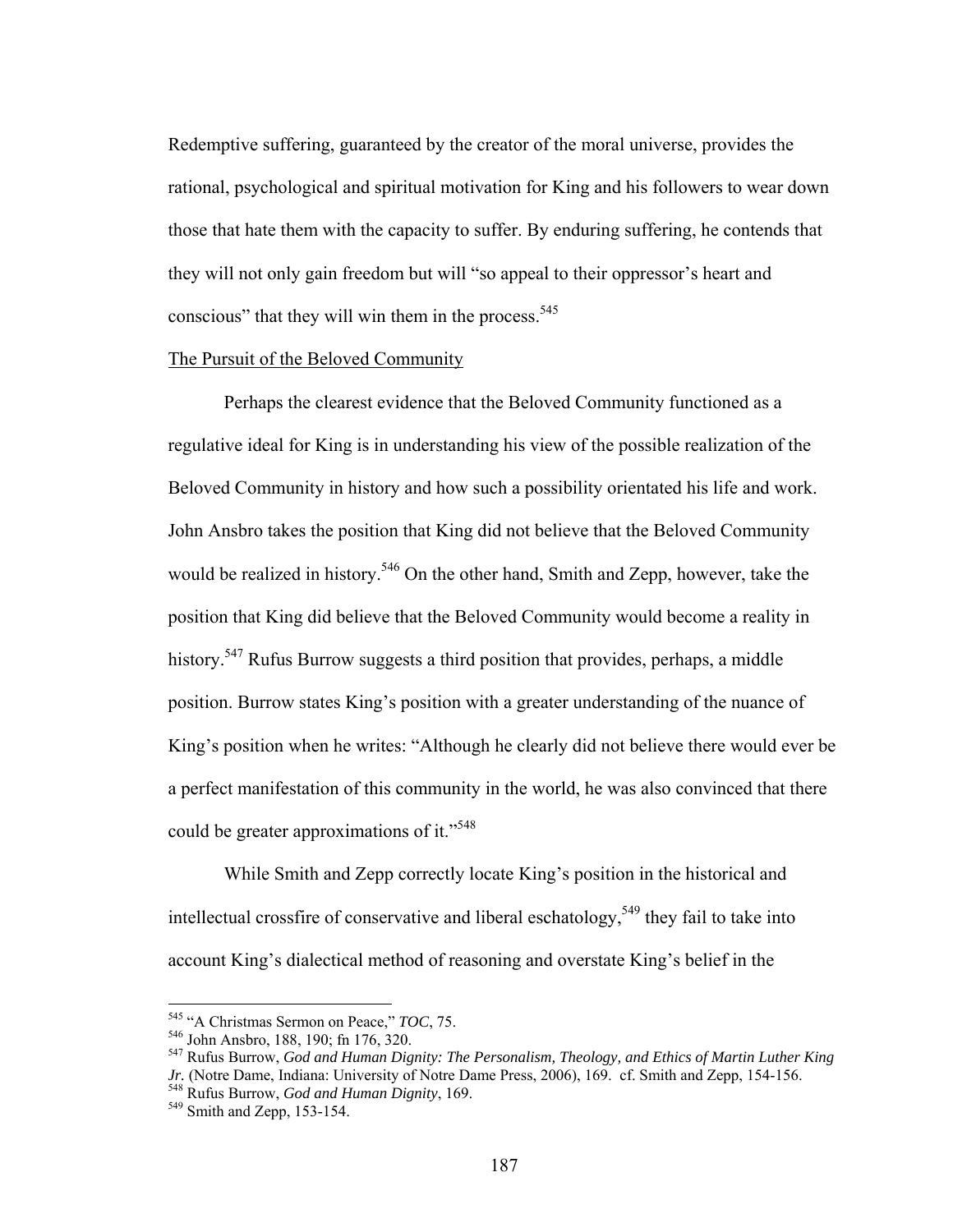actualization of the Beloved Community in history. King appropriated the conservative apocalyptic sensibility that God was indeed moving history towards God's purposes without embracing the extreme notion that God's Kingdom would come into being exclusively because of God's action in bringing about a radical break with human history. On the other hand, King clearly accepted the liberal optimistic view of humanity's ability to transform society, bringing into history the Beloved Community through education, economic reform, *agape* love, and nonviolent confrontation of social evils.

The dialectic of the God-Human action accounts for what King called the "schizophrenic" rhetoric of optimism and pessimism regarding the realization of the Beloved Community in human history. A closer examination of King's pessimistic statements, however, reveal that King is speaking from his doubts about humanity's willingness to exert its collective will toward overcoming issues of race, class, and power through the use of nonviolent methods. Yet, he maintains belief that God's purposes will ultimately be realized. Consider his sermon, "A Christmas Sermon On Peace." There are those who highlight King's description of his dream turning into a nightmare with the bombing of the Birmingham church killing of four young black girls, awareness of the abject poverty across the nation affecting black and whites, urban riots, and the escalation of the war in Vietnam.550 Despite the nightmares, King nevertheless affirms:

Yes, I am personally the victim of deferred dreams, of blasted hopes, but inspite of that I close today by saying I still have a dream, because, you know, you can't give up in life. If you lose hope, somehow you lose that vitality that keeps life moving, you lose that courage to be, that quality that helps you go on in spite of all. And so I still have a dream.<sup>551</sup>

<sup>&</sup>lt;sup>550</sup> TOC, 75-76; cf Rufus Burrow, *God and Human Dignity*, 169.<br><sup>551</sup> Ibid. 76.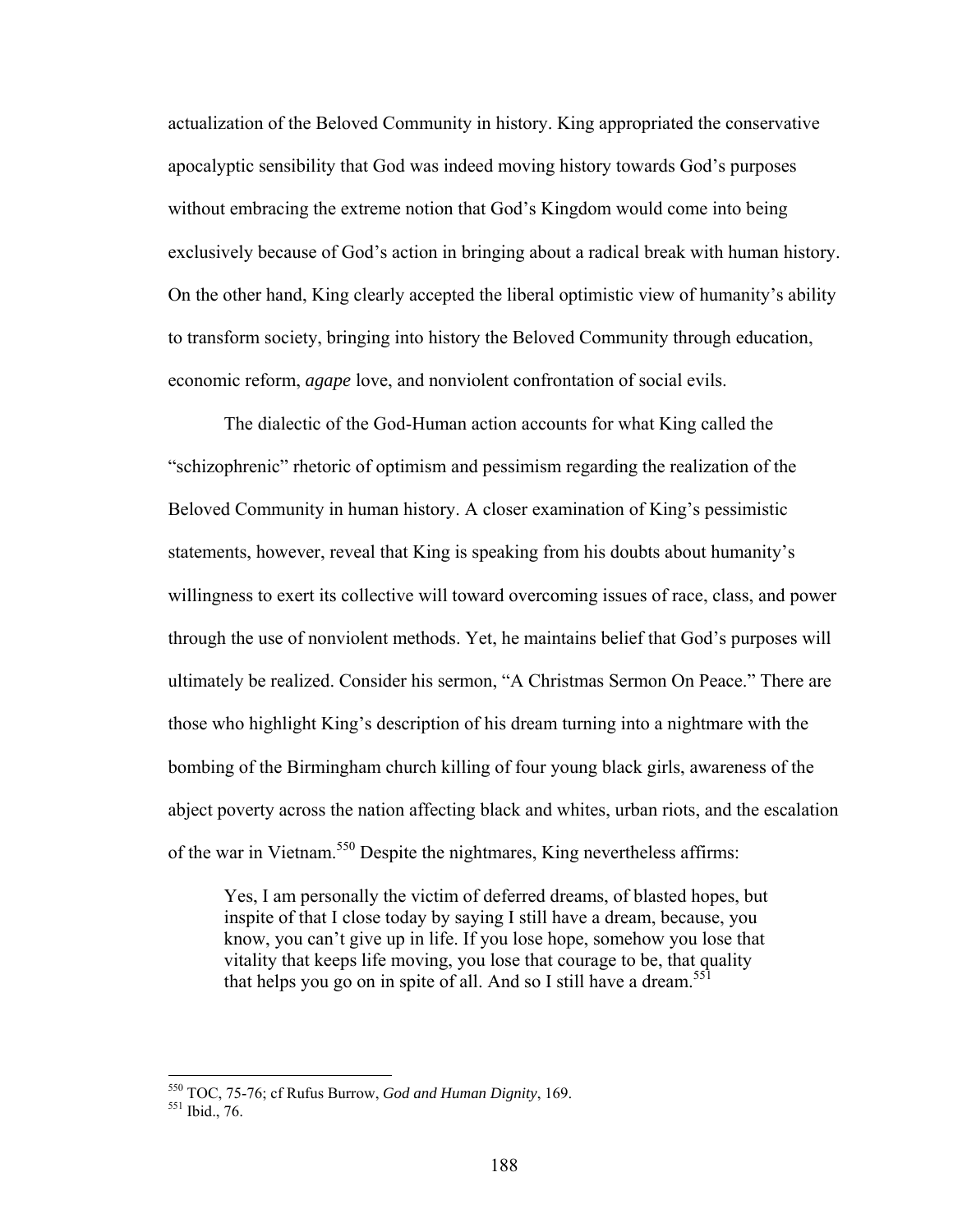His nightmare was the result of humanity. He admonished his listeners that "we have cosmic companionship." <sup>552</sup> On what would be his final speech, he affirmed this belief when he encouraged the assembled group in Memphis, Tennessee, "I've seen the promised land, and I may not get there with you. But I want you to know that we as people will get to the promised land."<sup>553</sup> King recognized that the future was not dependent on his leadership. He was ultimately simply an instrument in the hands of the force that propels history towards its goal. It was a belief that the historical process was on the side of those who were struggling for freedom and justice. And this awareness was a powerful source of strength and courage in the face of the most daunting situations.

### Summary

 King's ethical thoughts have been perhaps the most studied and examined of his intellectual views. None of his ethical insights captures and frames in a comprehensive manner more than his concept of the Beloved Community. It was therefore important to examine how his dialectical method is at work in the development of the capstone of his thoughts. Kant's notion of the regulative ideal provides the best possible way of understanding how the concept of the Beloved Community functioned in King's thoughts. As a regulative ideal its lack of existence – presently or in the future – does not mute its force in motivating humans to orientate their lives and actions in a certain way. The principles that guide human decisions and actions will be consistent with the ideal that is pursued.

<sup>552</sup> Ibid., 74-75.

<sup>553 &</sup>quot;I See the Promise Land," *Testament of Hope*, 286.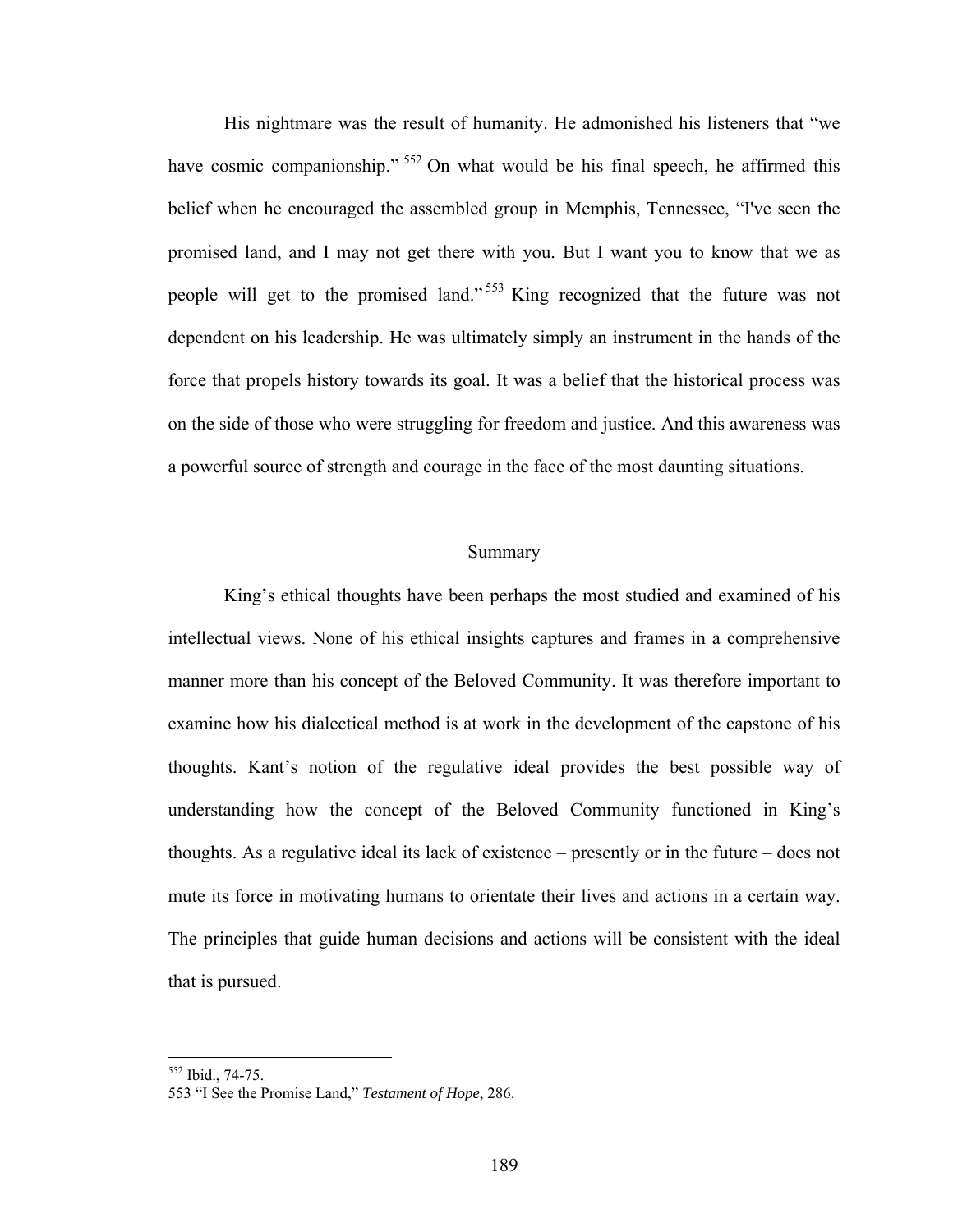It is in the development of the regulative principles of integration, democratic socialism, and social justice that King's dialectical method is most evident. Integration is the synthesis, or the third moment, in his dialectic of segregation and desegregation where the white and black American transcend the superficial evaluation of each other's humanity based on skin color. Democratic socialism synthesizes the best of capitalism and Marxism in the American context where individual creative and ingenuity is valued and needed to ensure that basic resources (food, housing, water, education, etc.) are needed for human flourishing. King's notion of justice is the synthesis of love and justice, on the one hand, and power, on the other hand. It is power motived by *agape* love in the pursuit of a just society, where power is shared and not a means of domination.

 King consistently insisted that a global human community where there was a genuinely integrated human interaction, resource and power sharing could not come into existence unless the means by which such a society was built was consistent with its ideal. For this reason he was committed philosophically and tactically to nonviolence. Nonviolent direct action was a synthesis of the ideas of proponents of passivity and the proponents of violence. While King became more militant and strident in his rhetoric and actions, at the core was always a commitment to nonviolence. For King it was the only way to realize – even in a limited sense – the Beloved Community. The Beloved Community is to be realized through a peaceful means predicated on the value and worth of all humans.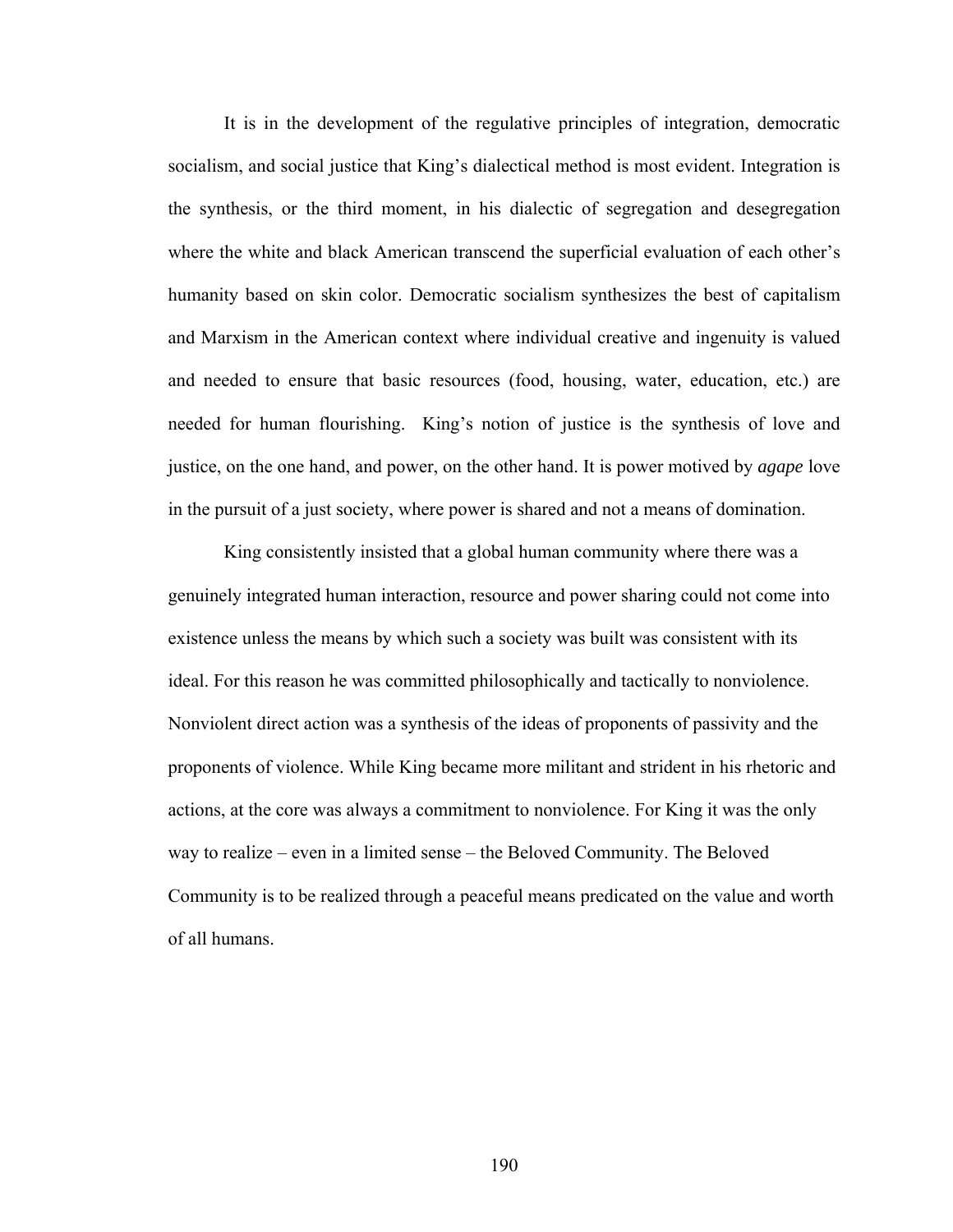### **CONCLUSION**

In this dissertation, I have argued that King's theological and philosophical method is a synthesizing dialectic. I examined King's use of the dialectical method as appropriated from the German philosopher George W. F. Hegel. Recognizing the key elements in his personality (middle child with a mediating personality), family of origin (dominating assertive father and acquiescing compassionate mother) and early childhood experiences (religious fundamentalism, racism, and classism) that created dialectical tensions, it is not difficult to understand why synthesis, verses the destruction of the thesis or antithesis through adopting extreme polar position, was appealing to King.

King's short and tumultuous career did not afford him opportunity to develop his thought in a systematic and abstract manner. Therefore, through a method of close reading of his academic papers, published speeches, articles, and books, it was necessary to uncover his dialectical method and provide a sufficient description of how his method operated in the development of his theological thought, historical insight and ethical commitments. Such a reading revealed that King affirms Harry Settanni's assertion that a philosopher's motivation is to resolve underlining dualisms that she/he confronts in his/her life. King's whole life was devoted to addressing the dualism of race, class, and power.

From the archival research, it is clear without doubt that King studied Hegel in some depth and was introduced to his dialectical method, while at Boston School of Theology. King appropriated Hegel's method and modified it to conform to the Ficthean triadic, namely, the thesis-antithesis-synthesis model. In order to support the basic claim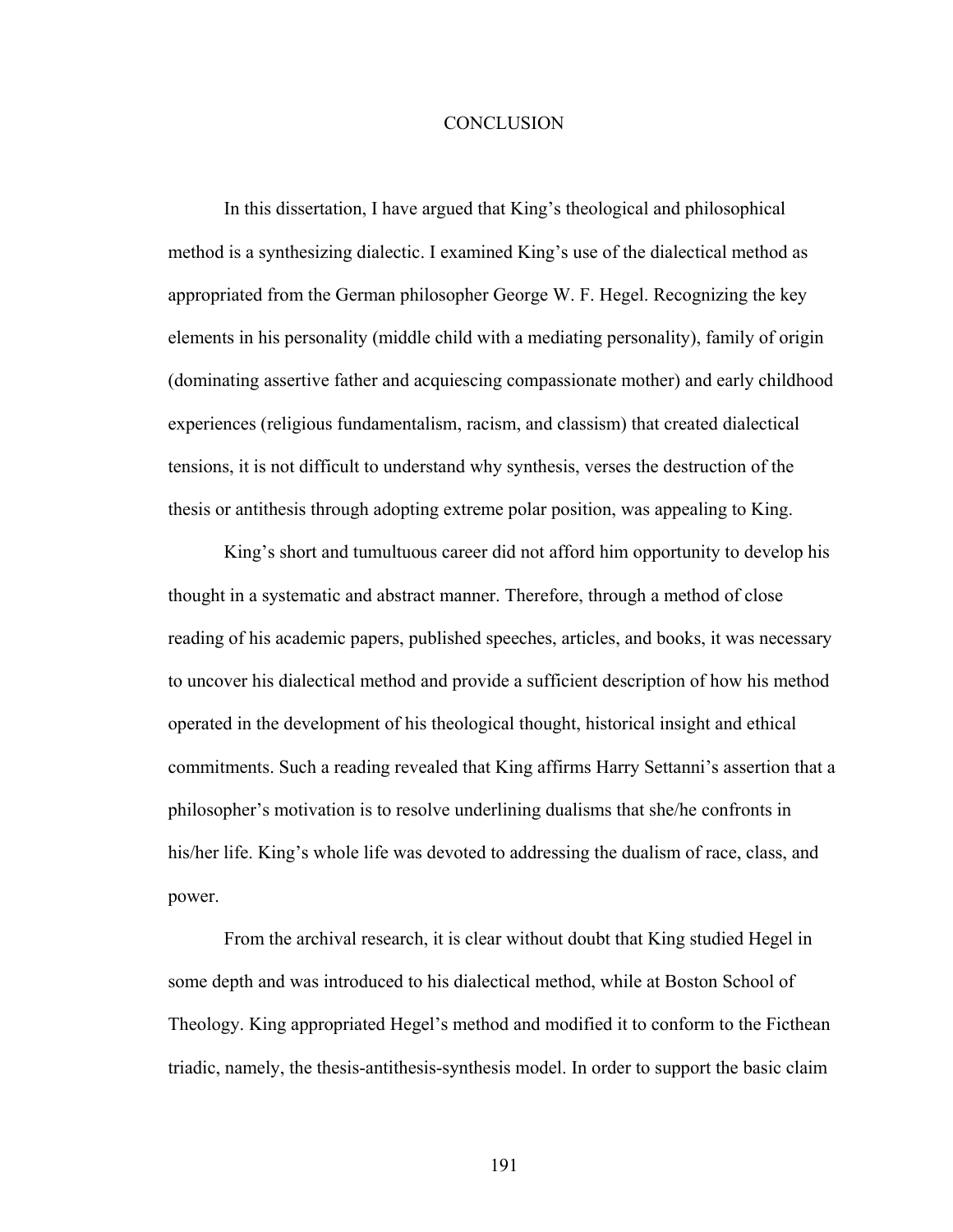that the fundamental methodological approach of King is a synthesizing dialectic, it was necessary to examine the full spectrum of his thought, his theology, philosophy of history, and moral philosophy. In other words, it was important to demonstrate that the synthesizing dialectical method was consistently applied to all of the categories of his thinking. The critical issue is not the validity of King's thoughts or conclusions, but whether, if it is possible, to discern his philosophical or theological method as dialectical.

The core doctrines in King's theology, his philosophy of history, and his moral philosophy are his doctrine of God and humanity. While it may be possible to look at a number of other doctrines such as his view of the church, eschatology, Christology, etc. to expose his dialectical method, the doctrines of God and humanity provide a substantial starting point for supporting my thesis. King's theological concepts of God and humanity are the interplay of concepts in which their dialectical tensions are resolved in a synthesis. The dialectics of transcendence and immanence in God is synthesized into God as the Cosmic Companion. God's goodness and power are dialectically rendered to affirm his faith that the purposes of God are realized in history without making God responsible for evil while empowering human freedom toward overcome evil.

Freedom is an important constituent of what it means to be human. It becomes important in King's understanding of human sin and salvation. In King's dialectical reasoning, it is in the positive creative exercise of freedom that humanity is most reflective of God. However, it is the abuse of human freedom that is the source of evil in the world. For King, it is in responsibility to God that humanity experiences and participates in the fulfillment of human salvation. This co-operative relationship, within the dynamic movement of the divine-human dialectic, drives the flow of history.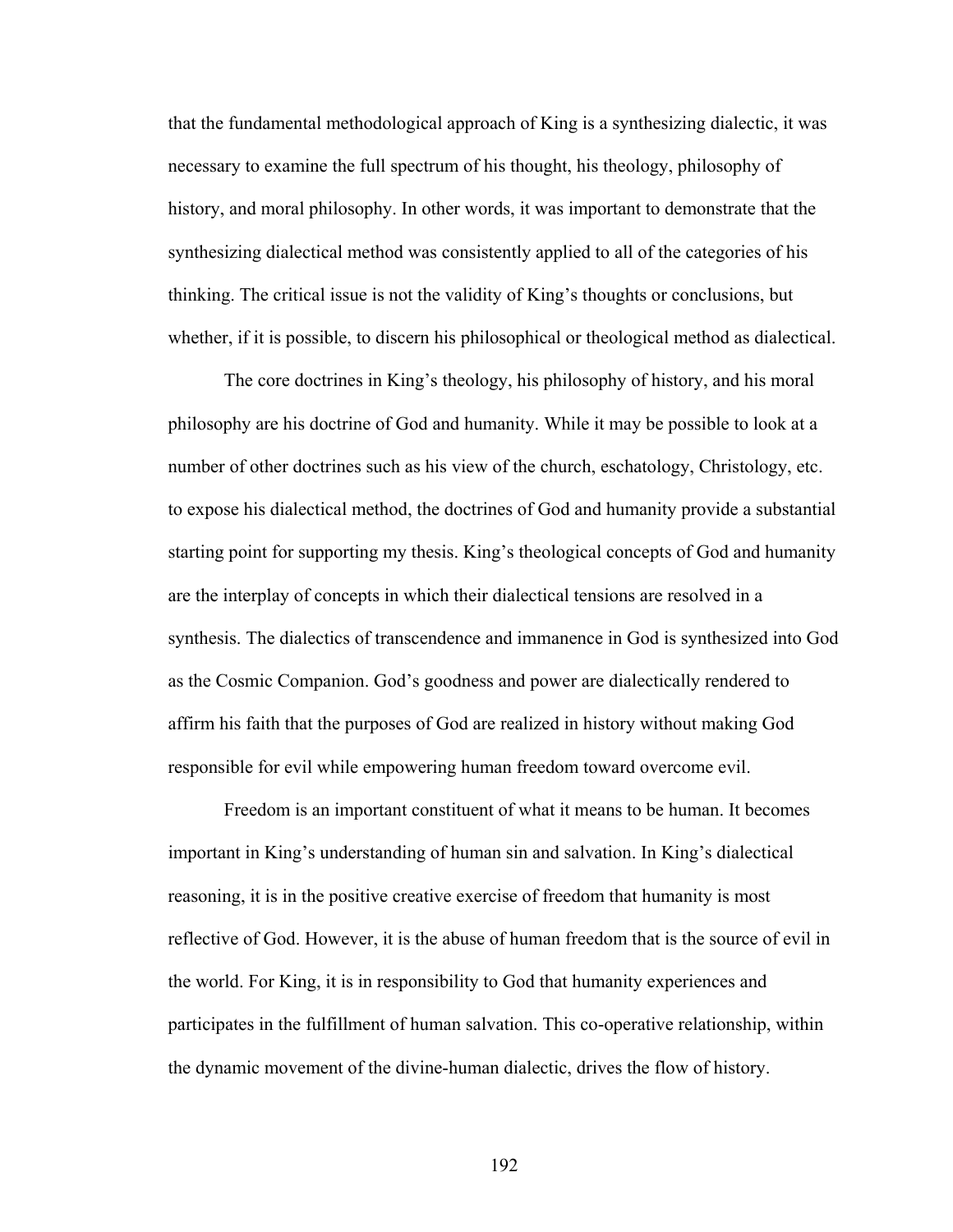The dialectical nature of history is at the center of King's philosophy of history. He synthesized Hegel's spiritual dialectic of history and Karl Marx's material dialectic of history. He embraced Hegel's notion that history is guided by ideas, while rejecting the idea that humanity is only a pawn of cunning of reason. He rejected Marx's notion that history is only guided by human material interests, while accepting his claim that history is moved by human actions. King's philosophy of history was rooted in the idea that history is moving towards a positive future where humanity will exist in a community of mutual respect. However, history's *telos* will not be realized without human activity. Through human actions, history will only move towards its goal through struggle. It is through the clash of ideas and willpower that the path towards history's goal will be clarified and realized. Because of his understanding of the movement of history towards some determinate goal, King was able to conceive of, and commit himself, to strategies that fostered confrontation with the prevailing hegemonic order in order to intentionally move history towards its inevitable goal of world peace and community without the limitations of race, class, and gender.

The cornerstone of King's moral philosophy is his concept of the Beloved Community. The Beloved Community, understood as a regulative idea, provides the cognitive frame for exploring King's use of the dialectical method as he explicates themes of racial integration, social democracy, power, and nonviolent direct action. In the Beloved Community, the dialectical tensions between race, class, and power are resolved in the synthesis of integration, social democracy, and power infused with love and justice. Nonviolent resistence, the synthesis of violence and passivity, provides the moral means consistent with the ends of the Beloved Community.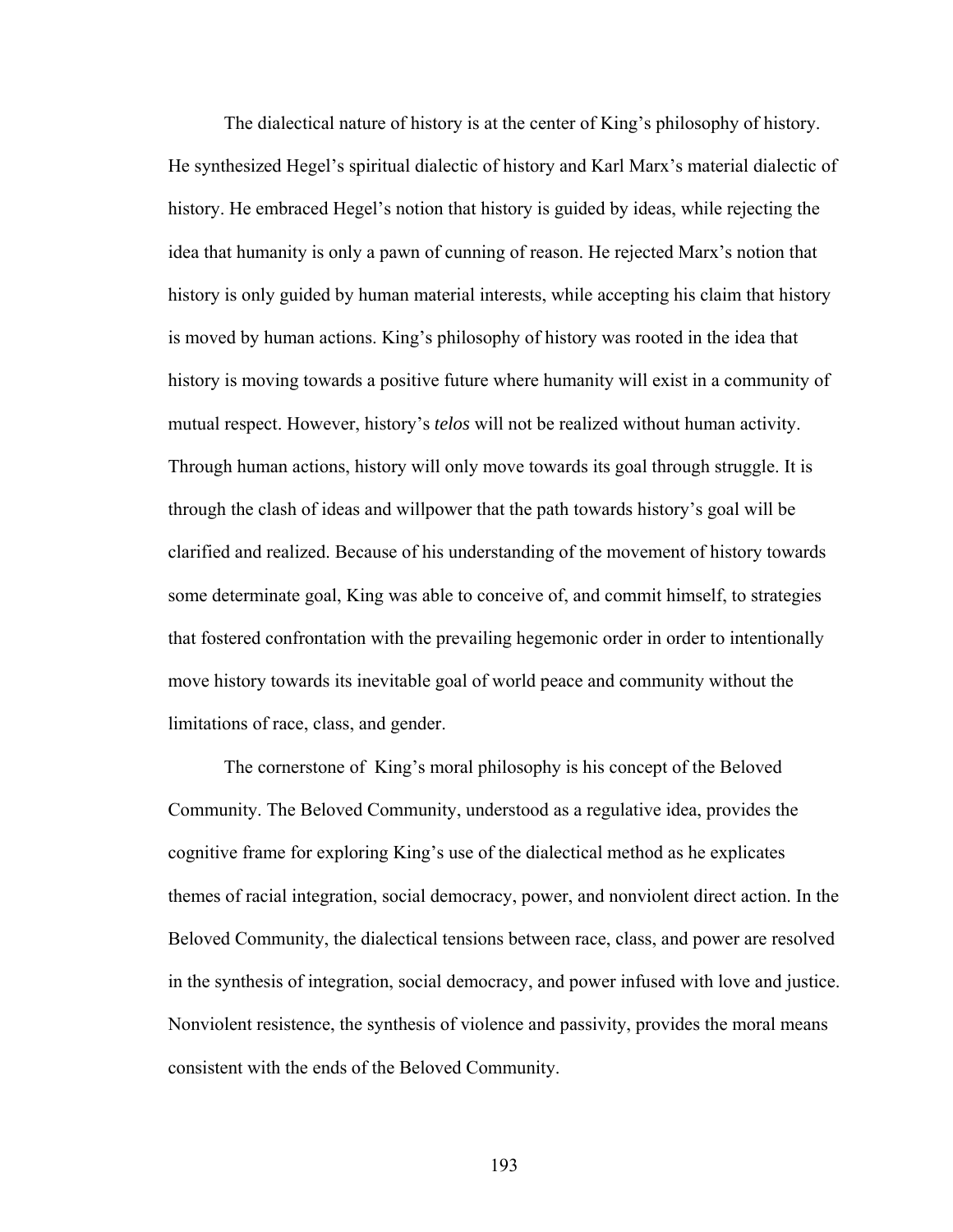The significance of this dissertation for heology is threefold. First, it serves as a corrective to those trends in King scholarship that overemphasize King as an activist and orator. While understandable, given that King's public life spanned only thirteen years and his mature thinking evolved in the turbulence of leading the Civil Rights Movement, the recognition that King was guided by a commitment to a particular method, i.e., a dialectical method, provides the basis for both understanding his thoughts and action and critique of King within the black intellectual tradition. Understanding his dialectiacl method provides a way of constructing a plausible conception of his views on matters about which he did not write systematically. This approach allows King to be viewed and understood based on his own self-understanding, his pattern of thinking, and his approach to conflicting concepts and actions.

Second, if King's dialectical method is taken seriously, King scholars would have to evalaute their own readings of King in the context of his method. For instance, Michael Long's description of King's view of the state as being "for us, but against us" is a bipolar dialectical stance.<sup>554</sup> By understanding King's dialectical method, such a reading of King would be pressed to account for the absence of a synthesized or third position that is able to incorporate the "for" and the "against" in a holistic view. To be sure, I concede that there may not be a third, synthesizing moment in every idea that King espoused, however, King scholars are challenged to account for its absence, given its prominence in his theology, philosophy of history and ethics.

Third, where King's dialectical approach is taken seriously as a method appropriate for a theologian or philosopher activist, it serves as a model for a holistic

<sup>554</sup> Michael G. Long, *Against Us, But for Us: Martin Luther King Jr. and the State*. Macon, GA: Mercer University Press, 2002)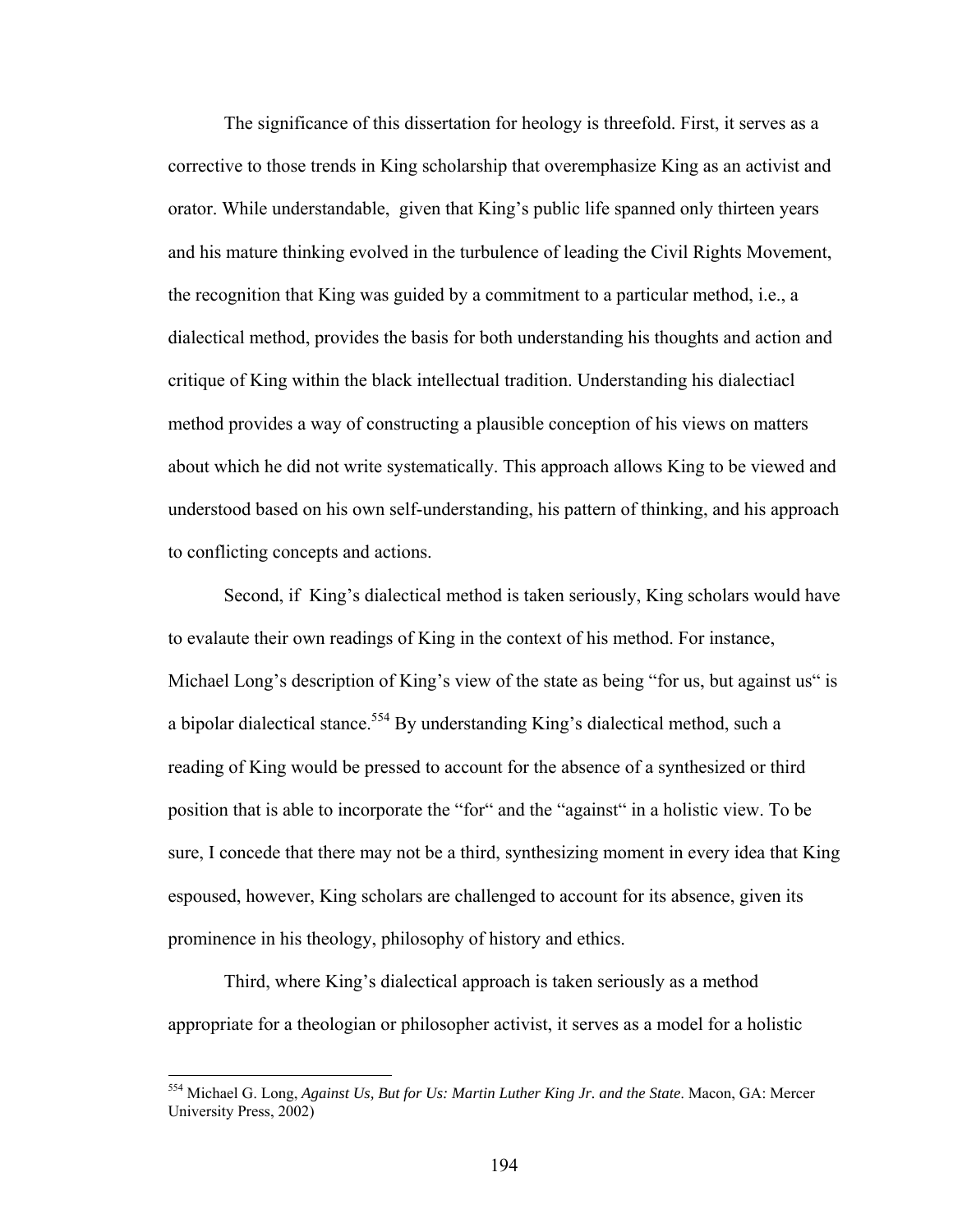approach for doingtTheology. The theologian need not be cloistered in the ivory towers of academia to be a credible religious thinker. This is not to say that all theologians must conform to King's model of the public theologian. However, King's critical practices opens the possibility for a variety of ways for theologians to define their role in the academy, church, and society. King's dialectical discourse provides a model of thinking that flows from involvement in life situations, and activism preceded by critical intellectual reflections. This model of the public theologian provides a means of recovering the prophetic function of Christian theology that may contribute to the transformation of society through critical reflection and personal praxis.

 To conclude this dissertation, it must be noted that there are four areas that limit the work of this dissertation. These limitations point to possible topics for further research, study and development. First, this study was not intended to be comprehensive regarding the sweep of King's thought. It is not a systematic examination of all the theological categories that make up King's theology and ethics. The findings of this study may make possible the construction of a systematic theology that is based on King's writings. Second, this study is limited to the dialectical nature of King's evolution from a local to an international leader, and the evolution of King's application of nonviolence resistance from passive resistance to advocating civil disobedience. However, King scholars such as Greg Moses<sup>555</sup> and Michael Long have already provided an evolutionary approach toward looking at King's thinking in the areas of his philosophy of nonviolence and political philosophy. However, uncovering the dialectical nature of King's thought in

<sup>555</sup> Greg Moses, Revolution of Conscience: Martin Luther King Jr. and the Philosophy of Nonviolence. (New York: The Guilford Press, 1997).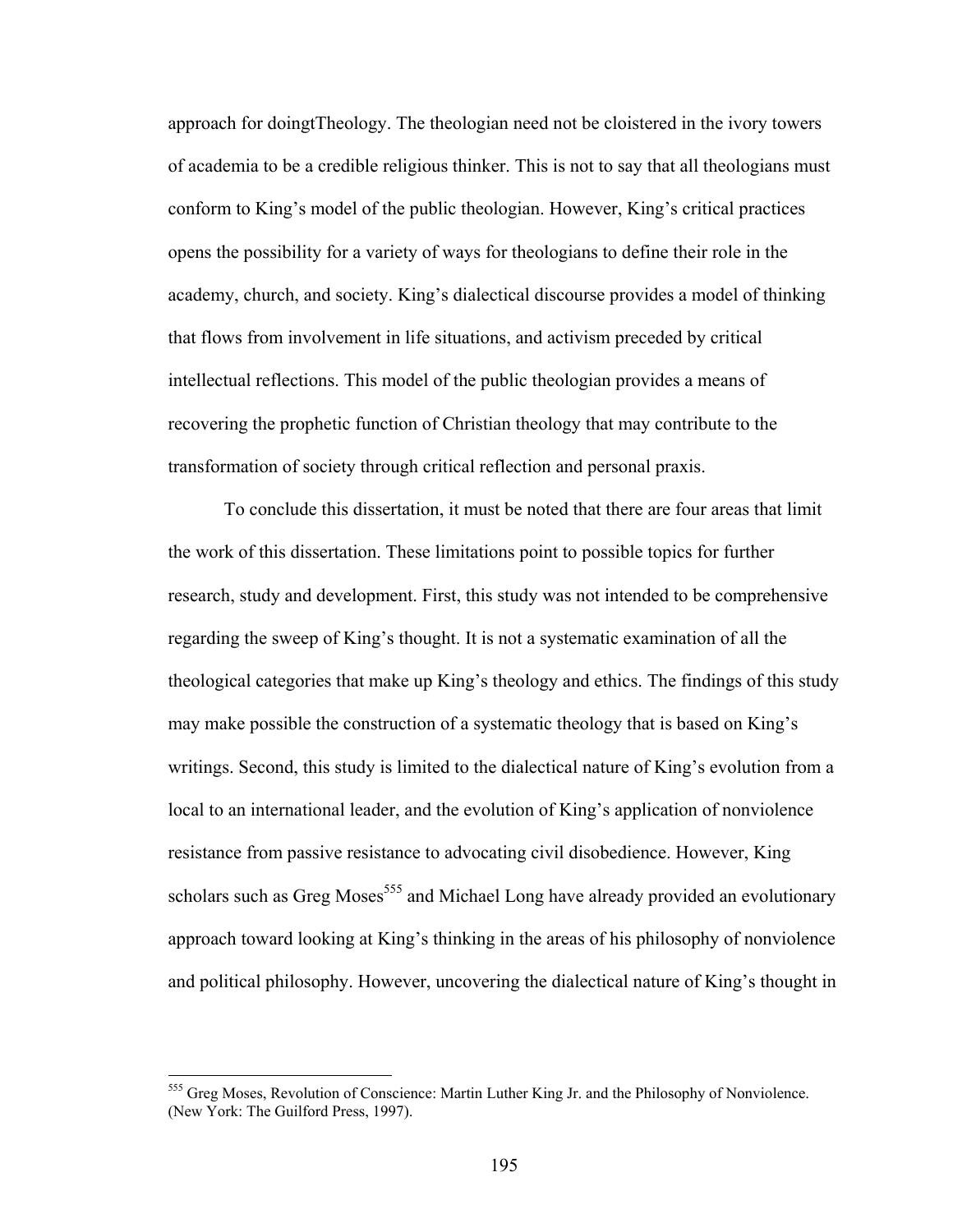these areas confirms the findings of these scholars, and, hence, serves as an aid to present King scholarship.

Third, this study may further lead to exploration of how best to read King in relation to other theologians. Although Noel Erskine's *King Among the Theologians*<sup>556</sup> hints at such an approach, Erskine does not place King in critical dialogue with theologians in which the dialectical method was most operative. In this regard, Rufus Burrow's discussion of how King contributed to personalistic philosophy and enriched its relevance for social justice is an example of the kinds of possible conversations that can be envisioned between King and other critical theologies, both North Atlantic and Diaspora.

Finally, most needed in the area of criticism of King is a closer look at his relationship to women. This study does not address King and the gender issue. The application King's dialectical method to the study of King and gender relations would supply a major gap in King studies. Because King died prematurely, we do not have benefit of his mature thought on this issue. Scholars may speculate how he would have broadened the human rights movement to include gender and sexual orientation discrimination. However as one speculates on such issues, understanding his dialectical reasoning may show scholars the path that he has already charted and allows for a more informed hypothesis as to the possible manner in which he would have taken up these issues. Such an approach could provide in a manner consistent with his authentic voice and practices.

A friend and mentor to Martin Luther King Jr., Dr. Gardner C. Taylor quoted the recently widowed Coretta Scott King in declaring that it would be at least fifty years after

<u>.</u>

<sup>556</sup> Noel Leo Erskine, *King Among the Theologian*. (Cleveland: The Pilgrim Press, 1994).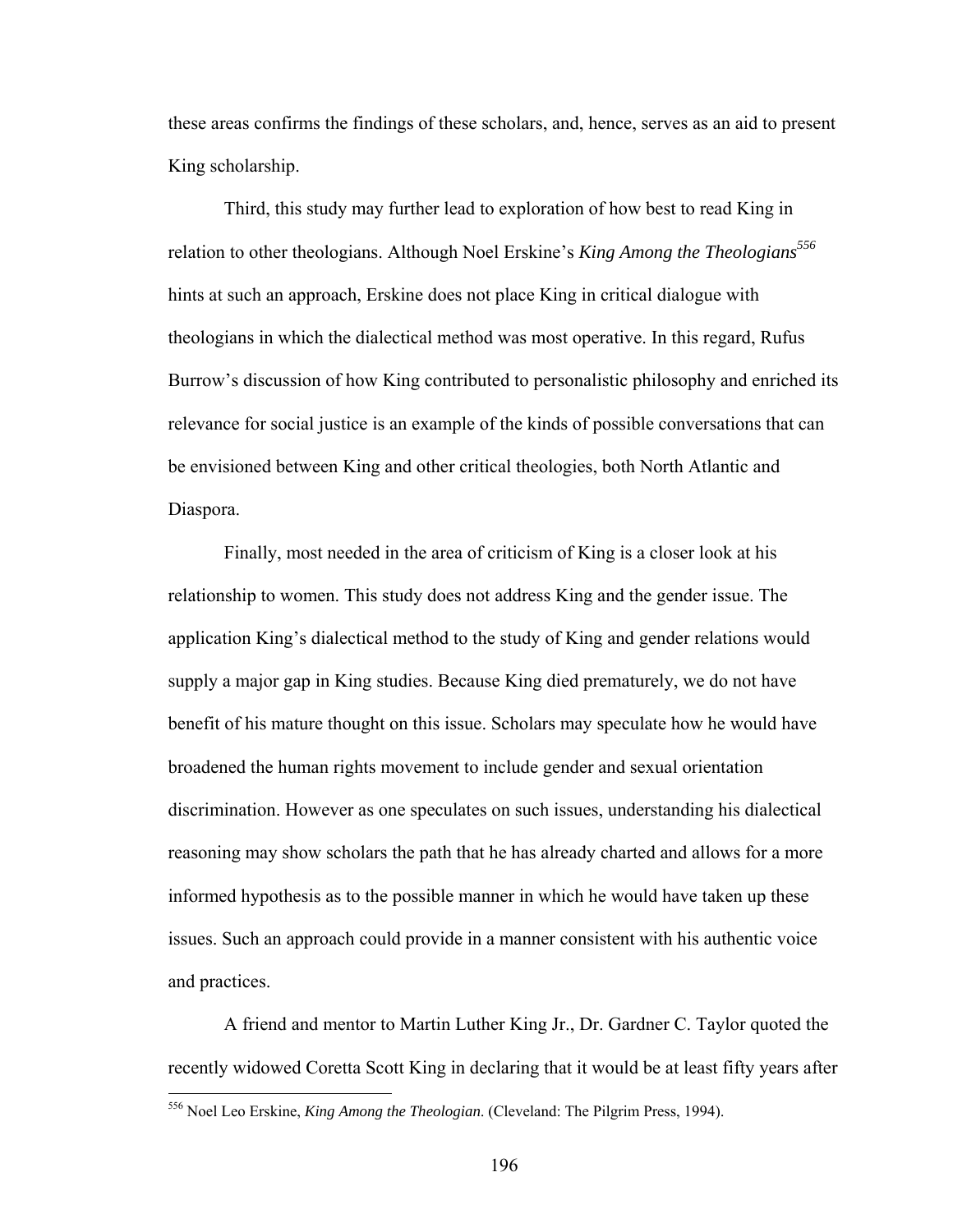King's death before the full appreciation of his work will be realized.<sup>557</sup> Indeed, forty years after his death, King scholarship is just becoming mature and expansive thanks to *The King Papers* Project, which is a collaborative effort of the King Center in Atlanta, Georgia, Stanford University and the King Estate. The goal of *The King Papers* Project is the publication of fourteen volumes of significant "correspondence, sermons, speeches, published writings, and unpublished manuscripts."558 With these expanding archival materials, the establishment of King's method of dialectical reasoning will become increasingly important.

<sup>557</sup> Gardner C Taylor, "The Strange Ways of God." The Words of Gardner Taylor. compiled by Edward L. Taylor (Valley Forge, PA: Judson Press, 1999), 100.

<sup>558</sup> http://www.stanford.edu/group/King/about\_the\_project/index.htm. Six volumes of papers, book of sermons, a book of speeches, and an autobiography have been published to date.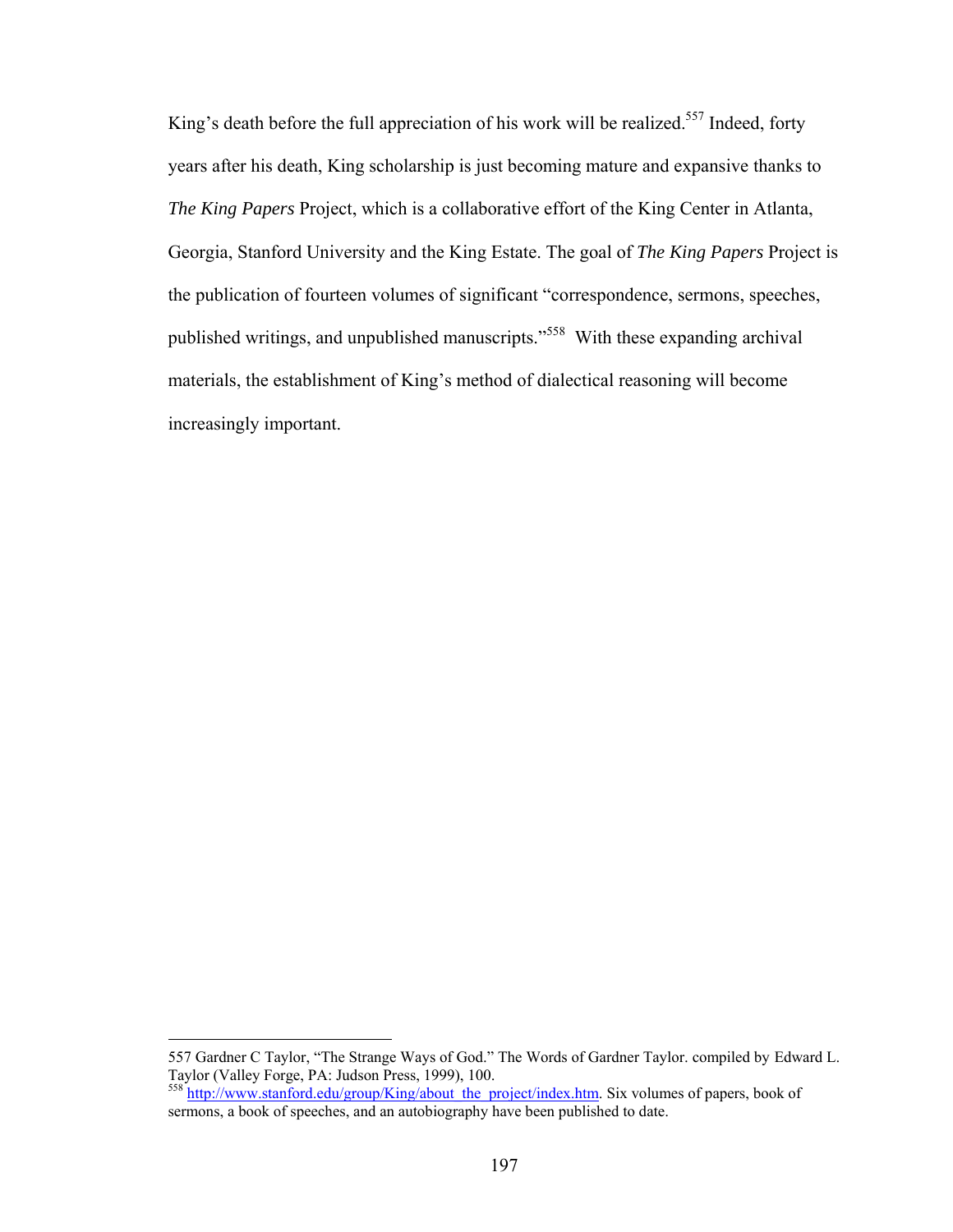#### BIBLIOGRAPHY

- Abernathy, Ralph D. *And the Walls Came Tumbling Down: An Autobiography*. New York: Harper and Row, 1989.
- Ansbro, John J. *Martin Luther King, Jr.: The Making of a Mind*. Maryknoll, NY: Orbis Books, 1982.
- Ansbro, John J. *Martin Luther King, Jr.: Nonviolent Strategies and Tactics for Social Change*. Lanham, MD: Madison Books, 2000.
- Baker-Fletcher, Garth. *Somebodyness: Martin Luther King, Jr., and the Theory Of Dignity*. Minneapolis: Fortress Press, 1993.
- Baldwin, Lewis V. "Martin Luther King, Jr., The Black Church, and the Black Messianic Vision." *Journal of the Interdenominational Theological Center* 12 (Fall 1984/Spring 1985): 93-108.

\_\_\_\_\_\_\_\_. "Malcolm X and Martin Luther King, Jr. and What They Thought about Each Other." *Islamic Studies* 25 (10-11/ 1986): 395-416.

\_\_\_\_\_\_\_\_. "The Minister as Preacher, Pastor, and Prophet: The Thinking of Martin Luther King, Jr." *American Baptist Quarterly* 7 (6/1988): 79-97.

\_\_\_\_\_\_\_\_. *There is a Balm in Gilead: The Cultural Roots of Martin Luther King, Jr*. Minneapolis: Fortress Press, 1991.

\_\_\_\_\_\_\_\_. *To Make the Wounded Whole: The Cultural Legacy of Martin Luther King, Jr*. Minneapolis: Fortress Press, 1992.

\_\_\_\_\_\_\_\_. *Toward the Beloved Community: Martin Luther King, Jr. and South Africa*. Cleveland: Pilgrim Press, 1995.

\_\_\_\_\_\_\_\_. and Amiri YaSinb Al-Hadid. *Between Cross and Crescent: Christian and Muslim Perspectives on Malcolm and Martin*. Gainesville, FL: University of Florida Press, 2002.

\_\_\_\_\_\_\_\_, Rufus Burrow Jr., Barbara A Holmes, and Susie Holmes Winfield . *The Legacy of Martin Luther King, Jr.: The Boundaries Of Law, Politics, And Religion*. Notre Dame, IN: University of Notre Dame Press, 2002.

Bass, S. Jonathan. *Blessed are the Peacemakers: Martin Luther King, Jr., Eight White Religious Leaders, and the "Letter from Birmingham Jail."* Baton Rouge, LA: Louisiana State University Press, 2001.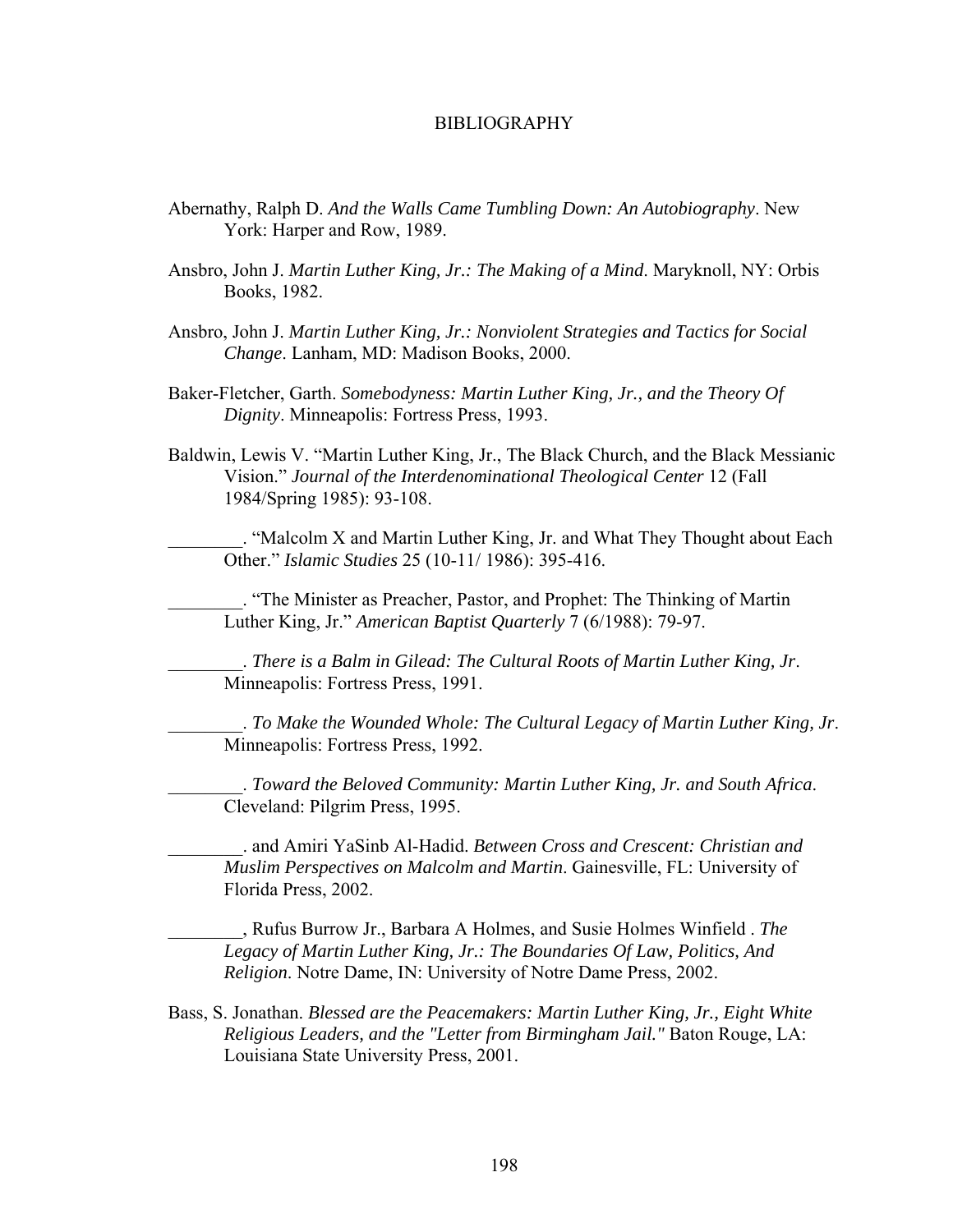- Bennett, Lerone, Jr. *What Manner of Man: A Biography of Martin Luther King, Jr*. Chicago: Johnson Pub. Co, 1976.
- Bertocci, Peter A. *The Person God Is*. New York: Humanities Press, Inc., 1970.
- Beiser, Frederick. *Hegel*. New York: Routledge, 2005.
- Branch, Taylor. *Parting the Waters: America in the King Years, 1954-63*. New York: Simon and Schuster, 1988.

\_\_\_\_\_\_\_\_. *Pillar of Fire: America in the King Years, 1963-65*. New York: Simon and Schuster, 1998.

Brightman, Edgar S. "Hegel's Influence in Contemporary Social Situation." *The Crozer Quarterly* 12:1 (January, 1935): 47-56.

\_\_\_\_\_\_\_\_. "Modern Idealism." *The Journal of Philosophy, Psychology, and Scientific Method*s, 17:20 (September 23, 1920): 533-550.

- \_\_\_\_\_\_\_\_. *The Problem of God*. New York: The Abingdon Press, 1930.
- \_\_\_\_\_\_\_\_. *An Introduction to Philosophy*. 3rd ed. New York: Holt, Rinehart, Winston, 1963.
	- \_\_\_\_\_\_\_\_. *Religious Values*. New York: The Abingdon Press, 1925.
- \_\_\_\_\_\_\_\_. *Philosophy of Ideals*. New York: H. Holt and company, 1928.
- \_\_\_\_\_\_\_\_. *The Finding of God*. New York: The Abingdon press, 1931.
- \_\_\_\_\_\_\_\_. *Is God a Person?* New York: Association Press, 1932.
- \_\_\_\_\_\_\_\_. *Moral Laws*. New York: Abingdon Press, 1933.
- \_\_\_\_\_\_\_\_. "The Definition of Idealism." *The Journal of Philosophy*. 30:16 (August 3, 1933): 429-435.
- \_\_\_\_\_\_\_\_. *A Philosophy of Religion*. New York: Prentice-Hall, 1940.
- \_\_\_\_\_\_\_\_. *The Spiritual Life*. New York: Abingdon-Cokesbury Press, 1942.
- \_\_\_\_\_\_\_\_. *Nature and Values*. Nashville: Abingdon-Cokesbury Press, 1945.
	- \_\_\_\_\_\_\_\_. "A Personalistic Philosophy of History" *Journal of Bible and Religion* 18:1 (January 1950): 3-10, 88.
	- \_\_\_\_\_\_\_\_. *Persons and Values*. Boston: Boston University Press, 1952.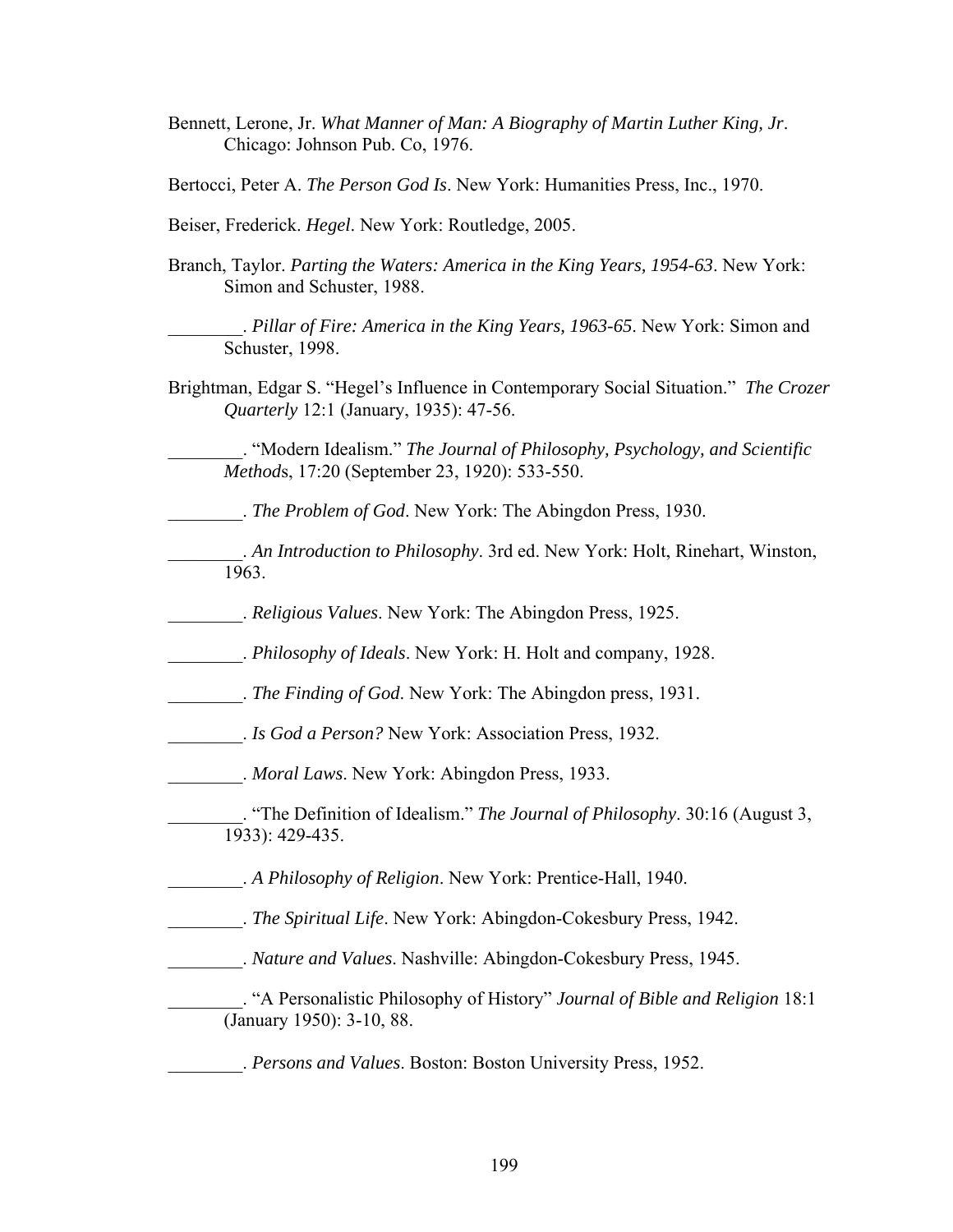\_\_\_\_\_\_\_\_. editor, *Personalism in Theology, a Symposium in Honor of Albert Cornelius Knudson*. Boston: Boston University Press, 1943.

Burrow, Rufus, Jr. *Personalism: A Critical Introduction*. St. Louis, MO: Chalice Press, 1999.

\_\_\_\_\_\_\_\_. "John Wesley Edward Bowen: First Afrikan American Personalist," *Encounter* 56 (Summer 1995): 241-260.

\_\_\_\_\_\_\_\_. *God and Human Dignity: The Personalism, Theology, and Ethics of Martin Luther King, Jr*. Notre Dame, IN: University of Notre Dame Press, 2006.

- Calvin, John. *Institutes of the Christian Religion*. Edited by John T. McNeil. Translated by Ford Battles. Philadelphia: Westminster Press, 1960.
- Carter, George E. "Martin Luther King: Incipient Transcendentalist." *Phylon* 40 (12/1979): 318-324.
- Cartwright, John H. "The Social Eschatology of Martin Luther King, Jr." From *Essays in Honor of Martin Luther King Jr.*, edited by John H. Cartwright, Leiffer Bureau of Social and Religious Research, Garrett Evangelical Theological Seminary (1971):1-13.
- Chinula, Donald. *Building King's Beloved Community: Foundations for Pastoral Care and Counseling with the Oppressed*. Cleveland: United Church Press, 1997.
- Colaiaco, James A. "Martin Luther King, Jr. and the Paradox of Nonviolent Direct Action." *Phylon* 47 (Spring 1986): 16-28.

\_\_\_\_\_\_\_\_. *Martin Luther King, Jr.: Apostle of Militant Nonviolence*. New York: St. Martin's Press, 1988.

Cone, James H. "Martin Luther King, Jr., Black Theology—Black Church." *Theology Today* 41 (1/84):409-420.

\_\_\_\_\_\_\_\_. "The Theology of Martin Luther King, Jr." *Union Seminary Quarterly Review*  40 (1/86):21-39.

\_\_\_\_\_\_\_\_. *Martin and Malcolm and America: A Dream or a Nightmare*. Maryknoll, NY: Orbis Books, 1991.

Croce, Benedetto. *What is Living and What is Dead in the Philosophy of Hegel?* New York: Garland Publishing, 1984.

Cross, Terry L. *Dialectic in Karl Barth's Doctrine of God*. New York: Peter Lang, 2001.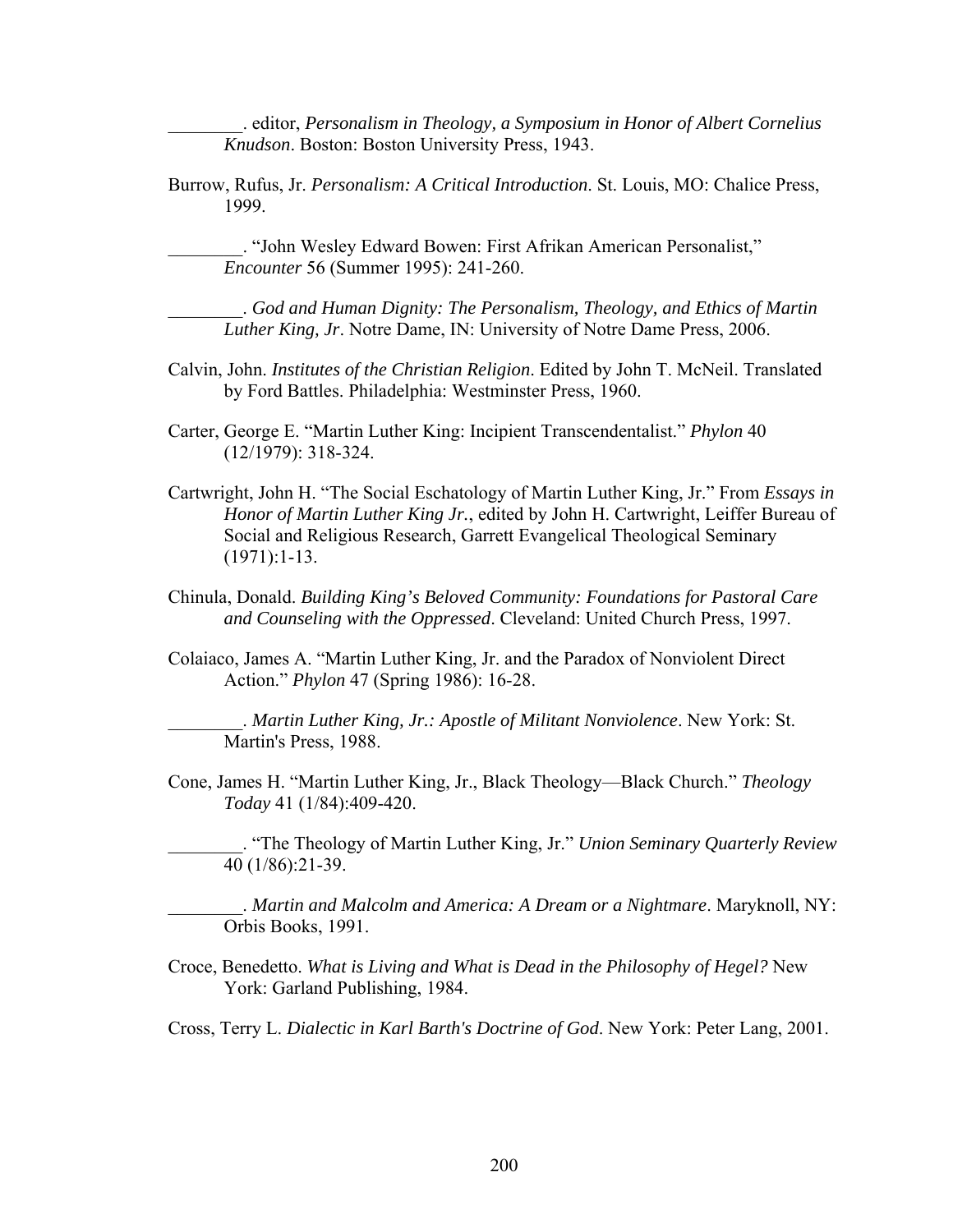DeWolf, L. Harold. *A Theology of the Living Church: A Comprehensive Systematic Theology, Interpreting the Christian Faith for Men and Women of Our Church*. New York: Harper & Brothers, 1953.

\_\_\_\_\_\_\_\_. *The Case for Theology in Liberal Perspective*. Philadelphia: Westminster Press, 1959.

\_\_\_\_\_\_\_\_. *Teaching Our Faith in God*. New York: Abingdon Press, 1963.

\_\_\_\_\_\_\_\_. "Martin Luther King, Jr., as Theologian." *The Journal of the Interdenominational Theological Center.* 4:11 (Spring, 1977): 1-11.

Downing, Frederick L. "Martin Luther King, Jr. as Public Theologian." *Theology Today*  44 (4/1987): 15-31.

\_\_\_\_\_\_\_\_. *To See the Promised Land: The Faith Pilgrimage of Martin Luther King, Jr*. Macon, GA: Mercer University Press, 1986.

- Dyson, Michael E. *I May Not Get There With You: The True Martin Luther King, Jr*., New York: Free Press, 2000.
- Echols, James, editor. *I Have a Dream: Martin Luther King Jr. and the Future of Multicultural America*. Minneapolis: Fortress Press, 2004.
- Emmett, Dorothy. *The Role Of The Unrealisable: A Study In Regulative Ideals.* New York: St. Martin's Press, 1994.
- Erskine, Noel L. *King Among the Theologians*. Cleveland: Pilgrim Press, 1994.
- Evans, James H., Jr. "Keepers of the Dream: The Black Church and Martin Luther King, Jr." *American Baptist Quarterly* 5 (3/ 1986): 75-84.
- Fairclough, Adam. "Was Martin Luther King a Marxist?" *History Workshop Journal* 15 (Spring 1983): 117-125.

\_\_\_\_\_\_\_\_. "Martin Luther King and the War in Vietnam." *Phylon* 45 (3/84): 19-39.

\_\_\_\_\_\_\_\_. "Martin Luther King, Jr. and the Quest for Nonviolent Social Change." *Phylon* 47 (Spring 1986): 1-15.

\_\_\_\_\_\_\_\_. *To Redeem the Soul of America: the Southern Christian Leadership Conference and Martin Luther King, Jr*. Athens, GA: University of Georgia Press, 1987.

\_\_\_\_\_\_\_\_. *Martin Luther King, Jr*. Athens, GA: University of Georgia Press, 1995.

Farris, Christine King. "The Young Martin: From Childhood to College." *Ebony,* January 1986, 57.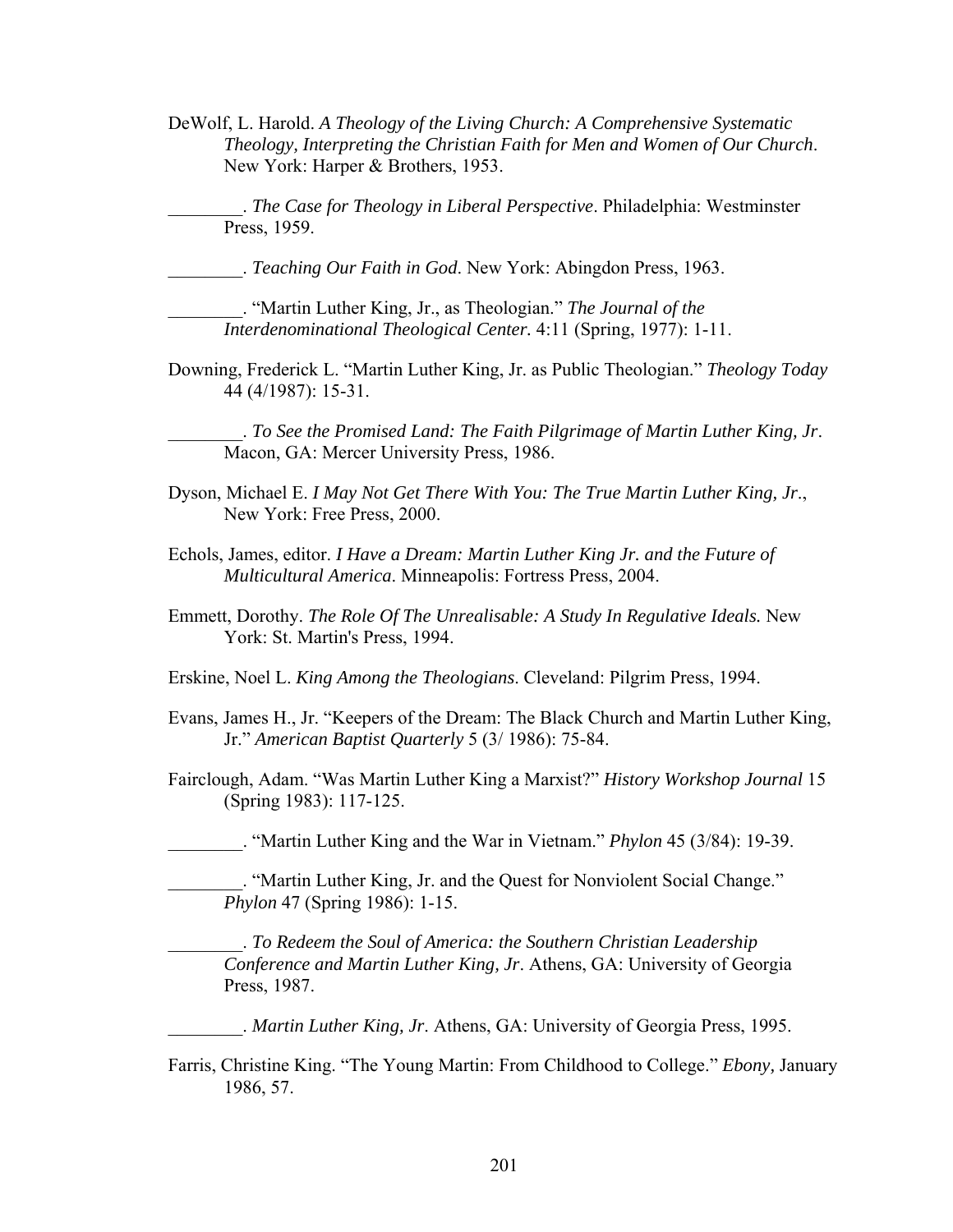- Fluker, Walter E. *They Looked for a City: A Comparative Analysis of the Ideal of Community in the Thought of Howard Thurman and Martin Luther King, Jr*. Lanham, MD: University Press of America, 1989.
- Frady, Marshall. *Martin Luther King, Jr*. New York: Penguin Group, 2002.
- Franklin, Robert M., Jr. "Ethic of Hope: The Moral Thought of Martin Luther King, Jr." *Union Seminary Quarter& Review* 40 (1/1986): 41-51.
- Gallagher, Shaun. ed. *Hegel, History, and Interpretation*. Albany, NY: State University of New York Press, 1997.
- Garber, Paul R. "King Was a Black Theologian." *Journal of Religious Thought* 31 (Fall-Winter 1974- 1975): 16-32.

\_\_\_\_\_\_\_\_. "Black Theology: The Latter Day Legacy of Martin Luther King, Jr." *Journal of the Interdenominational Theological* 2 (Spring 1975): 100-113.

Garrow, David J. *Protest at Selma: Martin Luther King, Jr., and the Voting rights act of 1965*. New Haven, CT: Yale University Press, 1978.

\_\_\_\_\_\_\_\_. *The FBI and Martin Luther King, Jr.: From Solo to Memphis*. New York: W. W. Norton and Co., 1981.

\_\_\_\_\_\_\_\_. *Bearing the Cross: Martin Luther King, Jr., and the Southern Christian Leadership Conference*. New York: W. Morrow, 1986.

\_\_\_\_\_\_\_\_. "The Intellectual Development of Martin Luther King, Jr.: Influences and Commentaries." *Union Seminary Quarterly Review* 40 (1/1986): 5-20.

\_\_\_\_\_\_\_\_. *Birmingham, Alabama, 1956-1963: the Black struggle for Civil Rights*. Brooklyn, N.Y.: Carlson Pub, 1989.

\_\_\_\_\_\_\_\_. *Martin Luther King, Jr.: Civil Rights Leader, Theologian, Orator*. Martin Luther King, Jr. and the Civil Rights Movement. volumes 1-3. Brooklyn, NY: Carlson Pub, 1989.

\_\_\_\_\_\_\_\_. *The Walking City: The Montgomery Bus Boycott, 1955-1956*. Brooklyn, N.Y.: Carlson Pub, 1989.

\_\_\_\_\_\_\_\_. *We Shall Overcome: the Civil Rights Movement in the United States in the 1950's and 1960's*. Martin Luther King, Jr. and the Civil Rights Movement, volumes. 4-6. Brooklyn, NY: Carlson Pub., 1989.

Godwin, R. C., Secretary. "Thirty-Fourth Annual Seminar in Philosophy: Hegel's Phenomenology of Mind" Minutes, at the Boston University's Mulgar Library. – MLKP-MBU: Box 115.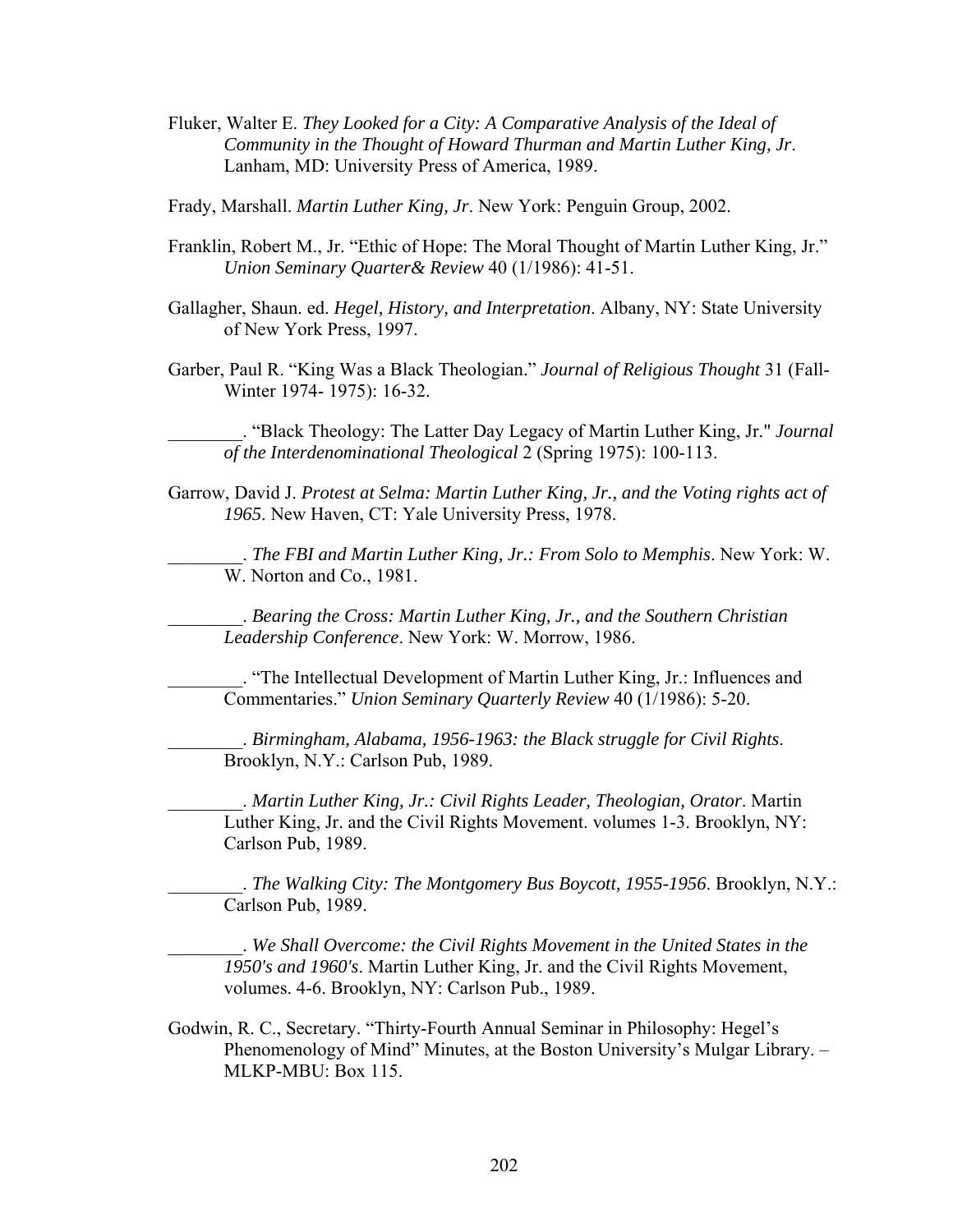Hanigan, James P. "Martin Luther King, Jr.: The Shaping of a Mind." *Debate & Understanding* 1 (1977): 190-206.

\_\_\_\_\_\_\_\_. *Martin Luther King, Jr. and the Foundations of Nonviolence*. Lanham, MD: University Press of America, 1984.

Harding, Vincent. "Recalling the Inconvenient Hero: Reflections on the Last Years of Martin Luther King, Jr." *Union Seminary Quarterly Review* 40 (1/1986): 53-68.

\_\_\_\_\_\_\_\_. *Martin Luther King, Jr.: An Inconvenient Hero*. Maryknoll, NY: Orbis Books, 1996.

- Harris F. Rall. *Christianity: An Inquiry into Its Nature and Truth.* New York: Scribner's, 1940.
- Haskins, J. and M.L. King, *I Have A Dream: The Life and Words of Martin Luther King, Jr*. Brookfield, CT.: Millbrook Press, 1992.
- Hedgepeth, Chester M. "Philosophical Eclecticism in the Writings of Martin Luther King, Jr." *Western Journal of Black Studies* 8 (Summer 1984): 79-86.
- Hegel, Georg Wilhelm Friedrich. *The Encyclopaedia Logic: Part I of the Encyclopaedia of Philosophical Sciences with the Zusätze*. Translated by T. F. Geraets and et al. Indianapolis, IN: Hacket Publishing Co, 1991.

\_\_\_\_\_\_\_\_. *Lectures on the Philosophy of World History Introduction*. Translated by H. B. Nisbet. Cambridge: Cambridge University Press, 1975.

\_\_\_\_\_\_\_\_. *The Philosophy of History*. Preface by Charles Hegel. Translated by J. Sibree. New York: Colonial Press, 1900.

\_\_\_\_\_\_\_\_. *The Phenomenology of Mind*. Translated, with an Introduction and notes by John B. Braille. New York: Harper and Row, 1967.

Henry, Charles P. "Delivering Daniel: The Dialectic of Ideology and Theology in the Thought of Martin Luther King, Jr." *Journa1 of Black Studies* 17 (3/1987): 327- 345.

Hodgson, Peter C. *God in History: Shapes of Freedom*. Nashville: Abingdon Press, 1989.

- Hopkins, Dwight N. *Black Faith and Public Talk: Critical Essays on James H. Cone's Black Theology and Black Power*. Waco, TX: Baylor University Press, 2007.
- Ivory, Luther D. *Toward a Theology of Radical Involvement: The Theological Legacy of Martin Luther King, Jr*. Nashville: Abingdon Press, 1997.

Iannone, A. Pablo. *Dictionary of World Philosophy*. New York: Routledge, 2001.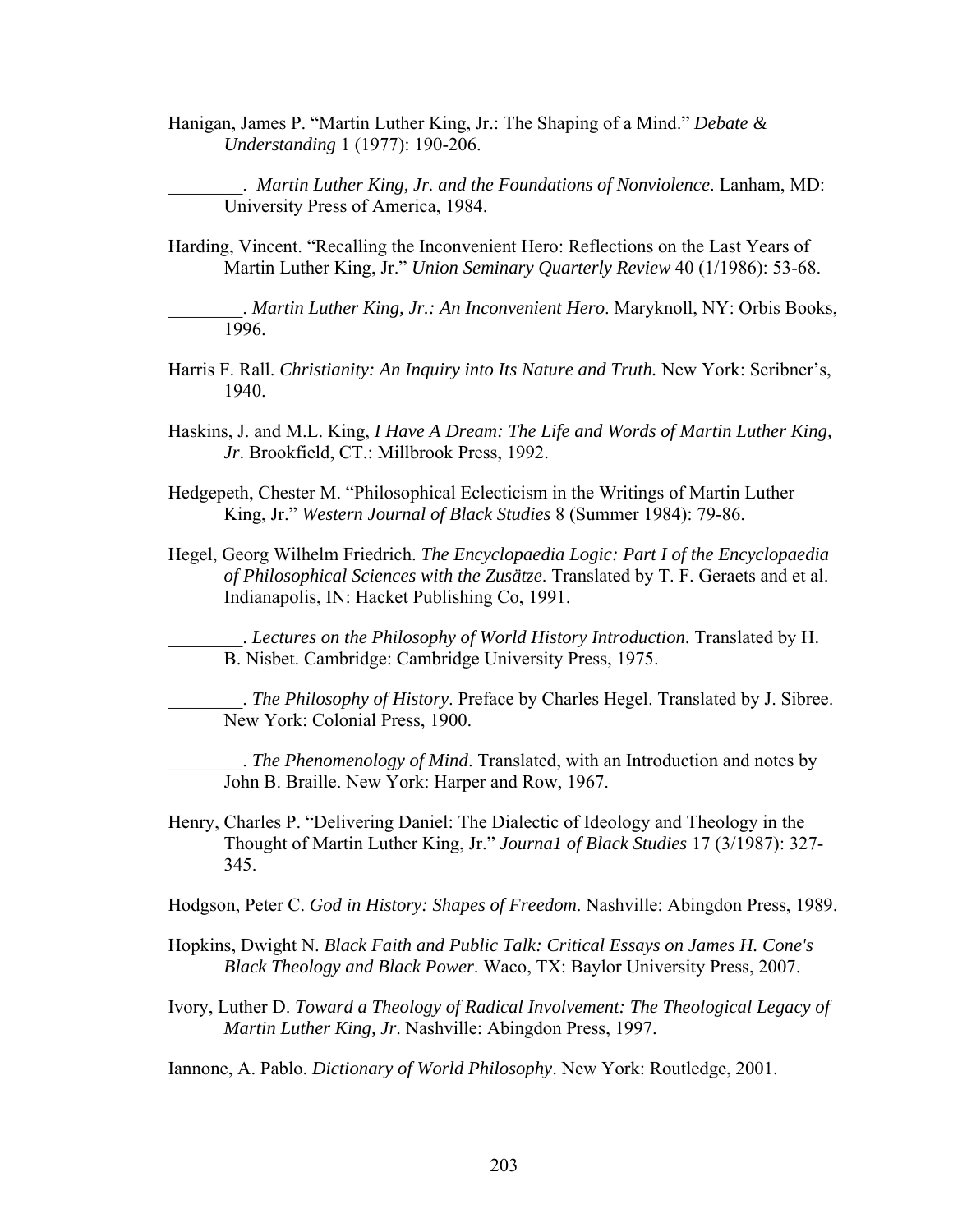Kant, Immanuel. *Critique of Judgment*. Translated, with an Introduction by J. H. Bernard. New York: Hafner Press, 1951.

\_\_\_\_\_\_\_\_. *Critique of Pure Reason*. translated by Norman Kemp Smith. with a new introduction by Howard Caygill. Rev. 2nd ed. New York: Macmillan, 2003.

\_\_\_\_\_\_\_\_. *Groundwork of the Metaphysic of Morals*. Translated and analysed by H. J. Patton. New York: Harper Torchbooks, 1964.

- Edwards, Paul,ed. *The Encyclopedia of Philosophy*. New York: McMillian Publishing Co., Inc., 1967. S.v. "Utopia and Utopianism" by George Kateb.
- King, Coretta Scott. *My Life with Martin Luther King, Jr*. New York: H. Holt, 1993.
- King, Martin Luther, Jr. *A Comparison of the Conceptions of God in the Thinking of Paul Tillich and Henry Nelson Wieman*. 1955.

\_\_\_\_\_\_\_\_. *Stride Toward Freedom: The Montgomery Story*. New York: Harper, 1958.

\_\_\_\_\_\_\_\_. *Strength to Love*. New York: Harper & Row, 1963.

\_\_\_\_\_\_\_\_. *Why We Can't Wait*. New York: Harper & Row. 1964.

\_\_\_\_\_\_\_\_. *Where do we go from here: Chaos or community?* New York: Harper & Row, 1967.

\_\_\_\_\_\_\_\_. *The Trumpet of Conscience*. New York: Harper & Row. 1967, 1968.

- \_\_\_\_\_\_\_\_. *Where Do We Go From Here: Chaos or Community?* New York: Bantam, 1968.
- \_\_\_\_\_\_\_\_. *The Wisdom of Martin Luther King in His Own Words*. New York: Lancer Books, 1968.

\_\_\_\_\_\_\_\_. *Strength to Love*. Philadelphia: Fortress Press. 1981.

\_\_\_\_\_\_\_\_. *The Measure of a Man*. Philadelphia: Fortress Press, 1988

\_\_\_\_\_\_\_\_. *The Trumpet of Conscience*. New York: Harper & Row, 1989.

. *The Wisdom of Martin Luther King, Jr.* Edited by A. Ayres. New York: Meridian, 1993.

\_\_\_\_\_\_\_\_. *The Papers of Martin Luther King, Jr*. Vol. 1, *Called to Serve. January 1929- June 1951*. Edited by Clayborne Carson. Berkeley, CA: University of California Press, 1992.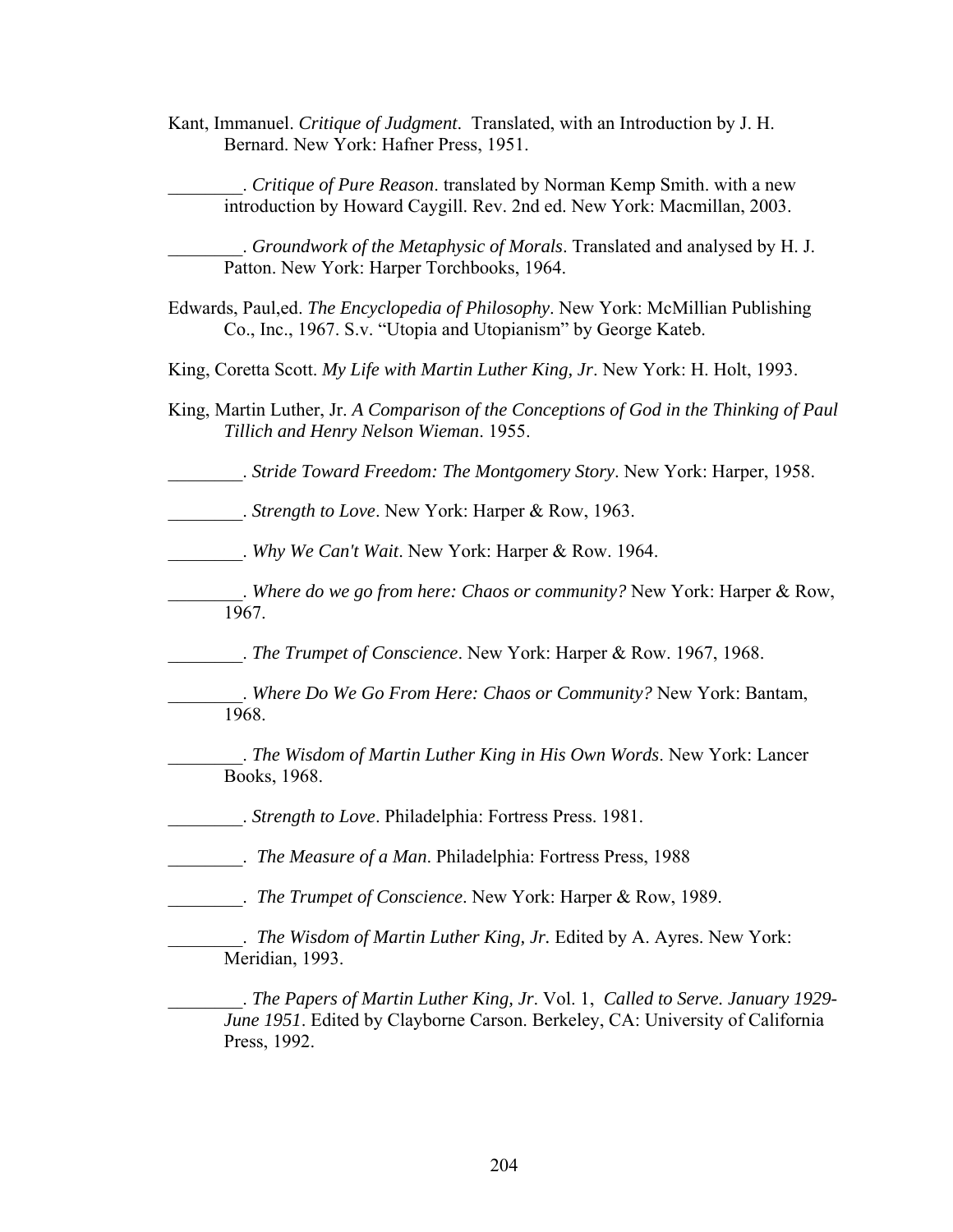\_\_\_\_\_\_\_\_. *The Papers of Martin Luther King, Jr*. Vol. 2, *Rediscovering Lost Values, July 1951-November 1955*. Edited by Clayborne Carson. Berkeley, CA: University of California Press, 1992.

\_\_\_\_\_\_\_\_. *The Papers of Martin Luther King, Jr*. Vol. 3, *Birth of a New Age, December 1955-December 1956*. Edited by Clayborne Carson. Berkeley, CA: University of California Press, 1992.

\_\_\_\_\_\_\_\_. *The Papers of Martin Luther King, Jr*. Vol. 4, Symbol of the Movement, January 1957-December 1958. Edited by Clayborne Carson, Berkeley, CA: University of California Press, 1992.

\_\_\_\_\_\_\_\_. *The Papers of Martin Luther King, Jr*. Vol. 5, *Threshold of a New Decade, January 1959-December 1960*. Edited by Clayborne Carson, Berkeley, CA: University of California Press, 1992.

\_\_\_\_\_\_\_\_. *The Papers of Martin Luther King, Jr*. Vol. 6, *Advocate of the Social Gospel, September 1948 – March 1963.* Edited by Clayborne Carson, Berkeley, CA: University of California Press, 1992.

\_\_\_\_\_\_\_\_. *The Autobiography of Martin Luther King, Jr*. Edited by Clayborne Carson. New York: Intellectual Properties Management in association with Warner Books, 1998.

\_\_\_\_\_\_\_\_. *A Knock At Midnight: Inspiration From The Great Sermons of Reverend Martin Luther King, Jr*. Edited by C. Carson, and P. Holloran New York: Intellectual Properties Management in association with Warner Books, 1998.

\_\_\_\_\_\_\_\_. *A Call To Conscience: The Landmark Speeches of Dr. Martin Luther King, Jr*. edited by Clayborne Carson, and K. Shepard, New York: Intellectual Properties Management in association with Warner Books, 2001.

\_\_\_\_\_\_\_\_. and Coretta Scott King, *The words of Martin Luther King, Jr*. New York: Newmarket Press, 1983.

\_\_\_\_\_\_\_\_. and Coretta S. King, *The Martin Luther King, Jr. Companion: Quotations From The Speeches, Essays, and Books of Martin Luther King, Jr*. New York: St. Martin's Press, 1993.

\_\_\_\_\_\_\_\_. *A Testament of Hope: The Essential Writings of Martin Luther King, Jr*. Edited by Joseph M. Washington. San Francisco: Harper & Row, 1986.

\_\_\_\_\_\_\_\_. *I Have a Dream : Writings and Speeches That Changed the World*. Edited by Joseph M. Washington. San Francisco: HarperSanFrancisco, 1992.

 \_\_\_\_\_\_\_\_. "An Autobiography of Religious Development." In *The Papers of Martin Luther King, Jr*. Vol. 1, *Called to Serve. January 1929-June 1951,* 360-361. Edited by Clayborne Carson. Berkeley, CA: University of California Press, 1992.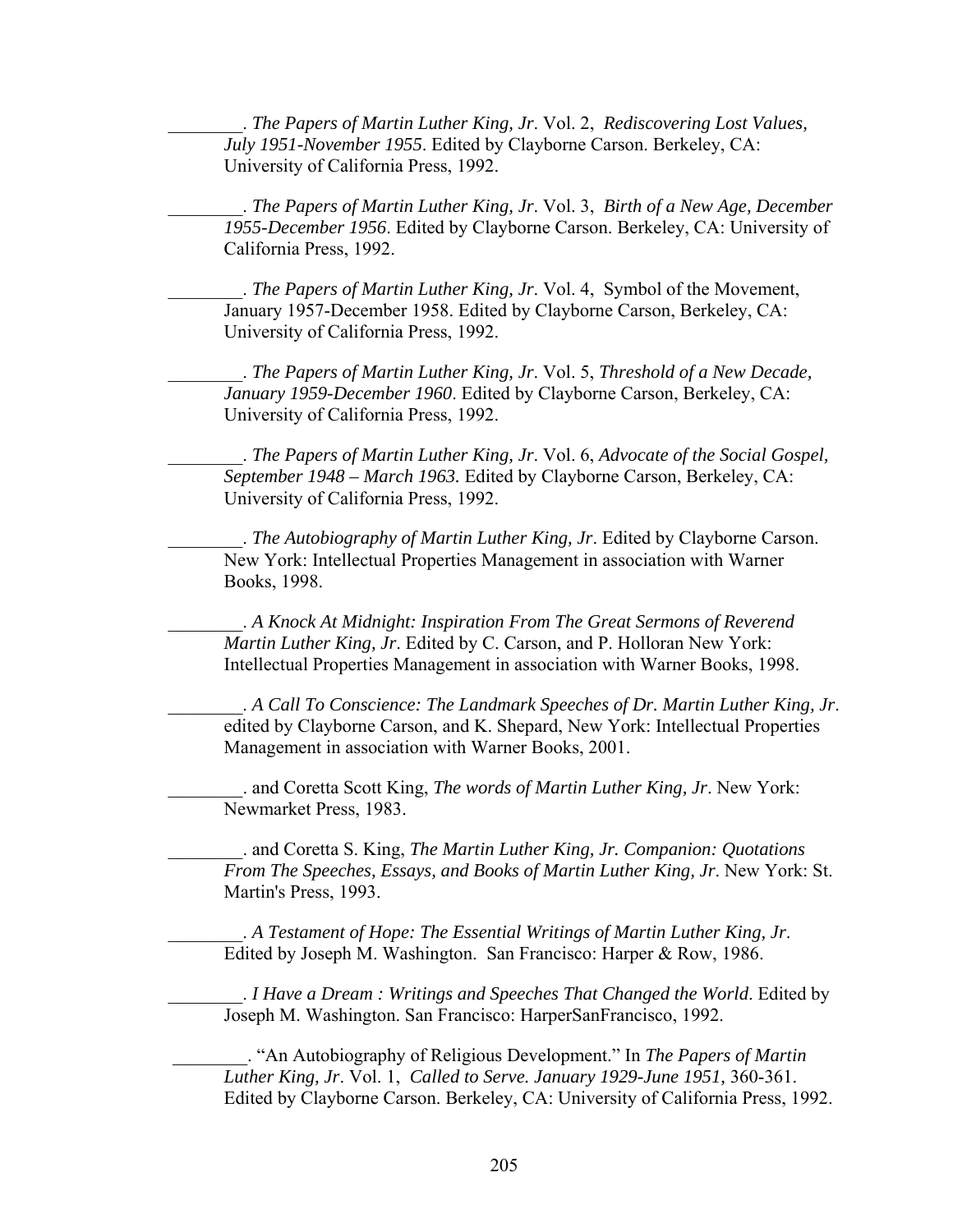\_\_\_\_\_\_\_\_. "How to Use the Bible in Modern Theological Construction." In *The Papers of Martin Luther King, Jr*. Vol. 1, *Called to Serve. January 1929-June 1951*, 259- 363. Edited by Clayborne Carson. Berkeley, CA: University of California Press, 1992.

\_\_\_\_\_\_\_\_. "How Modern Christian Should Think About Man." In *The Papers of Martin Luther King, Jr*. Vol. 1, *Called to Serve. January 1929-June 1951*, 273-279. Edited by Clayborne Carson. Berkeley, CA: University of California Press, 1992.

\_\_\_\_\_\_\_\_. "Six Talks in Outline," In *The Papers of Martin Luther King, Jr*. Vol. 1, *Called to Serve. January 1929-June 1951,* 242-251. Edited by Clayborne Carson. Berkeley, CA: University of California Press, 1992.

\_\_\_\_\_\_\_\_. "Examination Answers, Christian Theology for Today." In *The Papers of Martin Luther King, Jr*. Vol. 1, *Called to Serve. January 1929-June 1951,* 289- 294. Edited by Clayborne Carson. Berkeley, CA: University of California Press, 1992.

\_\_\_\_\_\_\_\_. "Fragment of Martin Luther King, Jr.'s Application to Boston University." In *The Papers of Martin Luther King, Jr*. Vol. 1, *Called to Serve. January 1929- June 1951, 390.* Edited by Clayborne Carson. Berkeley, CA: University of California Press, 1992.

\_\_\_\_\_\_\_\_. "A Conception and Impression of Religion Drawn from Dr. Brightman's Book Entitled *A Philosophy of Religion*," In *The Papers of Martin Luther King, Jr*. Vol. 1, *Called to Serve. January 1929-June 1951,* 407-416. Edited by Clayborne Carson. Berkeley, CA: University of California Press, 1992.

\_\_\_\_\_\_\_\_. "Religions Answer to Evil." In *The Papers of Martin Luther King, Jr*. Vol. 1, *Called to Serve. January 1929-June 1951*, 416-433. Edited by Clayborne Carson. Berkeley, CA: University of California Press, 1992.

\_\_\_\_\_\_\_\_. "A View of the Cross Possessing Biblical and Spiritual Justification." In *The Papers of Martin Luther King, Jr*. Vol. 1, *Called to Serve. January 1929-June 1951*. 263-267. Edited by Clayborne Carson. Berkeley, CA: University of California Press, 1992.

\_\_\_\_\_\_\_\_. "The Place of Reason and Experience in Finding God." In *The Papers of Martin Luther King, Jr*. Vol. 1, *Called to Serve. January 1929-June 1951*. 230— 236. Edited by Clayborne Carson. Berkeley, CA: University of California Press, 1992.

\_\_\_\_\_\_\_\_. "An Exposition of the First Triad of Categories of the Hegelian Logic –Being, Non-Being, Becoming." In *The Papers of Martin Luther King, Jr.* volume 2: *Rediscovering Precious Values, July 1951-Novemebr 1955*, 196-201. Edited by Clayborne Carson. Berkeley, CA: University of California Press, 1992.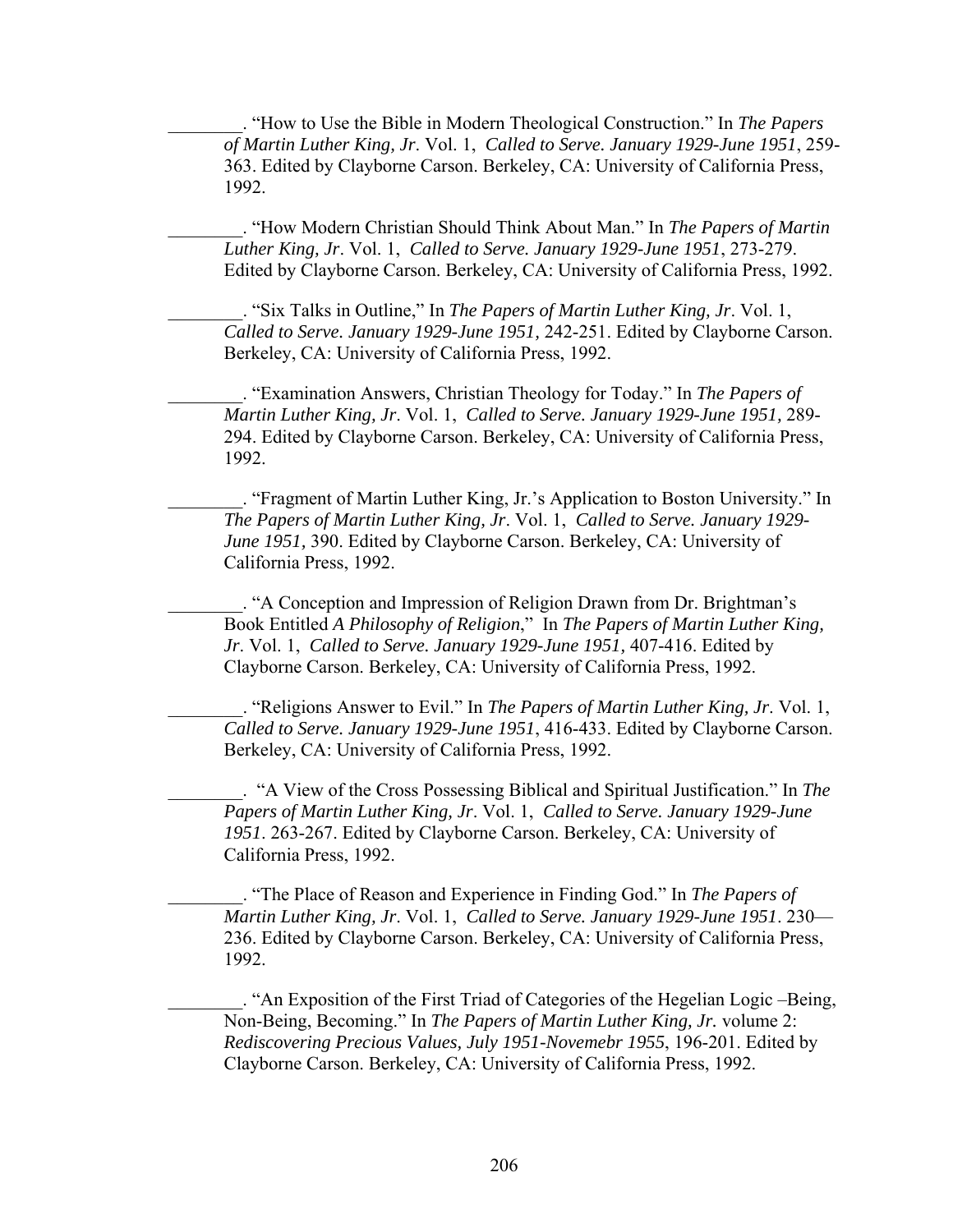\_\_\_\_\_\_\_\_. "Final Examination Answers, Philosophy of Religion." In *The Papers of Martin Luther King, Jr.* volume 2: *Rediscovering Precious Values, July 1951- Novemebr 1955*, 107-109. Edited by Clayborne Carson. Berkeley, CA: University of California Press, 1992.

\_\_\_\_\_\_\_\_. "Karl Barth's Conception of God" In *The Papers of Martin Luther King, Jr.* volume 2: *Rediscovering Precious Values, July 1951-Novemebr 1955*, 95-109. Edited by Clayborne Carson. Berkeley, CA: University of California Press, 1992.

\_\_\_\_\_\_\_\_. "Qualifying Examination Answers, Systematic Theology." In *The Papers of Martin Luther King, Jr.* volume 2: *Rediscovering Precious Values, July 1951- Novemebr 1955*, 228-233. Edited by Clayborne Carson. Berkeley, CA: University of California Press, 1992.

\_\_\_\_\_\_\_\_. "A Comparison of the Conceptions of God in the Thinking of Paul Tillich and Henry Nelson Wieman." In *The Papers of Martin Luther King, Jr.* volume 2: *Rediscovering Precious Values, July 1951-Novemebr 1955*, 339-544. Edited by Clayborne Carson. Berkeley, CA: University of California Press, 1992.

\_\_\_\_\_\_\_\_. "A Comparison and Evaluation of the Theology of Luther and Calvin." In *The Papers of Martin Luther King, Jr.* Vol. 2, *Rediscovering Precious Values, July 1951-Novemebr 1955*, 174-191. Edited by Clayborne Carson. Berkeley, CA: University of California Press, 1992.

\_\_\_\_\_\_\_\_. "Facing the Challenge of a New Age." In *The Papers of Martin Luther King, Jr*. Vol. 4, *Symbol of the Movement, January 1957-December 1958*, 73-88. Edited by Clayborne Carson, Berkeley, CA: University of California Press, 1992.

\_\_\_\_\_\_\_\_. "What is Man?" In *The Measure of Man*, 7-31. Philadelphia: Fortress Press, 1988.

\_\_\_\_\_\_\_\_. "What is Man?" In *Strength to Love*, 87-92. New York: Harper and Row, 1963.

\_\_\_\_\_\_\_\_. "What is Man?" In *The Papers of Martin Luther King, Jr.* Vol. 6, *Advocate of the Social Gospel, September 1948-March 1963*, 174-179. Edited by Clayborne Carson, Berkeley, CA: University of California Press, 1992.

\_\_\_\_\_\_\_\_. "The Christian Doctrine of Man." In *The Papers of Martin Luther King, Jr.* Vol. 6, *Advocate of the Social Gospel, September 1948-March 1963*, 328-338. Edited by Clayborne Carson, Berkeley, CA: University of California Press, 1992.

\_\_\_\_\_\_\_\_. "Prayers." In *The Papers of Martin Luther King, Jr.* Vol. 6, *Advocate of the Social Gospel, September 1948-March 1963*, 137-139. Edited by Clayborne Carson, Berkeley, CA: University of California Press, 1992.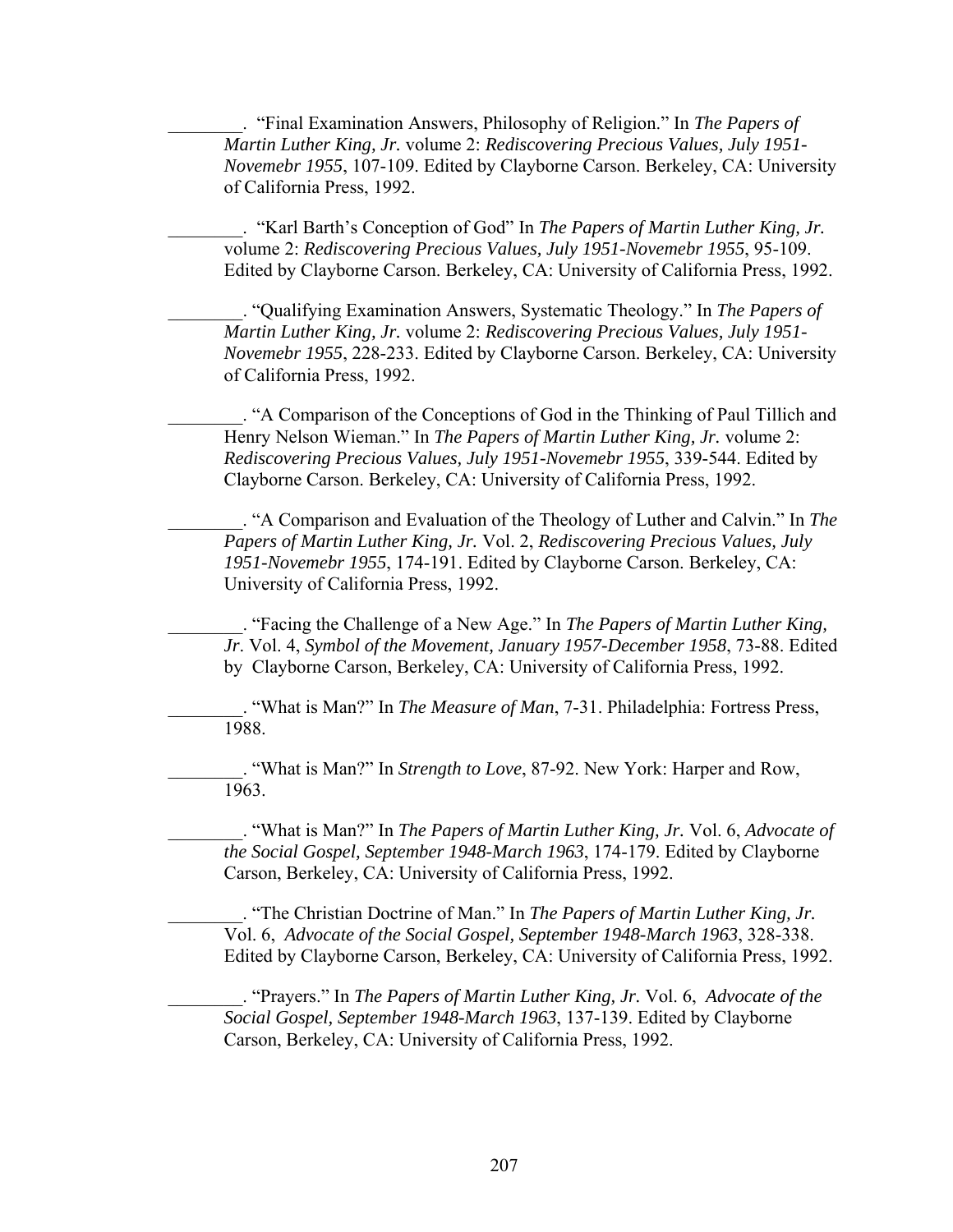\_\_\_\_\_\_\_\_. "The Development of Hegel's Thought as Revealed in His Early Theological Writings," 1 October 1952. At the Boston University's Mulgar Library. –MLKP-MBU: Box 115.

\_\_\_\_\_\_\_\_. "The Transition from Sense-Certainty to Sense Perception in Hegel's Analysis of Consciousness," 15 October 1952. At the Boston University's Mulgar Library. –MLKP-MBU: Box 115.

\_\_\_\_\_\_\_\_. "The Transition from Sense-Perception to Understanding," 29 October 1952. At the Boston University's Mulgar Library. –MLKP-MBU: Box 115.

\_\_\_\_\_\_\_\_. "Objective Spirit," 4 February – May 22 1953. at the Boston University's Mulgar Library. –MLKP-MBU: Box 115.

\_\_\_\_\_\_\_\_. "A Tough Mind and a Tender Heart." In *Strength to Love*, 13-20. Philadelphia: Fortress, 1981.

\_\_\_\_\_\_\_\_. "Transformed Nonconformist," In *Strength to Love*, 21-29. Philadelphia: Fortress, 1981.

\_\_\_\_\_\_\_\_. "Loving Your Enemies." In *Strength to Love*, 49-57. Philadelphia: Fortress, 1981.

\_\_\_\_\_\_\_\_. "The Death of Evil Upon the Seashore" In *Strength to Love*, 77-86. Philadelphia: Fortress, 1981.

\_\_\_\_\_\_\_\_. "Our God is Able." In *Strength to Love*, 107-114. Philadelphia: Fortress, 1981.

\_\_\_\_\_\_\_\_. "An Answer to a Perplexing Question." In *Strength to Love*, 127-136. Philadelphia: Fortress, 1981.

\_\_\_\_\_\_\_\_. "How Should a Christian View Communism," In *Strength to Love*, 97-106. Philadelphia: Fortress, 1981.

\_\_\_\_\_\_\_\_. "Pilgrimage to Nonviolence" In *Strength to Love*, 146-154. Philadelphia: Fortress, 1981.

\_\_\_\_\_\_\_\_. "Letter from a Birmingham Jail." In *Why We Can't Wait*, 77-100. New York: Harper and Row, 1964.

\_\_\_\_\_\_\_\_. "Pilgrimage to Nonviolence." In *Stride Toward Freedom: The Montgomery Story*, 90-107. New York: Harper and Row, 1958.

\_\_\_\_\_\_\_\_. "The Three Dimensions of a Complete Life*."* In *A Knock at Midnight: Inspiration from the Great Sermons of the Rev. Martin Luther King, Jr*., 61-78. Edited by Clayborne Carson and Peter Holloran .New York: Warner Books, 1998.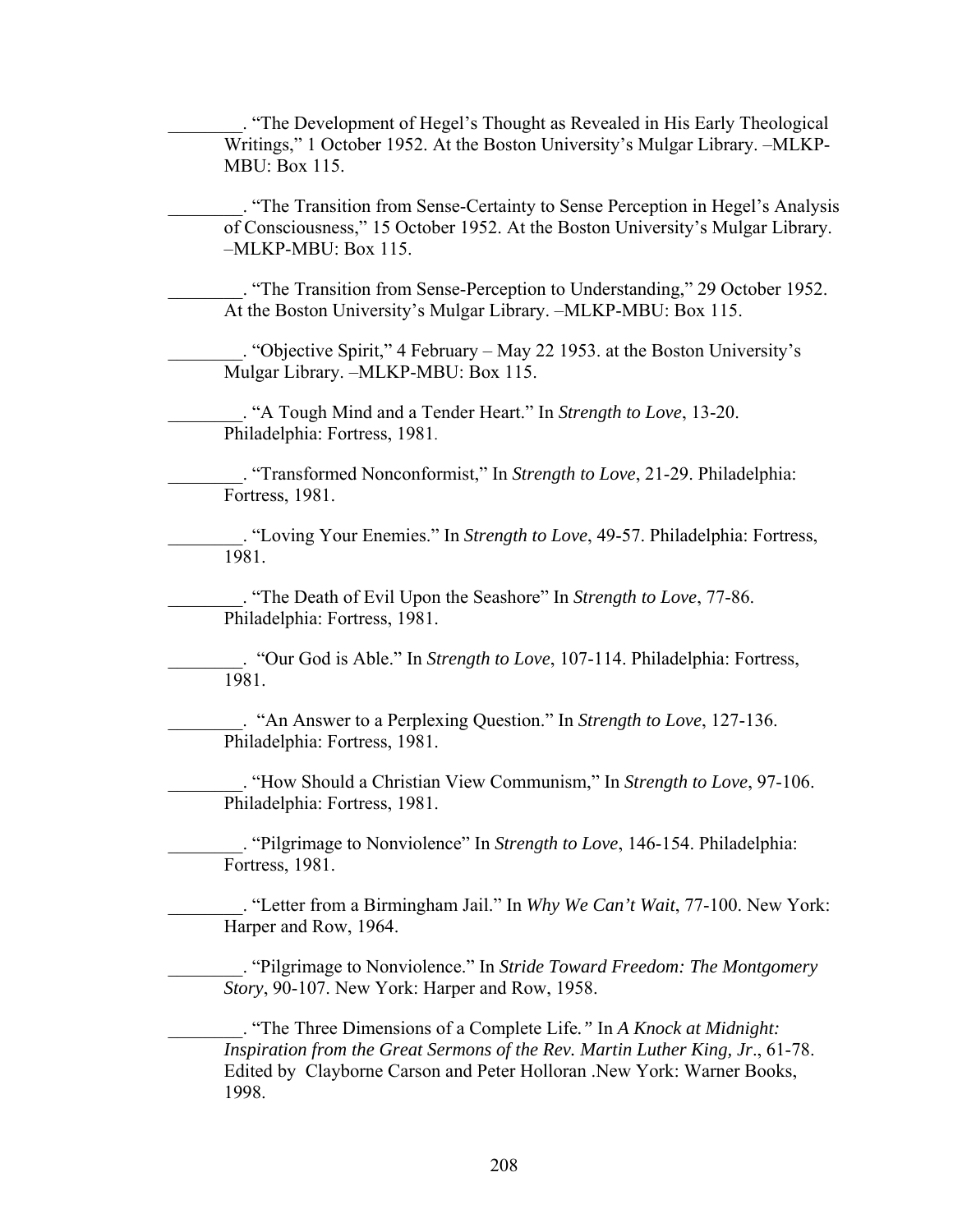- King, Martin Luther, Sr. and C. Riley *Daddy King: An Autobiography*. New York: Morrow, 1980.
- King, Richard H. *Civil Rights and the Idea of Freedom*. Oxford: Oxford University Press, 1992.
- Kittell, Gerhard, editor. *Theological Dictionary of the New Testament*. vols. 1-10. Translated and Edited by Geoffrey Bromiley. Grand Rapids, MI: Wm B Eermans Publishing Company.
- Knudson, Albert C. *The Doctrine of God*. New York: Abingdon-Cokesbury Press, 1930.

\_\_\_\_\_\_\_\_. and E.S. Brightman, *Personalism in Theology: A Symposium In Honor of Albert Cornelius Knudson*. New York: AMS Press, 1979.

- Kojeve, Alexandre*. Introduction to the Reading of Hegel*. Translated by James H. Nichols, Jr. Ithaca, NY: Cornell University Press, 1969.
- Kotz, Nick. *Judgment Days: Lyndon Baines Johnson, Martin Luther King, Jr., and the Laws That Changed America*. Boston: Houghton Mifflin, 2005.
- Lee, Hak Joon. *We Will Get to the Promised Land: Martin Luther King, Jr.'s Communal-Political Spirituality*. Cleveland: Pilgrim Press, 2006.
- Lewis, David L. *King: A Biography*. 2<sup>nd</sup> Edition. Urbana, IL: University of Illinois Press, 1978.
- Lincoln, C. Eric. *Martin Luther King, Jr.: A Profile*. New York: Hill and Wang, 1970.
- Ling, P.J. *Martin Luther King, Jr*. New York: Routledge, 2002.
- Lischer, Richard. *The Preacher King: Martin Luther King, Jr. and the Word that Moved America*. New York: Oxford University Press, 1995.
- Long, Michael G. *Against Us, But for Us: Martin Luther King, Jr. and the State.* Macon, Ga.: Mercer University Press, 2002.

\_\_\_\_\_\_\_\_. *Martin Luther King, Jr. on Creative Living*. St. Louis, MO: Chalice Press, 2004.

- Mauter, Thomas. "Dialectic." *The Penguin Dictionary of Philosophy*. 2<sup>nd</sup> edition. New York: Penguin Books, 2005.
- Mays, Benjamin E. *The Negro's God as Reflected in His Literature*. Boston: Chapman and Grimes, Inc., 1938.
- McLarney, James John. *Theism of Edgar Sheffield Brightman*. Washington, D.C.: The Catholic University of America, 1936.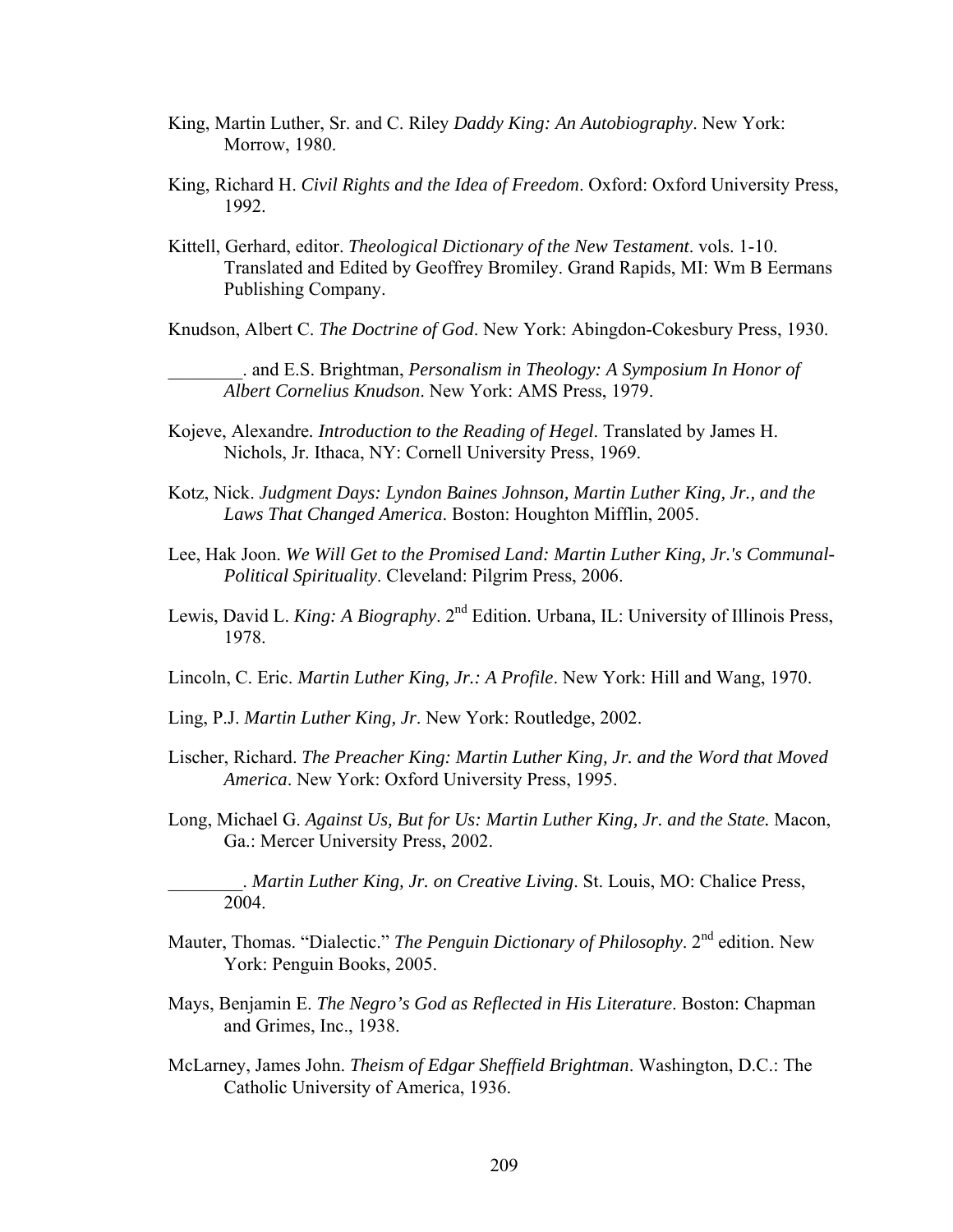- McKnight, Gerald D. *The Last Crusade: Martin Luther King, Jr., the FBI, and the Poor People's Campaign*. Boulder, CO: Westview Press, 1998.
- Miller, Keith D. "Martin Luther King, Jr. Borrows a Revolution: Argument, Audience and Implications of a Secondhand Universe." *College English* 48 (3/11/1986): 249-265.

\_\_\_\_\_\_\_\_. *Voice of Deliverance: the Language of Martin Luther King, Jr., and Its Sources*. New York: Toronto: Free Press, 1992.

- Moses, Greg. *Revolution of Conscience: Martin Luther King, Jr., And the Philosophy of Nonviolence*. New York: Guilford Press, 1997.
- Muelder, Walter G. "Philosophical and Theological Influences in the Thought and Action of Martin Luther King, Jr." *Debate & Understanding* 1 (1977): 179-189.
- Mueller, Gustav E. "The Hegel Legend of 'Thesis-Antithesis-Synthesis.'" In *The Hegel Myths and Legends*, Ed. Jon Stewart. (Evanston, IL: Northwest University Press, 1996): 301-305.
- Nojeim, Michael J. *Gandhi and King: The Power of Nonviolence Resistance*. Westport, CT: Praeger, 2004.
- Oates, Stephen B. "The Intellectual Odyssey of Martin Luther King." *Massachusetts Review* 22 (Summer 1981): 301-320.

\_\_\_\_\_\_\_\_. *Let the Trumpet Sound: The Life of Martin Luther King, Jr*., New York: Harper & Row, 1982.

- Paris, Peter J. *Black leaders in Conflict: Joseph H. Jackson, Martin Luther King, Jr., Malcolm X, Adam Clayton Powell, Jr*. New York: Pilgrim Press,1978.
- Patton, H. J. *The Categorical Imperative: A Study in Kant's Moral Philosophy*. Philadelphia: University of Pennsylvania Press, 1971.
- Pinn, Anthony. *Why Lord?: Suffering and Evil in Black Theology*. New York: Continuum, 1995.
- Pyatt, Sherman E. *Martin Luther King, Jr.: An Annotated Bibliography*. New York: Greenwood Press, 1986.
- Reddick, Lawrence D. *Crusader Without Violence: A Biography of Martin Luther King, Jr*. New York: Harper, 1959.
- Reese, William L. "Dialectic," *Dictionary of Philosophy and Religion: Eastern and Western Thought*. New and enlarged edition. New Jersey: Humanities Press, 1996.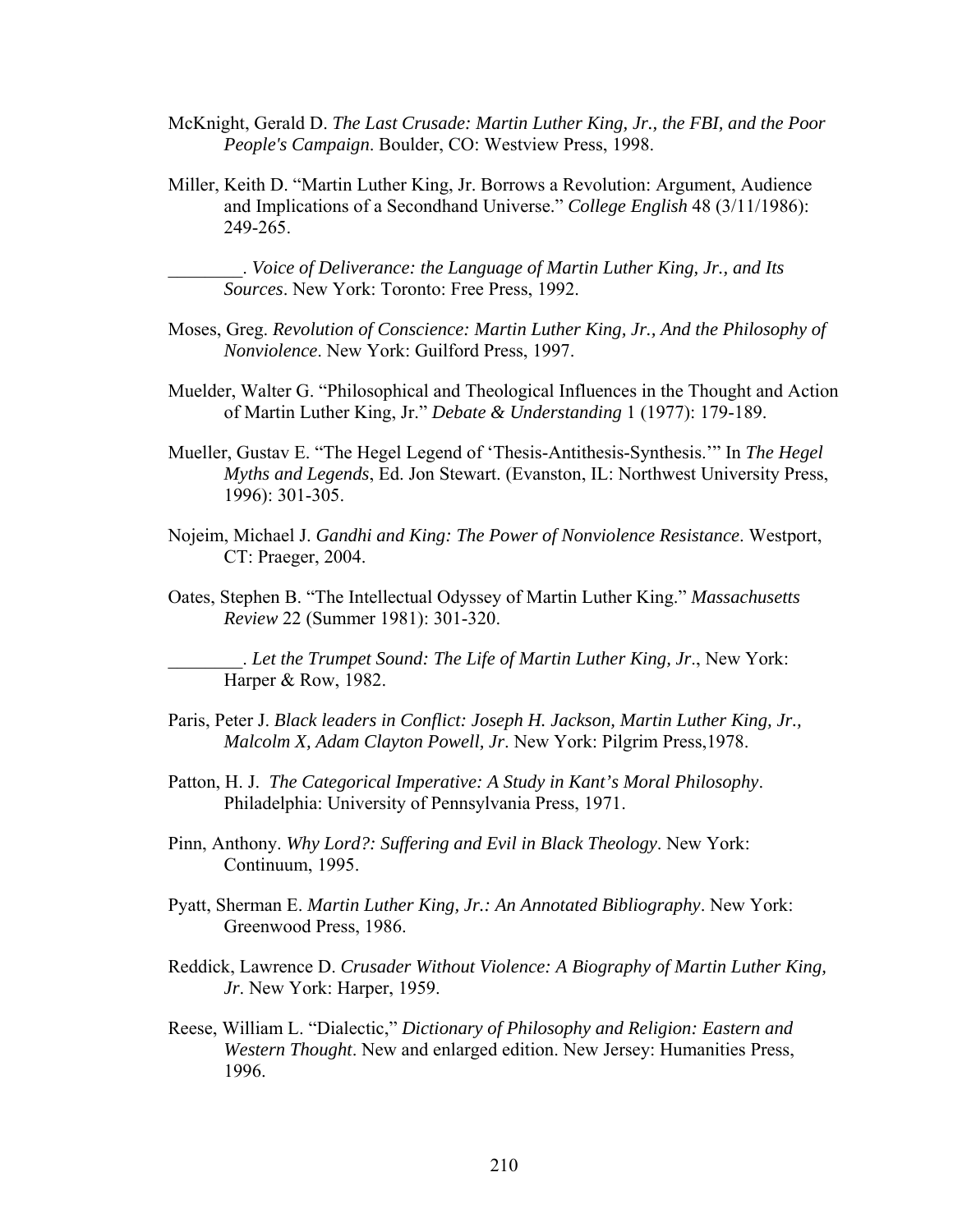- Roberts, J. Deotis. *Bonhoeffer and King: Speaking Truth to Power*. Louisville, KY: Westminster John Knox Press, 2005.
- Schmiesing, Kevin "A History of Personalism" Internet: Action Institute http://www.theologyandeconomics.org/research/pubs/papers/history\_personalism. pdf.
- Schneier, Marc. *Shared Dreams: Martin Luther King, Jr. and the Jewish community*. Woodstock, VT: Jewish Lights, 1999.
- Settanni, Harry. *Five Philosophers: How Their Lives Influenced Their Thought*. Lanham, MD: University Press of America, 1992.
- Smith, Donald H. "An Exegesis of Martin Luther King, Jr.'s Social Philosophy." *Phylon*  31 (Spring 1970): 89-97.
- Smith, Ervin. *The Ethics of Martin Luther King, Jr*. New York: E. Mellen Press, 1981.
- Smith, Kenneth L. and Ira G. Zepp. *Search for the Beloved Community: The Thinking of Martin Luther King, Jr*. Valley Forge, PA: Judson Press, 1998.
- Stace, W. T. *The Philosophy of Hegel: A Systematic Exposition*. New York: Dover Publications, 1955.
- Stack, George. "On the Notion of Dialectic." *Philosophy Today* 15 (1971): 276-290.
- Steinkraus, Warren E. "Martin Luther King's Personalism and Nonviolence*." Journal of the History of Ideas* 34 (1-3/1973): 97-111.

\_\_\_\_\_\_\_\_. "Martin Luther King's Contributions to Personalism." *Idealistic Studies* 6:l (1/1976): 20-32.

- Steinkraus, Warren E. "The Dangerous Ideas of Martin Luther King." *Scottish Journal of Religious Studies* 6 (1985): 16-25.
- Stewart, Jon., ed. *The Hegel Myths and Legends*. Evanston, IL: Northwestern University Press, 1996.
- Strong, James. *Greek Dictionary of the New Testament in Strong's Exhaustive Concordance*. compact edition. Grand Rapids, MI: Baker Book House, 1982.
- Sturm, Douglas. "Martin Luther King, Jr. as Democratic Socialist." *The Journal of Religious Ethics* 18 (Fall 1990) pp. 79-105.
- Taylor, Gardner C. "The Strange Ways of God." In *The Words of Gardner Taylor*. Compiled by Edward L. Taylor. Valley Forge, PA: Judson Press, 1999.

Thomson, Garret. *On Kant*. Belmont, CA: Wadsworth/Thomson Learning, 2000.